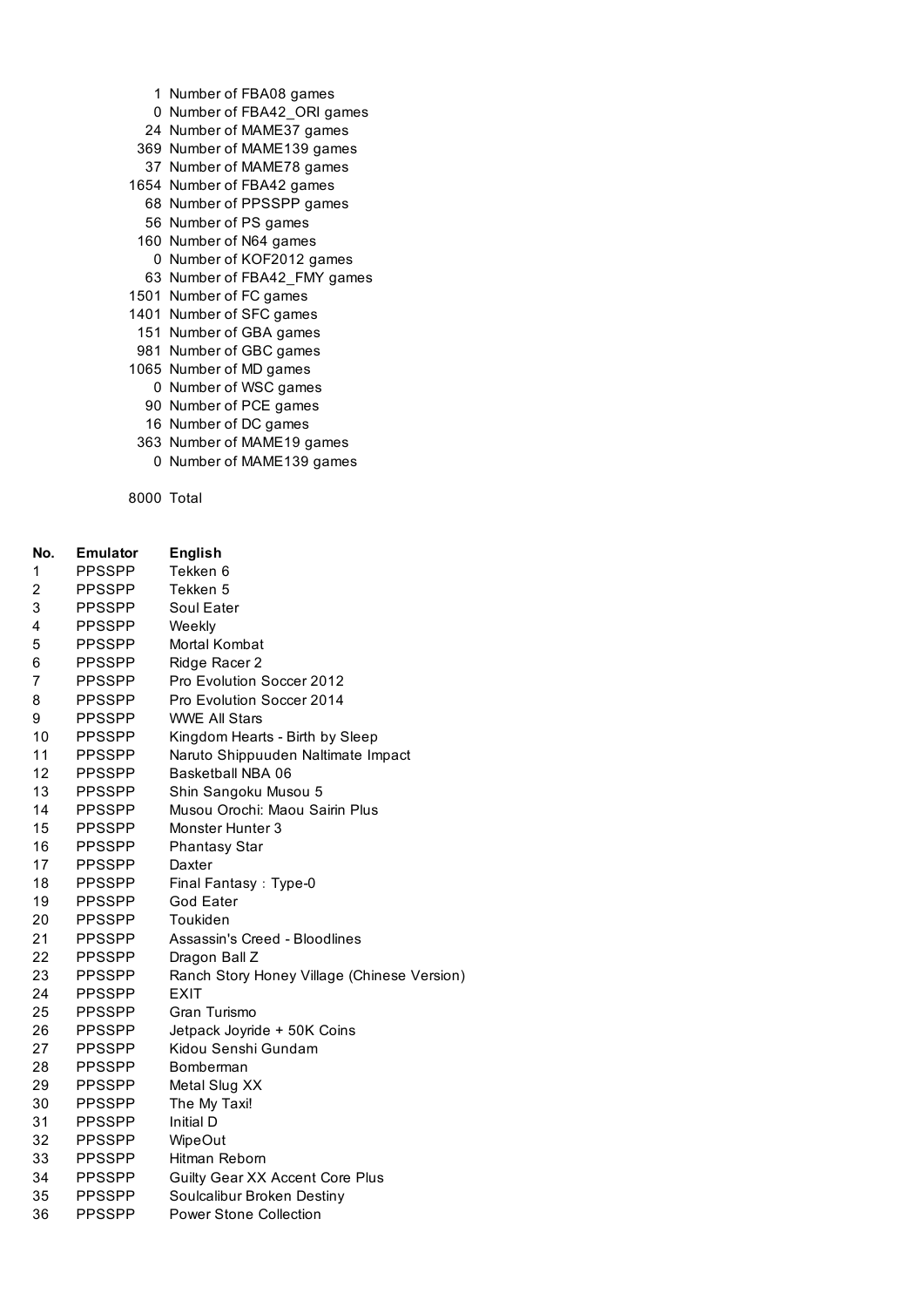| 37 | <b>PPSSPP</b> | Ultraman Fighting Evolution 0                    |
|----|---------------|--------------------------------------------------|
| 38 | <b>PPSSPP</b> | Street Fighter Alpha 3 Max                       |
| 39 | <b>PPSSPP</b> | <b>Bleach</b>                                    |
| 40 | <b>PPSSPP</b> | Pac Man World 3                                  |
| 41 | <b>PPSSPP</b> | Mega Man X Maverick Hunter                       |
| 42 | <b>PPSSPP</b> | Luxor: Pharaoh's Challenge                       |
| 43 | <b>PPSSPP</b> | Numpla 10000-Mon                                 |
| 44 | <b>PPSSPP</b> | 7 wonders                                        |
| 45 | <b>PPSSPP</b> | Numblast                                         |
|    |               |                                                  |
| 46 | <b>PPSSPP</b> | Gran Turismo                                     |
| 47 | <b>PPSSPP</b> | Sengoku Blade 3 (Japanese version)               |
| 48 | <b>PPSSPP</b> | Yuusha no Kuse ni Namaikida                      |
| 49 | <b>PPSSPP</b> | Ranch Story Boys and Girls (Japanese Version)    |
| 50 | <b>PPSSPP</b> | World Superbike Championship 07 (US Version)     |
| 51 | <b>PPSSPP</b> | GPX VS (Japanese version)                        |
| 52 | PPSSPP        | Super Bubble Dragon (European Version)           |
| 53 | PPSSPP        | Element Monster TD (Chinese Version)             |
| 54 | <b>PPSSPP</b> | Toaru Majutsu no Index                           |
| 55 | <b>PPSSPP</b> | Ultimate Ghosts'n Goblins                        |
| 56 | <b>PPSSPP</b> | <b>Gundam Memories: Memories of Battle</b>       |
| 57 | <b>PPSSPP</b> | Sarugetchu SaruSaru Daisakusen (Chinese Version) |
| 58 | <b>PPSSPP</b> | Strike 1945 PLUS (US version)                    |
| 59 | <b>PPSSPP</b> | Crash Tag Team Racing                            |
|    |               |                                                  |
| 60 | <b>PPSSPP</b> | <b>Magical Girl</b>                              |
| 61 | <b>PPSSPP</b> | <b>Fate/Unlimited Code</b>                       |
| 62 | <b>PPSSPP</b> | Shanghaimahjong                                  |
| 63 | <b>PPSSPP</b> | LocoRoco                                         |
| 64 | <b>PPSSPP</b> | The Tennis                                       |
| 65 | <b>PPSSPP</b> | Frantix                                          |
| 66 | <b>PPSSPP</b> | <b>Ultimate Block Party</b>                      |
| 67 | PPSSPP        | Smart Bomb                                       |
| 68 | <b>PPSSPP</b> | Spinout                                          |
| 69 | DC            | Star Galdiator                                   |
| 70 | DC            | Zombie revenge (US version)                      |
| 71 | DC            | Doraemon                                         |
| 72 | DC            | Radirgy                                          |
| 73 | DC            | <b>Under Defeat</b>                              |
| 74 | DC            | PowerStone2                                      |
|    |               |                                                  |
| 75 | DC            | Super Steel War Records (European Edition)       |
| 76 | $\mathsf{DC}$ | Crazy Taxi (American version)                    |
| 77 | DC            | Crazy Taxi 2 (American version)                  |
| 78 | DC            | Power Stone                                      |
| 79 | DC            | Turtledove (Chinese version)                     |
| 80 | $\mathsf{DC}$ | Cartoon hero VS Capcom 2 (American version)      |
| 81 | $\mathsf{DC}$ | Death or Life 2 (American Version)               |
| 82 | DC            | VR Soldier Group 3 (European version)            |
| 83 | DC            | Super Capability War 2012 (US Edition)           |
| 84 | DC            | Shiritsu Justice gakuen 2                        |
| 85 | PS            | <b>Rival Schools</b>                             |
| 86 | PS            | Tekken 3                                         |
| 87 | PS            | Tekken 2                                         |
|    |               |                                                  |
| 88 | PS            | Tekken                                           |
| 89 | PS            | Street Fighter Alpha 3                           |
| 90 | PS            | <b>Street Fighter EX</b>                         |
| 91 | <b>PS</b>     | Bloody Roar 2                                    |
| 92 | <b>PS</b>     | Mortal Kombat 4                                  |
| 93 | <b>PS</b>     | Mortal Kombat 3                                  |
| 94 | <b>PS</b>     | Mortal Kombat 2                                  |
| 95 | <b>PS</b>     | Castlevania symphony of the night                |
| 96 | <b>PS</b>     | Pepsiman                                         |
| 97 | <b>PS</b>     | Tobal No.1                                       |
| 98 | PS            | Tobal No.2                                       |
|    |               |                                                  |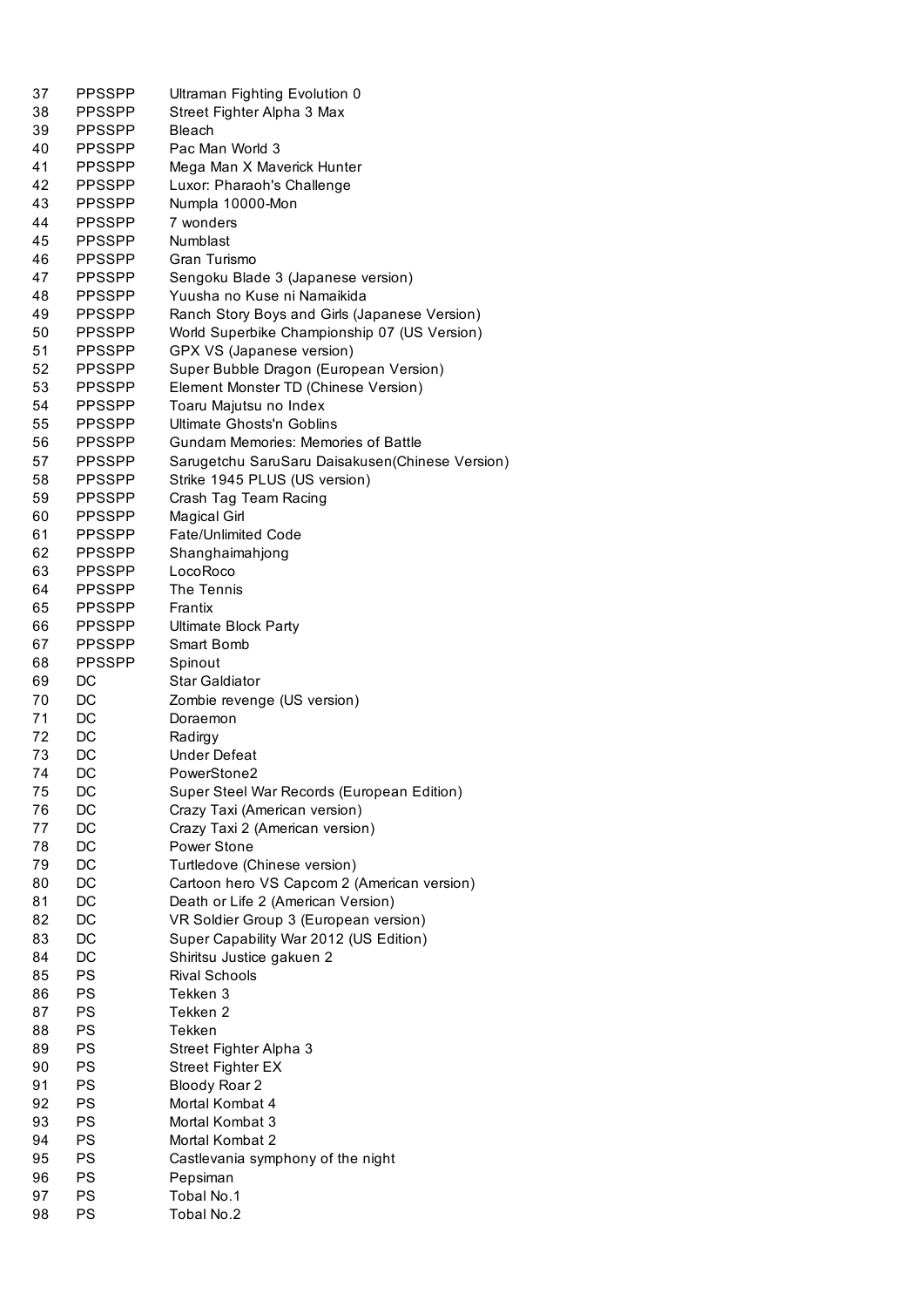| 99  | PS        | One Piece Grand Battle!                                 |
|-----|-----------|---------------------------------------------------------|
| 100 | <b>PS</b> | Panzer Bandit                                           |
| 101 | <b>PS</b> | Crash Bandicoot I                                       |
| 102 | <b>PS</b> | Crash Bandicoot II                                      |
| 103 | <b>PS</b> | Crash Bandicoot III                                     |
| 104 | <b>PS</b> | Crash Team Racing                                       |
| 105 | <b>PS</b> | Smash Court 3                                           |
| 106 | <b>PS</b> | Dragon Ball GT Final Bout                               |
| 107 | PS        | Rampage-Through Time                                    |
| 108 | PS        | Rampage-World Tour                                      |
| 109 | <b>PS</b> | World Soccer Winning Eleven 2002(Commentator: Wang Tao) |
| 110 | <b>PS</b> | Shachou Eiyuuden: The Eagle Shooting Heroes             |
| 111 | PS        | All-Star Dodgeball                                      |
| 112 | <b>PS</b> | American Pool                                           |
| 113 | <b>PS</b> | Armored Cavalry-Lightning Fight                         |
| 114 | <b>PS</b> | Savage Hegemony                                         |
| 115 | <b>PS</b> | boxing                                                  |
| 116 | <b>PS</b> | National star baseball                                  |
| 117 | <b>PS</b> | Alien                                                   |
| 118 | <b>PS</b> |                                                         |
|     |           | World Soccer Winning Eleven 2000                        |
| 119 | <b>PS</b> | World Soccer Winning Eleven 2002                        |
| 120 | PS        | World Soccer Winning Eleven 2000 2nd                    |
| 121 | PS        | SD Gundam G GenerationZero                              |
| 122 | PS        | SD Gundam G Generation-F                                |
| 123 | <b>PS</b> | The overlord continent                                  |
| 124 | PS        | Oda Nobunaga                                            |
| 125 | PS        | Super kitten                                            |
| 126 | PS        | The battle of steel benevolence                         |
| 127 | PS        | Gear Fighter Dendoh                                     |
| 128 | PS        | Big sailing era 2                                       |
| 129 | PS        | hamburger                                               |
| 130 | <b>PS</b> | Monopoly                                                |
| 131 | <b>PS</b> | Deformed Fighter                                        |
| 132 | <b>PS</b> | Soul Calibur                                            |
| 133 | <b>PS</b> | <b>Bath Sport Fishing</b>                               |
| 134 | <b>PS</b> | Air hockey                                              |
| 135 | PS        | International football                                  |
| 136 | PS        | Bass fishing                                            |
| 137 | PS        | Batman forever                                          |
| 138 | <b>PS</b> | bowling                                                 |
| 139 | <b>PS</b> | Q version racing                                        |
| 140 | <b>PS</b> | Baseball league                                         |
| 141 | N64       | Beetle Adventure Racing!                                |
| 142 | N64       | City Tour Grandprix - Zennihon GT Senshuken             |
| 143 | N64       | Dezaemon 3D                                             |
| 144 | N64       | Indy Racing 2000                                        |
| 145 | N64       | S.C.A.R.S.                                              |
| 146 | N64       | Off Road Challenge                                      |
| 147 | N64       | Batman Beyond - Return of the Joker                     |
| 148 | N64       | Bio F.R.E.A.K.S.                                        |
| 149 | N64       | Dual Heroes                                             |
| 150 | N64       | Mace - The Dark Age                                     |
| 151 | N64       | War Gods                                                |
| 152 | N64       | <b>WWF Attitude</b>                                     |
| 153 | N64       | Tom and Jerry in Fists of Furry                         |
| 154 | N64       | 1080 Snowboarding                                       |
| 155 | N64       | Tony Hawk's Pro Skater                                  |
| 156 | N64       | Carmageddon 64                                          |
| 157 | N64       | Choro Q 64                                              |
| 158 | N64       | Mario Kart 64                                           |
| 159 | N64       | Super Speed Race 64                                     |
| 160 | N64       | V-Rally Edition 99                                      |
|     |           |                                                         |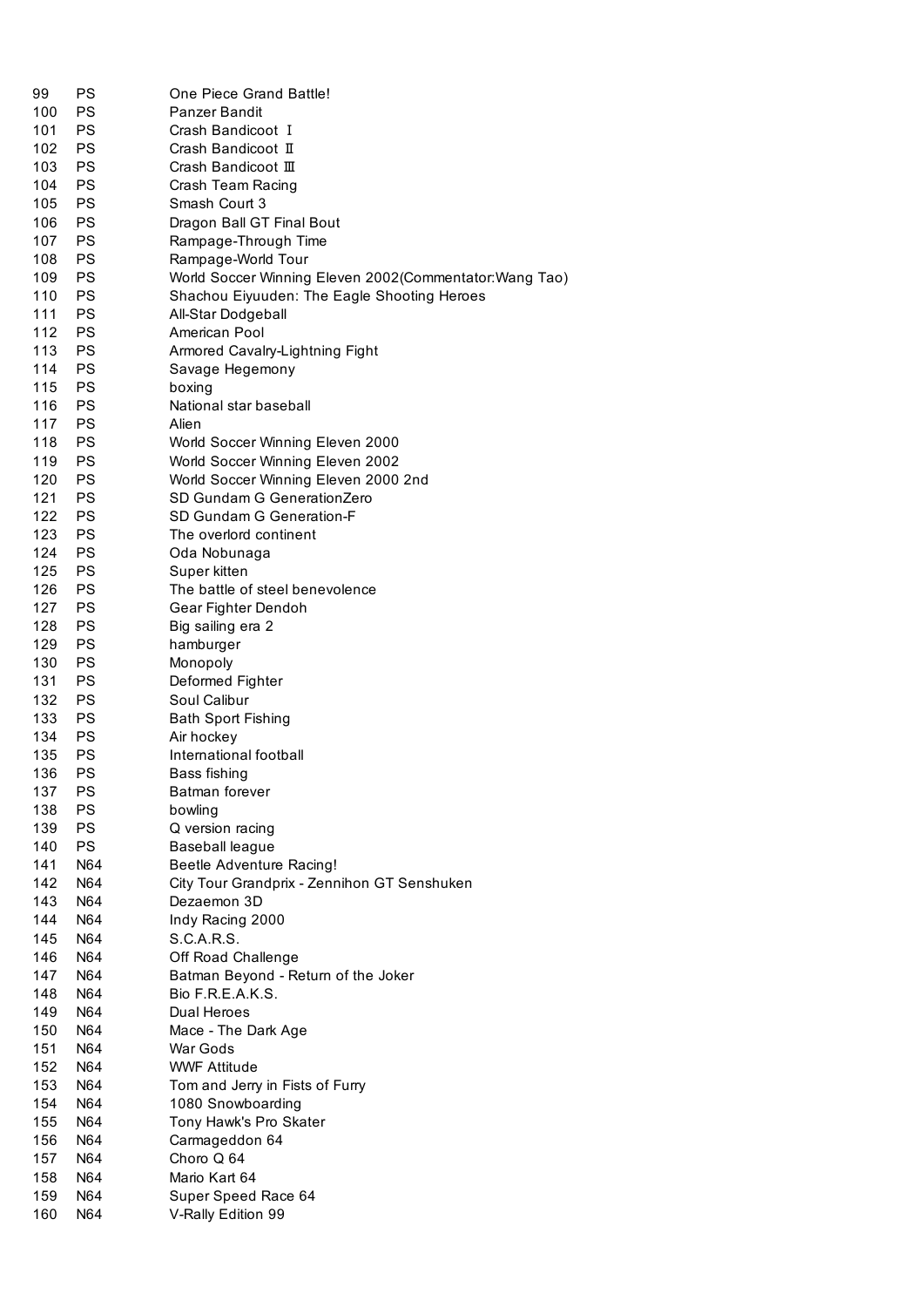| 161 | N64 | Wipeout 64                                                 |
|-----|-----|------------------------------------------------------------|
| 162 | N64 | All Star Tennis '99                                        |
| 163 | N64 | <b>Centre Court Tennis</b>                                 |
| 164 | N64 | NBA Live 99                                                |
| 165 | N64 | Castlevania                                                |
| 166 | N64 | Bomberman Hero                                             |
| 167 | N64 | <b>Buck Bumble</b>                                         |
| 168 | N64 | <b>Chameleon Twist</b>                                     |
| 169 | N64 | <b>Chameleon Twist 2</b>                                   |
| 170 | N64 | Doraemon 2 - Nobita to Hikari no Shinden                   |
| 171 | N64 | Hybrid Heaven                                              |
| 172 | N64 | Ms. Pac-Man Maze Madness                                   |
| 173 | N64 | Rampage 2 - Universal Tour                                 |
| 174 | N64 | Super Mario 64                                             |
| 175 | N64 | Toy Story 2                                                |
| 176 | N64 | Star Soldier - Vanishing Earth                             |
| 177 | N64 | Tsumi to Batsu - Hoshi no Keishousha                       |
| 178 | N64 | Golden Eye 007                                             |
| 179 | N64 | Clay Fighter - Sculptor's Cut                              |
| 180 | N64 | Destruction Derby 64                                       |
| 181 | N64 | Extreme-G XG2                                              |
| 182 | N64 | F-ZERO X                                                   |
| 183 | N64 | Flying Dragon                                              |
| 184 | N64 | HSV Adventure Racing                                       |
| 185 | N64 | Jikkyou Powerful Pro Yakyuu 2000                           |
| 186 | N64 | Mickey no Racing Challenge USA                             |
| 187 | N64 | Mission Impossible                                         |
| 188 | N64 | Milo's Astro Lanes                                         |
| 189 | N64 | Dr. Mario 64                                               |
| 190 | N64 | Wheel of Fortune                                           |
| 191 | N64 | Automobili Lamborghini                                     |
| 192 | N64 | Bass Hunter 64                                             |
| 193 | N64 | Utchan Nanchan no Hono no Challenger - Denryuu Ira Ira Bou |
| 194 | N64 | Doom 64                                                    |
| 195 | N64 | In-Fisherman-Bass Hunter 64                                |
| 196 | N64 | Turok: Dinosaur Hunter                                     |
| 197 | N64 | San Francisco Rush - Extreme Racing                        |
| 198 | N64 | Pilotwings 64                                              |
| 199 | N64 | Extreme-G                                                  |
| 200 | N64 | J.League Dynamite Soccer 64                                |
| 201 | N64 | Wayne Gretzky's 3D Hockey '98                              |
| 202 | N64 | Puzzle Bobble 64                                           |
| 203 | N64 | Elmo's Number Journey                                      |
| 204 | N64 | Snowboard Kids                                             |
| 205 | N64 | Wayne Gretzky's 3D Hockey                                  |
| 206 | N64 | Power League 64                                            |
| 207 | N64 | Elmo's Letter Adventure                                    |
| 208 | N64 | Knife Edge-Nose Gunner                                     |
| 209 | N64 | Wetrix                                                     |
| 210 | N64 | Bust-A-Move 3 DX                                           |
| 211 | N64 | Wave Race 64                                               |
| 212 | N64 | Razor Freestyle Scooter                                    |
| 213 | N64 | Tetrisphere                                                |
| 214 | N64 | Doraemon-Nobita to 3tsu no Seireiseki                      |
| 215 | N64 | San Francisco Rush - Extreme Racing                        |
| 216 | N64 | Jikkyou J.League Perfect Striker                           |
| 217 | N64 | Monopoly                                                   |
| 218 | N64 | Powerpuff Girls, The - Chemical X-Traction                 |
| 219 | N64 | V-Rally Edition 99                                         |
| 220 | N64 | Hexen                                                      |
| 221 | N64 | Bust A Move '99                                            |
| 222 | N64 | <b>SpaceStation Silicon Valley</b>                         |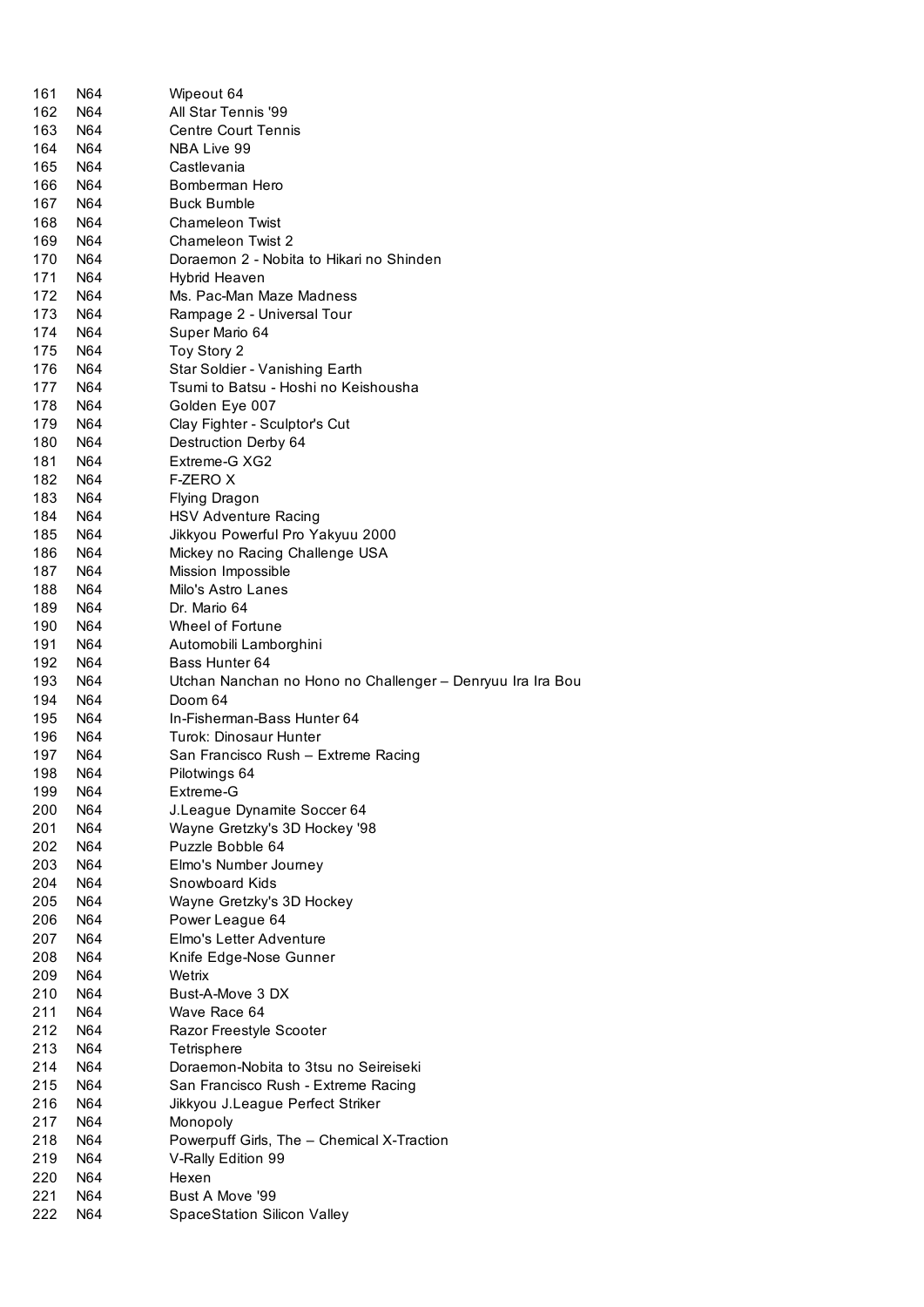| 223  | N64 | Forsaken 64                                       |
|------|-----|---------------------------------------------------|
| 224  | N64 | Bust-A-Move 2-Arcade Edition                      |
| 225  | N64 | Olympic Hockey 98                                 |
| 226. | N64 | <b>Brunswick Circuit Pro Bowling</b>              |
| 227  | N64 | Mahjong Master                                    |
| 228  | N64 | <b>Top Gear Rally</b>                             |
| 229  | N64 | 64 Hanafuda - Tenshi no Yakusoku                  |
| 230  | N64 | Air Boarder 64                                    |
| 231  | N64 | Lode Runner 3-D                                   |
| 232  | N64 | Army Men-Air Combat                               |
| 233  | N64 | Monaco Grand Prix                                 |
| 234  | N64 | Mortal Kombat 4                                   |
| 235  | N64 | <b>NFL Blitz</b>                                  |
| 236  | N64 | Nintendo All-Star! Dairantou Smash Brothers       |
| 237  | N64 | Off Road Challenge                                |
| 238  | N64 | Re-Volt                                           |
| 239  | N64 | RR64 - Ridge Racer 64                             |
| 240  | N64 | Rush 2 - Extreme Racing USA                       |
| 241  | N64 | S.C.A.R.S.                                        |
| 242  | N64 | Star Wars Episode I - Racer                       |
| 243  | N64 | Starshot - Space Circus Fever                     |
| 244  | N64 | Supercross 2000                                   |
| 245  | N64 | <b>Top Gear Overdrive</b>                         |
| 246  | N64 | Top Gear Rally 2                                  |
| 247  | N64 | Virtual Chess 64                                  |
| 248  | N64 | Wetrix                                            |
| 249  | N64 | Gex 3 - Deep Cover Gecko                          |
| 250  | N64 | Aidyn Chronicles                                  |
| 251  | N64 | Charlie Blast's Territory                         |
| 252  | N64 | Perfect Dark                                      |
| 253  | N64 | Star Fox 64                                       |
| 254  | N64 | Asteroids Hyper 64                                |
| 255  | N64 | Donkey Kong 64                                    |
| 256  | N64 | Duck Dodgers Starring Daffy Duck                  |
| 257  | N64 | Road Rash 64                                      |
| 258  | N64 | Conker's Bad Fur Day                              |
| 259  | N64 | Killer Instinct Gold                              |
| 260  | N64 | Banjo-Kazooie 2                                   |
| 261  | N64 | Kirby 64 The Crystal Shards                       |
| 262  | N64 | 64 Oozumou 2                                      |
| 263  | N64 | F-1 World Grand Prix                              |
| 264  | N64 | FIFA-Road to World Cup 98                         |
| 265  | N64 | GT64-Championship Edition                         |
| 266  | N64 | HSV Adventure Racing!                             |
| 267  | N64 | J.League Tactics Soccer                           |
| 268  | N64 | NBA in the Zone '98                               |
| 269  | N64 | NBA in the Zone '99                               |
| 270  | N64 | Tigger's Honey Hunt(U)                            |
| 271  | N64 | Killer Instinct Gold                              |
| 272  | N64 | Big Mountain 2000                                 |
| 273  | N64 | Tony Hawk's Pro Skater 2                          |
| 274  | N64 | Aero Gauge                                        |
| 275  | N64 | Cruis'n World                                     |
| 276  | N64 | Jeremy McGrath Supercross 2000                    |
| 277  | N64 | Diddy Kong Racing                                 |
| 278  | N64 | Virtual Pool 64                                   |
| 279  | N64 | Ganbare Goemon - Derodero Douchuu Obake Tenkomori |
| 280  | N64 | O.D.T (Or Die Trying)                             |
| 281  | N64 | Paperboy                                          |
| 282  | N64 | Rakuga Kids                                       |
| 283  | N64 | Classic Creep Capers                              |
| 284  | N64 | Banjo-Kazooie                                     |
|      |     |                                                   |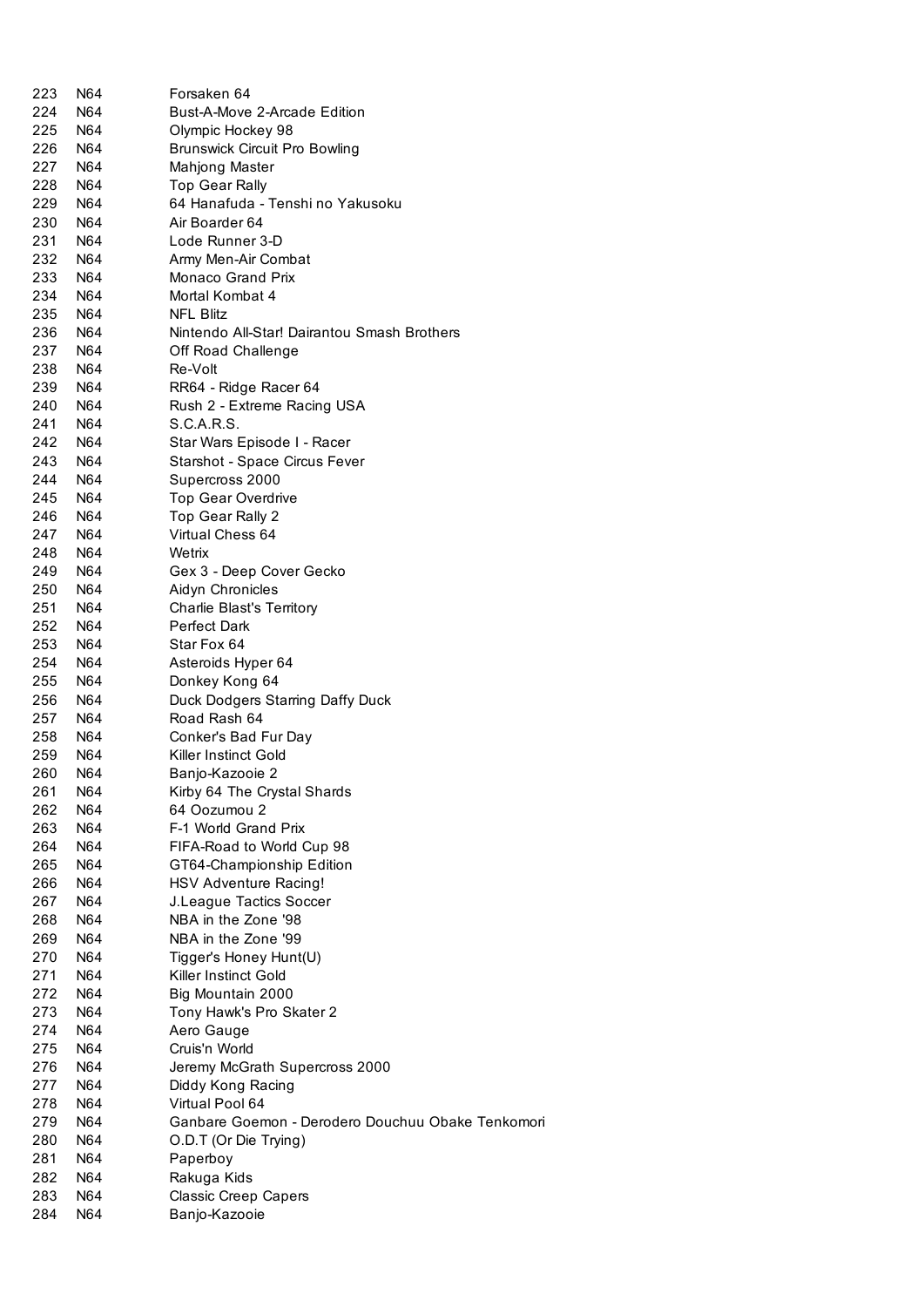| 285        | N64            | The Legend of Zelda: Majora's Mask                                                    |
|------------|----------------|---------------------------------------------------------------------------------------|
| 286        | N64            | The Legend of Zelda: Ocarina of Time                                                  |
| 287        | N64            | Cyber Tiger                                                                           |
| 288        | N64            | Castlevania: Legacy of Darkness                                                       |
| 289        | N64            | Army Men - Sarge's Heroes                                                             |
| 290        | N64            | <b>Blues Brothers 2000</b>                                                            |
| 291        | N64            | Bug's Life,A                                                                          |
| 292        | N64            | MRC - Multi Racing Championship                                                       |
| 293        | N64            | Rampage - World Tour                                                                  |
| 294        | N64            | Sonic Wings Assault                                                                   |
| 295        | N64            | Paper Mario                                                                           |
| 296        | N64            | Yoshi's Storys                                                                        |
|            |                |                                                                                       |
| 297        | N64            | Army Men - Sarge's Heroes 2                                                           |
| 298        | N64            | Cruis'n Exotica                                                                       |
| 299        | N64            | F-Zero X                                                                              |
| 300        | N64            | Cruis'n USA                                                                           |
| 301        |                | FBA42_FMY The King of Fighters '97 Practice                                           |
| 302        |                | FBA42_FMY The King of Fighters '98 Practice                                           |
| 303        |                | FBA42 FMY The King of Fighters '98 Combo Practice                                     |
| 304        |                | FBA42_FMY The King of Fighters '99 Practice                                           |
| 305        |                | FBA42_FMY The King of Fighters '2000 Practice                                         |
| 306        |                | FBA42_FMY The King of Fighters '2001 Practice                                         |
| 307        | FBA42 FMY      | The King of Fighters '2002 Practice                                                   |
| 308        | FBA42 FMY      | The King of Fighters '2003 Practice                                                   |
| 309        | FBA42          | The King of Fighters '94                                                              |
| 310        | FBA42          | The King of Fighters '95                                                              |
| 311        | FBA42          | The King of Fighters '95 Plus                                                         |
| 312        | FBA42          | The King of Fighters '96                                                              |
| 313        | FBA42          | The King of Fighters '96 Plus                                                         |
| 314        | FBA42          | The King of Fighters '96 Anniversary Edition                                          |
| 315        | FBA42          | The King of Fighters '97                                                              |
| 316        | <b>GBA</b>     | The King of Fighters EX2 - Howling Blood                                              |
|            | FBA42          |                                                                                       |
|            |                |                                                                                       |
| 317        |                | The King of Fighters '97 10th Anniversary Chinese Edition                             |
| 318        | FBA42          | The King of Fighters '97 Final Battle                                                 |
| 319        | FBA42          | The King of Fighters '97 Oroshi Plus 2003                                             |
| 320        | FBA42          | The King of Fighters '97 Plus 2003                                                    |
| 321        | FBA42          | The King of Fighters '97 Plus                                                         |
| 322        | FBA42          | The King of Fighters '98                                                              |
| 323        | FBA42          | The King of Fighters '98 Combo                                                        |
| 324        | FBA42          | The King of Fighters '98 Ultimate                                                     |
| 325        | FBA42          | The King of Fighters '98 Ultra Leona                                                  |
| 326        | FBA42          | The King of Fighters '98 Anniversary Edition                                          |
| 327        | FBA42          | The King of Fighters '98 Anniversary Edition 2016                                     |
| 328        | MAME19         | The King of Fighters '98n                                                             |
| 329        | FBA42          | The King of Fighters '99                                                              |
| 330        | FBA42          | The King of Fighters '99 Boss                                                         |
| 331        | FBA42          |                                                                                       |
|            | FBA42          | The King of Fighters '99 Millennium Battle                                            |
| 332        |                | The King of Fighters '99 15th Anniversary Edition                                     |
| 333        | FBA42          | The King of Fighters '2000                                                            |
| 334        | FBA42          | The King of Fighters '2001                                                            |
| 335        | FBA42          | The King of Fighters '2001 Plus                                                       |
| 336        | FBA42          | The King of Fighters '2002                                                            |
| 337        | FBA42          | The King of Fighters '2002 Magic                                                      |
| 338        | FBA42          | The King of Fighters '2002 Magic II                                                   |
| 339        | FBA42          | The King of Fighters '2002 Plus                                                       |
| 340        | FBA42          | The King of Fighters '2002 Resurrection                                               |
| 341        | FBA42          | The King of Fighters '2002 Super                                                      |
| 342        | FBA42          | The King of Fighters '2003                                                            |
| 343        | FBA42          | The King of Fighters '2003 Bootleg                                                    |
| 344        | FBA42          | The King of Fighters '2004 Hero Plus                                                  |
| 345<br>346 | FBA42<br>FBA42 | The King of Fighters '2004 Resurrection<br>The King of Fighters '2004 Special Edition |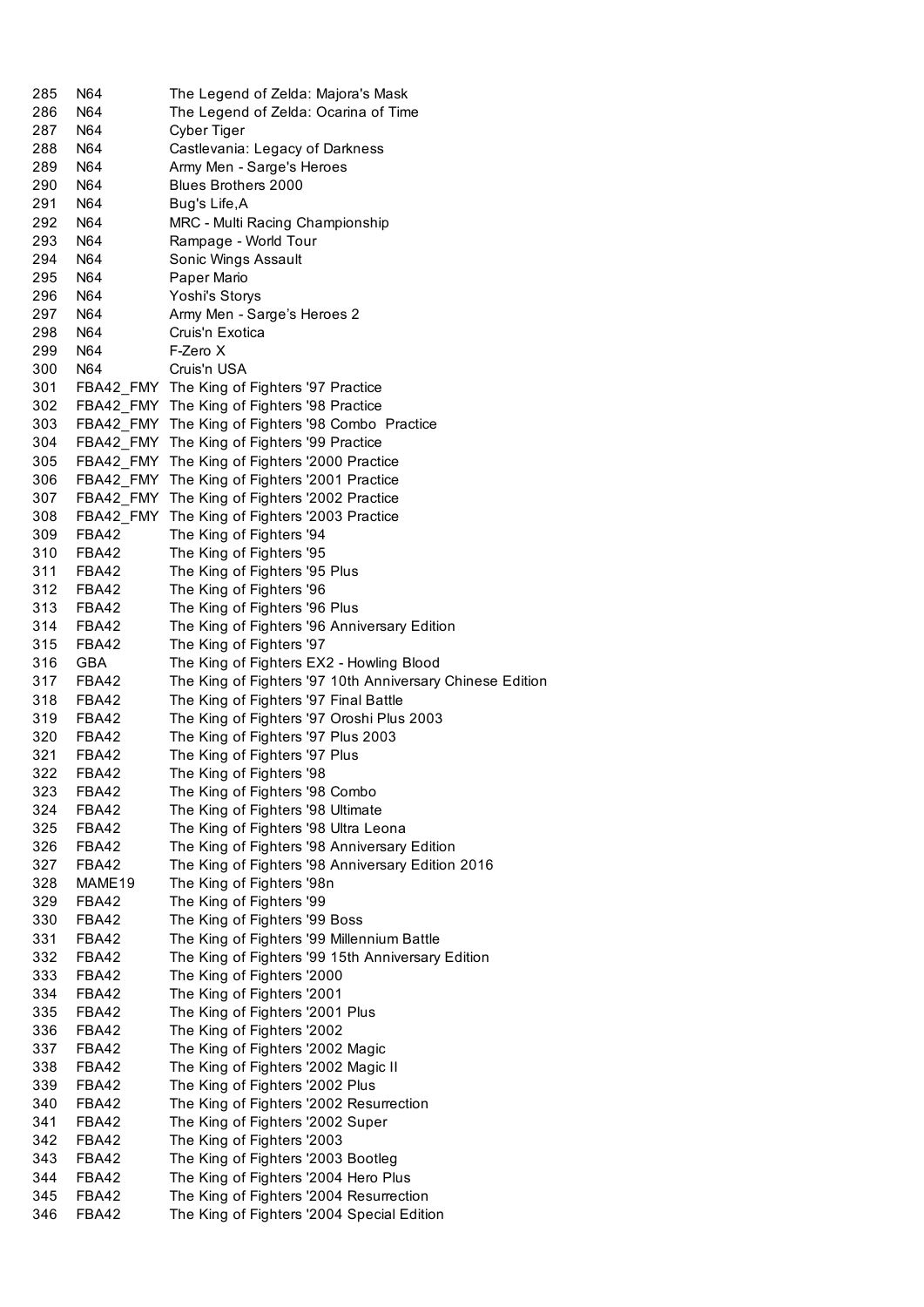| 347 | FBA42              | The King of Fighters '2004 Ultra Plus              |
|-----|--------------------|----------------------------------------------------|
| 348 | FBA42              | The King of Fighters 10th Anniversary '2005 Unique |
| 349 | FBA42              | The King of Fighters 10th Anniversary Extra Plus   |
| 350 | MAME <sub>19</sub> | The King Of Fighters 10th Anniversary              |
| 351 | FBA42              | Crouching Tiger Hidden Dragon 2003                 |
| 352 | FBA42              | Crouching Tiger Hidden Dragon 2003 Super Plus      |
| 353 | FBA42              | King of Gladiator                                  |
| 354 | FBA42              | King of Gladiator Plus                             |
| 355 | FBA42              | SNK vs. Capcom                                     |
| 356 | FBA42              | SNK vs. Capcom Plus                                |
| 357 | FBA42              | <b>Martial Masters USA</b>                         |
| 358 | FBA42              | Metal Slug                                         |
| 359 | FBA42              | Metal Slug Plus                                    |
| 360 | FBA42              | Metal Slug 2                                       |
| 361 | FBA42              | Metal Slug 2 Plus                                  |
| 362 | FBA42              | Metal Slug 3                                       |
| 363 | FBA42              | Metal Slug 3 Plus                                  |
| 364 | FBA42              | Metal Slug 4                                       |
| 365 | FBA42              | Metal Slug 4 Plus                                  |
| 366 | FBA42              | Metal Slug 5                                       |
| 367 | FBA42              | Metal Slug 5 Plus                                  |
| 368 | FBA42              | Metal Slug 6                                       |
| 369 | FBA42              | Metal Slug X                                       |
| 370 | FBA42              | Metal Slug X Plus                                  |
| 371 | FBA42              | Demon Front                                        |
| 372 | MAME139            | Street Fighter Zero                                |
| 373 | FBA42              | Street Fighter Zero 2                              |
| 374 | FBA42              | Street Fighter Zero 3                              |
| 375 | FBA42              | Street Fighter Alpha                               |
| 376 | FBA42              | Street Fighter Alpha 2                             |
| 377 | FBA42              | Street Fighter Alpha 3                             |
| 378 | FBA42              | <b>Street Fighter</b>                              |
| 379 | FBA42              | Street Fighter II                                  |
| 380 | FBA42              | Street Fighter II': Alpha Magic                    |
| 381 | FBA42              | Street Fighter II': Bootleg                        |
| 382 | MAME19             | Street Fighter II': World Warrior                  |
| 383 | MAME19             | Street Fighter II': Warrior                        |
| 384 | MAME19             | Street Fighter II': The World Warrior VA           |
| 385 | MAME19             | Street Fighter II': The World Warrior VC           |
| 386 | MAME19             | Street Fighter II': The World Warrior VE           |
| 387 | MAME19             | Street Fighter II': Champion Edition 2V            |
| 388 | FBA42              | Street Fighter II': Champion Edition               |
| 389 | FBA42              | Street Fighter II': Red Wave                       |
| 390 | MAME139            | Street Fighter II': Champion Edition set 1         |
| 391 | MAME139            | Street Fighter II': Champion Edition set 2         |
| 392 | MAME78             | Street Fighter II': Hyper Fighting                 |
| 393 | FBA42              | Street Fighter II': Magic Delta Turbo              |
| 394 | FBA42              | Street Fighter II': USA Bootleg 2                  |
| 395 | FBA42              | Street Fighter II': USA Bootleg 3                  |
| 396 | FBA42              | Street Fighter II': USA Bootleg 4                  |
| 397 | FBA42              | Street Fighter II': USA Bootleg 6                  |
| 398 | FBA42              | Street Fighter II': USA Bootleg 7                  |
| 399 | MAME19             | Street Fighter II': Champion Edition Turbo         |
| 400 | MAME19             | Street Fighter II': Champion Edition UA            |
| 401 | MAME19             | Street Fighter II': Champion Edition               |
| 402 | MAME19             | Street Fighter II': Champion Edition               |
| 403 | FBA42              | Street Fighter II': Tu Long                        |
| 404 | MAME78             | Street Fighter II': Hyper Fighting Turbo           |
| 405 | MAME139            | Street Fighter II': Champion Edition M2            |
| 406 | MAME78             | Street Fighter II': Champion Edition M4            |
| 407 | MAME78             | Street Fighter II': Champion Edition M5            |
| 408 | MAME19             | Street Fighter II': C Edition M6                   |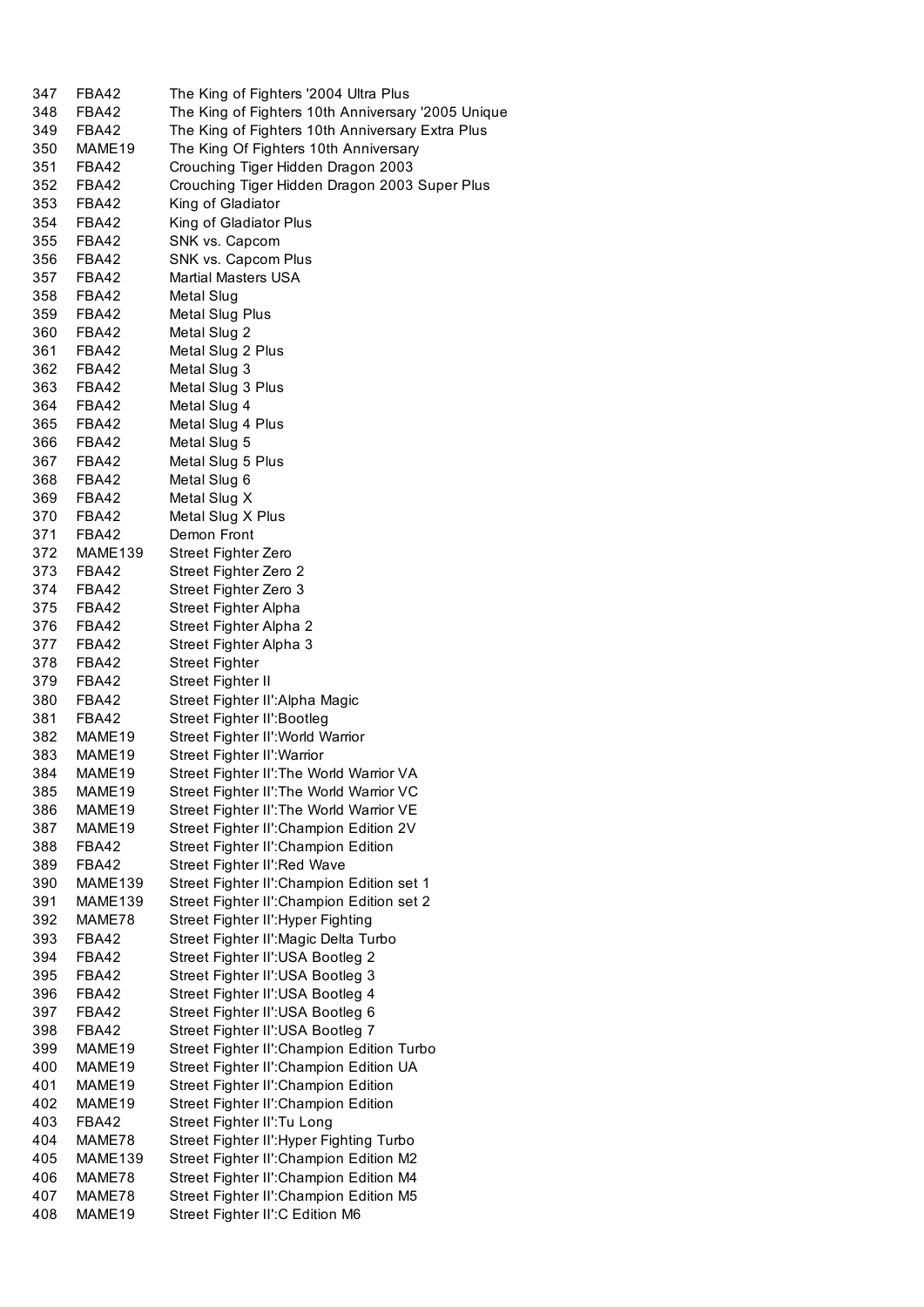| 409 | MAME78       | Street Fighter II': Champion Edition M7            |
|-----|--------------|----------------------------------------------------|
| 410 | FBA42        | Street Fighter III':2nd Impact                     |
| 411 | FBA42        | Street Fighter III':3rd Strike                     |
| 412 | FBA42        | <b>Street Fighter III': New Generation</b>         |
| 413 | FBA42        | Hyper Street Fighter II: The Anniversary Edition   |
| 414 | FBA42        | Super Street Fighter II: The New Challengers       |
| 415 | FBA42        | Super Street Fighter II X : Grand Master Challenge |
| 416 | FBA42        | X-Men VS Street Fighter                            |
| 417 | FBA42        | 3 Count Bout                                       |
| 418 | FBA42        | 3 Count Bout 2                                     |
| 419 | <b>FBA42</b> | Alien Challenge                                    |
| 420 | FBA42        | <b>Final Fight</b>                                 |
| 421 | MAME139      | Final Fight 2                                      |
| 422 | FBA42        | Art Of Fighting                                    |
| 423 | FBA42        | Art Of Fighting 2                                  |
| 424 | FBA42        | Art of Fighting 3                                  |
| 425 | FBA42        | Asura Blade - Sword of Dynasty                     |
| 426 | FBA42        | Asura Buster - Eternal Warriors                    |
| 427 | FBA42        | <b>Battle K-Road</b>                               |
| 428 | MAME139      | <b>Battlecry</b>                                   |
| 429 | MAME139      | <b>Blazing Tornado</b>                             |
| 430 | MAME139      | <b>Blood Storm</b>                                 |
| 431 | FBA42        | <b>Blood Warrior</b>                               |
| 432 |              |                                                    |
|     | FBA42        | <b>Breakers</b>                                    |
| 433 | FBA42        | <b>Breakers Revenge</b>                            |
| 434 | MAME139      | Champion Wrestler                                  |
| 435 | FBA42        | <b>Cyberbots: Fullmetal Madness</b>                |
| 436 | FBA42        | Dino Rex                                           |
| 437 | FBA42        | Dragonball 1                                       |
| 438 | FBA42        | Dragonball 2                                       |
| 439 | FBA42        | Fatal Fury 1                                       |
| 440 | FBA42        | Fatal Fury 2                                       |
| 441 | FBA42        | Fatal Fury 3                                       |
| 442 | FBA42        | Real Bout 4                                        |
| 443 | FBA42        | Real Bout 5                                        |
| 444 | FBA42        | <b>Fatal Fury Special</b>                          |
| 445 | FBA42        | <b>Fight Fever</b>                                 |
| 446 | <b>FBA42</b> | <b>Fighters Swords</b>                             |
| 447 | <b>FBA42</b> | <b>Fighting Fantasy</b>                            |
| 448 | FBA42        | Fujiyama Buster                                    |
| 449 | FBA42        | Galaxy Fight                                       |
| 450 | FBA42        | Garou                                              |
| 451 | MAME139      | Gladiator                                          |
| 452 | FBA42        | Gowcaizer                                          |
| 453 | <b>FBA42</b> | Jackie Chan - The Kung-Fu Master                   |
| 454 | FBA42        | JoJo's Bizarre Adventure                           |
| 455 | FBA42        | Jojo's Venture 370 Power Instinct 2                |
| 456 | FBA42        | Kabuki Klash                                       |
| 457 | FBA42        | Kageki                                             |
| 458 | FBA42        | Karnodv'S Revenge                                  |
| 459 | FBA42        | Legend of a Warrior                                |
| 460 | FBA42        | <b>Martial Champion</b>                            |
| 461 | FBA42        | Marvel Super Heroes                                |
| 462 | FBA42        | Marvel Super Heroes Vs Street Fighter              |
| 463 | FBA42        | Marvel Vs Capcom                                   |
| 464 | FBA42        | Mega Man                                           |
| 465 | FBA42        | Mega Man 2                                         |
| 466 | FBA42        | <b>Mighty Warriors</b>                             |
| 467 | FBA42        | Mobile Suit Gundam                                 |
| 468 | FBA42        | <b>Mutant Fighter</b>                              |
| 469 | FBA42        |                                                    |
|     |              | <b>Night Warriors</b>                              |
| 470 | FBA42        | Ninja Master's                                     |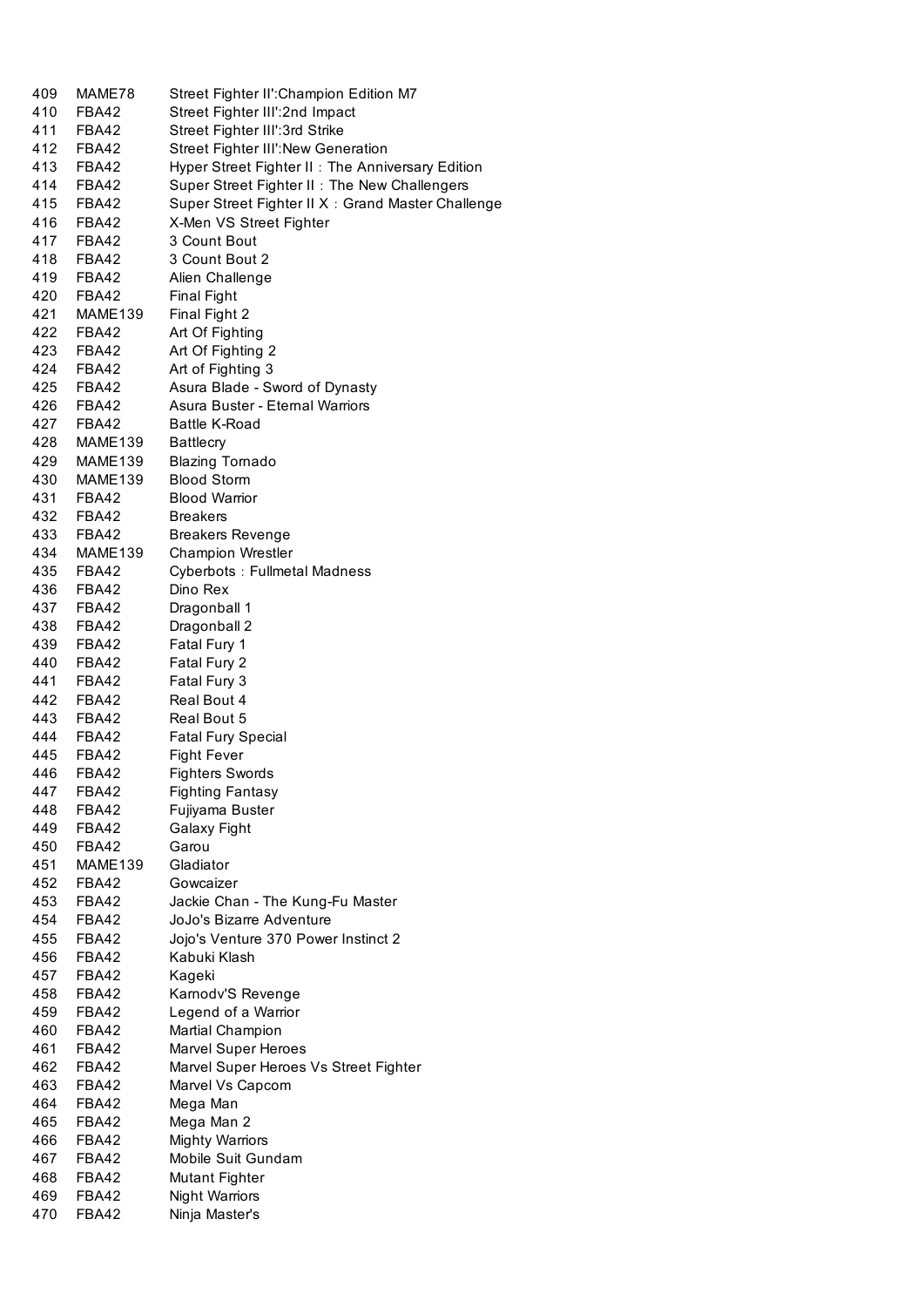| 471 | FBA42          | Pocket Fighter                          |
|-----|----------------|-----------------------------------------|
| 472 | MAME139        | Pound for Pound                         |
| 473 | FBA42          | Gouketsuji Gaiden Saikyou Densetsu      |
|     | 474 FBA42      | Power Instinct 1                        |
| 475 | FBA42          | Power Instinct 2                        |
| 476 | FBA42          | Power Instinct 3                        |
| 477 | FBA42          | <b>Tokon Matrimelee</b>                 |
| 478 | FBA42          | Rage of the Dragons                     |
| 479 | FBA42          | Rage of the Dragons 2                   |
| 480 | FBA42          | Ragnagard                               |
| 481 | FBA42          | Red Earth 372 Ragnagard                 |
| 482 | FBA42          | Samurai Shodown                         |
| 483 | FBA42          | Samurai Shodown 2                       |
| 484 | FBA42          | Samurai Shodown 3                       |
| 485 | FBA42          | Samurai Shodown 4                       |
|     |                | Samurai Shodown 5                       |
| 486 | FBA42          |                                         |
| 487 | FBA42          | Samurai Shodown H                       |
| 488 | FBA42          | The Killing Blade                       |
| 489 | FBA42          | The Killing Blade Plus                  |
| 490 | FBA42          | The Last Blade                          |
| 491 | FBA42          | The Last Blade 2                        |
| 492 | FBA42          | Saturday Night Slam Masters             |
| 493 | FBA42          | Schmeiser Robo                          |
| 494 | FBA42          | <b>Sd Fighters</b>                      |
| 495 | <b>FBA42</b>   | Shogun Warriors                         |
| 496 | <b>FBA42</b>   | Solitary Fighter                        |
| 497 | FBA42          | <b>Street Smart 2</b>                   |
| 498 | FBA42          | Super Muscle Bomber                     |
| 499 | FBA42          | Super Punch-Out B                       |
| 500 | FBA42          | Super Puzzle Fighter 2                  |
| 501 | FBA42          | <b>Superior Soldiers</b>                |
| 502 | FBA42          | Tao Taido 1                             |
| 503 | FBA42          | The Fallen Angels                       |
| 504 | FBA42          | The Final Round M                       |
|     | 505 FBA42      | Vampire - the night warriors            |
|     | 506 FBA42      | Vampire Hunter                          |
|     | 507 MAME139    | Vampire Hunter 2 : Darkstalkers Revenge |
| 508 | MAME139        | Darkstalkers: The Night Warriors        |
| 509 | <b>MAME139</b> | Night Warriors: Darkstalkers' Revenge   |
| 510 | MAME139        | Vampire Savior : The Lord of Vampire    |
| 511 | MAME139        | Vampire Savior 2 : The Lord of Vampire  |
| 512 | FBA42          | <b>WWF Superstars US Newer</b>          |
| 513 | FBA42          | <b>WWF WrestleFest</b>                  |
| 514 | FBA42          | World Heroes                            |
| 515 | FBA42          | World Heroes 2                          |
| 516 | FBA42          | World Heroes Perfect                    |
| 517 | FBA42          | Wrestle War                             |
| 518 | FBA42          | Garou: Mark of the Wolves               |
| 519 | MAME139        | Ring of Destruction: Slammasters II     |
| 520 | MAME139        | Robo Wres 2001                          |
| 521 | MAME139        | <b>Time Killers</b>                     |
| 522 | MAME139        | <b>Top Ranking Stars</b>                |
| 523 | MAME19         | SNK Vs.Capcom Super Plus                |
| 524 | MAME37         | Mortal Kombat                           |
| 525 | FBA42          | 1941 - Counter Attack                   |
| 526 | FBA42          | 1942                                    |
| 527 | FBA42          | 1943                                    |
| 528 | FBA42          | 1943 The Battle of Midway               |
| 529 | FBA42          | 1943Kai                                 |
| 530 | FBA42          | 1944                                    |
| 531 | FBA42          | 1945KIII                                |
| 532 | FBA42          | 19XX                                    |
|     |                |                                         |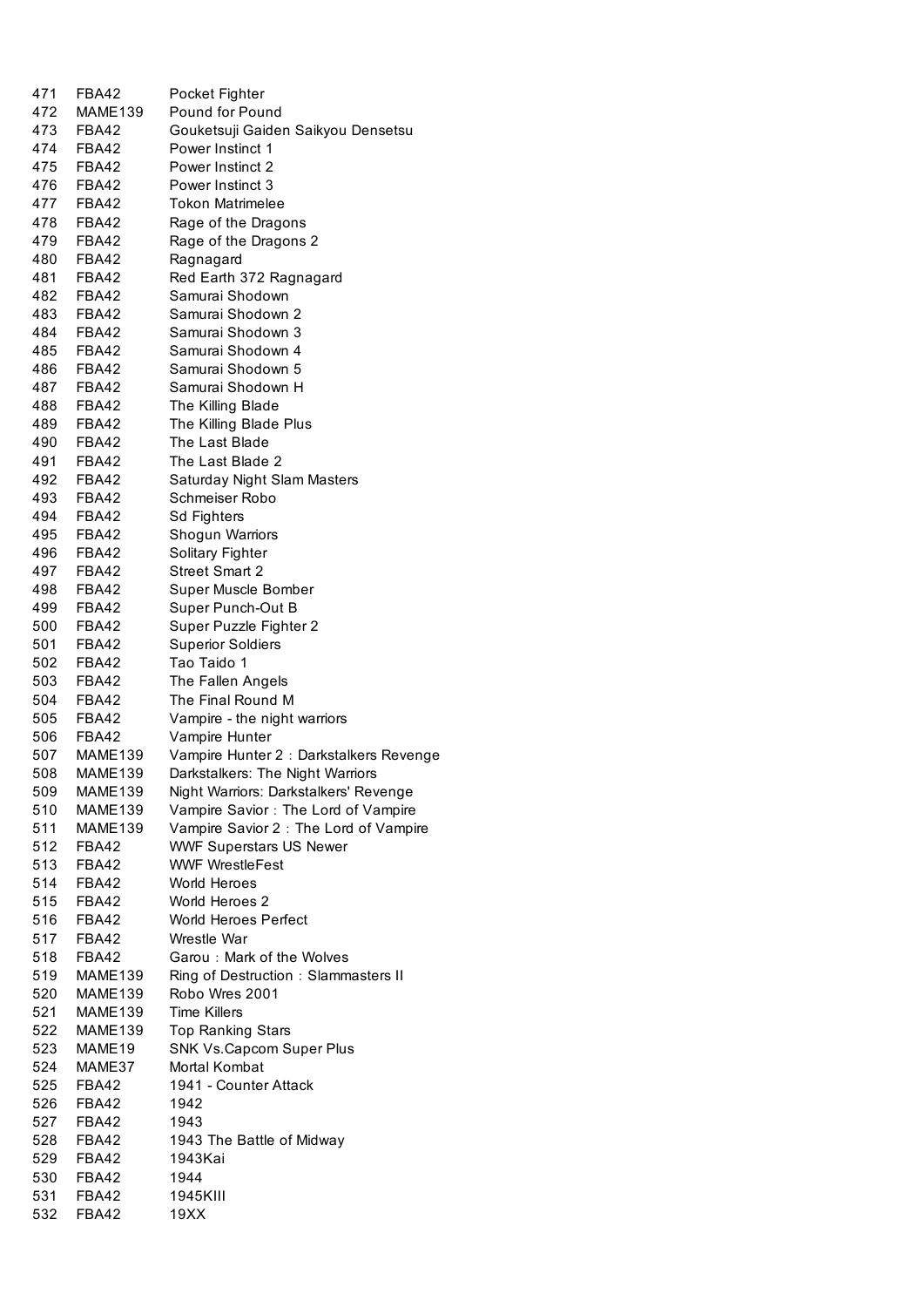| 533   | <b>FBA42</b> | 1945 Part 2                      |
|-------|--------------|----------------------------------|
|       | 534 FBA42    | <b>Acrobat Mission</b>           |
|       | 535 FBA42    | Aero Fighters                    |
|       | 536 FBA42    | Aero Fighters 2                  |
|       | 537 FBA42    | Aero Fighters 3                  |
|       | 538 FBA42    | Air Attack                       |
|       | 539 FBA42    | Air Buster                       |
|       | 540 FBA42    | Air Gallet                       |
|       | 541 FBA42    | Airwolf                          |
|       |              |                                  |
|       | 542 FBA42    | Ajax                             |
|       | 543 FBA42    | Alcon                            |
|       | 544 FBA42    | Alpha Mission II                 |
|       | 545 FBA42    | Andro Dunos                      |
|       | 546 FBA42    | Apocaljpse Now                   |
|       | 547 FBA42    | Arbalester                       |
| 548   | FBA42        | Arcadia                          |
| 549   | FBA42        | Area 88                          |
| 550   | MAME139      | Argus                            |
| 551   | FBA42        | Ark Area                         |
| 552   | FBA42        | <b>Armed Formation</b>           |
| 553   | FBA42        | <b>Armed Police Batrider</b>     |
| 554   | FBA42        | Ashura Blaster                   |
| 555   | FBA42        | Asuka & Asuka                    |
| 556   | FBA42        | Aztarac                          |
| 557   | FBA42        | Azurian Attack                   |
| 558   | MAME139      | <b>B-Wings</b>                   |
| 559   | FBA42        | <b>Back Fire</b>                 |
| 560 - | FBA42        | <b>Bakuretsu Breaker</b>         |
| 561   | FBA42        | Batsugun                         |
| 562   | FBA42        | Batsugun                         |
| 563   | FBA42        | <b>Battle Bakraid</b>            |
| 564   | FBA42        | <b>Battle Chopper</b>            |
| 565   | FBA42        | <b>Battle Garegga</b>            |
| 566   | FBA42        | <b>Battle of Atlantis</b>        |
| 567   | FBA42        | <b>Bay Route</b>                 |
|       | 568 FBA42    | Dodonpachi Dai-OuJou             |
| 569   | FBA42        | DoDonPachi II - Bee Storm        |
| 570 - | FBA42        | DoDonPachi Bootleg               |
| 571   | FBA42        | <b>Bells &amp; Whistles</b>      |
| 572   | MAME139      | Bermuda Triangle                 |
| 573   | FBA42        | <b>Big Bang</b>                  |
| 574   | <b>FBA42</b> | Bio-ship Paladin                 |
| 575   | MAME139      | <b>Blast Off</b>                 |
| 576   | MAME37       | <b>Blasteroids</b>               |
| 577   | <b>FBA42</b> | Blaze On                         |
| 578   | FBA42        | <b>Blazing Star</b>              |
| 579   | FBA42        | <b>Blue Hawk</b>                 |
|       |              |                                  |
| 580   | FBA42        | <b>Bomber</b>                    |
| 581   | FBA42        | Boogie Wings Euro                |
| 582   | FBA42        | <b>Buzzard</b>                   |
| 583   | FBA42        | Carrier Air Wing                 |
| 584   | FBA42        | Catacomb                         |
| 585   | FBA42        | Choplifter                       |
| 586   | FBA42        | Chouji Meikyuu Legion            |
| 587   | FBA42        | Choutetsu Brikin'ger - Iron clad |
| 588   | FBA42        | Chuka Taisen                     |
| 589   | FBA42        | Chulgyeok D-Day                  |
| 590   | FBA42        | Cobra-Command                    |
| 591   | FBA42        | Daioh                            |
| 592   | FBA42        | Daisenpu                         |
| 593   | <b>FBA42</b> | Darius                           |
| 594   | <b>FBA42</b> | Darius 2                         |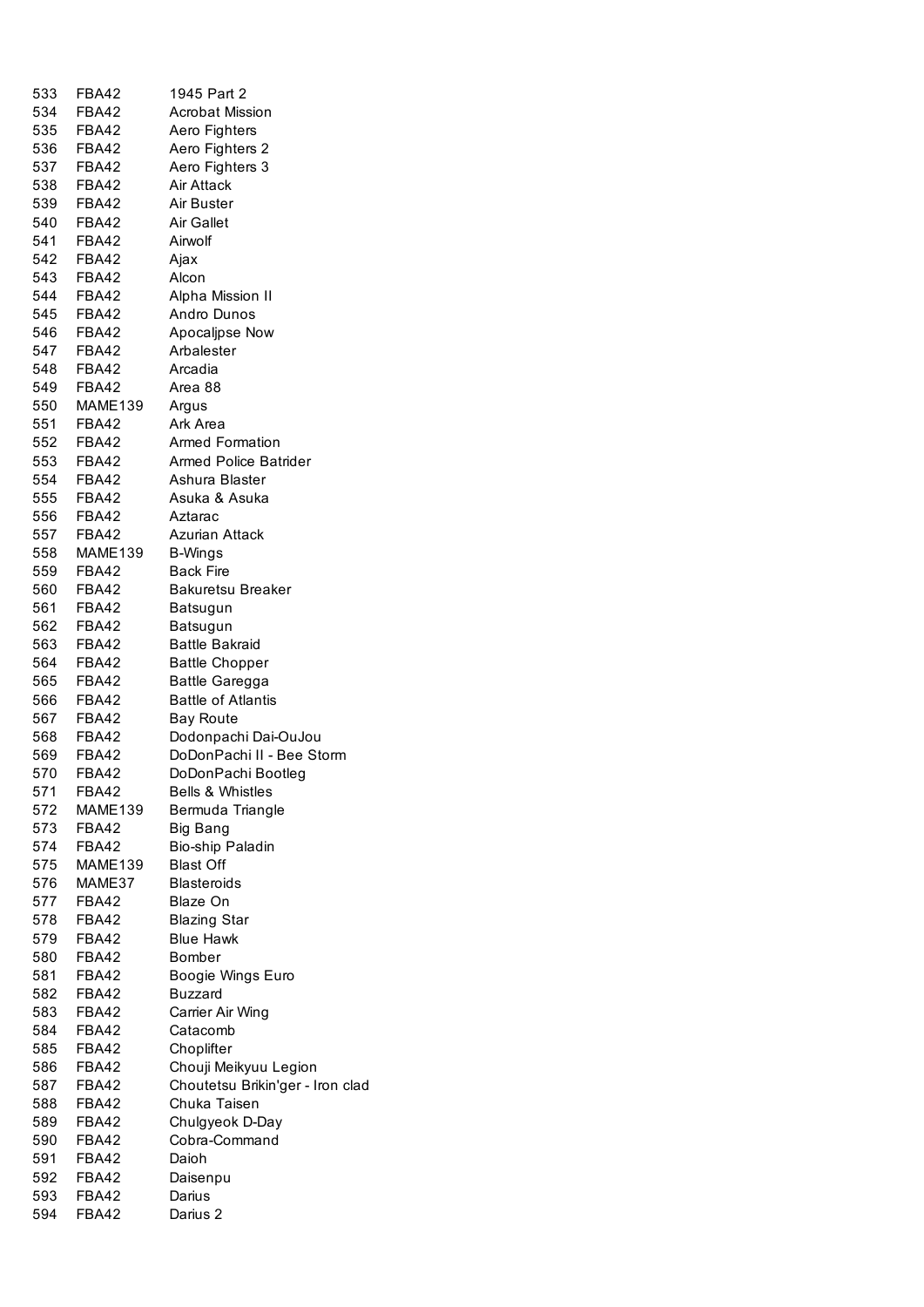| 595   | FBA42        | Dimahoo                                 |
|-------|--------------|-----------------------------------------|
| 596   |              |                                         |
|       | FBA42        | Dogyuun                                 |
| 597   | FBA42        | Donpachi                                |
|       | 598 FBA42    | Dr. Toppel's Adventure                  |
| 599   | FBA42        | Dragon Blaze                            |
| 600   | FBA42        | Earth Defense Force                     |
| 601 - | FBA42        | Esp Ra.De.                              |
| 602   | FBA42        | Espgaluda Japan                         |
| 603   | FBA42        | <b>Exed Exes</b>                        |
| 604 - | MAME139      | Exerion                                 |
| 605   | FBA42        | Exerizer                                |
| 606   | FBA42        | Exodus                                  |
| 607   | FBA42        | Explorer                                |
| 608   | FBA42        | <b>Explosive Breaker</b>                |
| 609   | FBA42        | Extermination                           |
| 610   | MAME139      | Exterminator                            |
| 611   | FBA42        | F-X                                     |
|       |              | Fever SOS                               |
|       | 612 FBA42    |                                         |
|       | 613 FBA42    | <b>Final Star Force</b>                 |
| 614   | FBA42        | <b>Finalizer - Super Transformation</b> |
| 615   | FBA42        | Fire Hawk                               |
| 616   | FBA42        | <b>Flying Tiger</b>                     |
|       | 617 FBA42    | Forgotten Worlds                        |
| 618   | FBA42        | <b>Funky Bee</b>                        |
| 619   | FBA42        | Galmedes                                |
| 620   | FBA42        | Gardia                                  |
| 621   | FBA42        | Gemini Wing                             |
|       | 622 FBA42    | Genshi-Tou 1930's                       |
|       | 623 FBA42    | <b>Ghost Pilots</b>                     |
| 624   | FBA42        | Giga Wing                               |
|       | 625 FBA42    | Gigandes                                |
|       | 626 FBA42    | Ginga NinkyouDen                        |
| 627   |              |                                         |
|       | MAME139      | Gondomania                              |
| 628   | FBA42        | Gradius                                 |
|       | 629 FBA42    | Gradius 2                               |
|       | 630 FBA42    | <b>Grind Stormer</b>                    |
| 631   | MAME139      | <b>Guardian Storm</b>                   |
| 632   | FBA42        | Gulf Storm                              |
| 633   | FBA42        | <b>Gun &amp; Frontier</b>               |
| 634   | MAME139      | Gun Hohki                               |
| 635   | FBA42        | GunNail                                 |
| 636   | FBA42        | Gunbird                                 |
| 637   | FBA08        | Gunbird 2                               |
| 638   | FBA42        | Guwange                                 |
| 639   | FBA42        | Gyrodine                                |
| 640   | <b>FBA42</b> | Gyruss                                  |
| 641   | MAME139      | HAL21                                   |
| 642   | <b>FBA42</b> | Halfway To Hell: Progear Red Label      |
| 643   | MAME139      | Halley's Comet                          |
| 644   | FBA42        | Hammer Away                             |
|       |              |                                         |
| 645   | FBA42        | Hellfire                                |
| 646   | FBA42        | Ajax                                    |
| 647   | MAME139      | Image Fight                             |
| 648   | FBA42        | Insector X                              |
| 649   | MAME139      | Jeon Sin - Guardian Storm               |
| 650   | <b>FBA42</b> | Ketsui Kizuna Jigoku Tachi              |
| 651   | FBA42        | Kingdom Grandprix                       |
| 652   | MAME139      | Koutetsu Yousai Strahl                  |
| 653   | FBA42        | Kuhga                                   |
| 654   | MAME139      | Kyukyoku Tiger                          |
| 655   | FBA42        | Last Resort                             |
| 656   | FBA42        | Last Resort Prototype                   |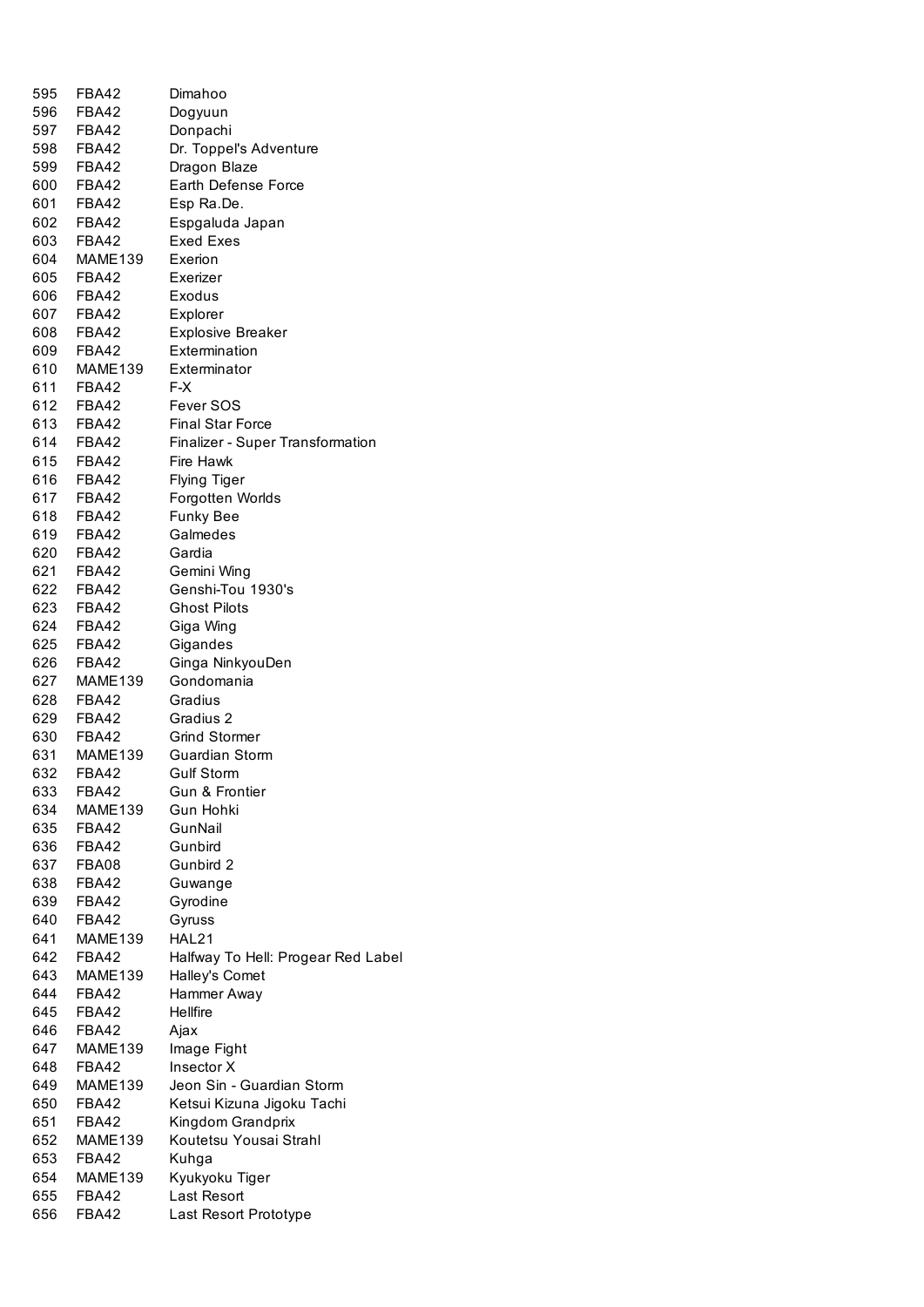| 657 | FBA42        | Legendary Wings US                  |
|-----|--------------|-------------------------------------|
| 658 | FBA42        | Legion - Spinner-87                 |
|     | 659 FBA42    | Thunder Deity Biography             |
|     | 660 MAME139  | Liberation                          |
|     | 661 FBA42    | Lifeforce                           |
|     | 662 FBA42    | <b>Lightning Fighters</b>           |
|     | 663 FBA42    | Mad Shark                           |
|     | 664 MAME139  | Mag Max                             |
|     | 665 FBA42    | Mahou Daisakusen                    |
|     | 666 FBA42    | Markham                             |
|     | 667 FBA42    | Mars                                |
|     | 668 FBA42    | Mars Matrix                         |
|     | 669 FBA42    | Master of Weapon                    |
|     | 670 FBA42    |                                     |
|     |              | Mazinger Z                          |
|     | 671 FBA42    | Mega Blast                          |
|     | 672 FBA42    | Mega Zone                           |
|     | 673 FBA42    | <b>Metal Black</b>                  |
|     | 674 FBA42    | <b>Mighty Monkey</b>                |
|     | 675 FBA42    | Mission 660                         |
|     | 676 FBA42    | Nostradamus                         |
|     | 677 FBA42    | Omega Fighter                       |
| 678 | MAME139      | Ordyne                              |
| 679 | FBA42        | Orius                               |
| 680 | MAME78       | P-47 Aces                           |
|     | 681 FBA42    | P-47 Phantom Fighter                |
| 682 | FBA42        | Parodius DA!                        |
| 683 | FBA42        | Plus Alpha                          |
| 684 | FBA42        | Pollux                              |
| 685 | FBA42        | Prehistoric Isle                    |
| 686 | FBA42        | R-Shark                             |
|     | 687 FBA42    | R-Type                              |
| 688 | FBA42        | R-Type LEO                          |
|     | 689 FBA42    | Rabbit Punch                        |
|     | 690 FBA42    | Rabio Lepus                         |
|     | 691 FBA42    | Rafflesia                           |
|     | 692 FBA42    | Raiden US Version 2                 |
|     | 693 FBA42    | Raiden Version 1                    |
| 694 | FBA42        | Raiden Version 2                    |
| 695 | <b>FBA42</b> | Raiga - Strato Fighter              |
| 696 | FBA42        |                                     |
|     |              | Rapid Hero<br>Red Fox War Planes II |
| 697 | FBA42        |                                     |
| 698 | FBA42        | Rezon                               |
| 699 | FBA42        | <b>Rezon Taito</b>                  |
| 700 | <b>FBA42</b> | Ryu Jin                             |
| 701 | <b>FBA42</b> | S.S.Mission                         |
| 702 | FBA42        | SD Gundam                           |
| 703 | <b>FBA42</b> | SD Gundam Neo Battling              |
| 704 | FBA42        | Salamander J                        |
| 705 | FBA42        | Samurai Aces                        |
| 706 | FBA42        | Sand Scorpion                       |
| 707 | FBA42        | Sand Scorpion                       |
| 708 | FBA42        | Savage Bees                         |
| 709 | FBA42        | Silk Worm                           |
| 710 | FBA42        | Silver Millennium                   |
| 711 | FBA42        | Sky Army                            |
| 712 | FBA42        | Sky Fox                             |
| 713 | FBA42        | Sky Kid                             |
| 714 | FBA42        | <b>Sky Lancer</b>                   |
| 715 | FBA42        | <b>Sky Smasher</b>                  |
| 716 | FBA42        | Slap Fight                          |
| 717 | FBA42        | Sorcer Striker                      |
| 718 | <b>FBA42</b> | Space Battle Ship Gomorrah          |
|     |              |                                     |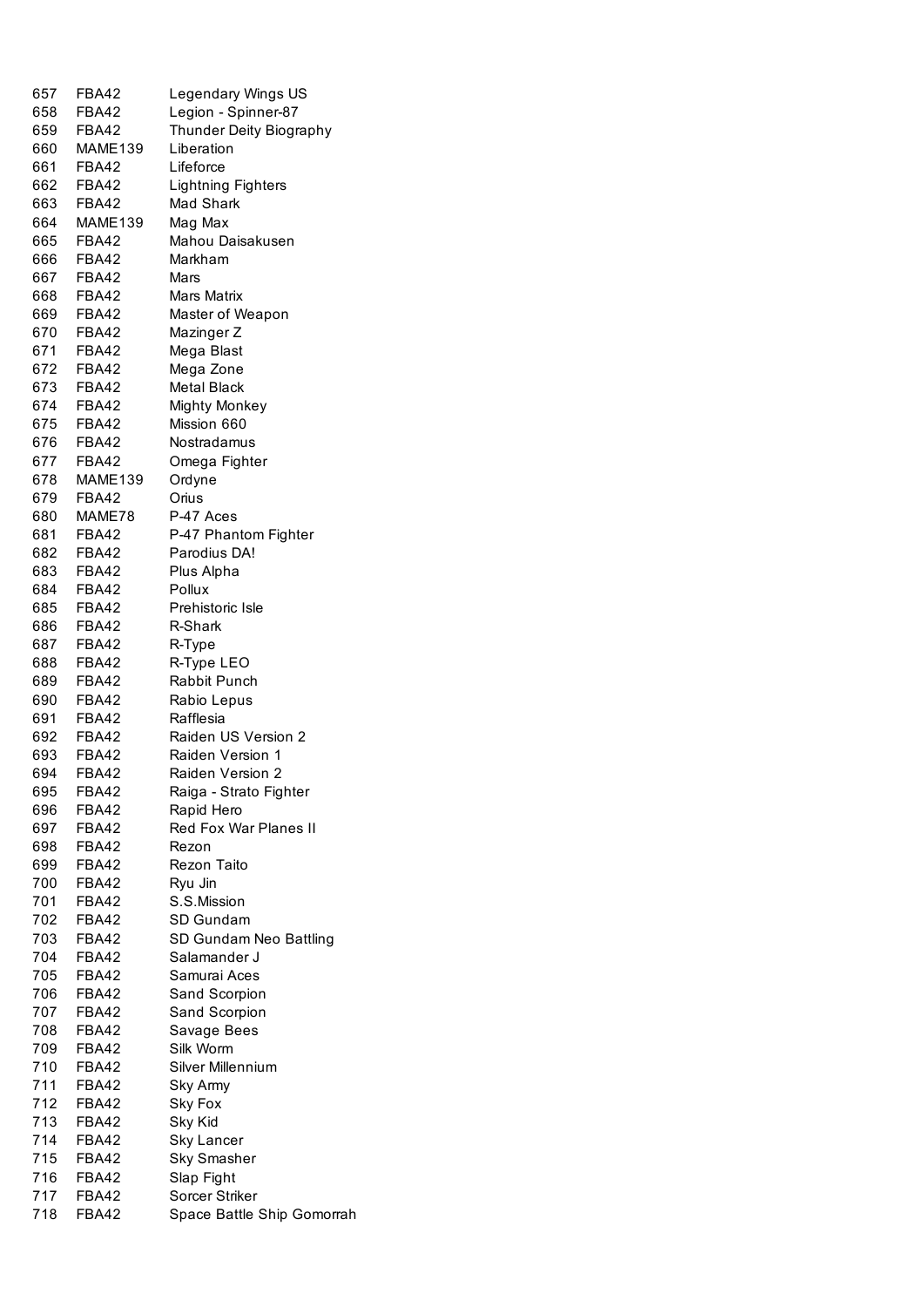| 719        | FBA42                | Space Bomber                                       |
|------------|----------------------|----------------------------------------------------|
| 720        | FBA42                | Space Pilot                                        |
| 721        | FBA42                | Spectrum 2000                                      |
| 722        | FBA42                | Stagger I                                          |
|            | 723 FBA42            | Star Fighter V1                                    |
| 724        | MAME139              | <b>Strike Force</b>                                |
|            | 725 FBA42            | Strike Gunner S.T.G                                |
| 726        | FBA42                | Strikers 1945 I                                    |
| 728        | 727 FBA42<br>MAME139 | 1945KIII Old Ver.                                  |
|            | 729 FBA42            | Strong X<br>Super Cobra                            |
|            | 730 FBA42            | <b>Super Real Darwin</b>                           |
|            | 731 FBA42            | <b>Super Spacefortress Macross</b>                 |
|            | 732 FBA42            | Super-X                                            |
|            | 733 FBA42            | Tactician                                          |
|            | 734 FBA42            | <b>Task Force Harrier</b>                          |
|            | 735 FBA42            | Tengai World                                       |
|            | 736 FBA42            | Terra Cresta                                       |
|            | 737 MAME78           | Terra Force                                        |
|            | 738 FBA42            | The Great Ragtime Show                             |
|            | 739 MAME139          | <b>Thunder Blaster</b>                             |
|            | 740 FBA42            | <b>Thunder Cross</b>                               |
|            | 741 FBA42            | <b>Thunder Cross 2</b>                             |
|            | 742 FBA42            | Thunder Dragon                                     |
|            | 743 FBA42            | Thunder Dragon 2                                   |
|            | 744 FBA42            | Tiger Heli                                         |
|            | 745 FBA42            | <b>Time Pilot</b>                                  |
|            | 746 FBA42            | Time Pilot 84                                      |
| 748        | 747 FBA42<br>FBA42   | Tokio Scramble Formation                           |
|            | 749 FBA42            | Truxton                                            |
| 750        | FBA42                | Twin Eagle - Revenge Joe's Brother<br>Twin Falcons |
| 751        | FBA42                | Twin Hawk                                          |
| 752        | FBA42                | Typhoon                                            |
|            | 753 FBA42            | U.N. Defense Force                                 |
|            | 754 FBA42            | U.N. Squadron                                      |
| 755        | FBA42                | US AAF Mustang KR                                  |
| 756        | FBA42                | <b>Ultimate Ecology</b>                            |
| 757        | FBA42                | V-Five                                             |
| 758        | MAME139              | Vanguard 2                                         |
| 759        | FBA42                | Vapor Trail World 1                                |
| 760        | FBA42                | Varia Metal                                        |
| 761        | FBA42                | Varth - Operation Thunderstorm                     |
| 762        | MAME139              | Vasara 1                                           |
| 763        | FBA42                | Viewpoint                                          |
| 764        | FBA42                | <b>Vulcan Venture</b>                              |
| 765        | FBA42                | Vulgus                                             |
| 766        | FBA42                | War of Aero                                        |
| 767        | FBA42<br>FBA42       | Wing Force                                         |
| 768<br>769 | FBA42                | X Multiply<br>Xexex                                |
| 770        | FBA42                | Zed Blade                                          |
| 771        | FBA42                | Zero Wing 1                                        |
| 772        | FBA42                | Zing Zing Zip                                      |
| 773        | MAME139              | Ashura Blaster                                     |
| 774        | MAME139              | <b>Armed Police Batride</b>                        |
| 775        | MAME139              | Change Air Blade                                   |
| 776        | MAME139              | Ufo Robo Dangar                                    |
| 777        | MAME139              | Gekirindan                                         |
| 778        | MAME139              | Gondomania                                         |
| 779        | MAME139              | <b>Hyper Duel</b>                                  |
| 780        | MAME139              | <b>Lightning Fighters</b>                          |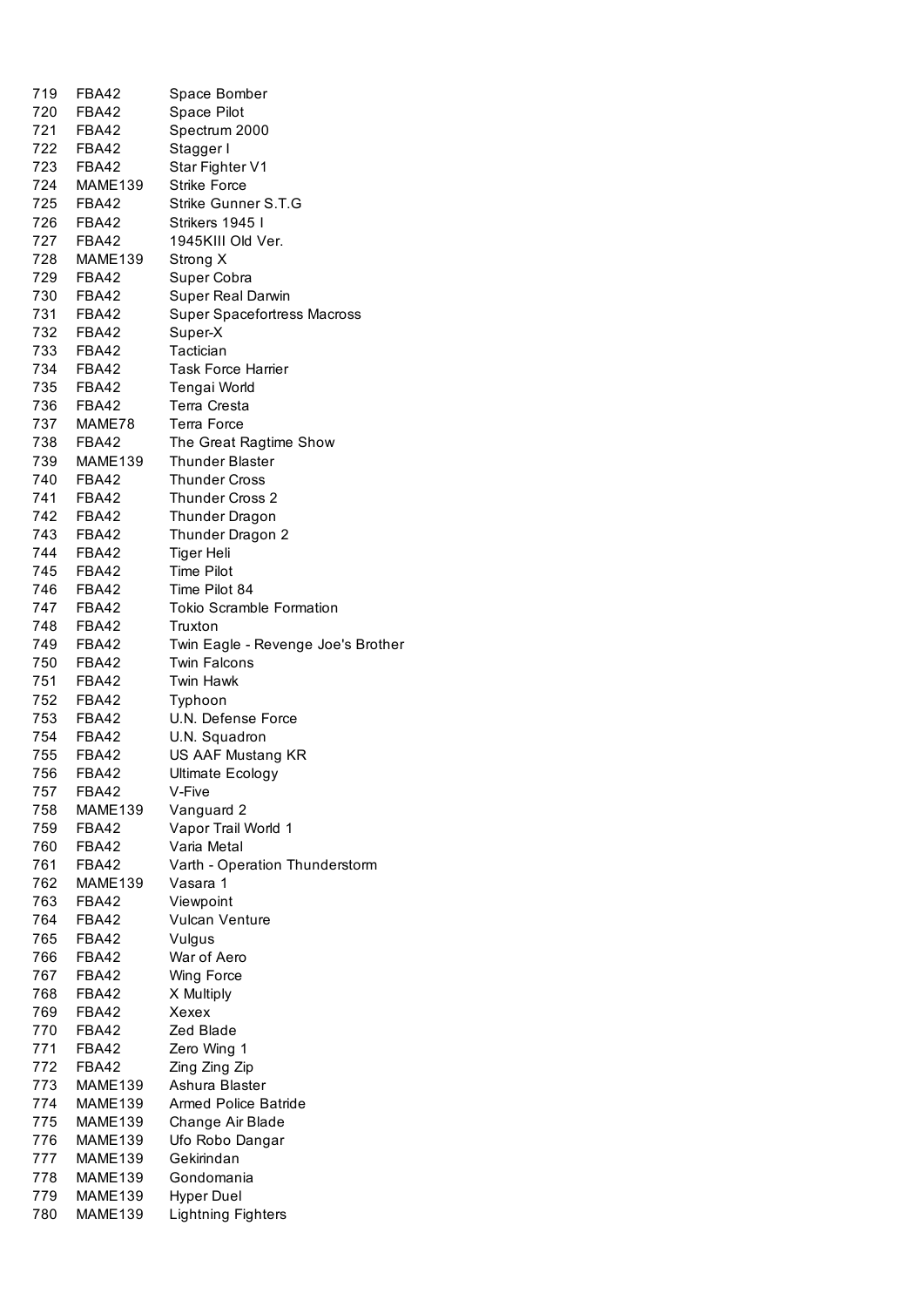| 781        | MAME139                 | <b>US AAF Mustang</b>                         |
|------------|-------------------------|-----------------------------------------------|
| 782        | MAME139                 | Ultra X Weapons                               |
| 783        | MAME139                 | Sonic Boom                                    |
| 784        | FBA42                   | 4-D Warriors                                  |
| 785        | FBA42                   | 64Th Street                                   |
| 786        | MAME139                 | 720 Degrees                                   |
| 787        | <b>FBA42</b>            | 96 Flag Rally                                 |
| 788        | FBA42                   | Act-Fancer                                    |
| 789        | MAME139                 | Action Hollywood                              |
| 790        | <b>FBA42</b>            | Akuma-Jou Dracula                             |
| 791        | FBA42                   | Alex Kidd                                     |
| 792 -      | FBA42                   | Alien Sector                                  |
| 793        | FBA42                   | Alien Storm 1                                 |
| 794        | FBA42                   | Alien Storm 2                                 |
| 795        | FBA42                   | Alien Syndrome                                |
| 796        | FBA42                   | Aliens                                        |
| 797        | MAME139                 | <b>Alligator Hunt</b>                         |
| 798        | <b>FBA42</b>            | Altered Beast 1                               |
| 799        | FBA42                   | Altered Beast 2                               |
| 800        | FBA42                   | <b>Altered Beast 3</b>                        |
| 801        | FBA42                   | Aquajack                                      |
| 802        | FBA42                   | Arabian                                       |
| 803        | FBA42                   | Argus no Senshi                               |
| 804        | FBA42                   | Armored Car                                   |
| 805        | FBA42                   | Asterix                                       |
| 806        | FBA42                   | <b>Atomic Punk</b>                            |
| 807        | FBA42                   | Atomic Robo-kid                               |
| 808        | FBA42                   | Aurail 2                                      |
| 809        | FBA42                   | Avengers                                      |
| 810        | FBA42                   | B.C. Story                                    |
| 811        | MAME139                 | <b>B.Rap Boys</b>                             |
| 812        | FBA42                   | Bad Dudes vs. Dragonninja                     |
| 813        | MAME139                 | Bakutotsu Kijuutei                            |
| 814        | <b>MAME139</b><br>FBA42 | Baluba-louk no Densetsu                       |
| 815<br>816 | FBA42                   | <b>Bang Bang Busters</b><br><b>Bank Panic</b> |
| 817        | FBA42                   | <b>Baraduke</b>                               |
|            | MAME139                 | <b>Battle Field</b>                           |
| 818<br>819 | MAME139                 | <b>Battle Rangers</b>                         |
| 820        | MAME139                 | <b>Battle Shark</b>                           |
| 821        | MAME139                 | <b>Beast Busters</b>                          |
| 822        | MAME139                 | Ben Bero Beh                                  |
| 823        | <b>FBA42</b>            | <b>Berlin Wall</b>                            |
| 824        | FBA42                   | Big Karnak                                    |
| 825        | FBA42                   | <b>Biomechanical Toy</b>                      |
| 826        | FBA42                   | Bionic commando                               |
| 827        | FBA42                   | <b>Black Dragon</b>                           |
| 828        | FBA42                   | <b>Black Heart</b>                            |
| 829        | FBA42                   | <b>Black Panther</b>                          |
| 830        | FBA42                   | Black Tiger                                   |
| 831        | MAME78                  | <b>Blade Master</b>                           |
| 832        | <b>FBA42</b>            | <b>Blandia</b>                                |
| 833        | FBA42                   | <b>Block Block</b>                            |
| 834        | FBA42                   | <b>Block Carnival</b>                         |
| 835        | FBA42                   | <b>Block Gal</b>                              |
| 836        | MAME139                 | <b>Blocken</b>                                |
| 837        | FBA42                   | <b>Blood Bros</b>                             |
| 838        | FBA42                   | <b>Blue Print</b>                             |
| 839        | FBA42                   | Blue's Journey                                |
| 840        | MAME139                 | Bogey Manor                                   |
| 841        | MAME78                  | Bomb Jack                                     |
| 842        | <b>FBA42</b>            | <b>Bomb Kick</b>                              |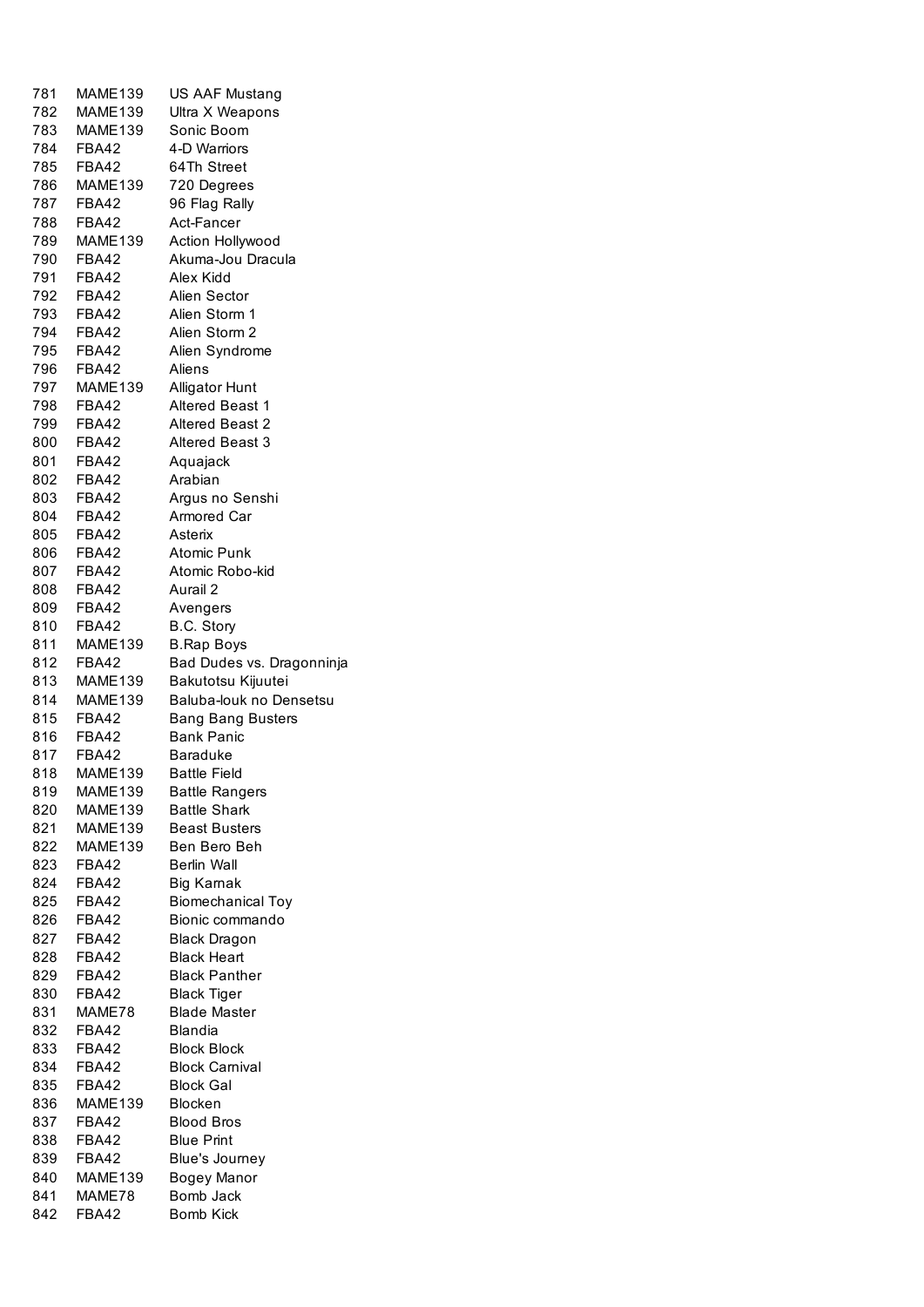| 843        | FBA42                   | Bomber Man World                 |
|------------|-------------------------|----------------------------------|
| 844        | MAME139                 | Bonanza Bros                     |
| 845        | FBA42                   | Bongo                            |
| 846        | FBA42                   | <b>Bonk's Adventure</b>          |
| 847        | FBA42                   | <b>Bonze Adventure</b>           |
| 848        | FBA42                   | <b>Booby Kids</b>                |
| 849        | MAME139                 | Botanic                          |
| 850        | <b>FBA42</b>            | Boulder Dash                     |
| 851        | FBA42                   | <b>Brain</b>                     |
| 852        | MAME139                 | <b>Break Thru</b>                |
| 853        | <b>FBA42</b>            | Breywood                         |
| 854        | FBA42                   | Bubble 2000                      |
| 855        | FBA42                   | <b>Buccaneers 2</b>              |
| 856        | MAME139                 | <b>Bucky O'Hare</b>              |
| 857        | FBA42                   | Burglar X                        |
| 858        | MAME139                 | Cabal                            |
| 859        | FBA42                   | Cadash                           |
| 860        | FBA42                   | Calipso                          |
| 861        | FBA42                   | Candory                          |
| 862        | FBA42                   | Cannon Dancer                    |
| 863        | MAME139                 | Canvas Croquis                   |
| 864        | FBA42                   | Captain Commando                 |
| 865        | FBA42                   | Captain Commando Japan           |
| 866        | FBA42                   | Captain Silver                   |
| 867        | FBA42                   | Captain Tomaday                  |
| 868        | FBA42                   | Catt                             |
| 869        | FBA42                   | Cavelon                          |
| 870        | FBA42                   | Changes                          |
| 871        | FBA42                   | Charlie Ninja                    |
| 872        | FBA42                   | Check Man                        |
| 873        | MAME139                 | <b>Cheese Chase</b>              |
| 874        | MAME139                 | Chicken Farm                     |
| 875        | FBA42                   | Chiki Chiki Boys                 |
| 876        | FBA42                   | Chimera Beast                    |
| 877        | FBA42                   | Circus Charlie 1                 |
| 878        | FBA42                   | Circus Charlie 2                 |
| 879        | FBA42                   | <b>Combat Hawk</b>               |
| 880        | FBA42                   | Congo Bongo                      |
| 881        | FBA42                   | Contra USA                       |
| 882        | <b>FBA42</b>            | Cosmic Avenger                   |
| 883        | MAME139                 | Cosmic Cop                       |
| 884        | FBA42                   | Cotton                           |
| 885        | MAME139                 | Crazy Kong Galaxian              |
| 886        | FBA42                   | Crazy Kong Scramble              |
| 887        | MAME139<br><b>FBA42</b> | Crazzy Clownz                    |
| 888<br>889 |                         | Crime City                       |
|            | FBA42<br>FBA42          | Crime Fighters<br>Vendetta       |
| 890        | FBA42                   |                                  |
| 891<br>892 | FBA42                   | Vendetta World                   |
| 893        | FBA42                   | Croquis<br><b>Crossed Swords</b> |
| 894        | FBA42                   | Cybattler                        |
| 895        | FBA42                   | Cyber-Lip                        |
| 896        | FBA42                   | Cyvern                           |
| 897        | <b>FBA42</b>            | D.D.Crew(World) 3P               |
| 898        | MAME19                  | D.D.Crew(Japan)                  |
| 899        | FBA42                   | D.D.Crew(World,set2)             |
| 900        | <b>FBA42</b>            | Desert Assault(US Edition)       |
| 901        | FBA42                   | Thunder Zone(World, Rev 1)       |
| 902        | <b>FBA42</b>            | Thunder Zone(World)              |
| 903        | <b>FBA42</b>            | <b>Thunder Hoop</b>              |
| 904        | <b>FBA42</b>            | D-Con                            |
|            |                         |                                  |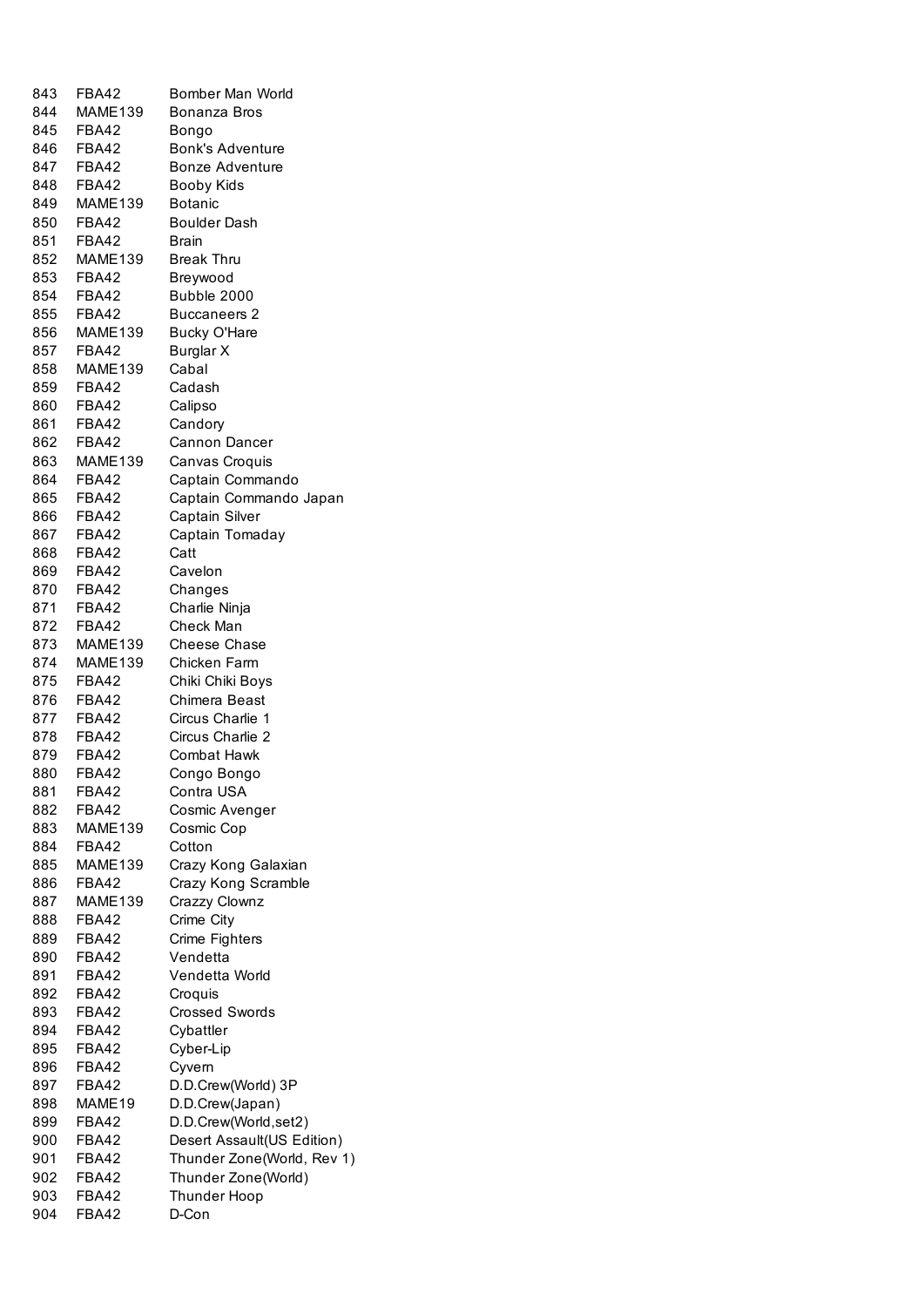| 905   | <b>FBA42</b>   | DJ Boy                 |
|-------|----------------|------------------------|
|       |                |                        |
| 906   | FBA42          | Ghouls 'n Ghosts       |
| 907 - | FBA42          | Dai Ressya Goutou      |
| 908   | FBA42          | Daiku no Gensan        |
| 909   | FBA42          | Dark Kombat            |
| 910   | <b>FBA42</b>   | Dark Seal              |
| 911   | FBA42          | Dark Tower             |
| 912   | FBA42          | <b>Dead Connection</b> |
| 913   | FBA42          | Deluxe 4               |
|       |                |                        |
| 914   | FBA42          | Deluxe 5               |
| 915   | FBA42          | Demon's World 1        |
| 916   | FBA42          | Demon's World 2        |
| 917   | <b>FBA42</b>   | Detana!! Twin Bee      |
| 918   | FBA42          | Devastators            |
| 919   | FBA42          | Devil World            |
| 920   | MAME139        | Dharma Doujou          |
| 921   | FBA42          | Diamond Run            |
| 922.  | <b>FBA42</b>   | Diet Go Go             |
| 923   | FBA42          | Digger Man             |
|       |                |                        |
| 924   | FBA42          | Dingo                  |
| 925   | FBA42          | Diver Boy              |
| 926   | <b>FBA42</b>   | Dokaben                |
| 927   | FBA42          | Don Doko Don           |
| 928   | <b>FBA42</b>   | Donkey Kong            |
| 929   | FBA42          | Double Dragon          |
| 930   | FBA42          | Double Dragon Plus     |
| 931   | FBA42          | Double Dragon 1        |
| 932   | FBA42          | Double Dragon 2        |
| 933   | <b>FBA42</b>   | Double Dragon 3        |
| 934   | FBA42          | DownTown               |
| 935   | MAME139        | Dr. Micro              |
| 936   | <b>FBA42</b>   | Dr. Tomy               |
| 937   | FBA42          |                        |
|       | FBA42          | Dragon Bowl 1          |
| 938   |                | Dragon Buster          |
| 939   | MAME139        | Dragon Master          |
| 940   | <b>MAME139</b> | Dragon Saber           |
| 941   | <b>FBA42</b>   | Dragon Unit            |
| 942   | <b>FBA42</b>   | Dragon World           |
| 943   | <b>FBA42</b>   | Dragon World 2001      |
| 944   | <b>FBA42</b>   | Dragonninja            |
| 945   | <b>FBA42</b>   | Dream Land             |
| 946   | <b>FBA42</b>   | Dream Shopper          |
| 947   | <b>FBA42</b>   | Dyger                  |
| 948   | <b>FBA42</b>   | Dynablaster            |
| 949   | MAME78         | Dynamite Duke          |
| 950   | <b>FBA42</b>   | Dynasty Wars USA 2     |
| 951   | <b>FBA42</b>   | E-Swat - Cyber Police  |
| 952   | <b>FBA42</b>   | <b>Edward Randy</b>    |
| 953   | <b>FBA42</b>   | Egg Hunt               |
| 954   | FBA42          |                        |
|       |                | Eggor                  |
| 955   | <b>FBA42</b>   | <b>Eight Forces</b>    |
| 956   | <b>FBA42</b>   | Eight Man              |
| 957   | <b>FBA42</b>   | Enforce                |
| 958   | <b>FBA42</b>   | <b>Exzisus</b>         |
| 959   | <b>FBA42</b>   | Eyes                   |
| 960   | <b>FBA42</b>   | Fancy World            |
| 961   | MAME78         | Fantasy Land           |
| 962   | <b>FBA42</b>   | Fantasy Zone           |
| 963   | MAME139        | <b>Fighting Roller</b> |
| 964   | <b>FBA42</b>   | <b>Final Blow</b>      |
| 965   | <b>FBA42</b>   | Fire Ball 4P           |
| 966   | <b>FBA42</b>   | Fishing Koshien        |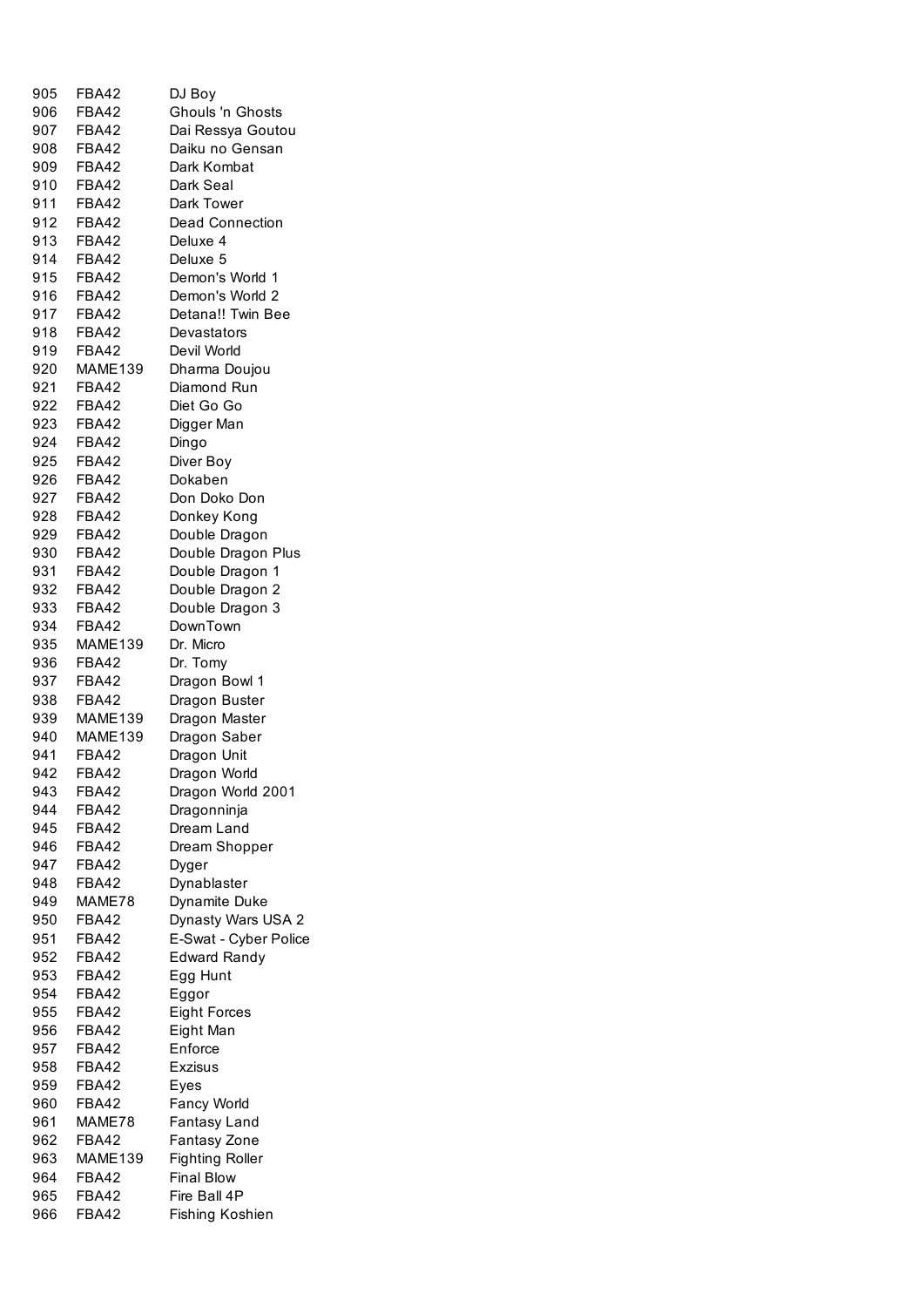| 967  | FBA42        | FixEight                                           |
|------|--------------|----------------------------------------------------|
| 968  | FBA42        | Flashgal                                           |
| 969  | FBA42        | Flicky                                             |
| 970  | MAME139      | Flower                                             |
| 971  | FBA42        | Four lines                                         |
| 972  | FBA42        | Freeze                                             |
| 973  | FBA42        | Frog Feast C                                       |
| 974  | FBA42        | Frogger ER                                         |
| 975  | FBA42        | Funky Fish                                         |
| 976  | FBA42        | G.I. Joe EAB                                       |
| 977  | FBA42        | Gaia Crusaders                                     |
| 978  | FBA42        | <b>Galactic Warriors</b>                           |
| 979  | FBA42        | Gals Panic                                         |
|      |              |                                                    |
| 980  | FBA42        | <b>Gang Busters</b>                                |
| 981  | FBA42        | Ganryu                                             |
| 982  | FBA42        | Garyo Retsuden                                     |
| 983  | FBA42        | Gate of Doom                                       |
| 984  | FBA42        | Gauntlet                                           |
| 985  | FBA42        | Get Star                                           |
| 986  | MAME139      | <b>Ghost Hunter</b>                                |
| 987  | FBA42        | Ghostbusters                                       |
| 988  | FBA42        | Ghosts'n Goblins                                   |
| 989  | FBA42        | Go Go Mr. Yamaguchi                                |
| 990  | FBA42        | Golden Axe (set 1, World, FD1094 317-0110)         |
| 991  | FBA42        | Golden Axe (set 3, World, FD1094 317-0120)         |
| 992  | FBA42        | Golden Axe (set 4, Japan, FD1094 317-0121)         |
| 993  | MAME19       | Golden Axe (set 6, US, 8751 317-123A)              |
| 994  | MAME19       | Golden Axe II                                      |
| 995  | MAME139      | Golden Axe: The Revenge of Death Adder (World)     |
| 996  | MAME139      | Golden Fire II                                     |
|      | 997 FBA42    | Gonbee no I'm Sorry                                |
| 998  | FBA42        | Got-Cha Mini Game                                  |
| 999  | FBA42        | Great Mahou Daisakusen                             |
|      | 1000 MAME139 | Grudge Match                                       |
|      | 1001 FBA42   | Gryzor                                             |
|      | 1002 MAME139 | Guerrilla War                                      |
|      | 1003 MAME139 | Gun Master                                         |
| 1004 | FBA42        | Gun.Smoke                                          |
|      | 1005 FBA42   | Gunbarich                                          |
|      | 1006 FBA42   | Gundamex                                           |
|      | 1007 FBA42   | Gundhara                                           |
|      | 1008 MAME139 | Gunforce                                           |
|      | 1009 FBA42   | Gunforce 2                                         |
|      | 1010 FBA42   | Gururin                                            |
|      | 1011 FBA42   | <b>Guttang Gottong</b>                             |
|      | 1012 FBA42   | Hachoo!                                            |
|      | 1013 FBA42   | Hammerin' Harry                                    |
|      | 1014 FBA42   | Hard Head                                          |
|      | 1015 FBA42   | Hard Head 2                                        |
|      | 1016 FBA42   | Hasamu                                             |
|      | 1017 FBA42   | <b>Hatch Catch</b>                                 |
|      | 1018 FBA42   | Hatena Satena                                      |
|      | 1019 FBA42   | <b>Head Panic</b>                                  |
|      |              |                                                    |
|      | 1020 FBA42   | Heavy Barrel                                       |
|      | 1021 FBA42   | <b>Heavy Metal</b>                                 |
|      | 1022 FBA42   | Heuk Sun Baek Sa                                   |
|      | 1023 FBA42   | Hippodrome                                         |
|      | 1024 FBA42   | Hissatsu Buraiken                                  |
|      | 1025 FBA42   | Hopper Robo                                        |
|      | 1026 FBA42   | Horizon                                            |
|      | 1027 FBA42   | <b>Hot Shocker</b>                                 |
|      | 1028 FBA42   | Hotdog Storm - The First Supersonics International |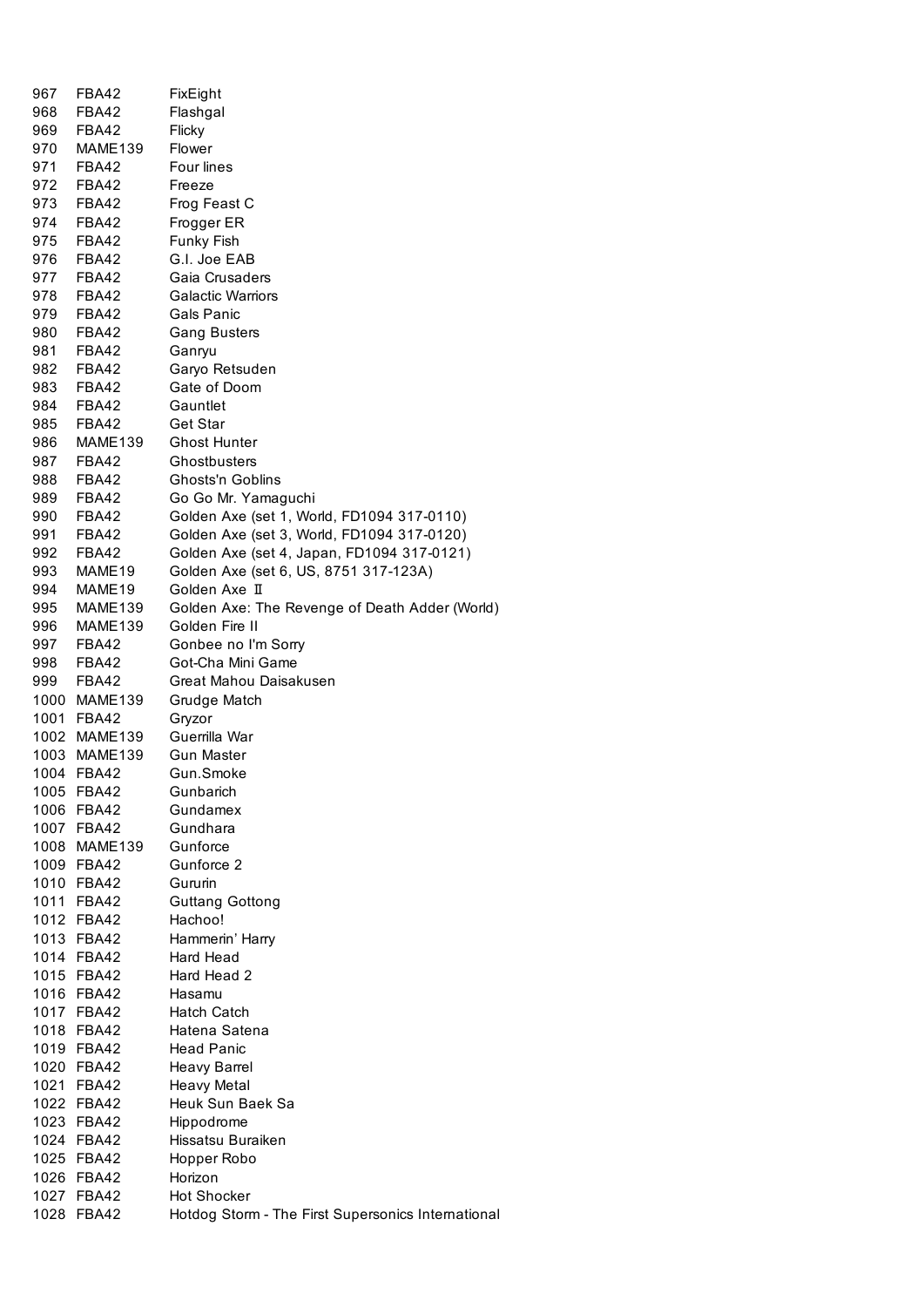| 1029 | FBA42        | Hunchback                           |
|------|--------------|-------------------------------------|
|      | 1030 FBA42   | I'm Sorry                           |
|      | 1031 FBA42   | <b>IGMO</b>                         |
|      | 1032 MAME139 | Ikari                               |
|      | 1033 FBA42   | Ikari III - The Rescue              |
|      | 1034 FBA42   | Ikki                                |
|      | 1035 MAME139 | Inca                                |
|      | 1036 MAME139 | Insector                            |
|      | 1037 FBA42   | Iron Horse                          |
|      | 1038 FBA42   | J. J. Squawkers                     |
|      | 1039 MAME139 | Jackal                              |
|      | 1040 FBA42   | Jail Break                          |
|      | 1041 FBA42   | Jigoku Meguri                       |
|      | 1042 FBA42   | Joe & Mac Returns 1.0               |
|      | 1043 FBA42   | Jump Bug                            |
|      | 1044 FBA42   | Jump Kids                           |
|      | 1045 FBA42   | Jumping                             |
|      | 1046 MAME139 | Jumping Break                       |
|      | 1047 FBA42   | Jumping Pop                         |
|      | 1048 FBA42   |                                     |
|      |              | Kaiketsu Yanchamaru                 |
|      | 1049 FBA42   | Kangaroo                            |
|      | 1050 FBA42   | Ken-Go                              |
|      | 1051 FBA42   | Kero Kero Keroppi no Issyoni Asobou |
|      | 1052 FBA42   | Kid Niki - Radical Ninja            |
|      | 1053 FBA42   | Kid no HoHo Daisakusen              |
|      | 1054 FBA42   | King Of The Monsters                |
|      | 1055 FBA42   | King Of The Monsters 2              |
|      | 1056 FBA42   | Kitten Kaboodle                     |
|      | 1057 FBA42   | Kizuna Encounter II                 |
|      | 1058 FBA42   | Knock Out!!                         |
|      | 1059 FBA42   | Knuckle Bash                        |
|      | 1060 FBA42   | Kong                                |
|      | 1061 FBA42   | Koro Koro Quest                     |
|      | 1062 FBA42   | Korosuke Roller                     |
|      | 1063 FBA42   | Kung-Fu Master                      |
|      | 1064 MAME139 | Kung-Fu Taikun                      |
|      | 1065 MAME139 | Kuri Kinton                         |
|      | 1066 FBA42   | Kyros                               |
| 1067 | <b>FBA42</b> | Labyrinth Runner                    |
| 1068 | FBA42        | Lady Master of Kung Fu              |
|      | 1069 FBA42   | Lansquenet 2004                     |
|      | 1070 FBA42   | <b>Last Duel</b>                    |
|      | 1071 FBA42   | Last Mission 2                      |
|      | 1072 FBA42   | <b>Last Survivor</b>                |
|      | 1073 FBA42   | Legend                              |
|      | 1074 FBA42   | Legend Of Silkroad                  |
|      | 1075 FBA42   | Legend Success Joe                  |
|      | 1076 FBA42   | Legend of Hero Tonma                |
|      | 1077 FBA42   | Legend of Makai                     |
|      | 1078 FBA42   | Lemmings                            |
|      | 1079 MAME139 | <b>Lethal Thunder</b>               |
|      | 1080 FBA42   | Levers                              |
| 1081 | <b>FBA42</b> | <b>Lightning Swords</b>             |
| 1082 | FBA42        | Lizard Wizard                       |
|      | 1083 FBA42   | Lode Runner                         |
|      | 1084 FBA42   | Lode Runner II                      |
|      | 1085 FBA42   | Lode Runner III                     |
|      | 1086 FBA42   | Lode Runner IV                      |
|      | 1087 FBA42   | Logic Pro 2                         |
|      | 1088 FBA42   | Lost Tomb (Easy)                    |
|      | 1089 FBA42   | Lost Tomb (Hard)                    |
|      |              |                                     |
| 1090 | <b>FBA42</b> | Lost Worlds                         |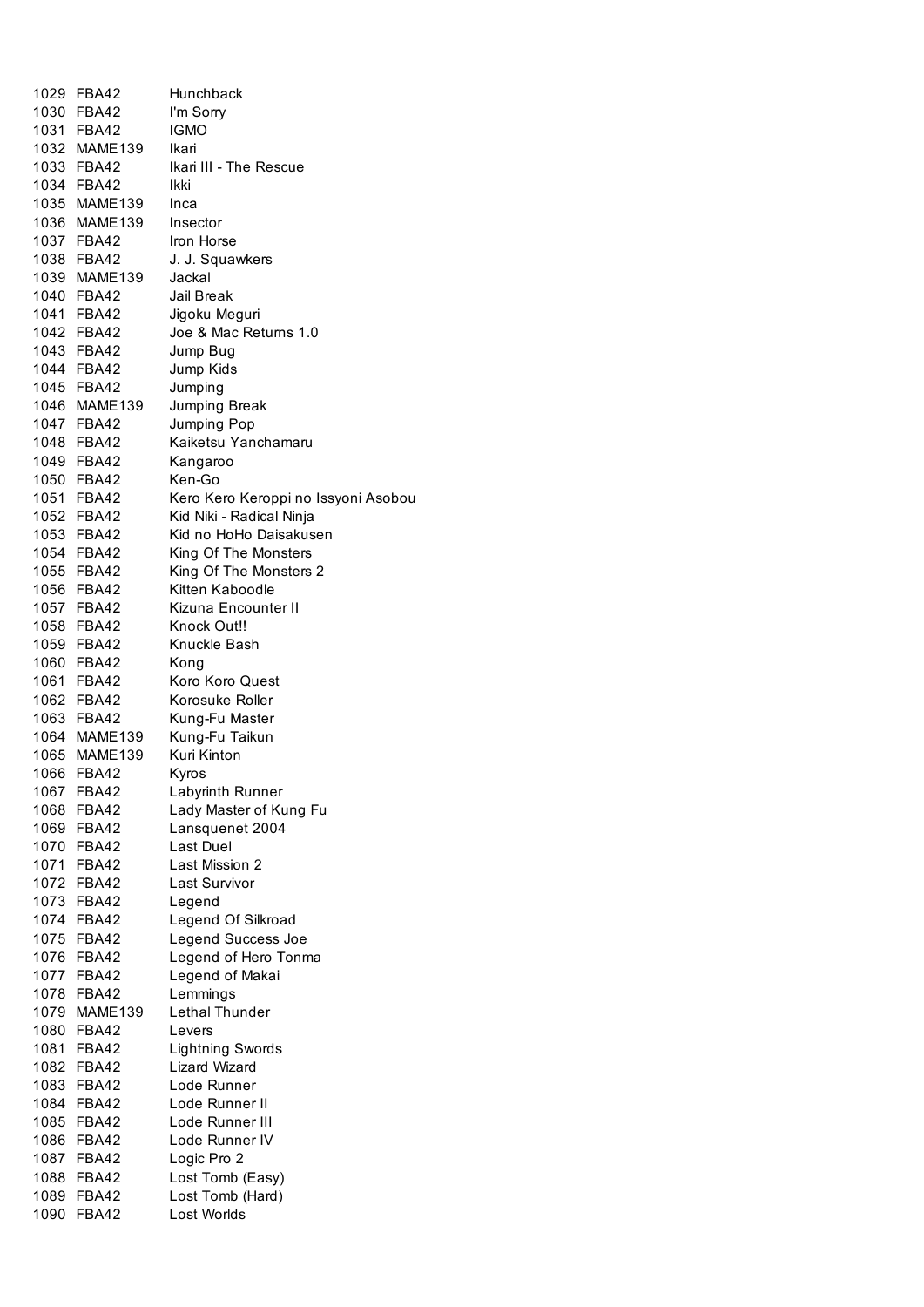|      | 1091 FBA42               | Lot Lot                      |
|------|--------------------------|------------------------------|
|      | 1092 FBA42               | Lover Boy                    |
|      | 1093 MAME139             | MX5000                       |
|      | 1094 FBA42               | Magic Sword                  |
|      | 1095 FBA42               | Magical Cat Adventure        |
|      | 1096 FBA42               | <b>Magical Crystals</b>      |
|      | 1097 FBA42               | Majestic Twelve              |
|      | 1098 FBA42               | Majuu no Ohkoku              |
|      | 1099 FBA42               | Makai-Mura                   |
|      | 1100 FBA42               | Mang-Chi                     |
|      | 1101 FBA42               | Marine Boy                   |
|      | 1102 FBA42               | <b>Masked Riders</b>         |
|      | 1103 FBA42               | Match It II                  |
|      | 1104 MAME139             | Mechanized Attack            |
|      | 1105 FBA42               | Mega Twins                   |
|      | 1106 FBA42               | Megadon                      |
|      | 1107 FBA42               | Meikyu Jima                  |
|      | 1108 FBA42               | Meikyuu Hunter               |
|      | 1109 FBA42               | Mercs                        |
|      | 1110 FBA42               | Meta Fox                     |
|      | 1111 MAME139             | <b>Metal Soldier Isaac</b>   |
|      | 1112 FBA42               | Metamoqester                 |
|      | 1113 MAME139             | Metamorphic Force EAA        |
|      | 1114 FBA42               | Metamorphic Force AAA        |
|      | 1115 FBA42               | Metro-Cross                  |
|      | 1116 FBA42               | Michael Jackson's Moonwalker |
|      | 1117 FBA42               | Midnight Resistance          |
|      | 1118 FBA42               | Mikie                        |
|      | 1119 FBA42               | Minefield                    |
|      | 1120 MAME139             | Minky Monkey                 |
|      | 1121 FBA42               | Missing In Action            |
|      | 1122 FBA42               | Mister Viking                |
|      | 1123 FBA42               | Mizubaku Daibouken           |
|      | 1124 FBA42               | Mogura Desse<br>Mole Attack  |
|      | 1125 FBA42<br>1126 FBA42 | Momoko 120                   |
|      | 1127 MAME139             |                              |
|      | 1128 FBA42               | Money Money                  |
| 1129 | MAME139                  | Money Puzzle<br>Monster Bash |
|      | 1130 FBA42               | Monsters World               |
|      | 1131 FBA42               | Moon Shuttle 1               |
|      | 1132 FBA42               | More More Plus               |
|      | 1133 MAME139             | Motos                        |
|      | 1134 MAME139             | Mouser                       |
|      | 1135 FBA42               | Mr. Do!                      |
|      | 1136 FBA42               | Mr. Goemon                   |
|      | 1137 FBA42               | Mr. HELI                     |
|      | 1138 FBA42               | Mug Smashers                 |
|      | 1139 FBA42               | Multi 5                      |
|      | 1140 FBA42               | Multi Champ                  |
|      | 1141 FBA42               | Multi Game '96               |
|      | 1142 FBA42               | Muscle Bomber 4P             |
|      | 1143 FBA42               | Mustache Boy                 |
|      | 1144 MAME139             | <b>Mutant Night</b>          |
|      | 1145 FBA42               | <b>Mutation Nation</b>       |
|      | 1146 FBA42               | My Hero                      |
|      | 1147 FBA42               | Mysterious Stones            |
|      | 1148 MAME139             | <b>Mystic Warriors</b>       |
|      | 1149 MAME139             | N.Y. Captor                  |
|      | 1150 FBA42               | Nam-1975                     |
|      | 1151 FBA42               | Nastar                       |
|      | 1152 FBA42               | Naughty Mouse                |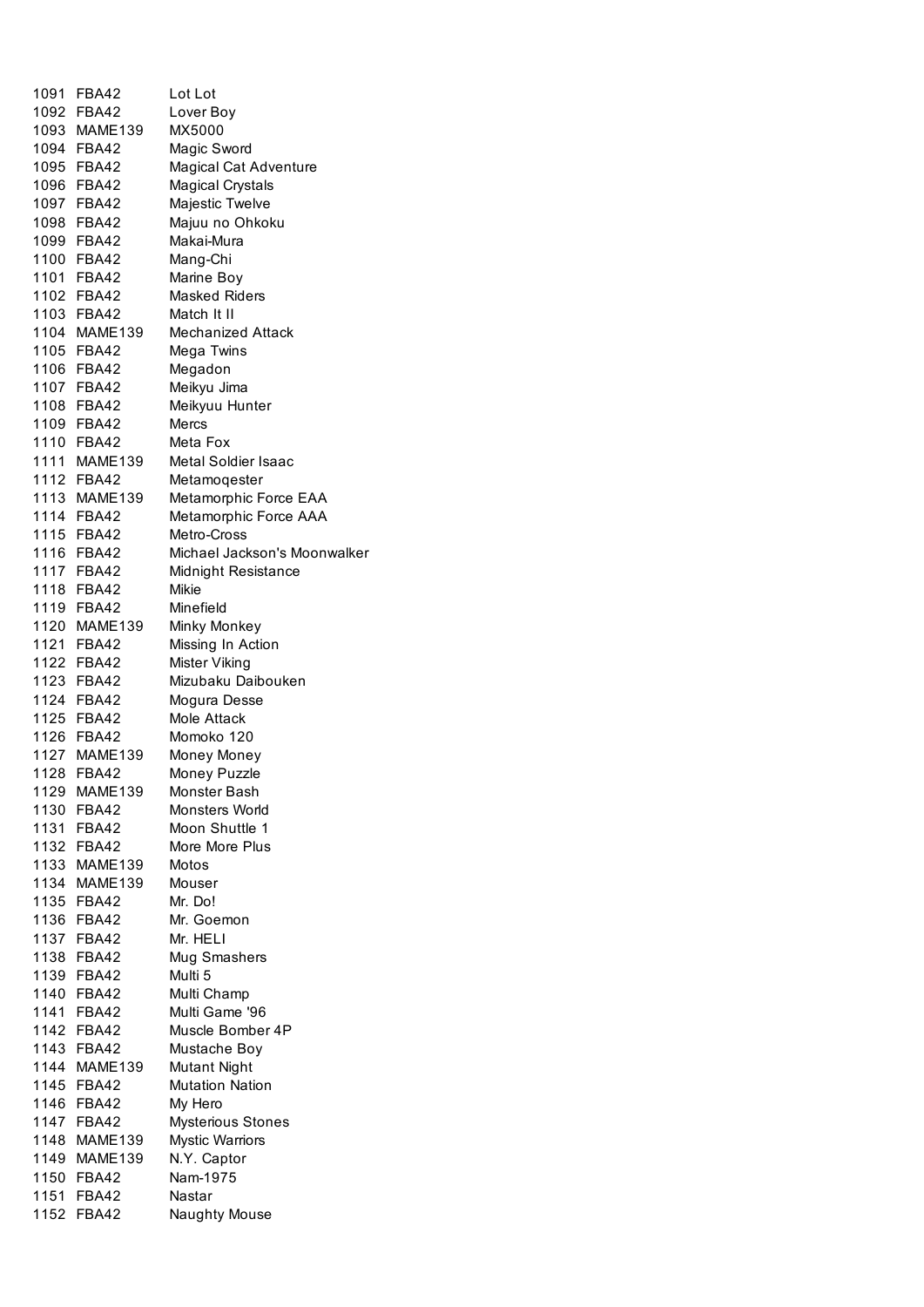|      | 1153 FBA42   | Nemesis                        |
|------|--------------|--------------------------------|
|      | 1154 FBA42   | Nemo 1                         |
|      | 1155 FBA42   | Neo Bomber Man                 |
|      | 1156 FBA42   | Neo Mr, Do!                    |
|      | 1157 FBA42   | Neogeo Cup 98                  |
|      | 1158 MAME139 | Neratte Chu                    |
|      | 1159 MAME139 | New Atomic Punk - Global Quest |
|      | 1160 FBA42   | New Rally X                    |
|      | 1161 FBA42   | New Sinbad 7                   |
|      | 1162 FBA42   | NewZealand Story               |
|      | 1163 FBA42   | Nightmare in the Dark          |
|      | 1164 FBA42   | Ninja                          |
|      | 1165 FBA42   | Ninja Commando                 |
|      | 1166 FBA42   | Ninja Kazan                    |
|      | 1167 FBA42   | The Ninja Kids(US)             |
|      | 1168 FBA42   | Ninja-Kid II                   |
|      | 1169 FBA42   | Ninja-Kid II(set 4)            |
|      | 1170 FBA42   | Ninja Princess                 |
|      | 1171 FBA42   | Ninja Ryukenden                |
|      | 1172 FBA42   | Ninja Spirit                   |
|      | 1173 FBA42   | Nitro Ball                     |
|      | 1174 MAME139 | Noboranka                      |
|      | 1175 FBA42   | Nova 2001                      |
|      | 1176 FBA42   | Nunchackun                     |
|      | 1177 FBA42   | Nyan Nyan Panic                |
|      | 1178 MAME139 | Off the Wall                   |
|      | 1179 FBA42   | Oh My God!                     |
|      | 1180 FBA42   | Oishii Puzzle Ha Irimasenka    |
|      | 1181 MAME139 | One Shot One Kill              |
|      | 1182 FBA42   | Onna Sansirou - Typhoon Gal    |
|      | 1183 MAME78  | <b>Operation Wolf</b>          |
|      | 1184 FBA42   | Orbitron                       |
|      | 1185 FBA42   | Osman                          |
|      | 1186 MAME78  | Othello Derby                  |
|      | 1187 FBA42   | Out Zone                       |
|      | 1188 FBA42   | Out Zone (harder)              |
|      | 1189 FBA42   | Ozon I                         |
|      | 1190 FBA42   | Pairs Love                     |
| 1191 | MAME139      | Panic Road                     |
|      | 1192 FBA42   | Panic Street                   |
|      | 1193 MAME139 | Peggle                         |
|      | 1194 FBA42   | Pengo 2                        |
|      | 1195 FBA42   | Penguin Brothers               |
|      | 1196 FBA42   | Performan                      |
|      | 1197 FBA42   | Phantasm                       |
|      | 1198 MAME139 | Pigout                         |
|      | 1199 FBA42   | Pirate Ship Higemaru           |
|      | 1200 FBA42   | <b>Pirates</b>                 |
|      | 1201 MAME139 | Pistol Daimyo no Bouken        |
|      | 1202 MAME37  | Pit Fighter                    |
|      | 1203 FBA42   | Pitfall II                     |
|      | 1204 MAME139 | Pleiads                        |
|      | 1205 FBA42   | Pokonyan                       |
|      | 1206 FBA42   | Ponpoko                        |
|      | 1207 FBA42   | Pootan                         |
|      | 1208 MAME139 | Pop Flamer                     |
|      | 1209 FBA42   | Porky                          |
|      | 1210 MAME139 | Port Man                       |
|      | 1211 FBA42   | Prisoners Of War               |
|      | 1212 MAME139 | Psycho Soldier                 |
|      | 1213 FBA42   | Psycho-Nics Oscar              |
|      | 1214 FBA42   | Pulirula                       |
|      |              |                                |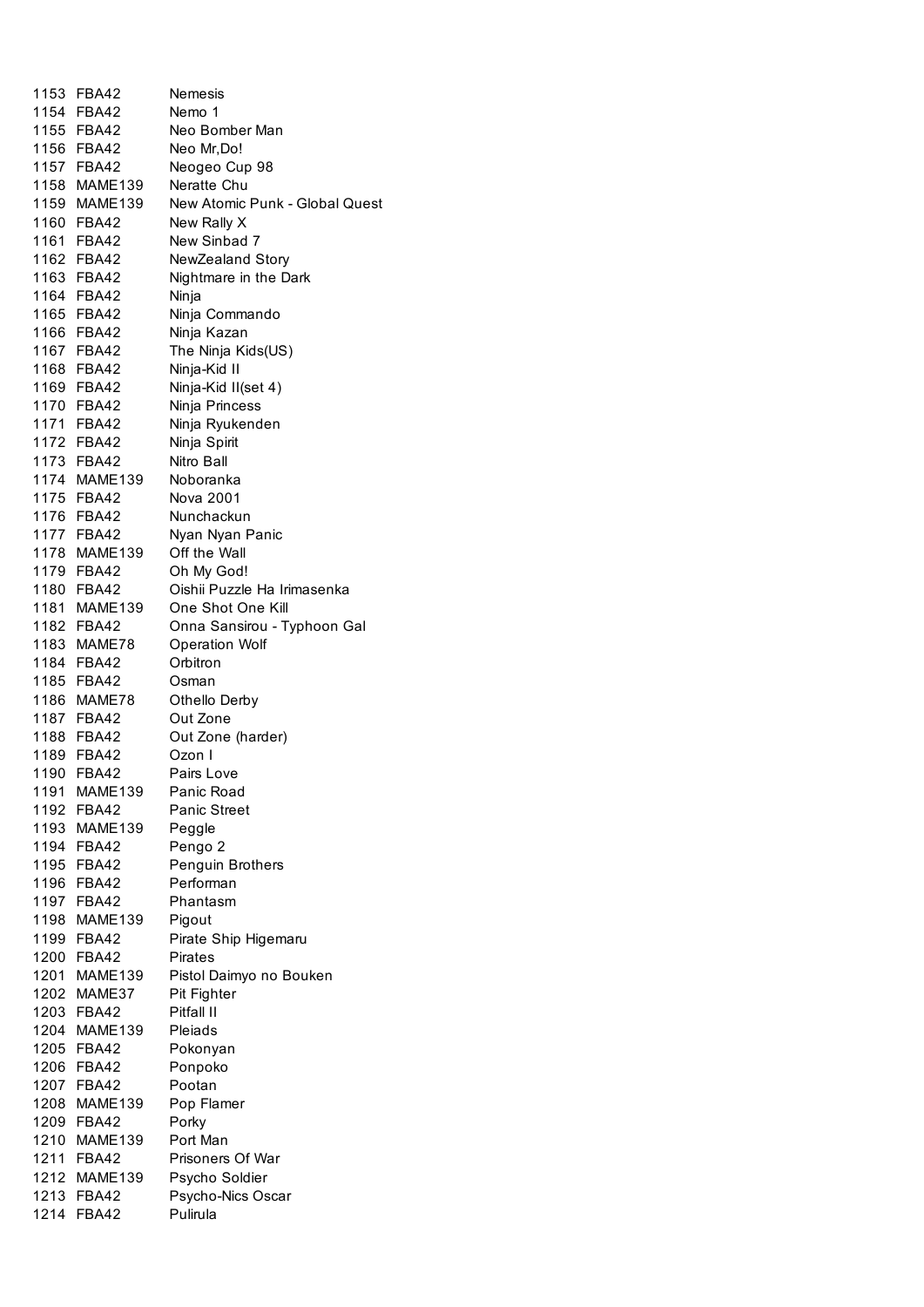| 1215 | FBA42        | Punch-Out!!                     |
|------|--------------|---------------------------------|
|      | 1216 FBA42   | Pushman                         |
|      | 1217 FBA42   | <b>Puzzle Break</b>             |
|      | 1218 FBA42   | <b>Puzzle Star</b>              |
|      | 1219 FBA42   | Quartet                         |
|      | 1220 FBA42   | R&T                             |
|      | 1221 FBA42   | Rad Action                      |
|      | 1222 FBA42   | Rainbow Islands                 |
|      | 1223 FBA42   | Rambo III                       |
|      | 1224 MAME139 | Rampage 3P                      |
|      | 1225 MAME139 | Rampart                         |
|      | 1226 MAME139 | Rapid Fire                      |
|      | 1227 FBA42   | Rapid Coin                      |
|      | 1228 FBA42   | Rastan US                       |
|      | 1229 FBA42   | Renegade                        |
|      | 1230 MAME139 | Renju Kizoku                    |
|      | 1231 FBA42   | Repulse                         |
|      | 1232 MAME78  | Ribbit!                         |
|      | 1233 MAME139 | Riku Kai Kuu Saizensen          |
|      | 1234 FBA42   | Ring Fighter                    |
|      | 1235 FBA42   | Riot                            |
|      | 1236 FBA42   | <b>Riot City</b>                |
|      | 1237 MAME139 | <b>Ripper Ribbit</b>            |
|      | 1238 FBA42   | Risky Challenge                 |
|      | 1239 FBA42   | Robo Army                       |
|      | 1240 FBA42   | Robocop                         |
|      | 1241 FBA42   | Robocop 2                       |
|      | 1242 FBA42   | Roc'n Rope                      |
|      | 1243 MAME139 | <b>Rock Climber</b>             |
|      | 1244 FBA42   | <b>Rock Duck</b>                |
|      | 1245 FBA42   | Rock'n Rage                     |
|      | 1246 FBA42   | Rohga Armor Force               |
|      | 1247 FBA42   | Rollergames                     |
|      | 1248 MAME139 | Rolling Thunder 2               |
|      | 1249 MAME139 | Rompers                         |
|      | 1250 MAME139 | Rough Ranger                    |
|      | 1251 FBA42   | Route 16                        |
|      | 1252 FBA42   | Rygar 1                         |
| 1253 | <b>FBA42</b> | RyuKyu                          |
|      | 1254 FBA42   | S.P.Y. - Special Project Y      |
|      | 1255 FBA42   | S.R.D. Mission                  |
|      | 1256 FBA42   | S.V.G. - Spectral vs Generation |
|      | 1257 FBA42   | SADARI                          |
|      | 1258 FBA42   | <b>SAR Rescue Team</b>          |
|      | 1259 FBA42   | Section Z                       |
|      | 1260 FBA42   | <b>SWAT</b>                     |
|      | 1261 FBA42   | Saboten Bombers                 |
|      | 1262 FBA42   | Saint Dragon                    |
|      | 1263 FBA42   | Sanrin San-Chan - Tricycle-San  |
|      | 1264 MAME139 | Sarge                           |
| 1265 | FBA42        | Savage Reign                    |
| 1266 | FBA42        | Scooter Shooter                 |
|      | 1267 FBA42   | Scorpion                        |
| 1268 | <b>FBA42</b> | Scramble                        |
|      | 1269 FBA42   | Search Eye                      |
|      | 1270 FBA42   | Search Eye Plus                 |
|      | 1271 FBA42   | Secret Spy                      |
|      | 1272 FBA42   | Sega Ninja                      |
|      | 1273 FBA42   | Sei Senshi Amatelass            |
|      | 1274 FBA42   | Seishun Scandal                 |
|      | 1275 FBA42   | Sel Feena                       |
| 1276 | <b>FBA42</b> | Sen-Know                        |
|      |              |                                 |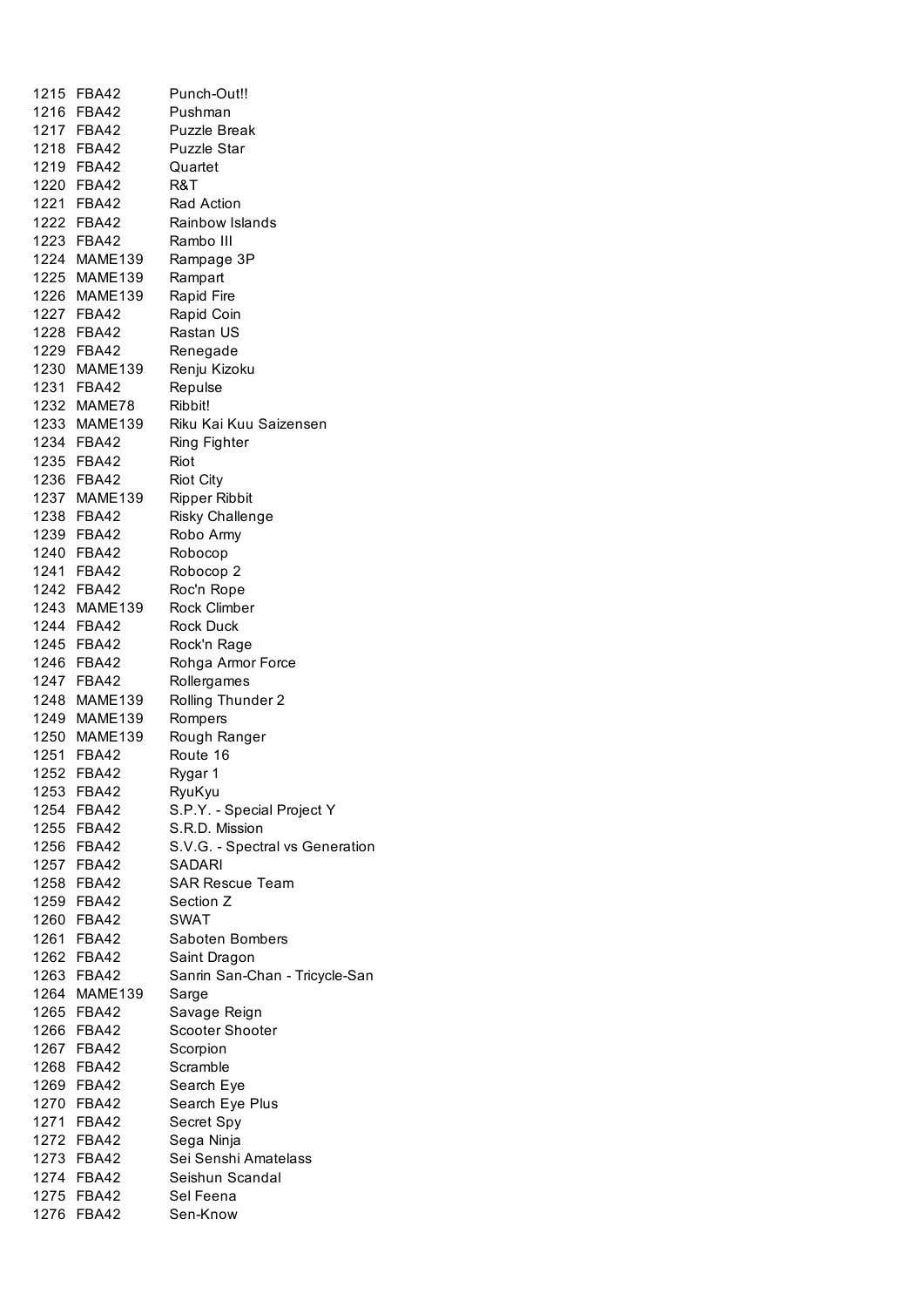| 1277 | FBA42        | Senjo no Ookami II 3P                    |
|------|--------------|------------------------------------------|
|      | 1278 FBA42   | Shackled                                 |
|      | 1279 FBA42   | <b>Shadow Dancer</b>                     |
|      | 1280 FBA42   | <b>Shadow Force</b>                      |
|      | 1281 FBA42   | Shao-lin's Road                          |
|      | 1282 FBA42   | Shingen Samurai-Fighter                  |
|      | 1283 FBA42   | Shinobi                                  |
|      | 1284 FBA42   | Shock Troopers 2                         |
|      | 1285 FBA42   | Shocking                                 |
|      | 1286 MAME139 | <b>Shooting Gallery</b>                  |
|      | 1287 MAME139 | Side Arms - Hyper Dyne                   |
|      | 1288 MAME78  | Silent Dragon(World)                     |
|      | 1289 FBA42   | Silent Dragon(US)                        |
|      | 1290 MAME139 | Snake Pit                                |
|      | 1291 FBA42   | Snapper                                  |
|      | 1292 FBA42   | <b>Snow Bros</b>                         |
|      | 1293 FBA42   | Snow Bros 1 Bootleg                      |
|      | 1294 MAME19  | Snow Bros 2 4P                           |
|      | 1295 FBA42   | <b>Snow Brothers 3</b>                   |
|      | 1296 FBA42   | Come Back Toto                           |
|      | 1297 FBA42   | Soccer Brawl                             |
|      | 1298 FBA42   | Sokonuke Taisen Game                     |
|      | 1299 FBA42   | Solar-Warrior                            |
|      | 1300 FBA42   | Soldier Girl Amazon                      |
|      | 1301 FBA42   | Solomons Key                             |
|      | 1302 FBA42   | Son Son                                  |
|      | 1303 FBA42   | Son of Phoenix                           |
|      | 1304 FBA42   | Sonic Wings                              |
|      | 1305 FBA42   | Spark Man                                |
|      | 1306 FBA42   | Spelunk                                  |
|      | 1307 FBA42   | Spelunk 2                                |
|      | 1308 FBA42   | Spin Master                              |
|      | 1309 FBA42   | <b>Spinal Breakers</b>                   |
|      | 1310 MAME78  | <b>Splendor Blast</b>                    |
|      | 1311 FBA42   | Springer                                 |
|      | 1312 MAME139 | Spy Hunter 2                             |
|      | 1313 FBA42   | Star Jacker                              |
|      | 1314 FBA42   | <b>Steel Force</b>                       |
| 1315 | FBA42        | Steraranger                              |
| 1316 | FBA42        | <b>Storm Warrior</b>                     |
|      | 1317 FBA42   | Strafe Bomb                              |
| 1318 | MAME139      | Strategy X                               |
|      | 1319 MAME139 | <b>Street Fight</b>                      |
|      | 1320 MAME139 | Strength & Skill                         |
|      | 1321 FBA42   | Strider 1                                |
|      | 1322 FBA42   | Strider 2                                |
|      | 1323 FBA42   | Success Joe                              |
|      | 1324 FBA42   | SunA Quiz 6000 Academy                   |
|      | 1325 FBA42   | Super Bar                                |
|      | 1326 FBA42   | Super Baseball                           |
|      | 1327 FBA42   | Super Bishi Bashi Championship 2 Players |
|      | 1328 FBA42   | Super Bishi Bashi Championship 3 Players |
|      | 1329 FBA42   | Super Bobble Bobble                      |
|      | 1330 FBA42   | Super Burger Time                        |
|      | 1331 FBA42   | Super Buster Bros.                       |
|      | 1332 FBA42   | Super Contra                             |
|      | 1333 FBA42   | Super Glob                               |
|      | 1334 FBA42   | Super Locomotive                         |
|      | 1335 FBA42   | Super Locomotive A Version               |
|      | 1336 FBA42   | <b>Super Macross</b>                     |
|      | 1337 FBA42   | <b>Super Pang</b>                        |
|      | 1338 FBA42   | Super Ranger                             |
|      |              |                                          |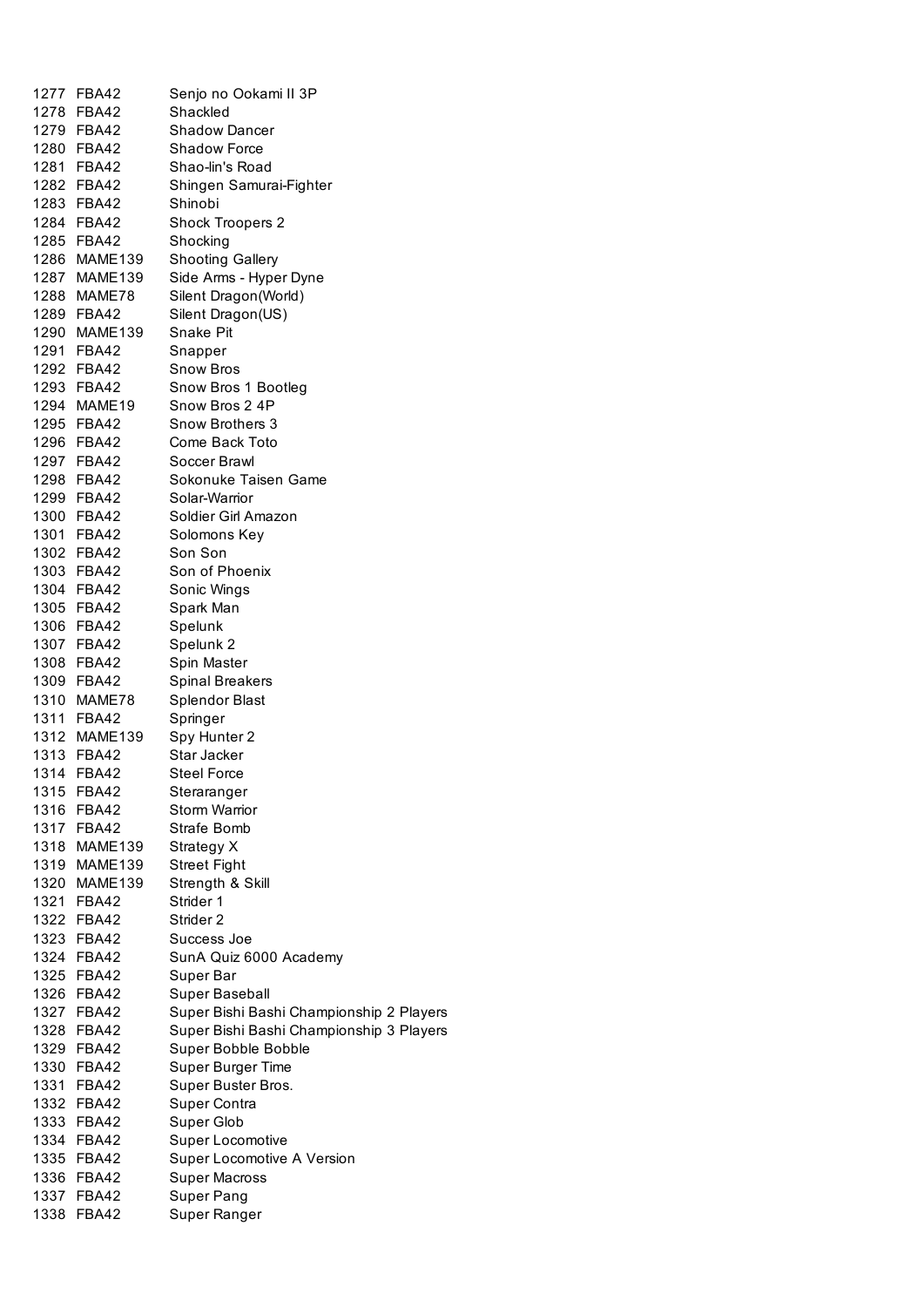|      | 1339 FBA42   | Super Stingray              |
|------|--------------|-----------------------------|
|      | 1340 FBA42   | <b>Super Trio</b>           |
|      | 1341 FBA42   | Superman                    |
|      | 1342 FBA42   | Surprise Attack             |
|      | 1343 FBA42   | <b>Swat Police</b>          |
|      | 1344 MAME139 | Syvalion                    |
| 1345 | MAME139      | <b>T.N.K3</b>               |
|      |              |                             |
| 1346 | FBA42        | Tail to Nose                |
|      | 1347 FBA42   | Takeda Shingen              |
|      | 1348 FBA42   | Tatakae Genshizin Joe & Mac |
|      | 1349 MAME139 | <b>Taxi Driver</b>          |
|      | 1350 FBA42   | Tazz-Mania 1                |
|      | 1351 FBA42   | Tazz-Mania 2                |
|      | 1352 FBA42   | Tazz-Mania 3                |
|      | 1353 FBA42   | <b>Teddy Boy Blues</b>      |
|      | 1354 FBA42   | Teddy Boy Blues Bootleg     |
|      | 1355 FBA42   | Tenchi wo Kurau JP          |
|      | 1356 FBA42   | The Astyanax                |
|      | 1357 MAME139 | The Big Pro Wrestling       |
|      | 1358 FBA42   | The Combatribes             |
|      | 1359 MAME139 | The Deep                    |
|      | 1360 FBA42   | The Double Dynamites        |
|      |              |                             |
|      | 1361 MAME139 | The FairyLand Story         |
|      | 1362 FBA42   | The Glob                    |
|      | 1363 FBA42   | The Last Day                |
|      | 1364 FBA42   | The Legend of Kage          |
|      | 1365 FBA42   | The Legend of Kage Bootleg  |
|      | 1366 FBA42   | The Lord of King            |
|      | 1367 FBA42   | The Lost Castle In Darkmist |
|      | 1368 FBA42   | The New Revolution          |
|      | 1369 FBA42   | The NewZealand Story        |
|      | 1370 FBA42   | The Pit                     |
|      | 1371 FBA42   | The Real Ghostbusters       |
|      | 1372 MAME139 | The Return of Ishtar        |
|      | 1373 MAME37  | The Simpsons 2 Players Ver. |
|      | 1374 FBA42   | Simpsons                    |
|      | 1375 FBA42   | The Speed Rumbler           |
|      | 1376 FBA42   | The Super Spy               |
|      |              |                             |
| 1377 | FBA42        | <b>Three Wonders</b>        |
|      | 1378 FBA42   | Thunder & Lightning         |
|      | 1379 FBA42   | <b>Thunder Fox</b>          |
|      | 1380 FBA42   | <b>Thunder Fox USA</b>      |
|      | 1381 FBA42   | Thunder Heroes              |
|      | 1382 MAME37  | ThunderJaws                 |
| 1383 | MAME139      | <b>Tickee Tickats</b>       |
|      | 1384 FBA42   | Tiger Road                  |
|      | 1385 FBA42   | <b>Time Fighter</b>         |
|      | 1386 FBA42   | Time Limit                  |
|      | 1387 FBA42   | Time's Up Demo              |
| 1388 | MAME78       | <b>Tinkle Pit</b>           |
|      | 1389 FBA42   | Tip Top                     |
|      | 1390 FBA42   | Toki                        |
|      | 1391 FBA42   | Toki US Prototype           |
|      | 1392 MAME139 |                             |
|      |              | <b>Top Roller</b>           |
|      | 1393 FBA42   | <b>Top Secret</b>           |
|      | 1394 MAME139 | <b>Top Speed</b>            |
|      | 1395 FBA42   | Toppy & Rappy               |
|      | 1396 MAME139 | Toride 2                    |
|      | 1397 MAME139 | Toypop                      |
|      | 1398 MAME139 | <b>Traverse USA</b>         |
|      | 1399 FBA42   | <b>Treasure Hunt</b>        |
| 1400 | <b>FBA42</b> | <b>Trick Trap</b>           |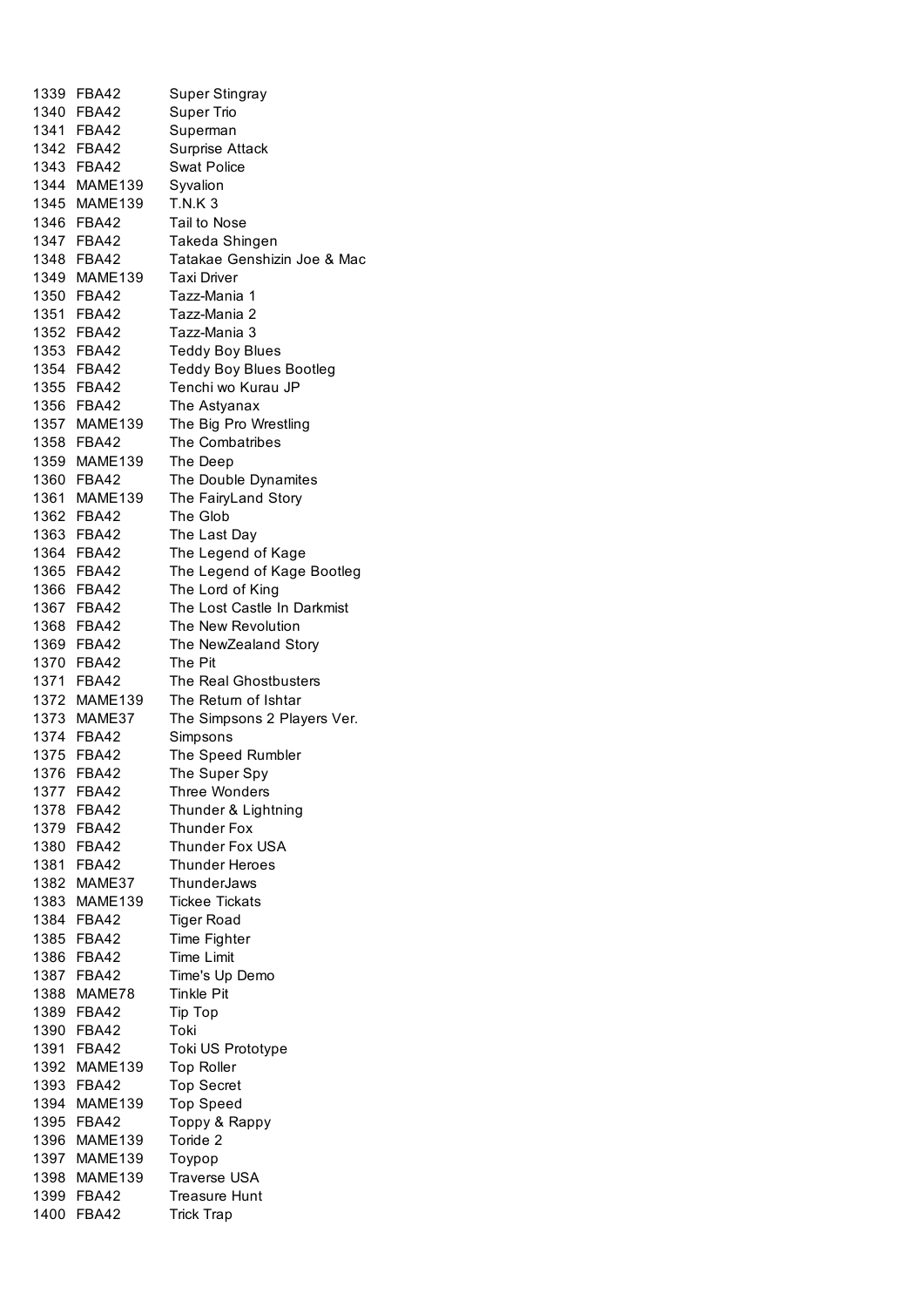| 1401 MAME139 | <b>Tricky Doc</b>                               |
|--------------|-------------------------------------------------|
| 1402 FBA42   | Trio the Punch - Never Forget                   |
| 1403 FBA42   | Triple Fun                                      |
| 1404 FBA42   | <b>Triple Punch</b>                             |
| 1405 MAME139 | Alien3: The Gun                                 |
| 1406 MAME139 | <b>Battle Circuit</b>                           |
| 1407 MAME139 | Bubble Memories: The Story Of Bubble Bobble III |
| 1408 MAME139 | Capcom Sports Club                              |
| 1409 MAME139 | Darius Gaiden - Silver Hawk                     |
| 1410 MAME139 | DoDonPachi                                      |
| 1411 MAME139 | Dungeons & Dragons: Shadow over Mystara         |
| 1412 MAME139 | Deer Hunting                                    |
| 1413 MAME139 | Dimahoo                                         |
| 1414 MAME139 | Dragon Gun                                      |
| 1415 MAME139 | Drift Out 94 The Hard Order                     |
| 1416 MAME139 | Dyna Gear                                       |
| 1417 MAME139 | Eagle Shot Golf                                 |
| 1418 MAME139 | Eco Fighters                                    |
| 1419 MAME139 | Fighter's History                               |
| 1420 MAME139 | Fishin' Frenzy                                  |
| 1421 MAME139 | <b>Galactic Storm</b>                           |
| 1422 MAME139 | The Game Paradise - Master of Shooting!         |
| 1423 MAME139 | <b>G-LOC Air Battle</b>                         |
| 1424 MAME139 | Ground Effects / Super Ground Effects           |
| 1425 MAME139 | Guardians of the Hood                           |
| 1426 MAME139 | <b>Heavy Smash</b>                              |
| 1427 MAME139 | Kaiser Knuckle                                  |
| 1428 MAME139 | Light Bringer                                   |
| 1429 MAME139 | Light Bringer                                   |
| 1430 MAME139 | Lord of Gun                                     |
| 1431 MAME139 | Macross Plus                                    |
| 1432 MAME139 | <b>Night Slashers</b>                           |
| 1433 MAME139 | Rail Chase                                      |
| 1434 MAME139 | Space Bomber                                    |
| 1435 MAME139 | Spider-Man: The Videogame                       |
| 1436 MAME139 | <b>Storm Blade</b>                              |
| 1437 MAME139 | Strike Fighter                                  |
| 1438 MAME139 | Twin Cobra II                                   |
| 1439 MAME139 | <b>Turkey Hunting</b>                           |
| 1440 MAME139 | Twin Eagle II The Rescue Mission                |
| 1441 MAME139 | U.S. Classic                                    |
| 1442 MAME139 | World Rally 2: Twin Racing                      |
| 1443 MAME139 | Zero Point 2                                    |
| 1444 MAME37  | <b>Car Action</b>                               |
| 1445 MAME37  | Combat School                                   |
| 1446 MAME37  | Dog Fight                                       |
| 1447 MAME37  | Mr. Do vs. Unicorns                             |
| 1448 MAME37  | <b>Express Raider</b>                           |
| 1449 MAME37  | Galaga '88                                      |
| 1450 MAME37  | Gorf                                            |
| 1451 MAME37  | Jungle King                                     |
| 1452 MAME37  | Pac-Mania                                       |
| 1453 MAME37  | Pinbo Strike                                    |
| 1454 MAME37  | Sindbad Mystery                                 |
| 1455 MAME37  | Valtric                                         |
| 1456 MAME37  | Youma Ninpou Chou                               |
| 1457 FBA42   | <b>Akuu Gallet</b>                              |
| 1458 FBA42   | Air Duel                                        |
| 1459 FBA42   | Aliens                                          |
| 1460 FBA42   | The Alphax Z                                    |
| 1461 FBA42   | Amigo                                           |
| 1462 FBA42   | Batsugun - Special Version                      |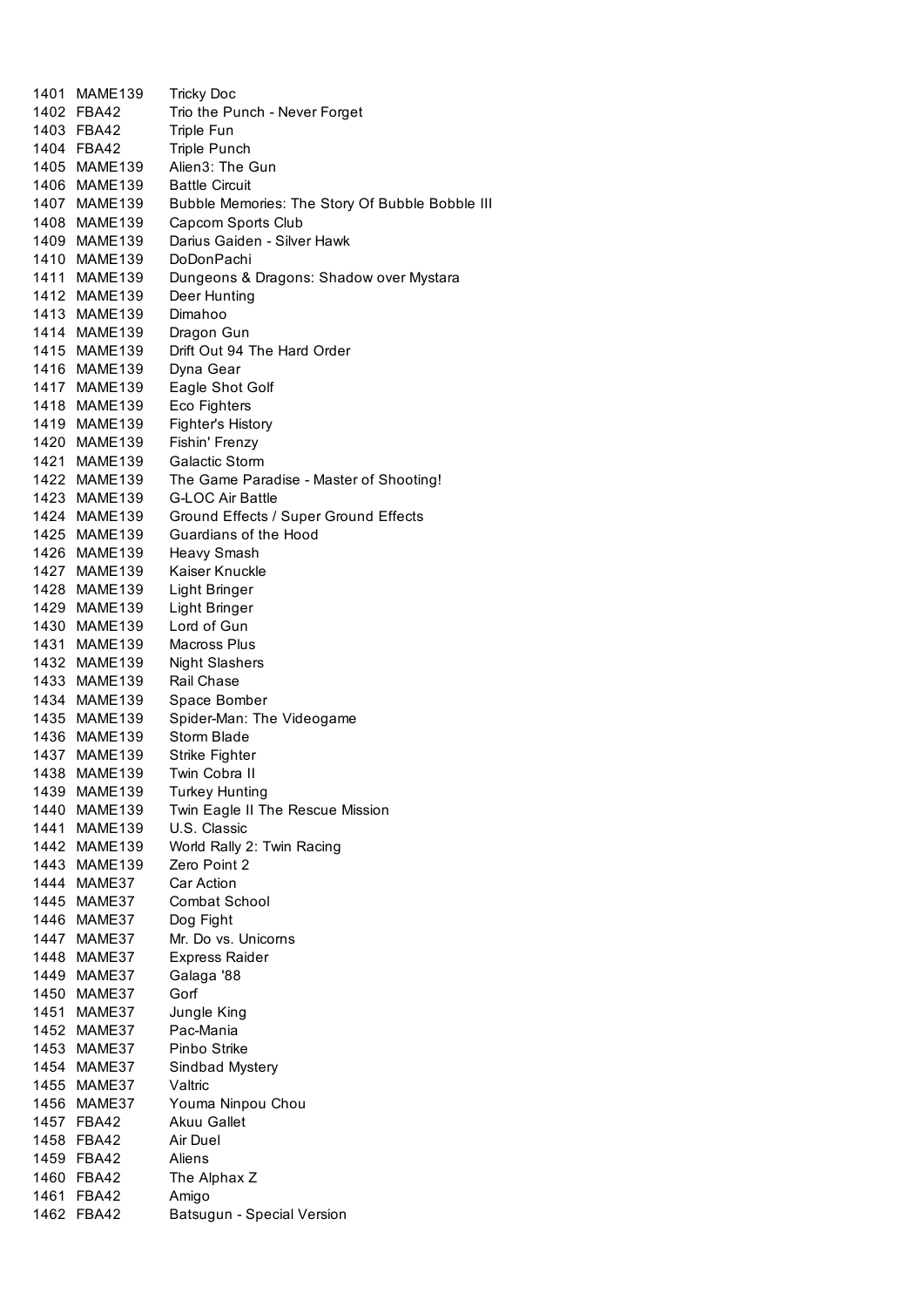|      | 1463 FBA42               | <b>Battlantis</b>                                  |
|------|--------------------------|----------------------------------------------------|
|      | 1464 FBA42               | <b>Buster Bros</b>                                 |
|      | 1465 FBA42               | <b>Bone Crusher</b>                                |
|      | 1466 FBA42               | <b>Brix</b>                                        |
|      | 1467 FBA42               | Janpai Puzzle Choukou                              |
|      | 1468 FBA42               | Crazy Cop                                          |
|      | 1469 FBA42               | Crusher Makochan                                   |
|      | 1470 FBA42               | Zhongguo Long II                                   |
|      | 1471 FBA42               | Drive Out                                          |
|      | 1472 FBA42               | Extermination                                      |
|      | 1473 FBA42               | F-1 Dream                                          |
|      | 1474 FBA42               | <b>Farmers Rebellion</b>                           |
|      | 1475 FBA42               | Frog                                               |
|      | 1476 FBA42               | Galaxian Growing Galaxip / Galaxian Nave Creciente |
|      | 1477 FBA42               | Grasspin                                           |
|      | 1478 FBA42               | Great 1000 Miles Rally 2                           |
|      | 1479 FBA42               | Gunbird                                            |
|      | 1480 FBA42               | Gussun Oyoyo                                       |
|      | 1481 FBA42               | Gyruss Centuri                                     |
|      | 1482 FBA42               | Image Fight                                        |
|      | 1483 FBA42               | Jump Shot                                          |
|      | 1484 FBA42               | Kickle Cubele                                      |
|      | 1485 FBA42               | Kingdom Grandprix                                  |
|      | 1486 FBA42               | Nekketsu Kouha Kunio-kun                           |
|      | 1487 FBA42               | Maniac Square                                      |
|      | 1488 FBA42               | Mercenario                                         |
|      | 1489 FBA42               | Shinnyuushain Tooru-kun                            |
|      | 1490 FBA42               | Moon Crest                                         |
|      | 1491 FBA42               | Mr. Du!                                            |
|      | 1492 FBA42               | Nastar Warrior                                     |
|      | 1493 FBA42               | Ninja Combat                                       |
|      | 1494 FBA42               | Pac-Man (Hearts)                                   |
|      | 1495 FBA42               | Penta                                              |
|      | 1496 FBA42               | Pootan                                             |
|      | 1497 FBA42               | <b>Red Hawk</b>                                    |
|      | 1498 FBA42               | <b>Rockman: The Power Battle</b>                   |
|      | 1499 FBA42               | R-Type II                                          |
|      | 1500 FBA42               | Rush'n Attack                                      |
|      | 1501 FBA42               | SF-X                                               |
|      | 1502 FBA42               | <b>Sky Base</b>                                    |
|      |                          |                                                    |
|      | 1503 FBA42<br>1504 FBA42 | Strider Hiryu<br>Super-X                           |
| 1505 | FBA42                    | Tecmo Knight                                       |
| 1506 | FBA42                    | Uncle Poo                                          |
| 1507 | FBA42                    | <b>XX Mission</b>                                  |
|      | 1508 FBA42               | Yuuyu no Quiz de GO!GO!                            |
|      | 1509 MAME139             | Trog                                               |
|      | 1510 FBA42               | Trojan                                             |
|      | 1511 FBA42               |                                                    |
|      | 1512 FBA42               | Tumble Pop<br>Tumble Pop Bootleg 2                 |
|      | 1513 FBA42               |                                                    |
|      | 1514 FBA42               | Turpin                                             |
|      | 1515 MAME139             | <b>Turtle Ship</b><br>Tut's Tomb                   |
|      | 1516 MAME139             | Tutankham                                          |
|      | 1517 MAME139             | Tutankham 2                                        |
|      |                          |                                                    |
|      | 1518 FBA42               | <b>Twin Action</b>                                 |
|      | 1519 FBA42               | <b>Twin Adventure</b>                              |
|      | 1520 FBA42               | Two Crude                                          |
|      | 1521 FBA42               | Ultra Balloon                                      |
|      | 1522 FBA42               | Ultra Toukon Densetsu                              |
|      | 1523 FBA42               | Ultraman Club                                      |
|      | 1524 FBA42               | Up'n Down                                          |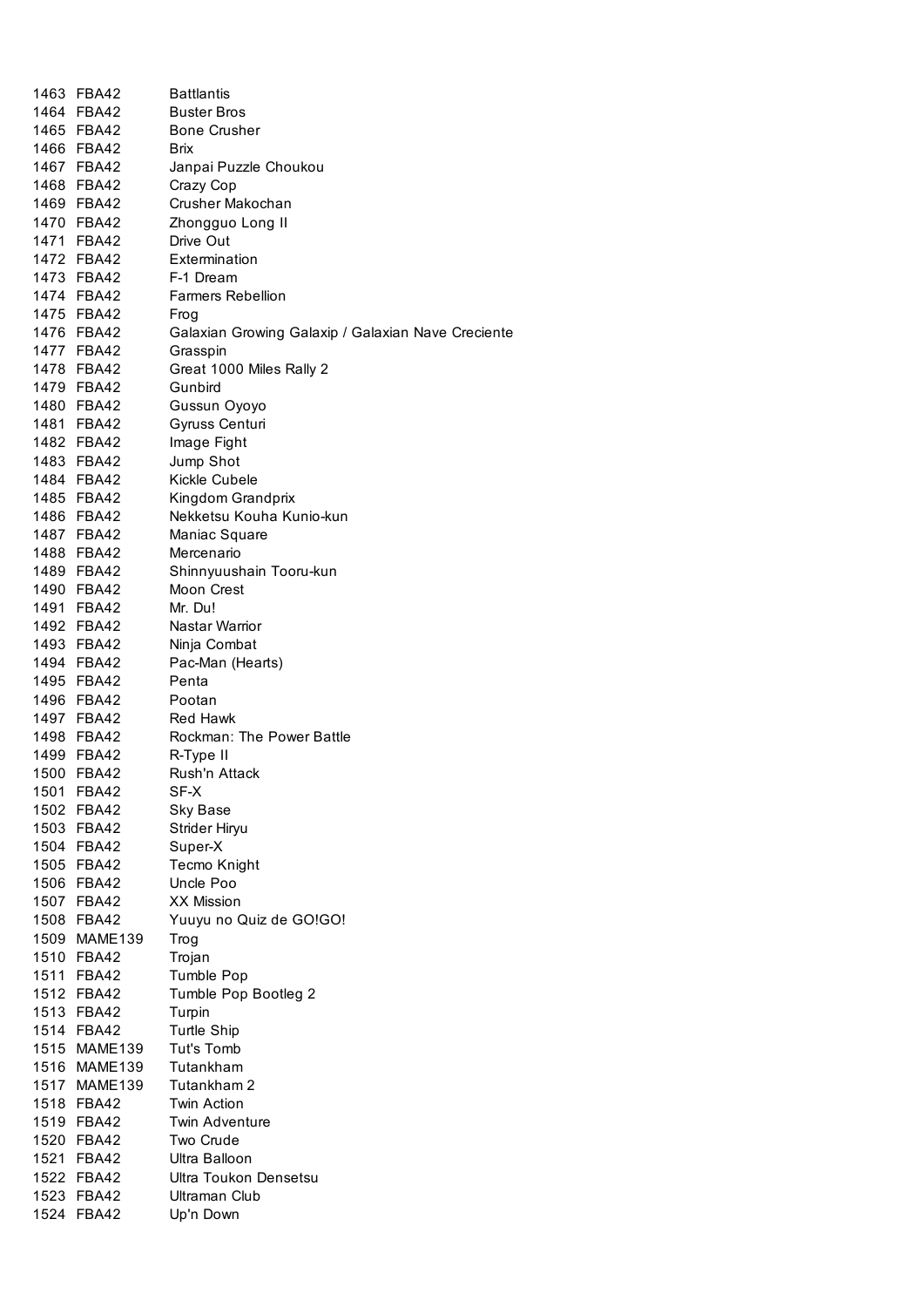| 1525 | FBA42        | VS Gong Fight                    |
|------|--------------|----------------------------------|
|      | 1526 MAME139 | Valkyrie No Densetsu             |
|      | 1527 FBA42   | Van-Van Car                      |
|      | 1528 FBA42   | Van-Van Car 2                    |
|      | 1529 FBA42   | Vandyke                          |
|      | 1530 FBA42   | Vigilante                        |
|      | 1531 MAME139 | Vindicators                      |
|      | 1532 FBA42   | Volfied                          |
|      | 1533 MAME139 | Vs. Balloon Fight                |
|      | 1534 FBA42   | Vs. Super SkyKid                 |
|      | 1535 FBA42   | Waku Waku 7                      |
|      | 1536 FBA42   | Wally wo Sagase                  |
|      |              | Wanted                           |
|      | 1537 FBA42   |                                  |
|      | 1538 FBA42   | <b>Warrior Blade</b>             |
|      | 1539 FBA42   | Welltris                         |
|      | 1540 FBA42   | Whizz                            |
|      | 1541 FBA42   | Wiggie Waggie                    |
|      | 1542 FBA42   | Wild West COW.Boys(ver AAB)      |
|      | 1543 FBA42   | Wild West COW.Boys(ver EAB)      |
|      | 1544 FBA42   | Willow                           |
|      | 1545 FBA42   | <b>Willow USA</b>                |
|      | 1546 FBA42   | Wit's                            |
|      | 1547 MAME139 | Wiz                              |
|      | 1548 FBA42   | <b>Wizard Fire</b>               |
|      | 1549 MAME139 | Wizard of Wor                    |
|      | 1550 FBA42   | Wolf Fang -Kuhga 2001-           |
|      | 1551 FBA42   | Wonder 3                         |
|      | 1552 FBA42   | Wonder Boy 3                     |
|      | 1553 FBA42   | Wonder Boy 3L                    |
|      | 1554 FBA42   | <b>Wonder Boy Deluxe</b>         |
|      | 1555 FBA42   | Wonder Boy Version 1             |
|      | 1556 FBA42   | Wonder Boy Version 2             |
|      | 1557 MAME139 | Wonder Boy in Monster Land       |
|      | 1558 MAME19  | X-Men: Children of the Atom      |
|      | 1559 FBA42   | X-Men 2 Players                  |
|      | 1560 MAME139 | Yamato                           |
|      | 1561 FBA42   | Yankee DO!                       |
|      | 1562 FBA42   | Yie Ar Kung-Fu                   |
| 1563 | <b>FBA42</b> | Youjyuden                        |
|      | 1564 FBA42   | Yukiwo                           |
|      | 1565 MAME78  | Zero Point                       |
|      |              |                                  |
|      | 1566 FBA42   | Zero Team 2000                   |
|      | 1567 FBA42   | Zero Team JP                     |
|      | 1568 FBA42   | New Zero Team                    |
|      | 1569 FBA42   | Zig Zag                          |
|      | 1570 MAME139 | Zombie Raid                      |
|      | 1571 MAME139 | Zunzunkyou No Yabou              |
|      | 1572 FBA42   | Zupapa                           |
|      | 1573 MAME139 | Zwackery                         |
|      | 1574 FBA42   | Zzyzzyxx 1                       |
|      | 1575 FBA42   | Zzyzzyxx 2                       |
|      | 1576 MAME139 | Sankokushi                       |
|      | 1577 MAME139 | Agress                           |
|      | 1578 MAME139 | Asterix                          |
|      | 1579 MAME139 | Alien Vs. Predator               |
|      | 1580 MAME78  | <b>Battle City</b>               |
|      | 1581 MAME139 | <b>Bubble Bobble II</b>          |
|      | 1582 MAME139 | Captain America and the Avengers |
|      | 1583 MAME139 | Mr. Do's Castle                  |
|      | 1584 MAME139 | <b>Elevator Action Returns</b>   |
|      | 1585 MAME139 | Gang Wars                        |
|      | 1586 MAME139 | Vs.lce Climber                   |
|      |              |                                  |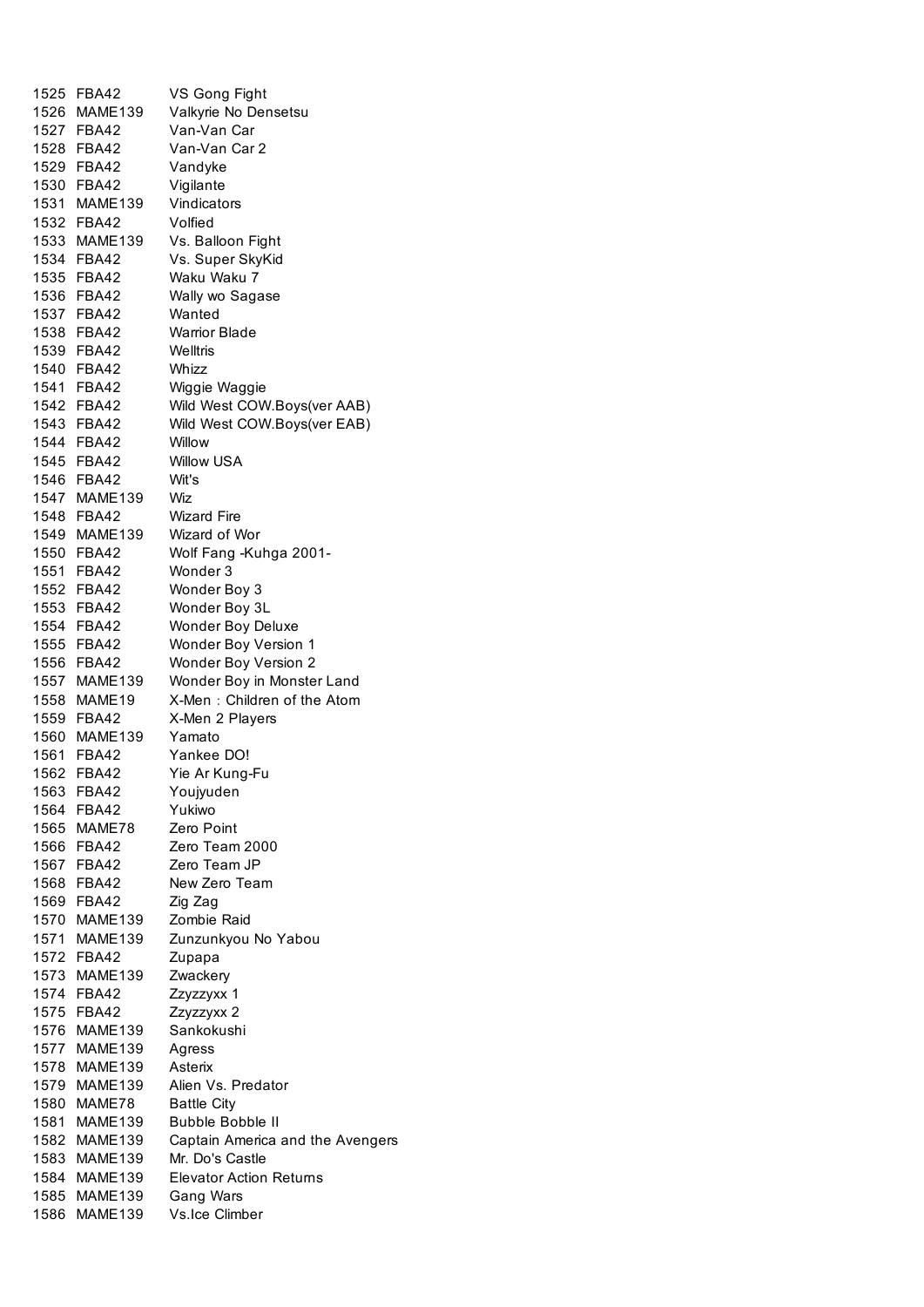| 1587 | MAME139      | Kodure Ookami                |
|------|--------------|------------------------------|
|      | 1588 MAME139 | Mappy                        |
|      | 1589 MAME139 | Mercs                        |
|      | 1590 MAME139 | Metal Saver                  |
|      | 1591 MAME139 | Multi Champ                  |
|      | 1592 MAME139 | Superman                     |
|      | 1593 MAME139 | <b>Surprise Attack</b>       |
|      | 1594 MAME139 | <b>Survival Arts</b>         |
|      | 1595 MAME139 | Tank force                   |
|      | 1596 MAME139 | Puzzle & Action              |
|      | 1597 MAME139 | <b>Twin Brats</b>            |
|      | 1598 MAME139 | Twin Qix                     |
|      | 1599 MAME139 | <b>Undercover Cops</b>       |
|      | 1600 FBA42   | Agress                       |
|      | 1601 FBA42   | Aquarium                     |
|      | 1602 FBA42   | <b>Atomic Point</b>          |
|      | 1603 FBA42   | <b>Balloon Brothers</b>      |
|      |              |                              |
|      | 1604 FBA42   | <b>Big Twin</b>              |
|      | 1605 FBA42   | <b>Block Hole</b>            |
|      | 1606 FBA42   | <b>Block Out</b>             |
|      | 1607 FBA42   | <b>Bloxeed</b>               |
|      | 1608 FBA42   | <b>Bloxeed Japan</b>         |
|      | 1609 FBA42   | <b>Bouncing Balls</b>        |
|      | 1610 FBA42   | Bouncing Balls Adult Edition |
|      | 1611 MAME139 | Cachat                       |
|      | 1612 FBA42   | <b>Chain Reaction</b>        |
|      | 1613 MAME139 | Columns 2                    |
|      | 1614 MAME139 | Cosmo Gang the Puzzle        |
|      | 1615 FBA42   | <b>Cue Brick</b>             |
|      | 1616 FBA42   | <b>Final Tetris</b>          |
|      | 1617 FBA42   | Flash Point Japan 2          |
|      | 1618 FBA42   | Garogun Seroyang             |
|      | 1619 MAME78  | <b>Grand Tour</b>            |
|      | 1620 FBA42   | Gumbo                        |
|      | 1621 FBA42   | Gun Dealer '94               |
|      | 1622 MAME139 | Hatris                       |
|      | 1623 FBA42   | Hexa                         |
|      | 1624 FBA42   | Hexion                       |
| 1625 | <b>FBA42</b> | Hot Mind                     |
|      | 1626 MAME139 | IQ-Block                     |
|      | 1627 FBA42   | Karian Cross                 |
|      | 1628 MAME139 | Klax                         |
|      | 1629 FBA42   | Kokontouzai Eto Monogatari   |
|      | 1630 FBA42   | Las Vegas Girl               |
|      | 1631 FBA42   | Loco-Motion                  |
|      | 1632 MAME139 | Magix                        |
|      | 1633 FBA42   | Many Block                   |
|      | 1634 FBA42   | Miss Bingo                   |
|      | 1635 FBA42   | Miss Puzzle                  |
|      | 1636 FBA42   | Miss Puzzle 2                |
|      | 1637 FBA42   | Naname De Magic              |
| 1638 | FBA42        | Orbs                         |
|      | 1639 MAME139 | Palamedes                    |
| 1640 | <b>FBA42</b> | Panic Bomber                 |
|      | 1641 FBA42   | Peek-a-Boo!                  |
|      | 1642 MAME139 | Pioneer Balloon              |
|      | 1643 MAME139 | Pipe Dream                   |
|      | 1644 MAME139 |                              |
|      |              | Plotting                     |
|      | 1645 FBA42   | Pnickies                     |
|      | 1646 FBA42   | Pop Bingo                    |
|      | 1647 FBA42   | Pop'n Bounce                 |
| 1648 | <b>FBA42</b> | Push the Box                 |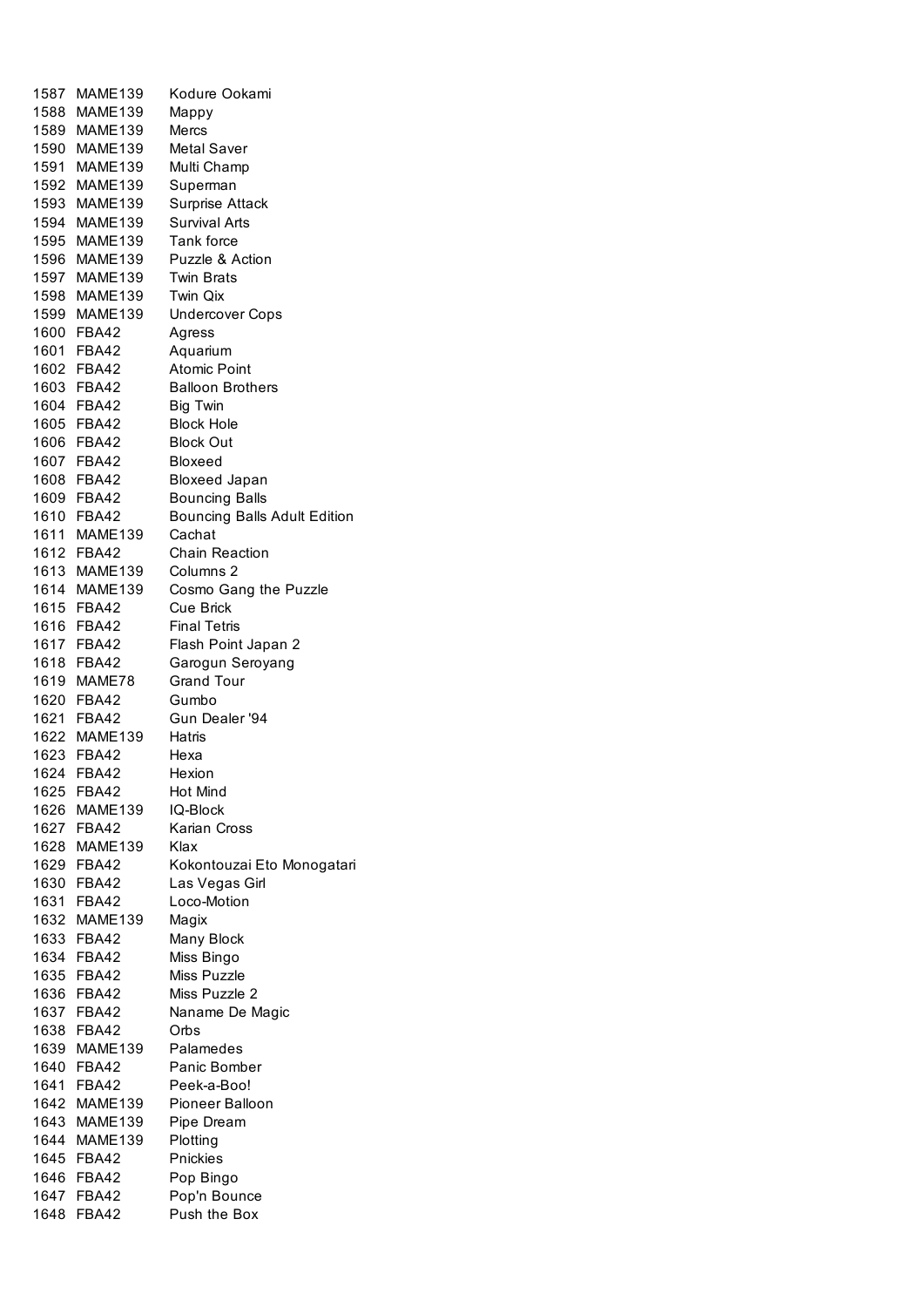| 1649 MAME139             | Puyo Puyo                                    |
|--------------------------|----------------------------------------------|
| 1650 FBA42               | PuzzLove                                     |
| 1651 FBA42               | Puzzled Joy Joy Kid                          |
| 1652 FBA42               | Puzzli2                                      |
| 1653 FBA42               | Quarth                                       |
| 1654 FBA42               | Soldam                                       |
| 1655 MAME139             | Sparkz                                       |
| 1656 FBA42               | <b>Tang Tang</b>                             |
|                          | Tetris JP 1                                  |
| 1657 FBA42               |                                              |
| 1658 FBA42               | Tetris JP 2                                  |
| 1659 FBA42               | <b>Tetris KR</b>                             |
| 1660 FBA42               | <b>Tetris Version 1</b>                      |
| 1661 FBA42               | Toryumon                                     |
| 1662 FBA42               | Treasure of the Caribbean                    |
| 1663 MAME139             | <b>Tropical Angel</b>                        |
| 1664 MAME139             | Tube-It                                      |
| 1665 FBA42               | Xor Square World                             |
| 1666 MAME139             | Beathead                                     |
| 1667 MAME139             | Cleopatra Fortune                            |
| 1668 MAME139             | Land Maker                                   |
| 1669 MAME139             | Maniac Square                                |
| 1670 MAME139             | Gyakuten Puzzle Bancho                       |
| 1671 MAME139             | Poitto!                                      |
|                          |                                              |
| 1672 MAME139             | Poto Poto                                    |
| 1673 MAME139             | Super Puzzle Fighter II X                    |
| 1674 FBA42               | Ambush                                       |
| 1675 FBA42               | Anteater                                     |
| 1676 FBA42               | Bakatonosama Mahjong Manyuuki                |
| 1677 MAME139             | <b>Bal Cube</b>                              |
| 1678 FBA42               | <b>Birdiy</b>                                |
| 1679 FBA42               | Bishi Bashi Championship Mini Game Senshuken |
| 1680 FBA42               | <b>Boardwalk Casino</b>                      |
| 1681 FBA42               | <b>Bullfight</b>                             |
| 1682 MAME139             | <b>Burger Time</b>                           |
| 1683 MAME139             | Cameltry                                     |
| 1684 MAME78              | Cerberus                                     |
| 1685 FBA42               | China Town                                   |
| 1686 MAME139             | Domino Block                                 |
| 1687 MAME139             | Domino Man                                   |
| 1688 MAME19              | Escape Kids                                  |
| 1689 FBA42               | Fantasia                                     |
| 1690 FBA42               | Fantasia 2                                   |
| 1691 FBA42               |                                              |
|                          | Happy 6-in-1 101                             |
|                          |                                              |
| 1692 FBA42               | Idol Mahjong - final romance 2               |
| 1693 FBA42               | Jockey Grand Prix                            |
| 1694 FBA42               | Jyangokushi - Haoh no Saihai-                |
| 1695 FBA42               | Jyanshin Densetsu - Quest of Jongmaster      |
| 1696 MAME139             | Last Fortress                                |
| 1697 FBA42               | Mahjong Kyo Retsuden                         |
| 1698 FBA42               | Meijinsen                                    |
| 1699 FBA42               | Minasanno Okagesamadesu! Daisugorokutaikai   |
| 1700 MAME139             | One + Two                                    |
| 1701 FBA42               | <b>Poker Ladies</b>                          |
| 1702 FBA42               | Primella                                     |
| 1703 FBA42               | Real Bout 1                                  |
|                          | Real Bout 2                                  |
| 1704 FBA42               |                                              |
| 1705 FBA42               | Real Bout 3                                  |
| 1706 FBA42               | Real and Fake 3                              |
| 1707 FBA42               | Sotsugyou Bangai Hen - Nee Mahjong Shiyo     |
| 1708 FBA42               | The Adv of Mr. F                             |
| 1709 FBA42<br>1710 FBA42 | The Dealer<br>The Togyu                      |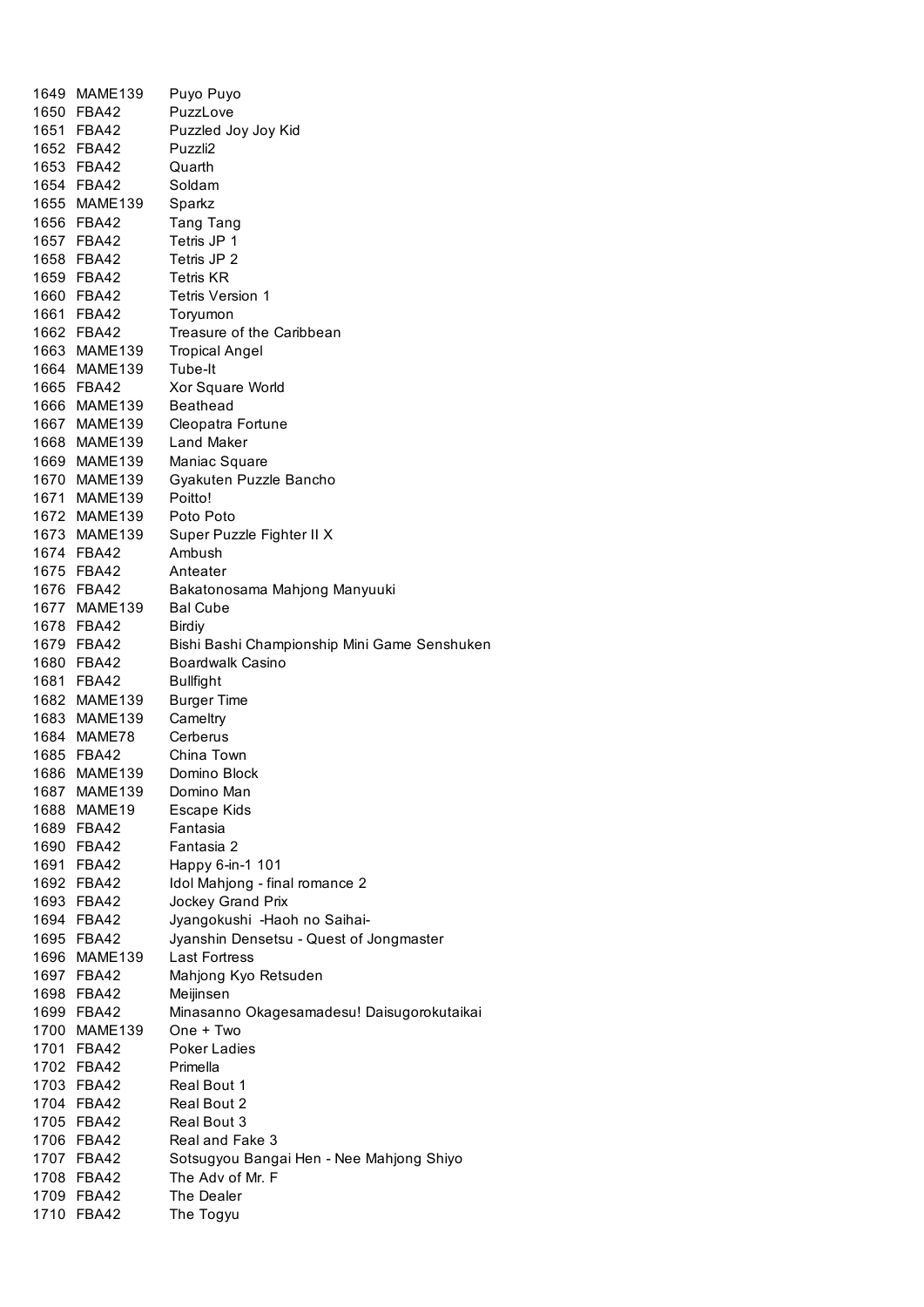| 1711 | <b>FBA42</b> | Time Scanner                          |
|------|--------------|---------------------------------------|
|      | 1712 FBA42   | Time Scanner 2                        |
|      | 1713 MAME139 | Puzzle Club                           |
|      | 1714 FBA42   | 1000 Miglia                           |
|      | 1715 FBA42   | <b>Action Fighter</b>                 |
|      | 1716 FBA42   | Backfire!                             |
|      | 1717 MAME78  | <b>Bad Lands</b>                      |
|      | 1718 MAME139 | Big Run                               |
|      | 1719 FBA42   | <b>Blomby Car</b>                     |
|      | 1720 MAME139 | Chequered Flag                        |
|      | 1721 FBA42   | <b>City Bomber</b>                    |
|      | 1722 MAME37  | Demolition Derby                      |
|      | 1723 FBA42   | Drift Out                             |
|      | 1724 FBA42   | <b>Driving Force</b>                  |
|      | 1725 FBA42   | F-1 Grand Prix                        |
|      | 1726 FBA42   | Mille Miglia Bootleg                  |
|      | 1727 MAME139 | Hang-On                               |
|      | 1728 MAME139 | Hang-On Jr.                           |
|      | 1729 MAME78  | Ironman Ivan Stewart's Super Off-Road |
|      | 1730 MAME139 | Konami GT                             |
|      | 1731 FBA42   | Led Storm                             |
|      | 1732 FBA42   | Led Storm Rally 2011                  |
|      | 1733 FBA42   | Lethal Crash Race                     |
|      | 1734 FBA42   | Mad Gear                              |
|      | 1735 MAME78  | Mad Motor                             |
|      | 1736 MAME139 | Max RPM                               |
|      | 1737 FBA42   | Maze of Flott                         |
|      | 1738 FBA42   | Mille Miglia                          |
|      | 1739 FBA42   | Mille Miglia 2                        |
|      | 1740 FBA42   | Neo Driftout                          |
|      | 1741 FBA42   | Over Top                              |
|      | 1742 FBA42   | Progress                              |
|      | 1743 MAME139 | Raimais                               |
|      | 1744 FBA42   | <b>Rally Bike</b>                     |
|      | 1745 FBA42   | Rally X                               |
|      | 1746 FBA42   | Rally X 32k                           |
|      | 1747 FBA42   | <b>Riding Hero</b>                    |
| 1748 | <b>FBA42</b> | Stakes Winner                         |
| 1749 | <b>FBA42</b> | The Battle-Road                       |
|      | 1750 FBA42   | Thrash Rally                          |
|      | 1751 MAME139 | WEC Le Mans 24                        |
|      | 1752 MAME139 | Out Run                               |
|      | 1753 MAME139 | Special Criminal Investigation        |
|      | 1754 FBA42   | 99: The Last War                      |
|      | 1755 MAME139 | Altair                                |
|      | 1756 FBA42   | Astrians                              |
|      | 1757 FBA42   | Batman 2                              |
| 1758 | FBA42        | <b>Battlantis</b>                     |
| 1759 | FBA42        | <b>Black Hole</b>                     |
| 1760 | MAME139      | Cloud 9                               |
| 1761 | MAME139      | Commando (Sega)                       |
| 1762 | MAME139      | Cosmo Gang the Video                  |
|      | 1763 FBA42   | Eagle                                 |
|      | 1764 FBA42   | Eagle 2                               |
|      | 1765 FBA42   | Eagle 3                               |
|      | 1766 MAME139 | Enigma 2                              |
|      | 1767 FBA42   | Galaga88                              |
|      | 1768 FBA42   | Galaxian Part                         |
|      | 1769 FBA42   | Galaxian Part 2                       |
|      | 1770 FBA42   | Galaxian Turbo                        |
|      | 1771 FBA42   | <b>Galaxy Empire</b>                  |
| 1772 | <b>FBA42</b> | Gingateikoku No Gyakushu              |
|      |              |                                       |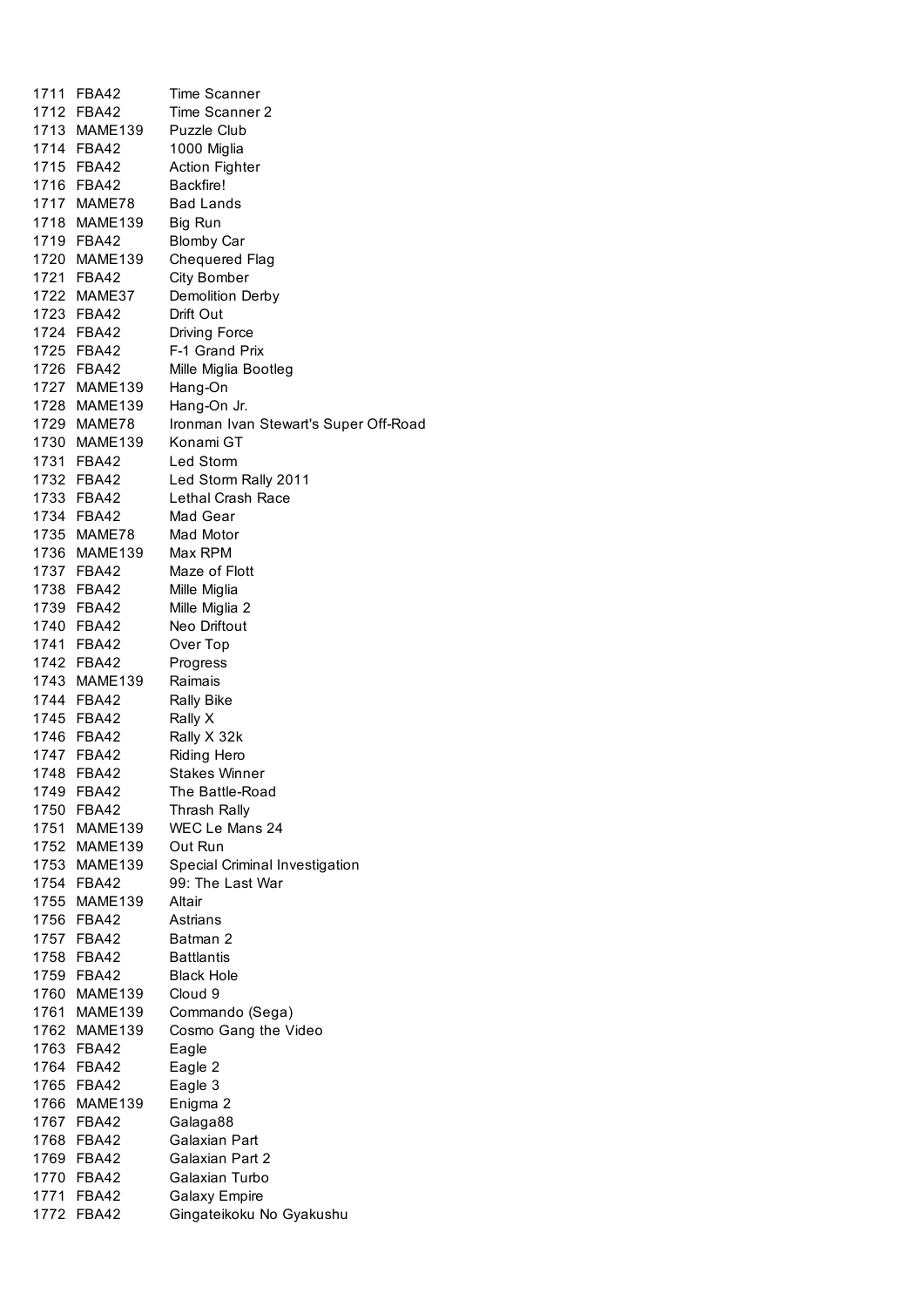| 1773 MAME139 | Huo Fenghuang                  |
|--------------|--------------------------------|
| 1774 FBA42   | Kamakazi III                   |
| 1775 FBA42   | King & Balloon                 |
| 1776 FBA42   | Moon Cresta                    |
| 1777 FBA42   | Moon Cresta Bootleg            |
| 1778 FBA42   | Moon Cresta Bootleg            |
| 1779 FBA42   | Moon Quasar                    |
| 1780 FBA42   | Moon War                       |
| 1781 MAME139 | Namco Classic Collection Vol.1 |
| 1782 FBA42   | Omni                           |
| 1783 FBA42   | Pajaro del Espacio             |
| 1784 FBA42   | Phoenix Part 2                 |
| 1785 FBA42   | Pisces                         |
| 1786 FBA42   | Red UFO                        |
| 1787 FBA42   | Retum of the Invaders          |
|              |                                |
| 1788 FBA42   | Retum of the Invaders 2        |
| 1789 FBA42   | Satum                          |
| 1790 FBA42   | Space Battle                   |
| 1791 FBA42   | Space Dragon                   |
| 1792 FBA42   | Space Echo                     |
| 1793 FBA42   | Space Empire                   |
| 1794 FBA42   | Space Invaders Dx              |
| 1795 FBA42   | Space Invaders Galactica       |
| 1796 FBA42   | Space Raider                   |
| 1797 FBA42   | Space Thunderbird              |
| 1798 FBA42   | Space Warfare 2083             |
| 1799 FBA42   | Speak & Rescue                 |
| 1800 FBA42   | Speak & Rescue Bootleg         |
| 1801 MAME139 | Spiders                        |
| 1802 FBA42   | Star Fighter                   |
| 1803 FBA42   | Star Fighter Bootleg           |
| 1804 FBA42   | Stratovox                      |
| 1805 FBA42   | <b>Super Galaxians</b>         |
| 1806 FBA42   | Super Moon Cresta              |
| 1807 FBA42   | The End                        |
| 1808 FBA42   | <b>Bubble Bobble</b>           |
| 1809 MAME139 | <b>Bubble Trouble</b>          |
| 1810 FBA42   | Cannon Ball                    |
| 1811 MAME78  | Cannon Ball 2                  |
| 1812 FBA42   | Cookie & Bibi 1                |
| 1813 FBA42   | Cross Pang                     |
| 1814 FBA42   | Devil Fish                     |
| 1815 FBA42   | Dolmen                         |
| 1816 MAME139 | Egg Venture                    |
| 1817 FBA42   | <b>Genix Family</b>            |
| 1818 FBA42   | Ghostlop                       |
| 1819 FBA42   | <b>Hot Bubble</b>              |
| 1820 MAME139 | Ixion                          |
| 1821 FBA42   | Magic Bubble                   |
| 1822 FBA42   | Magical Drop 1                 |
| 1823 FBA42   | Magical Drop 2                 |
| 1824 FBA42   | Magical Drop 3                 |
| 1825 FBA42   | Magician Lord                  |
| 1826 FBA42   | Mighty! Pang                   |
| 1827 FBA42   | <b>News</b>                    |
| 1828 FBA42   | Puzzle Bobble                  |
| 1829 FBA42   | Puzzle Bobble 3                |
| 1830 FBA42   | Puzzle Bobble                  |
| 1831 FBA42   | Puzzle Club                    |
| 1832 FBA42   | Puzzle De Pon!                 |
| 1833 FBA42   | Puzzle Up Poko                 |
| 1834 FBA42   | Zintrick                       |
|              |                                |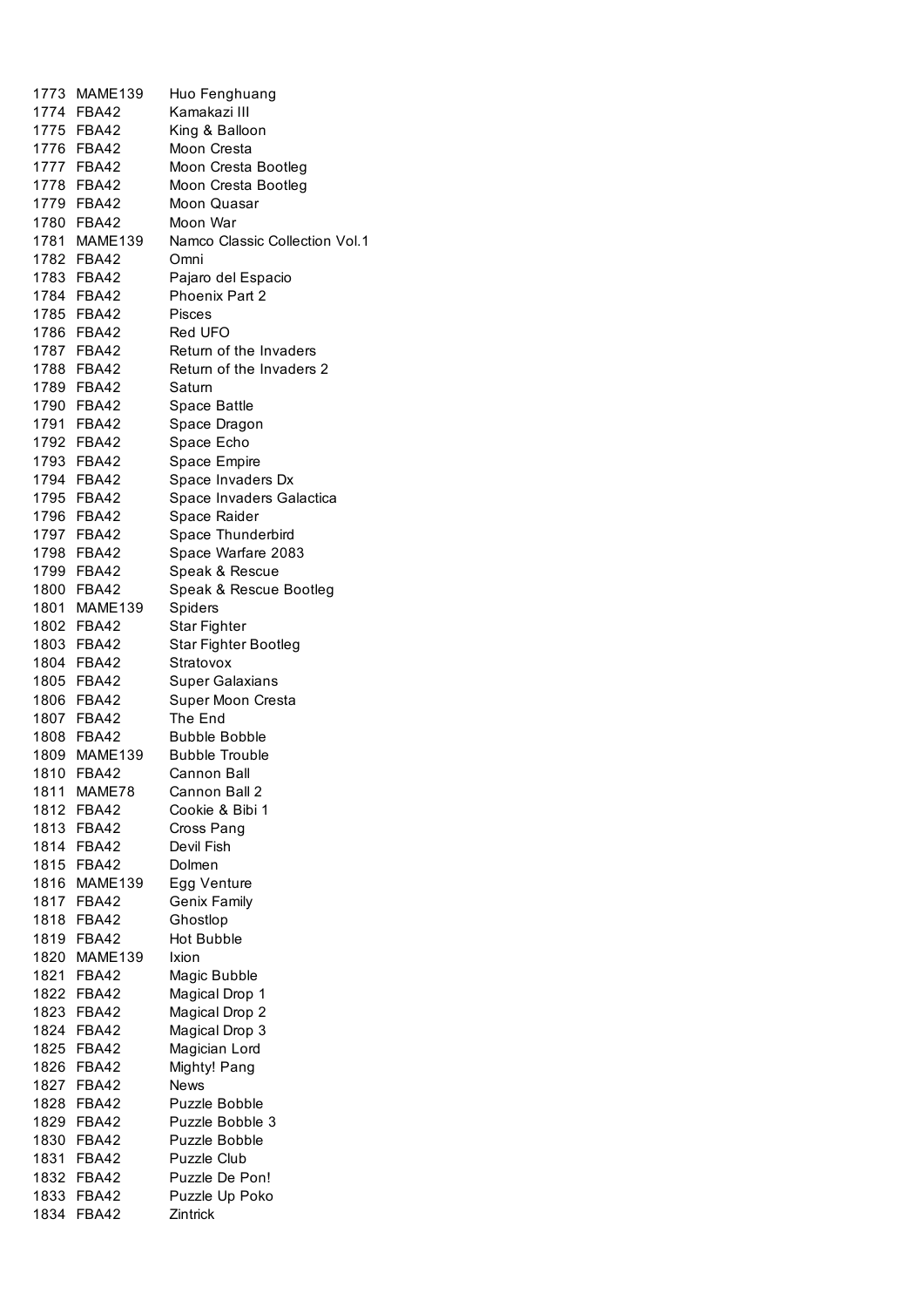| 1835 MAME139 | Hebereke No Popoon                 |
|--------------|------------------------------------|
| 1836 MAME139 | Puzzle Bobble 4                    |
| 1837 MAME139 | Recalhorn                          |
| 1838 FBA42   |                                    |
|              | Athena no Hatena                   |
| 1839 FBA42   | 2020 Super Baseball                |
| 1840 FBA42   | 88games                            |
| 1841 FBA42   | <b>Back Street Soccer</b>          |
| 1842 FBA42   | Bang Bead                          |
| 1843 FBA42   | <b>Baseball Stars</b>              |
|              |                                    |
| 1844 FBA42   | <b>Baseball Stars 2</b>            |
| 1845 FBA42   | <b>Battle Flip Shot</b>            |
| 1846 MAME78  | <b>Best Bout Boxing</b>            |
| 1847 FBA42   | <b>Big Striker</b>                 |
| 1848 MAME139 | <b>Billiard Academy Real Break</b> |
| 1849 FBA42   | <b>Birdie Try</b>                  |
|              |                                    |
| 1850 FBA42   | <b>Blades of Steel</b>             |
| 1851 FBA42   | <b>Body Slam</b>                   |
| 1852 FBA42   | Bottom of the Ninth                |
| 1853 FBA42   | <b>Burning Fight</b>               |
| 1854 FBA42   | Capcom Sports Club                 |
| 1855 FBA42   | <b>Clutch Hitter</b>               |
|              |                                    |
| 1856 FBA42   | Dream Soccer '94                   |
| 1857 FBA42   | Dunk Shot                          |
| 1858 FBA42   | Euro Champ '92                     |
| 1859 FBA42   | Euro League                        |
| 1860 MAME139 | <b>Exciting Soccer</b>             |
| 1861 FBA42   | <b>Extreme Downhill</b>            |
| 1862 MAME139 |                                    |
|              | Field Day                          |
| 1863 MAME37  | <b>Fighting Soccer</b>             |
| 1864 FBA42   | Football Champ                     |
| 1865 FBA42   | <b>Football Frenzy</b>             |
| 1866 FBA42   | Goal!Goal!Goal!                    |
| 1867 FBA42   | Hat Trick Hero                     |
| 1868 FBA42   | Hex Pool                           |
|              | Hit the Ice                        |
| 1869 FBA42   |                                    |
| 1870 FBA42   | Hit the wall                       |
| 1871 FBA42   | Hoccer                             |
| 1872 MAME139 | <b>Hyper Sports</b>                |
| 1873 FBA42   | <b>Hyper Sports Special</b>        |
| 1874 MAME139 | <b>Indoor Soccer</b>               |
| 1875 FBA42   | Kick Off                           |
|              |                                    |
| 1876 MAME139 | <b>Kick Rider</b>                  |
| 1877 FBA42   | League Bowling                     |
| 1878 FBA42   | MVP                                |
| 1879 FBA42   | Main Stadium                       |
| 1880 FBA42   | Major Title                        |
| 1881 FBA42   | Major Title 2                      |
| 1882 MAME139 | Mexico 86                          |
|              |                                    |
| 1883 MAME37  | NBA Jam                            |
| 1884 FBA42   | Neo Turf Masters                   |
| 1885 MAME139 | Parallel Turn                      |
| 1886 FBA42   | Passing Shot                       |
| 1887 FBA42   | Penguin-Kun Wars                   |
| 1888 MAME139 | Perfect Billiard                   |
|              |                                    |
| 1889 MAME139 | Ping Pong                          |
| 1890 FBA42   | Pleasure Goal                      |
| 1891 FBA42   | Pocket Gal Deluxe                  |
| 1892 FBA42   | Power Spikes II                    |
| 1893 FBA42   | Punk Shot                          |
| 1894 FBA42   | Puzzle De Bowling                  |
| 1895 FBA42   | Rack 'em Up                        |
| 1896 FBA42   | Side Pocket Bootleg 2              |
|              |                                    |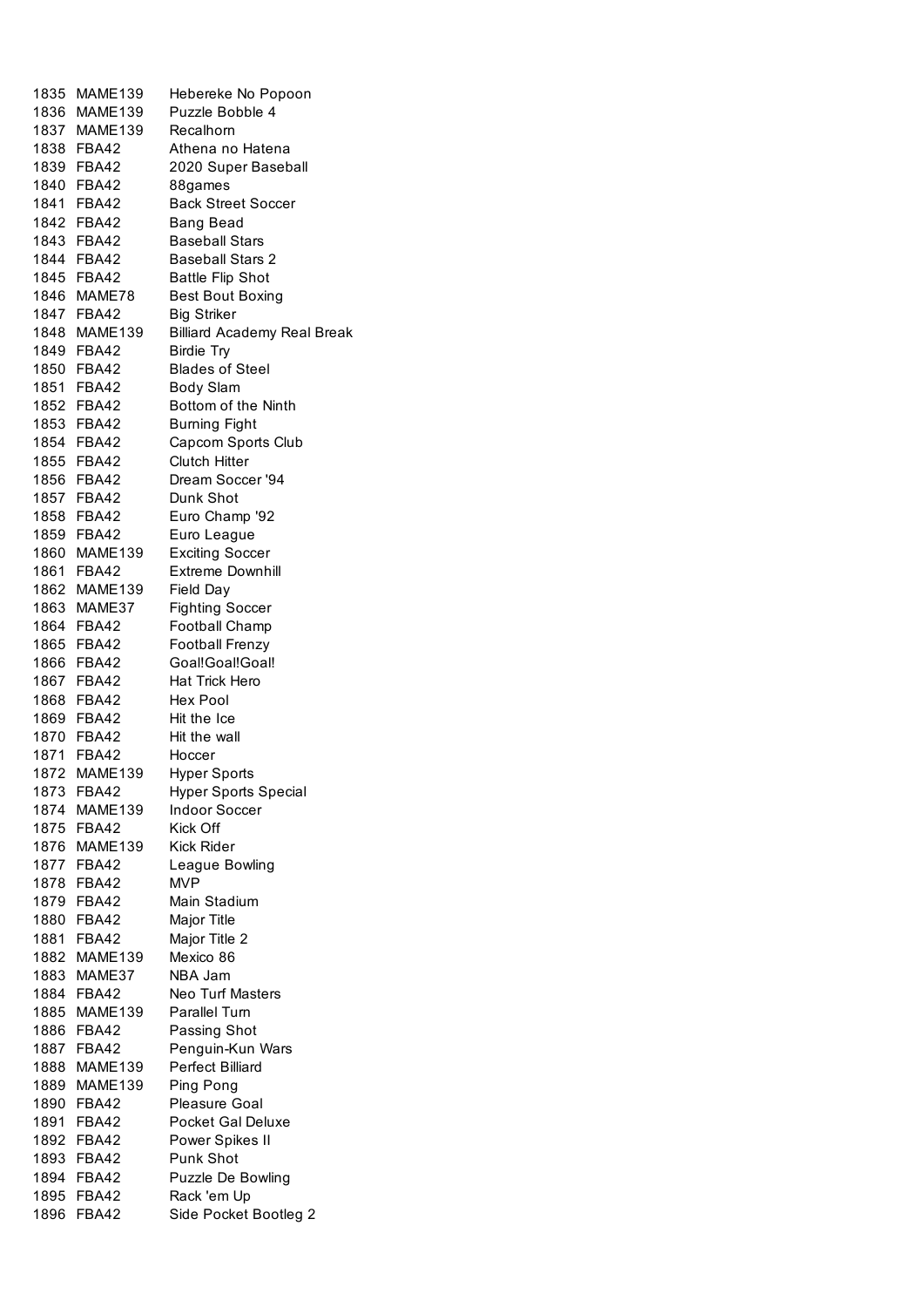|      | 1897 MAME78  | Slalom                        |
|------|--------------|-------------------------------|
|      | 1898 FBA42   | Slap Shot                     |
|      | 1899 MAME139 | Spiker                        |
|      | 1900 FBA42   | Squash                        |
|      | 1901 MAME139 | Stadium Hero                  |
|      | 1902 FBA42   | <b>Street Hoop</b>            |
|      | 1903 FBA42   | Super Dodge Ball              |
|      | 1904 FBA42   | Super Sidekicks 1             |
|      | 1905 FBA42   | Super Sidekicks 2             |
|      | 1906 FBA42   | Super Sidekicks 3             |
|      | 1907 MAME139 | Super Sidekicks 4             |
|      | 1908 MAME78  | <b>Super Slams</b>            |
|      | 1909 FBA42   | Super Volleyball Japan        |
|      | 1910 MAME139 | Super World Stadium '92       |
|      | 1911 MAME78  | Swimmer                       |
|      | 1912 FBA42   | Syougi No Tatsujin            |
|      | 1913 FBA42   | <b>Tecmo Bowl</b>             |
|      | 1914 FBA42   | Tecmo World 96                |
|      | 1915 FBA42   | <b>The Billiards</b>          |
|      | 1916 FBA42   | The Dig Fight                 |
|      | 1917 FBA42   | The Hustler                   |
|      | 1918 FBA42   | Top Hunter Roddy & Cathy      |
|      | 1919 FBA42   | Top Player's Golf             |
|      | 1920 MAME37  | Track & Field                 |
|      | 1921 MAME139 | Virtua Bowling                |
|      | 1922 FBA42   | <b>Water Balls</b>            |
|      | 1923 MAME139 | Water Ski                     |
|      | 1924 FBA42   | Windjammers                   |
|      | 1925 FBA42   | Wonder League '96             |
|      | 1926 FBA42   | Wonder League Star            |
|      | 1927 FBA42   | <b>Wonder Stick</b>           |
|      | 1928 FBA42   | World Cup '90                 |
|      | 1929 MAME139 | Hoops 96                      |
|      | 1930 MAME139 | Numan Athletics 4P            |
|      | 1931 MAME139 | Power Balls                   |
|      | 1932 MAME139 | <b>Ping Pong Masters</b>      |
| 1933 | MAME139      | Power Goal                    |
| 1934 | MAME139      | Super Slam                    |
| 1935 | MAME139      | Tehkan World Cup              |
| 1936 | MAME139      | Toffy                         |
|      | 1937 FBA42   | 4 Fun in 1                    |
|      | 1938 FBA42   | Ali Baba and 40 Thieves       |
|      | 1939 FBA42   | Avenging Spirit               |
|      | 1940 FBA42   | <b>Beastie Feastie</b>        |
|      | 1941 FBA42   | <b>Buccaneer</b>              |
|      | 1942 FBA42   | Caterpillar Pacman Hack       |
|      | 1943 FBA42   | Come Come                     |
|      | 1944 FBA42   | Come-Cocos                    |
|      | 1945 FBA42   | Dorodon                       |
|      | 1946 MAME139 | Fitter                        |
|      | 1947 FBA42   | <b>Ghost Muncher</b>          |
|      | 1948 FBA42   | <b>Ghost Muncher Galaxian</b> |
|      | 1949 FBA42   | Hangly-Man                    |
|      | 1950 FBA42   | Hyper Pacman                  |
|      | 1951 FBA42   | $JT-104$                      |
|      | 1952 FBA42   | Jack the Giantkiller          |
|      | 1953 FBA42   | Joyman                        |
|      | 1954 FBA42   | Lady Bug                      |
|      | 1955 FBA42   | Liquid Kids                   |
|      | 1956 FBA42   | Pac-Man                       |
|      | 1957 FBA42   | Miss Pukman                   |
|      | 1958 FBA42   | Mr. Kougar                    |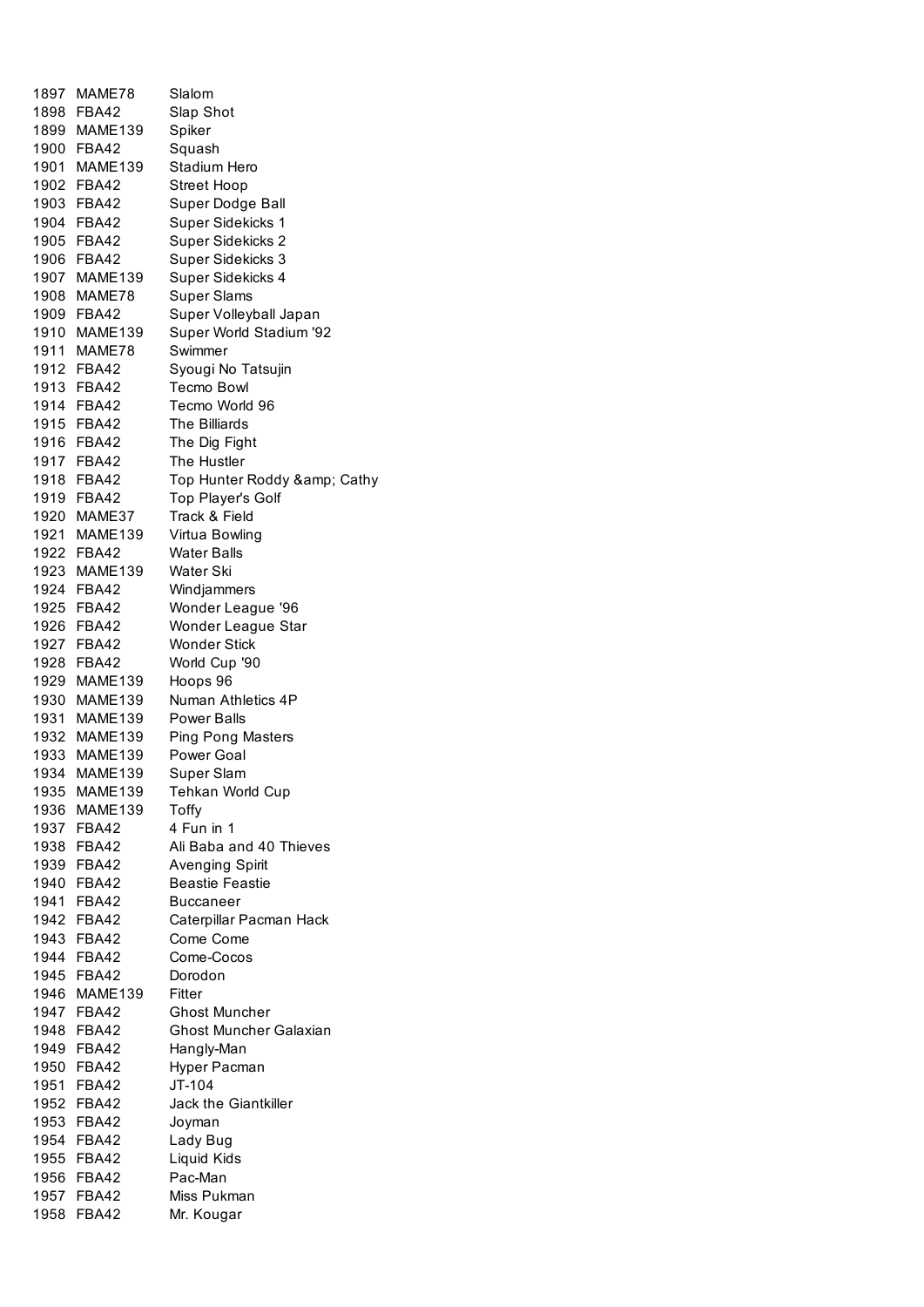|      | 1959 FBA42                   | Mr. TNT                                                        |
|------|------------------------------|----------------------------------------------------------------|
|      | 1960 FBA42                   | Mr.Do's Nightmare                                              |
|      | 1961 FBA42                   | Ms. Pac-Man Heart Burn                                         |
|      | 1962 FBA42                   | Ms. Pacman Champion Edition                                    |
|      | 1963 MAME139                 | <b>NATO Defense</b>                                            |
|      | 1964 MAME139                 | Net Wars                                                       |
|      | 1965 FBA42                   | New Puck-X                                                     |
|      | 1966 FBA42                   | Newpuc2                                                        |
|      | 1967 FBA42                   | Pac-Gal                                                        |
|      | 1968 FBA42 Pac-Land          |                                                                |
|      |                              |                                                                |
|      |                              | 1969 FBA42 Pac-Man Galaxian 1<br>1970 FBA42 Pac-Man Galaxian 2 |
|      |                              |                                                                |
|      |                              | 1971 FBA42 Pac-Man Plus                                        |
|      |                              | 1972 FBA42 Pack'n Bang Bang                                    |
|      | 1973 FBA42 Packetman         |                                                                |
|      | 1974 FBA42 Pacu-Man          |                                                                |
|      | 1975 FBA42 Pass              |                                                                |
|      | 1976 FBA42 Pipi & Bibis      |                                                                |
|      | 1977 FBA42 Piranha           |                                                                |
|      |                              | 1978 FBA42_FMY Elemental Master                                |
|      | 1979 FBA42_FMY Exile         |                                                                |
|      | 1980 FBA42_FMY F1            |                                                                |
|      |                              | 1981 FBA42_FMY FIFA International Soccer                       |
|      |                              | 1982 FBA42 FMY Fun Car Rally                                   |
|      | 1983 FBA42_FMY Garfield      |                                                                |
|      |                              | 1984 FBA42 FMY The Incredible Hulk                             |
|      |                              | 1985 FBA42 FMY Chaotic instruments                             |
|      |                              | 1986 FBA42_FMY Iraq War 2003                                   |
|      | 1987 FBA42_FMY Judge Dredd   |                                                                |
|      |                              | 1988 FBA42_FMY Jurassic Park - Rampage Edition                 |
|      | 1989 FBA42 FMY Jurassic Park |                                                                |
|      | 1990 FBA42_FMY Junker's High |                                                                |
|      |                              | 1991 FBA42_FMY Tougiou King Colossus                           |
|      | 1992 FBA42 FMY               |                                                                |
|      |                              | Mega Games                                                     |
|      | 1993 FBA42_FMY Puggsy        |                                                                |
|      | 1994 FBA42 FMY Radical Rex   |                                                                |
|      | 1995 FBA42 FMY Revolution X  |                                                                |
|      | 1996 FBA42 FMY Ristar        |                                                                |
| 1997 | FBA42 FMY                    | James Pond II - Codename RoboCod                               |
| 1998 | FBA42 FMY                    | Rocket Knight Adventures                                       |
| 1999 | FBA42 FMY                    | Richard Scarry's BusyTown                                      |
| 2000 | FBA42 FMY                    | Rugby World Cup 1995                                           |
| 2001 | FBA42_FMY                    | Ryuuko no Ken                                                  |
| 2002 | FBA42 FMY                    | Super Kick Off                                                 |
| 2003 | FBA42 FMY                    | Super Mario World ~ Super Mario Bros                           |
| 2004 | FBA42_FMY                    | Spiritual Warfare                                              |
| 2005 | FBA42 FMY                    | Spot Goes to Hollywood                                         |
| 2006 | FBA42_FMY                    | <b>Street Racer</b>                                            |
| 2007 | FBA42_FMY                    | Super Real Basketball                                          |
| 2008 | FBA42_FMY                    | <b>Super Street Fighter</b>                                    |
| 2009 | FBA42_FMY                    | Sonic Spinball                                                 |
| 2010 | FBA42_FMY                    | Starflight                                                     |
| 2011 | FBA42_FMY                    | <b>Stone Protectors</b>                                        |
| 2012 | FBA42_FMY                    | 地下岩層                                                           |
| 2013 | FBA42_FMY                    | Escape from Mars Starring Taz                                  |
| 2014 | FBA42_FMY                    | Thunderbolt II                                                 |
| 2015 | FBA42_FMY                    | Basketball World Challenge                                     |
| 2016 |                              | FBA42_FMY Techno Clash                                         |
|      | 2017 FBA42_FMY               |                                                                |
|      |                              | <b>Tecmo Super Baseball</b>                                    |
|      | 2018 FBA42_FMY               | The Story of Thor                                              |
| 2019 | FBA42 FMY                    | <b>Toughman Contest</b>                                        |
| 2020 | FBA42_FMY                    | Toys                                                           |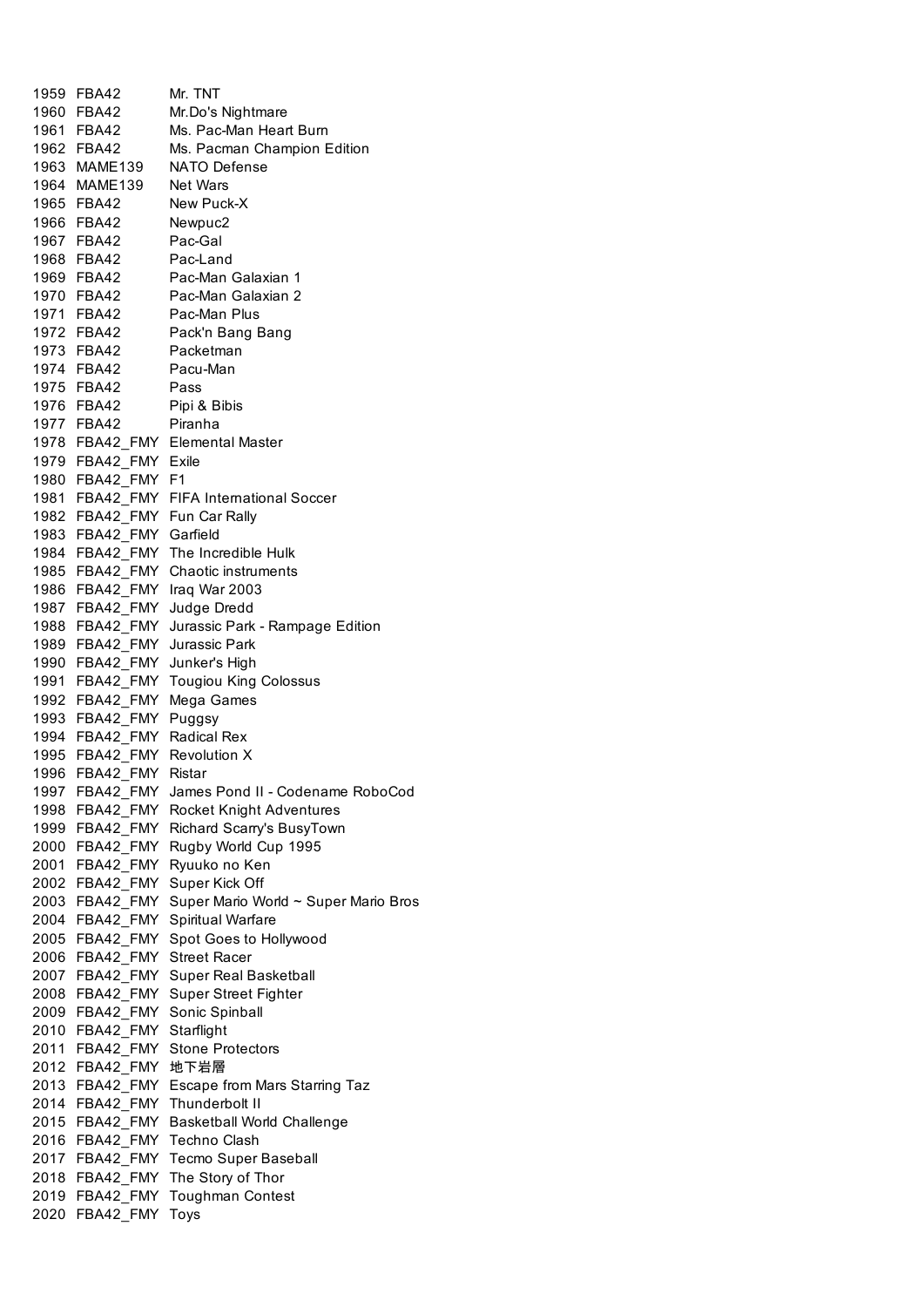|      | 2021 FBA42_FMY Toy Story    |                                               |
|------|-----------------------------|-----------------------------------------------|
|      |                             | 2022 FBA42_FMY Triple Play '96                |
|      |                             | 2023 FBA42_FMY Thunder Pro Wrestling Retsuden |
|      |                             | 2024 FBA42 FMY Ultimate Mortal Kombat 3       |
|      |                             | 2025 FBA42_FMY World Championship Soccer      |
|      | 2026 FBA42 FMY World Heroes |                                               |
|      |                             | 2027 FBA42 FMY World Series Baseball          |
|      |                             | 2028 FBA42_FMY XDR - X Dazedly Ray            |
|      |                             | 2029 FBA42_FMY Zero the Kamikaze Squirrel     |
|      | 2030 FBA42 FMY Zool         |                                               |
|      | 2031 FBA42 FMY Spirou       |                                               |
|      |                             | 2032 FBA42_FMY Swamp Thing                    |
|      | 2033 FBA42                  | Piranha                                       |
|      | 2034 FBA42                  | Power Surge                                   |
|      | 2035 FBA42                  | Psychic 5                                     |
|      | 2036 FBA42                  | Puzzle King                                   |
|      | 2037 FBA42                  | Snap Jack                                     |
|      | 2038 FBA42                  | Streaking Version 1                           |
|      | 2039 FBA42                  | Twinkle                                       |
|      | 2040 FBA42                  | <b>Twinkle Star Sprites</b>                   |
|      | 2041 MAME139                | Puckman Pockimon                              |
|      | 2042 MAME139                | Sai Yu Gou Ma Roku                            |
|      | 2043 FBA42                  | Bombjack Twin                                 |
|      | 2044 FBA42                  | Bump 'n' Jump                                 |
|      | 2045 FBA42                  | <b>Burnin Rubber</b>                          |
|      | 2046 FBA42                  | Bubble Symphony (Bubble Bobble III)           |
|      | 2047 FBA42                  | Centipede                                     |
|      | 2048 FBA42                  | Dangun Feveron                                |
|      | 2049 FBA42                  | Dig Dug 2                                     |
|      | 2050 FBA42                  | Galaga3                                       |
|      | 2051 FBA42                  | Galaga                                        |
|      | 2052 FBA42                  | Ghostsngoblins                                |
|      | 2053 FBA42                  | <b>Grand Striker 2</b>                        |
|      | 2054 FBA42                  | Jr. Pac-Man                                   |
|      | 2055 FBA42                  | Kabuki Klash Boss                             |
|      | 2056 FBA42                  | Marvel Land                                   |
|      | 2057 FBA42                  | Multi Champ Deluxe                            |
|      | 2058 FBA42                  | Marvel Super Heroes Vs. Street Fighter        |
| 2059 | FBA42                       | Monster Slider                                |
|      | 2060 FBA42                  | Marvel Vs. Capcom: Clash of Super Heroes      |
|      | 2061 FBA42                  | Progear no Arashi                             |
|      | 2062 FBA42                  | Puchi Carat                                   |
|      | 2063 FBA42                  | Sengeki Striker                               |
|      | 2064 FBA42                  | Super Pac-Man                                 |
|      | 2065 FBA42                  | Super Volley '91                              |
|      | 2066 FBA42                  | Super World Stadium                           |
|      | 2067 FBA42                  | Super Gem Fighter: Mini Mix                   |
|      | 2068 FBA42                  | Super World Stadium 93                        |
|      | 2069 FBA42                  | Tengai                                        |
|      | 2070 FBA42                  | Tetris Plus2                                  |
|      | 2071 FBA42                  | Tetris The Absolute The Grand Master 2        |
|      | 2072 FBA42                  | Turbo Force                                   |
|      | 2073 FBA42                  | World Heroes Jet                              |
|      | 2074 FBA42                  | JuJu Densetsu                                 |
|      | 2075 FBA42                  | MVP USA                                       |
|      | 2076 FBA42                  | <b>WWF Superstars US</b>                      |
|      | 2077 FBA42                  | Gate of Doom Revision 2                       |
|      | 2078 FBA42                  | <b>Shadow Warriors</b>                        |
|      | 2079 FBA42                  | Secret Agent                                  |
|      | 2080 FBA42                  | <b>Best Of Best</b>                           |
|      | 2081 FBA42                  | <b>Baseball Stars Professional</b>            |
|      | 2082 FBA42                  | Violence Fight                                |
|      |                             |                                               |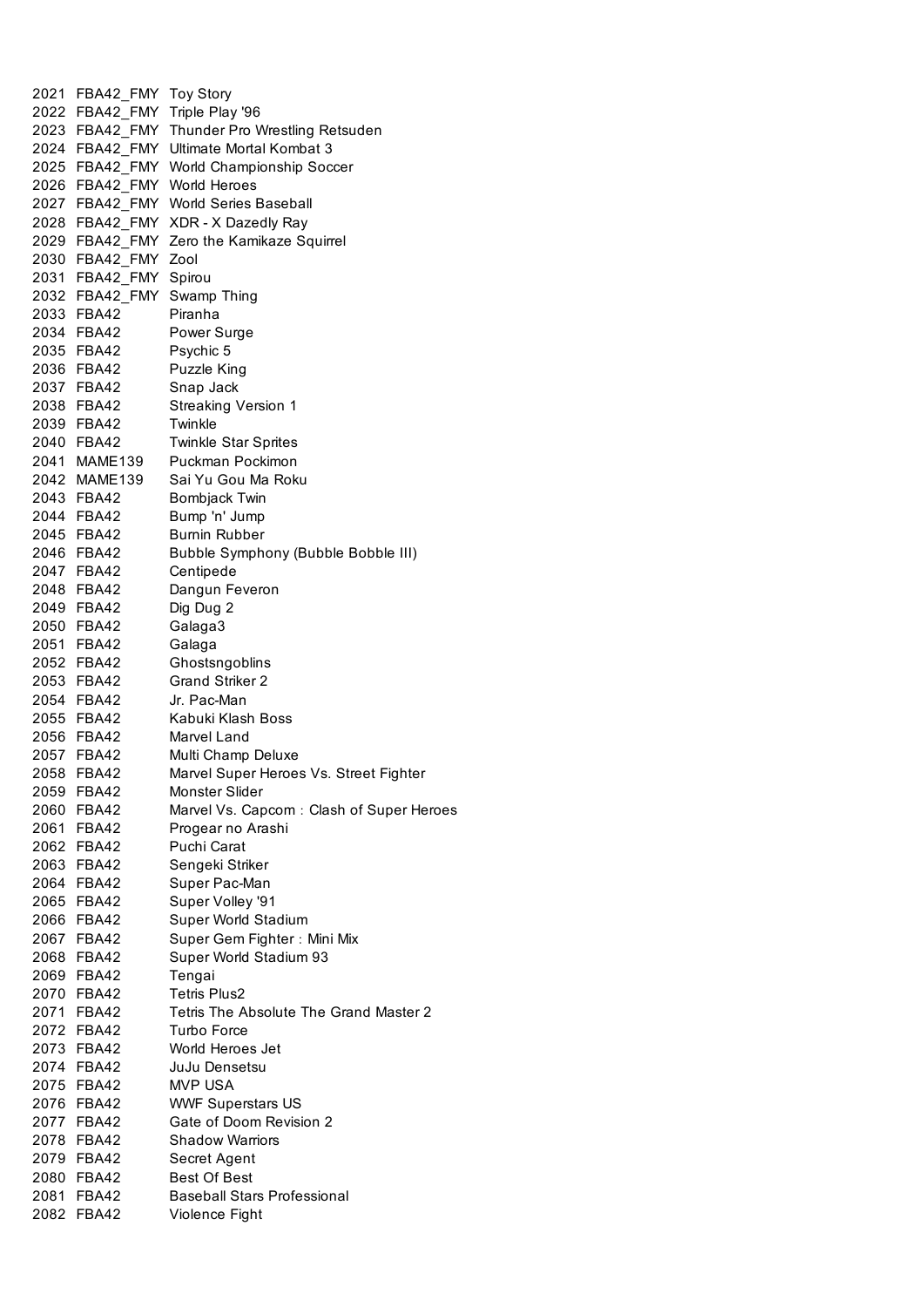| 2083 FBA42 | Violence Fight US            |
|------------|------------------------------|
| 2084 FBA42 | Crude Buster FU              |
| 2085 FBA42 | <b>Crude Buster FX</b>       |
| 2086 FBA42 |                              |
|            | Dynamite Duke Europe         |
| 2087 FBA42 | Enforce Japan                |
| 2088 FBA42 | Truxton 2                    |
| 2089 FBA42 | Ghouls n Ghosts              |
| 2090 FBA42 | Hellfire 2                   |
| 2091 FBA42 | Fix Eight EU                 |
| 2092 FBA42 | Top Hunter 2                 |
| 2093 FBA42 | Choky! Choky!                |
| 2094 FBA42 | <b>Haunted Castle</b>        |
| 2095 FBA42 | <b>Haunted Castle E</b>      |
| 2096 FBA42 | Garuka                       |
|            |                              |
| 2097 FBA42 | Flying Tiger 2               |
| 2098 FBA42 | Grind Stormer Old            |
| 2099 FBA42 | Parodius DA!Asia             |
| 2100 FBA42 | Batsugun                     |
| 2101 FBA42 | Monky Elf                    |
| 2102 FBA42 | Paparazzi                    |
| 2103 FBA42 | Dynamite Dux                 |
| 2104 FBA42 | Dynamite Dux 2               |
| 2105 FBA42 | Multi Champ Old              |
| 2106 FBA42 | Spectrum 2000 Europe         |
| 2107 FBA42 |                              |
|            | U.N. Defense Force Prototype |
| 2108 FBA42 | <b>Pirates</b>               |
| 2109 FBA42 | In The Hunt                  |
| 2110 FBA42 | Last Duel JP                 |
| 2111 FBA42 | Contra Japan                 |
| 2112 FBA42 | Kageki JP                    |
| 2113 FBA42 | Shinobi 3                    |
| 2114 FBA42 | Robo Army 2                  |
| 2115 FBA42 | Live Quiz Show               |
| 2116 FBA42 | Sly Spy                      |
| 2117 FBA42 | Puzzle De Pon!R              |
| 2118 FBA42 | Party Time: Gonta the Diver  |
| 2119 FBA42 | Cadash Japan Edition         |
| 2120 FBA42 | Konami 88                    |
| 2121 FBA42 | Rohga Armor Force 2          |
| 2122 FBA42 | Rastan                       |
| 2123 FBA42 | Rambo III US                 |
| 2124 FBA42 | Rambo III EU                 |
|            |                              |
| 2125 FBA42 | Dogyuun Korean Edition       |
| 2126 FBA42 | Zero Wing 2                  |
| 2127 FBA42 | Dragon's Heaven              |
| 2128 FBA42 | Logic Pro                    |
| 2129 FBA42 | Knuckle Bash 2               |
| 2130 FBA42 | Knuckle Bash KR              |
| 2131 FBA42 | Capcom World 2               |
| 2132 FBA42 | Carrier Air Wing USA         |
| 2133 FBA42 | U.S. Navy JP                 |
| 2134 FBA42 | Nemo <sub>2</sub>            |
| 2135 FBA42 | More More                    |
| 2136 FBA42 | <b>Cotton Decrypted</b>      |
| 2137 FBA42 | Columns                      |
| 2138 FBA42 | Sorcer Striker Alt           |
| 2139 FBA42 | Magic Sword Japan            |
| 2140 FBA42 |                              |
|            | Pang 2                       |
| 2141 FBA42 | Pang 3                       |
| 2142 FBA42 | Pang Pang                    |
| 2143 FBA42 | <b>Magical Crystals 2</b>    |
| 2144 FBA42 | Pomping World                |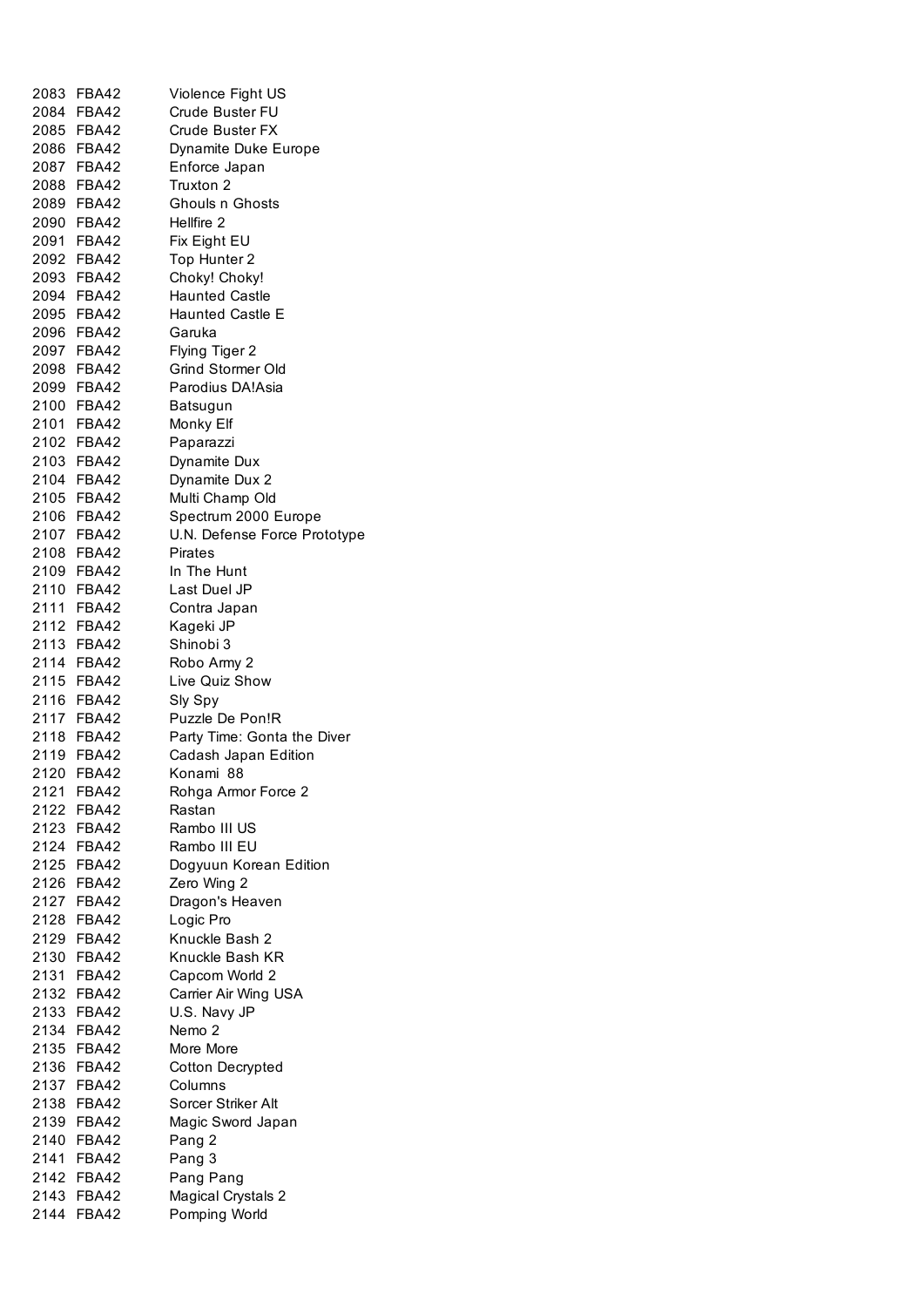|      | 2145 FBA42 | Magician Lord 2                                 |
|------|------------|-------------------------------------------------|
|      | 2146 FBA42 | Magical Cat Adventure 2                         |
|      | 2147 FBA42 | Nouryoku Koujou linkai                          |
|      | 2148 FBA42 | Ikari III US                                    |
|      | 2149 FBA42 | Omega Fighter Special                           |
|      | 2150 FBA42 | Pipi & Bibis Prototype                          |
|      | 2151 FBA42 | Devastators 2                                   |
|      | 2152 FBA42 | Quiz Nanairo Dreams                             |
|      | 2153 FBA42 | Dragon Bowl 2                                   |
|      | 2154 FBA42 | Ball Boy                                        |
|      | 2155 FBA42 | Ganbare Ginkun                                  |
|      | 2156 FBA42 |                                                 |
|      |            | Gigandes Earlier                                |
|      | 2157 FBA42 | Gun & Frontier Japan                            |
|      | 2158 FBA42 | <b>Honey Dolls</b>                              |
|      | 2159 FBA42 | Cookie & Bibi 3                                 |
|      | 2160 FBA42 | Heavyweight Champ                               |
|      | 2161 FBA42 | <b>Hard Puncher</b>                             |
|      | 2162 FBA42 | The Final Round L                               |
|      | 2163 FBA42 | <b>Burning Fight Prototype</b>                  |
|      | 2164 FBA42 | Ninja Ryukenden 2                               |
|      | 2165 FBA42 | Ninja Gaiden                                    |
|      | 2166 FBA42 | Sand Scorpion Chinese                           |
|      | 2167 FBA42 | Funky Jet                                       |
|      | 2168 FBA42 | Forgotten Worlds USA                            |
|      | 2169 FBA42 | World Cup 90 3                                  |
|      | 2170 FBA42 | World Cup 90 4                                  |
|      | 2171 FBA42 | <b>Guardian Storm Vertical</b>                  |
|      | 2172 FBA42 | NeoGeo 2-Player Tetris                          |
|      | 2173 FBA42 | Liquid Kids US                                  |
|      | 2174 FBA42 | Dead Connection Japan                           |
|      |            |                                                 |
|      | 2175 FBA42 | Gals Panic 4 Japan                              |
|      | 2176 FBA42 | Robocop US                                      |
|      | 2177 FBA42 | Datsugoku - Prisoners of War                    |
|      | 2178 FBA42 | Ace Attacker                                    |
|      | 2179 FBA42 | Rastan Saga 2                                   |
|      | 2180 FBA42 | Quiz Tonosama no Yabou 2 Zenkoku-ban            |
|      | 2181 FBA42 | Quiz Jinsei Gekijoh                             |
| 2182 | FBA42      | Quiz Daisousa Sen - The Last Count Down         |
|      | 2183 FBA42 | <b>Quiz Quest</b>                               |
|      | 2184 FBA42 | Kosodate Quiz My Angel                          |
|      | 2185 FBA42 | Midnight Resistance USA                         |
|      | 2186 FBA42 | US AAF Mustang Bootleg                          |
|      | 2187 FBA42 | US AAF Mustang Bootleg Austria                  |
|      | 2188 FBA42 | China Gate                                      |
|      | 2189 FBA42 | Cactus                                          |
|      | 2190 FBA42 | Saboten Bombers 2                               |
|      | 2191 FBA42 | Chibi Marukochan Deluxe Quiz                    |
|      | 2192 FBA42 | Wild Fang / Tecmo Knight                        |
|      | 2193 FBA42 | Quiz Kokology                                   |
|      | 2194 FBA42 | Quiz Kokology 2                                 |
|      | 2195 FBA42 | Bestri                                          |
|      | 2196 FBA42 | Funny Bubble                                    |
|      | 2197 FBA42 | Codename - Blut Engel                           |
|      | 2198 FBA42 | Rod-Land                                        |
|      |            |                                                 |
|      | 2199 FBA42 | Double Point                                    |
|      | 2200 FBA42 | R-Type US                                       |
| 2201 | FBA42      | Blood Bros. 2                                   |
|      | 2202 FBA42 | Prehistoric Isle US                             |
|      | 2203 FBA42 | Date Quiz Go Go                                 |
|      | 2204 FBA42 | Drift Out Japan                                 |
|      | 2205 FBA42 | Tora e no Michi                                 |
|      | 2206 FBA42 | Hayaoshi Quiz Ouza Ketteisen - The King Of Quiz |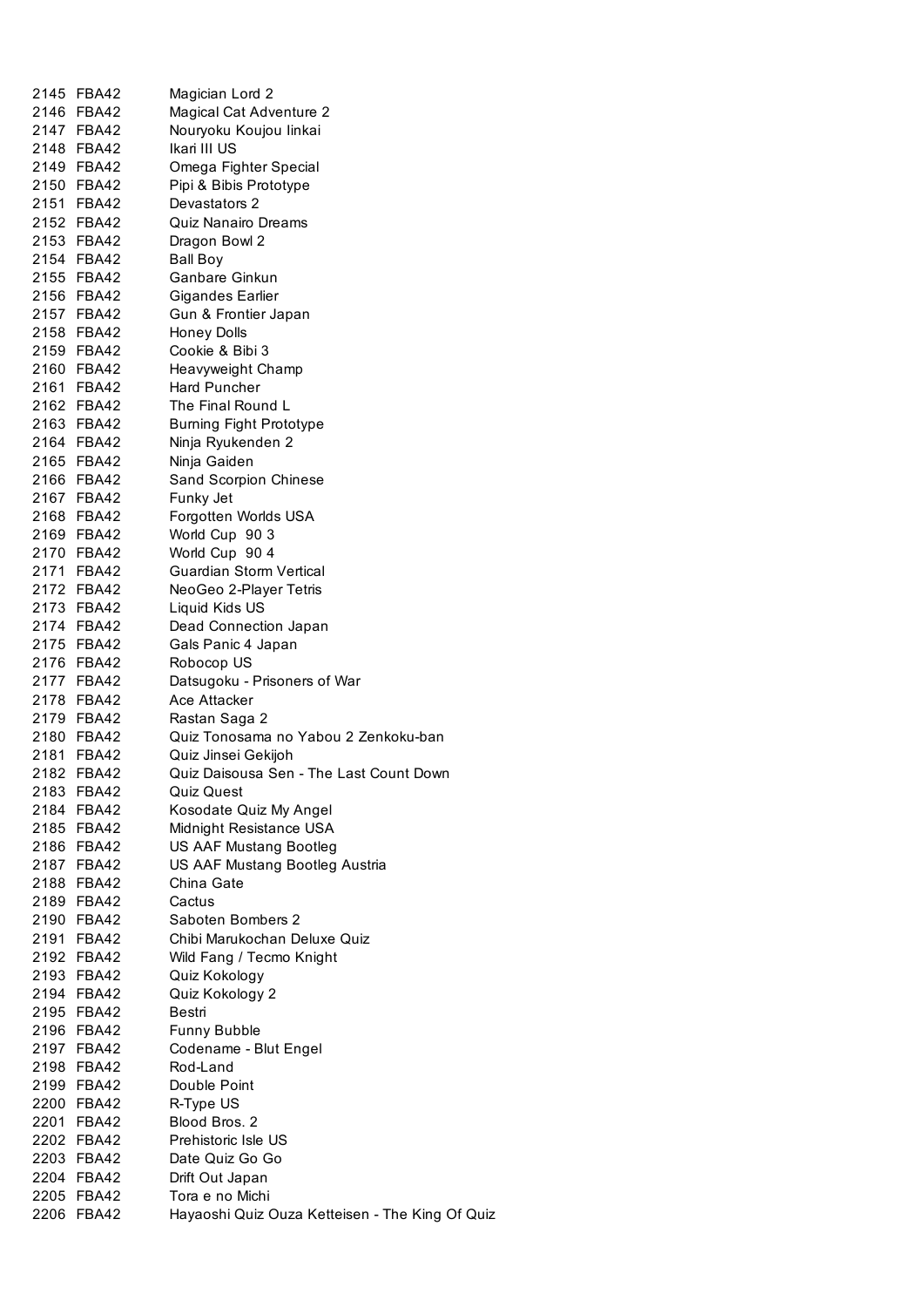| 2207 | <b>FBA42</b> | PaPa Champ Mini Game.           |
|------|--------------|---------------------------------|
|      | 2208 FBA42   | Bomber Man Japan                |
|      | 2209 FBA42   | Joe & Mac Returns 1.1           |
|      | 2210 FBA42   | Caveman Ninja Bootleg           |
|      | 2211 FBA42   | Caveman Ninja World 2           |
|      | 2212 FBA42   | Sengoku Ace Japan 1             |
|      | 2213 FBA42   | Sengoku Ace Japan 2             |
|      | 2214 FBA42   | Clutch Hitter Decrypted         |
|      | 2215 FBA42   | Cue Brick Japan                 |
|      | 2216 FBA42   | Crime City USA                  |
|      | 2217 FBA42   | Dynasty Wars USA 1              |
|      | 2218 FBA42   | Tenchi wo Kurau JP Resale       |
|      | 2219 FBA42   | Shisensho II                    |
|      | 2220 FBA42   | Growl (US)                      |
|      | 2221 FBA42   | Runark                          |
|      | 2222 FBA42   | Knights of the Round Bootleg 2  |
|      | 2223 FBA42   | Knights of the Round Bootleg 3  |
|      | 2224 FBA42   | Knights of the Round Bootleg 4  |
|      | 2225 FBA42   | Quiz F1 1-2 Finish              |
| 2226 | MAME19       | Growl                           |
| 2227 | MAME19       | Megatack                        |
| 2228 | MAME19       | Newpuc2                         |
| 2229 | MAME19       | Rip Cord                        |
| 2230 | MAME139      | Dino Rex                        |
| 2231 | MAME139      | Formation Z                     |
| 2232 | MAME139      | <b>WWF WrestleFest</b>          |
| 2233 | MAME139      | <b>Play Girls</b>               |
| 2234 | MAME139      | Puyo Puyo 2                     |
| 2235 | MAME139      | Dogou Souken                    |
| 2236 | MAME139      | Puzzle Bobble 3                 |
| 2237 | MAME139      | Paddle Mania                    |
| 2238 | MAME139      | <b>Burning Force</b>            |
| 2239 | MAME139      | Butasan                         |
| 2240 | MAME139      | Akkanbeder                      |
|      | 2241 MAME139 | Genpei ToumaDen                 |
|      | 2242 MAME139 | Bucky O Hare 2                  |
|      | 2243 MAME19  | Dark Seal2                      |
| 2244 | MAME19       | The Combatribes                 |
| 2245 | MAME19       | Target Ball (Nude)              |
| 2246 | MAME19       | Bang Bang Ball                  |
| 2247 | MAME19       | Quiz Meitantei Neo & Geo        |
| 2248 | MAME19       | Puzzle & Action Ichidan-R       |
| 2249 | MAME19       | Ashita No Joe                   |
| 2250 | MAME37       | Moon Walker                     |
| 2251 | MAME78       | <b>Brute Force</b>              |
| 2252 | MAME139      | Sonic The Hedgehog              |
| 2253 | MAME139      | Sonic The Hedgehog 2            |
| 2254 | MAME78       | Vigilante                       |
| 2255 | MAME139      | <b>Bio-hazard Battle</b>        |
| 2256 | MAME139      | Speed Spin                      |
| 2257 | MAME139      | <b>Target Ball</b>              |
| 2258 | MAME139      | Golden Par Golf                 |
| 2259 | MAME139      | <b>Super Cup Finals</b>         |
| 2260 | MAME78       | <b>Ultimate Tennis</b>          |
| 2261 | MAME139      | Kick and Run                    |
| 2262 | MAME139      | Columns III                     |
| 2263 | MAME78       | <b>Stack Columns</b>            |
|      |              |                                 |
| 2264 | MAME78       | Mouja<br>Puzzle & Action Tant-R |
| 2265 | MAME139      |                                 |
| 2266 | MAME78       | Don Den Lover                   |
| 2267 | MAME139      | Pinball Action                  |
| 2268 | MAME139      | Qix                             |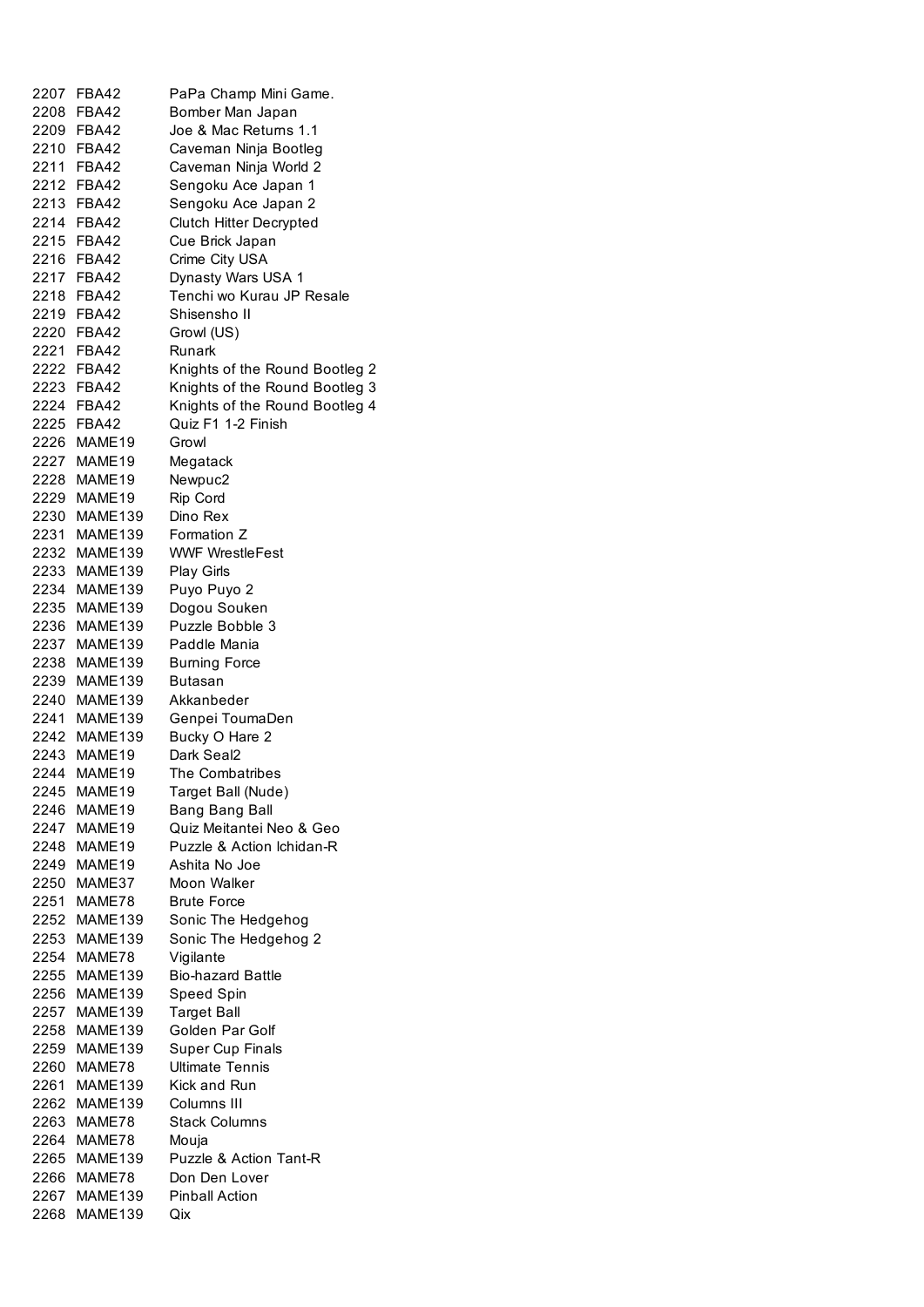| 2269 | MAME139            | Super Breakout                       |
|------|--------------------|--------------------------------------|
|      | 2270 MAME139       | Xevious                              |
|      | 2271 MAME139       | Lady Frog                            |
|      | 2272 MAME19        | 1942                                 |
|      | 2273 MAME19        | 1943: The Battle of Midway (US)      |
|      | 2274 MAME19        | Forty-Love                           |
|      | 2275 MAME19        | Eight Ball Action                    |
|      | 2276 MAME19        | Air Duel                             |
|      | 2277 MAME19        | Alpine Ski                           |
|      | 2278 MAME19        | Argus                                |
|      | 2279 MAME19        | Arkanoid                             |
|      | 2280 MAME19        | Astro Blaster                        |
|      | 2281 MAME19        | Asylum                               |
|      | 2282 MAME19        | Athena No Hatena                     |
|      | 2283 MAME19        | Bagman                               |
|      | 2284 MAME19        | <b>Batman</b>                        |
|      |                    | <b>Battle Cross</b>                  |
|      | 2285 MAME19        | Beraboh Man                          |
|      | 2286 MAME19        |                                      |
|      | 2287 MAME19        | <b>Bio Attack</b>                    |
|      | 2288 MAME19        | <b>Block Block</b>                   |
|      | 2289 MAME19        | <b>Block</b>                         |
|      | 2290 MAME19        | Genesis                              |
|      | 2291 MAME19        | Bowl-O-Rama                          |
|      | 2292 MAME19        | <b>Basketball</b>                    |
|      | 2293 MAME19        | <b>Burger Time</b>                   |
|      | 2294 MAME19        | <b>Battle Toads</b>                  |
|      | 2295 MAME19        | <b>Buggy Challenge</b>               |
|      | 2296 MAME19        | <b>Bull Fighter</b>                  |
|      | 2297 MAME19        | Cabal                                |
|      | 2298 MAME19        | Crystal Castles                      |
|      | 2299 MAME19        | Chack'n Pop                          |
|      | 2300 MAME19        | Challenger                           |
|      | 2301 MAME19        | Champion Base Ball                   |
|      | 2302 MAME19        | Champion Bass Bass Part-2: Pair Play |
|      | 2303 MAME19        | <b>Champion Boxing</b>               |
|      | 2304 MAME19        | Chelnov:Atomic Runner                |
|      | 2305 MAME19        | <b>City Connection</b>               |
|      | 2306 MAME19        | Crazy Kong                           |
| 2307 | MAME19             | Clash-Road                           |
| 2308 | MAME <sub>19</sub> | Vs.Clu Clu Land                      |
|      | 2309 MAME19        | Columns '97                          |
|      | 2310 MAME19        | Naughty ghost                        |
|      | 2311 MAME19        | Capcom Sports                        |
|      | 2312 MAME19        | Curve Ball                           |
|      | 2313 MAME19        | Cutie Q                              |
|      | 2314 MAME19        | Darwin 4078                          |
|      | 2315 MAME19        | Dragon Breed                         |
|      | 2316 MAME19        | Normandy Landing                     |
|      | 2317 MAME19        | D-Day                                |
| 2318 | MAME19             | Dynamite Dux                         |
|      | 2319 MAME19        | Disco No.1                           |
| 2320 | MAME19             | Donkey Kong 3                        |
|      | 2321 MAME19        | Big KinKong 3                        |
|      | 2322 MAME19        | Donkey Kong Junior                   |
|      | 2323 MAME19        | Donkey Kong                          |
|      | 2324 MAME19        | Dommy                                |
|      | 2325 MAME19        | Do!Run Run                           |
|      | 2326 MAME19        | Discs of Tron                        |
|      | 2327 MAME19        | Mr.Do's Wild Ride                    |
|      | 2328 MAME19        | Driving Force                        |
|      | 2329 MAME19        | VS.Dr.Mario                          |
| 2330 | MAME19             | Dream Soccer 94                      |
|      |                    |                                      |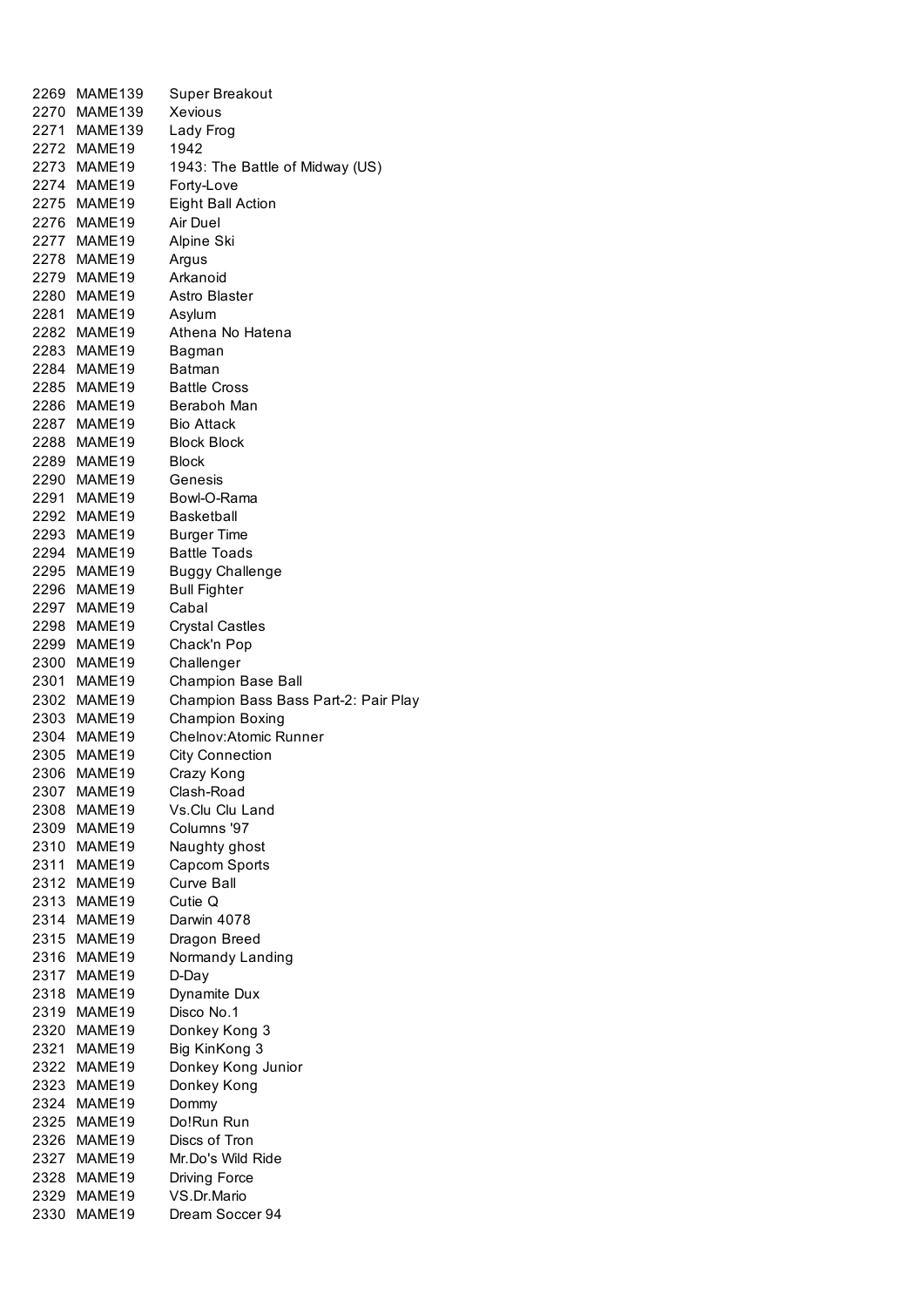|      | 2331 MAME19        | Dynamic Ski                |
|------|--------------------|----------------------------|
|      | 2332 MAME19        | <b>Elevator Action</b>     |
|      | 2333 MAME19        | Equites                    |
|      | 2334 MAME19        | E-Swat:Cyber Police        |
|      | 2335 MAME19        | Exciting Soccer II         |
|      | 2336 MAME19        | Eyes Me                    |
|      | 2337 MAME19        | Falcon                     |
|      | 2338 MAME19        | Umbrella Realm             |
|      |                    |                            |
|      | 2339 MAME19        | Fantasy                    |
|      | 2340 MAME19        | <b>Fast Freddie</b>        |
|      | 2341 MAME19        | <b>Field Combat</b>        |
|      | 2342 MAME19        | <b>Fighting Basketball</b> |
| 2343 | MAME19             | <b>Fire Battle</b>         |
|      | 2344 MAME19        | Frogs                      |
|      | 2345 MAME19        | Funky Jet                  |
| 2346 | MAME19             | Gaplus                     |
| 2347 | MAME19             | Go Go! Mile Smile          |
| 2348 | MAME19             | Gokujyou Paroudius         |
| 2349 | MAME <sub>19</sub> | Gold Bug                   |
| 2350 | MAME19             | <b>Gold Medalist</b>       |
| 2351 | MAME19             | Grobda                     |
| 2352 | MAME19             | <b>Gulf Storm</b>          |
|      | 2353 MAME19        | <b>Gun Dealer</b>          |
| 2354 | MAME19             | Guzzler                    |
| 2355 | MAME19             | HeliFire                   |
| 2356 | MAME <sub>19</sub> | Hero                       |
| 2357 | MAME <sub>19</sub> |                            |
|      |                    | Hole Land                  |
| 2358 | MAME <sub>19</sub> | High Way Race              |
| 2359 | MAME19             | <b>Vs.lce Climber Dual</b> |
| 2360 | MAME19             | <b>Indian Battle</b>       |
| 2361 | MAME19             | Hunt in The Sea            |
|      | 2362 MAME19        | Intrepid                   |
|      | 2363 MAME19        | <b>Jack Rabbit</b>         |
|      | 2364 MAME19        | Jumping Cross              |
|      | 2365 MAME19        | Retum of the Jedi          |
|      | 2366 MAME19        | Jin                        |
| 2367 | MAME19             | Jumping Jack               |
| 2368 | MAME19             | Joinem                     |
|      | 2369 MAME19        | Jolly Jogger               |
|      | 2370 MAME19        | Journey                    |
|      | 2371 MAME19        | Jump Coaster               |
|      | 2372 MAME19        | Jungle Hunt                |
|      | 2373 MAME19        | Jungler88                  |
|      | 2374 MAME19        | Kamikaze Cabbie            |
|      | 2375 MAME19        | Kaos                       |
|      | 2376 MAME19        | <b>Blazers Warrior</b>     |
| 2377 | MAME19             | Kiki Kaikai                |
|      | MAME19             | Punish Evil                |
| 2378 |                    |                            |
| 2379 | MAME19             | Kozmik Kroozr              |
| 2380 | MAME19             | <b>Krazy Bowl</b>          |
| 2381 | MAME19             | Last Striker               |
| 2382 | MAME19             | Lasso                      |
| 2383 | MAME19             | Leprechaun                 |
| 2384 | MAME19             | Liberator                  |
| 2385 | MAME19             | Logger                     |
| 2386 | MAME19             | Lunar Rescue               |
| 2387 | MAME19             | Macho Mouse                |
| 2388 | MAME19             | Mad Crasher                |
|      | 2389 MAME19        | Mariner                    |
| 2390 | MAME19             | Mario Bros. (US)           |
|      | 2391 MAME19        | Mat Mania                  |
| 2392 | MAME19             | Mazinger Z                 |
|      |                    |                            |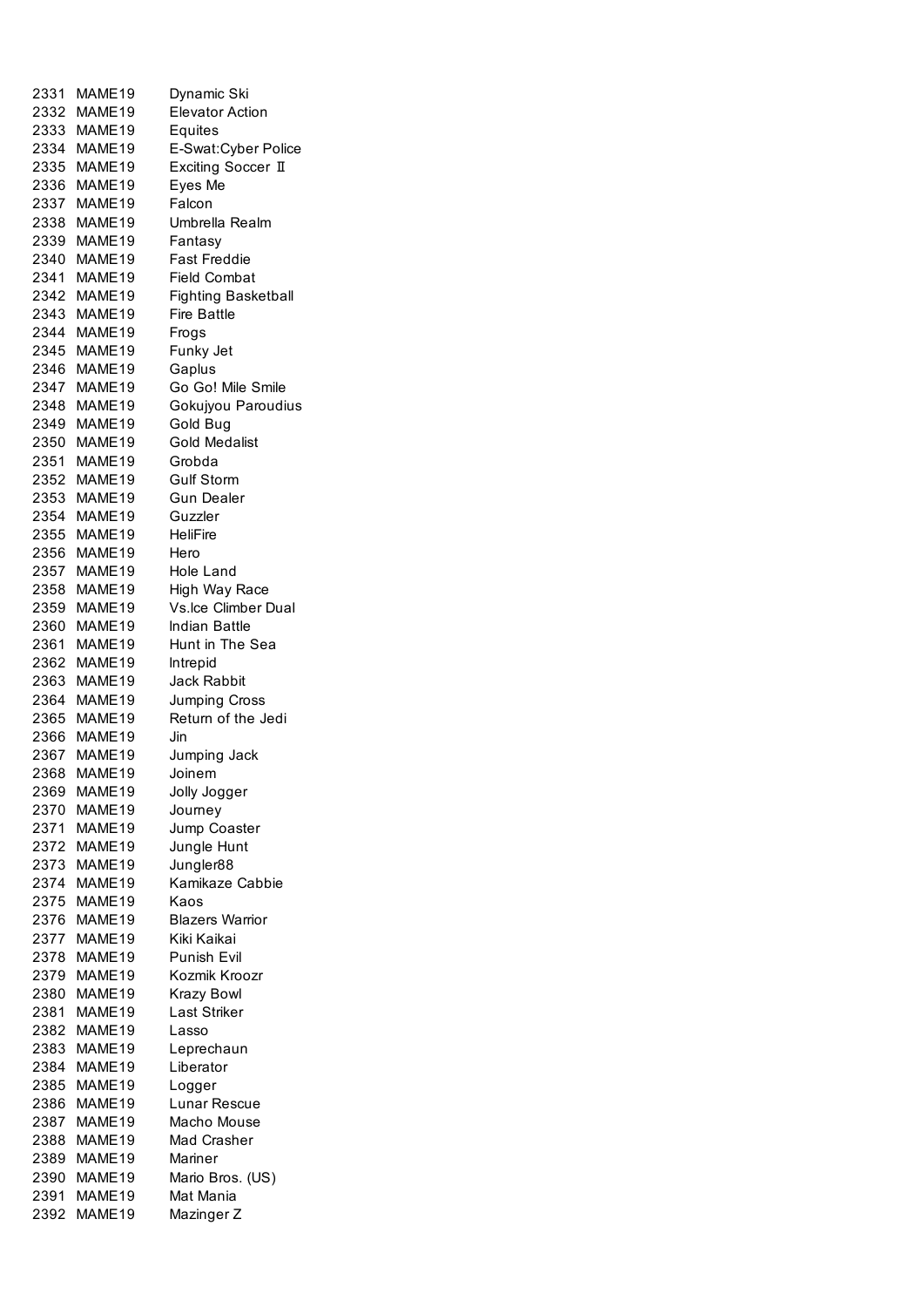| 2393 | MAME19                     | Moon Cresta                       |
|------|----------------------------|-----------------------------------|
|      | 2394 MAME19                | War of Moon                       |
|      | 2395 MAME19                | Syougi No Tatsujin-Master         |
|      | 2396 MAME19                | moon Patrol                       |
|      | 2397 MAME19                | Ms Pacman Part1                   |
|      | 2398 MAME19                | Ms.Pac Attack                     |
|      | 2399 MAME19                | Small Pac-Man Tubo                |
|      | 2400 MAME19                | Ms.Pac-Man Plus                   |
|      | 2401 MAME19                | Michael Jackson's Moonwalker      |
|      |                            |                                   |
|      | 2402 MAME19                | My Hero                           |
|      | 2403 MAME19                | <b>Mystic Riders</b>              |
|      | 2404 MAME19                | <b>Nibbler</b>                    |
|      | 2405 MAME19                | Ninja Emaki                       |
|      | 2406 MAME19                | Nekketsu Koukou Dodgeball Bu      |
|      | 2407 MAME19                | Nova 2001                         |
|      | 2408 MAME19                | Oli-Boo-Chu                       |
|      | 2409 MAME19                | Out Zone                          |
|      | 2410 MAME19                | Pac-Man (with speedup)            |
|      | 2411 MAME19                | Pac-Man                           |
|      | 2412 MAME19                | Pairs                             |
|      | 2413 MAME19                | Pang Pom's                        |
|      | 2414 MAME19                | Pocket Gal                        |
|      | 2415 MAME19                | <b>Fire Phoenix</b>               |
|      | 2416 MAME19                | Pickin'                           |
|      | 2417 MAME19                | Pig Newton                        |
|      | 2418 MAME19                | Pigskin 621AD                     |
|      | 2419 MAME19                | Pinbo                             |
|      | 2420 MAME19                | Pirate Treasure                   |
|      |                            | <b>Pirate Pete</b>                |
|      | 2421 MAME19<br>2422 MAME19 |                                   |
|      |                            | Plump Pop                         |
|      | 2423 MAME19                | Pole Position                     |
|      | 2424 MAME19                | Popeye                            |
|      | 2425 MAME19                | Popper                            |
|      | 2426 MAME19                | Pot of Gold                       |
|      | 2427 MAME19                | Power Play                        |
|      | 2428 MAME19                | Professor Pac-Man                 |
|      | 2429 MAME19                | Power Spikes (World)              |
|      | 2430 MAME19                | Super PuckMan                     |
| 2431 | MAME19                     | Pururun                           |
|      | 2432 MAME19                | Puzznic                           |
|      | 2433 MAME19                | Quasar                            |
|      | 2434 MAME19                | Qwak                              |
|      | 2435 MAME19                | Radar Scope                       |
|      | 2436 MAME19                | <b>Radical Radial</b>             |
|      | 2437 MAME19                | Raiga: Strato Fighter             |
|      | 2438 MAME19                | Rallys                            |
|      | 2439 MAME19                | Reactor                           |
|      | 2440 MAME19                | <b>Red Hawk</b>                   |
|      | 2441 MAME19                | Regulus                           |
|      | 2442 MAME19                | Rim Rockin'Basketball             |
|      |                            | Roller Jammer                     |
|      | 2443 MAME19                |                                   |
|      | 2444 MAME19                | Road Fighter                      |
|      | 2445 MAME19                | Robby Roto                        |
|      | 2446 MAME19                | Rougien                           |
|      | 2447 MAME19                | Rolling Thunder                   |
|      | 2448 MAME19                | Salamander                        |
|      | 2449 MAME19                | Samurai Spirits-Zankurou Musouken |
|      | 2450 MAME19                | Satum                             |
|      | 2451 MAME19                | Space Chaser                      |
|      | 2452 MAME19                | Scion                             |
|      | 2453 MAME19                | Cobra Fighter                     |
|      | 2454 MAME19                | Scrambled Egg                     |
|      |                            |                                   |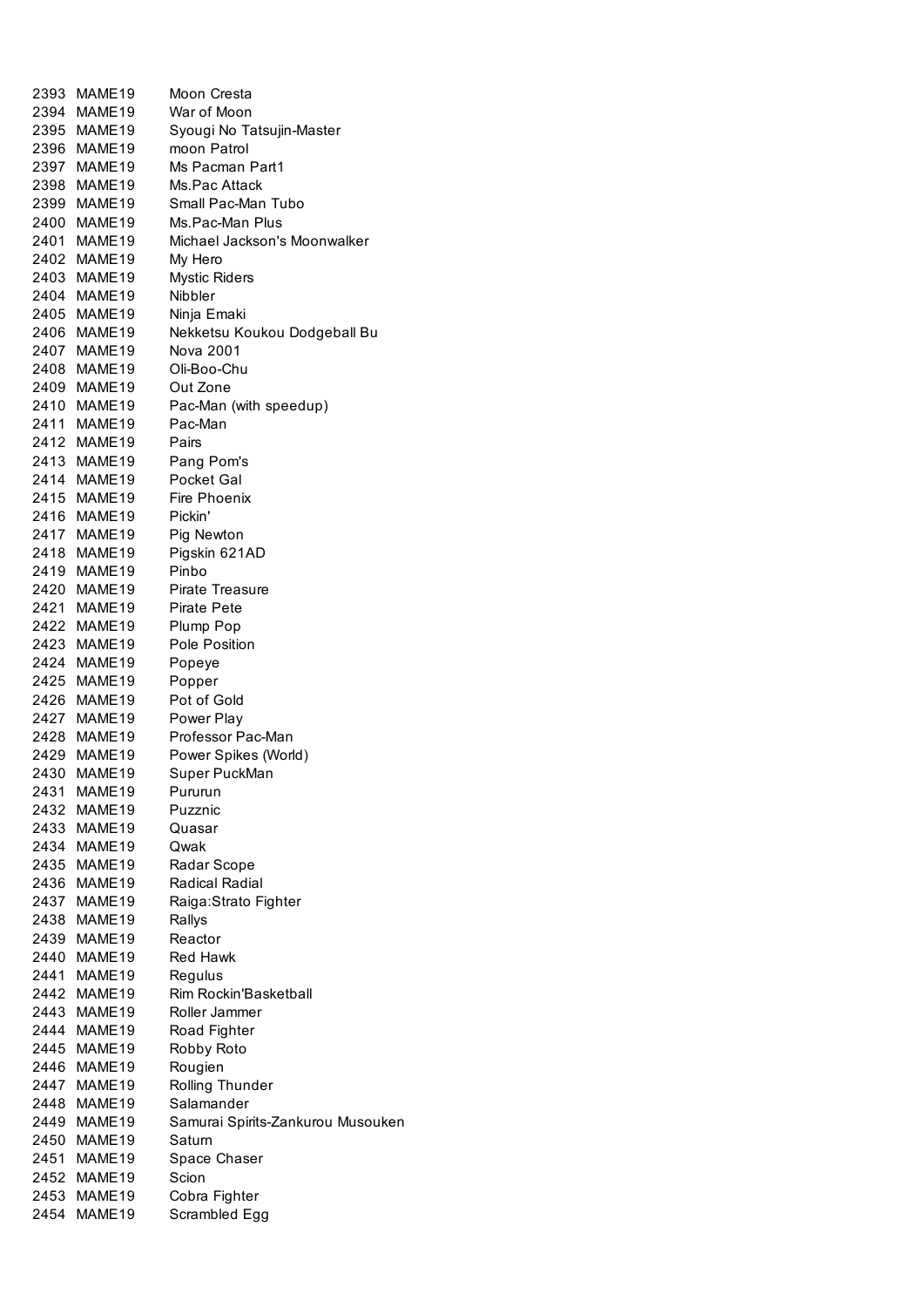| 2455 | MAME19             | <b>Super Doubles Tennis</b>    |
|------|--------------------|--------------------------------|
| 2456 | MAME19             | Seicross                       |
|      | 2457 MAME19        | Sexy Parodius                  |
|      | 2458 MAME19        | Sea Fighter Poseidon           |
| 2459 | MAME19             | Gladiator 1984                 |
| 2460 | MAME19             | Shadowland                     |
| 2461 | MAME19             | Shanghai                       |
| 2462 | MAME19             | Shanghai II                    |
| 2463 | MAME139            | Shanghai 3                     |
|      | MAME19             |                                |
| 2464 |                    | Space Harrier                  |
| 2465 | MAME19             | <b>Shadow Dancer</b>           |
| 2466 | MAME <sub>19</sub> | Shuuz                          |
| 2467 | MAME <sub>19</sub> | Skull & Crossbones             |
| 2468 | MAME19             | <b>Sky Adventure</b>           |
| 2469 | MAME19             | <b>Sky Alert</b>               |
| 2470 | MAME19             | <b>Sky Bumper</b>              |
| 2471 | MAME19             | <b>Sky Skipper</b>             |
| 2472 | MAME19             | <b>Sky Soldiers</b>            |
| 2473 | MAME19             | Super Muscle Bomber: I Blowout |
| 2474 | MAME19             | Vs.Stroke & Match Golf         |
|      | 2475 MAME19        | Snacks'n Jaxson                |
| 2476 | MAME19             | Space Cruiser                  |
| 2477 | MAME <sub>19</sub> | Space Fortress                 |
| 2478 | MAME19             | Space Seeker                   |
| 2479 | MAME19             | Time War                       |
| 2480 | MAME19             | Super Dodge Ball               |
| 2481 | MAME19             | Spinner                        |
| 2482 | MAME19             | Special Project Y              |
|      |                    |                                |
| 2483 | MAME19             | More Challenging Q*bert        |
| 2484 | MAME19             | Syusse Qozumou                 |
| 2485 | MAME19             | <b>Fast Sprint</b>             |
| 2486 | MAME19             | <b>Super Sprint</b>            |
| 2487 | MAME19             | <b>Star Force</b>              |
| 2488 | MAME19             | Stinger                        |
| 2489 | MAME19             | Strategy X                     |
|      | 2490 MAME19        | Super Mouse                    |
| 2491 | MAME19             | Super Rider                    |
| 2492 | MAME19             | Volleyball GO!                 |
| 2493 | MAME19             | Talbot                         |
| 2494 | MAME19             | The Glop                       |
| 2495 | MAME19             | The Pit                        |
| 2496 | MAME19             | <b>Thunder Cross</b>           |
| 2497 | MAME19             | <b>Tiger Road</b>              |
| 2498 | MAME19             | Timber                         |
| 2499 | MAME19             | <b>Time Soldiers</b>           |
| 2500 | MAME19             | <b>Time Tunnel</b>             |
| 2501 | MAME19             | Thundercade                    |
| 2502 | MAME <sub>19</sub> | Tower of Druaga                |
|      |                    |                                |
| 2503 | MAME19             | Toggle                         |
| 2504 | MAME19             | Taisen Tokkae-Dama             |
| 2505 | MAME19             | Track & Field(Hyper Olympic)   |
| 2506 | MAME19             | Tough Turf                     |
| 2507 | MAME19             | <b>Tube Panic</b>              |
| 2508 | MAME19             | Tugboat                        |
| 2509 | MAME19             | <b>Tunnel Hunt</b>             |
| 2510 | MAME19             | <b>Tunnel War</b>              |
| 2511 | MAME19             | Twin Squash                    |
| 2512 | MAME19             | Two Tigers                     |
| 2513 | MAME19             | <b>Undercover Cops</b>         |
| 2514 | MAME19             | Ufo Senshi Yohko Chan          |
| 2515 | MAME19             | Vampire: The Night Warriors    |
| 2516 | MAME19             | Vanguard                       |
|      |                    |                                |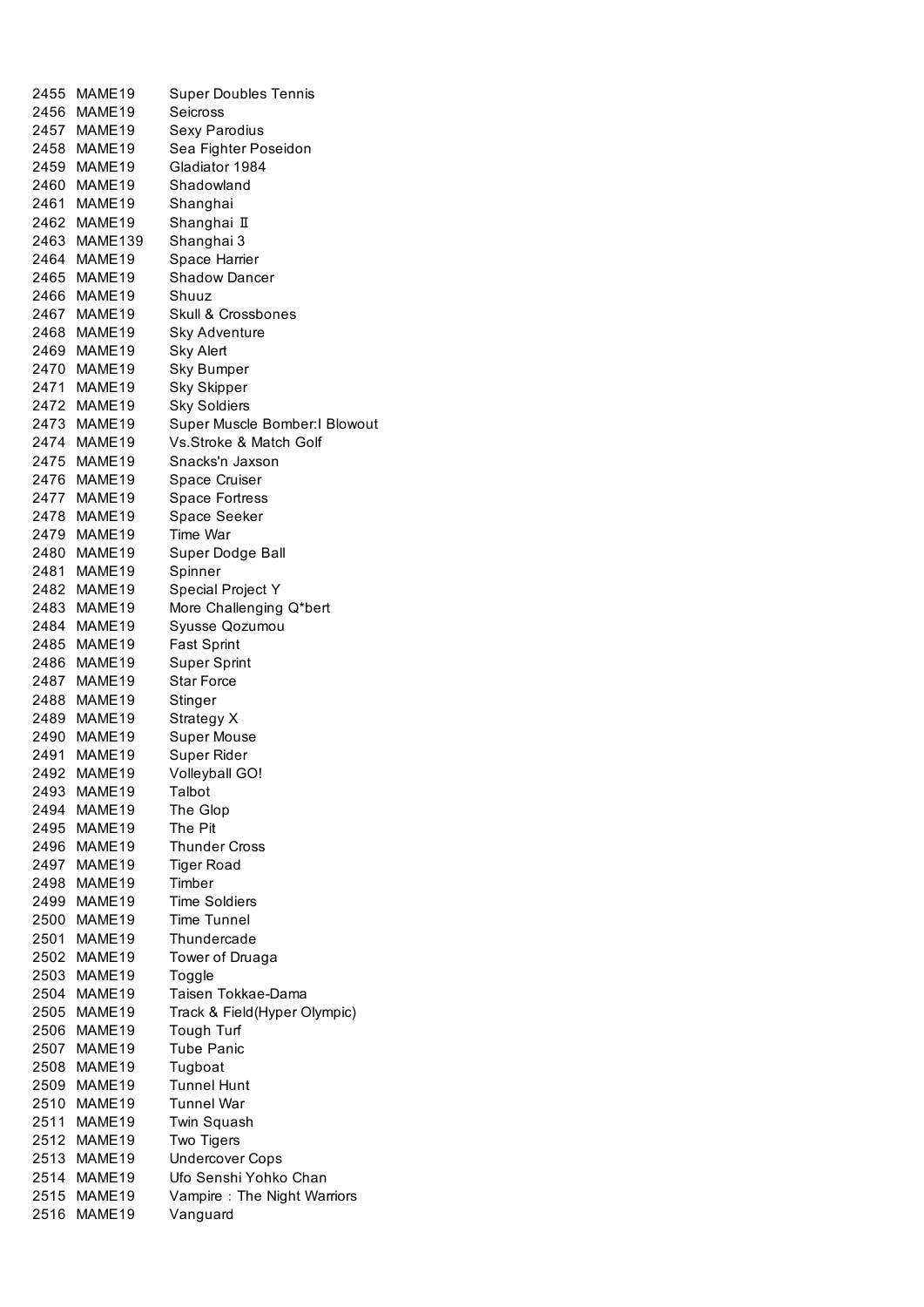| 2517         | MAME19             | Varth: Operation Thunderstorm        |
|--------------|--------------------|--------------------------------------|
| 2518         | MAME19             | Vasara2                              |
|              | 2519 MAME19        | Vastar                               |
|              | 2520 MAME19        | <b>Victory Road</b>                  |
|              | 2521 MAME19        | Video Vince and the Game Factory     |
|              | 2522 MAME19        | Varia Metal                          |
|              | 2523 MAME19        | Volfied                              |
|              | 2524 MAME19        | Vs.BaseBall                          |
|              | 2525 MAME19        | Vs.Pinball                           |
|              | 2526 MAME19        | Vs.Tennis                            |
|              | 2527 MAME19        | <b>Wall Street</b>                   |
| 2528         | MAME19             | Wonder BOY in Monster Land           |
| 2529         | MAME19             | Wiping                               |
|              | 2530 MAME19        | Wiz Warz                             |
| 2531         | MAME19             | Vs. Wrecking Crew                    |
|              | 2532 MAME19        | <b>WWF Superstars</b>                |
| 2533         | MAME19             | Xybots                               |
|              | 2534 MAME19        | Yam!Yam!?                            |
|              | 2535 MAME19        | Yie Ar Kung-Fu                       |
| 2536         | MAME19             | Zaviga                               |
|              | 2537 MAME19        | Zoar                                 |
|              | 2538 MAME19        | <b>Quiz Channel Question</b>         |
|              | 2539 MAME78        | Sauro                                |
|              | 2540 MAME78        |                                      |
| 2541         | MAME <sub>19</sub> | Pit Fighter<br>Crash                 |
|              | 2542 MAME19        | Gee Bee                              |
|              | 2543 MAME19        |                                      |
| 2544         | MAME <sub>19</sub> | Gypsy Juggler                        |
|              | MAME19             | Lucky Today                          |
| 2545         |                    | Navarone                             |
| 2546         | MAME <sub>19</sub> | Targ                                 |
| 2547         | MAME <sub>19</sub> | Green Bee                            |
| 2548         | MAME <sub>19</sub> | Ozma Wars                            |
|              | 2549 MAME19        | <b>Sky Diver</b><br>Asteroids Deluxe |
|              | 2550 MAME19        |                                      |
|              | 2551 MAME19        | Asterock                             |
|              | 2552 MAME19        | Galaxy Rescue                        |
|              | 2553 MAME19        | Magic Worm                           |
| 2554<br>2555 | MAME19             | Solar Fight                          |
|              | MAME19             | Space Zap                            |
| 2556         | MAME19             | <b>Birdie King</b>                   |
| 2557         | MAME19             | Grobda                               |
| 2558         | MAME19             | Marvin s Maze                        |
| 2559         | MAME19             | Monte Carlo                          |
| 2560         | MAME19             | Shougi                               |
| 2561         | MAME19             | Space Phantoms                       |
| 2562         | MAME19             | Tactician                            |
| 2563         | MAME19             | Zodiack                              |
| 2564         | MAME19             | Birdie King 2                        |
| 2565         | MAME19             | Meteoroids                           |
| 2566         | MAME19             | The Bounty                           |
| 2567         | MAME19             | Moonwar                              |
| 2568         | MAME19             | Naughty Boy                          |
| 2569         | MAME19             | Shougi <sub>2</sub>                  |
| 2570         | MAME19             | Tazz-Mania                           |
| 2571         | MAME19             | Xyonix                               |
| 2572         | MAME19             | Demolition Derby                     |
| 2573         | MAME19             | Dock Man                             |
| 2574         | MAME19             | Espial                               |
| 2575         | MAME19             | Main Event                           |
| 2576         | MAME19             | Great Swordsman                      |
| 2577         | MAME19             | Spinach Sailor                       |
| 2578         | MAME19             | Tapper                               |
|              |                    |                                      |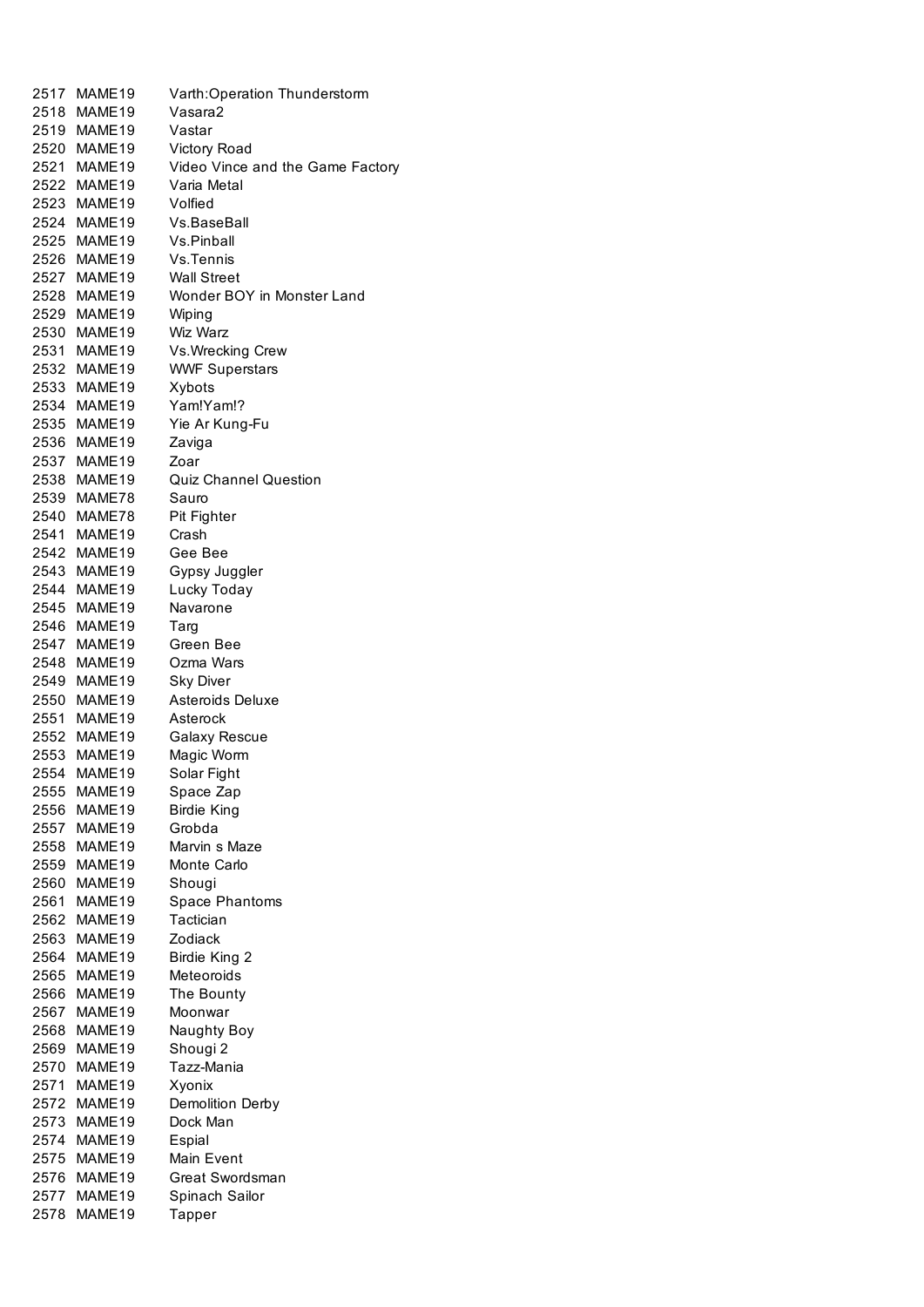| 2579 MAME19                | Major Havoc               |
|----------------------------|---------------------------|
| 2580 MAME19                | I, Robot                  |
| 2581 MAME19                | Acrobatic Dog-Fight       |
| 2582 MAME19                | Dog-Fight                 |
| 2583 MAME19                | Pole Position II          |
| 2584 MAME19                | <b>Bomb Jack</b>          |
| 2585 MAME19                | Arm Wrestling             |
| 2586 MAME19                | Arkanoid - Revenge of DOH |
| 2587 MAME19                | Mario Bros                |
| 2588 MAME19                | Ohgon No Siro             |
|                            |                           |
| 2589 MAME19<br>2590 MAME19 | Double Dribble            |
|                            | Dragon Punch              |
| 2591 MAME19                | Nekketsu Kouha Kunio-Kun  |
| 2592 MAME19                | <b>City Bomber</b>        |
| 2593 MAME19                | Galaga88                  |
| 2594 MAME19                | Sly Spy                   |
| 2595 MAME19                | Super Trivia Master       |
| 2596 MAME19                | Streets of Rage II        |
| 2597 MAME139               | Shoot the Bull            |
| 2598 MAME139               | Super Bobble Bobble       |
| 2599 MAME139               | Goalie Ghost              |
| 2600 MAME139               | <b>Chicken Shift</b>      |
| 2601 MAME139               | Attack UFO                |
| 2602 MAME139               | Condor                    |
| 2603 MAME139               | Fly-Boy                   |
| 2604 MAME139               | Juno First                |
| 2605 MAME139               | Paperboy                  |
| 2606 MAME139               | Fantasy Zone 2            |
| 2607 MAME139               | Hammer                    |
| 2608 MAME139               | Missing in Action II      |
| 2609 FBA42                 | Commando                  |
| 2610 FBA42                 | Tri-Pool                  |
| 2611 FBA42                 | Alien Invaders            |
| 2612 FBA42                 | Video Pool                |
| 2613 FBA42                 | Quiz Olympic              |
| 2614 FBA42                 | Quiz Olympic 2            |
| 2615 FBA42                 | Millipede                 |
| 2616 FBA42                 | arabian magic             |
| 2617 FBA42                 | 600                       |
| 2618 FBA42                 | Video Huslter             |
| 2619 FBA42                 | Space Invaders            |
| 2620 FBA42                 | Crush Roller Bootleg      |
| 2621 FBA42                 | Rack + Roll               |
| 2622 FBA42                 | Drakton                   |
| 2623 FBA42                 | Lady Bug Bootleg          |
| 2624 FBA42                 | Scramble 2                |
| 2625 FBA42                 | Donkey King Jr. Japan     |
| 2626 FBA42                 | <b>Tetris Version 2</b>   |
| 2627 FBA42                 | Aracnis                   |
| 2628 FBA42                 | PuckMan                   |
| 2629 FBA42                 | Scramble 3                |
| 2630 FBA42                 | <b>Super Star Crest</b>   |
| 2631 FBA42                 | Future Spy                |
| 2632 FBA42                 | Jungler                   |
| 2633 FBA42                 | Gyruss Bootleg            |
| 2634 FBA42                 | Masao                     |
| 2635 FBA42                 | Popeye-Man                |
| 2636 FBA42                 | Eggs                      |
| 2637 FBA42                 | Hoccer 2                  |
| 2638 FBA42                 | Ms Pacman Part1           |
|                            |                           |
| 2639 FBA42                 | Donkey Kong Junior        |
| 2640 FBA42                 | Magic Brush               |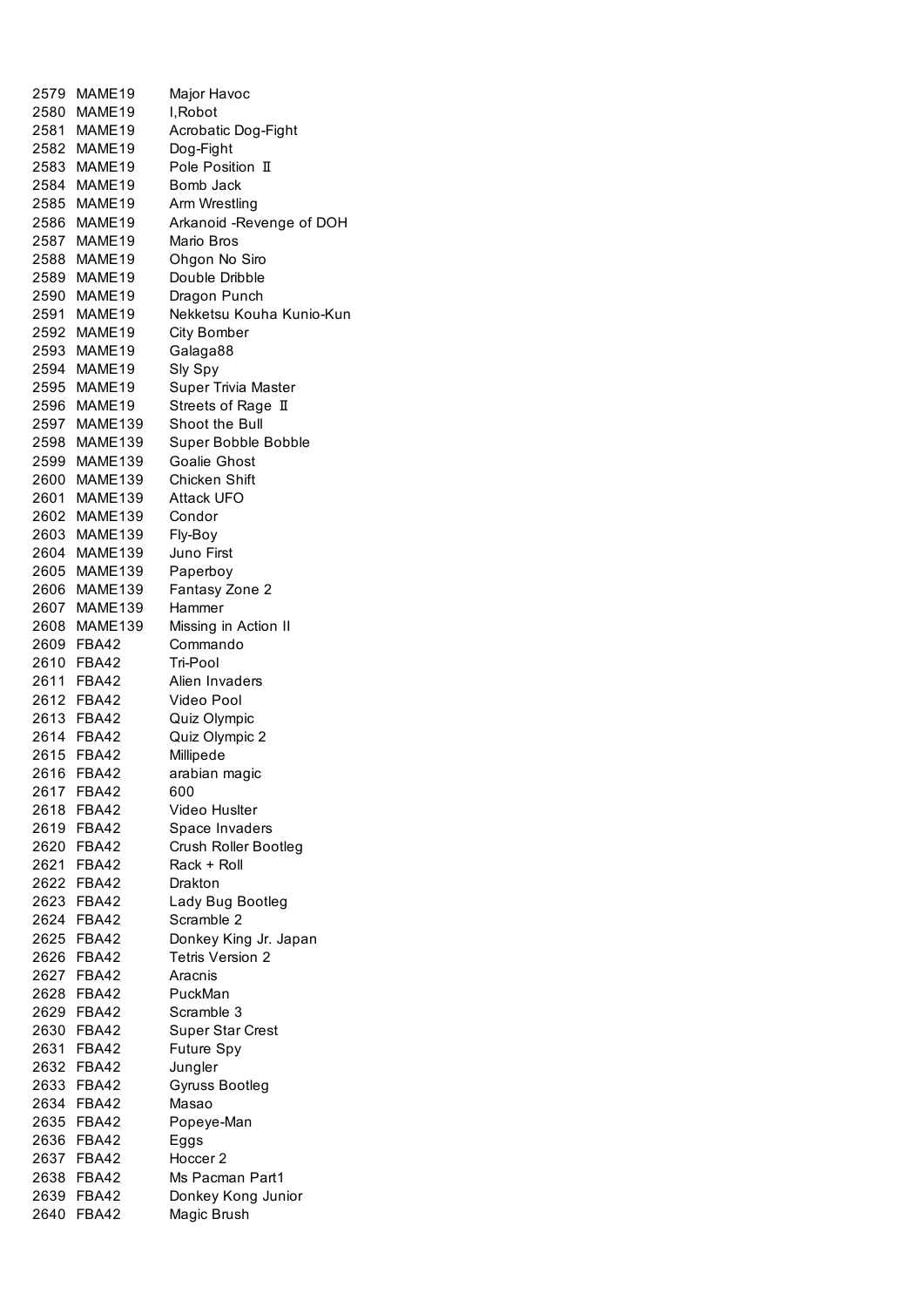| 2641 FBA42 | Pengo 1                        |
|------------|--------------------------------|
| 2642 FBA42 | War of the Bugs                |
| 2643 FBA42 | Looper                         |
| 2644 FBA42 | Time Pilot Centuri             |
| 2645 FBA42 | Dig Dug                        |
| 2646 FBA42 | <b>Side Pocket</b>             |
| 2647 FBA42 | Crush                          |
|            |                                |
| 2648 FBA42 | Make Trax                      |
| 2649 FBA42 | Jack the Giantkiller 2         |
| 2650 FBA42 | Amidar                         |
| 2651 FBA42 | Sega Ninja Not Encrypted       |
| 2652 FBA42 | Congo Bongo C                  |
| 2653 FBA42 | Bomb Jack 2                    |
| 2654 FBA42 | Junior King                    |
| 2655 FBA42 | Moon Shuttle 2                 |
| 2656 FBA42 | <b>Paint Roller</b>            |
| 2657 FBA42 | UniWar S                       |
| 2658 FBA42 | Time Pilot 84 A                |
| 2659 FBA42 | Dambusters                     |
| 2660 FBA42 | Frogger RS                     |
| 2661 FBA42 | PuckMan Japan                  |
| 2662 FBA42 | Sanrin San Chan                |
| 2663 FBA42 | Angel Kids                     |
| 2664 FBA42 | Jail Break Bootleg             |
| 2665 FBA42 | Ataque Sideral                 |
| 2666 FBA42 | Manhattan 24 Bunsyo            |
| 2667 FBA42 | Bygone                         |
| 2668 FBA42 | My Hero USA                    |
| 2669 FBA42 | Pandoras Palace                |
| 2670 FBA42 | Time Pilot 84 B                |
| 2671 FBA42 | Kung-Fu Master 3               |
| 2672 FBA42 | Spartan X                      |
| 2673 FBA42 | Samurai Nihon-Ichi             |
| 2674 FBA42 | F-X Bootleg                    |
| 2675 FBA42 | Tiger Heli Bootleg 1           |
| 2676 FBA42 | <b>Water Match</b>             |
| 2677 FBA42 | Pooyan                         |
| 2678 FBA42 | War of the Bugs US             |
| 2679 FBA42 | Green Beret                    |
| 2680 FBA42 | Circus Charlie 3               |
| 2681 FBA42 | Flicky 2                       |
| 2682 FBA42 | Noboranka                      |
| 2683 FBA42 | Bobble Bobble X                |
| 2684 FBA42 | Tiger Heli Bootleg 2           |
| 2685 FBA42 | Karnov                         |
| 2686 FBA42 | Knuckle Joe                    |
| 2687 FBA42 | <b>Choplifter Bootleg</b>      |
| 2688 FBA42 | Moon Alien Part 2              |
| 2689 FBA42 | Pang                           |
| 2690 FBA42 | Super Punch-Out A              |
|            |                                |
| 2691 FBA42 | Kid Niki - Radical Ninja USA   |
| 2692 FBA42 | Phase Diagnosis                |
| 2693 FBA42 | <b>Bullet</b>                  |
| 2694 FBA42 | Crazy Climber 2                |
| 2695 FBA42 | Slap Fight Bootleg 2           |
| 2696 FBA42 | Hexion JP                      |
| 2697 FBA42 | <b>Block Out Japan Edition</b> |
| 2698 FBA42 | Gun.Smoke US                   |
| 2699 FBA42 | Rygar 2                        |
| 2700 FBA42 | Super Heli                     |
| 2701 FBA42 | Legendary Wings JP             |
| 2702 FBA42 | Rainbow Islands New            |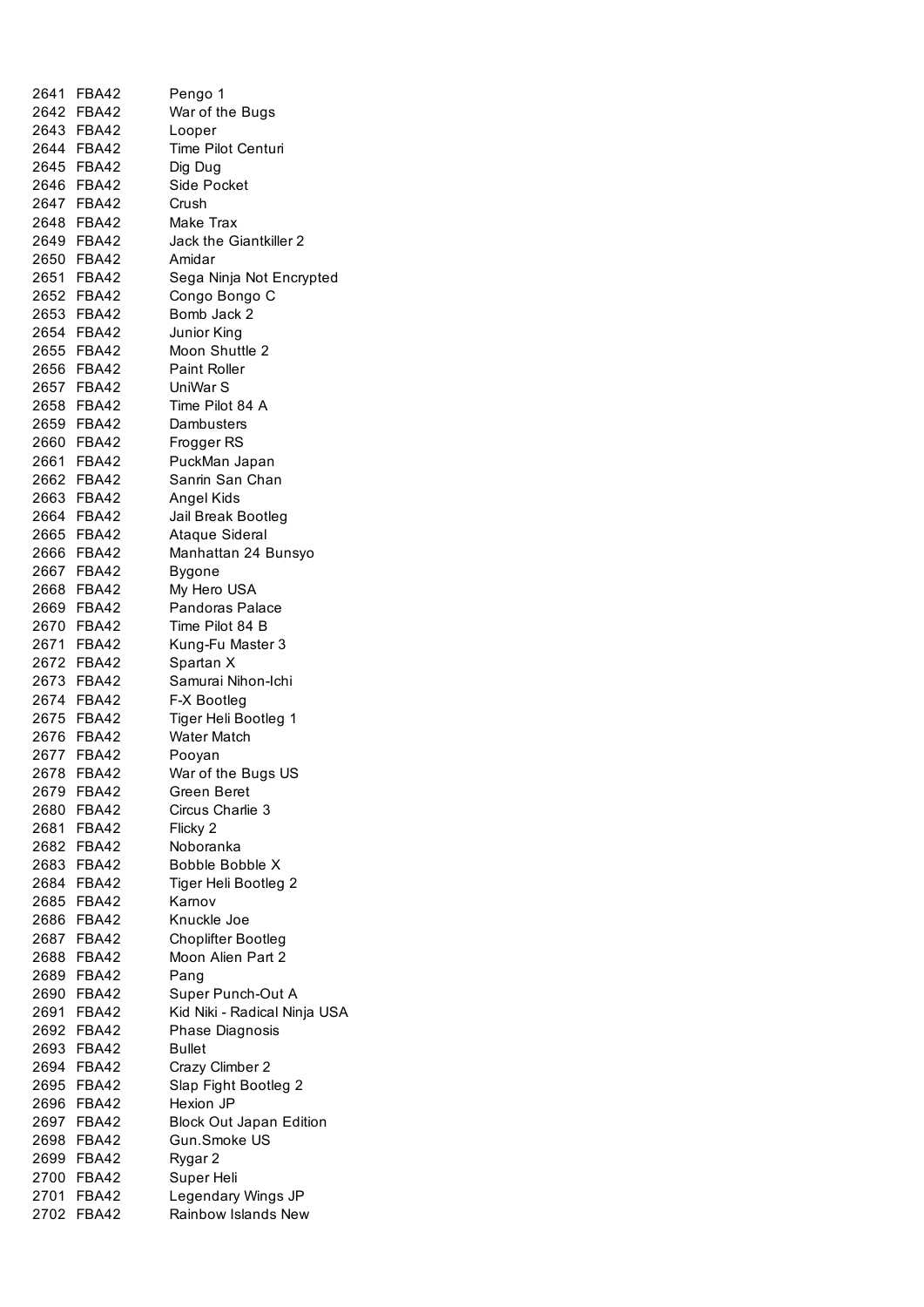|         | 2703 FBA42               | <b>Buccaneers 3</b>                                   |
|---------|--------------------------|-------------------------------------------------------|
|         | 2704 FBA42               | Dump Matsumoto                                        |
|         | 2705 FBA42               | Capcom World                                          |
|         | 2706 FBA42               | Quartet 2                                             |
|         | 2707 FBA42               | Super Space Invaders 91                               |
|         | 2708 FBA42               | Gemini Wing Japan                                     |
|         | 2709 FBA42               | Little Hero                                           |
|         | 2710 FBA42               | Ghox                                                  |
|         | 2711 FBA42               | Kyros JP                                              |
|         | 2712 FBA42               |                                                       |
|         |                          | Silk Worm Bootleg                                     |
|         | 2713 FBA42<br>2714 FBA42 | Cobra-Command Japan                                   |
|         |                          | Dragon Breed                                          |
|         | 2715 FBA42               | Shinobi 2                                             |
|         | 2716 FBA42               | Quartet A                                             |
|         | 2717 FBA42               | Cookie & Bibi 2                                       |
|         | 2718 FBA42               | Terra Force US                                        |
|         | 2719 FBA42               | Psycho-Nics Oscar Japan                               |
|         | 2720 FBA42               | RyuKyu Decrypted                                      |
| 2721 MD |                          | Rotary fighter (Japanese version)                     |
| 2722 MD |                          | Pushing boxes (American version)                      |
| 2723 MD |                          | Stereo Box (World Edition)                            |
| 2724 MD |                          | Art Career (World Edition)                            |
| 2725 MD |                          | Gemstone Block (World Edition)                        |
| 2726 MD |                          | Miss Bean Eating (American version)                   |
| 2727 MD |                          | Mahjong Longbaiwolf's Outlook (Japanese Edition)      |
| 2728 MD |                          | The Labyrinth of Death (Japanese Version)             |
| 2729 MD |                          | Tetris (Japanese edition)                             |
| 2730 MD |                          | Dreamstar 2 Hilka's Adventures (Japanese Edition)     |
| 2731 MD |                          | Dragon's Eye Shanghai 3 (Japanese Edition)            |
| 2732 MD |                          | Final Qix (Japanese Edition)                          |
| 2733 MD |                          | Match remote control vehicle (American version)       |
| 2734 MD |                          | Penguin Continental MD (Japanese Edition)             |
| 2735 MD |                          | Racing car (World Edition)                            |
| 2736 MD |                          | Space Aggressor 91 (US Edition)                       |
| 2737 MD |                          | Space Invaders 90 (Japanese Edition)                  |
| 2738 MD |                          | Sonic Diamond (Japanese edition)                      |
| 2739 MD |                          | Super Volleyball (Japanese Version)                   |
| 2740 MD |                          | Stereo Block (Japanese Edition)                       |
| 2741    | MD                       | The Magic City of the Sky                             |
| 2742 MD |                          | The Magic City of the Sky (Korean version)            |
| 2743    | MD                       | The Magic City of the Sky (Japanese Version)          |
| 2744 MD |                          | The Magic City of the Sky (European version)          |
| 2745    | MD                       | The Star of Chess (Japanese Edition)                  |
| 2746    | MD                       | Jack Ball (Japan and Europe)                          |
| 2747    | <b>MD</b>                | Car racing (European version)                         |
| 2748    | MD                       | Dreamstar 2 Huey's Adventures (Japanese Edition)      |
| 2749    | MD                       | Fantasy Star 2 Kendez's Adventures (Japanese Edition) |
| 2750    | MD                       | Italian World Cup'90 (European edition)               |
| 2751    | MD                       | Mysterious Pyramid (Japanese Version)                 |
| 2752    | MD                       | World Football Championship (Japanese edition)        |
| 2753    | MD                       | World Football Championship (US edition)              |
|         |                          | Rambo 3 (World Edition)                               |
| 2754    | MD                       |                                                       |
| 2755    | MD                       | Bean Elf Cubes (US version)                           |
| 2756    | MD                       | Bean Man Crazy (American version)                     |
| 2757    | MD                       | Fantasy Star 2 Annie's Adventures (Japanese Edition)  |
| 2758    | MD                       | Mysterious Pyramid 2 (Japanese Version)               |
| 2759    | MD                       | Tecmo World Cup 93 (US edition)                       |
| 2760    | MD                       | Warehouse Fan (Japanese Edition)                      |
| 2761    | MD                       | Mysterious Pyramid 3 (Japanese Version)               |
| 2762    | MD                       | Peacock King 2 (Japanese Edition)                     |
| 2763    | MD                       | Armed Criminal Police (Japanese Edition)              |
| 2764 MD |                          | <b>Biblical Adventures (American Version)</b>         |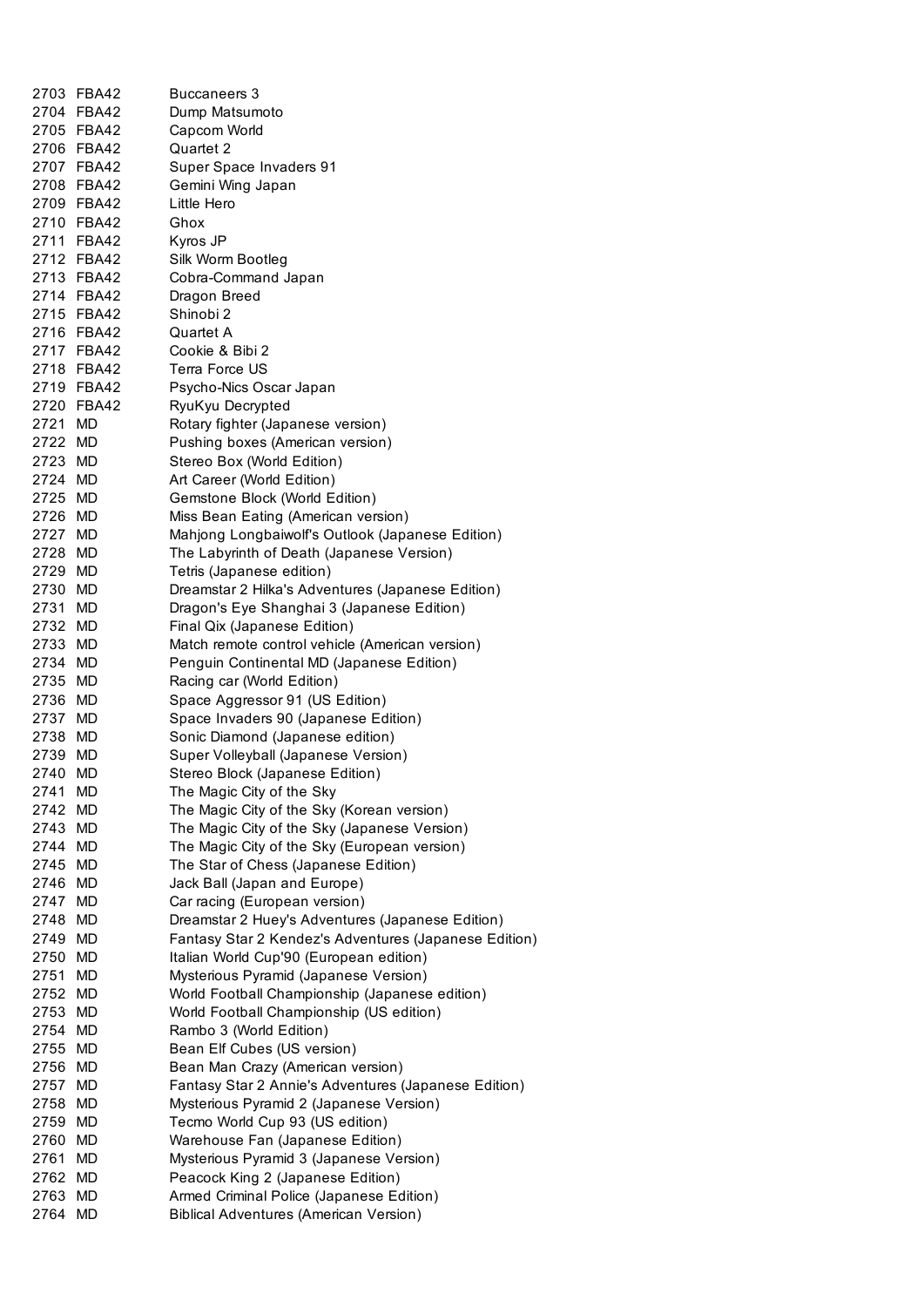| 2765    | MD | Bubbles and Sweek's Adventures (American Edition)          |
|---------|----|------------------------------------------------------------|
| 2766 MD |    | Burst Warfare (European edition)                           |
| 2767 MD |    | Chinese Chess (China)                                      |
| 2768 MD |    | Hellfire (Japanese version)                                |
| 2769 MD |    | Halo fighter (Japanese version)                            |
| 2770 MD |    | Hammer Dinosaurs (Japanese Edition)                        |
| 2771 MD |    | Headquarters Pursuit 2 (US Edition)                        |
| 2772 MD |    | Heteromorphic 3 (European edition)                         |
| 2773 MD |    | King of Four Days (Japanese Edition)                       |
| 2774 MD |    | Majikanu Great Adventure (Japanese Edition)                |
| 2775 MD |    | Monopoly (US edition)                                      |
| 2776 MD |    | Overlord in the Air (Japanese version)                     |
| 2777 MD |    | Rainbow Island (Japanese edition)                          |
| 2778 MD |    | Revenge of Double-cut Dragon 2 (US edition)                |
| 2779 MD |    | Space Harry 2 (Japanese Edition)                           |
| 2780 MD |    | Salmon King (US version)                                   |
| 2781 MD |    | Super turret (American version)                            |
| 2782 MD |    | Chess (American version)                                   |
| 2783 MD |    | Cosmos fighter (Japanese version)                          |
| 2784 MD |    | Cosmos fighter (European version)                          |
| 2785 MD |    | Hellfire (European version)                                |
| 2786 MD |    | Salmon King (Japanese Edition)                             |
| 2787 MD |    | Angels of Beauty (Japanese Edition)                        |
| 2788 MD |    | Back to the Future 3 (US Edition)                          |
| 2789 MD |    | Break through Firenet 2 (Japanese Edition)                 |
| 2790 MD |    | Break through Firenet 2 (European edition)                 |
| 2791 MD |    | Biography of Cutting Demons (American Edition)             |
| 2792 MD |    | Bahamt's War Diary (Diary)                                 |
| 2793 MD |    | Basketball (European edition)                              |
| 2794 MD |    | Batman (American version)                                  |
| 2795 MD |    | Batman (Japanese Edition)                                  |
| 2796 MD |    | Batman (European edition)                                  |
| 2797 MD |    | Burning Team (Japanese Version)                            |
| 2798 MD |    | Burning Team (European edition)                            |
| 2799 MD |    | Burning Team (US Edition)                                  |
| 2800 MD |    | Burst Warfare (Japanese Version)                           |
| 2801    | MD | Battle Golf (Japanese Version)                             |
| 2802 MD |    | Bowling in the Champions League                            |
| 2803    | MD | Chinese Chess (Chinese Version)                            |
| 2804 MD |    | Caesar Palace (American version)                           |
| 2805 MD |    | DJ Boys (American Edition)                                 |
| 2806 MD |    | Dream Simulated Warfare (Japanese Edition)                 |
| 2807 MD |    | Dream Warrior SD (Japanese Edition)                        |
| 2808 MD |    | Dragon and Phoenix Steal (Japanese Edition)                |
| 2809 MD |    | Dangerous Seeds (Japanese Edition)                         |
| 2810 MD |    | Demon Pinball (American version)                           |
| 2811 MD |    | Dark Castle (American version)                             |
| 2812 MD |    | Destroy the Duke (World Edition)                           |
| 2813 MD |    | Devil Nemesis (European edition)                           |
| 2814 MD |    | Eating Snakes (European edition)                           |
| 2815 MD |    | Earth Defense War (US edition)                             |
| 2816 MD |    | Funny Golf (American version)                              |
| 2817 MD |    | Football Manager (European edition)                        |
| 2818 MD |    | Four Days King (American version)                          |
| 2819 MD |    | Granda's War Diary (Diary)                                 |
| 2820 MD |    | Granda's War Records (American Edition)                    |
| 2821 MD |    | Gale fighter (US version)                                  |
| 2822 MD |    | Gemstone Block 3 (American edition)                        |
| 2823 MD |    | Gemstone Block 3 (Daily Edition)                           |
| 2824 MD |    | Go! Go! Go! Go! Rescue the Great Battle (Japanese version) |
| 2825 MD |    | Hockey (European version)                                  |
| 2826 MD |    | Hellfire (American version)                                |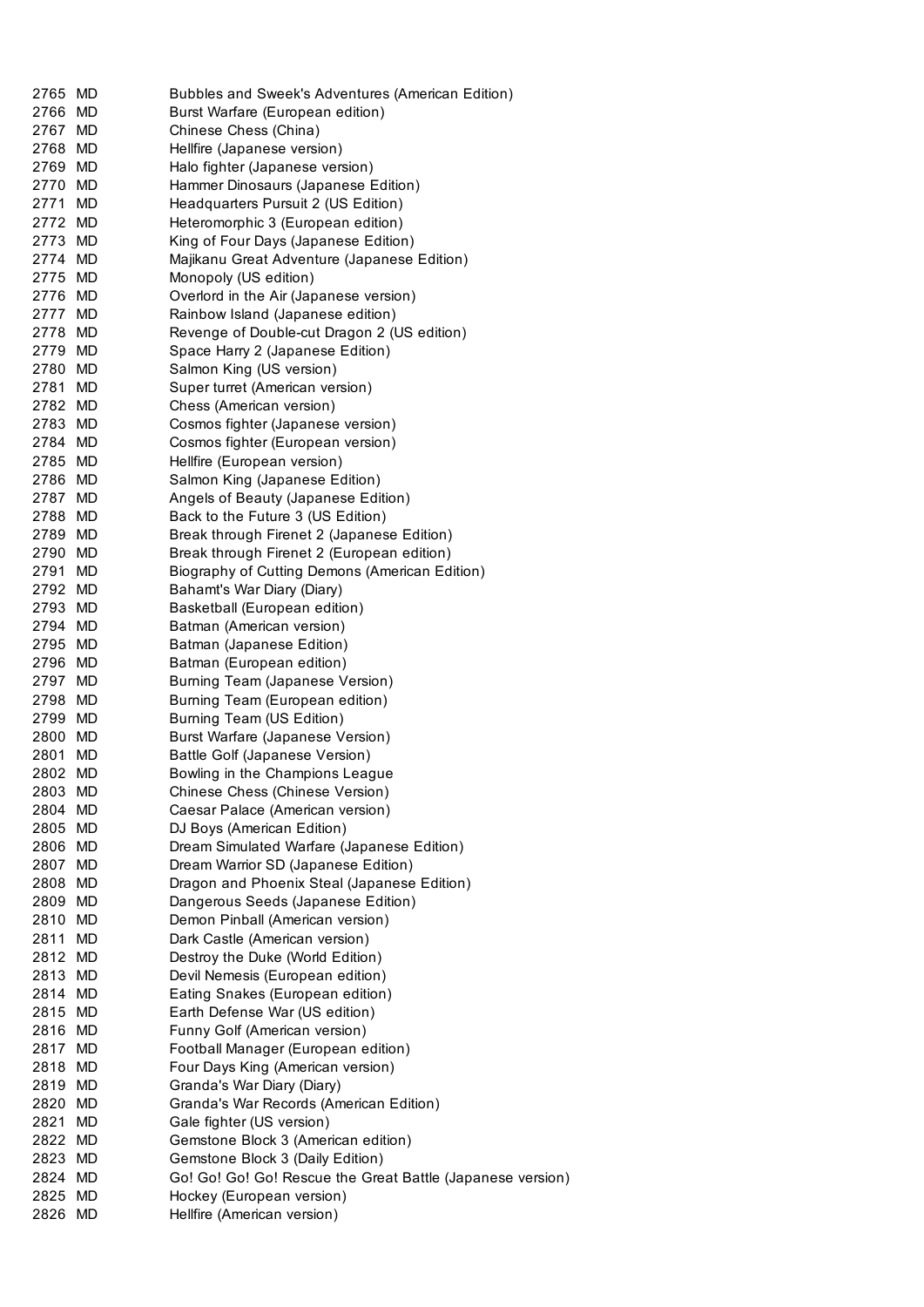| 2827 MD | Happy Naughty Mouse (Chinese version)                       |
|---------|-------------------------------------------------------------|
| 2828 MD | Hurricane Racing (Japanese edition)                         |
| 2829 MD | Hurricane Racing (USA)                                      |
| 2830 MD | Interesting Square (American Edition)                       |
| 2831 MD | Joe Montana American Football (American version)            |
| 2832 MD | Journal of Ball Border (Diary)                              |
| 2833 MD | Journal of Wildball (Japanese Edition)                      |
| 2834 MD | Kinematic Bowling (Japanese Version)                        |
| 2835 MD | King of the Beast (European edition)                        |
| 2836 MD | Michael Jackson's Moonwalk                                  |
| 2837 MD | Magic Boy 3 Monster's Nest (Japan and Europe)               |
| 2838 MD | Mechanical Warrior Reynolds (Japanese version)              |
| 2839 MD | Monopoly (Russian version)                                  |
| 2840 MD | Mermaid (European edition)                                  |
| 2841 MD | M-1 Tank War (US and Europe)                                |
| 2842 MD | New Zealand Island Legend (Japanese Edition)                |
| 2843 MD | NHL Hockey (US version)                                     |
| 2844 MD | Ottoman (Japanese edition)                                  |
| 2845 MD | Play baseball 3 (American version)                          |
| 2846 MD | Pegasus (Japanese edition)                                  |
| 2847 MD | Power Ball (Japanese Version)                               |
| 2848 MD | Q Version Super Girl (US Version)                           |
| 2849 MD | Space Harry 2                                               |
| 2850 MD | Speed Ball 2 (American version)                             |
| 2851 MD | Speed ball 2 (European version)                             |
| 2852 MD | Special Storm (World Edition)                               |
| 2853 MD | Superpower Ball Match (American edition)                    |
| 2854 MD | Shinzo's ambition (American version)                        |
| 2855 MD | Squid! Squid! Squid! (American version)                     |
| 2856 MD | Squid! Squid! Squid! (Japanese edition)                     |
| 2857 MD | Samurai Asada (Japanese edition)                            |
| 2858 MD | Simpson Family Super Happy House (America and Europe)       |
| 2859 MD | Storm Lord (American version)                               |
| 2860 MD | School Monopoly (Japanese Edition)                          |
| 2861 MD | Super Baseball League 91 (Japanese edition)                 |
| 2862 MD | Super Battle Tank Gulf War (US version)                     |
| 2863 MD | Super Empty Wolf (US Edition)                               |
| 2864 MD | Super Hyde (Japanese version)                               |
| 2865 MD | Super Helicopter (US Edition)                               |
| 2866 MD | Super Live Basketball (European edition)                    |
| 2867 MD | Super Monaco Grand Prix (World Edition)                     |
| 2868 MD | Super Monaco Racing (US)                                    |
| 2869 MD | Super Motorcycle (World Edition)                            |
| 2870 MD | Super Tracking HQ (Japanese Edition)                        |
| 2871 MD | Super Tolerance (World Edition)                             |
| 2872 MD | Spiritual War (American Edition)                            |
| 2873 MD | Sunset Knight (European edition)                            |
| 2874 MD | The Adventures of Donald Duck (World Edition)               |
| 2875 MD | The Adventures of Little Elephant Lulu (America and Europe) |
| 2876 MD | World-class Golf Competition (American version)             |
| 2877 MD | Wing Man (American Edition)                                 |
| 2878 MD | Wing Man (European edition)                                 |
| 2879 MD | Xinchang's Vision National Edition (Japanese Edition)       |
| 2880 MD | Xenon Star Warplane 2 (European version)                    |
| 2881 MD | California Game (US Edition)                                |
| 2882 MD | Dragon and Phoenix Steal (American version)                 |
| 2883 MD | Forest Preservation God (Japanese Edition)                  |
| 2884 MD | Heavy Army Pressure (Japanese Edition)                      |
| 2885 MD |                                                             |
|         | NHL Hockey 93 (US version)                                  |
| 2886 MD | Burst Warfare (US Edition)                                  |
| 2887 MD | Alien Commander (European edition)                          |
| 2888 MD | Monopoly (American version)                                 |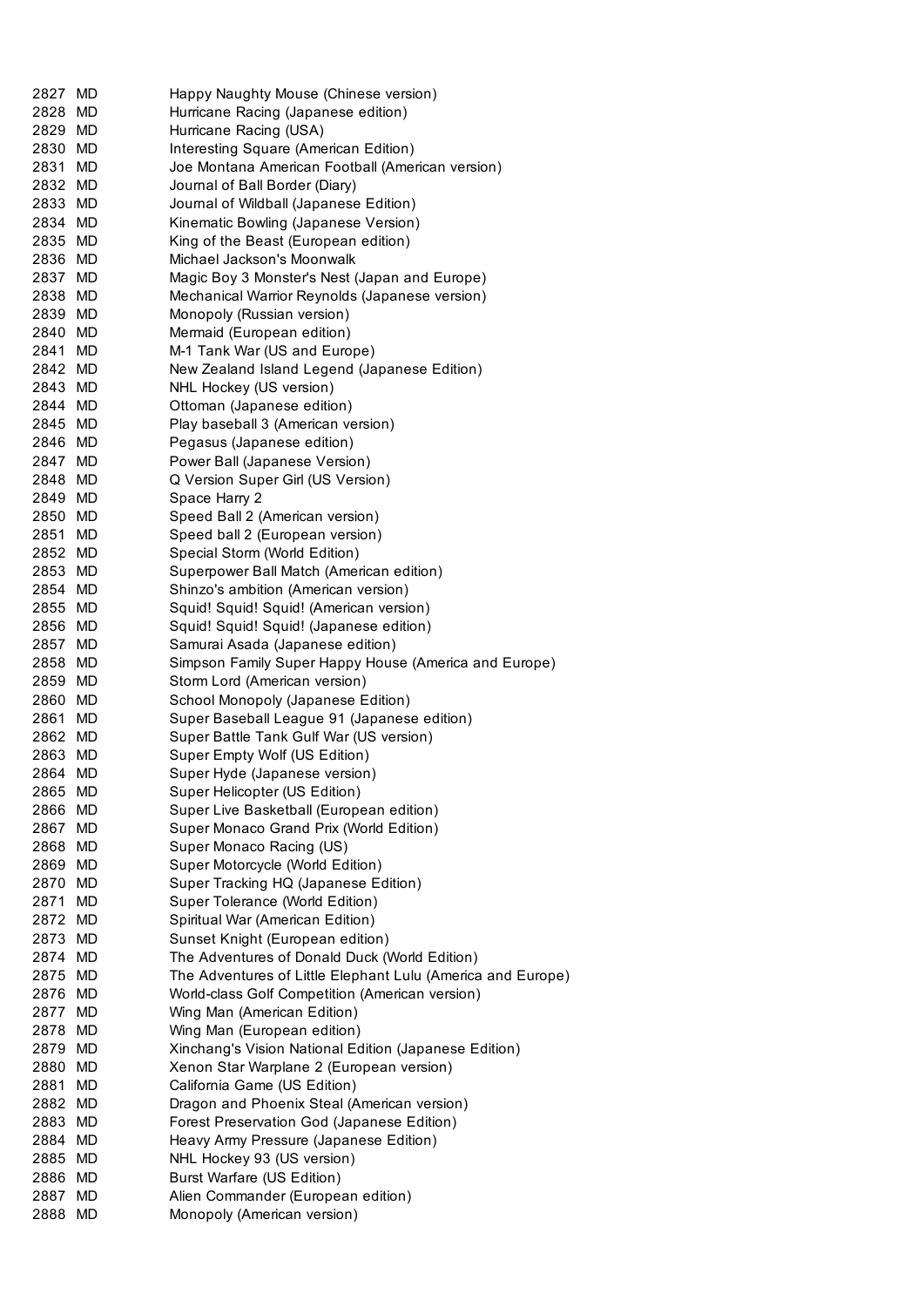| 2889    | MD        | Sunset Knight (American version)                          |
|---------|-----------|-----------------------------------------------------------|
| 2890 MD |           | Wing Man (Japanese Edition)                               |
| 2891 MD |           | Beidou Shenquan (American version)                        |
| 2892 MD |           | Air Controller (US version)                               |
| 2893 MD |           | Armed Criminal Police (US version)                        |
| 2894 MD |           | Assault fighter (Japanese version)                        |
| 2895 MD |           | Agas Tennis (European Version)                            |
| 2896 MD |           | Atomic Mechanical Children (Japanese Edition)             |
| 2897 MD |           | 92 Barcelona Olympic Games (European edition)             |
| 2898 MD |           | Battle Maria (American version)                           |
| 2899 MD |           | Clay World (Japanese Edition)                             |
| 2900 MD |           | Double-cut Dragon (American version)                      |
| 2901 MD |           | Dream Simulated Warfare (US Edition)                      |
| 2902 MD |           | Dance Music of Chopping the Night Fork (Japanese Edition) |
| 2903 MD |           | Dora A Dream Dream Thieves and Gozansu (Japanese Edition) |
| 2904 MD |           | Family Competition (American Edition)                     |
| 2905 MD |           | Funny Golf (European version)                             |
| 2906 MD |           | Fantasy Legend (American Version)                         |
| 2907 MD |           | Great Tornado (Japan and Europe)                          |
| 2908 MD |           | Heavy metal marbles (Japanese edition)                    |
| 2909 MD |           | High Speed Race Boat (US Edition)                         |
| 2910 MD |           | Interesting box (European version)                        |
| 2911 MD |           | Iron Cover Strikes (US Edition)                           |
| 2912 MD |           | Jordan vs. Bird Super One-to-One (Japanese version)       |
| 2913 MD |           | John Marton American Football 92 (American Version)       |
| 2914 MD |           | John Marton American Football (America and Europe)        |
| 2915 MD |           | <b>JUJU Legend (American Version)</b>                     |
| 2916 MD |           | James Bond Duel 007 (Japanese Edition)                    |
| 2917 MD |           | Justice Trial (World Edition)                             |
| 2918 MD |           | Lord of Monsters (Japanese Edition)                       |
| 2919 MD |           | Little Devil (American version)                           |
| 2920 MD |           | Machine Warfare Police 3 (US and Europe)                  |
| 2921 MD |           | Mickey Mouse's Fantasy Castle (American version)          |
| 2922 MD |           | Mori of the Devil World (American edition)                |
| 2923 MD |           | Mori of the Devil World (Japanese edition)                |
| 2924 MD |           | Master Ghost Catcher (Chinese Version)                    |
| 2925 MD |           | Metal Wolf (Japanese Edition)                             |
| 2926 MD |           | NBA Lakers vs Celtics (US)                                |
| 2927    | MD        | Peacock King 2 Secret Guardian (World Edition)            |
| 2928    | <b>MD</b> | Professional golf tournament (American version)           |
| 2929 MD |           | Pegasus Knight (American version)                         |
| 2930 MD |           | Pegasus (European edition)                                |
| 2931    | MD        | Pat's hot basketball (European version)                   |
| 2932 MD |           | Powerful racing car (American version)                    |
| 2933 MD |           | Roaring like thunder (American version)                   |
| 2934 MD |           | Raid fighter 2222 (Japanese version)                      |
| 2935 MD |           | Raid fighter 2222 (US version)                            |
| 2936 MD |           | Risk (American version)                                   |
| 2937 MD |           | Shaking ball game (Japanese version)                      |
| 2938 MD |           | Sega arcade game (American version)                       |
| 2939 MD |           | Storm Lord (Japanese version)                             |
| 2940    | MD        | Stone Paradise (European edition)                         |
| 2941    | MD        | Super Baseball League (Japanese version)                  |
| 2942 MD |           | Super Four-Wheel Big Mac Racing (US)                      |
| 2943 MD |           | Super Rocket Vehicle (European version)                   |
| 2944 MD |           | Super strategy (Japanese version)                         |
| 2945 MD |           | Super Wolf (Japanese version)                             |
| 2946 MD |           | Sacred Sword Legend (Japanese Edition)                    |
| 2947 MD |           | The Adventure of the Big Bear (American Edition)          |
| 2948 MD |           | The Adventures of Magic Boys (Japanese Edition)           |
| 2949 MD |           | The Age of the Gods (American edition)                    |
| 2950 MD |           | The Age of the Gods (European edition)                    |
|         |           |                                                           |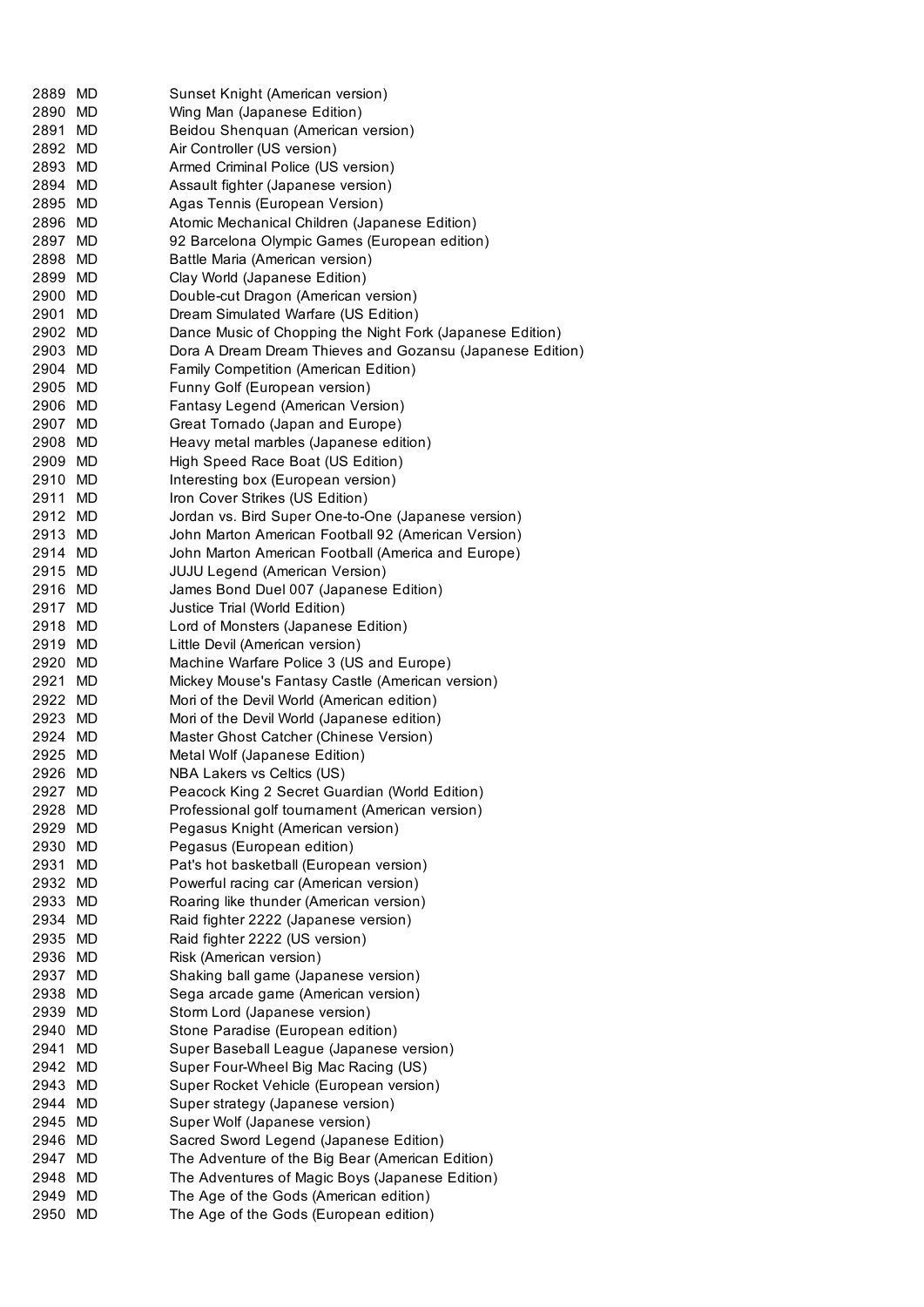| 2951 MD |    | The Diary of the King of Beasts (Diary Edition)                                   |
|---------|----|-----------------------------------------------------------------------------------|
| 2952 MD |    | The Secret of Ninja Movie Warrior (World Edition)                                 |
| 2953 MD |    | Wudao Hall - Dahe Soul (American version)                                         |
| 2954 MD |    | Wild Snake Square (US version)                                                    |
| 2955 MD |    | Warrior fighter (US version)                                                      |
| 2956 MD |    | Battle Maria (Japanese Edition)                                                   |
| 2957 MD |    | Lightning Strike 3 (Daily Edition)                                                |
| 2958 MD |    | Saint Sword Legend (American Edition)                                             |
| 2959 MD |    | Football Managers International Edition (European Edition)                        |
| 2960 MD |    | Lord of Monsters (American version)                                               |
| 2961 MD |    | Super Baseball League (European edition)                                          |
| 2962 MD |    | The Century of the Gods (Japanese Edition)                                        |
| 2963 MD |    | Golden Axe (American version)                                                     |
| 2964 MD |    | Golden Axe (European version)                                                     |
| 2965 MD |    | Golden Axe 2 (JUE)                                                                |
| 2966 MD |    | <b>Streets of Rage</b>                                                            |
| 2967 MD |    | Mario hockey (American version)                                                   |
| 2968 MD |    | Violent hockey (American version)                                                 |
| 2969 MD |    | Agas Tennis (American version)                                                    |
| 2970 MD |    | Adventure Boys (Chinese Version)                                                  |
| 2971 MD |    | Atomic Machine Boy (American Edition)                                             |
| 2972 MD |    | Assault (American version)                                                        |
| 2973 MD |    | Air Controller (Japanese version)                                                 |
| 2974 MD |    | Dragon's Pinball Platform (American version)                                      |
| 2975 MD |    | Elemental Dominator (US Edition)                                                  |
| 2976 MD |    | Gemstone Guardian (American edition)                                              |
| 2977 MD |    | God of War (American version)                                                     |
| 2978 MD |    | Lightning strike 2 (Japanese version)                                             |
| 2979 MD |    | Lightning Strike 2 (US Edition)                                                   |
| 2980 MD |    | Magic Bubble (Daily Edition)                                                      |
| 2981 MD |    | MD of Death Pinball Platform (Japanese Edition)                                   |
| 2982 MD |    | Ninja Frog (World Edition)                                                        |
| 2983 MD |    | Peacock King 2 Phantom City (Chinese version)                                     |
| 2984 MD |    | Primitive Sword (Japanese Edition)                                                |
| 2985 MD |    | Space Football (American Version)                                                 |
| 2986 MD |    | Sonic and Princess Tikal (Japanese version)                                       |
| 2987 MD |    | Sonic Hack Hedgehog (US)                                                          |
| 2988 MD |    | Super Football (World Edition)                                                    |
| 2989 MD |    | The hidden treasure of the great adventure of the Benny Rabbit (American version) |
| 2990 MD |    | The Seventh Alarm Bell of the Devil Hunter and Devil (Japanese Edition)           |
| 2991 MD |    | European Football Club (European edition)                                         |
| 2992 MD |    | Green Dog (American version)                                                      |
| 2993 MD |    | Elemental Dominator (Japanese Edition)                                            |
| 2994 MD |    | Anti-Drug Guards (US Edition)                                                     |
| 2995 MD |    | Armed Squadron (European version)                                                 |
| 2996 MD |    | Sonic and Small Tail (Japanese Edition)                                           |
| 2997 MD |    | Arnold Golf Championship (European edition)                                       |
| 2998 MD |    | 92 Barcelona Olympic Games (US edition)                                           |
| 2999 MD |    | Adams Family (European Edition)                                                   |
| 3000 MD |    | Flame Ball Leveling (Japanese Version)                                            |
| 3001 MD |    | Damojie Village (Japanese Edition)                                                |
| 3002 MD |    | Flight Adventure (Japanese Edition)                                               |
| 3003 MD |    | Golden Axe                                                                        |
| 3004 MD |    | Golden Axe 2                                                                      |
| 3005 MD |    | Clay World (American Edition)                                                     |
| 3006 MD |    | Big Magic Village (European edition)                                              |
| 3007 MD |    | Grade Tiger (Japanese Edition)                                                    |
| 3008 MD |    | Thirteen Mahjong-98 Beautiful Girls (Chinese Version)                             |
| 3009 MD |    | Michael Jackson's Moonwalker                                                      |
| 3010 MD |    | <b>Shadow Dancer</b>                                                              |
| 3011    | MD | Forgotten Worlds                                                                  |
| 3012 MD |    | Super Sonic South Island Adventure (Japanese version)                             |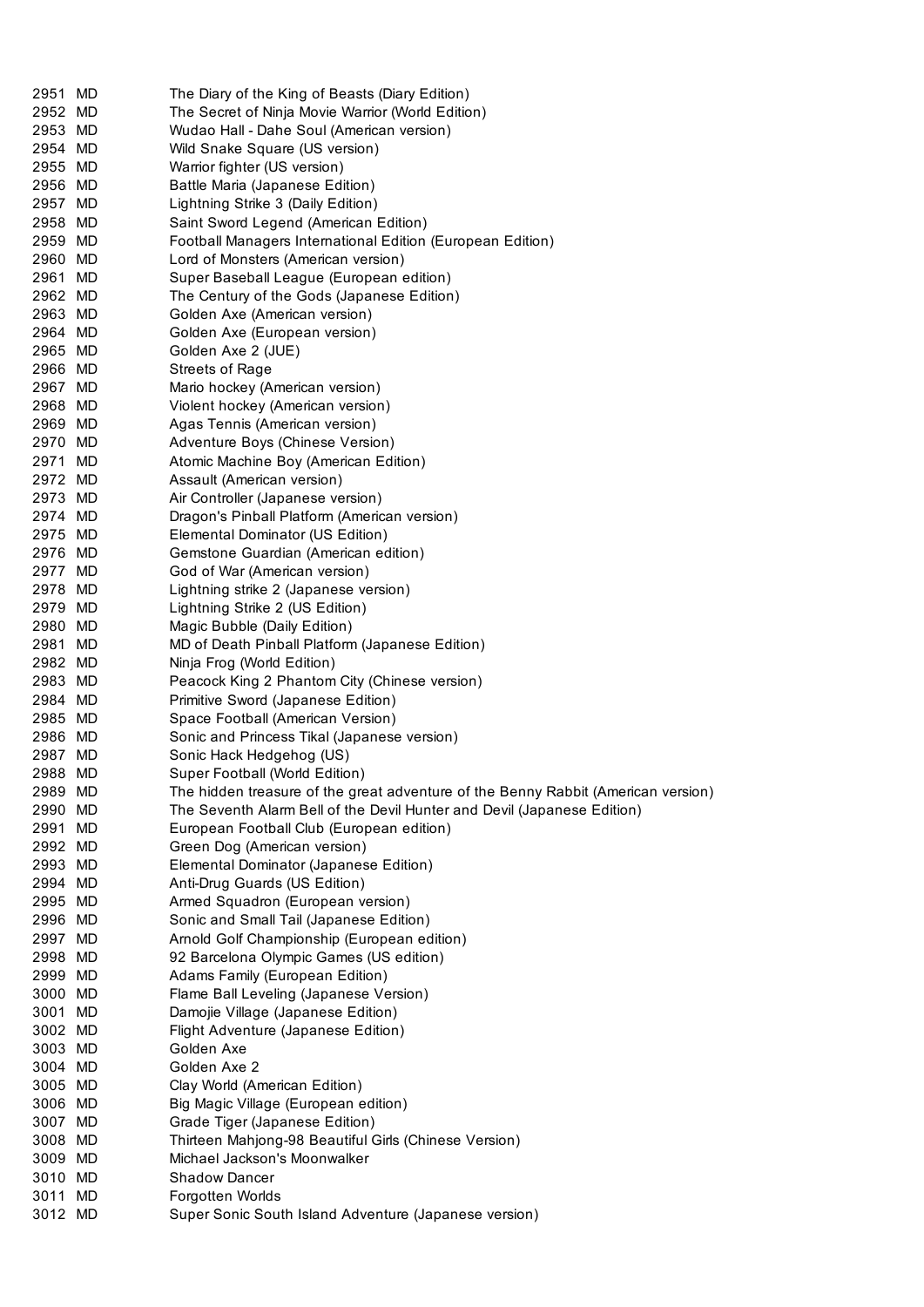| 3013 MD |     | Growl                                                                       |
|---------|-----|-----------------------------------------------------------------------------|
| 3014 MD |     | F-22 Interceptor Advanced Tactical Fighter (Japanese version)               |
| 3015 MD |     | F-22 Interceptor (US version)                                               |
| 3016 MD |     | Dreamstar 2 (European edition)                                              |
| 3017 MD |     | Fantasy Star 2 (Japanese Edition)                                           |
| 3018 MD |     |                                                                             |
| 3019 MD |     | Roman Defense War (American version)<br>Violent Motorcycles (US and Europe) |
| 3020 MD |     |                                                                             |
| 3021 MD |     | Fantasy Star 2 (American version)                                           |
| 3022 MD |     | Fantasy Star 3 (Japanese Edition)<br>RoboCop 3                              |
| 3023 MD |     | Billiards Championship (US edition)                                         |
| 3024 MD |     |                                                                             |
| 3025 MD |     | Another World (European Edition)<br>Bubba and Stick (European edition)      |
| 3026 MD |     | Biochemical fighter (European version)                                      |
| 3027 MD |     | Boxing (American version)                                                   |
| 3028 MD |     | Dream Warrior (American version)                                            |
| 3029 MD |     | Darius Fighter 2 (Japanese version)                                         |
| 3030 MD |     | Dune Castle 2 (European edition)                                            |
| 3031 MD |     | Dinosaur Return (US Edition)                                                |
| 3032 MD |     | Destruction Warrior (European edition)                                      |
| 3033 MD |     | Empty teeth (Japanese edition)                                              |
| 3034 MD |     | F-15 Falcon Action 2 (European edition)                                     |
| 3035 MD |     | F-15 Falcon Action 2 (US Edition)                                           |
| 3036 MD |     | King of the New Legend of Boxing (American version)                         |
| 3037 MD |     | Lightning and Lightning (American and Japanese Edition)                     |
| 3038 MD |     | Last Devil Hero (American version)                                          |
| 3039 MD |     | Mohammed's Weight Boxing (American version)                                 |
| 3040 MD |     | Robot Police (US version)                                                   |
| 3041 MD |     | Space Ant Warriors (Japanese Edition)                                       |
| 3042 MD |     | Stallone (American edition)                                                 |
| 3043 MD |     | Stallone (European edition)                                                 |
| 3044 MD |     | Sesame Street - Cafe (American version)                                     |
| 3045 MD |     | Sublife War (Japanese Edition)                                              |
| 3046 MD |     | Shadow of the Beast 2 (America and Europe)                                  |
| 3047    | MD  | Steel Empire (US Edition)                                                   |
| 3048    | MD. | Sand Dune Castle (American version)                                         |
| 3049    | MD. | Seven Happy Kids (American Edition)                                         |
| 3050 MD |     | The nightmare of the Simpson family hegemony (American version)             |
| 3051 MD |     | Time Dominator (Japanese Edition)                                           |
| 3052 MD |     | Terminator                                                                  |
| 3053 MD |     | Terminator (European edition)                                               |
| 3054 MD |     | Top off-road racing car 2 (US version)                                      |
| 3055 MD |     | Taiwan tycoon (Chinese version)                                             |
| 3056 MD |     | Universal Chieftain (European edition)                                      |
| 3057 MD |     | Weird World (American Edition)                                              |
| 3058 MD |     | Battle Frog and Double Cyclops (US version)                                 |
| 3059 MD |     | Detective Stories of the Sparrow (Chinese Version)                          |
| 3060 MD |     | Goofy Dog (American version)                                                |
| 3061    | MD  | Armed Helicopter (European version)                                         |
| 3062 MD |     | Bubba and Stick (American edition)                                          |
| 3063 MD |     | Aviation hegemony - supersonic (US version)                                 |
| 3064 MD |     | Armed helicopter (Japanese version)                                         |
| 3065 MD |     | Atomic Warrior (European edition)                                           |
| 3066 MD |     | AQ Series Gun (Japan, America and Europe)                                   |
| 3067 MD |     | Buckley and Jim (European edition)                                          |
| 3068 MD |     | Boxing (European version)                                                   |
| 3069 MD |     | Bulls VS Lakers (American version)                                          |
| 3070 MD |     | Bombardy Thunder 2 (Japanese Edition)                                       |
| 3071 MD |     | Birdman fighter (Japanese version)                                          |
| 3072 MD |     | Barney's Treasure Search (US Edition)                                       |
| 3073 MD |     | Baseball (American version)                                                 |
| 3074 MD |     | Beauty and the Beast - The Wrath of the Beast (US Edition)                  |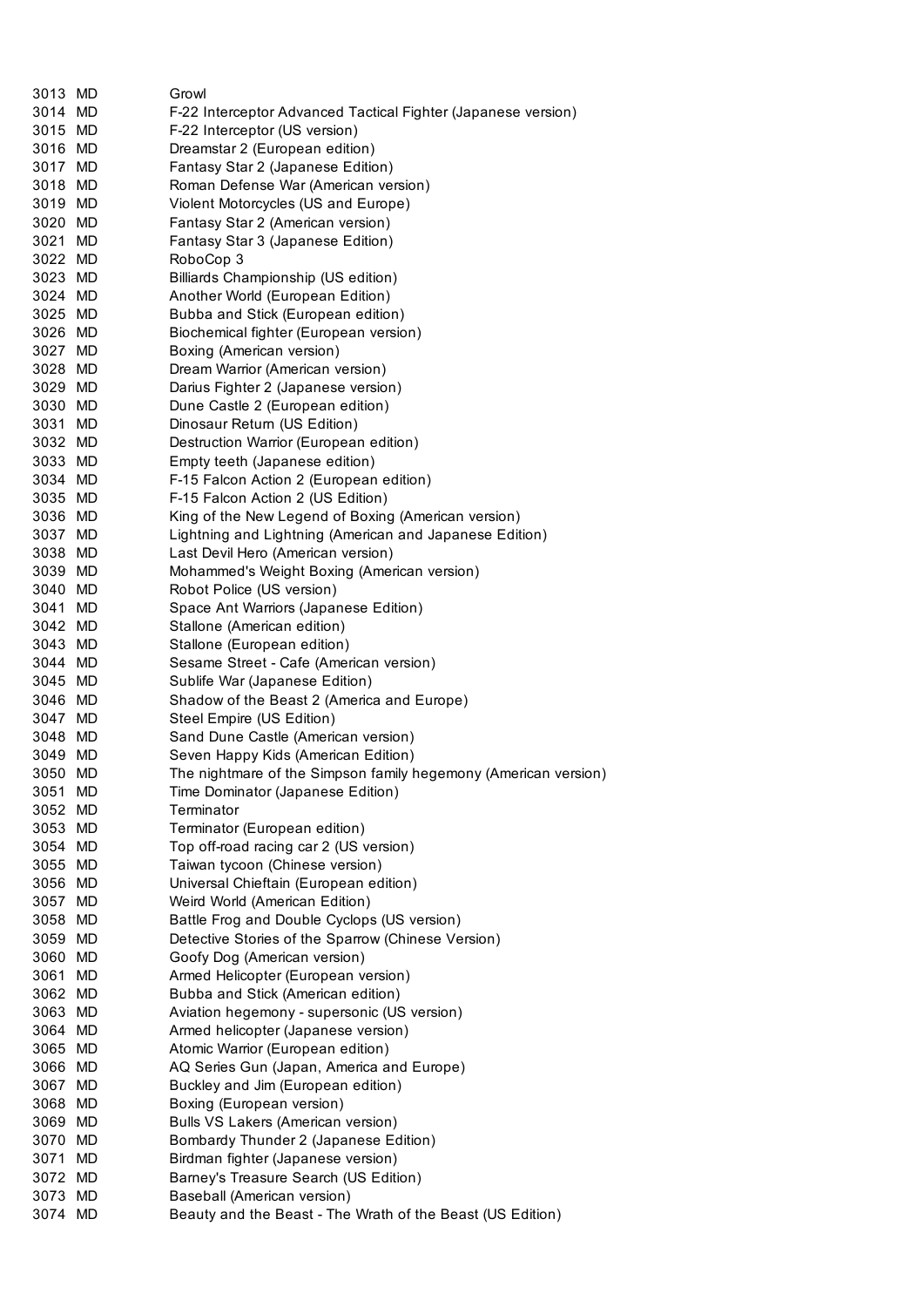| 3075 MD            | Chester Leopard 2 - Seeking Wildness (US Edition)                                                         |
|--------------------|-----------------------------------------------------------------------------------------------------------|
| 3076 MD            | Campus Female Soldier 3 (US Edition)                                                                      |
| 3077 MD            | Count of Zombies (European edition)                                                                       |
| 3078 MD            | Crystal pony (American version)                                                                           |
| 3079 MD            | Donald Duck and Mickey Mouse (American version)                                                           |
| 3080 MD            | Dolphins (Japanese edition)                                                                               |
| 3081 MD            | Devil City Blood Clan (Japanese Edition)                                                                  |
| 3082 MD            |                                                                                                           |
|                    | Exile (American version)                                                                                  |
| 3083 MD<br>3084 MD | Empty teeth (American version)                                                                            |
| 3085 MD            | Fat billiards in Minnesota (Japanese version)<br>Fire-provoked Iron and Steel Shenquan (American version) |
|                    |                                                                                                           |
| 3086 MD            | Fire-provoked Iron and Steel Shenquan (Japanese edition)                                                  |
| 3087 MD<br>3088 MD | Flying Rat Rocky Adventures (American Edition)                                                            |
|                    | Fancy billiards (European version)                                                                        |
| 3089 MD            | Final Football (European Version)                                                                         |
| 3090 MD            | F1 World Championships (European edition)                                                                 |
| 3091 MD            | Grand Strategy 2 (Sinicized Version)                                                                      |
| 3092 MD            | Great Strategy (Japanese Edition)                                                                         |
| 3093 MD            | Great Scuffle (Japanese Version)                                                                          |
| 3094 MD            | Gun Heroes (European Edition)                                                                             |
| 3095 MD            | Gun Heroes (US Edition)                                                                                   |
| 3096 MD            | Holocaust (European edition)                                                                              |
| 3097 MD            | Hard Baseball (American version)                                                                          |
| 3098 MD            | Karate (American version)                                                                                 |
| 3099 MD            | Karlov (Japanese edition)                                                                                 |
| 3100 MD            | Lethal Fight (America and Europe)                                                                         |
| 3101 MD            | Lethal Fight (World Edition)                                                                              |
| 3102 MD            | Lotus racing car 2 (USA and Europe)                                                                       |
| 3103 MD            | MLBPA Sports Baseball (American version)                                                                  |
| 3104 MD            | Midnight Attack (Daily Edition)                                                                           |
| 3105 MD            | Midnight Attack (US Edition)                                                                              |
| 3106 MD            | Mickey Mouse Ultimate Challenge (US Edition)                                                              |
| 3107 MD            | Mobilization of lemmings (European edition)                                                               |
| 3108 MD            | Military Version of Micro Machines (European Version)                                                     |
| 3109 MD            | Master Waldo (American version)                                                                           |
| 3110 MD            | Nigil World Champion Racing (European edition)                                                            |
| 3111 MD            | Nigil World Champion Racing (US)                                                                          |
| 3112 MD            | Nigil World Champion Racing (US)                                                                          |
| 3113 MD            | NHL Hockey 94 (US version)                                                                                |
| 3114 MD            | Naughty Leopard Hollywood Adventures (US Edition)                                                         |
| 3115 MD            | Overlord Three Kingdoms Chronicle (Chinese Edition)                                                       |
| 3116 MD            | Oz Monster (Japanese Edition)                                                                             |
| 3117 MD            | Operation Rayfox (US edition)                                                                             |
| 3118 MD            | Oz the Monster (European edition)                                                                         |
| 3119 MD            | Professional Boxing 2 (American version)                                                                  |
| 3120 MD            | Predator 2 (US and Europe)                                                                                |
| 3121 MD            | Rubber Gun (European version)                                                                             |
| 3122 MD            | Rock racing car (American version)                                                                        |
| 3123 MD            | Rock racing car (European version)                                                                        |
| 3124 MD            | Rocket Knight (American version)                                                                          |
| 3125 MD            | Rocket Knight (Japanese version)                                                                          |
| 3126 MD            | Rocket Knight (European version)                                                                          |
| 3127 MD            | Roman fighters (American version)                                                                         |
| 3128 MD            | Starship Trek in Distant Space (US Edition)                                                               |
| 3129 MD            | Sparrow Demon Tower (Chinese version)                                                                     |
| 3130 MD            | Spider Man and X-Men (America and Europe)                                                                 |
| 3131 MD            | Shadow of the Beast (America and Europe)                                                                  |
| 3132 MD            | Shadow of the Beast (Japanese Edition)                                                                    |
| 3133 MD            | Steel Empire (Japanese Edition)                                                                           |
| 3134 MD            | Special Forces 357 (Chinese Version)                                                                      |
| 3135 MD            | Special Forces 357 (Japanese Edition)                                                                     |
| 3136 MD            | Sonic Pinball (European version)                                                                          |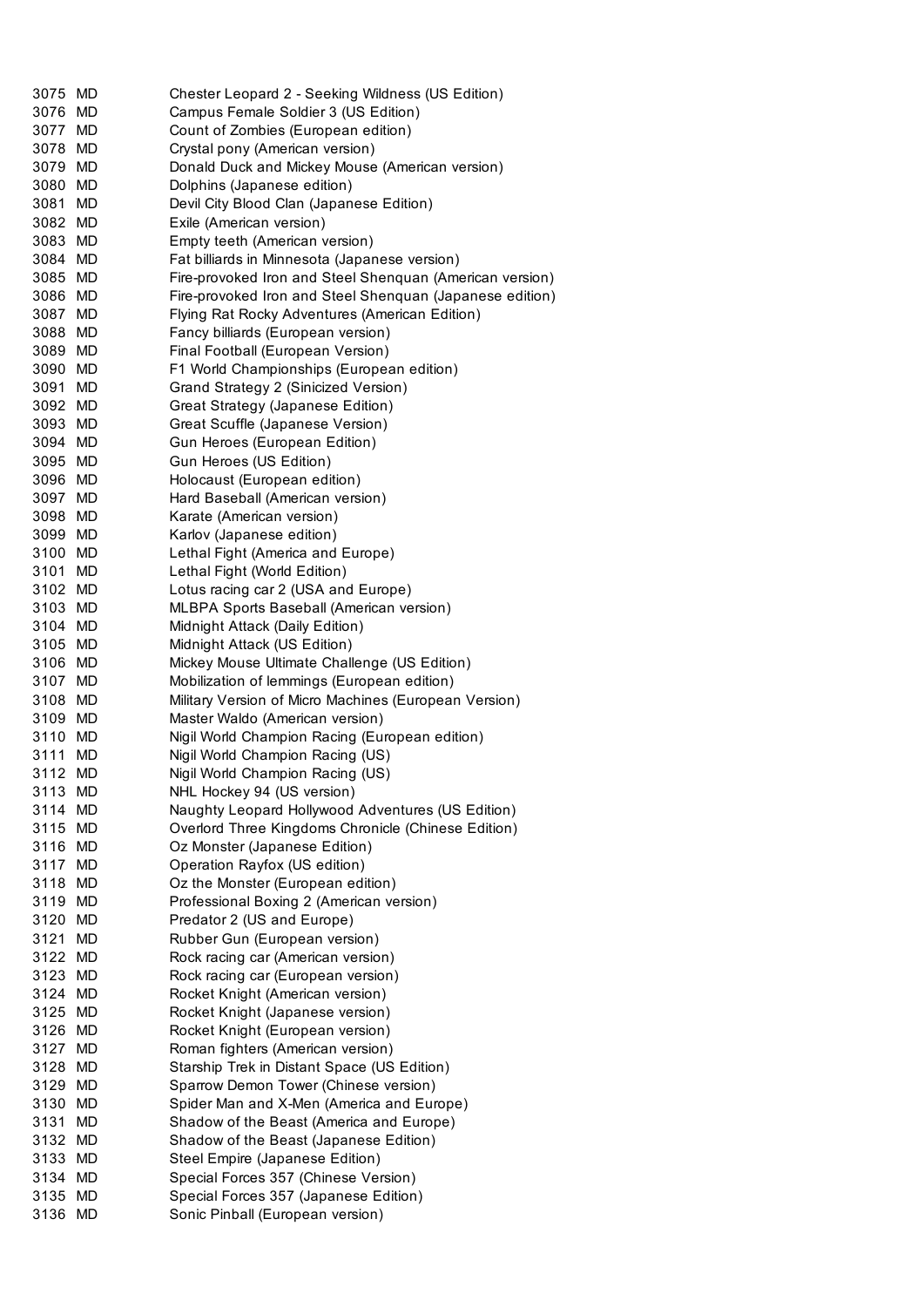| 3137 MD | Strong in Free Struggle (Japanese Version)                                          |
|---------|-------------------------------------------------------------------------------------|
| 3138 MD | Super Barbie Models (US Edition)                                                    |
| 3139 MD | Sapphire Mystery (Japanese Edition)                                                 |
| 3140 MD | Strength Player (Japanese Version)                                                  |
| 3141 MD | Secret History of the Yuan Dynasty 2 The Wolf and the White Deer (American Version) |
| 3142 MD | Smurfs (European version)                                                           |
| 3143 MD | Tecmo Super Baseball (US version)                                                   |
| 3144 MD | Tecmo Super Hockey (US version)                                                     |
| 3145 MD | Tecmo Super Rugby (American version)                                                |
| 3146 MD | The blade of revenge (American version)                                             |
| 3147 MD | The Birth of Goddess (Japanese Version)                                             |
| 3148 MD | The final trial of Buickroger (American version)                                    |
| 3149 MD | The Mystery of Dracula the Vampire (American Version)                               |
| 3150 MD | Terminator of the Devil 2 Trial Day Arcade Edition (US and Europe)                  |
|         |                                                                                     |
| 3151 MD | Three Stupid Mouse (American version)                                               |
| 3152 MD | Thunder 2 (American edition)                                                        |
| 3153 MD | Toys (European edition)                                                             |
| 3154 MD | US Captain and Avenger (European edition)                                           |
| 3155 MD | U.S. won the bid (U.S. edition)                                                     |
| 3156 MD | Universal Max (American edition)                                                    |
| 3157 MD | US World Cup 94 (US and Europe)                                                     |
| 3158 MD | Violence Killer (European Edition)                                                  |
| 3159 MD | Violence Killer (US Edition)                                                        |
| 3160 MD | Weihu fighter (European version)                                                    |
| 3161 MD | Wang Zhexiong (Chinese version)                                                     |
| 3162 MD | World War II (US edition)                                                           |
| 3163 MD | <b>WWF Super Wrestling (US and Europe)</b>                                          |
| 3164 MD | Yoga Bear (European version)                                                        |
| 3165 MD | Zero-wing fighter (Japanese version)                                                |
| 3166 MD | Zero Wing Fighter (Chinese Version)                                                 |
| 3167 MD | Aviation Hegemony 2 Supersonic (Chinese version)                                    |
| 3168 MD | Atomic Warriors (US Edition)                                                        |
|         |                                                                                     |
| 3169 MD | Fancy billiards (Japanese version)                                                  |
| 3170 MD | Street racing car (European version)                                                |
| 3171 MD | Three Stupid Mouse (European edition)                                               |
| 3172 MD | X-Men (European edition)                                                            |
| 3173 MD | Zombie Taoist (Japanese edition)                                                    |
| 3174 MD | Aviation Hegemony (Japanese Edition)                                                |
| 3175 MD | Chester Leopard (American version)                                                  |
| 3176 MD | Carmen San Diego (European edition)                                                 |
| 3177 MD | Golf Challenge (US version)                                                         |
| 3178 MD | Nigil World Champion Racing (European edition)                                      |
| 3179 MD | Royal lineage (Japanese edition)                                                    |
| 3180 MD | Thunder 2 (European edition)                                                        |
| 3181 MD | Universal Max (European edition)                                                    |
| 3182 MD | World Brave - Shuanglin (Japanese Edition)                                          |
| 3183 MD | Rugby (American version)                                                            |
| 3184 MD | World Warriors - Shuanglin (USA)                                                    |
| 3185 MD | X-Men (US version)                                                                  |
| 3186 MD | Zero Wind fighter (Chinese version)                                                 |
| 3187 MD | Age of Great Navigation 1 (Chinese Version)                                         |
| 3188 MD |                                                                                     |
|         | Air combat (Japanese version)                                                       |
| 3189 MD | Anti-Battle Wisdom Multi-Star (US Edition)                                          |
| 3190 MD | Attack Feilong (Japanese edition)                                                   |
| 3191 MD | Askas Adventure (Japanese Edition)                                                  |
| 3192 MD | Baby Rabbit Games (European edition)                                                |
| 3193 MD | Brian Cricket 96 (European edition)                                                 |
| 3194 MD | Brian Cricket (European edition)                                                    |
| 3195 MD | Big Fighting (European Edition)                                                     |
| 3196 MD | Bill Woothugh Football (European edition)                                           |
| 3197 MD | Batman - Juke's Revenge (US)                                                        |
| 3198 MD | Bonka Cat Adventure (European edition)                                              |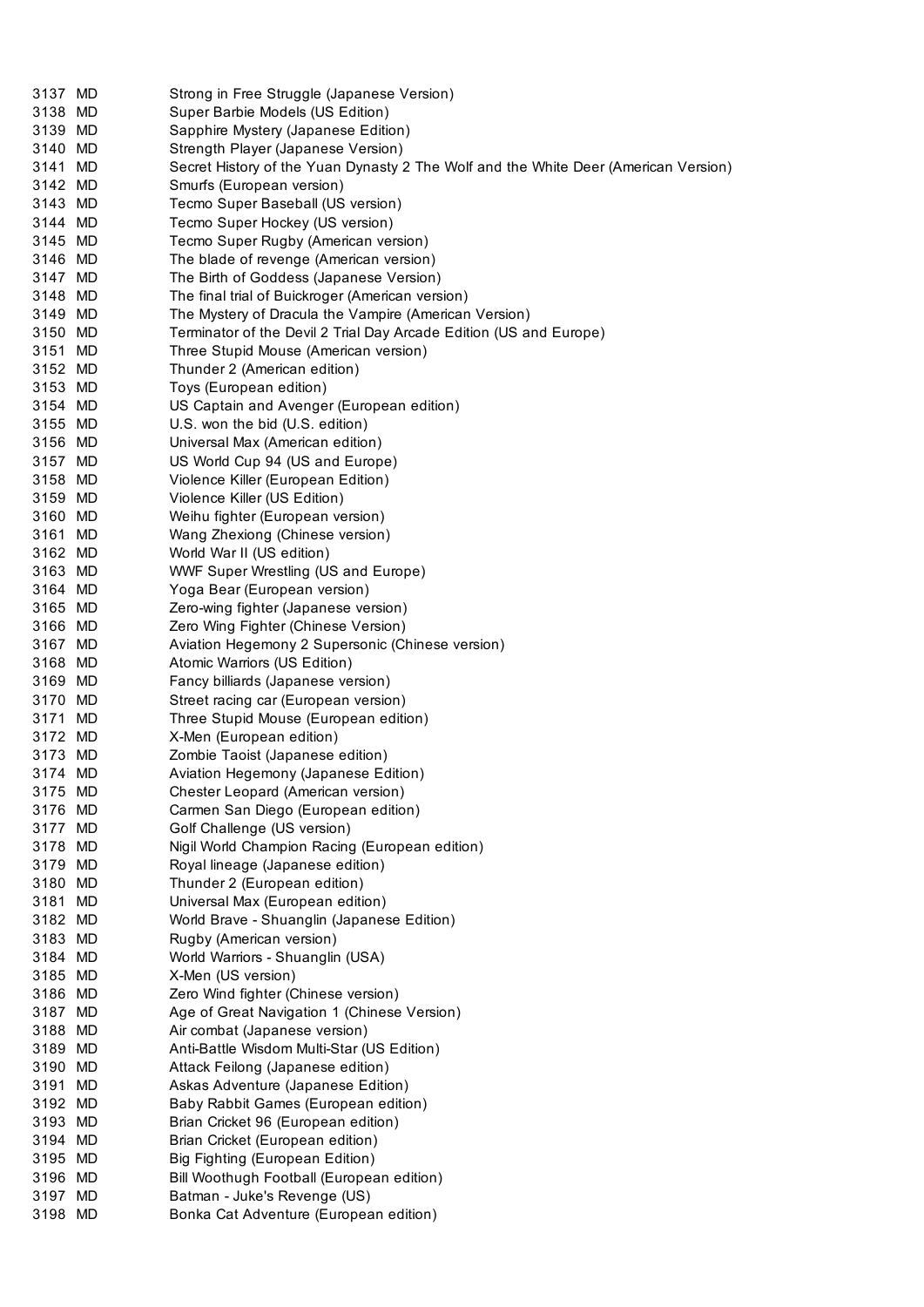| 3199 MD |    | Berserker (American version)                               |
|---------|----|------------------------------------------------------------|
| 3200 MD |    |                                                            |
|         |    | Battle Maria 2 - Dayong Brewery (Japanese Edition)         |
| 3201 MD |    | Blue Age (Japanese Edition)                                |
| 3202 MD |    | Beauty and Beast - Beauty Search (US Edition)              |
| 3203 MD |    |                                                            |
|         |    | Caesar's Ambition (Chinese Version)                        |
| 3204 MD |    | Chief Manager 97 (European edition)                        |
| 3205 MD |    | Chief Manager (European edition)                           |
|         |    |                                                            |
| 3206 MD |    | Camping Adventures of Curly Bears (US Edition)             |
| 3207 MD |    | Chameleon (American version)                               |
| 3208 MD |    | Carl 50 (Japanese Edition)                                 |
|         |    |                                                            |
| 3209 MD |    | Donald Duck and Mickey Mouse (European edition)            |
| 3210 MD |    | Double-cut Dragon 3 Rosetta Stone (American version)       |
| 3211 MD |    | Dragon Knight (American version)                           |
| 3212 MD |    | Dragon Knight (European version)                           |
|         |    |                                                            |
| 3213 MD |    | Dangerous Forests (US Edition)                             |
| 3214 MD |    | Dogfight King (Japanese Edition)                           |
| 3215 MD |    | Dinosaur Brothers (Japanese Edition)                       |
|         |    |                                                            |
| 3216 MD |    | Devil City Bloodline (American version)                    |
| 3217 MD |    | Devil City - New Age (European Edition)                    |
| 3218 MD |    | David Cup Tennis Match                                     |
|         |    |                                                            |
| 3219 MD |    | Frank's Great Adventure (European edition)                 |
| 3220 MD |    | Fighting Primitive Man (American Edition)                  |
| 3221 MD |    | Feilong 2 (European version)                               |
|         |    |                                                            |
| 3222 MD |    | F1 World Championships (US)                                |
| 3223 MD |    | Grinding Storm (US Edition)                                |
| 3224 MD |    | Golf Tour Europe (US)                                      |
|         |    |                                                            |
| 3225 MD |    | Ghost House 2 (American version)                           |
| 3226 MD |    | Gun Heroes (Japanese Edition)                              |
| 3227 MD |    | Hong Kong Teenagers (US Edition)                           |
| 3228 MD |    | Heroes of Catching Insects (Japanese Edition)              |
|         |    |                                                            |
| 3229 MD |    | Island Adventure (European edition)                        |
| 3230 MD |    | Inventions by Ryan and Snoopy Snoopy (American version)    |
| 3231 MD |    | Ironclad Man of All-purpose (European edition)             |
|         |    |                                                            |
| 3232 MD |    | Ironhead Soldier (American version)                        |
| 3233 MD |    | Iron Wrist Soldier 4 (US version)                          |
| 3234 MD |    | John Marton American Football 93 Championship (US edition) |
|         |    |                                                            |
| 3235 MD |    | John Marton American Football 93 (American Version)        |
| 3236 MD |    | Joe Montana Sports Rugby 2 (US Edition)                    |
| 3237 MD |    | Kaiser Ambition 2 (Japanese Edition)                       |
|         |    |                                                            |
| 3238 MD |    | Kaiser Ambition (Japanese Edition)                         |
| 3239 MD |    | Legend of Ninja Wulei (Chinese version)                    |
| 3240 MD |    | Lost Vikings (American version)                            |
| 3241 MD |    | Lost Vikings (European edition)                            |
|         |    |                                                            |
| 3242 MD |    | Lost World (American Edition)                              |
| 3243 MD |    | Little Primitive Man 2 (American Edition)                  |
| 3244 MD |    | Little Primitive Man 2 (Japanese Edition)                  |
|         |    |                                                            |
| 3245 MD |    | Little Primitive Man 2 (European edition)                  |
| 3246 MD |    | Lotus racing car speeding challenge (US version)           |
| 3247 MD |    | Monaco GP racing car 2 (Japan and Europe)                  |
|         |    | Monaco GP racing car 2 (US version)                        |
| 3248 MD |    |                                                            |
| 3249 MD |    | Mujahideen (Chinese version)                               |
| 3250 MD |    | Machine Warrior (American version)                         |
| 3251    | MD | Machine Warrior (European version)                         |
|         |    |                                                            |
| 3252 MD |    | Micro Machine 96 (European Edition)                        |
| 3253 MD |    | Mahjong Valentine (Chinese Version)                        |
| 3254 MD |    | MiG 29 (American edition)                                  |
|         |    |                                                            |
| 3255 MD |    | MiG 29 (European edition)                                  |
| 3256 MD |    | Main View Racing (American version)                        |
| 3257 MD |    | Mummy American Football (American Version)                 |
|         |    |                                                            |
| 3258 MD |    | Mummy American Football (Japanese Version)                 |
| 3259 MD |    | Micromachine 2 (American version)                          |
| 3260 MD |    | Master Tu Devil (Japanese Edition)                         |
|         |    |                                                            |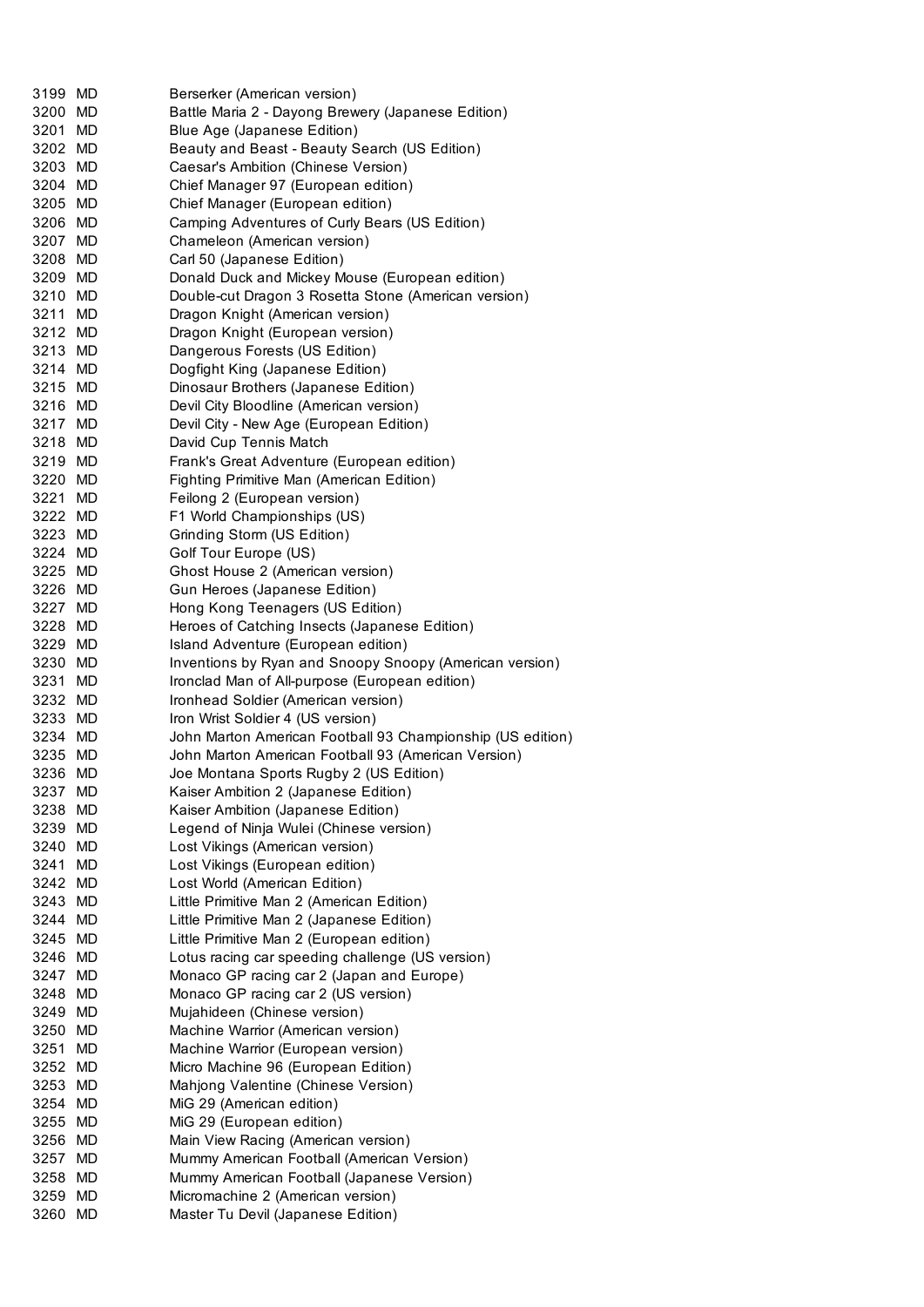| 3261 MD            | NBA Bulls Vs Pioneers (US Edition)                                                                         |
|--------------------|------------------------------------------------------------------------------------------------------------|
| 3262 MD            | NBA Super Basketball Match Bulls vs Lakers (Japanese version)                                              |
| 3263 MD            | Neighbors are not human (European version)                                                                 |
| 3264 MD            | Nakajima F1 Hero (Japanese Edition)                                                                        |
| 3265 MD            | Neolithic Zhongjian (Chinese version)                                                                      |
| 3266 MD            | Ninja External Biography (Japanese Edition)                                                                |
| 3267 MD            | Ninja Turtle Shredd's Return (US Edition)                                                                  |
| 3268 MD            | Operation Rayfox (Japanese Edition)                                                                        |
| 3269 MD            | Outdoor Great Speed Racing - Future Edition of 2019 (Japanese Edition)                                     |
| 3270 MD            | Outdoor Great Speed Racing - Future Edition of 2019 (European Edition)                                     |
| 3271 MD            | Outdoor Great Speed Racing - Future Edition of 2019 (US Edition)                                           |
| 3272 MD            | Play baseball 93 (American version)                                                                        |
| 3273 MD            | Phantom Taoist (Chinese version)                                                                           |
| 3274 MD            | Professional golf tournament 2 (Japanese edition)                                                          |
| 3275 MD            | Poker Club (Chinese version)                                                                               |
| 3276 MD            | Prince of Persia (European edition)                                                                        |
| 3277 MD            | Power racing car (Japanese version)                                                                        |
| 3278 MD            | Records of the Three Kingdoms and Stories of Chaotic Ages (Japanese Edition)                               |
| 3279 MD            | Roger Klein Star Baseball (American version)                                                               |
| 3280 MD            | Reloading Nova (American version)                                                                          |
| 3281 MD            | Rexroth Adventure (European edition)                                                                       |
| 3282 MD            | Royal descent (American version)                                                                           |
| 3283 MD            | Space Warrior (US version)                                                                                 |
| 3284 MD            | Spades 2 (Chinese version)                                                                                 |
| 3285 MD            | Shin Chang's Outstanding Military Commander Feng Yunlu (Japanese Edition)                                  |
| 3286 MD            | Spatiotemporal Alteration (Chinese Version)                                                                |
| 3287 MD            | Sampras Tennis Match                                                                                       |
| 3288 MD            | Sampras Tennis Match (European edition)                                                                    |
| 3289 MD            | Sonic Pinball (Japanese Version)                                                                           |
| 3290 MD            | Storm fighter (Japanese version)                                                                           |
| 3291 MD            |                                                                                                            |
|                    | Snowman Brothers (Japanese Edition)                                                                        |
| 3292 MD<br>3293 MD | Super Monopoly (Chinese version)                                                                           |
|                    | Superman (American version)                                                                                |
| 3294 MD            | Super Ninja 3 (American version)                                                                           |
| 3295 MD            | Superman (European edition)                                                                                |
| 3296 MD            | Squirrel Adventure (European edition)                                                                      |
| 3297 MD            | Seven Happy Kids (World Edition)                                                                           |
| 3298 MD            | Toger and Earl (American version)<br>The Adventures of Disney's Magic Castle Collection (European Edition) |
| 3299 MD            |                                                                                                            |
| 3300 MD            | The Second Generation of Zhiyan Chapter of Mahjong (Chinese Version)                                       |
| 3301 MD            | Taiping Ji (Chinese version)                                                                               |
| 3302 MD            | Tribe 2 (European edition)                                                                                 |
| 3303 MD            | Terminator 2 Judgment Day (Japanese Edition)                                                               |
| 3304 MD            | Top Golf (Japanese Version)                                                                                |
| 3305 MD            | Three Kingdoms Chronicle 2 (American Edition)                                                              |
| 3306 MD            | Three Kingdoms Chronicle 2 (Japanese Edition)                                                              |
| 3307 MD            | True Jewellery Boy (American Edition)                                                                      |
| 3308 MD            | True Jewelry Boy (European Edition)                                                                        |
| 3309 MD            | Violent Motorcycle 2 (Japanese Edition)                                                                    |
| 3310 MD            | Virtual Pinball Platform (America and Europe)                                                              |
| 3311 MD            | Wimbledon Championship Tennis (US version)                                                                 |
| 3312 MD            | Witchcraft World (Chinese Edition)                                                                         |
| 3313 MD            | Wolf Boy (American version)                                                                                |
| 3314 MD            | Wolf of the Battlefield (World Edition)                                                                    |
| 3315 MD            | Windmill 2 (American version)                                                                              |
| 3316 MD            | Zero-wing fighter (European version)                                                                       |
| 3317 MD            | Batman Return (World Edition)                                                                              |
| 3318 MD            | Flying Bats (American version)                                                                             |
| 3319 MD            | Grade Mahjong (Chinese version)                                                                            |
| 3320 MD            | Juvenile Indiana Jones (American version)                                                                  |
| 3321 MD            | King Arthur (America and Europe)                                                                           |
| 3322 MD            | Ninja Turtle Shredd Return (European Edition)                                                              |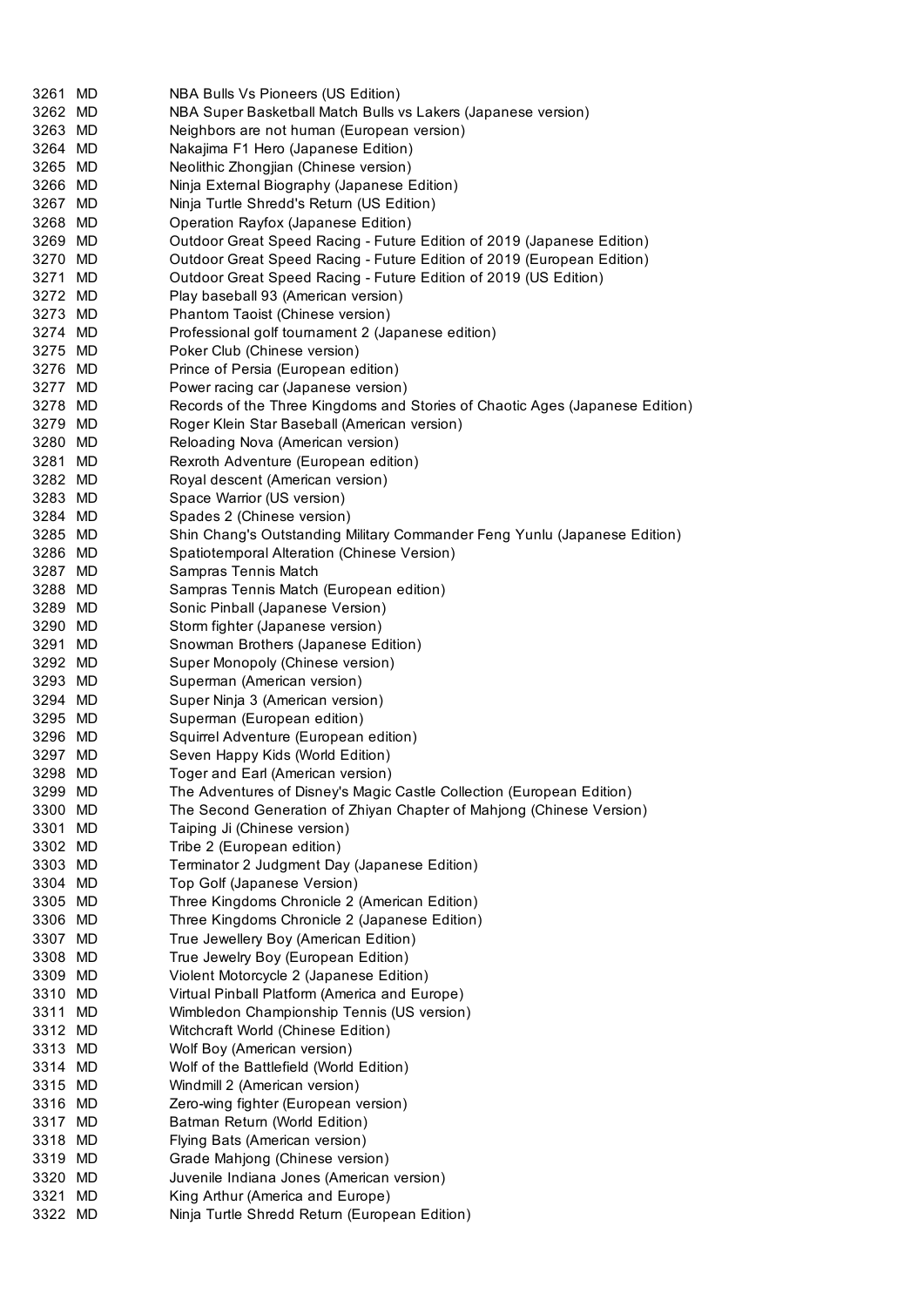| 3323 MD | Outdoor Speed Race (American version)                                                         |
|---------|-----------------------------------------------------------------------------------------------|
| 3324 MD | Outdoor Speed Race (Japanese edition)                                                         |
| 3325 MD | Prince of Persia                                                                              |
| 3326 MD | The Endpoint of Dream Star 2 Not Returning (Chinese Version)                                  |
| 3327 MD | Three Kingdoms Chronicles and Biographies of the Rebellion Group in English (Chinese version) |
| 3328 MD | Island Adventure (US Edition)                                                                 |
| 3329 MD | Question and Answer Competition (Japanese Version)                                            |
| 3330 MD | Samurai (Japanese edition)                                                                    |
| 3331 MD | The Mystery of Dracula the Vampire (European Edition)                                         |
| 3332 MD | Golden Axe 3 (Japanese version)                                                               |
| 3333 MD | Arcas Adventure (US Edition)                                                                  |
| 3334 MD | Thura Gate (Japanese Edition)                                                                 |
| 3335 MD | Wimbledon Championship Tennis (European edition)                                              |
| 3336 MD | Attack the Dragon (American version)                                                          |
| 3337 MD | Aircraft (Japanese version)                                                                   |
| 3338 MD | Beach Baby (Japanese Edition)                                                                 |
| 3339 MD | Bai Qingge Valley (Japanese Edition)                                                          |
| 3340 MD | Bomberman (US version)                                                                        |
| 3341 MD | BB Birds and Big Wolves (European Edition)                                                    |
| 3342 MD | Baby Rabbit Adventure 3 (US version)                                                          |
| 3343 MD | Baby Rabbit Games (USA)                                                                       |
| 3344 MD | Adventures of Rocket Knights (European edition)                                               |
| 3345 MD | Dragon Knight (Japanese version)                                                              |
| 3346 MD | EL Winter (Japanese edition)                                                                  |
| 3347 MD | Ghost House 2 (European edition)                                                              |
| 3348 MD | Glorious Legend (Japanese Edition)                                                            |
| 3349 MD | Heterogeneous Warriors (European Edition)                                                     |
| 3350 MD | Iron Wrist Warrior 4 (European Edition)                                                       |
| 3351 MD | Lightning strike 4 (Japanese version)                                                         |
| 3352 MD | Lightning strike 4 (European version)                                                         |
| 3353 MD | Laughing at the Three Kingdoms (Chinese version)                                              |
| 3354 MD | Magic Bubble Spread (US Edition)                                                              |
| 3355 MD | Mega Galactic Warriors (European edition)                                                     |
| 3356 MD | Mega Galactic Warriors (US Edition)                                                           |
| 3357 MD | Magic Rings                                                                                   |
| 3358 MD | Mike Dieter American Rugby (American version)                                                 |
| 3359 MD | NBA All-Star Challenge (USA)                                                                  |
| 3360 MD | Neighbours are not human.                                                                     |
| 3361 MD | On-board rescue mission (European version)                                                    |
| 3362 MD | Play baseball 4 (American version)                                                            |
| 3363 MD | Professional golf tournament 2 (American version)                                             |
| 3364 MD | Professional Golf Tournament 2 (European edition)                                             |
| 3365 MD | Rocket Knight's Adventures (Diary Edition)                                                    |
| 3366 MD | Return of Three Masters of Movie Warriors (European Edition)                                  |
| 3367 MD | Retum of Three Masters of Movie Warriors (US Edition)                                         |
| 3368 MD | Shanghai 2 (American edition)                                                                 |
| 3369 MD | Space Warship Palatine (Japanese version)                                                     |
| 3370 MD | Science Fiction Advance (Japanese Edition)                                                    |
| 3371 MD | Solar Warriors of Dragon and Dungeon (Europe and America)                                     |
| 3372 MD | Submarine hunting (US version)                                                                |
| 3373 MD | Samurai Soul (European edition)                                                               |
| 3374 MD | Super High Speed Rugby Competition (USA and Europe)                                           |
| 3375 MD | Super Ninja 2 (Chinese version)                                                               |
| 3376 MD | Sixteen Mahjong (American version)                                                            |
| 3377 MD | The Adventures of Rocket Knights (American Edition)                                           |
| 3378 MD | The Creation and Destruction of Magic Heaven (Japanese Edition)                               |
| 3379 MD | The hegemony of unified world and chaotic times (Chinese version)                             |
| 3380 MD | The Revolutionary Edition of Dragon's Pinball Platform (American Edition)                     |
| 3381 MD | Taiping Diary (Diary Edition)                                                                 |
| 3382 MD | Thomas and Friends of the Locomotive (American version)                                       |
| 3383 MD | Xue Nai Cricket (European edition)                                                            |
| 3384 MD | TNN Fishing Championship Competition (US version)                                             |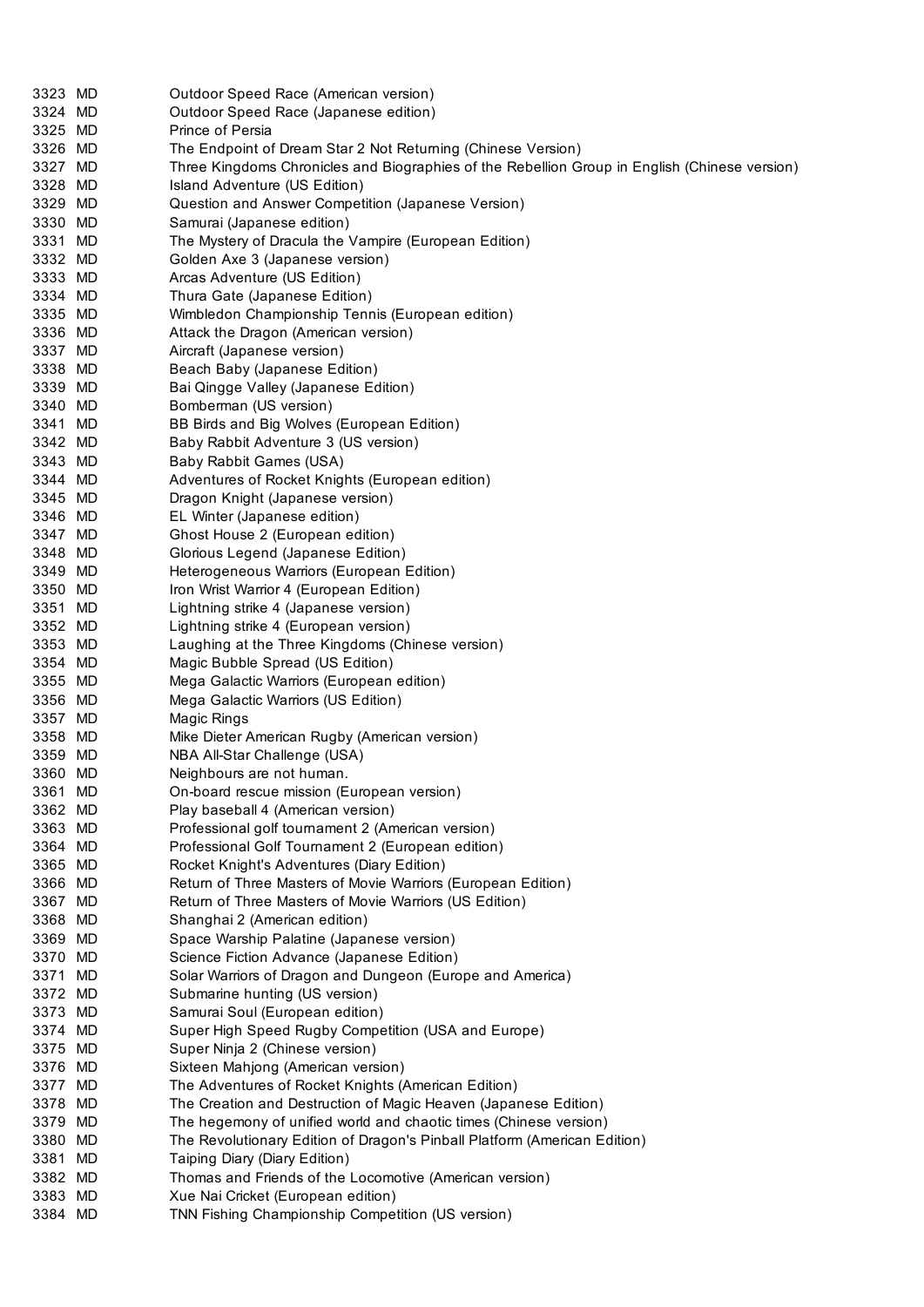| 3385 MD | Warriors of the Aliens (Japanese Edition)                                                               |
|---------|---------------------------------------------------------------------------------------------------------|
| 3386 MD | Air Combat Police (US version)                                                                          |
| 3387 MD | Alpine Skiing in Winter Olympic Games (US version)                                                      |
| 3388 MD | Alien Warrior (American version)                                                                        |
| 3389 MD | Dune Magic Castle 2 Highly Difficult Enhanced Edition (US Edition)                                      |
| 3390 MD | Sixteen Mahjong (Chinese version)                                                                       |
| 3391 MD | Happy Football (American Version)                                                                       |
| 3392 MD | Photoelectric Pilot (Japanese Edition)                                                                  |
| 3393 MD | Snowman brothers abnormal version                                                                       |
| 3394 MD | Dumb Primitive Man (European edition)                                                                   |
| 3395 MD | Monster wrestling (American version)                                                                    |
| 3396 MD | Little Primitive Man (American Edition)                                                                 |
| 3397 MD | Musha Aleste                                                                                            |
| 3398 MD | Desperado (American version)                                                                            |
| 3399 MD | <b>Sunset Riders</b>                                                                                    |
| 3400 MD | The Age of Great Navigation (American Edition)                                                          |
| 3401 MD | Pirate's Treasure (American Version)                                                                    |
| 3402 MD | Roman Warrior 2 (European edition)                                                                      |
| 3403 MD | Little Penguin Adventure (Japanese Edition)                                                             |
| 3404 MD | Rubber Gun (American version)                                                                           |
| 3405 MD | Golden Axe 3                                                                                            |
| 3406 MD | Truxton                                                                                                 |
| 3407 MD |                                                                                                         |
| 3408 MD | Sonic Pinball (American version)                                                                        |
|         | MD Darius II                                                                                            |
| 3409 MD | Taige Zhizhuan (Chinese version)                                                                        |
| 3410 MD | Wolf and White Deer - Genghis Khan (Japanese Edition)                                                   |
| 3411 MD | Genghis Khan 2: The Wolf and the White Deer in the Secret History of the Yuan Dynasty (Chinese Edition) |
| 3412 MD | Sonic 2 Hell Mage (Japanese version)                                                                    |
| 3413 MD | Sonic and Small Tail II (Japanese Edition)                                                              |
| 3414 MD | <b>Altered Beast</b>                                                                                    |
| 3415 MD | Midnight Resistance                                                                                     |
| 3416 MD | Rocket Knight Adventures 2                                                                              |
| 3417 MD | Rolling Thunder 2                                                                                       |
| 3418 MD | Sonic 2 Mix (Japanese version)                                                                          |
| 3419 MD | Bright Power (US Edition)                                                                               |
| 3420 MD | Joe Montana Sports Rugby 1 (US Edition)                                                                 |
| 3421 MD | Sonic 2 Hatz (Japanese version)                                                                         |
| 3422 MD | "Sonic hack, a hedgehog"                                                                                |
| 3423 MD | Future Soldiers (US Edition)                                                                            |
| 3424 MD | Pinball (Japanese version)                                                                              |
| 3425 MD | Pinball (European version)                                                                              |
| 3426 MD | The Heritage of the Gods of Light (Japanese Edition)                                                    |
| 3427 MD | The Pursuit of Lightning Return (Japanese Edition)                                                      |
| 3428 MD | Tien Lei 3 (American edition)                                                                           |
| 3429 MD | American College Basketball (American version)                                                          |
| 3430 MD | Chaotic Locomotive (European version)                                                                   |
| 3431 MD | Romance of the Three Kingdoms (Chinese Version)                                                         |
| 3432 MD | Three Kingdoms Chronicle 3 (Japanese Edition)                                                           |
| 3433 MD | Yazheng HACK (Japanese Edition) of Wen Zhizheng of Three Kingdoms Chronicle 3                           |
| 3434 MD | Knight Legend (Japanese Edition)                                                                        |
| 3435 MD | Cannon Ash Blasting Forward (European Edition)                                                          |
| 3436 MD | Raiden Legacy                                                                                           |
| 3437 MD | Daisenryaku                                                                                             |
|         |                                                                                                         |
| 3438 MD | Ninja Turtle 4                                                                                          |
| 3439 MD | Ninja Gaiden                                                                                            |
| 3440 MD | Golden Axe 3                                                                                            |
| 3441 MD | Race Stunt Fight! Motorcycles                                                                           |
| 3442 MD | Bazi White Nightmare                                                                                    |
| 3443 MD | Super extreme tolerance 3                                                                               |
| 3444 MD | Biography of Dragon Tu Heroes 2 (Japanese Edition)                                                      |
| 3445 MD | Deep-sea Submarine (US version)                                                                         |
| 3446 MD | Duffy Duck in Hollywood (European edition)                                                              |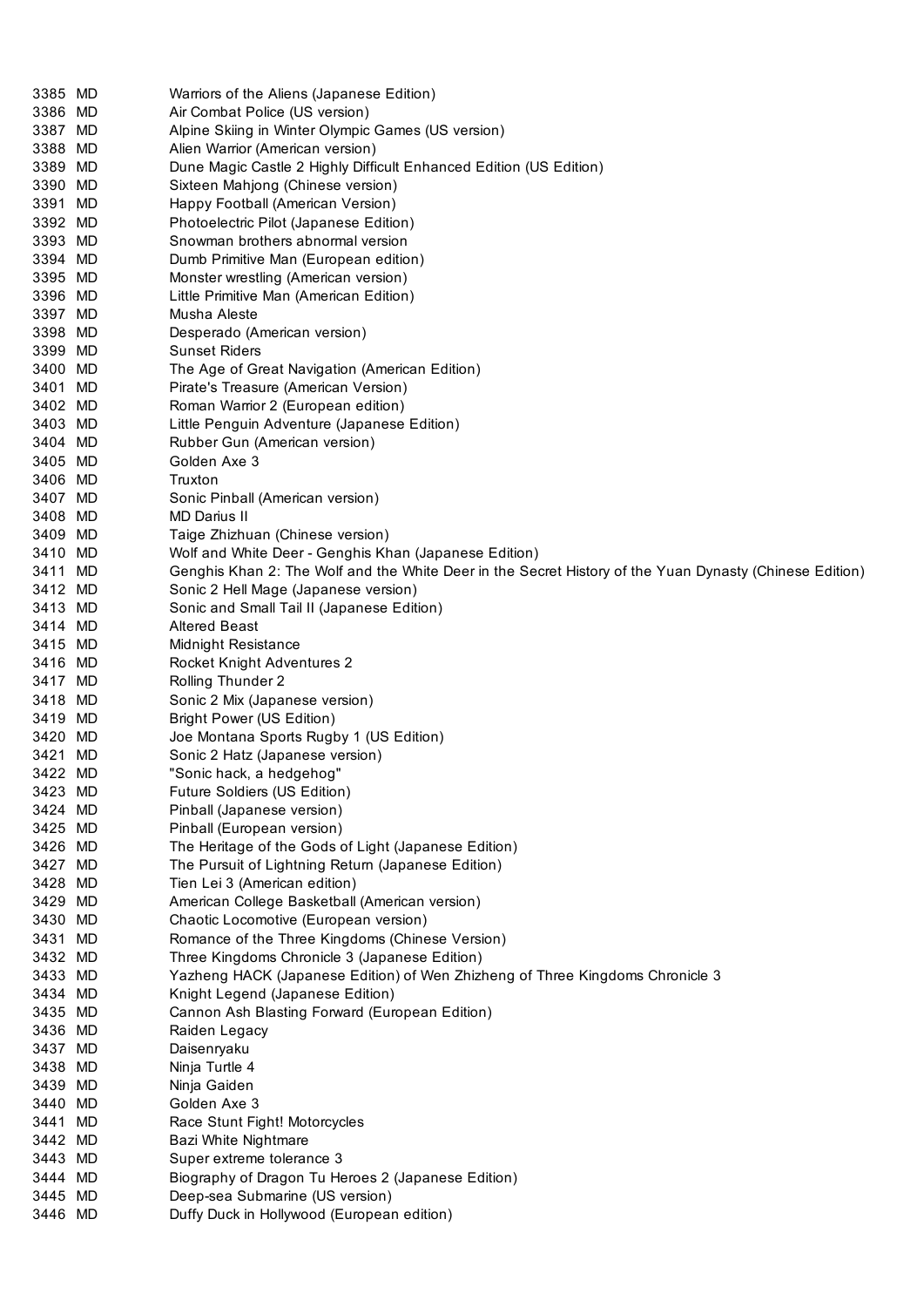| 3447 MD            |    | Hockey 95 (European edition)                                              |
|--------------------|----|---------------------------------------------------------------------------|
| 3448 MD            |    | Heroic Biography of Tulong (Japanese Edition)                             |
| 3449 MD            |    | Legend of the Sea (European edition)                                      |
| 3450 MD            |    | Light and Darkness (Chinese version)                                      |
| 3451 MD            |    | Live Rugby (American version)                                             |
| 3452 MD            |    | Monster World 4 (Japanese Edition)                                        |
| 3453 MD            |    | New World in the Age of Great Navigation (American Edition)               |
| 3454 MD            |    | Red Zone (America and Europe)                                             |
| 3455 MD            |    | Stargate (American version)                                               |
| 3456 MD            |    | Tiequan 3 (Special Edition)                                               |
| 3457 MD            |    | Tornado (European version)                                                |
| 3458 MD            |    | Tornado (US version)                                                      |
| 3459 MD            |    | Two fools (American version)                                              |
| 3460 MD            |    | Two fools (European version)                                              |
| 3461 MD            |    | 94 Winter Olympic Games (European edition)                                |
| 3462 MD            |    | Age of Great Navigation 2 (Japanese Edition)                              |
| 3463 MD            |    | Tornado (Japanese version)                                                |
| 3464 MD            |    | Action NBA95 (US Edition)                                                 |
| 3465 MD            |    | Buckley and Jim 2 (American version)                                      |
| 3466 MD            |    | Binny Rabbit - Crisis-ridden (American version)                           |
| 3467 MD            |    | Buss Fishing Professional Edition (US Edition)                            |
| 3468 MD            |    | Clay Warriors (US Edition)                                                |
| 3469 MD            |    | Cutting Throat Island (American version)                                  |
| 3470 MD            |    | Crayon Xiaoxin (Japanese Edition)                                         |
| 3471 MD            |    | Double Guns (US Edition)                                                  |
| 3472 MD            |    | Disney Aladdin                                                            |
| 3473 MD            |    | Disney Aladdin (Japanese edition)                                         |
| 3474 MD            |    | Dinosaur Team (European Edition)                                          |
| 3475 MD            |    | Flying Bat 2 (American version)                                           |
| 3476 MD            |    | Flying Bat 2 (European edition)                                           |
| 3477 MD            |    | Ghost (American version)                                                  |
| 3478 MD            |    | Ghost House (American version)                                            |
| 3479 MD            |    | Hockey 95 (American version)                                              |
| 3480 MD            |    | Hockey 97 (America and Europe)                                            |
| 3481 MD            |    | Hockey 96 (US edition)                                                    |
| 3482 MD            |    | Hard Baseball 94 (European edition)                                       |
| 3483 MD            |    | Hard Baseball 3 (European edition)                                        |
| 3484 MD            |    | Heteromorphic Mercenaries (European edition)                              |
| 3485               | MD | Insect and Insect Warfare (European Edition)                              |
| 3486 MD            |    | Iron Fist of Anger 2 (American version)                                   |
| 3487 MD            |    | Jungle Attack (Japanese Edition)                                          |
| 3488 MD            |    | Jungle Attacks (US and Europe)                                            |
| 3489 MD            |    | John Madden Rugby 95 (American edition)                                   |
| 3490 MD            |    | Jurassic Park (American edition)                                          |
| 3491 MD            |    | Jurassic Park (Japanese edition)                                          |
| 3492 MD            |    | Jurassic Park Rage Edition (European Edition)                             |
| 3493 MD            |    | Jurassic Park (European edition)                                          |
| 3494 MD            |    | Kick Superman (American version)                                          |
|                    |    |                                                                           |
| 3495 MD<br>3496 MD |    | Life Quick Five (European version)<br>Light and Darkness (Korean version) |
|                    |    |                                                                           |
| 3497 MD            |    | Magic Saint (European edition)                                            |
| 3498 MD            |    | Mickey and Minnie's Mysterious Circus (Japanese edition)                  |
| 3499 MD            |    | Mickey Mouse - Incredible Circus (US version)                             |
| 3500 MD            |    | Mobilization of lemmings 2 (American edition)                             |
| 3501 MD            |    | Mobilization of lemmings 2 (European edition)                             |
| 3502 MD            |    | Mummy hockey (American version)                                           |
| 3503 MD            |    | Mars Escapers (European edition)                                          |
| 3504 MD            |    | NBA playoffs (US version)                                                 |
| 3505 MD            |    | New Genesis (Japanese Edition)                                            |
| 3506 MD            |    | New Genesis (European edition)                                            |
| 3507 MD            |    | NFL Rugby 94 (Japanese Version)                                           |
| 3508 MD            |    | No Reflection on Justice (US Edition)                                     |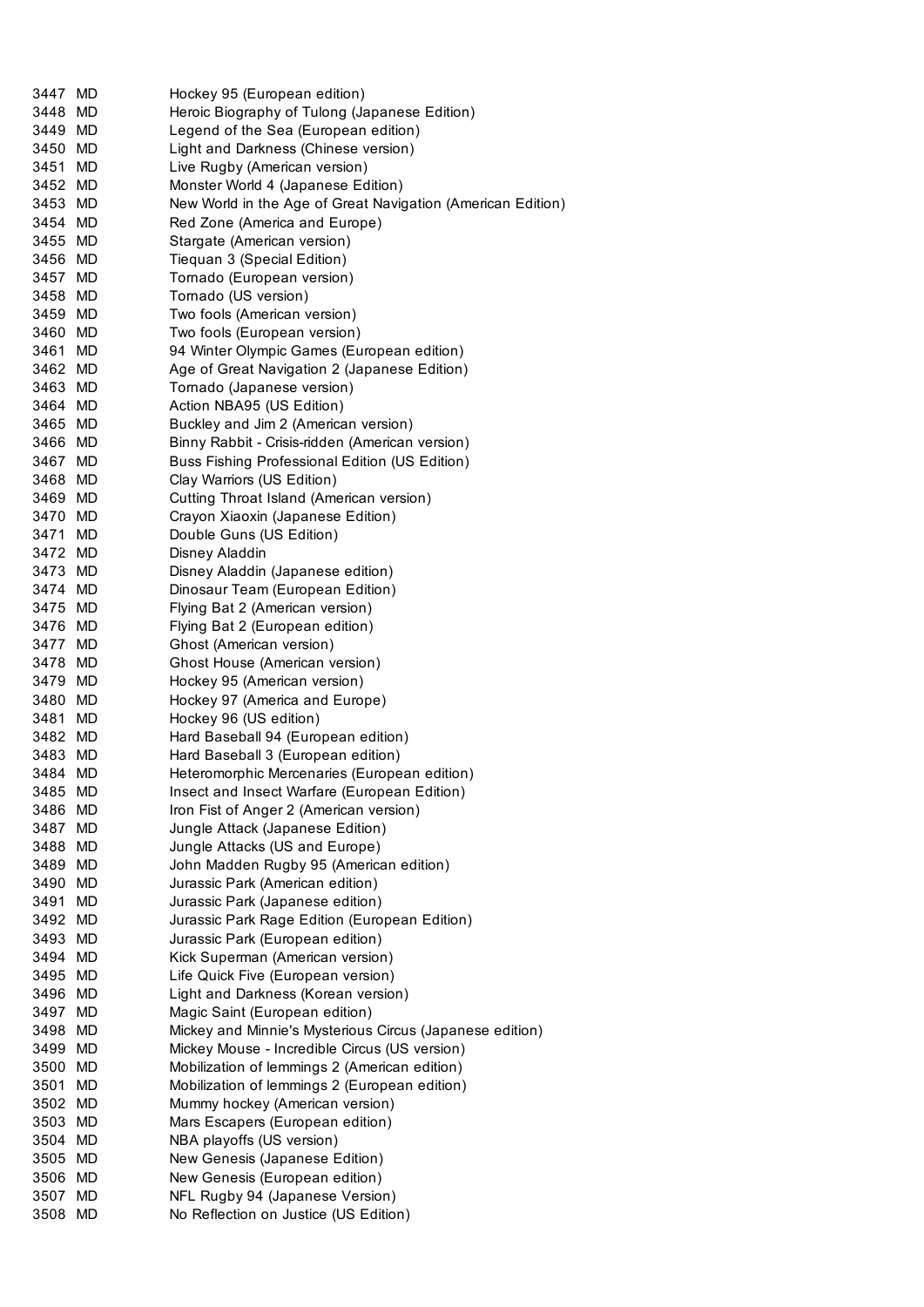| 3509 MD | No way to escape (American version)                            |
|---------|----------------------------------------------------------------|
| 3510 MD | Phantom Wonderman 2040 (European edition)                      |
| 3511 MD | Phantom Wonderman 2040 (US version)                            |
| 3512 MD | Play time of dolphins after tide ebb (US version)              |
| 3513 MD | Professional golf tournament 96 (US version)                   |
| 3514 MD | Punisher (American version)                                    |
| 3515 MD | Punisher (European edition)                                    |
| 3516 MD | Particle Warrior (US and Europe)                               |
| 3517 MD | Real Monster 4 (Japan, America and Europe)                     |
| 3518 MD | Robot Warfare Police vs Terminator (US version)                |
| 3519 MD | Rapid Ring Running (US Edition)                                |
| 3520 MD | Successor of Fantasy Star 3:00 (Chinese version)               |
| 3521 MD | Special Police Judges Movie Edition (World Edition)            |
| 3522 MD | Street Roller Skating (American version)                       |
| 3523 MD | Sonic Fox 2                                                    |
| 3524 MD | Trap Maya Adventure (US Edition)                               |
| 3525 MD | Tecmo Super Bowl Competition 2                                 |
| 3526 MD | Theme Park (American version)                                  |
| 3527 MD | The Heritage of the Gods of Light (Chinese Version)            |
| 3528 MD | Triple-Man Taste Group (US Edition)                            |
| 3529 MD | True lies (American version)                                   |
| 3530 MD | University American Football Championship (American version)   |
| 3531 MD | World Baseball Battle (Chinese Version)                        |
| 3532 MD | 94 Winter Olympic Games (American edition)                     |
| 3533 MD | WWF Royal Wrestling (World Edition)                            |
| 3534 MD | Bass Fishing Classic Edition (American Edition)                |
| 3535 MD | Dual Gun 2 (American version)                                  |
| 3536 MD | Ghost House 3 (American version)                               |
| 3537 MD | Hypersphere (Japanese edition)                                 |
| 3538 MD | Legend of Dragon Pearl Z Wuyong (Japanese Edition)             |
| 3539 MD | Spider Man and Virulent Massacre (Japanese Edition)            |
| 3540 MD | The Outgoing Biography of Youyou White Book (Japanese Edition) |
| 3541 MD | Robot Operations Police vs Terminator (European version)       |
| 3542 MD | Adams Family (European Edition)                                |
| 3543 MD | Aladdin (American version)                                     |
| 3544 MD | Aladdin 2 (American version)                                   |
| 3545 MD | American Football 98 (American Version)                        |
| 3546 MD | Age of Great Navigation 2 (Chinese Version)                    |
| 3547 MD | Astrix - Power of God (European edition)                       |
| 3548 MD | Australian Rugby (European edition)                            |
| 3549 MD | Bright Crusade (Chinese version)                               |
| 3550 MD | Bright Crusade (European edition)                              |
| 3551 MD | Bright Power 2 Ancient Seal (Japanese Edition)                 |
| 3552 MD | Bright Power 2 (European Edition)                              |
| 3553 MD | Bright Power 2 (US Edition)                                    |
| 3554 MD | Bill Woothugh Football (American edition)                      |
| 3555 MD | Bailey World Football Championship (US edition)                |
| 3556 MD | Batman and Robin (American version)                            |
| 3557 MD | Batman and Robin (European edition)                            |
| 3558 MD | Bones (American version)                                       |
| 3559 MD | Bones (European edition)                                       |
| 3560 MD | Coach K College Basketball (American version)                  |
| 3561 MD | Crazy Mickey Mouse (European version)                          |
| 3562 MD | Cartoon Zone (European edition)                                |
| 3563 MD | Cui Di and Big Ben Cat (American version)                      |
| 3564 MD | Dream Simulated Warfare 2 (Japanese Edition)                   |
| 3565 MD | Dream Simulated Warfare 2 (r01) (Japanese Edition)             |
| 3566 MD | Dream Simulated Warfare 2 (r00) (Japanese Edition)             |
| 3567 MD | Dream Simulated Warfare 2 (Star Sinization Edition)            |
| 3568 MD | Dinosaur Brothers 2 (Japanese Edition)                         |
| 3569 MD | Dinosaur Team Movie Edition (European Edition)                 |
| 3570 MD | Dinosaur Team (US Edition)                                     |
|         |                                                                |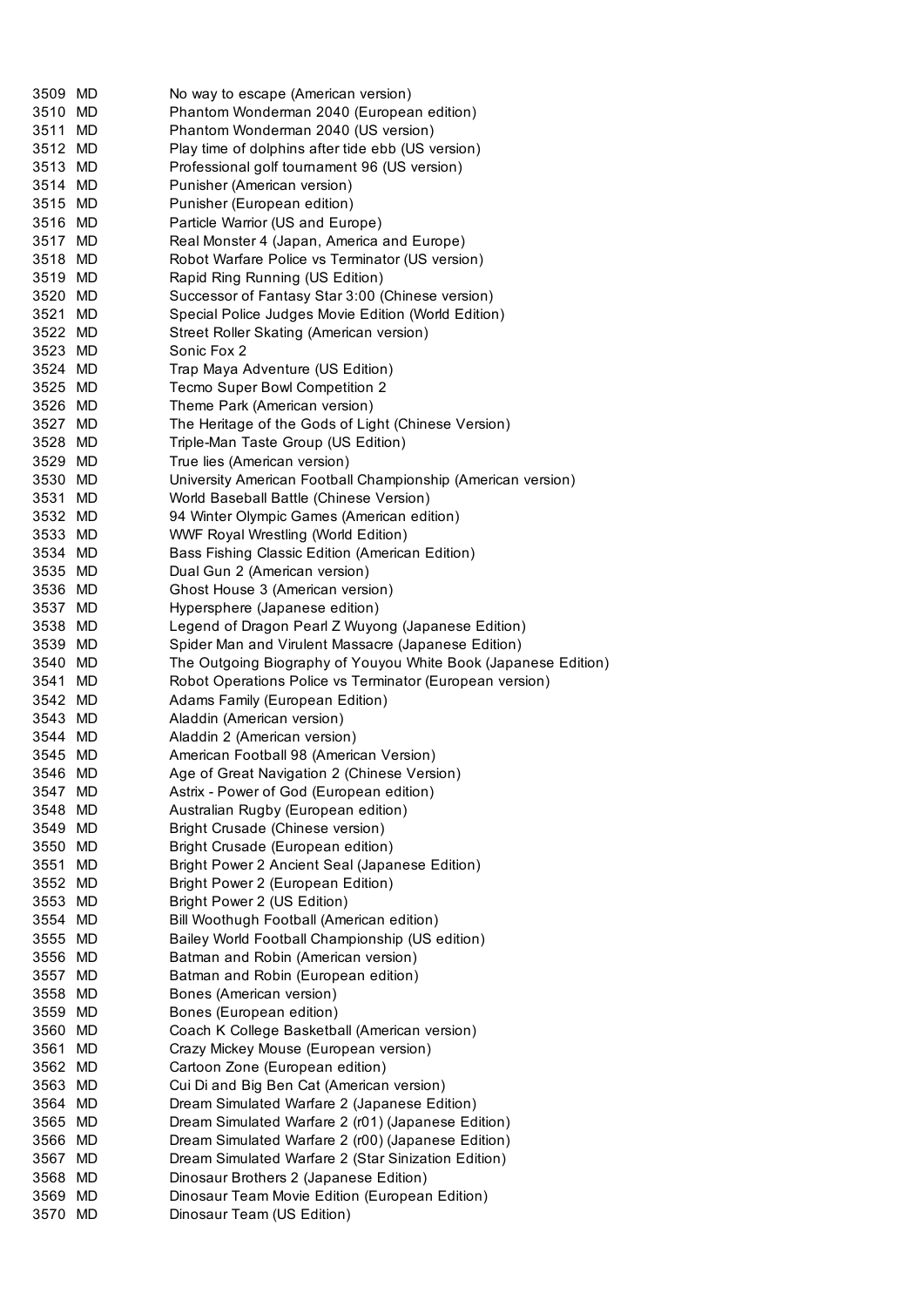| 3571 MD | Dark Tracker (Japanese Edition)                                            |
|---------|----------------------------------------------------------------------------|
| 3572 MD | Eating Tiandi 3 (Simplified Chinese Version)                               |
| 3573 MD | F-117 Death Tornado (European Edition)                                     |
| 3574 MD | Fight against football (European edition)                                  |
| 3575 MD | F1 World Championship Enhanced Edition (European Edition)                  |
| 3576 MD | Genesis Warrior (American version)                                         |
| 3577 MD | Hockey 96 (European edition)                                               |
| 3578 MD | Hockey 98 (US edition)                                                     |
| 3579 MD | Hull hockey 95 (American version)                                          |
| 3580 MD | Heteromorphic Mercenaries (Japanese Edition)                               |
| 3581 MD | Intolerance (America and Europe)                                           |
| 3582 MD | Iron Fist of Anger 2 Generations (Chinese Edition)                         |
| 3583 MD | Joint Enterprise Organizations (US Edition)                                |
| 3584 MD | Legend of Bruce Lee, the heir of Dragon (American version)                 |
| 3585 MD | Legend of Bruce Lee, the heir of Dragon (European version)                 |
| 3586 MD | Legend of Mount Tai (American version)                                     |
| 3587 MD | Light Shock (Japanese Edition)                                             |
| 3588 MD | Live Call Six (English Version)                                            |
| 3589 MD | Magic-guided Stories (Chinese Version)                                     |
| 3590 MD | Magic Bubble 2 (Daily Edition)                                             |
| 3591 MD | Mulan (Chinese version)                                                    |
| 3592 MD | Mario Andretti Racing (American)                                           |
| 3593 MD | Marco's Magic Football                                                     |
| 3594 MD | NBA Basketball 94 (Japanese Edition)                                       |
| 3595 MD | NBA Blue Drawing (Japanese Edition)                                        |
| 3596 MD | NBA Blue Drawing (European Edition)                                        |
| 3597 MD | NBA dunk 94 (US version)                                                   |
| 3598 MD | NBA League 98 (US edition)                                                 |
| 3599 MD | NBA League 97 (US edition)                                                 |
| 3600 MD | NBA League 96 (US edition)                                                 |
| 3601 MD | NBA Live 95 (Japanese Edition)                                             |
| 3602 MD | New Genesis (Chinese Version)                                              |
| 3603 MD | New Genesis (Spanish version)                                              |
| 3604 MD | New Genesis (French Version)                                               |
| 3605 MD | NFL Final Moment (European Edition)                                        |
| 3606 MD | NHL All-Star Competition 95 (US Edition)                                   |
| 3607 MD | Offensive Football Tournament (European edition)                           |
| 3608 MD | Outdoor Speed Race - Street Motor Edition (Japanese Edition)               |
| 3609 MD | Outdoor Speed Racing - Street Motor Edition (US Edition)                   |
| 3610 MD | Pac Man 2 New Adventures (US Edition)                                      |
| 3611 MD | Peiber Coast Golf Course (European version)                                |
| 3612 MD | Peiber Coast Golf Course (US version)                                      |
| 3613 MD | Professional Golf Tournament 3 (American version)                          |
| 3614 MD | Pete Sampras Tennis 96 (European edition)                                  |
| 3615 MD | Quick Strike Tortoise (US version)                                         |
| 3616 MD | Quick Tortoise Strike (Japanese Edition)                                   |
| 3617 MD | RBI Baseball 94 (America and Europe)                                       |
| 3618 MD | Rockman World (Japanese Edition)                                           |
| 3619 MD | Rugby World Cup 1995 (USA and Europe)                                      |
| 3620 MD | Shin Chang's Biography of the Honorable Overlord (Chinese Version)         |
| 3621 MD | Sonic and Nacruz (World Edition)                                           |
| 3622 MD | Super Bowl Golden Hour                                                     |
| 3623 MD | Secret World Magic Treasure (European edition)                             |
| 3624 MD | Secret World Magic Treasure (US Edition)                                   |
| 3625 MD | Tracker (American version)                                                 |
| 3626 MD | Tracker (Daily Edition)                                                    |
| 3627 MD | Toger and Earl's Pacific Adventures (Japanese Edition)                     |
| 3628 MD | Toger and Earl's Pacific Adventures (European edition)                     |
| 3629 MD | The Age of Great Navigation II (Pure Chinese Version of Will)              |
| 3630 MD | The Battle of Chibi in the Romance of the Three Kingdoms (Chinese Version) |
| 3631 MD | The Dark Tracker (American Edition)                                        |
| 3632 MD | VR Fighting (American Version)                                             |
|         |                                                                            |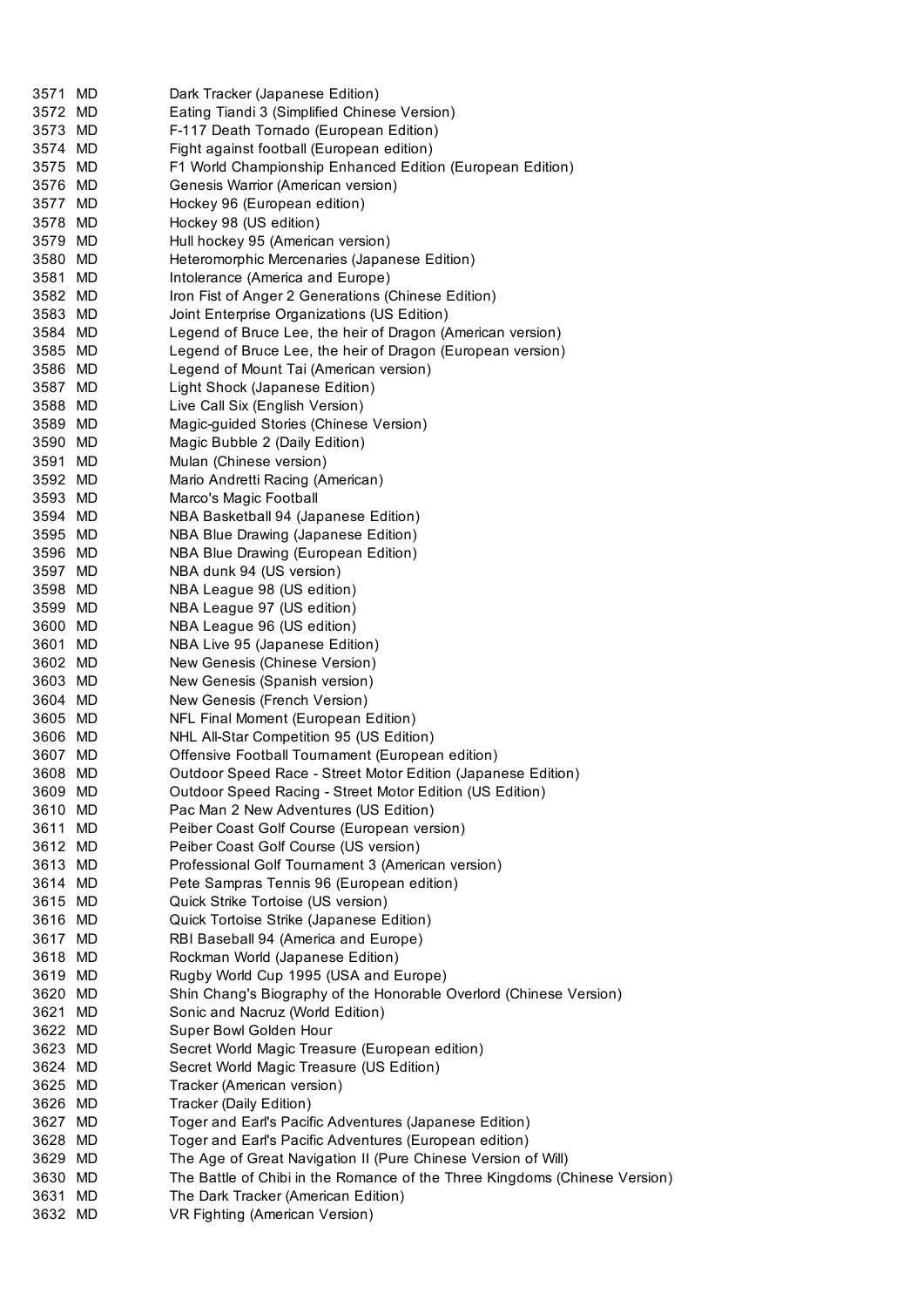| 3633 MD | Violent Motorcycle 3 (US and Europe)                               |
|---------|--------------------------------------------------------------------|
| 3634 MD | VR Soldier 2 vs Tiequan 2 (self-made version)                      |
| 3635 MD | World Series of Baseball (USA)                                     |
| 3636 MD | Xinchang's Ambition - Biography of the Overlord (Japanese Edition) |
| 3637 MD | Dream Simulated War II (Chinese Version)                           |
| 3638 MD | Dinosaur Team Movie Edition (US Edition)                           |
| 3639 MD | FIFA Football 2000 Golden Edition (US Edition)                     |
| 3640 MD | Grade Seven Dragon Balls (Japanese Edition)                        |
| 3641 MD | John Madden Rugby 97 (American edition)                            |
| 3642 MD | Secret World Magic Treasure (Japanese Edition)                     |
| 3643 MD | Soul Dou Luotiexue Corps (Chinese version)                         |
| 3644 MD | Soul Dou Luo (American edition)                                    |
| 3645 MD | Together and Earl's Pacific Adventures (US Edition)                |
| 3646 MD | Xinchang's Ambition - Biography of the Overlord (Japanese Edition) |
| 3647 MD | New Genesis (German version)                                       |
| 3648 MD | Streets of Rage 2                                                  |
| 3649 MD | Bright Crusade (Japanese edition)                                  |
| 3650 MD | Cartoon Zone (US Edition)                                          |
| 3651 MD | Simpson Family Bart's Fantasy (World Edition)                      |
| 3652 MD | Soul Dou Luo (Japanese Edition)                                    |
| 3653 MD | University American Football Championship 2 (American version)     |
| 3654 MD | American Girl Soldier (Japanese Edition)                           |
| 3655 MD | Allied Death Corps (Sinicized Version)                             |
| 3656 MD | Action 52 in 1 (European version)                                  |
| 3657 MD | Action NBA (US Edition)                                            |
| 3658 MD | 96 Atlanta Summer Olympics (US version)                            |
| 3659 MD | Animal Quick Strike (American version)                             |
| 3660 MD | Astrix - Great Rescue (European edition)                           |
| 3661 MD | Astrix - Great Rescue (US Edition)                                 |
| 3662 MD | ATP Championship Tennis Tournament (European edition)              |
| 3663 MD | Big Boy (American Edition)                                         |
| 3664 MD | Biliary mice (American version)                                    |
| 3665 MD | Crazy drummer Pikachu (Chinese version)                            |
| 3666 MD | Cartoon Zone (Japanese Edition)                                    |
| 3667 MD | Dark Water (America and Europe)                                    |
| 3668 MD | Eating Tiandi 3 (Traditional Chinese Version)                      |
| 3669 MD | Legend of Heroes 2 (Chinese version of menu)                       |
| 3670 MD | Legend of Mount Tai (European edition)                             |
| 3671 MD | Life Quick (World Edition)                                         |
| 3672 MD | Magic Gate 3 (American version)                                    |
| 3673 MD | Magic Story (Japanese Version)                                     |
| 3674 MD | Outlaws of the Marsh (Chinese version)                             |
| 3675 MD | Pulse Superman (Japanese version)                                  |
| 3676 MD | Quick fight for real people (America and Europe)                   |
| 3677 MD | Richard Happy City (American version)                              |
| 3678 MD | Space Warriors (China)                                             |
| 3679 MD | Summer Challenge (US Edition)                                      |
| 3680 MD | Sonic and Small Tail 3                                             |
| 3681 MD | Sonic and Small Tail 3 (European version)                          |
| 3682 MD | Tecmo Super Bowl Competition 3 Final Edition (Japanese Edition)    |
| 3683 MD | Tecmo Super Bowl Competition 2 (Japanese Version)                  |
| 3684 MD | TNN Outdoor Fishing Competition 96 (US Edition)                    |
| 3685 MD | Urban Attacks (US and Europe)                                      |
| 3686 MD | Wukong's Outgoing Biography Perfect Hack Edition (Chinese Edition) |
| 3687 MD | Water Margin (Chinese version)                                     |
| 3688 MD | Wolverine (America and Europe)                                     |
| 3689 MD | All-Star Hockey 95 (US version)                                    |
| 3690 MD | Super Rich (Chinese version)                                       |
| 3691 MD | Three Kingdoms Chronicle 5 (Chinese Version)                       |
| 3692 MD | Sow Motan Sumo (Japanese Version)                                  |
| 3693 MD | American College Football 96 (American Version)                    |
| 3694 MD | Magic Warrior of Space Warriors (Chinese version)                  |
|         |                                                                    |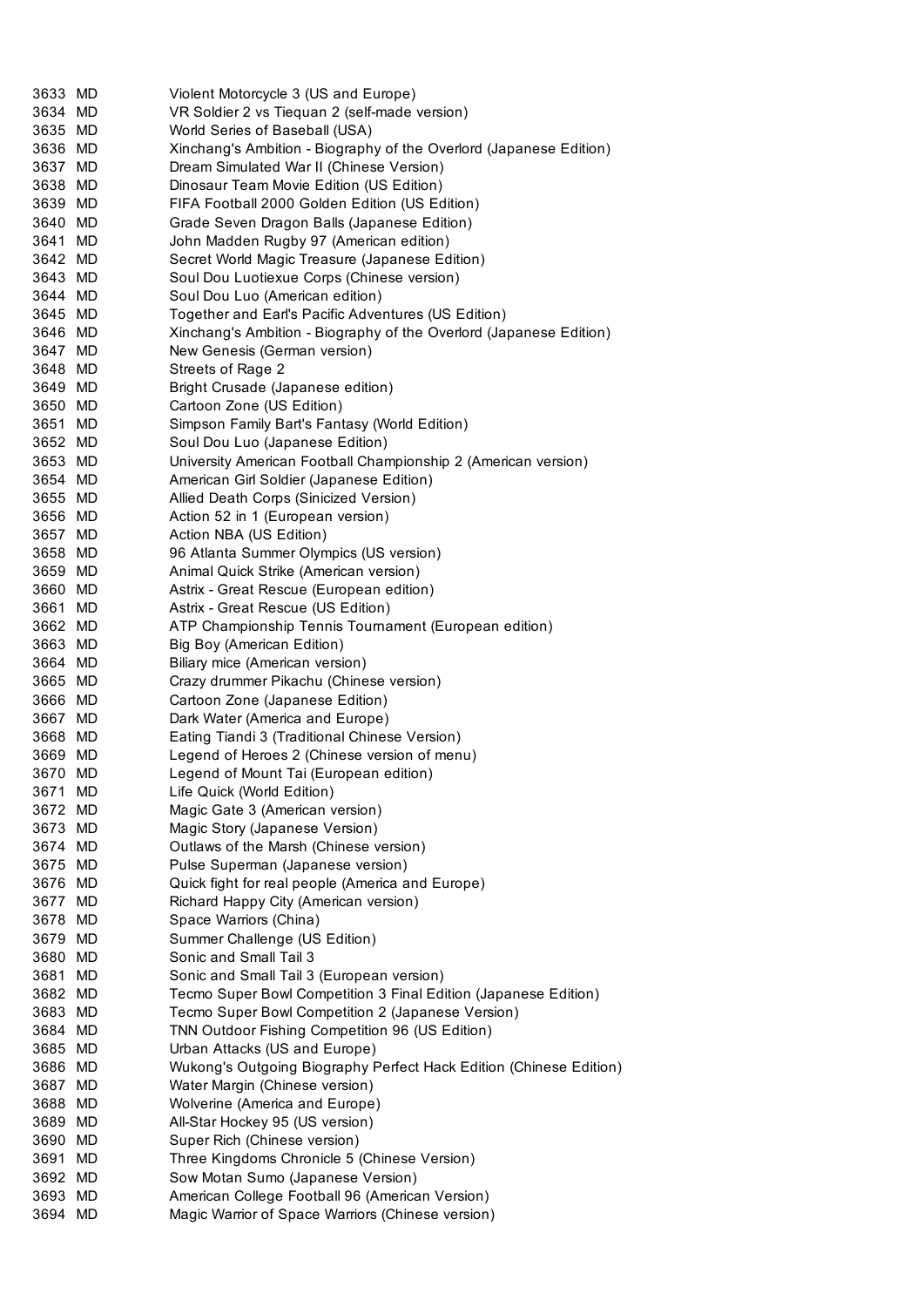| 3695 MD            | Sonic and Small Tail 3 (Japanese Edition)                                            |
|--------------------|--------------------------------------------------------------------------------------|
| 3696 MD            | Water of Darkness (American version)                                                 |
| 3697 MD            | American College Football 97 (American Version)                                      |
| 3698 MD            | A Heroic Yang Jiajiang (Chinese Version)                                             |
| 3699 MD            | Alien Prince Shooting Star (Japanese Edition)                                        |
| 3700 MD            | ATP Championship Tennis Match (US version)                                           |
| 3701 MD            | Alien Prince (US version)                                                            |
| 3702 MD            | United Front Line (Sinicized Edition)                                                |
| 3703 MD            | Frontal dunk Dunkers (Chinese version)                                               |
| 3704 MD            | John Marton American Football 98 (American Version)                                  |
| 3705 MD            | Highly Difficult Enhanced Version 2 in the Age of Great Navigation (Chinese Version) |
| 3706 MD            | Battle Legend (Japanese Edition)                                                     |
| 3707 MD            | True service soul - bawangwan hell change                                            |
| 3708 MD            | Sonic Fox (American version)                                                         |
| 3709 MD            | Monak Royal Battle Legend (Chinese Version)                                          |
| 3710 MD            | Rolling Thunder 3                                                                    |
| 3711 MD            | Emperor's Treasure - Secret Land Magic Treasure (Chinese Version)                    |
| 3712 MD            | Robocop vs The Terminator                                                            |
| 3713 MD            | The Adventures of Batman and Robin                                                   |
| 3714 MD            | Dinosaur Brothers 2 (Chinese version of the story)                                   |
| 3715 MD            | Surging wind (sinicized version)                                                     |
| 3716 MD            | Sonic 3 Delta (Japanese version)                                                     |
| 3717 MD            | Alien Soldier                                                                        |
| 3718 MD            | Super Mario Bros                                                                     |
| 3719 MD            | Doom Troopers                                                                        |
| 3720 MD            | Cotton Little Devil (Japanese Edition)                                               |
| 3721 MD            | SEGA Sports 3 in 1 (European edition)                                                |
| 3722 MD<br>3723 MD | Water Margin                                                                         |
| 3724 MD            | Devouring Heaven and Earth 3<br>Stir turtle                                          |
| 3725 MD            | Light Power 2                                                                        |
| 3726 MD            | Dream Simulated Warfare 2                                                            |
| 3727 MD            | New Continent in the Age of Great Navigation                                         |
| 3728 MD            | New Light and Darkness 3 (Chinese version)                                           |
| 3729 MD            | Particle Warrior 2 (US version)                                                      |
| 3730 MD            | Earthworm Jim 2 (American edition)                                                   |
| 3731 MD            | Forever Batman (World Edition)                                                       |
| 3732 MD            | Spider-Man Relieves Desire (US Edition)                                              |
| 3733 MD            | Weapon Master (American version)                                                     |
| 3734 MD            | Lion King (World Edition)                                                            |
| 3735 MD            | Pick's Rapid Adventure (US Edition)                                                  |
| 3736 MD            | The Adventures of Puppets (American Edition)                                         |
| 3737 MD            | The Lost Shadow of Double Dragon 5 (US Edition)                                      |
| 3738 MD            | Legend of Raytheon - Successor of Light (Chinese version)                            |
| 3739 MD            | Chafford (America and Europe)                                                        |
| 3740 MD            | Hao Xue Temple (Japanese version)                                                    |
| 3741 MD            | Justice Alliance Superpersonality Fighting (World Edition)                           |
| 3742 MD            | NBA Two-to-Two Bullfighting (US version)                                             |
| 3743 MD            | Primitive Animal Crazy Fighting (Japanese Edition)                                   |
| 3744 MD            | Queer in Hollywood                                                                   |
| 3745 MD            | Robot Fighting (Japanese Edition)                                                    |
| 3746 MD            | World Baseball Series 96 (US edition)                                                |
| 3747 MD            | World Baseball Series'98 (US version)                                                |
| 3748 MD            | Ancient Seal of Bright Power 2 (Chinese Version)                                     |
| 3749 MD            | Dream Star (European edition)                                                        |
| 3750 MD            | The Crown of Eternity (American edition)                                             |
| 3751 MD            | Life Quick Typing 2 (Japanese Edition)                                               |
| 3752 MD            | Tour the White Book Magic United War (Chinese version)                               |
| 3753 MD            | Soul Dou Luotiexue Corps                                                             |
| 3754 MD            | Angry iron fist 3 bt version                                                         |
| 3755 MD<br>3756 MD | Iron fist of Fury<br>World Baseball Series 95 (US edition)                           |
|                    |                                                                                      |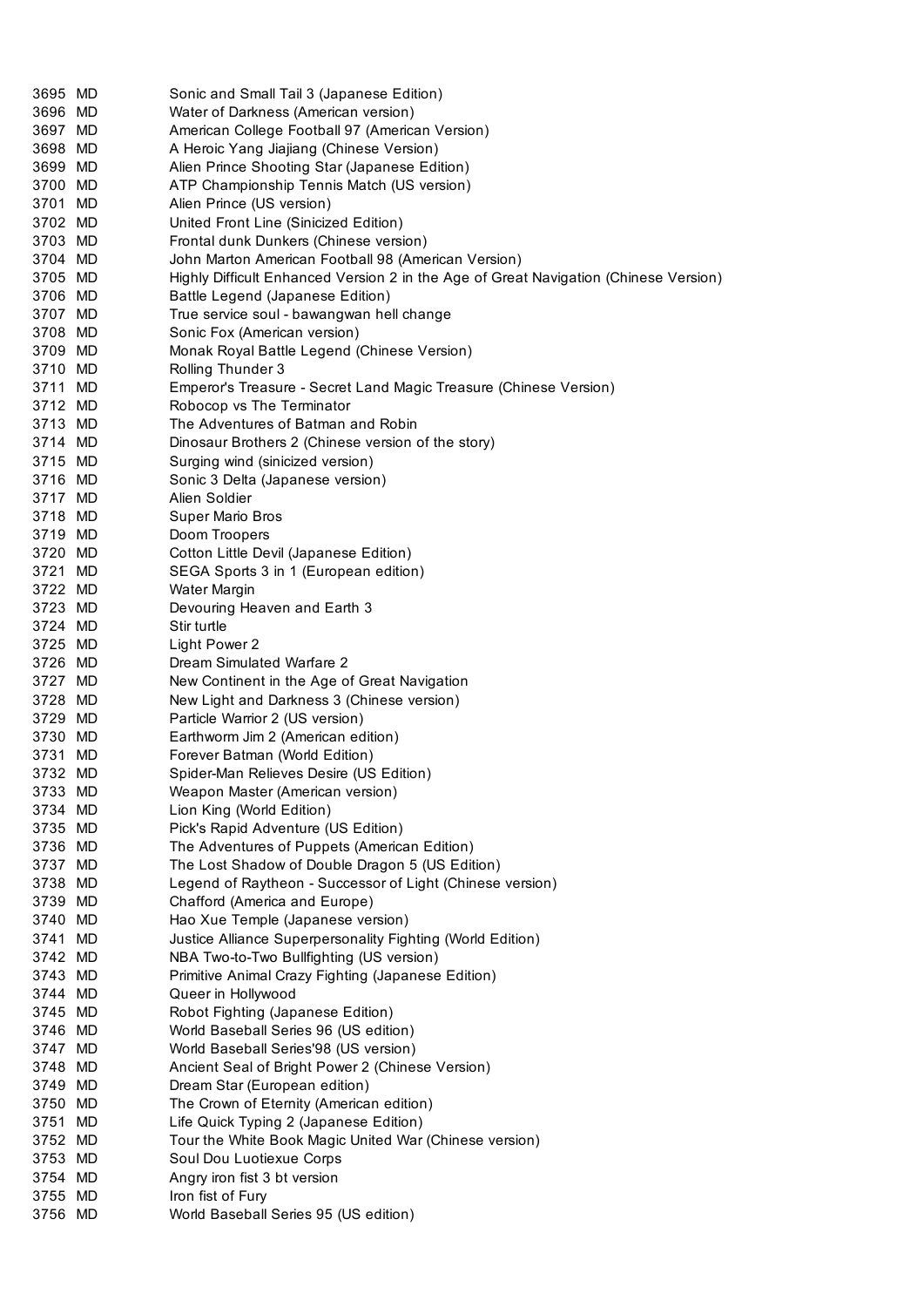| 3757 MD  | Sonic and Nakrus 2 (World Edition)                            |
|----------|---------------------------------------------------------------|
| 3758 MD  | Dyna Brothers 2                                               |
| 3759 MD  | The End of Fantasy Star 4,000 Years (Chinese Version)         |
| 3760 MD  | Sonic Classic Collection (American Edition)                   |
| 3761 MD  | Street tyrant 2                                               |
| 3762 MD  | Streets of Rage 3                                             |
| 3763 MD  | yuyu hakosyo                                                  |
| 3764 MD  | Singularity in the Wind (American Edition)                    |
| 3765 MD  | <b>WWF Crazy Wrestling (US Edition)</b>                       |
| 3766 MD  | New Beggar Prince (Chinese version)                           |
| 3767 MD  | Sonic Impact 3D                                               |
| 3768 MD  | Final Life Quick 3 (European version)                         |
| 3769 MD  | Life Quick 3 (American version)                               |
| 3770 MD  | American Professional Baseball Three Kills 96 (US Edition)    |
| 3771 MD  | Sonic and Nakrus 3 (World Edition)                            |
| 3772 MD  | The Lost World of Jurassic Park 2 (USA)                       |
| 3773 MD  | Angry iron fist 3 full character version                      |
| 3774 MD  | Angry iron fist 3-7 revised version                           |
| 3775 MD  | Angry iron fist 3 full hidden character version               |
| 3776 MD  | Super Street Tyrant 2 New Challenger (European Edition)       |
| 3777 PCE | Phantom of Ecstasy (Japanese Edition)                         |
| 3778 PCE | King of Gambling (Japanese Edition)                           |
| 3779 PCE | Victory Racing (Japanese Version)                             |
| 3780 PCE | Baseball'90 (Japanese version)                                |
| 3781 PCE | World Tennis (Japanese Version)                               |
| 3782 PCE | Chinese Kung Fu Bruce Lee (US version)                        |
| 3783 PCE | Demon Pinball Platform (US version)                           |
| 3784 PCE |                                                               |
|          | Kaizou Choujin Shubibinman                                    |
| 3785 PCE | Super Volleyball (Japanese Version)                           |
| 3786 PCE | Tennis (Japanese version)                                     |
| 3787 PCE | Super Golf (Japanese Version)                                 |
| 3788 PCE | Kiki Kaikai                                                   |
| 3789 PCE | Ice hockey (Japanese version)                                 |
| 3790 PCE | Dragon's Curse                                                |
| 3791 PCE | Gradius                                                       |
| 3792 PCE | Ultimate racing car (American version)                        |
| 3793 PCE | Kyuukyoku Tiger; Twin Cobra                                   |
| 3794 PCE | Majin Eiyu Wataru                                             |
| 3795 PCE | PC Origin (US Edition)                                        |
| 3796 PCE | Rainbow Island 3 (Japanese Edition)                           |
| 3797 PCE | Jigoku Meguri                                                 |
| 3798 PCE | Necromancer                                                   |
| 3799 PCE | Super Baseball League 3 (Japanese Version)                    |
| 3800 PCE | Magic girl                                                    |
| 3801 PCE | China Warrior                                                 |
| 3802 PCE | Super Racing (Japanese Edition)                               |
| 3803 PCE | Final Lap Twin                                                |
| 3804 PCE | Galaga '88                                                    |
| 3805 PCE | Pinball Platform (American Edition)                           |
| 3806 PCE | Super Tennis (Japanese Version)                               |
| 3807 PCE | Yuanping Discusses the Biography of Demons (American Edition) |
| 3808 PCE | Daisenpuu                                                     |
| 3809 PCE | Nekketsu Koukou Dodgeball Bu PC Bangai Hen                    |
| 3810 PCE | PC Origin Vengeance (American Edition)                        |
| 3811 PCE | The Story of the King of Beasts (US Edition)                  |
| 3812 PCE | Pinball Platform 2 (Japanese Edition)                         |
| 3813 PCE | <b>Burning Angels</b>                                         |
| 3814 PCE | Knight Rider Special                                          |
| 3815 PCE | Space Warriors (US Edition)                                   |
| 3816 PCE | Time and Space Warriors (Japanese Edition)                    |
| 3817 PCE | 1943 Kai                                                      |
| 3818 PCE | Bomberman'93 (US version)                                     |
|          |                                                               |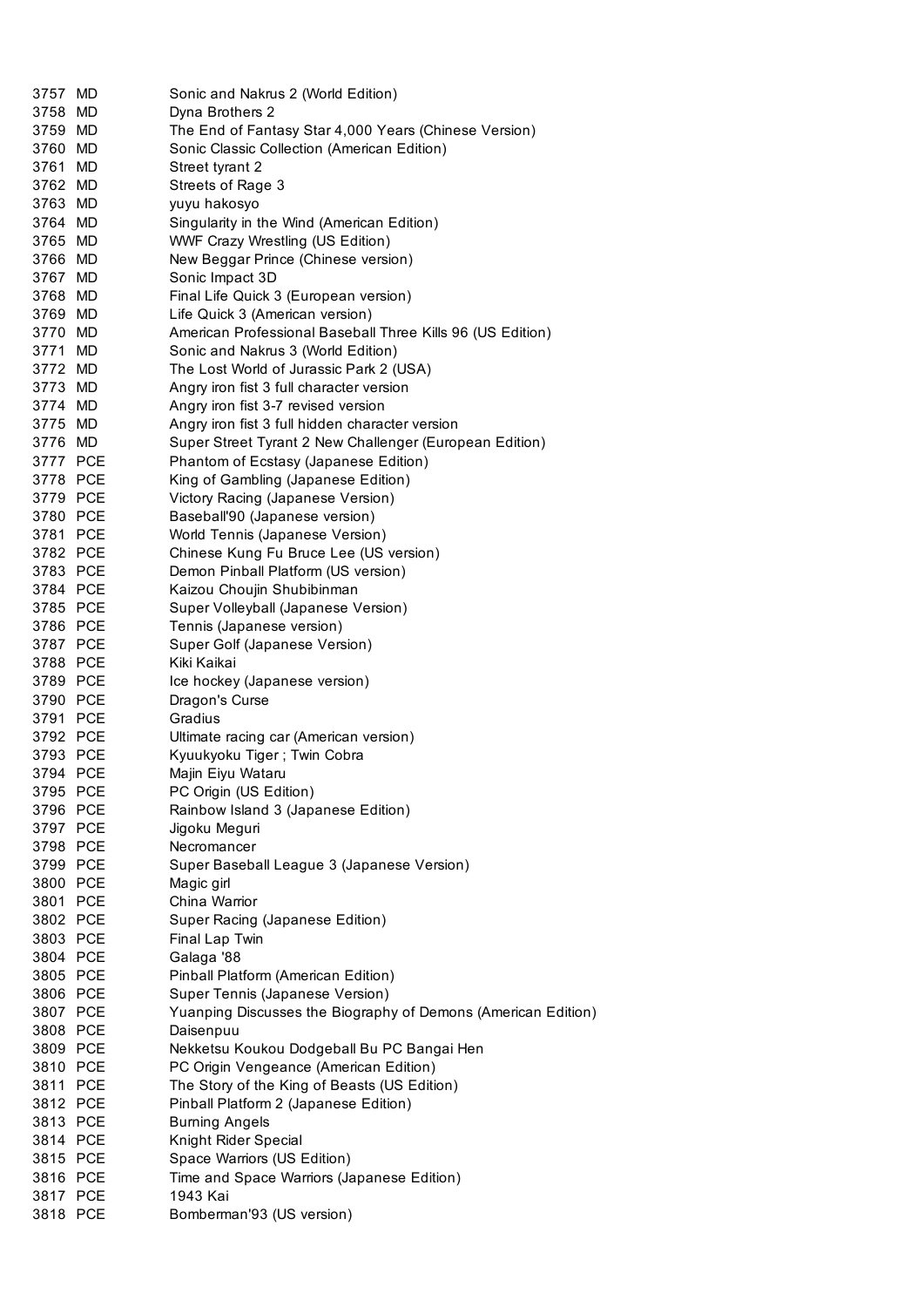| 3819 PCE | New Adventure Island (US version)                        |
|----------|----------------------------------------------------------|
| 3820 PCE | <b>City Hunter</b>                                       |
| 3821 PCE | Salamander                                               |
| 3822 PCE | Populous                                                 |
| 3823 PCE | Parasol Stars - The Story of Bubble Bobble III           |
| 3824 PCE | Jackie Chan Kung Fu (Japanese edition)                   |
| 3825 PCE | <b>Haunted House</b>                                     |
| 3826 PCE | F1 Triple Battle                                         |
| 3827 PCE | Final Soldier ; Final Soldier Special Version            |
| 3828 PCE | Bloody Wolf; Narazumo no Sentou Butai Bloody Wolf        |
| 3829 PCE | W Ring - The Double Rings                                |
| 3830 PCE | Dragon Saber                                             |
| 3831 PCE | Dungeon Explorer                                         |
| 3832 PCE | Cadash                                                   |
| 3833 PCE | Takin' It to the Hoop; USA Pro Basketball                |
| 3834 PCE | Darius Plus                                              |
| 3835 PCE | Kaizou Choujin Shubibinman 2 - Aratanaru Teki; ShockMan  |
| 3836 PCE | Daisenpuu                                                |
| 3837 PCE | Neutopia                                                 |
| 3838 PCE | Susanoo Densetsu                                         |
| 3839 PCE | Pac-Man                                                  |
| 3840 PCE | Space Invaders - Fukkatsu no Hi                          |
| 3841 PCE | Out run                                                  |
| 3842 PCE | Bomberman                                                |
| 3843 PCE | Hisou Kihei X Serd                                       |
| 3844 PCE | Momotarou Densetsu II                                    |
| 3845 PCE | PC Origin 3 (US Edition)                                 |
| 3846 PCE | Hot Blood Wrestling Angle 3 (Japanese Edition)           |
| 3847 PCE | Saiyuuki World 2 - Tenjoukai No Mashou                   |
| 3848 PCE | F1 Circus '92 - The Speed of Sound                       |
| 3849 PCE | Super Star Soldier                                       |
| 3850 PCE | After Burner II                                          |
| 3851 PCE | World horse racing                                       |
| 3852 PCE | PC Denjin Punkic Cyborgs                                 |
| 3853 PCE | Momotarou Densetsu Turbo                                 |
| 3854 PCE | Crest of Gaia                                            |
| 3855 PCE | Parodius Da! - Shinwa kara Owarai he                     |
| 3856 PCE | Strip Fighter II                                         |
| 3857 PCE | Chuka Taisen                                             |
| 3858 PCE | Nekketsu Koukou Dodgeball Bu: Soccer                     |
| 3859 PCE | PC primitive man 2                                       |
| 3860 PCE |                                                          |
| 3861 PCE | Ninja Gaiden<br>Takahashi Celebrity New Adventure Island |
| 3862 PCE |                                                          |
| 3863 PCE | Neutopia II<br>thunder                                   |
| 3864 PCE | Detana!! TwinBee                                         |
| 3865 PCE | Bomberman '94                                            |
|          |                                                          |
| 3866 PCE | Street tyrant 2 (Japanese edition)                       |
| 3867 FC  | Transspace Fortress (Japanese Edition)                   |
| 3868 FC  | Fuji Mountain (Japanese version)                         |
| 3869 FC  | Mario, plumber (Chinese version)                         |
| 3870 FC  | Off-road Motorcycle (Japanese Edition)                   |
| 3871 FC  | Pinball Platform (Chinese Version)                       |
| 3872 FC  | Tank Battle Hack (Chinese Version)                       |
| 3873 FC  | Antarctic Adventure (Chinese version)                    |
| 3874 FC  | Bomberman (Chinese version)                              |
| 3875 FC  | Big Diamond Jr (Japanese Edition)                        |
| 3876 FC  | Big Diamond 3 (World Edition)                            |
| 3877 FC  | Big King Kong (World Edition)                            |
| 3878 FC  | Cat and mouse (Chinese version)                          |
| 3879 FC  | Formula 1 racing car (Chinese version)                   |
| 3880 FC  | Love's Cabin (Chinese Version)                           |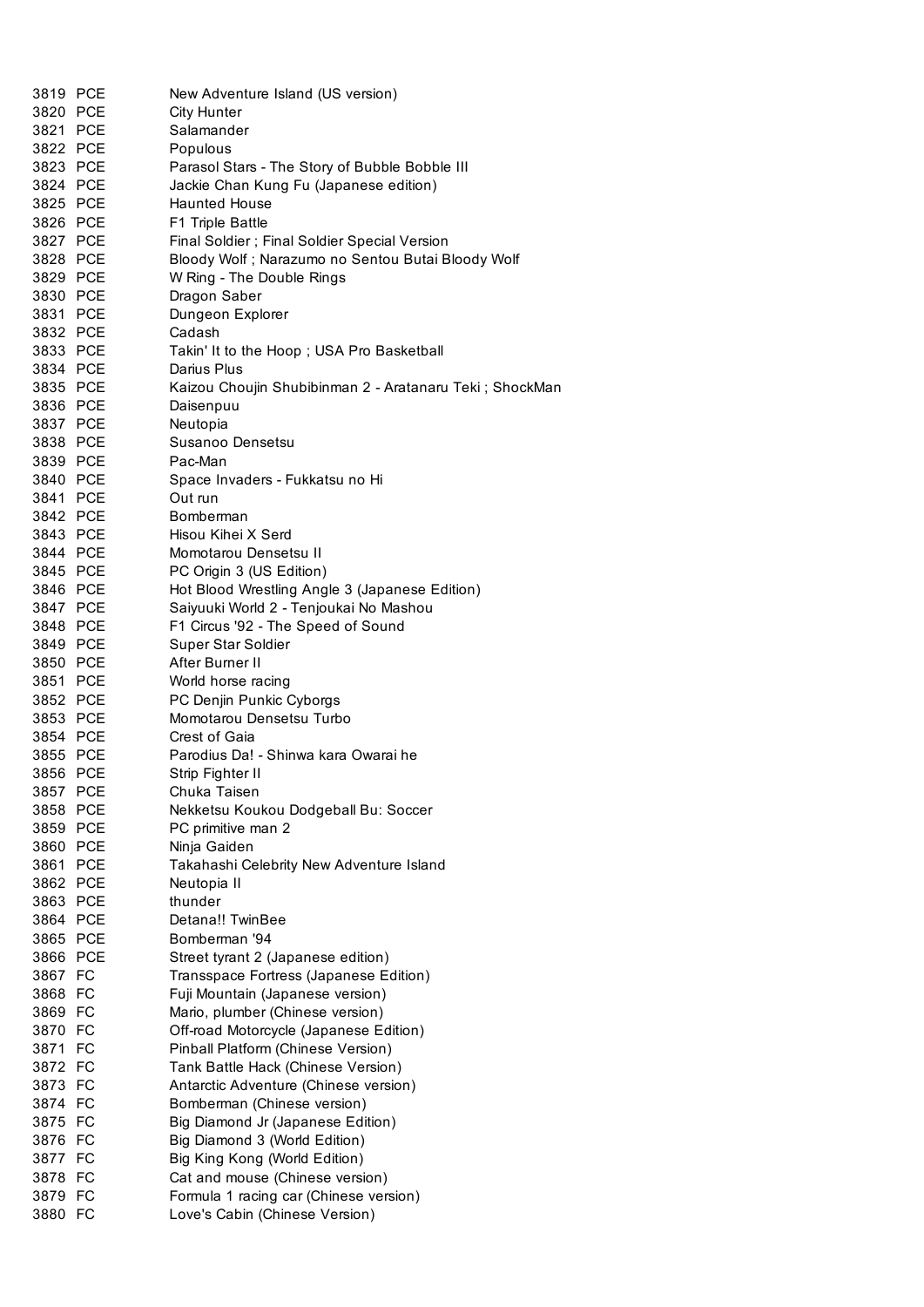| 3881 FC            | Air beating (Chinese version)                                      |
|--------------------|--------------------------------------------------------------------|
| 3882 FC            | Black and White Chess (Chinese version)                            |
| 3883 FC            | Front-line battle (Chinese version)                                |
| 3884 FC            | Floating Gunners (Japanese Edition)                                |
| 3885 FC            | Magic Abacus (Subversion)                                          |
| 3886 FC            | Magic Gems (Asian Edition)                                         |
| 3887 FC            | Supersonic Locomotive Race (American edition)                      |
| 3888 FC            | Underground adventure (Japanese version)                           |
| 3889 FC            | Angel of Love (American version)                                   |
| 3890 FC            | Atlantis Mystery (Japanese Edition)                                |
| 3891 FC            | Fire Dragon (Chinese version)                                      |
| 3892 FC            | Mine digging (Chinese version)                                     |
| 3893 FC            | Mario House Demolition Worker (American version)                   |
| 3894 FC            | Magic square                                                       |
| 3895 FC            | Bomberman Jack (Japanese version)                                  |
| 3896 FC            | Beidou Shenquan (Japanese version)                                 |
| 3897 FC            | Baiye Jushen (Japanese version)                                    |
| 3898 FC            | Combination Diamond (American version)                             |
| 3899 FC            | Flying God of War (American version)                               |
| 3900 FC            | Fighting Ships (US Edition)                                        |
| 3901 FC            | Go Battle (Chinese Version)                                        |
| 3902 FC            | Genesis of the Universe (Japanese Version)                         |
| 3903 FC            | Go (Japanese version)                                              |
|                    |                                                                    |
| 3904 FC<br>3905 FC | Huazao Game (Japanese Edition)                                     |
|                    | Iron gloves 2 (American version)                                   |
| 3906 FC            | Interstellar Russian Tetris (Japanese edition)                     |
| 3907 FC            | Last Starfighter (US version)                                      |
| 3908 FC            | Mickey Mouse (Japanese Edition)                                    |
| 3909 FC            | Beauty Poker (Chinese version)                                     |
| 3910 FC            | Dr. Mary (Chinese version)                                         |
| 3911 FC            | Qbert (American edition)                                           |
| 3912 FC            | Sichuan Mahjong (Chinese version)                                  |
| 3913 FC            | Collision car (American version)                                   |
| 3914 FC            | Sichuan Sparrow (Subversion)                                       |
| 3915 FC            | Angry Birds (Chinese version)                                      |
| 3916 FC            | Brain Warships (Japanese Edition)                                  |
| 3917 FC            | Combat Ship (European version)                                     |
| 3918 FC            | Fuxing Boy (Japanese Edition)                                      |
| 3919 FC            | Family games - rhythmic gymnastics training (Japanese version)     |
| 3920 FC            | Family Game Sensory Track and Field Competition (Japanese Edition) |
| 3921 FC            | Adventure Island (Chinese version)                                 |
| 3922 FC            | Adventure Island (Japanese version)                                |
| 3923 FC            | Brainstorming 2 - English, English and Chinese (Chinese version)   |
| 3924 FC            | Chain box (European edition)                                       |
| 3925 FC            | Castle Exploration (Chinese Version)                               |
| 3926 FC            | Dodd's attitude (American version)                                 |
| 3927 FC            | Dream of Water Pipes (American Version)                            |
| 3928 FC            | Dr. Mario (Chinese version)                                        |
| 3929 FC            | Elimination of Pests (Subversion)                                  |
| 3930 FC            | Fruit civet (Chinese version)                                      |
| 3931 FC            | Future Kid (US Edition)                                            |
| 3932 FC            | Future Kid (Subversion)                                            |
| 3933 FC            | Holy Famine 2 (Japanese Edition)                                   |
| 3934 FC            |                                                                    |
|                    | Kitty Cat World (Japanese Edition)                                 |
| 3935 FC            | Legendary quarterback of John Elvis (American version)             |
| 3936 FC            | Moai Jun (Chinese version)                                         |
| 3937 FC            | Rogue fighters (Japanese version)                                  |
| 3938 FC            | Rollo Adventure 2 (Egg Prince 2) (European version)                |
| 3939 FC            | Track and Field Games (American version)                           |
| 3940 FC            | Track and Field Games (Japanese Edition)                           |
| 3941 FC            | 75 Bingo (Chinese version)                                         |
| 3942 FC            | Bingo 75 (European edition)                                        |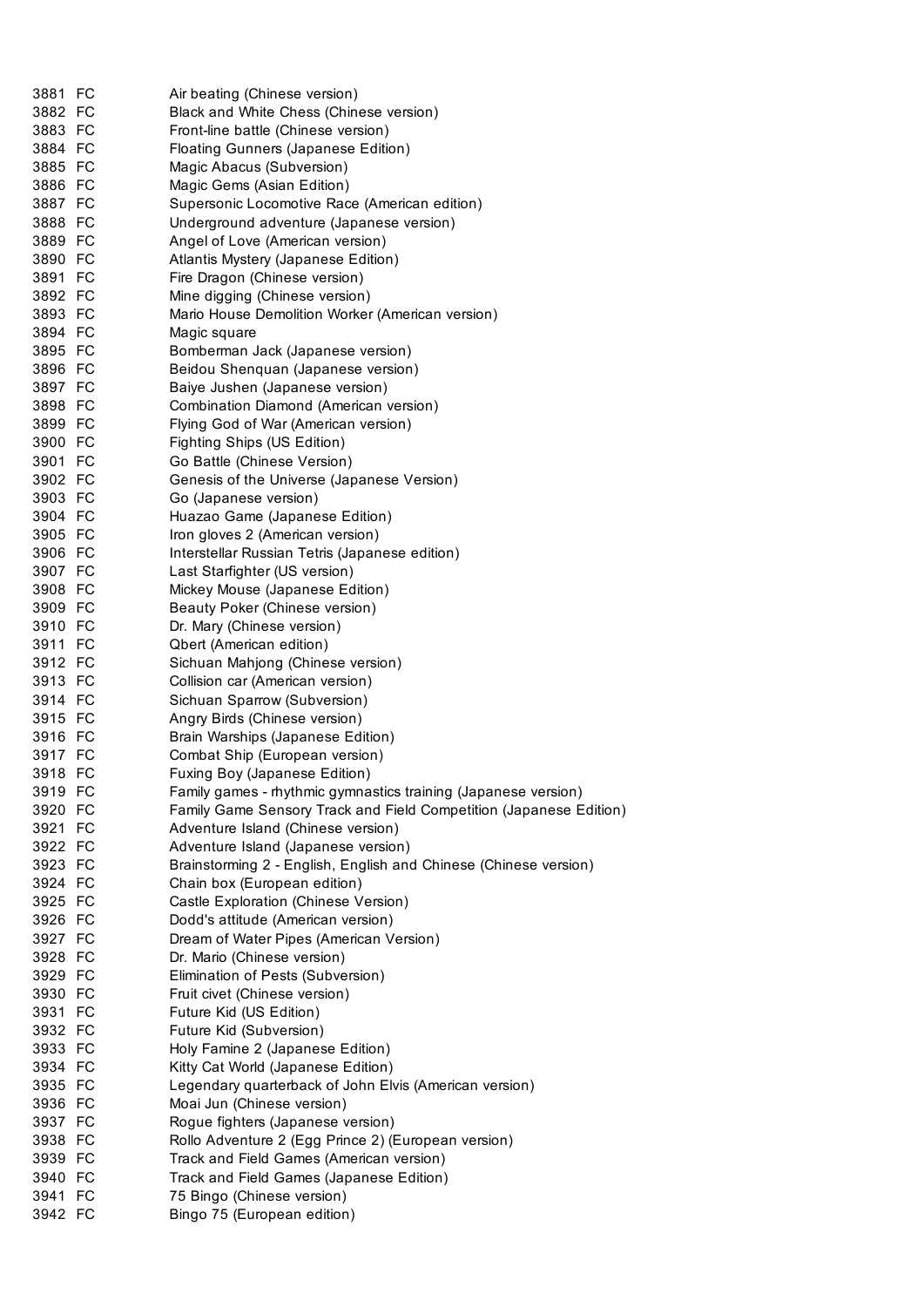| 3943 FC | Ghost Taro-Ghost Magic Land (Japanese Edition)                                      |
|---------|-------------------------------------------------------------------------------------|
| 3944 FC | Karate Championship (US version)                                                    |
| 3945 FC | Newsboy Delivery (American Edition)                                                 |
| 3946 FC | Super Chinese Boxing (Japanese Version)                                             |
| 3947 FC | Track and Field Games (European edition)                                            |
| 3948 FC | Black Friday (American edition)                                                     |
| 3949 FC | Bomberman 2002 (Japanese Edition)                                                   |
| 3950 FC | Babylon Tower (Japanese version)                                                    |
| 3951 FC | Back to the Future (US Edition)                                                     |
| 3952 FC | Bigfoot Truck Rally (American version)                                              |
| 3953 FC | Family Game - Assault Wind and Cloud City II (Japanese Edition)                     |
| 3954 FC | Exotic criticism (sinicized version)                                                |
| 3955 FC | Foreign Spirits (American Version)                                                  |
| 3956 FC | Great Sumo (Japanese Version)                                                       |
| 3957 FC | Interesting box game (Chinese version)                                              |
| 3958 FC | Interesting box (Japanese edition)                                                  |
| 3959 FC | Rollo's Great Adventure (Egg Prince) (Japanese Edition)                             |
| 3960 FC | The Brave Fight the Dragon (Japanese Edition)                                       |
| 3961 FC | Tank Storm (Chinese Version)                                                        |
| 3962 FC | Water plumber battle (Japanese edition)                                             |
| 3963 FC | Brazilian Football (Brazilian Version)                                              |
| 3964 FC | Ecstasy Vehicle (Asian Edition)                                                     |
| 3965 FC | Ecstasy Vehicle (Japanese Version)                                                  |
| 3966 FC | Gold Medal Mario (Japanese Edition)                                                 |
| 3967 FC | Hot trough (American version)                                                       |
| 3968 FC | King Knight (Japanese version)                                                      |
| 3969 FC |                                                                                     |
|         | Last World War (Asian Edition)                                                      |
| 3970 FC | New Underground Exploration (Japanese Edition)                                      |
| 3971 FC | The Brave Fight the Dragon (American Version)                                       |
| 3972 FC | Elevator Action [USA]                                                               |
| 3973 FC | AV Football (Japanese Version)                                                      |
| 3974 FC | AV Huazha Club (Japanese Edition)                                                   |
| 3975 FC | Ecstasy Vehicle (Chinese Version)                                                   |
| 3976 FC | Legend of Shadow (Chinese Version)                                                  |
| 3977 FC | Mrs. Bai Qing (Japanese Edition)                                                    |
| 3978 FC | Super Truck of Rocket Car (English Version)                                         |
| 3979 FC | Q-bert                                                                              |
| 3980 FC | Angry Birds 2 (Chinese version)                                                     |
| 3981 FC | Flip jigsaw puzzle (American version)                                               |
| 3982 FC | Easy Autumn (US Edition)                                                            |
| 3983 FC | KARATE CHAMP [USA]                                                                  |
| 3984 FC | Attack Zoo (Japanese edition)                                                       |
| 3985 FC | Abe Criminal Police (Japanese Edition)                                              |
| 3986 FC | American Celebrity Intelligence Competition (American Edition)                      |
| 3987 FC | American Celebrity Intelligence Competition - 25th Anniversary Edition (US Edition) |
| 3988 FC | Billiards Championship (US version)                                                 |
| 3989 FC | Classic Concentration Camp (American Edition)                                       |
| 3990 FC | Conan (American edition)                                                            |
| 3991 FC | Colour Dinosaurs (American Edition)                                                 |
| 3992 FC | Carty's Outgoing Biography (American Edition)                                       |
| 3993 FC | Description of Weimen (Japanese Edition)                                            |
| 3994 FC | Dragon Castle (American version)                                                    |
| 3995 FC | Dangerous Aliver (American version)                                                 |
| 3996 FC | Dangerous Aliver (European edition)                                                 |
| 3997 FC | 720 (American edition)                                                              |
| 3998 FC | Fire heroes (Japanese edition)                                                      |
| 3999 FC | Galaxy Trio (Japanese Edition)                                                      |
| 4000 FC | Green Corps (Chinese version)                                                       |
| 4001 FC | Green Corps Map Modified Edition (US Edition)                                       |
| 4002 FC | Green Corps (Japanese edition)                                                      |
| 4003 FC | Glory of Hercules (Japanese edition)                                                |
| 4004 FC | Hijacking flights (US version)                                                      |
|         |                                                                                     |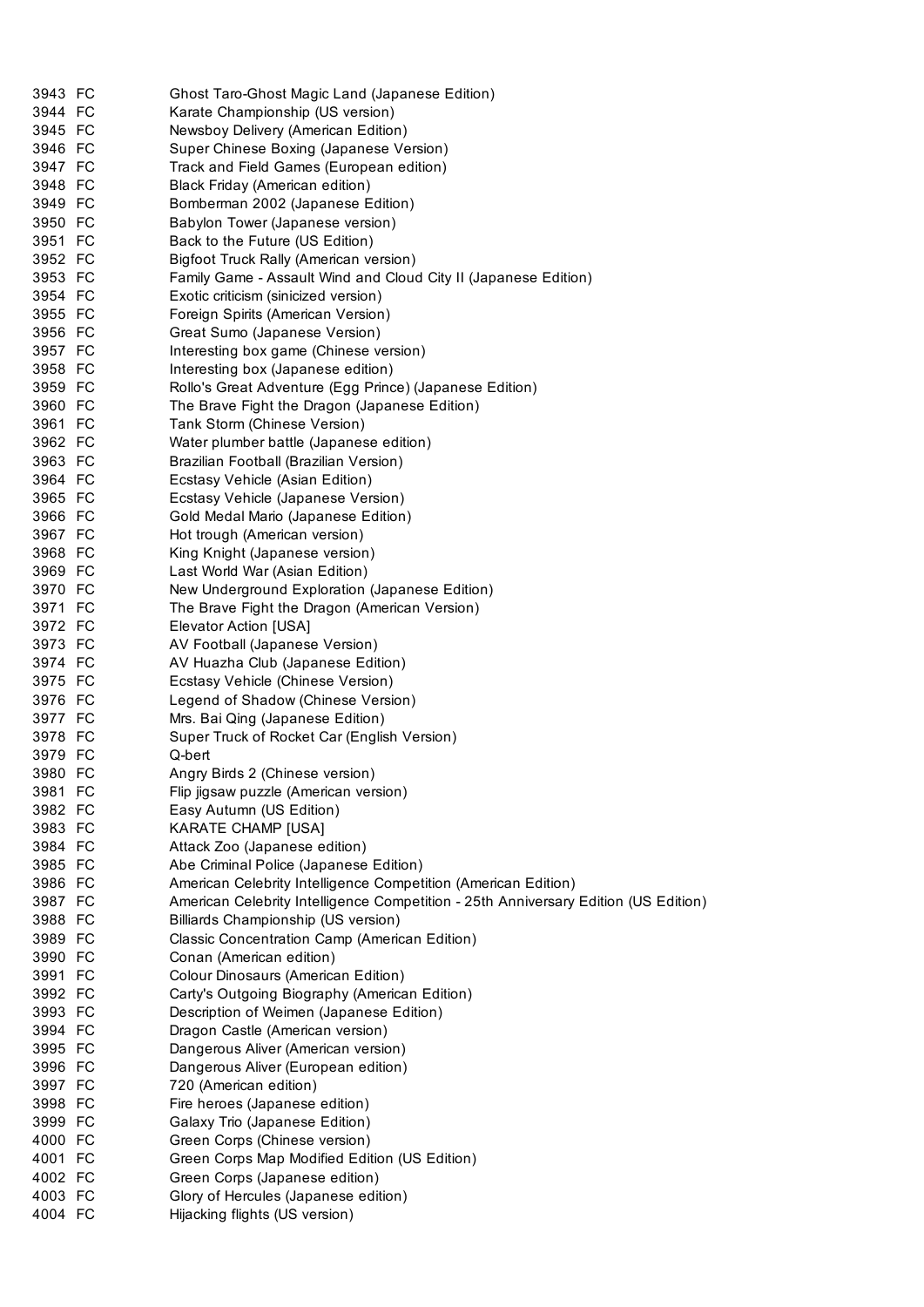| 4005 FC |    | Hebas (American edition)                               |
|---------|----|--------------------------------------------------------|
| 4006 FC |    | Hot-blooded hardliners (Japanese edition)              |
| 4007 FC |    | Highway racing car (Japanese version)                  |
| 4008 FC |    | Home Tennis (Japanese Version)                         |
| 4009 FC |    | Heroic Adventure (American Edition)                    |
| 4010 FC |    | Hoe Da D (Chinese Version)                             |
| 4011 FC |    | Locks (European edition)                               |
| 4012 FC |    | Lightning Rhythm (American Version)                    |
| 4013 FC |    | Laughing at the Four Heavenly Kings (Japanese Edition) |
| 4014 FC |    | Rock Man (American Edition)                            |
| 4015 FC |    | Rockman (Japanese edition)                             |
| 4016 FC |    | Sparrow stick (Japanese version)                       |
| 4017 FC |    | Soul Dou Luo (Japanese Edition)                        |
| 4018 FC |    | Ground Warfare 2 (Japanese Version)                    |
| 4019 FC |    | Happy Matching (Subversion)                            |
| 4020 FC |    | Myth of Light Angel Island Legend (Chinese version)    |
| 4021 FC |    | Aluna Treasure (Japanese Edition)                      |
| 4022 FC |    | Beidou Shenquan 2 (Japanese version)                   |
| 4023 FC |    | Chapter of Ninja Asura (Chinese version)               |
| 4024 FC |    | Family Boxing (Japanese Version)                       |
| 4025 FC |    | Fancy Nine Balls (Chinese Version)                     |
| 4026 FC |    | Firebird - Phoenix (Japanese Edition)                  |
| 4027 FC |    | Bomberman 2 (US version)                               |
| 4028 FC |    | Bombing Superman II (Chinese version)                  |
| 4029 FC |    | <b>Blue Brothers</b>                                   |
| 4030 FC |    | California Game (European Edition)                     |
| 4031 FC |    | Chinese Astrology (Japanese Edition)                   |
| 4032 FC |    | Casino kid (American version)                          |
| 4033 FC |    | Challenge Chip (American Edition)                      |
| 4034 FC |    | Challenge the Dragon (American version)                |
| 4035 FC |    | Cosmos Captain Adventure (US Edition)                  |
| 4036 FC |    | City Adventure Baseball Heroes (Japanese Edition)      |
| 4037 FC |    | Cats in Boots (American version)                       |
| 4038 FC |    | Donald Duck Dream Adventure 2 (US Edition)             |
| 4039 FC |    | Double Basketball (American version)                   |
| 4040 FC |    | Double Basketball (European version)                   |
| 4041 FC |    | Dickett Lancy (American edition)                       |
| 4042 FC |    | Eastern Legends (Chinese Version)                      |
| 4043    | FC | Goddess Eagle 1 (Japanese version)                     |
| 4044 FC |    | Green Corps Super Hard Edition (US Edition)            |
| 4045 FC |    | Galactic Warriors (US Edition)                         |
| 4046 FC |    | Goblin Story (Japanese Version)                        |
| 4047 FC |    | Gambling City Boy 2 (American version)                 |
| 4048 FC |    | Hebas 2 (Japanese edition)                             |
| 4049 FC |    | Highway Star 2 (Chinese version)                       |
| 4050 FC |    | Highway Star (Chinese version)                         |
| 4051 FC |    | Hockey (American version)                              |
| 4052 FC |    | Hollywood Square (American version)                    |
| 4053 FC |    | Heaven and Hell (American version)                     |
| 4054 FC |    | Jimmy Connor Professional Tennis (American version)    |
| 4055 FC |    | Jimmy Connor Professional Tennis (European version)    |
|         |    |                                                        |
| 4056 FC |    | Karaok Studio (Japanese Edition)                       |
| 4057 FC |    | Knight Legend (Japanese Edition)                       |
| 4058 FC |    | Kachev Heavenly Kingdom and Hell (Japanese Edition)    |
| 4059 FC |    | Katie Cat Balloon World (Japanese Edition)             |
| 4060 FC |    | Katie's External Biography (Japanese Edition)          |
| 4061 FC |    | Lockheed (Chinese version)                             |
| 4062 FC |    | Lippe Island (Japanese edition)                        |
| 4063 FC |    | Moment of Imitation (Japanese Edition)                 |
| 4064 FC |    | Magic Iron Man (Japanese version)                      |
| 4065 FC |    | Masked Ninja - Red Shadow (Japanese Edition)           |
| 4066 FC |    | Monster Street (American version)                      |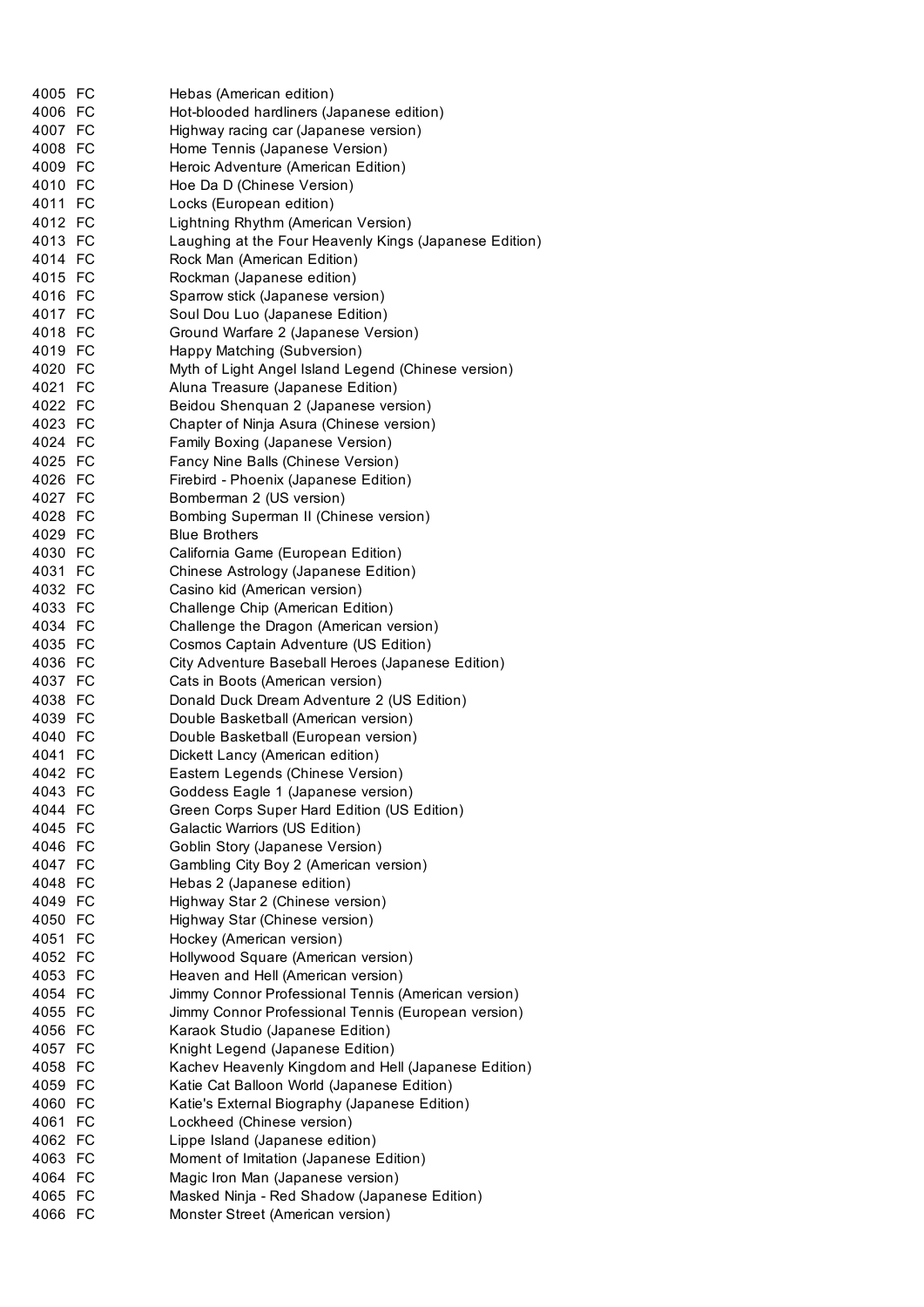| 4067 FC | Rainbow Island (Japanese edition)                          |
|---------|------------------------------------------------------------|
| 4068 FC | Shenmi Golden Triangle (Chinese version)                   |
| 4069 FC | The Battle of Olympus (European edition)                   |
| 4070 FC | Triangle Cobra (European edition)                          |
| 4071 FC | Hat box (American version)                                 |
| 4072 FC | Special Heidide Special Chapter (Japanese Edition)         |
| 4073 FC | Beach salvage (American version)                           |
| 4074 FC | Bomberman 2 (Japanese version)                             |
| 4075 FC | Breaking through the Devil World (American version)        |
| 4076 FC | Ancient Prophecy (Japanese Version)                        |
| 4077 FC | Alloy Equipment (Japanese Edition)                         |
| 4078 FC | Alloy Equipment (European Edition)                         |
| 4079 FC | Battle of Olympus (Japanese edition)                       |
| 4080 FC | Crazy Stone                                                |
| 4081 FC | California Raisins - Grape Escape (US Edition)             |
| 4082 FC | Captain Falcon (American version)                          |
| 4083 FC | Captain Falcon (European edition)                          |
| 4084 FC | Death Competition (US Edition)                             |
| 4085 FC | Donald Duck Dream Adventure (European edition)             |
| 4086 FC | Donald Duck Dream Adventure (US Edition)                   |
| 4087 FC |                                                            |
| 4088 FC | Dream Island Adventure (American version)                  |
|         | Dragon Legion (Japanese edition)                           |
| 4089 FC | Devil City (Chinese version)                               |
| 4090 FC | Devil City (Japanese version)                              |
| 4091 FC | Devil's Labyrinth (Japanese Version)                       |
| 4092 FC | Elegy of the Fighter (Chinese version)                     |
| 4093 FC | Explosive Warriors'87 (Japanese Edition)                   |
| 4094 FC | Foreigners (Japanese edition)                              |
| 4095 FC | Fighting Demon World Biography (Japanese Edition)          |
| 4096 FC | Future Soldier (Japanese Version)                          |
| 4097 FC | Flower Star Street (Japanese edition)                      |
| 4098 FC | Goblin Kid (American version)                              |
| 4099 FC | General Chess of Morita and Taro (Japanese version)        |
| 4100 FC | 1944 (Chinese version)                                     |
| 4101 FC | Ice hockey Cafe (Japanese edition)                         |
| 4102 FC | Iceberg climbers (Chinese version)                         |
| 4103 FC | Journey to the West (Diary Edition)                        |
| 4104 FC | Journey to the West Hack (Japanese Edition)                |
| 4105 FC | Komi Boy (Chinese Version)                                 |
| 4106 FC | Light of Hope (Japanese Edition)                           |
| 4107 FC | Little Mermaid (Chinese version)                           |
| 4108 FC | Modified version 2016 (American version)                   |
| 4109 FC | Magic City Legend 2 Magic Masters (Japanese Edition)       |
| 4110 FC | Magic Village (European edition)                           |
| 4111 FC | Magic World Island (Japanese edition)                      |
| 4112 FC | Ninja Dragon's Teeth (Japanese Edition)                    |
| 4113 FC | 1942 (Japanese edition)                                    |
| 4114 FC | Qibao Magic Plan 2 (European Edition)                      |
| 4115 FC | Saloman snake (Japanese edition)                           |
| 4116 FC | Hat box (Japanese version)                                 |
| 4117 FC | Hack (American version)                                    |
| 4118 FC | Legend of Zelda (Japanese Edition)                         |
| 4119 FC | Red Fortress (Japanese edition)                            |
| 4120 FC | Drawing Sutras from Western Heaven (Asian Edition)         |
| 4121 FC | Robot Soldier (US Edition)                                 |
| 4122 FC | Adventures of Puppet - Carnival Night (American Edition)   |
| 4123 FC | Argos fighters (Chinese version)                           |
| 4124 FC | Alloy Equipment (American Edition)                         |
| 4125 FC | Austrian Book of Flying Dragon's Boxing (Japanese Edition) |
| 4126 FC | <b>Bigbillbird Paradise (Japanese Edition)</b>             |
| 4127 FC | Beidou Boxing (American version)                           |
| 4128 FC | Basketball (American version)                              |
|         |                                                            |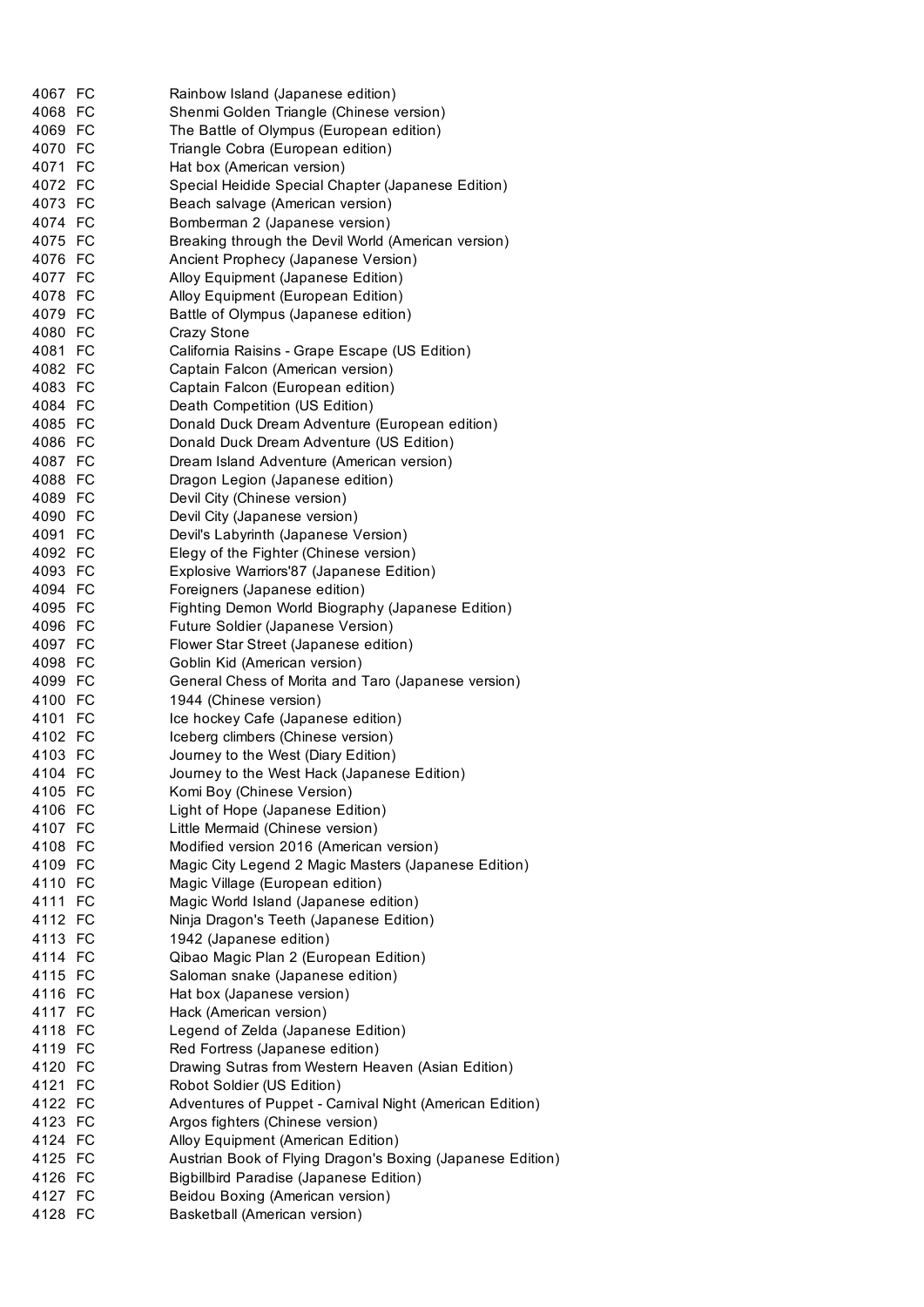| 4129 FC | Flying Dragon Boxing (American version)                                        |
|---------|--------------------------------------------------------------------------------|
| 4130 FC | Fire heroes (Chinese version)                                                  |
| 4131 FC | King of Bombs (Japanese version)                                               |
| 4132 FC | Chess Master (American version)                                                |
| 4133 FC | Chess Master (European Version)                                                |
| 4134 FC | Deadly Building (US Edition)                                                   |
| 4135 FC | Destroying Machines (US Edition)                                               |
| 4136 FC | Enhanced Version of Wudouluo Mountain Climbing (English Version)               |
| 4137 FC | Goddess Artemis (Japanese version)                                             |
| 4138 FC | Doraemon A (Japanese Version)                                                  |
| 4139 FC | The Magic Egg of Yaoqi (Chinese Version)                                       |
| 4140 FC | Super Mario (hack version)                                                     |
| 4141 FC | A train (Japanese version)                                                     |
| 4142 FC | Family racing car (Japanese version)                                           |
| 4143 FC | Go Guide 93 (Japanese Edition)                                                 |
| 4144 FC | Go Guide 92 (Japanese Edition)                                                 |
| 4145 FC | Sirius (American version)                                                      |
| 4146 FC | Bubble Block (European version)                                                |
| 4147 FC | Biwinged Man (Chinese Version)                                                 |
| 4148 FC | Big Eye Frog's Water Bomb Strikes (Japanese Edition)                           |
| 4149 FC | Go Guide 91 (Japanese Edition)                                                 |
| 4150 FC | Space Fortress (European edition)                                              |
| 4151 FC | Doraemon A (Chinese version)                                                   |
| 4152 FC | Family box (Japanese version)                                                  |
| 4153 FC | Baseball 89 - Opening Edition (Japanese Edition)                               |
| 4154 FC | 3D Celestial Objects (US Edition)                                              |
| 4155 FC | Decathlon (Asian edition)                                                      |
| 4156 FC | Kanov (American edition)                                                       |
| 4157 FC | Kanov (Japanese edition)                                                       |
| 4158 FC | Quick Brick 2 (Japanese Edition)                                               |
| 4159 FC | Double Dribble [USA]                                                           |
| 4160 FC | Robin Hood (Chinese version)                                                   |
| 4161 FC | Nintendo Battle (Japanese Edition)                                             |
| 4162 FC | Magic Bubble (Daily Edition)                                                   |
| 4163 FC | Magic Box (Subversion)                                                         |
| 4164 FC | Fighting 4x4 (Japanese version)                                                |
| 4165 FC | Devil City 2 Simon's Exploration (American Version)                            |
| 4166 FC | Labyrinth Seal (Chinese Version)                                               |
| 4167 FC | Seven Treasures: The Second Generation - The Last Challenge (Japanese Edition) |
| 4168 FC | Battlefield Boys in Crisis (US Edition)                                        |
| 4169 FC | Battlefield Kid 2 Torturing Mountains (US Edition)                             |
| 4170 FC | Diablo Myth (Japanese Version)                                                 |
| 4171 FC | Deep Underground 4 (Japanese Edition)                                          |
| 4172 FC | Flying Dragon Boxing (Japanese Edition)                                        |
| 4173 FC | Ferrari racing car (American version)                                          |
| 4174 FC | Ferrari racing car (Japanese version)                                          |
| 4175 FC | Game Party (Japanese Edition)                                                  |
| 4176 FC | Ghost Taro II - The Challenge of the Ghost Legion (Japanese Edition)           |
| 4177 FC | Hudson's Eagle (European edition)                                              |
| 4178 FC | Hokkaido (Japanese edition)                                                    |
| 4179 FC | Magic Typhoon - Fantasy World (Japanese Edition)                               |
| 4180 FC | Meiji Restoration (Japanese Edition)                                           |
| 4181 FC | Money Game 2 (Japanese Version)                                                |
| 4182 FC | Robot Cat Tinker Adventure RPG (Japanese Edition)                              |
| 4183 FC | The Must Kill Dao Chang (Japanese Edition)                                     |
|         |                                                                                |
| 4184 FC | Ozaki Golf Professional Edition (Japanese Edition)                             |
| 4185 FC | Crazy Grand Racing (Japanese edition)                                          |
| 4186 FC | Flying Dragon Boxing 2 (Japanese Edition)                                      |
| 4187 FC | Ada (American version)                                                         |
| 4188 FC | American TV Fighter (US Edition)                                               |
| 4189 FC | Abedo X (Japanese edition)                                                     |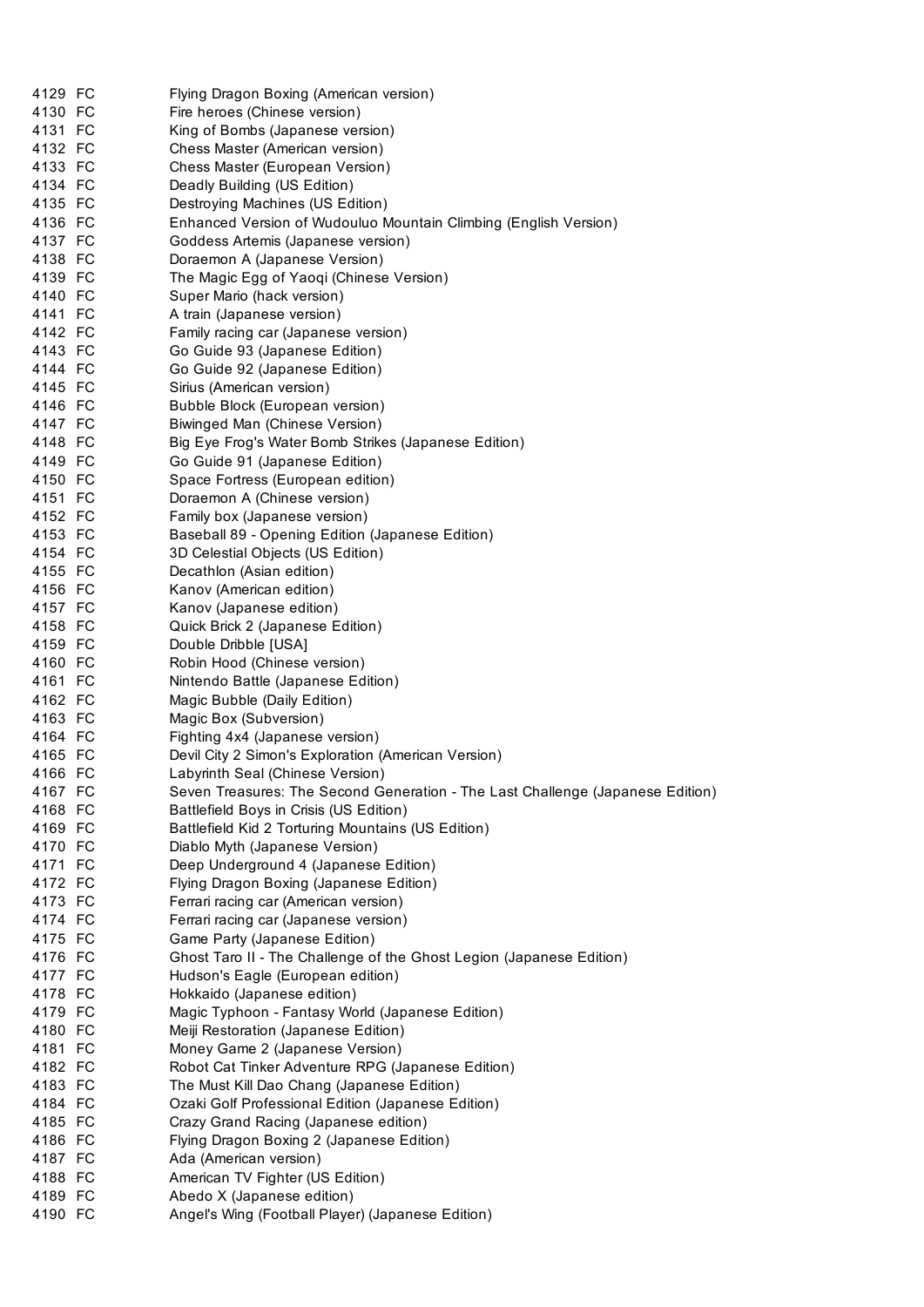| 4191 FC | <b>Bad News Baseball</b>                                                               |
|---------|----------------------------------------------------------------------------------------|
| 4192 FC | Baby Rabbit Adventure (Chinese version)                                                |
| 4193 FC | Basketball match (American version)                                                    |
| 4194 FC | Batman (Japanese Edition)                                                              |
| 4195 FC | Bopolu Deer and Flying Skymouse (American version)                                     |
| 4196 FC | Bo Qingjun's American Dream (Japanese Edition)                                         |
| 4197 FC | Barcode version of combat robots (Japanese version)                                    |
|         |                                                                                        |
| 4198 FC | Burning Judo Warriors (Japanese Edition)                                               |
| 4199 FC | Burning Professional Basketball (Japanese Edition)                                     |
| 4200 FC | Baseball 94 (Japanese edition)                                                         |
| 4201 FC | Baseball 93 (Japanese version)                                                         |
| 4202 FC | Baseball 90 (Japanese version)                                                         |
| 4203 FC | Baseball 91 (Japanese version)                                                         |
| 4204 FC | Baseball 92 (Japanese Version)                                                         |
| 4205 FC | Boys and Crazy Bubbles (European Edition)                                              |
| 4206 FC |                                                                                        |
|         | Cobra Commander (US)                                                                   |
| 4207 FC | Celebrity Detective Holmes - The Challenge of Mystery (Japanese Edition)               |
| 4208 FC | Chilong King (Japanese Edition)                                                        |
| 4209 FC | Challenges of ZR-1 (European edition)                                                  |
| 4210 FC | Cosmic Hare (Japanese Edition)                                                         |
| 4211 FC | 89 Computer Divination (Japanese Edition)                                              |
| 4212 FC | Corner box (Japanese version)                                                          |
| 4213 FC | Captain Hook (American version)                                                        |
| 4214 FC | Captain Hook (Japanese edition)                                                        |
|         |                                                                                        |
| 4215 FC | Captain Hook (European edition)                                                        |
| 4216 FC | Captain Planet (European edition)                                                      |
| 4217 FC | Cherry Pills (Japanese Edition)                                                        |
| 4218 FC | Cute Boys (Subversion)                                                                 |
| 4219 FC | Crayon Small New Bar Code Edition (Japanese Edition)                                   |
| 4220 FC | Diamond World (Japanese Edition)                                                       |
| 4221 FC | Double-cut Dragon 2 (European edition)                                                 |
| 4222 FC | Double Truncated Dragon 3 hack (American version)                                      |
| 4223 FC | Double Truncated Dragon 3 (European edition)                                           |
| 4224 FC |                                                                                        |
|         | Dragon and Dungeon - Mountain Waist (US version)                                       |
| 4225 FC | Dragon and Dungeon - Yanlong Legend (Japanese Edition)                                 |
| 4226 FC | Dongfeng - Chinese Mahjong (Japanese version)                                          |
| 4227 FC | Dongfeng (Chinese version)                                                             |
| 4228 FC | Disney Magic Kingdom (European edition)                                                |
| 4229 FC | Dungeon and Magic - Sword of Elements (Japanese Edition)                               |
| 4230 FC | Devil King-Devil Adventure (Japanese Edition)                                          |
| 4231 FC | Devil Kexing 2 (American version)                                                      |
| 4232 FC | Devil Kexing 2 (European edition)                                                      |
| 4233 FC | Devil Reception (Japanese version)                                                     |
|         |                                                                                        |
| 4234 FC | Devil's Sword (Chinese version)                                                        |
| 4235 FC | Electric Shock Warfare (US Edition)                                                    |
| 4236 FC | Entertainment 3 in 1 (American version)                                                |
| 4237 FC | Freedom Force (US Edition)                                                             |
| 4238 FC | Free Struggle - Stronger than Stronger (US Edition)                                    |
| 4239 FC | Felix Cat (European edition)                                                           |
| 4240 FC | Final Fantasy II (American Version)                                                    |
| 4241 FC | Final Fantasy II (Japanese Version)                                                    |
| 4242 FC | Ferrari racing car (European version)                                                  |
| 4243 FC | Faria (Japanese edition)                                                               |
|         |                                                                                        |
| 4244 FC | Galaxy 5000 (US Edition)                                                               |
| 4245 FC | Galaxy 5000 (US version)                                                               |
| 4246 FC | Godzilla 2 (American edition)                                                          |
| 4247 FC | Golf Championships (Japanese Version)                                                  |
| 4248 FC | Gambling Street (Japanese Edition)                                                     |
| 4249 FC | German Race Horse National Edition (Japanese Edition)                                  |
| 4250 FC | Hot-blooded Football Club (Japanese Edition)                                           |
| 4251 FC | Hot-blooded Football Club 2009 (Japanese Edition)                                      |
| 4252 FC | Hot-blooded World Cup of Football Department of Colleges and Universities (US edition) |
|         |                                                                                        |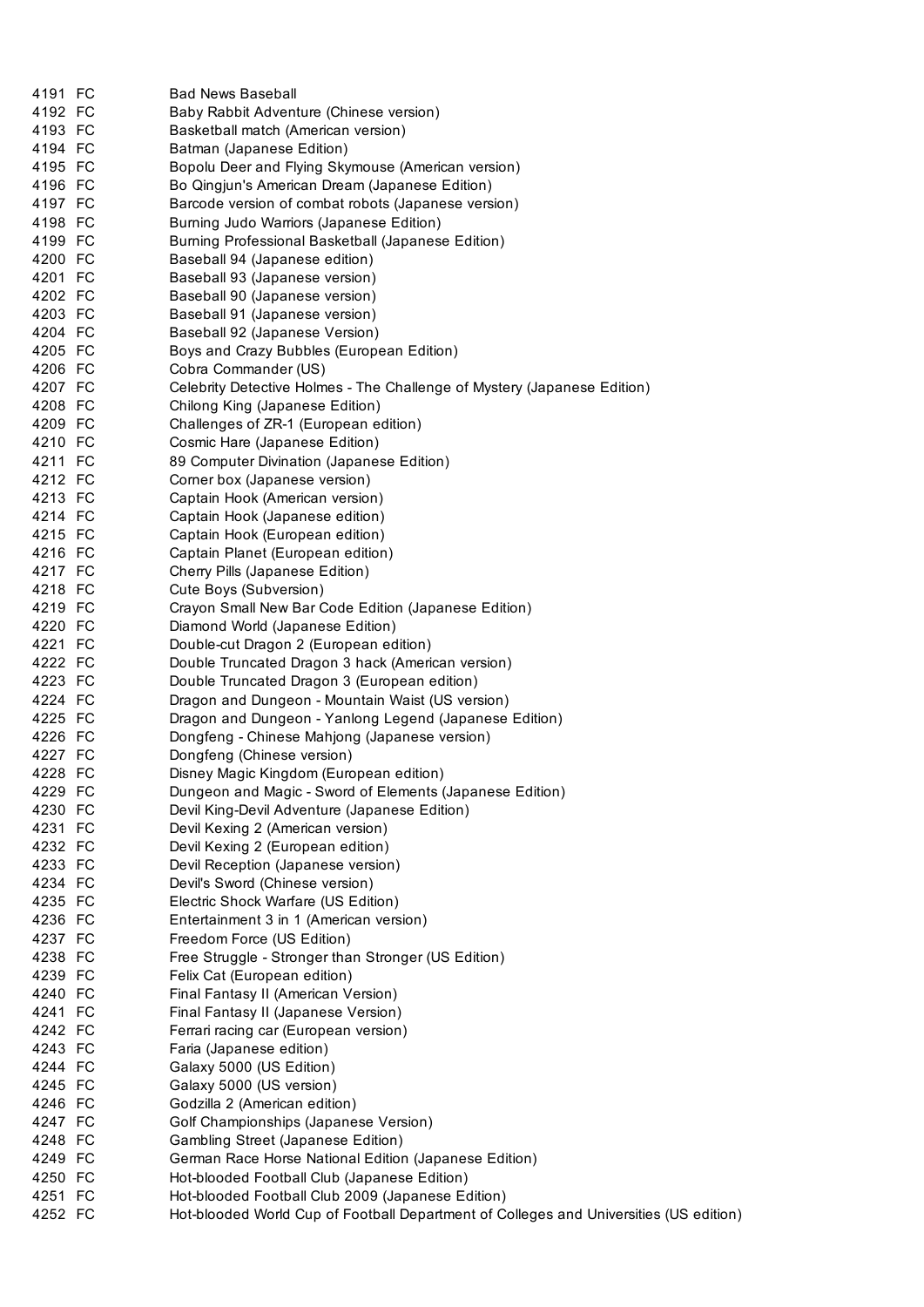| 4253 FC            | Home Runner King 90 (Japanese Edition)                                    |
|--------------------|---------------------------------------------------------------------------|
| 4254 FC            | Hunting Red October (European edition)                                    |
| 4255 FC            | Hot Fire 92 (Chinese version)                                             |
| 4256 FC            | Heteromorphic 3 (European edition)                                        |
| 4257 FC            | Horse ticket winning school (Japanese edition)                            |
| 4258 FC            | Iron-blooded Soldier (Chinese version)                                    |
| 4259 FC            | Indian Monarch (Japanese Edition)                                         |
| 4260 FC            | I love baseball (Japan)                                                   |
| 4261 FC            | J League Barcode Football (Japanese Edition)                              |
| 4262 FC            | Jump Boys (Japanese Version)                                              |
| 4263 FC            | Jesus - Terrible Biological Monster (Japanese Edition)                    |
| 4264 FC            | Karaok accompaniment tape I (Japanese version)                            |
| 4265 FC            | Konami World (Japanese Edition)                                           |
| 4266 FC            | Legend of Galactic Heroes (Japanese Edition)                              |
| 4267 FC            |                                                                           |
| 4268 FC            | Legend of Shengma (Japanese Edition)                                      |
|                    | Legend of Supreme Happiness of College Students (Japanese Edition)        |
| 4269 FC            | Legend of the Prince of Devil City (Japanese version)                     |
| 4270 FC            | Lethal Weapons (US Edition)                                               |
| 4271 FC            | Last Devil Hero (American version)                                        |
| 4272 FC            | Labyrinth Island (US version)                                             |
| 4273 FC            | Middle East War (Sinicized Version)                                       |
| 4274 FC            | Magic World (Japanese Edition)                                            |
| 4275 FC            | Major League Baseball (Japanese Version)                                  |
| 4276 FC            | Muddleheaded (Japanese edition)                                           |
| 4277 FC            | Myna Rabbit (Japanese Edition)                                            |
| 4278 FC            | Princess Zhucai (Japanese Edition)                                        |
| 4279 FC            | Parasol Habibi                                                            |
| 4280 FC            | Rainbow Island (European edition)                                         |
| 4281 FC            | Star Wars (Japanese Edition)                                              |
| 4282 FC            | Shuangjielong 2 (Japanese edition)                                        |
| 4283 FC            | Shuangjielong 3 (Japanese Edition)                                        |
| 4284 FC            | Spiritual phantom                                                         |
| 4285 FC            | Simulated City (US)                                                       |
| 4286 FC            | Tiger Danlong Wei (Japanese edition)                                      |
| 4287 FC            | Tigerdan Longwei (European edition)                                       |
| 4288 FC            |                                                                           |
|                    | The Adventures of Tom Sawyer (American Edition)                           |
| 4289 FC            | The End of Saint Warrior's Star Sagittarius Gold Legend (Chinese Edition) |
| 4290 FC            | Warm Blood Story (Chinese Version)                                        |
| 4291 FC            | Warm Blood Story (Japanese Edition)                                       |
| 4292 FC            | Aladdin (European edition)                                                |
| 4293 FC            |                                                                           |
| 4294 FC            | Alien Syndrome (Japanese Edition)                                         |
|                    | Batman (Chinese version)                                                  |
| 4295 FC            | Birdman Team (Chinese Version)                                            |
| 4296 FC            | Goddess Rebirth (Japanese Version)                                        |
| 4297 FC            | Hot-blooded Football League (Japanese edition)                            |
| 4298 FC            | Hack (Chinese version)                                                    |
| 4299 FC            | Legend of Zelda 2 Link's Adventures (Chinese version)                     |
| 4300 FC            | SD Up to Barcode Edition (Japanese Edition)                               |
| 4301 FC            | Burning Professional Football 2 (US Edition)                              |
| 4302 FC            | John Magic (Japanese Edition)                                             |
| 4303 FC            | Labyrinth Island (European edition)                                       |
| 4304 FC            | Meeting for a moment (Japanese edition)                                   |
| 4305 FC            | Magic Princess Mingqi Peach Remembering Dreams (Japanese Edition)         |
| 4306 FC            | Operation Wolf (European edition)                                         |
| 4307 FC            | Shuangjielong 2 (American version)                                        |
| 4308 FC            | Ring King                                                                 |
| 4309 FC            | Adventures of Baby Rabbit (American Edition)                              |
| 4310 FC            | Adventures of Baby Rabbit 2 (Chinese version)                             |
| 4311 FC            | Adventures of the Magic Kingdom (American edition)                        |
| 4312 FC            | Adventures of the Strange Duck (American edition)                         |
| 4313 FC<br>4314 FC | Abedo X (American version)<br>Alloy Equipment 2 (US Edition)              |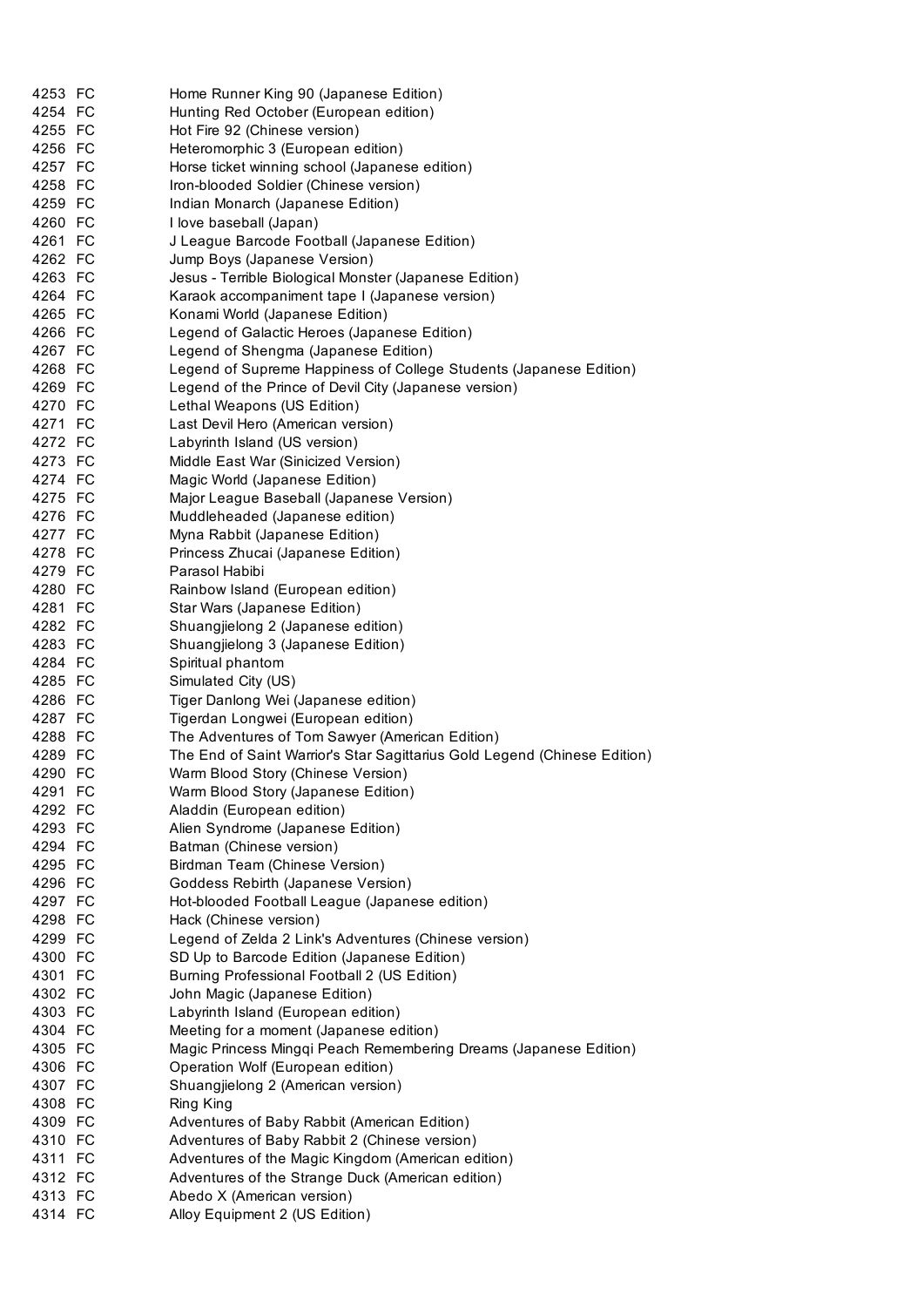| 4315 FC            | Abnormity 3 (American edition)                                                |
|--------------------|-------------------------------------------------------------------------------|
| 4316 FC            | A Study of the'88' of Great Baseball (Japanese Version)                       |
| 4317 FC            | A Yuanjun (Japanese Edition)                                                  |
| 4318 FC            | Banana Prince's Great Adventure (US Edition)                                  |
| 4319 FC            | Back to the Future 2 & 3 (US Edition)                                         |
| 4320 FC            | Beidou Shenquan 3 (Japanese version)                                          |
| 4321 FC            | Beidou Shenquan 4 (Japanese version)                                          |
| 4322 FC            | Biography of Star Eight Dogs (Japanese Edition)                               |
| 4323 FC            | Bill and Ted's Video Game World Adventure (US Edition)                        |
| 4324 FC            | Boys and Crazy Bubbles (American Edition)                                     |
| 4325 FC            | Cobra Commander (Japanese edition)                                            |
| 4326 FC            | Fighting TECMO Baseball (Japanese Version)                                    |
| 4327 FC            | Flying Dragon Boxing 3 (Japanese Edition)                                     |
| 4328 FC            | Flying Dragon Boxing 4 (American version)                                     |
| 4329 FC            | Family Trainer - Lost Battle (Japanese Edition)                               |
| 4330 FC            | Felix Cat (American edition)                                                  |
| 4331 FC            | Fantasy Space II (Japanese Edition)                                           |
| 4332 FC            | Famous gate! Dorgussi Responding Mission - Hard Six People (Japanese Edition) |
| 4333 FC            | Famous Gate! Third Field Department (Japanese Edition)                        |
| 4334 FC            | King of kings (American version)                                              |
| 4335 FC            | Arab Dream (Japanese Version)                                                 |
| 4336 FC            | Ada 3 (European edition)                                                      |
| 4337 FC            | Adventure Island 3 (Chinese version)                                          |
| 4338 FC            | Birdman Team (Japanese Edition)                                               |
| 4339 FC            | Battle chess (Japanese version)                                               |
| 4340 FC            | Battle Equation Racing (Japanese edition)                                     |
| 4341 FC            | Battle Road (Japanese Edition)                                                |
| 4342 FC            | Cold World (US Edition)                                                       |
| 4343 FC            | Cosmic warfare (Japanese edition)                                             |
| 4344 FC            | Cosmopolitan Criminal Police (Japanese Edition)                               |
| 4345 FC            | Championship Collection (Australian Edition)                                  |
| 4346 FC            | Carty's Foreign Biography (Chinese Version)                                   |
| 4347 FC            | Carty's Outgoing Biography (Chinese Version)                                  |
| 4348 FC            | Count Dracula (American edition)                                              |
| 4349 FC            | Count Dracula (European edition)                                              |
| 4350 FC            | Double Dragon 2 Shadow Edition (Japanese Edition)                             |
| 4351 FC            | Double-cut Dragon (American version)                                          |
| 4352 FC            | Double-cut Dragon 3 (American version)                                        |
| 4353 FC            | Double Truncated Dragon (European edition)                                    |
| 4354 FC            | DJ Boys (American Edition)                                                    |
| 4355 FC            | Desert Fox (American version)                                                 |
| 4356 FC            | Dragon and Dungeon - Mountain Waist (Japanese edition)                        |
| 4357 FC            | Dragon Warrior (American version)                                             |
| 4358 FC            | Disney Magic Kingdom (US version)                                             |
| 4359 FC            | Desperate Escape (American Version)                                           |
| 4360 FC            | Disaster Relief Mission (US Edition)                                          |
| 4361 FC            | Devil Man (Japanese Edition)                                                  |
| 4362 FC            | Exodus (American edition)                                                     |
| 4363 FC<br>4364 FC | Electric Shock Operations (Japanese Edition)                                  |
| 4365 FC            | Elf Boy (Japanese Edition)<br>Fighting Primitive Man (American Edition)       |
| 4366 FC            | Final Fantasy (American Version)                                              |
| 4367 FC            | Faria - Mysterious World (US)                                                 |
| 4368 FC            | Fishing Taro (Japanese edition)                                               |
| 4369 FC            | Grand Wheel Racing (American version)                                         |
| 4370 FC            | Grand Wheel Racing (European edition)                                         |
| 4371 FC            | Godzilla (Japanese edition)                                                   |
| 4372 FC            | Gogila Monster Duel (US version)                                              |
| 4373 FC            | Golf Open (Japanese Version)                                                  |
| 4374 FC            | <b>Ghost Night Travel (Daily Edition)</b>                                     |
| 4375 FC            | Ghosthead 2 Lost in New York (European edition)                               |
| 4376 FC            | Hot-blooded Age Drama (Japanese Edition)                                      |
|                    |                                                                               |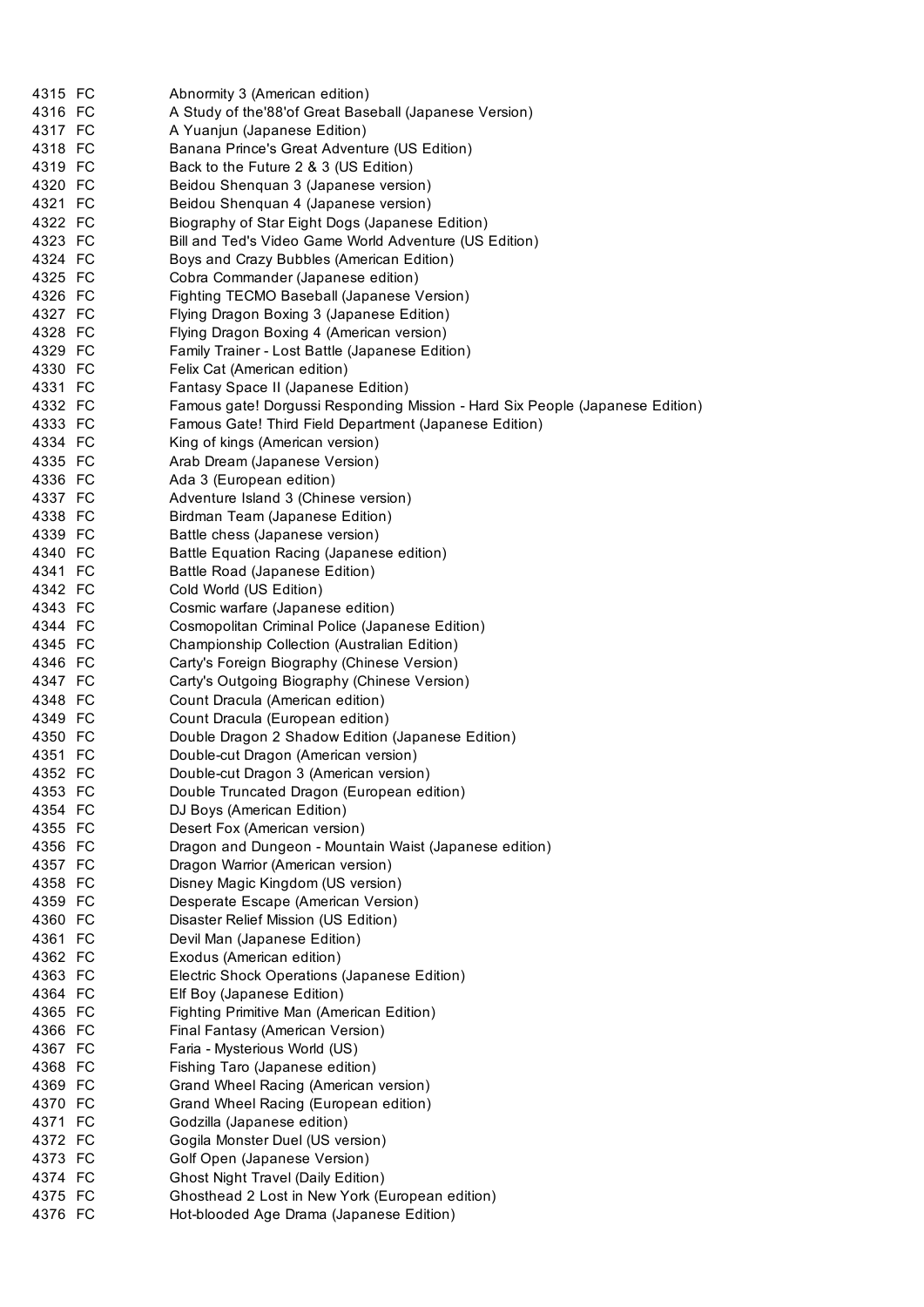| 4377 FC | Hot-blooded basketball hack (Japanese version)                      |
|---------|---------------------------------------------------------------------|
| 4378 FC | Hot-blooded Basketball (Japanese Edition)                           |
| 4379 FC | Hot-blooded Fighting (Japanese Edition)                             |
| 4380 FC | Hell's Paradise Pill (American version)                             |
| 4381 FC | Hell's Paradise Pill (Japanese Edition)                             |
| 4382 FC | Hell's Paradise Pill (European version)                             |
| 4383 FC | Home Runner King (Japanese version)                                 |
| 4384 FC | Hong Kong Kyoto Rally Racing                                        |
| 4385 FC | Iwasaki Sujiro's Horse Racing Pizza (Japanese Edition)              |
| 4386 FC | Jianwang (Chinese version)                                          |
| 4387 FC | Jihu (Japanese edition)                                             |
| 4388 FC | Jackie Chan Kick Hall 2 (Japanese Edition)                          |
| 4389 FC | Jurassic Park (American edition)                                    |
| 4390 FC | Jurassic Park (European edition)                                    |
| 4391 FC | Journey to the West (Chinese version)                               |
| 4392 FC | Legend of Fighting Soul (Japanese Edition)                          |
| 4393 FC | Legend of Harry (Chinese version)                                   |
| 4394 FC | Legend of Taro Tao (Japanese Edition)                               |
| 4395 FC | Legend of Warm Blood Fighting (American Version)                    |
| 4396 FC | Legend of Warm Blood Fighting (Chinese Version)                     |
| 4397 FC | Mendel Palace (American version)                                    |
| 4398 FC | Magic darts (American version)                                      |
| 4399 FC | Mechanized Combat Police vs. Devil Terminator (US)                  |
| 4400 FC | Mechanical Warfare Police (Japanese Edition)                        |
| 4401 FC | Mechanical Warfare Police 2 (US Edition)                            |
| 4402 FC | Mechanical Warfare Police 3 (US version)                            |
| 4403 FC | Mechanical Warfare Police (US version)                              |
| 4404 FC | Mobilization of the Devil (European edition)                        |
| 4405 FC | Mobilization of the Devil (US)                                      |
| 4406 FC | Monster Party (American version)                                    |
| 4407 FC | Metal armor (Japanese version)                                      |
| 4408 FC | New Record of Hot Blood (Daily Edition)                             |
| 4409 FC | Ninja Frog and the Ultimate Team of Dual Cyclops (European Edition) |
| 4410 FC | Ninja Frog (Japanese Edition)                                       |
| 4411 FC | Ninja Frog (European edition)                                       |
| 4412 FC | Ninja of the Dragon (American version)                              |
| 4413 FC | Ninja Sword Heroes (Japanese Edition)                               |
| 4414 FC | Quick Jie Yang Gun Pill 2 Machine Land Adventure (Japanese Edition) |
| 4415 FC | Quick Strike Tortoise (US version)                                  |
| 4416 FC | Radel's Adventures (European edition)                               |
| 4417 FC | Risky Decryption (Japanese Edition)                                 |
| 4418 FC | Space Fortress (Japanese Edition)                                   |
| 4419 FC | Snowman Brothers (Japanese Edition)                                 |
| 4420 FC | Super-confused Star Wars Diary (Diary)                              |
| 4421 FC | Spiritual War (American Edition)                                    |
| 4422 FC | Squirrel Battle 2 (Japanese Version)                                |
| 4423 FC | Squirrel Battle 2 (European edition)                                |
| 4424 FC | Squirrel Battle 2 (US version)                                      |
| 4425 FC | Tomato Killer Attack (European edition)                             |
| 4426 FC | The Diary of the King of Beasts (Diary Edition)                     |
| 4427 FC | Thunder 2                                                           |
| 4428 FC | Ada 3 (American version)                                            |
| 4429 FC | Birdman Team (Chinese version)                                      |
| 4430 FC | Daxian of China (Japanese edition)                                  |
| 4431 FC | Hot-blooded College Avoidance Ball (Chinese version)                |
| 4432 FC | Journey to the West 2 (Japanese Edition)                            |
| 4433 FC | Mike Tyson's heavy punch (American version)                         |
| 4434 FC | Snowman Brothers Enhanced Edition (American Edition)                |
| 4435 FC | James Bond                                                          |
| 4436 FC | New Zealand Story (American Edition)                                |
| 4437 FC | Self-centered 2 Mahjong (Japanese version)                          |
| 4438 FC | Solomon's Key 2 (Japanese Version)                                  |
|         |                                                                     |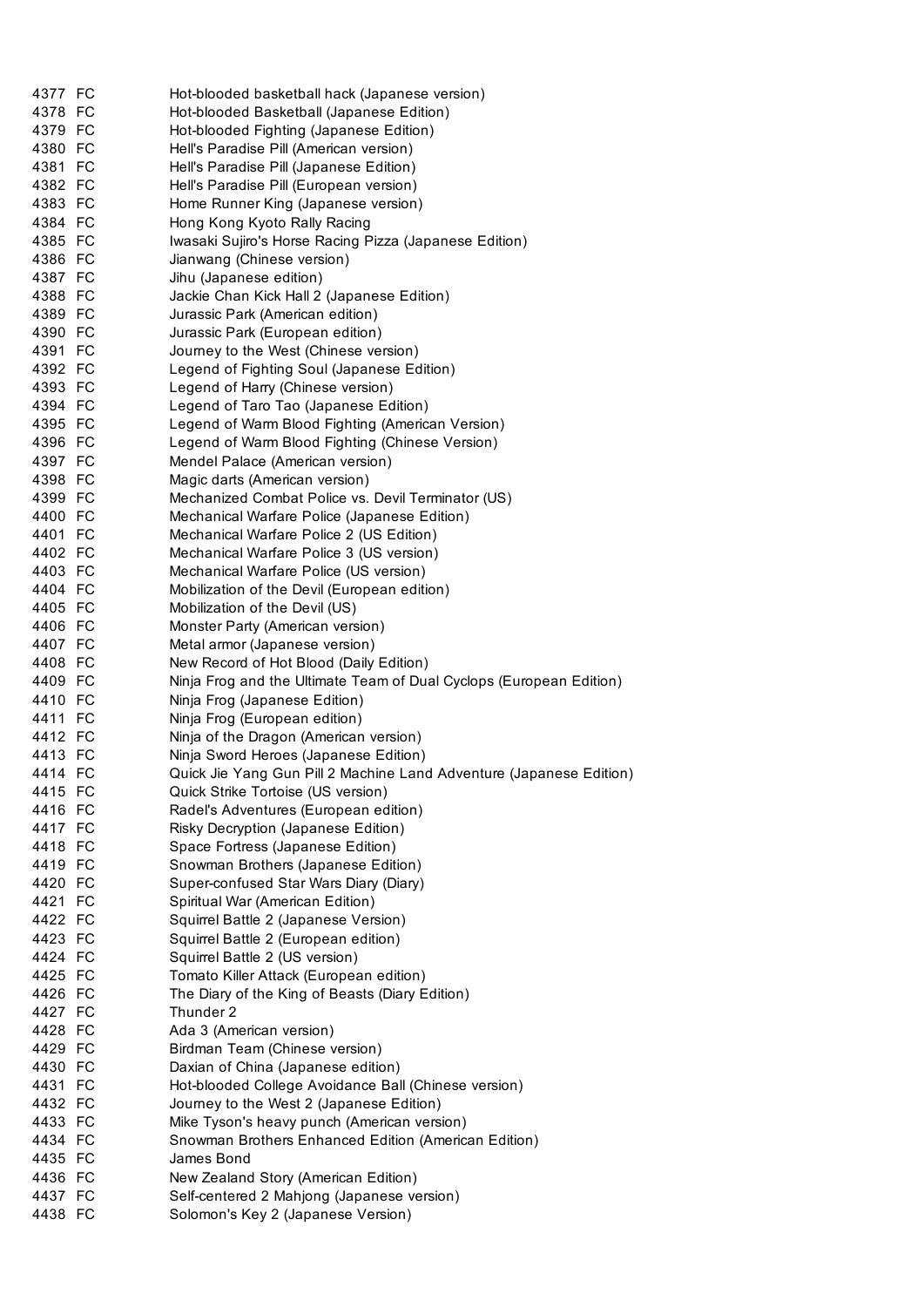| 4439 FC | Sniper 13-Chapter 2 (American edition)                                          |
|---------|---------------------------------------------------------------------------------|
| 4440 FC | Warm Blood March (Japanese Edition)                                             |
| 4441 FC | Xiaotaishan (American version)                                                  |
| 4442 FC | Yuanping Discusses the Biography of Demons (Japanese Edition)                   |
| 4443 FC | Adventures of Longxue (American edition)                                        |
| 4444 FC | Aviation hero (Japanese version)                                                |
| 4445 FC | Alien Syndrome (American Version)                                               |
| 4446 FC |                                                                                 |
|         | Artillery DEC (Japanese Edition)                                                |
| 4447 FC | Bat Duo-chivalrous (American version)                                           |
| 4448 FC | Botanical Wars Zombies (Asian Edition)                                          |
| 4449 FC | Bible battle (US edition)                                                       |
| 4450 FC | Bandit Wuyou Guard Gate (Japanese edition)                                      |
| 4451 FC | Bandit Wuyou Weimen 2 (Japanese edition)                                        |
| 4452 FC | Bigeye Frog Big Adventure II (Japanese Edition)                                 |
| 4453 FC | Big Nose Primitive Man (American Edition)                                       |
| 4454 FC | Circus Adventure (American edition)                                             |
| 4455 FC | Fighter World Biography 2 (Japanese Edition)                                    |
| 4456 FC | Flying Soldier (Chinese version)                                                |
| 4457 FC | Fake Superman Club (Japanese Edition)                                           |
| 4458 FC | Final Fantasy (Japanese Version)                                                |
| 4459 FC | Axe King (European edition)                                                     |
| 4460 FC | Botnet II (Japanese edition)                                                    |
| 4461 FC |                                                                                 |
|         | Battle Baseball Competition (Japanese Version)                                  |
| 4462 FC | Better go home (Japanese version)                                               |
| 4463 FC | Battle Storm (Japanese Edition)                                                 |
| 4464 FC | Crown Guard (French edition)                                                    |
| 4465 FC | Crown Guard (European edition)                                                  |
| 4466 FC | Crown Guard (US edition)                                                        |
| 4467 FC | Charge Flying Fleet (US Edition)                                                |
| 4468 FC | Crisis Power (Japanese Edition)                                                 |
| 4469 FC | Captain's Secret Order (US version)                                             |
| 4470 FC | Diary of Monster Way (Japanese version)                                         |
| 4471 FC | Dietz Egg Fantasy Adventure (US Edition)                                        |
| 4472 FC | Dragon and Dungeon - Hero Lance (American version)                              |
| 4473 FC | Dragon and Dungeon - Hero Lance (Japanese version)                              |
| 4474 FC | Dot box (American version)                                                      |
| 4475 FC | Dark Shadows (US Edition)                                                       |
| 4476 FC | 8 eyes (Japanese version)                                                       |
| 4477 FC | Energy Soldier 2 (US Edition)                                                   |
| 4478 FC | Elysion Warriors (Japanese Edition)                                             |
| 4479 FC |                                                                                 |
|         | Fighting Saints (Japanese edition)                                              |
| 4480 FC | Galactic Ninja (American version)                                               |
| 4481 FC | 92 Gold Medal Challenge (US edition)                                            |
| 4482 FC | Heavy Combat (Japanese Version)                                                 |
| 4483 FC | Heavy Operations (US Edition)                                                   |
| 4484 FC | Hack (Chinese version)                                                          |
| 4485 FC | Holy Savior (Japanese version)                                                  |
| 4486 FC | Human Weapons (Chinese Version)                                                 |
| 4487 FC | Imperial fighter aircraft (Chinese version)                                     |
| 4488 FC | Jackie Chan's Dragon Enhanced Edition (Japanese Edition)                        |
| 4489 FC | Kung Fu Cat Party (Japanese edition)                                            |
| 4490 FC | King Kong II - Ten Thousands of Tons of Iron Boxing in Anger (Japanese Edition) |
| 4491 FC | Lockheed 2grayzone                                                              |
| 4492 FC | Legend of the Heroic Prince (European version)                                  |
| 4493 FC | Legend of the Heroic Prince (European version)                                  |
| 4494 FC | Labyrinth Island (Japanese edition)                                             |
| 4495 FC | Mutant virus (European version)                                                 |
|         |                                                                                 |
| 4496 FC | Men hold on for 100 seconds.                                                    |
| 4497 FC | Mr. Crocodile (Japanese edition)                                                |
| 4498 FC | Rollo Adventure 3 (Egg Prince 3) (European version)                             |
| 4499 FC | Rollo's Great Adventure 2 (Egg Prince 2) (Japanese Edition)                     |
| 4500 FC | Romance of the Mirrored Flowers                                                 |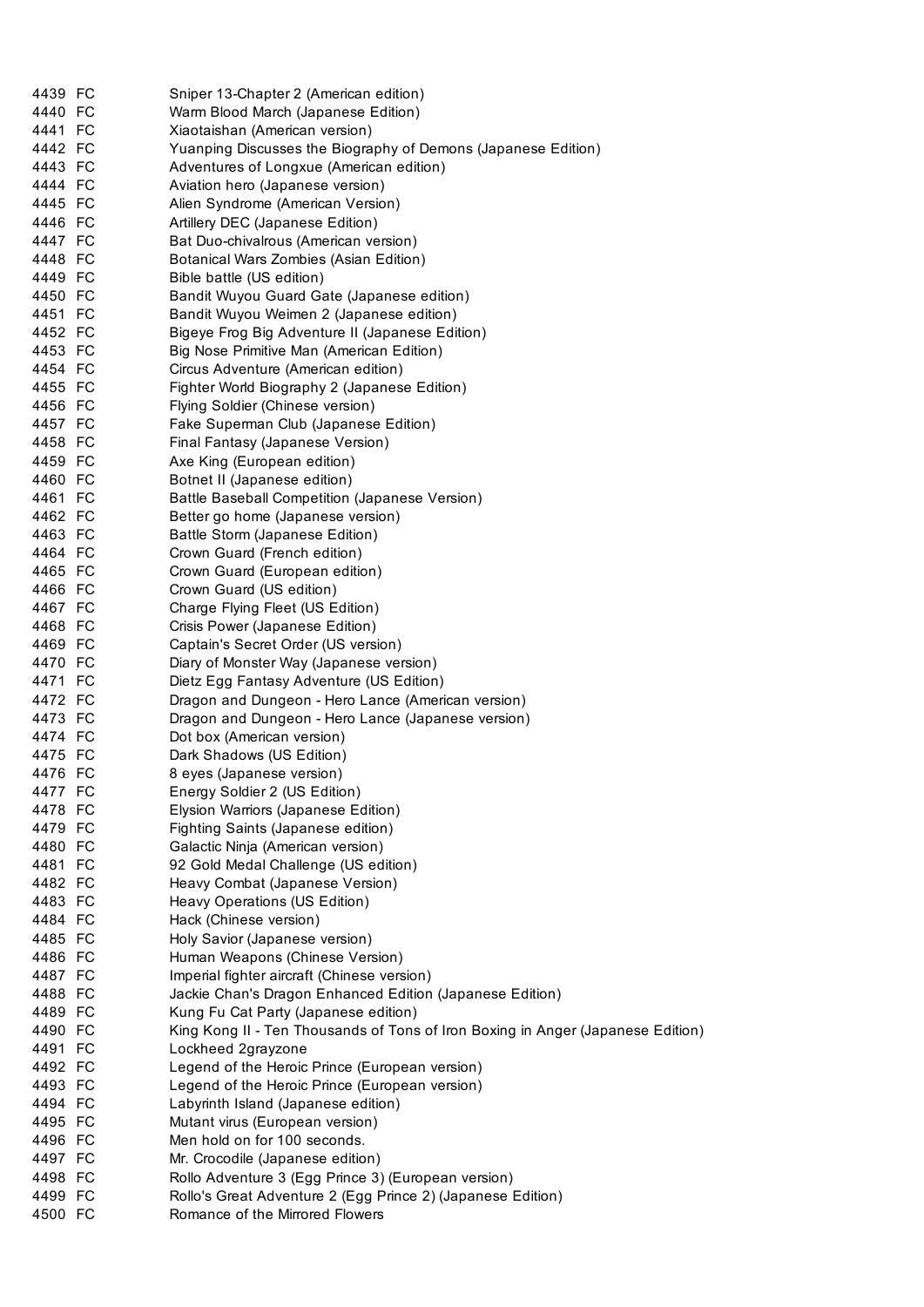| 4501 FC |                                                                            |
|---------|----------------------------------------------------------------------------|
| 4502 FC | Shanado (Japanese edition)                                                 |
|         | Shanado (European edition)                                                 |
| 4503 FC | Sapphire Mystery (Japanese Edition)                                        |
| 4504 FC | Soul Dou Luo (Chinese version)                                             |
| 4505 FC | Squirrel Warfare (European edition)                                        |
| 4506 FC | Squirrel Warfare (US Edition)                                              |
| 4507 FC | The Brave Fight the Dragon 3 (Japanese Edition)                            |
| 4508 FC | The Devil in the Pocket (Chinese version)                                  |
| 4509 FC | Warriors Fight Dragons 2 (Chinese Version)                                 |
| 4510 FC | Red Fortress EX Version 1.0                                                |
| 4511 FC | Conqueror of Crystal Palace (American version)                             |
| 4512 FC | Masked Ninja Huawan (Chinese version)                                      |
| 4513 FC | Maritime Warfare (Japanese Version)                                        |
| 4514 FC | 3-D Leader (US Edition)                                                    |
| 4515 FC | Air Spirit Fighting (Chinese Version)                                      |
| 4516 FC | Asmijun World (Japanese Edition)                                           |
| 4517 FC | Axe King (American version)                                                |
| 4518 FC | Biography of Columbus (Japanese edition)                                   |
| 4519 FC | Biography of the Holy Fire (Chinese Version)                               |
| 4520 FC | Baguan (English Version)                                                   |
| 4521 FC | Fake Ninja-Huawan (Japanese Edition)                                       |
| 4522 FC | Fantasy Warriors (Japanese Edition)                                        |
| 4523 FC | King of Heaven (Chinese version)                                           |
| 4524 FC | King of Sports Dance (Chinese version)                                     |
| 4525 FC | Deep Sea Mystery (Japanese Edition)                                        |
| 4526 FC | Deep Underground 3 (Japanese Edition)                                      |
| 4527 FC | Dinosaur Team (Japanese Edition)                                           |
| 4528 FC | Energy Soldier (US Edition)                                                |
| 4529 FC | The Story of the Moon Wind (Japanese Edition)                              |
| 4530 FC | Devil Boy (Japanese Edition)                                               |
| 4531 FC | Mike Tyson s Punch Out                                                     |
| 4532 FC | Hell Warrior (Subversion)                                                  |
| 4533 FC | Human Weapons (Chinese Version)                                            |
| 4534 FC | Red Shadow Warrior Modified Edition (US Edition)                           |
| 4535 FC | Shuangjielong (Japanese edition)                                           |
| 4536 FC | Godzilla - Monster Of Monsters                                             |
| 4537 FC | Magic Typhoon II - The Great Adventure of Magic Kingdom (Japanese Edition) |
| 4538 FC | Rescue Hostages (Japanese Version)                                         |
| 4539 FC | Tolerance of Tea and Tea Pills (Japanese Edition)                          |
| 4540 FC | Eating Heaven and Earth 1 Cao Cao Chuan 1.52 (Japanese Edition)            |
| 4541 FC | Thunderbolt Soldier (Chinese Version)                                      |
| 4542 FC | River City Ransom                                                          |
| 4543 FC | Ninja Dragon Sword Biography 3 (Chinese Version)                           |
| 4544 FC | Star Wars                                                                  |
| 4545 FC | Break through the Firenet (American version)                               |
| 4546 FC | Bill Eliot Winston Racing Championship (US version)                        |
| 4547 FC | Cosmos fighter (Japanese version)                                          |
| 4548 FC | Carpenter Brothers 2 (Japanese Edition)                                    |
| 4549 FC | Dragon Wars (US version)                                                   |
| 4550 FC | Escapers (Japanese edition)                                                |
| 4551 FC | Earth Adventure (Japanese Edition)                                         |
| 4552 FC |                                                                            |
|         | Gross to KO Boxing (American version)                                      |
| 4553 FC | Gross to KO Boxing (European version)                                      |
| 4554 FC | Huangdi (Chinese version)                                                  |
| 4555 FC | Huangdi (Subversion)                                                       |
| 4556 FC | Konami World 2 (Japanese Edition)                                          |
| 4557 FC | Modern Primitive Man 2 (American edition)                                  |
| 4558 FC | Modern Primitive Man II (European edition)                                 |
| 4559 FC | Akira (Japanese edition)                                                   |
| 4560 FC | Sparrow Wars (Japanese Edition)                                            |
| 4561 FC | Quick Cyclone (American version)                                           |
| 4562 FC | Angry Birds Shanzhai Edition (Asian Edition)                               |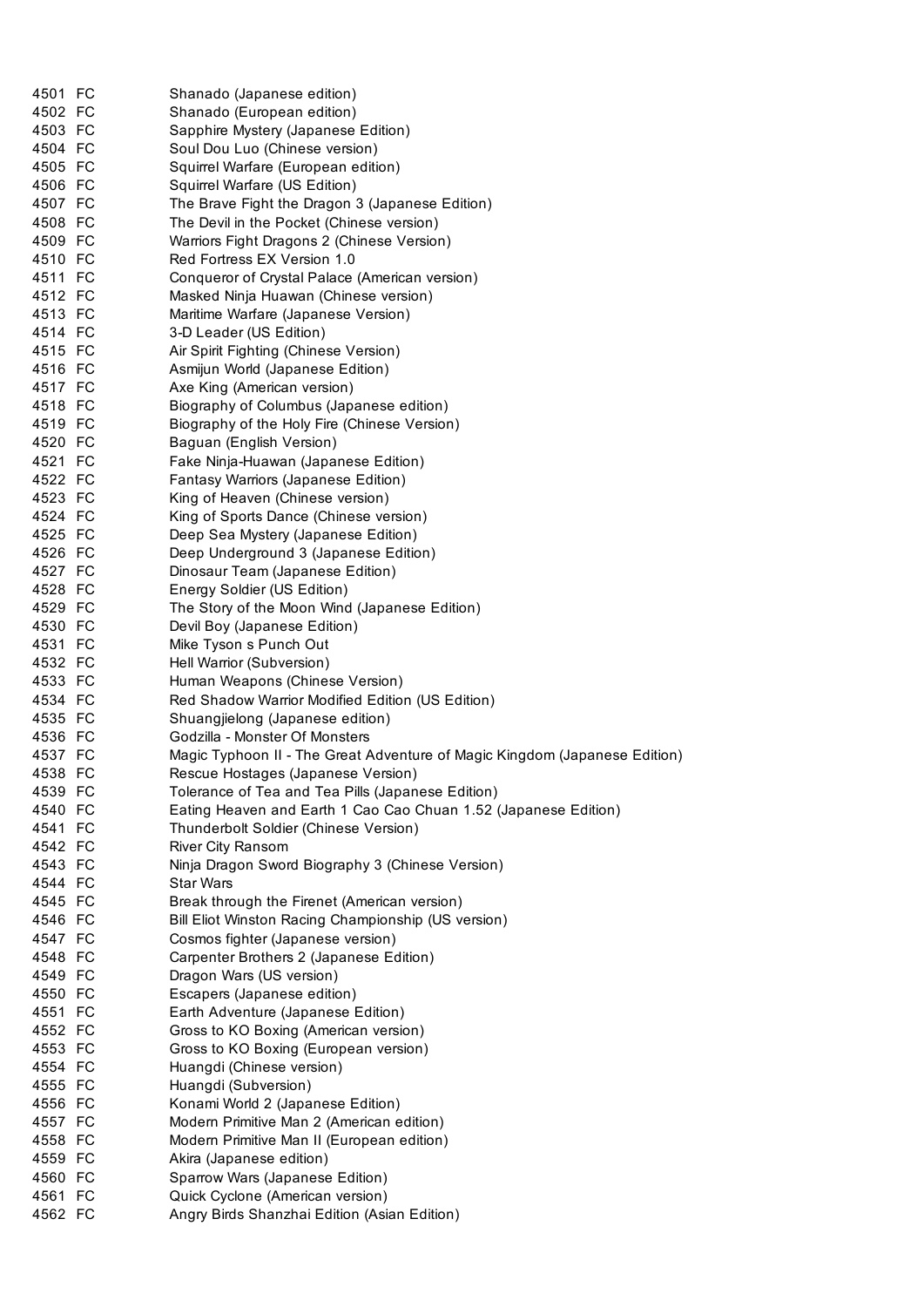| 4563 FC            | Angel Wing 2 (Football Player 2) - Super Forward (Japanese Edition)         |
|--------------------|-----------------------------------------------------------------------------|
| 4564 FC            | Biography of Heroes (Japanese Edition)                                      |
| 4565 FC            | Batman 2 (Japanese Edition)                                                 |
| 4566 FC            | Burning Professional Football (American Edition)                            |
| 4567 FC            | Burning Professional Football (Japanese Edition)                            |
| 4568 FC            | Burning Professional Football (European Edition)                            |
| 4569 FC            | Cobra Force 2                                                               |
| 4570 FC            | Dirty Harry                                                                 |
| 4571 FC            | Devil City Legend (Japanese Edition)                                        |
| 4572 FC            | Devil City 3 (US)                                                           |
| 4573 FC            | Escapers (American edition)                                                 |
| 4574 FC            | Escapers (Sweden)                                                           |
| 4575 FC            | Flame Bullet (Japanese Version)                                             |
| 4576 FC            | FC Origin (Japanese Edition)                                                |
| 4577 FC            | FC Origin (US Edition)                                                      |
| 4578 FC            | Hot-blooded Age Drama (Chinese Version)                                     |
| 4579 FC            | Hot-blooded Football League hack (Chinese version)                          |
| 4580 FC            | Hot-blooded Football League (Chinese version)                               |
| 4581 FC            | Hot Blood Football 3 HACK (Chinese Version)                                 |
| 4582 FC            | Happy House (American version)                                              |
| 4583 FC            | Immortality Legend (American Version)                                       |
| 4584 FC            | Izu 3 Adventurers from Izu (Japanese Edition)                               |
| 4585 FC            | Jackson Baseball (American version)                                         |
| 4586 FC            | Jurassic Kid 2 (Asian edition)                                              |
| 4587 FC            | Jetson's Adventures (Diary Edition)                                         |
| 4588 FC            | Jetson's Adventures (American Edition)                                      |
| 4589 FC            | Kristas (American edition)                                                  |
| 4590 FC            | Life Quick Trilogy (American version)                                       |
| 4591 FC            | Longzhu Z Super Fighting Biography 2 (Chinese Version)                      |
| 4592 FC            | Napoleon (Japanese edition)                                                 |
| 4593 FC            | Squirrel Battle 2 (Perfect Chinese Version)                                 |
| 4594 FC            | The Battle of Huangdi Zhuolu                                                |
| 4595 FC            | The Date of Thunder (European edition)                                      |
| 4596 FC            | Crayon Xiaoxin (Chinese version)                                            |
| 4597 FC            | Ninja Dragon Sword Biography (Chinese Edition)                              |
| 4598 FC            | Simpson Family Superman and Radiator (American version)                     |
| 4599 FC            | Burning Baseball 90 - Moving Chapter (Japanese Edition)                     |
| 4600 FC            | Flame Emblem of the Flame Emblem                                            |
| 4601 FC            | Jimmy (Japanese edition)                                                    |
| 4602 FC            | Little Samson                                                               |
| 4603 FC            | Super Warcraft (Chinese version)                                            |
| 4604 FC            | The Great Wind of the Great Ridge (American Edition)                        |
| 4605 FC            | Adventures of Jetson (European edition)                                     |
| 4606 FC            | Break through Firenet 2 (Japanese Edition)                                  |
| 4607 FC            | FC Origin (Chinese Version)                                                 |
|                    |                                                                             |
| 4608 FC<br>4609 FC | Candle of Magic (Japanese Version)<br>Carpenter Brothers (Japanese Edition) |
|                    |                                                                             |
| 4610 FC            | Double Truncated Dragon 3 Boss Edition (Japanese Edition)                   |
| 4611 FC            | Dream Days (American Edition)                                               |
| 4612 FC            | Dragon Ball 3 Wukong Biography (Japanese Edition)                           |
| 4613 FC            | Devil City 2 Change (Chinese Edition)                                       |
| 4614 FC            | Devil City 2 (Chinese version)                                              |
| 4615 FC            | Fighting Heroes (Asian Edition)                                             |
| 4616 FC            | Gun Nac                                                                     |
| 4617 FC            | <b>JUJU Legend (Japanese Version)</b>                                       |
| 4618 FC            | Jimmy Coe (European edition)                                                |
| 4619 FC            | JuJuJu Legend (Chinese Version)                                             |
| 4620 FC            | Lockheed 3 micrograms revenge HACK (American version)                       |
| 4621 FC            | Modern Primitive Man (American Edition)                                     |
| 4622 FC            | Modern Primitive Man (Japanese Edition)                                     |
| 4623 FC            | Modern Primitive Man (European Edition)                                     |
| 4624 FC            | Magic Candle Warfare Diary (Diary Edition)                                  |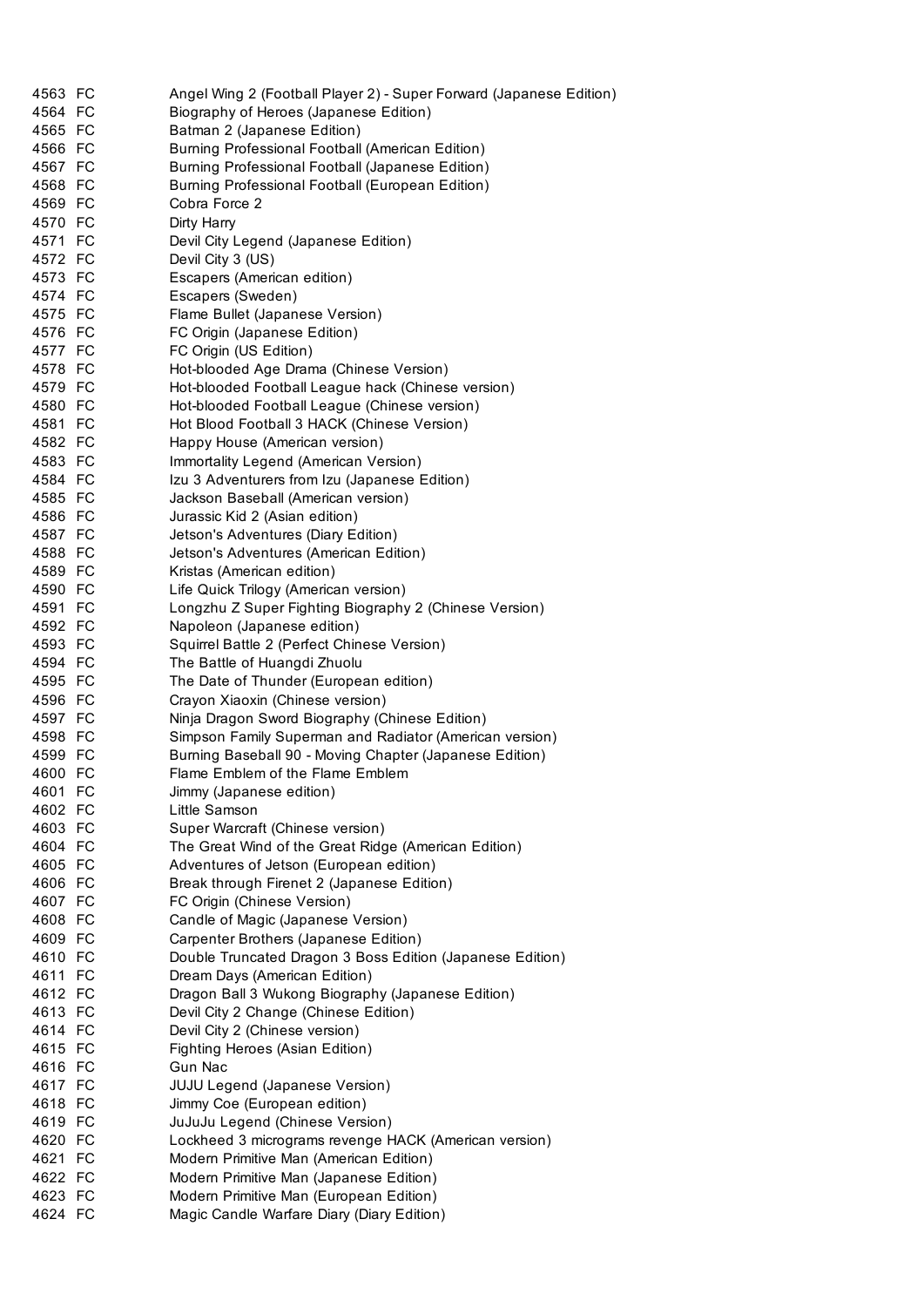| 4625 FC | The Death Date of Dr. Willie, Lockheed 3 (American Edition)                         |
|---------|-------------------------------------------------------------------------------------|
| 4626 FC | Super Mario 3 New Journey (US Edition)                                              |
| 4627 FC | Squirrel Warfare (Perfect Chinese Version)                                          |
| 4628 FC | Takahashi Celebrity's Adventure Island 4 (Japanese Edition)                         |
| 4629 FC | Wang Zhuan of the Ming Dynasty (Japanese Edition)                                   |
| 4630 FC | Bishi Officials (Japanese Edition)                                                  |
| 4631 FC | Chaotic World (Japanese Edition)                                                    |
| 4632 FC | Chibi War of the Three Kingdoms (Chinese version)                                   |
| 4633 FC | Great Battle (Japanese Version)                                                     |
| 4634 FC | Legend of Warm Blood Fighting (Simplified Chinese Version)                          |
| 4635 FC | Ninja Dragon Sword Biography 2 (American Edition)                                   |
| 4636 FC | Quick Jie Yang Gun Pill 3 vs Ling Xuan (Chinese version)                            |
| 4637 FC | Star hockey on ice (American version)                                               |
| 4638 FC | Foreign Star Wars General (Sinicized Version)                                       |
| 4639 FC | Final Task (Japanese Edition)                                                       |
| 4640 FC | Magic Pony (Japanese version)                                                       |
| 4641 FC | External transmission of flame badge (Japanese edition)                             |
| 4642 FC | G.I. JOE                                                                            |
| 4643 FC | Duola A Dream Transspace Adventure Revision (Chinese Edition)                       |
| 4644 FC | Dora A Dream Transspace Adventure (Chinese Edition)                                 |
| 4645 FC | Final Fantasy III (Japanese Version)                                                |
| 4646 FC | Iron Fist vs Steel Fist (Japanese Edition)                                          |
| 4647 FC | My life, my love (Japanese version)                                                 |
| 4648 FC | Cowboy (American version)                                                           |
| 4649 FC | Amazing New Record of Hot Blood (Perfect Chinese Version)                           |
| 4650 FC | Ball 11 in 1 (American version)                                                     |
| 4651 FC | Blue Moon, Second Robot War (Chinese Version)                                       |
| 4652 FC | Chinese Baby Rabbit (Chinese Version)                                               |
| 4653 FC | Cosmic Anti-riot Army (Japanese edition)                                            |
| 4654 FC | Dream, Fragrance, Legend and Blood Floating (Chinese Version)                       |
| 4655 FC | Dragon Ball Z2 Fighting Frissa (Japanese Edition)                                   |
| 4656 FC | Doomsday War Diary (Diary Edition)                                                  |
| 4657 FC | Dark maggot (Chinese version)                                                       |
| 4658 FC | Devoting Heaven and Earth 1 Lv Buzhuan (Chinese Edition)                            |
| 4659 FC | Flame Bullet 2 (Japanese Edition)                                                   |
| 4660 FC | F-117A stealth fighter (US version)                                                 |
| 4661 FC | Goddess Rebirth 2 (Japanese Version)                                                |
| 4662 FC | Gambling God (Chinese version)                                                      |
| 4663 FC | Hot-blooded soccer hack (Chinese version)                                           |
| 4664 FC | Hockey (Chinese version)                                                            |
| 4665 FC | Heroes of Magic Gate are invincible (Chinese version)                               |
| 4666 FC | Heroes of the Devil and Gods (Chinese version)                                      |
| 4667 FC | Happy Beach 3 Earth Warrior (Chinese version)                                       |
| 4668 FC | King of Dreams (Japanese Edition)                                                   |
| 4669 FC | Legend of the Lion King (Chinese version)                                           |
| 4670 FC | Legend of the Ten Guards (Japanese Edition)                                         |
| 4671 FC | Nintendo jump II's Top Seven (Japanese Edition)                                     |
| 4672 FC | Ninja Turtle (Japanese version)                                                     |
| 4673 FC | Great Navigation VII (Chinese Edition)                                              |
| 4674 FC | Biography of the Rift of Heaven in Blue Moon Edition of Robot War (Chinese Edition) |
| 4675 FC | Big King Kong Super Edition - Banana Boat (Chinese Edition)                         |
| 4676 FC | Chaotic Three Kingdoms (Chinese Version)                                            |
| 4677 FC | Aladdin (Chinese version)                                                           |
| 4678 FC | Allied Death Squad (Chinese version)                                                |
| 4679 FC | Ball 11 in 1 (American version)                                                     |
| 4680 FC | Chibi Fengyun of Three Kingdoms 4 (Chinese version)                                 |
| 4681 FC | Conan (Chinese version)                                                             |
| 4682 FC | Century of Competition for Hegemony (Chinese Version)                               |
| 4683 FC | Colome World (Chinese version)                                                      |
| 4684 FC | Dragon Knife Tu (Chinese version)                                                   |
| 4685 FC | Dragon Valley (Chinese version)                                                     |
| 4686 FC | Dancing Machine 2000 (US Edition)                                                   |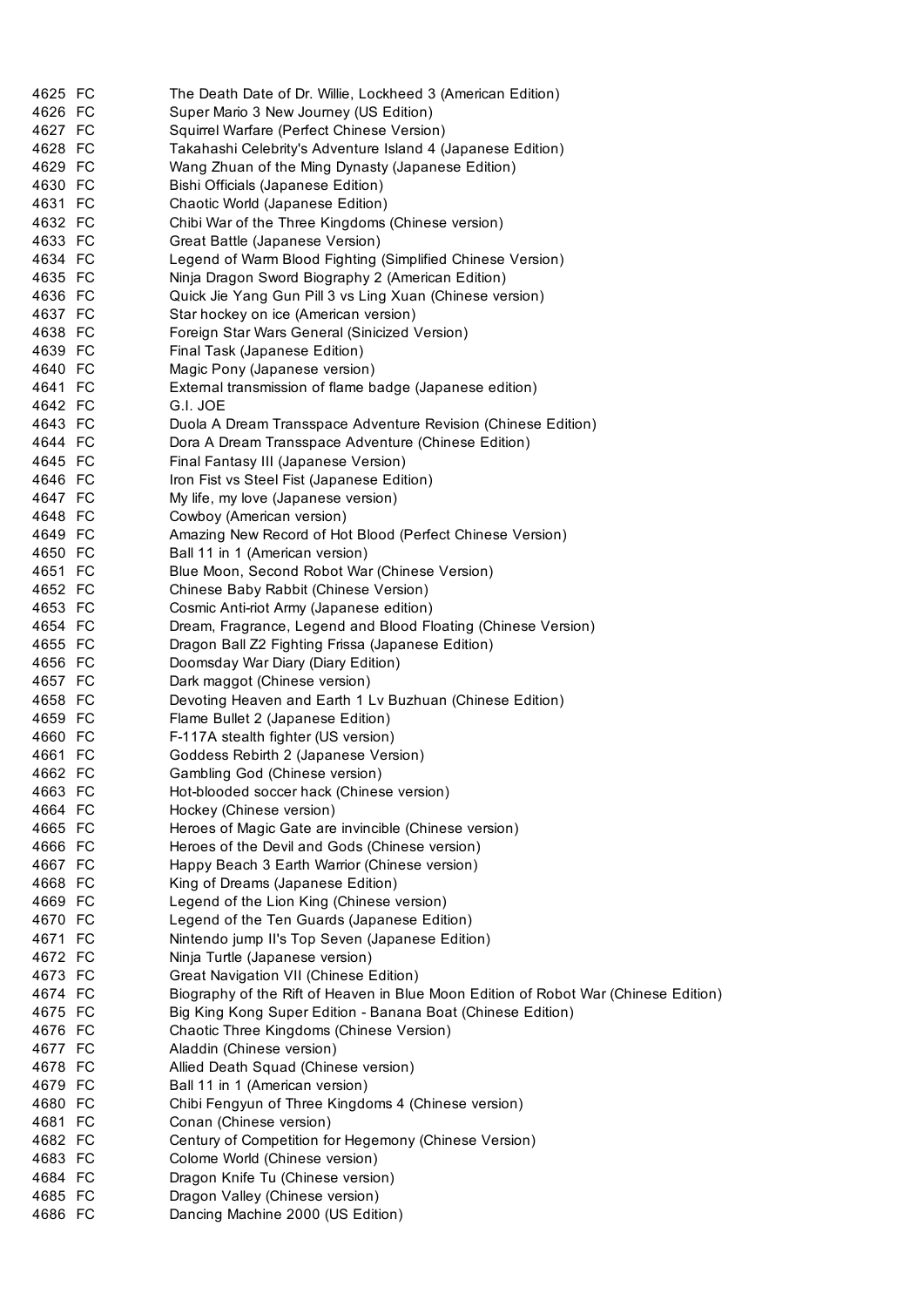| 4687 FC | Emperor Zhi of the Three Kingdoms will point out Jiangshan (Chinese version)            |
|---------|-----------------------------------------------------------------------------------------|
| 4688 FC | Fengli Dancing Machine (Chinese Version)                                                |
| 4689 FC | Guria (Japanese edition)                                                                |
| 4690 FC | Hackers (Chinese version)                                                               |
| 4691 FC | Hot-blooded Basketball (completely Chinese version)                                     |
| 4692 FC | Heroes Biography 2 (Japanese Edition)                                                   |
| 4693 FC | Heroes of the Warring States Period (Chinese version)                                   |
| 4694 FC | Imperial Storm (Chinese version)                                                        |
| 4695 FC | Lockheed X (Chinese version)                                                            |
| 4696 FC | Legend of Chivalrous Heroes of Serbia (Chinese Version)                                 |
| 4697 FC | Legend of the Brave (Chinese version)                                                   |
| 4698 FC | Lin Zexu Bans Smoking (Chinese Version)                                                 |
| 4699 FC | Medal of Honor (Chinese version)                                                        |
| 4700 FC | Magic Mage (Chinese version)                                                            |
| 4701 FC | Monte Cristo's Enmity (Chinese version)                                                 |
| 4702 FC | Primitive Man (Chinese Version)                                                         |
| 4703 FC | Rockman X (Japanese Edition)                                                            |
| 4704 FC | Rockers 4 New Ambitions (European Edition)                                              |
| 4705 FC | Rockers 4 New Ambitions (US Edition)                                                    |
| 4706 FC | Space Warrior I&II (Japanese Edition)                                                   |
| 4707 FC | The Mainland (Japanese Edition) of the Overlord of Three Kingdoms 2                     |
| 4708 FC | The Red Cliff of the Three Kingdoms                                                     |
| 4709 FC | Second Robot War Bentianya Edition (Chinese Edition)                                    |
| 4710 FC | ACES Iron Eagle fighter 3 (Japanese version)                                            |
| 4711 FC | Adventures of Tom Sawyer (Chinese version)                                              |
| 4712 FC | Alien Space Explorer (Chinese Edition)                                                  |
| 4713 FC | AV Sparrow Club (Japanese edition)                                                      |
| 4714 FC | Bao Qingtian (Chinese version)                                                          |
| 4715 FC | Baby Rabbit Adventure 6 (US version)                                                    |
| 4716 FC | Fighting Saints (Chinese version)                                                       |
| 4717 FC | Battle of Europe (Chinese version)                                                      |
| 4718 FC | Chronicles of Eastern Zhou Dynasty (Chinese Version)                                    |
| 4719 FC | Cherry Pills (Chinese Version)                                                          |
| 4720 FC | Dreams Fly Out in the Second Robot War (Chinese Version)                                |
| 4721 FC | Dream of Red Mansions (Chinese version)                                                 |
| 4722 FC | Dragon and Dungeon - Dragon Strike (US version)                                         |
| 4723 FC | Dragon Pearl Z assaulted the Saiyas (Japanese version)                                  |
| 4724 FC | Dragon Pearl Z3 Artificial Warfare (Japanese Edition)                                   |
| 4725 FC | Dahua Xiyou (Chinese version)                                                           |
| 4726 FC | Daoist conspiracy (Chinese version)                                                     |
| 4727 FC | Devoting Heaven and Earth Second Generation - Zhuge Kong Mingzhuan (Japanese Edition)   |
| 4728 FC | Devoting Heaven and Earth Sun Jianzhuan (Chinese version)                               |
| 4729 FC | Fighting Saints (Chinese version)                                                       |
| 4730 FC | Fengshenbang Fengming Qishan (Chinese version)                                          |
| 4731 FC | Genesis Heroes (Chinese Version)                                                        |
| 4732 FC | God of Light (Chinese version)                                                          |
| 4733 FC | Humen Smoke (Chinese Version)                                                           |
| 4734 FC | Happy Robot Fighting (Japanese Edition)                                                 |
| 4735 FC | Lockheed 5 Bruce's Trap (American Version)                                              |
| 4736 FC | Lockheed 5 Bruce's Trap (Sinicized Version)                                             |
| 4737 FC | Lockheed 5 Bruce's Trap (European Edition)                                              |
| 4738 FC | Lockheed CX hack (Japanese edition)                                                     |
| 4739 FC | Legend of Liangshan Heroes (Chinese Version)                                            |
| 4740 FC | Machine Cat Tinker Bell (Chinese version)                                               |
| 4741 FC | Romance of the Sui and Tang Dynasties                                                   |
| 4742 FC | The Brave Fight the Dragon 8 (Chinese Version)                                          |
| 4743 FC | Warriors Fight Dragons 3 (Chinese Version)                                              |
| 4744 FC | Devoting the World 2 Autumn Wind and Five Zhangyuan (Japanese Edition)                  |
| 4745 FC | Swallowing up Heaven and Earth, Cao Cao Biography Replacement Edition (Chinese Edition) |
| 4746 FC | The Mainland (Chinese Version) of \Overlord of Three Kingdoms 2\                        |
| 4747 FC | The Mainland Super Edition (Japanese Edition) of the Overlord of Three Kingdoms 2       |
| 4748 FC | Special Forces (US Edition)                                                             |
|         |                                                                                         |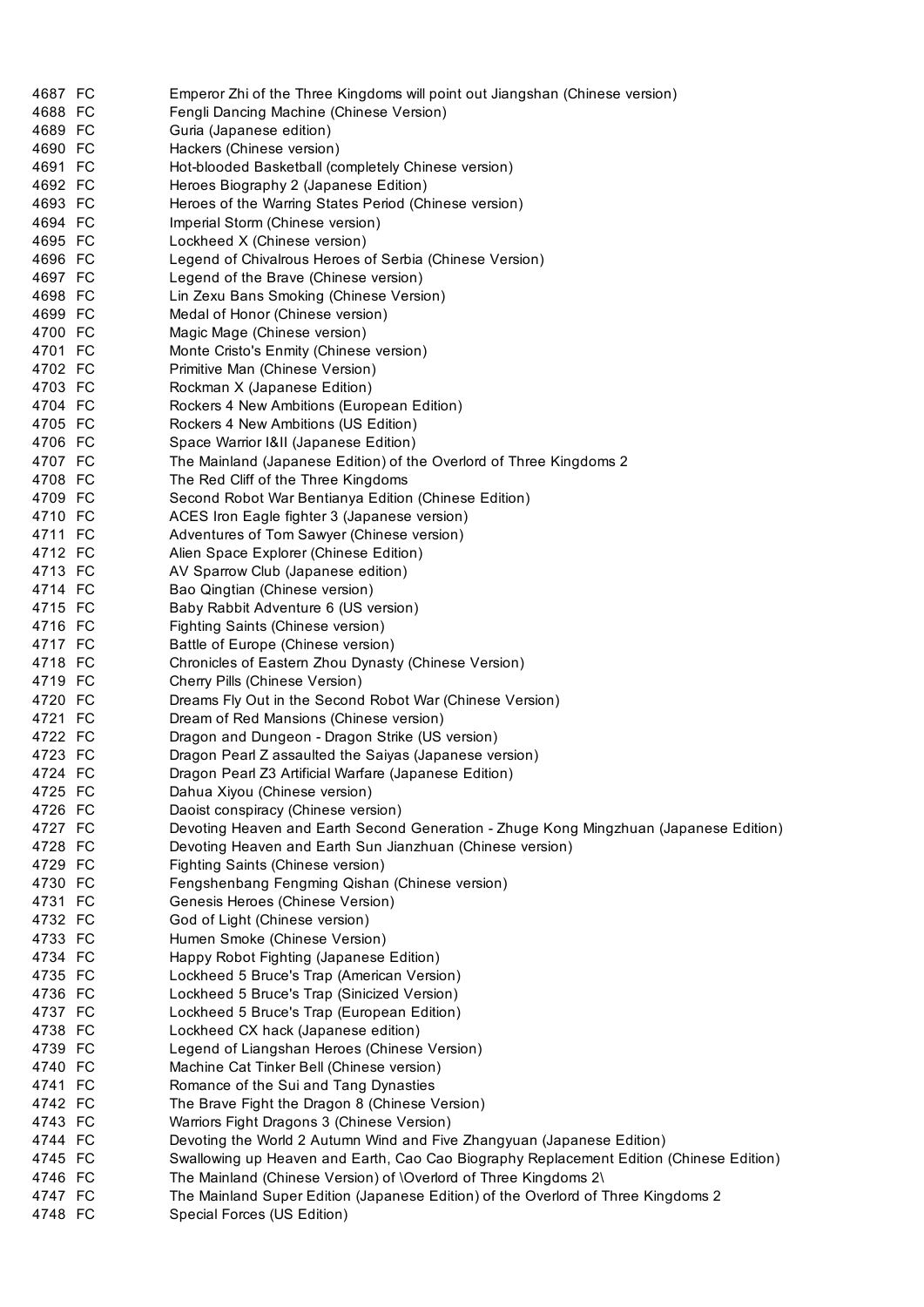| 4749 FC | The Legend of Willough (Chinese Version)                                         |
|---------|----------------------------------------------------------------------------------|
| 4750 FC | Anti-Japanese Records of the Overlord's Mainland (Chinese Version)               |
| 4751 FC | Alien Warriors (Chinese Version)                                                 |
| 4752 FC | Biography of the King of Heaven's Falling Demons (Chinese Version)               |
| 4753 FC | Final Fantasy 5 (Chinese Version)                                                |
| 4754 FC | Dragon Pearl Z External Saiya Extinction Plan (Japanese Edition)                 |
| 4755 FC | Flashing Red Star (Chinese Version)                                              |
| 4756 FC | Highly Difficult Version of the Second Robot War (Chinese Version)               |
| 4757 FC | Heroes of the Magic World (Chinese version)                                      |
| 4758 FC | Heavy-duty Airmen (Japanese Edition)                                             |
| 4759 FC | Fairy Sword for Love (Chinese version of Nanjing Science and Technology)         |
| 4760 FC | Enhanced Difficulty in the Second Robot War                                      |
| 4761 FC | Voice of the Second Robot War                                                    |
| 4762 FC | Ninja Turtle Limitless Life (American version)                                   |
| 4763 FC | Cosmos Warfare will be Harder to Enhance Edition (Chinese Edition)               |
| 4764 FC | Monster Maker 1 (Chinese version)                                                |
| 4765 FC | Popeye                                                                           |
| 4766 FC | Bobo 7 (Chinese Version) in the Second Robot War                                 |
| 4767 FC | Quick fight for the soul (American version)                                      |
| 4768 FC | Bobo 4 in the Second Robot War (Chinese version)                                 |
| 4769 FC | Zheng Ni Zhi Chao Feng Yun (Chinese Edition)                                     |
| 4770 FC | Bobo 6 (Chinese Version) in the Second Robot War                                 |
| 4771 FC | Devoting Tiandi Sima Yizhuan (Chinese version)                                   |
| 4772 FC | Sparrow Club - Yongtian Ding (Japanese Edition)                                  |
| 4773 FC | AV Beautiful Girl Soldier (Chinese version)                                      |
| 4774 FC | Devouring Heaven and Earth 2 Chaotic Wuxiong (Chinese version)                   |
| 4775 FC | Devoting Heaven and Earth 2 Major General Biography (Chinese version)            |
| 4776 FC | Devoting Tiandi 2 Zhuge Kongming Biography Duplicate Edition (Sinicized Edition) |
| 4777 FC | Flame Seal Repair Edition (Chinese Edition)                                      |
| 4778 FC | Jieba 3 (Chinese version)                                                        |
| 4779 FC | Machine Warfare Notes (Chinese Version)                                          |
| 4780 FC | Three Kingdoms Zhi 2 Flying General Lu Buzhuan (Chinese version)                 |
| 4781 FC | Biography of Heroes (Chinese Version)                                            |
| 4782 FC | Eating the World 2 Autumn Wind and Five Zhangyuan (Chinese version)              |
| 4783 FC | Garfield's Week                                                                  |
| 4784 FC | Garfield's Week (Chinese Version)                                                |
| 4785 FC | Happy Cat World                                                                  |
| 4786 FC | Mobile Warriors Up to Z (US Edition)                                             |
| 4787 FC | Eating Tiandi 2 Zhuge Kong Mingzhuan (Tongneng Sinicized Edition)                |
| 4788 FC | Fengshen List (Chinese Version)                                                  |
| 4789 FC | <b>Super Mary</b>                                                                |
| 4790 FC | Annoying                                                                         |
| 4791 FC | Children's Adventures (Japanese Edition)                                         |
| 4792 FC | Legacy of Pandora Lubang III (Japanese edition)                                  |
| 4793 FC | Barcelona Olympic Games 92 (Japanese edition)                                    |
| 4794 FC | Beyond the Horizon (Japanese Edition)                                            |
| 4795 FC | Candy House (Japanese Edition)                                                   |
| 4796 FC | Dragon Ball Z2 Guild Warfare Frissa Modified Edition (Chinese Edition)           |
| 4797 FC | Dragon Battle Z3 Artificial Man (Chinese Version)                                |
| 4798 FC | Dragon Pearl Z assaulted the Saiyas (Chinese version)                            |
| 4799 FC | Dajiaziyuan (Japanese edition) of Shinshima New Division                         |
| 4800 FC | Super Chinese Boxing 2 (Japanese Version)                                        |
| 4801 FC | Squirrel Warfare (Japanese Version)                                              |
| 4802 FC | Dragon Pearl Z External Extinction Project of Saiya (Chinese Edition)            |
| 4803 FC | Hot-blooded College Football Chapter (Japanese Edition)                          |
| 4804 FC | Fengyun (Chinese version)                                                        |
| 4805 FC | Hot Blood Avoidance Balls (Chinese Version)                                      |
| 4806 FC | Road racing car (Chinese version)                                                |
| 4807 FC | Angel Wing 2 Argentina Extension (Chinese Edition)                               |
| 4808 FC | Dragon Ball Z2 Fighting Frissa (Chinese Edition)                                 |
| 4809 FC | Dragon Pearl Z Super Fighting Biography 5                                        |
| 4810 FC | Glorious Jihad (Japanese version)                                                |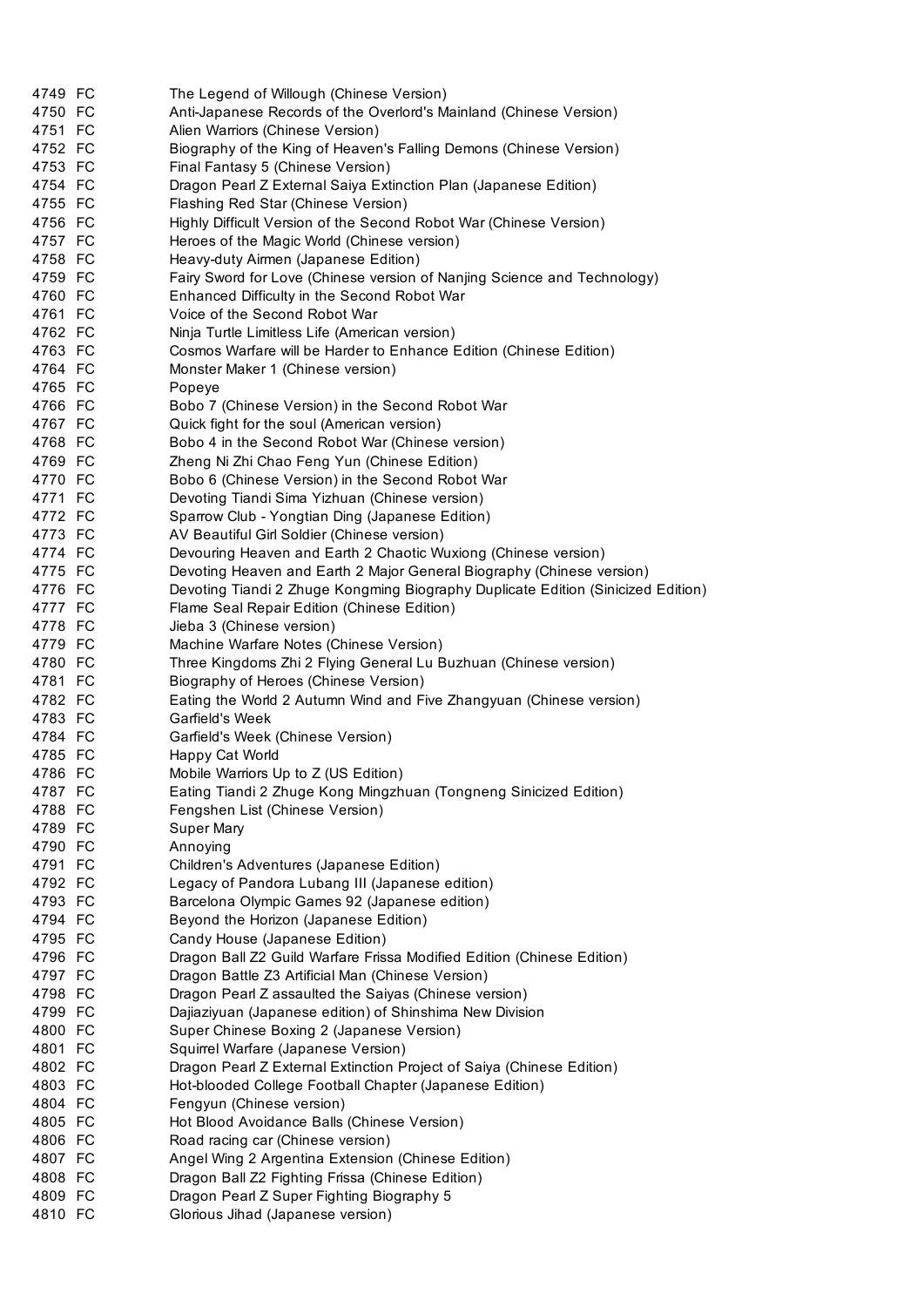| 4811 FC | Hot-blooded Fighting Legend Double Tiger Edition (Japanese Edition)          |
|---------|------------------------------------------------------------------------------|
| 4812 FC | Prince's Resurrection Diary (Diary Edition)                                  |
| 4813 FC | Radian War Records (Chinese Edition)                                         |
| 4814 FC | Trinocular Boys (Chinese Version)                                            |
| 4815 FC | Double Truncated Dragon 2 (full BOSS hack version)                           |
| 4816 FC | Kabi Star (Japanese Edition)                                                 |
| 4817 FC | Reloaded Airmen (Chinese Version)                                            |
| 4818 FC | The Story of the Spring of the Kabi Dream of the Star (Sinicized Version)    |
| 4819 FC | A Fengyun (Chinese version)                                                  |
| 4820 FC | Biography of Heroes and Heroes (Chinese Version)                             |
| 4821 FC | Ninja Dragon Sword Biography 2 (Chinese Version)                             |
| 4822 FC | 8 eyes (American version)                                                    |
| 4823 FC | Energy Soldier Q Edition (Japanese Edition)                                  |
| 4824 FC | Fighting Heroes III (Asian Edition)                                          |
| 4825 FC | Immortal Biography (Japanese Edition)                                        |
| 4826 FC | JD Enhanced Edition of Reloaded Airmen (Chinese Edition)                     |
| 4827 FC | Junior Rangers (Chinese Version)                                             |
| 4828 FC | Longzhu Z Electro-optical Flintstone (Sinicized Edition)                     |
| 4829 FC | Sonic Hedgehog (American version)                                            |
| 4830 FC | <b>Tank Battle</b>                                                           |
| 4831 FC | Mechatron (Chinese version)                                                  |
| 4832 FC | Angel Wing 2 (Football Junior 2) (Chinese Version)                           |
| 4833 FC | King of Dreams (Chinese version)                                             |
| 4834 FC | Human weapons                                                                |
| 4835 FC | Hot-blooded Fighting Legend Chaotic Dance Lianzhi Edition (Japanese Edition) |
| 4836 FC | Modified Map of Hot-blooded Fighting Legend Dance (Japanese Edition)         |
| 4837 FC | Sword of God (Chinese version)                                               |
| 4838 FC | Ice Climber                                                                  |
| 4839 FC | Ninja Gaiden                                                                 |
| 4840 FC | Zhonglie Biography of the Three Kingdoms (Chinese Version)                   |
| 4841 FC | Jackie Chan kicks off                                                        |
| 4842 FC | Hot-blooded College Football Chapter (completely Chinese version)            |
| 4843 FC | Bomberman                                                                    |
| 4844 FC | Takeshi Kitano's Challenge Book (Japanese Edition)                           |
| 4845 FC | Thirty-six plans (Chinese version)                                           |
| 4846 FC | <b>Chinese Chess Plus</b>                                                    |
| 4847 FC | Maple Story                                                                  |
| 4848 FC | The Circus                                                                   |
| 4849 FC | Warm Blood Story                                                             |
| 4850 FC | Warm Blood March                                                             |
| 4851 FC | Space Cruiser (Chinese version)                                              |
| 4852 FC | Quick Cyclone 3                                                              |
| 4853 FC | Legend of the Royal Cat (Chinese Edition of Alien Science and Technology)    |
| 4854 FC | Jingu KTV (Chinese version)                                                  |
| 4855 FC | Lagrange Point (Chinese version)                                             |
| 4856 FC | Devouring Tiandi 2 Enhanced Edition (Chinese Edition)                        |
| 4857 FC | Ninja Turtle 2 Manhattan Project (Japanese Edition)                          |
| 4858 FC | The Gold Diggers                                                             |
| 4859 FC | A Yuanjun 2 (Japanese Edition)                                               |
| 4860 FC | Biochemical Crisis (Chinese Version)                                         |
| 4861 FC | Chu and Han Dynasties (Chinese Version)                                      |
| 4862 FC | Dark Chapter of Final Fantasy (Chinese Version)                              |
| 4863 FC | Devoting Heaven and Earth 2 Lubu Biography (Chinese Edition)                 |
| 4864 FC | Han Liu Bang (Chinese version)                                               |
| 4865 FC | Legend of Gods and Ghosts (Chinese version)                                  |
| 4866 FC | Legend of Silk Road (Chinese version)                                        |
| 4867 FC | Legend of Xiangshuai (Chinese version)                                       |
| 4868 FC | Pocket Elf Crystal (Chinese version)                                         |
| 4869 FC | Rockman 6 (Chinese version)                                                  |
| 4870 FC | Dracula III: Legacy                                                          |
| 4871 FC | rockstar                                                                     |
| 4872 FC | Bandit Wu Youwei Gate Spreads Two World Treasures (Japanese Edition)         |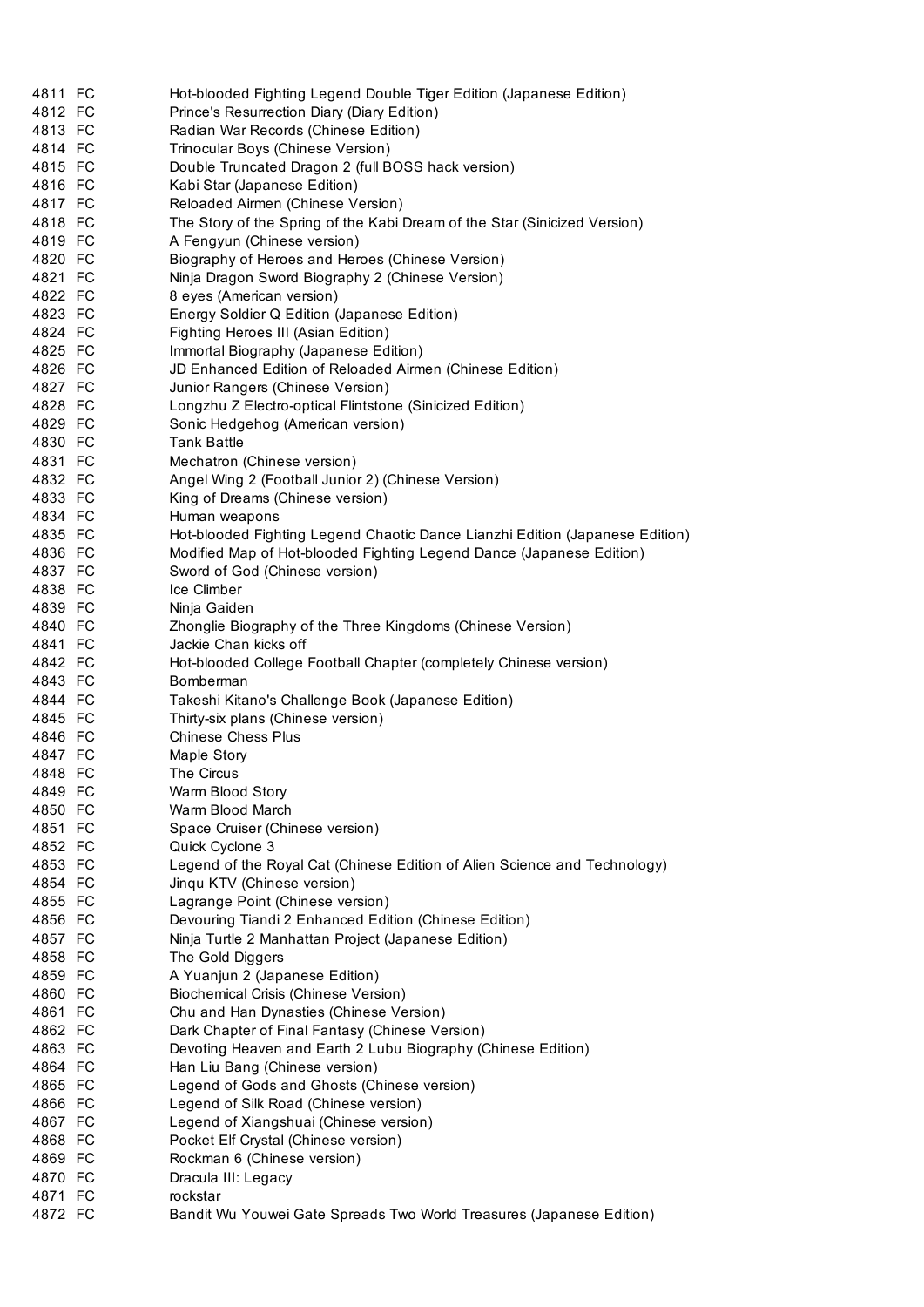| 4873 FC | Final Fantasy 4 Light and Dark Crystal Dispute (Chinese Edition)                     |
|---------|--------------------------------------------------------------------------------------|
| 4874 FC | Fengshen List (Chinese Version)                                                      |
| 4875 FC | Fantasy Star 4 (Chinese version)                                                     |
| 4876 FC | Devouring Heaven and Earth 2 Biography of Chaotic Heroes (Chinese Version)           |
| 4877 FC | Devouring Heaven and Earth 2 Heroes of the Three Kingdoms (Chinese Version)          |
| 4878 FC | Devouring the World 2 Corner Biographies (Chinese Version)                           |
| 4879 FC | Devouring Tiandi 2 Martenstein Biography (Chinese version)                           |
| 4880 FC | Devoting Tiandi 2 Zhongxing Liu Xiezhuan of Han Dynasty (Chinese version)            |
| 4881 FC | Eat Heaven and Earth 2 Three Generations of the Eastern Wu Dynasty (Chinese Version) |
| 4882 FC | Eat the World 2 Passion into Singles Day Edition (Chinese Edition)                   |
| 4883 FC | Flame Emblem 3 (Chinese Version)                                                     |
| 4884 FC | Final Fantasy 3 Final Chapter (Chinese Version)                                      |
| 4885 FC | Grantia (Chinese version)                                                            |
| 4886 FC | Lockheed 4 Revision 2014 (US)                                                        |
| 4887 FC | Laughing at the Three Kingdoms (Chinese version)                                     |
| 4888 FC | Pocket Elf Gold (Chinese version)                                                    |
| 4889 FC | Pokemon Diamond (Chinese Version)                                                    |
| 4890 FC | Pokemon Red (Chinese version)                                                        |
| 4891 FC | Super Robot War A (Chinese Version)                                                  |
| 4892 FC | Water Margin God Beast (Chinese Edition)                                             |
| 4893 FC | Dahua Shuihu (Chinese version)                                                       |
| 4894 FC | Final Commando - Akai Yousai                                                         |
| 4895 FC |                                                                                      |
|         | Alien Warrior 2 (Chinese version)                                                    |
| 4896 FC | Brave Dark World Chaotic World (Chinese Edition)                                     |
| 4897 FC | Dragon tooth                                                                         |
| 4898 FC | Devoting Tiandi 6 Liu Beizhuan (Chinese version)                                     |
| 4899 FC | Pocket Monster Gold (Chinese version)                                                |
| 4900 FC | Naito Jiuduan's Chess Secret Biography (Chinese Version)                             |
| 4901 FC | Dahua Xiyou (Chinese version of Nanjing Science and Technology)                      |
| 4902 FC | Middle East War                                                                      |
| 4903 FC | Green Beret                                                                          |
| 4904 FC | Crocodile Dundee                                                                     |
| 4905 FC | Shadow legend                                                                        |
| 4906 FC | Titanic (Chinese version of Mars Technology)                                         |
| 4907 FC | Ultimate Freezing of Soul Fighting                                                   |
| 4908 FC | LaTale                                                                               |
| 4909 FC | Qibao's Magic Plan (Japanese Edition)                                                |
| 4910 FC | The Football League                                                                  |
| 4911 FC | Double Dragon 3                                                                      |
| 4912 FC | The Power of Soul Fighting                                                           |
| 4913 FC | <b>Red Shadow Warrior</b>                                                            |
| 4914 FC | Kick King                                                                            |
| 4915 FC | <b>Street Fighter</b>                                                                |
| 4916 FC | <b>Quick Strike of Tortoise</b>                                                      |
| 4917 FC | One Dao (Chinese version)                                                            |
| 4918 FC | Samurai Pizza Cats                                                                   |
| 4919 FC | Work by Bingge, a hero who devoured the third part of heaven and earth               |
| 4920 FC | <b>Chinese Chess</b>                                                                 |
| 4921 FC | The Story of Shellfish and Animals (Japanese Version)                                |
| 4922 FC | The Story of Birds (Japanese Edition)                                                |
| 4923 FC | Contra Force                                                                         |
| 4924 FC | Semi-familiar Heroes (Japanese Edition)                                              |
| 4925 FC | Supersonic Locomotive Race (Japanese Edition)                                        |
| 4926 FC | <b>Blood Fighting</b>                                                                |
| 4927 FC | The Magic World Adventure of Little Devil's Nightmare (Daily Edition)                |
| 4928 FC | Police shooting (American version)                                                   |
| 4929 FC | slamander                                                                            |
| 4930 FC | Tenfold Professional Wildball (Japanese Edition)                                     |
| 4931 FC | Super Soldier-DAN (Japanese Edition)                                                 |
| 4932 FC | Sparrow Congress (Japanese Edition)                                                  |
| 4933 FC | Rockman 2 (Chinese version)                                                          |
| 4934 FC | Nintendo Baseball (American version)                                                 |
|         |                                                                                      |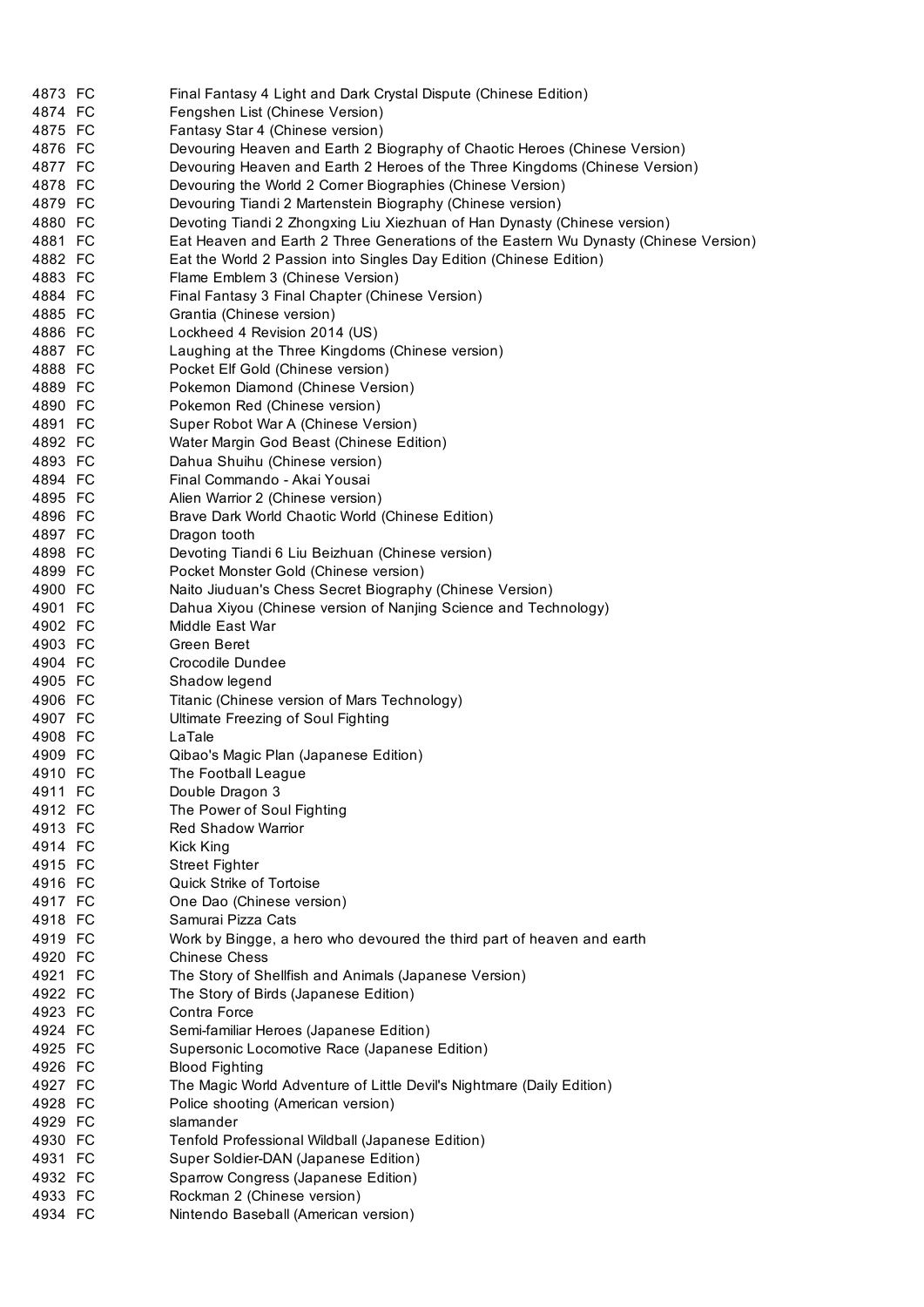| 4935 FC | Cross-country motorcycle                                                          |
|---------|-----------------------------------------------------------------------------------|
| 4936 FC | Maple Story 3                                                                     |
| 4937 FC | The Mystery of Louiki (Chinese Version)                                           |
| 4938 FC | Sun Sun (Japanese edition)                                                        |
| 4939 FC | Melville's Inflammation (Japanese Edition)                                        |
| 4940 FC | Transformers Optimus Prime Mystery (US version)                                   |
| 4941 FC | Rogue fighters (American version)                                                 |
| 4942 FC | Maple Story 4                                                                     |
| 4943 FC | World Heritage of the Hundred (Japanese edition)                                  |
| 4944 FC | Plan B (Japanese version)                                                         |
| 4945 FC | Mobilization of the Devil                                                         |
| 4946 FC | <b>ARCHON</b>                                                                     |
| 4947 FC | Digital Tyrannosaurus 4 Crystal Edition (Chinese Edition)                         |
| 4948 FC | <b>Snow Bros</b>                                                                  |
| 4949 FC | Little Nemo The Dream Master                                                      |
| 4950 FC | Maple Story 2                                                                     |
| 4951 FC | Underground Adventure 2 Brave Challenges (Japanese Edition)                       |
| 4952 FC | Popeye Sailor (Chinese version)                                                   |
| 4953 FC | Secret History of the Yuan Dynasty 2 - Coyote and White Deer (Japanese Edition)   |
| 4954 FC | Sniping 13 Gods at Dusk (American version)                                        |
| 4955 FC | Martian Underground Exploration (Japanese Edition)                                |
| 4956 FC | Pikachu Y2K (Chinese version)                                                     |
| 4957 FC | Olympic IQ Test (Subversion)                                                      |
| 4958 FC | The strongest biography in the world of traveling white books                     |
| 4959 FC | <b>Blood Basketball</b>                                                           |
| 4960 FC | Amazing New Record of Hot Blood                                                   |
| 4961 FC | Double Dragon 2                                                                   |
| 4962 FC | U.S. presidential election (Japanese version)                                     |
| 4963 FC | 길거리 패리티                                                                           |
| 4964 FC | Noah's Ark (American version)                                                     |
| 4965 FC | Moonlight Rangers (US Edition)                                                    |
| 4966 FC | Pushing boxes (Chinese version)                                                   |
| 4967 FC | The Adventures of Children in Ishii, Lhasa (Diary Edition)                        |
| 4968 FC | Qibao Qiju 2 (American edition)                                                   |
| 4969 FC | Star Wars (US)                                                                    |
| 4970 FC | One-Eye Dragon Authentic (Japanese Edition)                                       |
| 4971 FC | Ninja of the Dragon (Chinese version)                                             |
| 4972 FC | SD Quick Cyclone (Chinese version)                                                |
| 4973 FC | The Revised Version of the Biography of Three Kingdoms'Heroes (Chinese Version)   |
| 4974 FC | The Great Adventure of Tea Pills (Chinese Version)                                |
| 4975 FC | The Adventure of Egg Dietz (American Edition)                                     |
| 4976 FC | Red Hat and Green Leather (Japanese Edition)                                      |
| 4977 FC | Operation Viper (US edition)                                                      |
| 4978 FC | squirrel do battle                                                                |
| 4979 FC | No king is equal (Chinese version)                                                |
| 4980 FC | The Infinite Blood Edition of the Great Adventure of the Bible (American Edition) |
| 4981 FC | Polaris (Japanese version)                                                        |
| 4982 FC | Yongzhuan of Time and Space (Japanese Edition)                                    |
| 4983 FC | Star Love in the Second Robot War (Chinese Version)                               |
| 4984 FC | The Abduction of Count Sherlock Holmes (Japanese edition)                         |
| 4985 FC |                                                                                   |
|         | The Adventure of Musashi (Japanese Edition)                                       |
| 4986 FC | The Sword of 634 (Japanese Edition)                                               |
| 4987 FC | Penguins and Seals (Australian edition)                                           |
| 4988 FC | Super Contra                                                                      |
| 4989 FC | Nintendo jump I Hero Biography (Japanese Edition)                                 |
| 4990 FC | Metal Max                                                                         |
| 4991 FC | The Heroes of Three Kingdoms (Chinese Version)                                    |
| 4992 FC | Super Devil City 2 (Japanese version)                                             |
| 4993 FC | Primitive Man (American Edition)                                                  |
| 4994 FC | New Underground Exploration (US Edition)                                          |
| 4995 FC | Sun Xiaomao Fantasy Island (Chinese version)                                      |
| 4996 FC | Rescue Fire Station (US version)                                                  |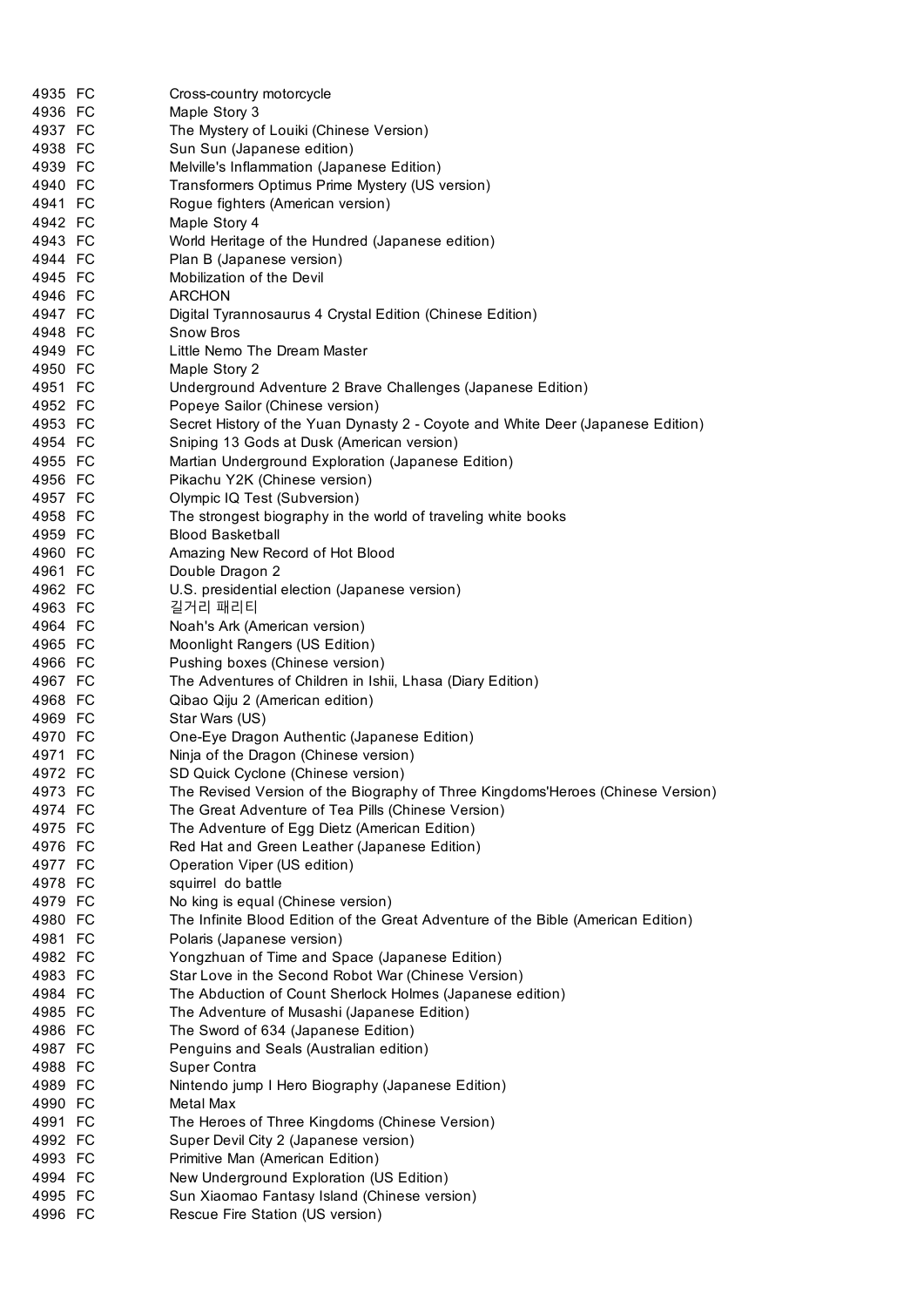| 4997 FC            | 10 yard war (American version)                                                                                     |
|--------------------|--------------------------------------------------------------------------------------------------------------------|
| 4998 FC            | TV Mary (Chinese version)                                                                                          |
| 4999 FC            | Red scarf attack team (Chinese version)                                                                            |
| 5000 FC            | Phantom School (American version)                                                                                  |
| 5001 FC            | Wolf and White Deer Genghis Khan (Chinese version)                                                                 |
| 5002 FC            | Wizard and Soldier 3 The Wish of Kuros Regime (US Edition)                                                         |
| 5003 FC            | The Largest Battle in Rock 6 History (US Edition)                                                                  |
| 5004 FC            | Star Love in the Second Robot War II (Chinese Version)                                                             |
| 5005 FC            | Yaski Professional Wildball 2 (Japanese Edition)                                                                   |
| 5006 FC            | Moon Crystal (Chinese Version)                                                                                     |
| 5007 FC            | ninja turtle                                                                                                       |
| 5008 FC            | Universe Shooting (Japanese Edition)                                                                               |
| 5009 FC<br>5010 FC | The first year edition of pole baseball (Japanese edition)<br>Ultimate Freezing of Soul Fighting (English Edition) |
| 5011 FC            | Super Soul of War (Chinese version)                                                                                |
| 5012 FC            | Master of the Hades (American version)                                                                             |
| 5013 FC            | Stadium (Japanese version)                                                                                         |
| 5014 FC            | Super Soul Dou Luo 3 in 1 (American version)                                                                       |
| 5015 FC            | Science geek (American edition)                                                                                    |
| 5016 FC            | Travellers of Time and Space (Japanese Edition)                                                                    |
| 5017 FC            | Sun and Moon Elegy (Chinese Version)                                                                               |
| 5018 FC            | Spy Detective (US Edition)                                                                                         |
| 5019 FC            | Sparrow (Chinese version)                                                                                          |
| 5020 FC            | The Last Ninja (American Edition)                                                                                  |
| 5021 FC            | Simulated Horse Racing - Daily Edition                                                                             |
| 5022 FC            | Sniper 13 - Dusk of the Gods (Japanese Version)                                                                    |
| 5023 FC            | Sword of the Golden Eagle (subversion)                                                                             |
| 5024 FC            | Cattle Tales (Chinese Version)                                                                                     |
| 5025 FC            | Hot Blood 8 in 1 (Japanese Edition)                                                                                |
| 5026 FC            | Pank (Japanese edition)                                                                                            |
| 5027 FC            | Hulu King Kong (Chinese version)                                                                                   |
| 5028 FC            | Legend of Pikachu, Emperor of Lightning (Chinese Version)                                                          |
| 5029 FC            | Legend of Zelda hack (American version)                                                                            |
| 5030 FC<br>5031 FC | Biography of the Three Kingdoms (Chinese Version)                                                                  |
| 5032 FC            | Fairy Elves (Chinese version)<br>Fairy Sword and Chivalrous Legend (Chinese Edition)                               |
| 5033 FC            | The Legend of Willough (American Edition)                                                                          |
| 5034 FC            | Game King (Chinese version)                                                                                        |
| 5035 FC            | Magic World (Chinese Version)                                                                                      |
| 5036 FC            | Legend of Nazha (Chinese version)                                                                                  |
| 5037 FC            | Biography of Cao Cao of the Three Kingdoms (Chinese version)                                                       |
| 5038 FC            | Three Kingdoms Struggle for Hegemony (Chinese Version)                                                             |
| 5039 FC            | The Common Version of the Moon Star in the Second Robot War (Chinese Version)                                      |
| 5040 FC            | 16 in 1 (Japanese edition)                                                                                         |
| 5041 FC            | Fairy Fairy (Chinese version)                                                                                      |
| 5042 FC            | Superman Diva (American version)                                                                                   |
| 5043 FC            | Three Sisters in Criminal Procedure (Japanese Edition)                                                             |
| 5044 FC            | Tomato Killer Attack (US version)                                                                                  |
| 5045 FC            | SD as high as 3 (Japanese version)                                                                                 |
| 5046 FC            | Southern Command Spy Detective (US Edition)                                                                        |
| 5047 FC            | Stargazers (Japanese version)                                                                                      |
| 5048 FC            | Rockman Enhanced Edition (Japanese Edition)                                                                        |
| 5049 FC            | Red Shadow Warrior (European edition)                                                                              |
| 5050 FC            | Tourist Garden (Japanese Edition)                                                                                  |
| 5051 FC            | SD up to 5 (Japanese version)                                                                                      |
| 5052 FC            | Yue Fei Chuan (Chinese version)                                                                                    |
| 5053 FC            | Mystery Island (Japanese version)                                                                                  |
| 5054 FC            | The Legend of the Oracle (Japanese Edition)                                                                        |
| 5055 FC<br>5056 FC | Shadow Warrior Blade (Japanese Edition)<br>Second Robot War BOBOBO8 (Chinese Version)                              |
| 5057 FC            | The Outlook of Eating Heaven and Earth 2 Cao Wei (Chinese Version)                                                 |
| 5058 FC            | Squirrel Battle hack (Japanese version)                                                                            |
|                    |                                                                                                                    |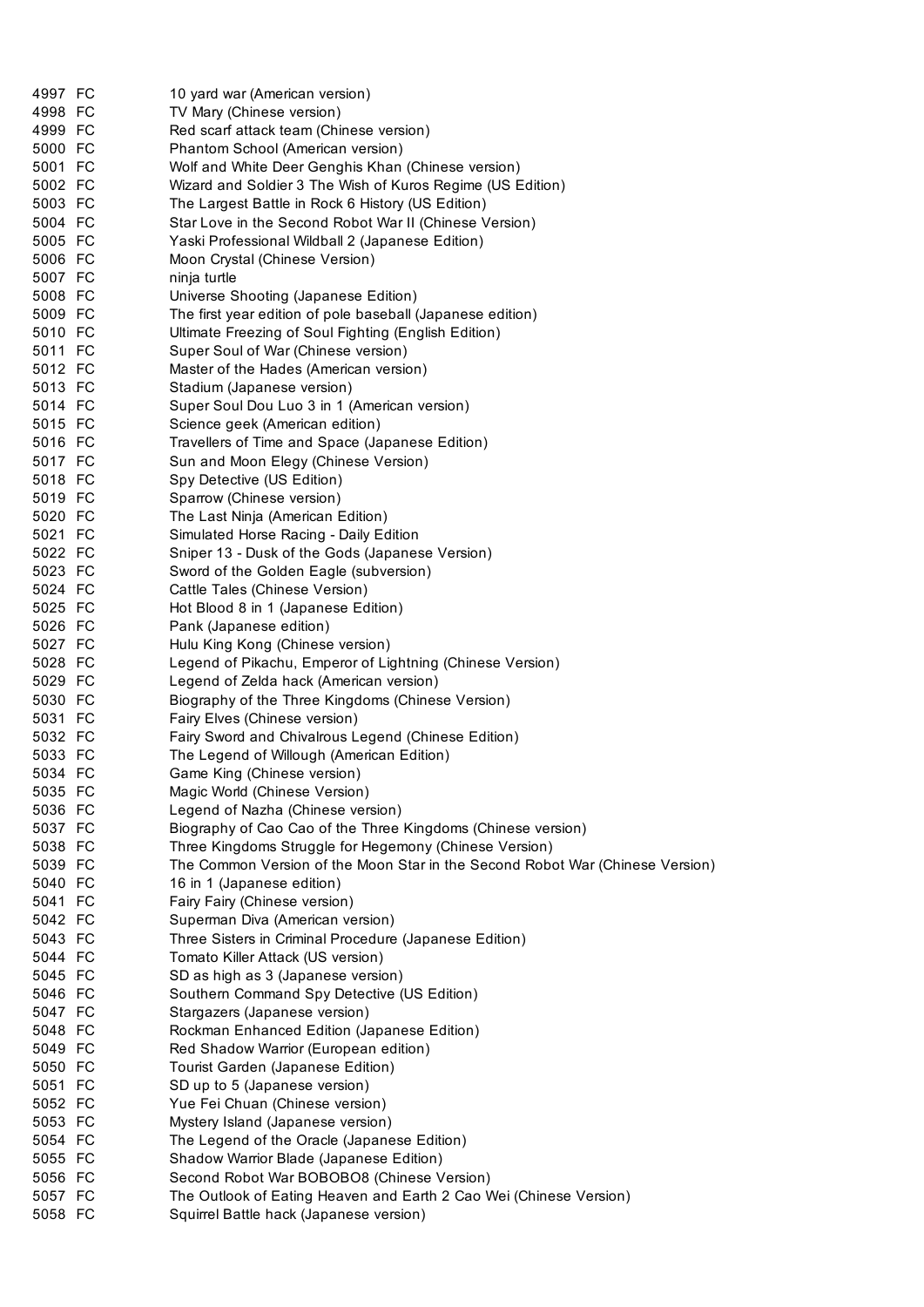| 5059 FC            | Special Rescue Directive (Chinese Version)                                            |
|--------------------|---------------------------------------------------------------------------------------|
| 5060 FC            | Star Love in the Second Robot War 5 (Chinese Version)                                 |
| 5061 FC            | Super Soul Dou Luo 20 in 1 (American version)                                         |
| 5062 FC            | Mr. Penguin (Japanese edition)                                                        |
| 5063 FC            | Target Earth (US Edition)                                                             |
| 5064 FC            | Sparrow World - Kabuki Chapter (Asian Edition)                                        |
| 5065 FC            | National Professional Basketball (American version)                                   |
| 5066 FC            | Soul of Steel in the Second Robot War (Chinese version)                               |
| 5067 FC            | Star River (Japanese Edition)                                                         |
| 5068 FC            | The Trial of the Brave in Fighting the Dragon (Chinese Version)                       |
| 5069 FC            | The Coming of Saint Sagittarius (Chinese Version)                                     |
| 5070 FC            | New Ghost House 2 (Japanese Edition)                                                  |
| 5071 FC            | Star Love in the Second Robot War 4 (Chinese Version)                                 |
| 5072 FC            | Outstanding Heroes (Chinese Version)                                                  |
| 5073 FC            | Ninja Special Training (Chinese Version)                                              |
| 5074 FC            | The Preface of the Lost Isu Ancient Kingdom (Japanese Edition)                        |
| 5075 FC            | Sniper 13-Chapter 2 (Japanese Edition)                                                |
| 5076 FC            | Solitary Soldier Martial Law                                                          |
| 5077 FC            | SD Battle Baseball (Japanese Version)                                                 |
| 5078 FC            | Operation Wolf (American edition)                                                     |
| 5079 FC            | Oriental Legend Seal Island (Chinese Version)                                         |
| 5080 FC            | Rabbit Myna's Crazy Castle (American version)                                         |
| 5081 FC            | Super Soul Fighting (Chinese Version)                                                 |
| 5082 FC            | Street Overlord 2 Revision (US version)                                               |
| 5083 FC            |                                                                                       |
| 5084 FC            | Sparrow Guide (Asian Edition)                                                         |
|                    | Prince Panda (Chinese version)                                                        |
| 5085 FC            | Ninja Frog and Double Chelon - The Ultimate Team (US Edition)                         |
| 5086 FC            | Tiger's courage and ingenuity (American version)                                      |
| 5087 FC            | Ninja Turtle 2 (Chinese version)                                                      |
| 5088 FC            | Three Piglets (Chinese Version)                                                       |
| 5089 FC            | Sixteen Street Bulls (Japanese Edition)                                               |
| 5090 FC            | Rolling Ball (Japanese Version)                                                       |
|                    |                                                                                       |
| 5091 FC            | Origin of Three Groups of Males in Chronicles of the Three Kingdoms (Chinese Version) |
| 5092 FC            | Space Shooting Warfare (Chinese Version)                                              |
| 5093 FC            | Underground combat (Japanese version)                                                 |
| 5094 FC            | Yaski Professional Wildball 90 (Japanese Edition)                                     |
| 5095 FC            | Ninja Dragon's Teeth (American version)                                               |
| 5096 FC            | Wizard and Warrior 2 Iron Sword (US version)                                          |
| 5097 FC            | Squirrel Wars (Japanese Edition)                                                      |
| 5098 FC            | Stupid Egg (American Edition)                                                         |
| 5099 FC            | Moonlight Gems (Japanese Version)                                                     |
| 5100 FC            | Whoop! Wildball Life Line (Japanese Edition)                                          |
| 5101 FC            | The Host Pushes Mahjong (Japanese Edition)                                            |
| 5102 FC            | Secret Storm (US Edition)                                                             |
| 5103 FC            | Rollo's Great Adventure 2 (Egg Prince 2) (US Edition)                                 |
| 5104 FC            | Ultraman Club Monster Final (Japanese version)                                        |
| 5105 FC            | Tianji Super Go (Japanese Version)                                                    |
| 5106 FC            | Missile Tank (Chinese Version)                                                        |
| 5107 FC            | Romance of Love (Japanese Edition)                                                    |
| 5108 FC            | Red Shadow Warrior Boss Enhanced Riot Edition (Japanese Edition)                      |
| 5109 FC            | Squirrel Battle 2 hack (Japanese version)                                             |
| 5110 FC            | Super Mario Hard Version V6.3 (US Version)                                            |
| 5111 FC            | Street Warriors 2010 (US Edition)                                                     |
| 5112 FC            | Story 3 (Sinicized Version)                                                           |
| 5113 FC            | Sirius (Japanese version)                                                             |
| 5114 FC            | Quick hero foreign gun (Japanese version)                                             |
| 5115 FC            |                                                                                       |
| 5116 FC            | Nintendo Sparrow (Japanese Edition)                                                   |
|                    | See Biography of Eight Dogs in Xinli (Japanese Edition)                               |
| 5117 FC            | The Warring States Period is No Parallel (Chinese Version)                            |
| 5118 FC            | Mario Brothers (Chinese version)                                                      |
| 5119 FC<br>5120 FC | Star Love in the Second Robot War 3 (Chinese version)<br>Super Mario 3 hack           |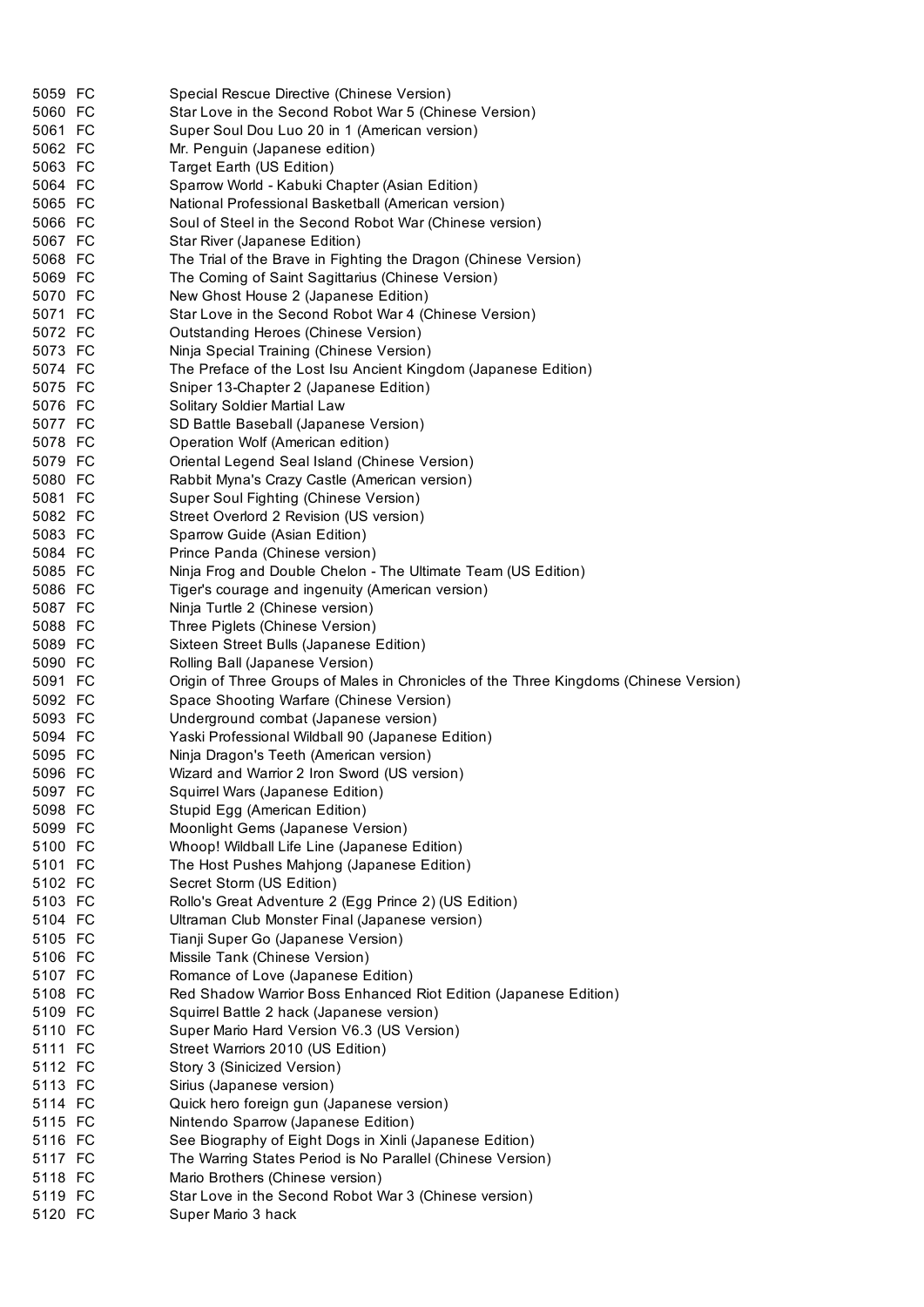| 5121 FC            | Sofia Recovery (Chinese Version)                                                           |
|--------------------|--------------------------------------------------------------------------------------------|
| 5122 FC            | Takahashi Celebrity's Adventure Island (US version)                                        |
| 5123 FC            | Super Chinese Boxing 3 (Japanese Version)                                                  |
| 5124 FC            | The End of Saint Sagittarius Golden Legend (Japanese Edition)                              |
| 5125 FC            | The Brave Fight the Dragon 2 (Japanese Edition)                                            |
| 5126 FC            | McDonald's Mario (American version)                                                        |
| 5127 FC            | Violent hockey (American version)                                                          |
| 5128 FC            | Poker Elves (Chinese Version)                                                              |
| 5129 FC            | Mr. Penguin's Adventure Journey (Chinese Version)                                          |
| 5130 FC            | Wolf of the Battlefield (American version)                                                 |
| 5131 FC            | Wedget (American edition)                                                                  |
| 5132 FC            | Takahashi Celebrity's Adventure Island 4 (Chinese Version)                                 |
|                    |                                                                                            |
| 5133 FC<br>5134 FC | Rockman Revision (Japanese Version)                                                        |
|                    | Secret History of the Yuan Dynasty - Genghis Khan (Japanese Edition)                       |
| 5135 FC            | Shuangjielong 4 (American version)                                                         |
| 5136 FC            | Recovery of Pinot Trough (Chinese Version)                                                 |
| 5137 FC            | Warriors Fight Dragons 4 (Chinese Version)                                                 |
| 5138 FC            | The Legend of the Lost City of Miners (American Version)                                   |
| 5139 FC            | Takahashi Celebrity's Adventure Island 2 (American version)                                |
| 5140 FC            | Myth of the Future (Japanese Version)                                                      |
| 5141 FC            | Sichuan Sparrow - Uniform (Asian Edition)                                                  |
| 5142 FC            | Yaski Professional Wildball Special (Japanese Edition)                                     |
| 5143 FC            | Pet Jade (Chinese Version)                                                                 |
| 5144 FC            | Space Harry (American version)                                                             |
| 5145 FC            | Western Police Chief (Japanese edition)                                                    |
| 5146 FC            | Turbo Grand Racing (US version)                                                            |
| 5147 FC            | Twelve Street Bulls (American version)                                                     |
| 5148 FC            | Pet Red (Chinese version)                                                                  |
| 5149 FC            | The Power of Soul Fighting (Chinese Version)                                               |
| 5150 FC            | Street basketball (European version)                                                       |
| 5151 FC            | Xuanyuan Jianfeng Dance (Chinese Version)                                                  |
| 5152 FC            | The Biography of Ninja (Japanese Edition)                                                  |
| 5153 FC            | Tiger Danlong Wei (American edition)                                                       |
| 5154 FC            | Metal armor (American version)                                                             |
| 5155 FC            | The Three Kingdoms will dominate the world (Chinese version)                               |
| 5156 FC            | Super Soul Dou Luo 2 King's Soul (English Edition)                                         |
| 5157 FC            | Superman Wolf Warfare Diary (Diary)                                                        |
| 5158 FC            | The Prince's Revenge (Chinese Version)                                                     |
| 5159 FC            | Tennis Match (European edition)                                                            |
| 5160 FC            |                                                                                            |
|                    | The Final Edition of Balanced Treasure Search (Chinese Edition)                            |
| 5161 FC            | Wilderness Bodyguard (Japanese edition)                                                    |
| 5162 FC            | Micromachines (American version)                                                           |
| 5163 FC            | Phantom Heroes (US Edition)                                                                |
| 5164 FC            | U.S. Crosscutting Questions and Answers - The Largest Battle in History (Japanese Edition) |
| 5165 FC            | Maze Suite (Japanese Version)                                                              |
| 5166 FC            | True and Fake Monkey King (Chinese Version)                                                |
| 5167 FC            | Stay away from the rulers (American version)                                               |
| 5168 FC            | Robot Cat (Chinese Version)                                                                |
| 5169 FC            | SD as high as Knight Story 1 (Chinese version)                                             |
| 5170 FC            | Tianya 3, Second Robot War (Chinese Version)                                               |
| 5171 FC            | The Wizard's Heritage (American Edition)                                                   |
| 5172 FC            | Superwoman Laila (Japanese edition)                                                        |
| 5173 FC            | Star fighter (MS sinicization)                                                             |
| 5174 FC            | Q version of Saloman snake (Chinese version)                                               |
| 5175 FC            | Pingcheng BT Imperial War (Chinese version)                                                |
| 5176 FC            | Two Confucian biographies devouring heaven and earth (Chinese version)                     |
| 5177 FC            | Takahashi Celebrity's Adventure Island 3 (American version)                                |
| 5178 FC            | SD as high as 2 (Japanese version)                                                         |
| 5179 FC            | 1943 (Japanese edition)                                                                    |
| 5180 FC            | The World of Naughty Chef Food (Chinese Version)                                           |
| 5181 FC            | Night Pearl (Chinese Version)                                                              |
| 5182 FC            | Real Journey to the West (Chinese version)                                                 |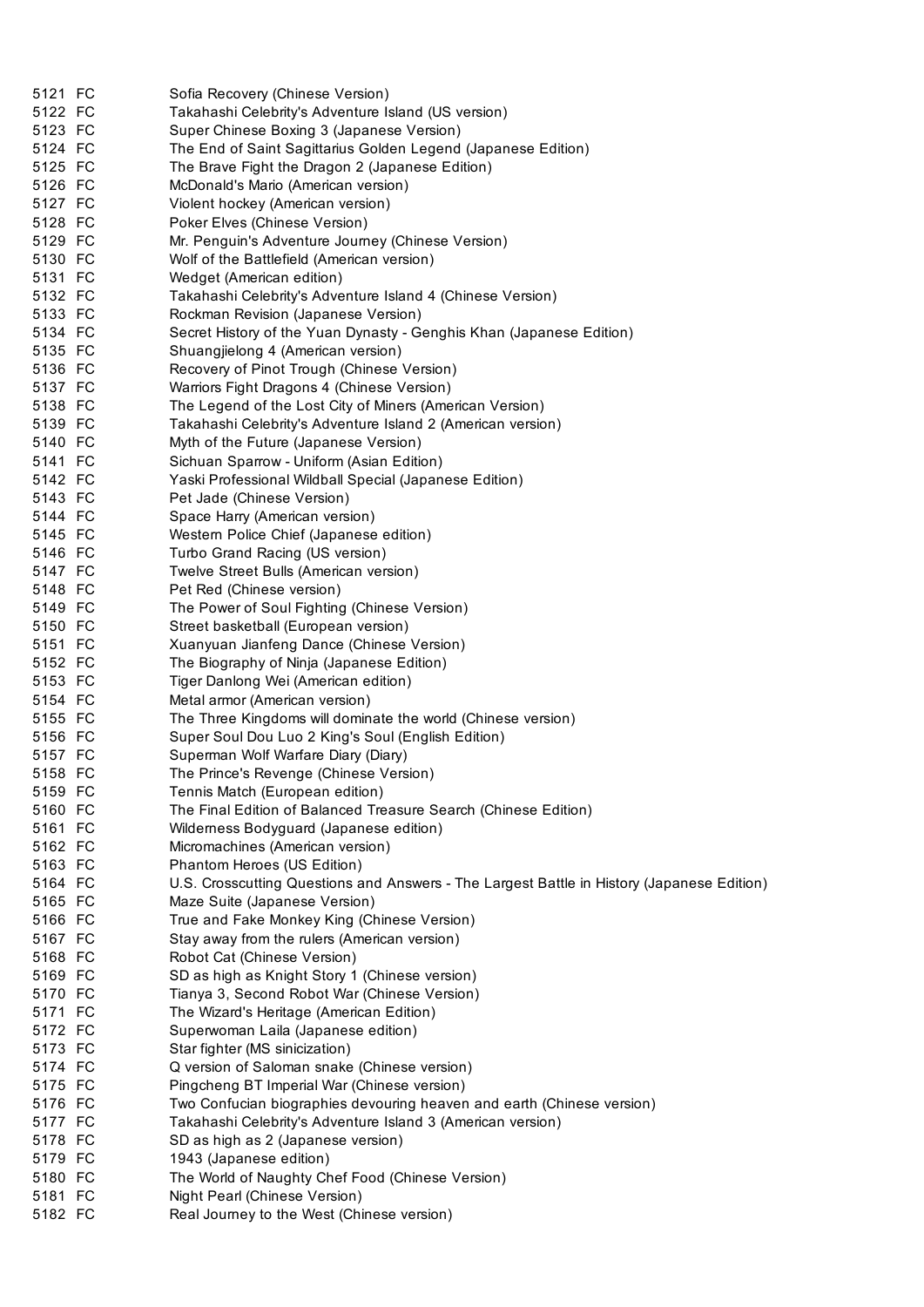| 5183 FC            | The Strongest Question and Answer King decided to fight (Japanese version)   |
|--------------------|------------------------------------------------------------------------------|
| 5184 FC            | Super Spy Hunter (US)                                                        |
| 5185 FC            | Mario Weeping Rabbit Hunting Edition (English Edition)                       |
| 5186 FC            | The Third Robot War (Chinese Version)                                        |
| 5187 FC            | Superman Baseball (Japanese Version)                                         |
| 5188 FC            | Shuangjielong 2 hack (Chinese version)                                       |
| 5189 FC            | World of Warcraft Devil Hunter (Chinese version)                             |
| 5190 FC            | Olympic Games (American edition)                                             |
| 5191 FC            | Ninja Tea Pills (Chinese version)                                            |
| 5192 FC            | Wisdom Block (Chinese version)                                               |
| 5193 FC            | World Dream 2 (Japanese Edition)                                             |
| 5194 FC            | Pharaoh (Chinese version)                                                    |
| 5195 FC            | Ninja Frog (American version)                                                |
| 5196 FC            | Tulong Diary by Heaven (Diary Edition)                                       |
| 5197 FC            | Robot Devil (American version)                                               |
| 5198 FC            | Wonderful World (Japanese Edition)                                           |
| 5199 FC            | Ninja Dragon Edition (European Edition)                                      |
| 5200 FC            | Shanghai tycoon (Chinese version)                                            |
| 5201 FC            | Yili Concert (Japanese Edition)                                              |
| 5202 FC            | New Humanity (Chinese Version)                                               |
| 5203 FC            | Xitian Qujing 2 (Chinese Version)                                            |
| 5204 FC            | Three Generations of Dark Visitors to Wonderland (Japanese Edition)          |
| 5205 FC            | Xiao Ao Jianghu (Chinese version)                                            |
| 5206 FC            | The Joker Prince's Great Adventure (US Edition)                              |
| 5207 FC            | Yaski Professional Wildball (Japanese Edition)                               |
| 5208 FC            | Ninja Dragon Sword Biography 3 (American Edition)                            |
| 5209 FC            | Warriors Fight Dragons 3 Evil Origins (Chinese Edition)                      |
| 5210 FC            | Miracle of Life Super Baby (Chinese version)                                 |
| 5211 FC            | The Final Chapter of the Lost Isu Ancient Kingdom (Japanese Edition)         |
| 5212 FC            | Super Crow Skydog (Japanese version)                                         |
| 5213 FC            | Moon Palace Billiards (Chinese version)                                      |
| 5214 FC            | New Bao Qingtian 2 (Chinese version)                                         |
| 5215 FC            | Robot World War II Qian Qian Version 3 (Chinese Version)                     |
| 5216 FC            | Travel to India (Japanese version)                                           |
| 5217 FC            | New record of hot blood hack (Chinese version)                               |
| 5218 FC            | Shanghai Godfather (American version)                                        |
| 5219 FC            | Pingcheng Genius School (Japanese Edition)                                   |
| 5220 FC            | Warm Blood March (Chinese version)                                           |
| 5221 FC            | Thunder Mission (Chinese version)                                            |
|                    |                                                                              |
| 5222 FC<br>5223 FC | Solomon's Key (Japanese Version)                                             |
|                    | Tiger Cave Action (Chinese version)                                          |
| 5224 FC            | Wulin External Biography (Chinese Version)                                   |
| 5225 FC            | Super Artillery (US Edition)                                                 |
| 5226 FC            | Witchcraft Game (US Edition)                                                 |
| 5227 FC            | Pet Tall (Chinese Edition)                                                   |
| 5228 FC            | Superman Club (Japanese Edition)                                             |
| 5229 FC            | Mario's Time Machine                                                         |
| 5230 FC            | Ninja Turtle 3 (American version)                                            |
| 5231 FC            | McDonald's World (Japanese Edition)                                          |
| 5232 FC            | Wizard of Oz (Chinese version)                                               |
| 5233 FC            | Sparrow ace RPG (Japanese version)                                           |
| 5234 FC            | Ninja Dragon Sword Chuan Hack (Chinese Edition)                              |
| 5235 FC            | Story of Fish (Chinese Version)                                              |
| 5236 FC            | Super Hack Highly Difficult Version of Reloaded Airmen (Chinese Version)     |
| 5237 FC            | Sword of the Devil (American version)                                        |
| 5238 FC            | Quick Typing Legend 4 (Chinese Version)                                      |
| 5239 FC            | Tang Sanzang (Chinese Version)                                               |
| 5240 FC            | Star Flying Arrow (Chinese Version)                                          |
| 5241 FC            | Warring States Policy 2 Competing for the World (Chinese Version)            |
| 5242 FC            | Three Kingdoms, the Origin of Heroes of Three Kingdoms III (Chinese Version) |
| 5243 FC            | Naughty Dog (Japanese Edition)                                               |
| 5244 FC            | Soul Dou Luo (hack version)                                                  |
|                    |                                                                              |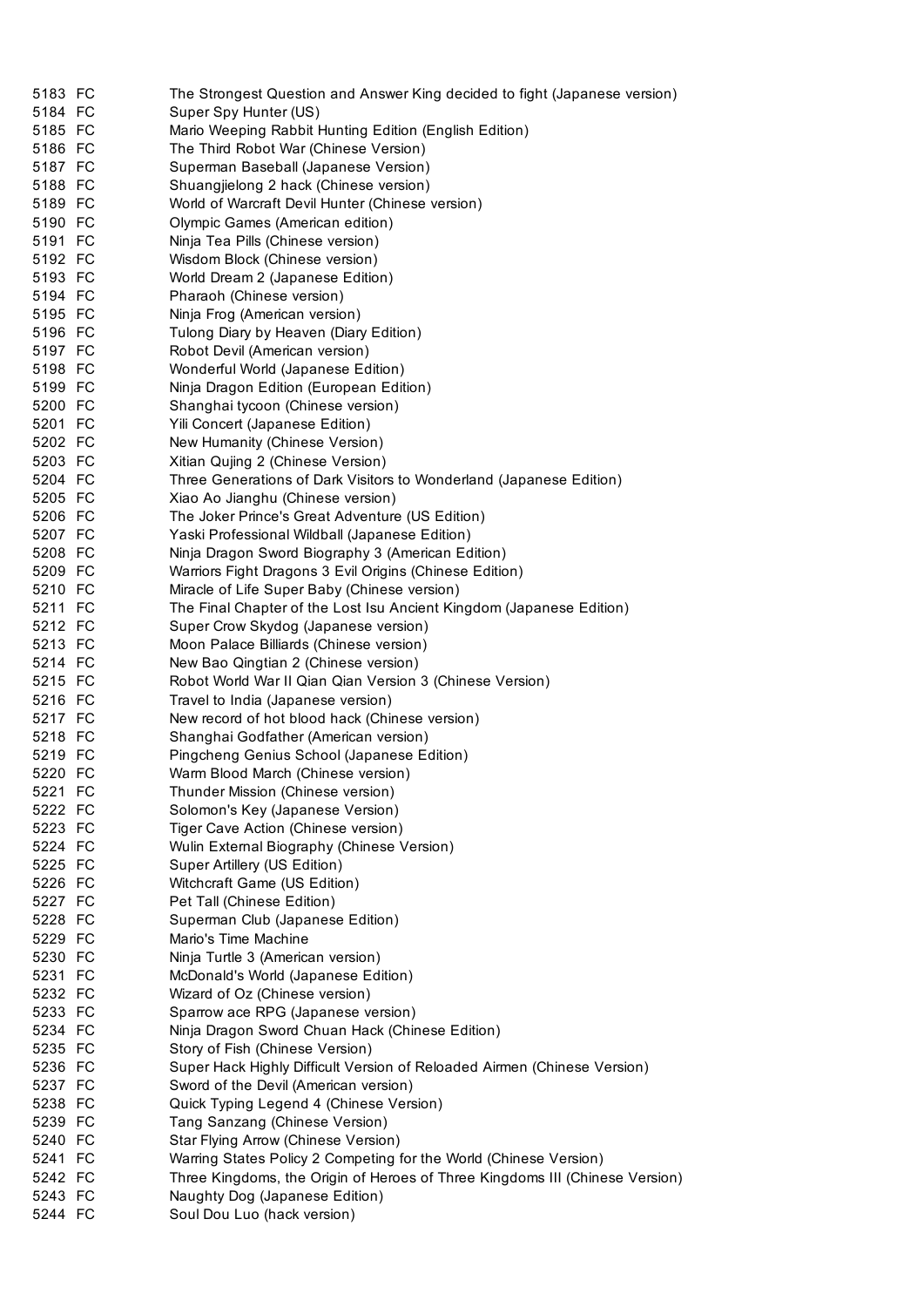| 5245 FC            | Quick Strike of Tortoise (Chinese version)                                               |
|--------------------|------------------------------------------------------------------------------------------|
| 5246 FC            | Three Princes of Voldemort (Chinese version)                                             |
| 5247 FC            | The Magic Hat of the Legend of Zelda (Chinese Version)                                   |
| 5248 FC            | The Phantom Train of Konan-Chichuan Jiro (Japanese version)                              |
| 5249 FC            | Super Mario Brothers 3 (Chinese version)                                                 |
| 5250 FC            | Unrivalled Double Pride (Chinese Version)                                                |
| 5251 FC            |                                                                                          |
|                    | Tunnel Warfare (Chinese Version)                                                         |
| 5252 FC<br>5253 FC | Shanado (American edition)                                                               |
|                    | Tom and Jerry and Taffy (Chinese version)                                                |
| 5254 FC            | Warm-blooded Boxing (Japanese Version)                                                   |
| 5255 FC            | The Strongest Question and Answer King decided to fight 2 (Japanese edition)             |
| 5256 FC            | 1999 Top Chess (Japanese Version)                                                        |
| 5257 FC            | SD as high as Knight Story 2 Knight of Light (Japanese version)                          |
| 5258 FC            | New York Operations (European edition)                                                   |
| 5259 FC            | Suddenly Jun (Chinese version)                                                           |
| 5260 FC            | New Formula 1 racing car (European version)                                              |
| 5261 FC            | Pastoral (American version)                                                              |
| 5262 FC            | Phantom Record (Chinese Version)                                                         |
| 5263 FC            | <b>WWF World Wrestling Competition (US Edition)</b>                                      |
| 5264 FC            | The Triangle Force of Zelda Legend (Chinese Version)                                     |
| 5265 FC            | Mermaid of Atlantis (American version)                                                   |
| 5266 FC            | SD Heroes'Final Battle Overthrows the Evil Legion (Chinese version)                      |
| 5267 FC            | WCW World Wrestling Competition (US Edition)                                             |
| 5268 FC            | Tashi of the Magic World (Chinese version of Nanjing Science and Technology)             |
| 5269 FC            | Tortoise Paying Grace (Japanese Edition)                                                 |
| 5270 FC            | Yang Jiajiang (Chinese version)                                                          |
| 5271 FC            | The Spring and Autumn Period of the Three Kingdoms in Sichuan Province (Chinese Version) |
| 5272 FC            | Yanshan 90 Tank (Japanese Version)                                                       |
| 5273 FC            | Three Silly Lucky Ways (US Edition)                                                      |
| 5274 FC            | Pest Terminator (US Edition)                                                             |
| 5275 FC            | The Mystery of Dr. Willie, Rockman 2 (American Edition)                                  |
| 5276 FC            | The Story of the Moon Wind (Simplified Chinese Version)                                  |
| 5277 FC            | Super Baby (Japanese Edition)                                                            |
| 5278 FC            | Olympic Games 2 (American edition)                                                       |
| 5279 FC            | Ninja Tea Pills Galaxy Campaign (Japanese Edition)                                       |
| 5280 FC            | Tank War Revamp V2.36 (Chinese Version)                                                  |
| 5281 FC            | Wushuang Three Kingdoms Fighting in Chaos and Warring States (Chinese Version)           |
| 5282 FC            | The Pride of the Three Kingdoms (Chinese Version)                                        |
| 5283 FC            | Super Mario Brothers 2 (Chinese version)                                                 |
| 5284 FC            | The Night of Resurrection (American version)                                             |
| 5285 FC            | Youyou Baishu 97V (Chinese Edition)                                                      |
| 5286 FC            | Water Margin Swear of Heaven's Destiny (Japanese Edition)                                |
| 5287 FC            | McDonald's kid (American version)                                                        |
| 5288 FC            | Xiandouluo hack (Chinese version)                                                        |
| 5289 FC            | Three Military Operations (Japanese Version)                                             |
| 5290 FC            | Soul Dou Luo 12 in 1 (American version)                                                  |
| 5291 FC            | Pirate Shuai (Chinese version)                                                           |
| 5292 FC            | The Great Adventure of Emperor Poseidon                                                  |
| 5293 FC            | Warriors of Dreams (Chinese Version)                                                     |
| 5294 FC            | Sparrow III - Sparrow Iron Man (Japanese Edition)                                        |
| 5295 FC            | Paopaolong 2 (Chinese version)                                                           |
| 5296 FC            | Space Fortress (American version)                                                        |
| 5297 FC            | Sparrow World (Asian Edition)                                                            |
| 5298 FC            | The Doomsday of Dr. Willie, Lockheed 3 (Chinese version)                                 |
| 5299 FC            | Transformed Tank (European version)                                                      |
| 5300 FC            | Naruto Naruto (Chinese version)                                                          |
| 5301 FC            | Strange Nose (American version)                                                          |
| 5302 FC            | The Fourth Robot War (Chinese Version)                                                   |
| 5303 FC            | Turkumo World Cup Football Match (Chinese version)                                       |
| 5304 FC            | The Second Robot Wars Star Love 2 Simple Edition (Chinese Edition)                       |
| 5305 FC            | New Legend of Dragon Soul (Chinese Version)                                              |
| 5306 FC            | Trinocular Boy Enhanced Edition (American Edition)                                       |
|                    |                                                                                          |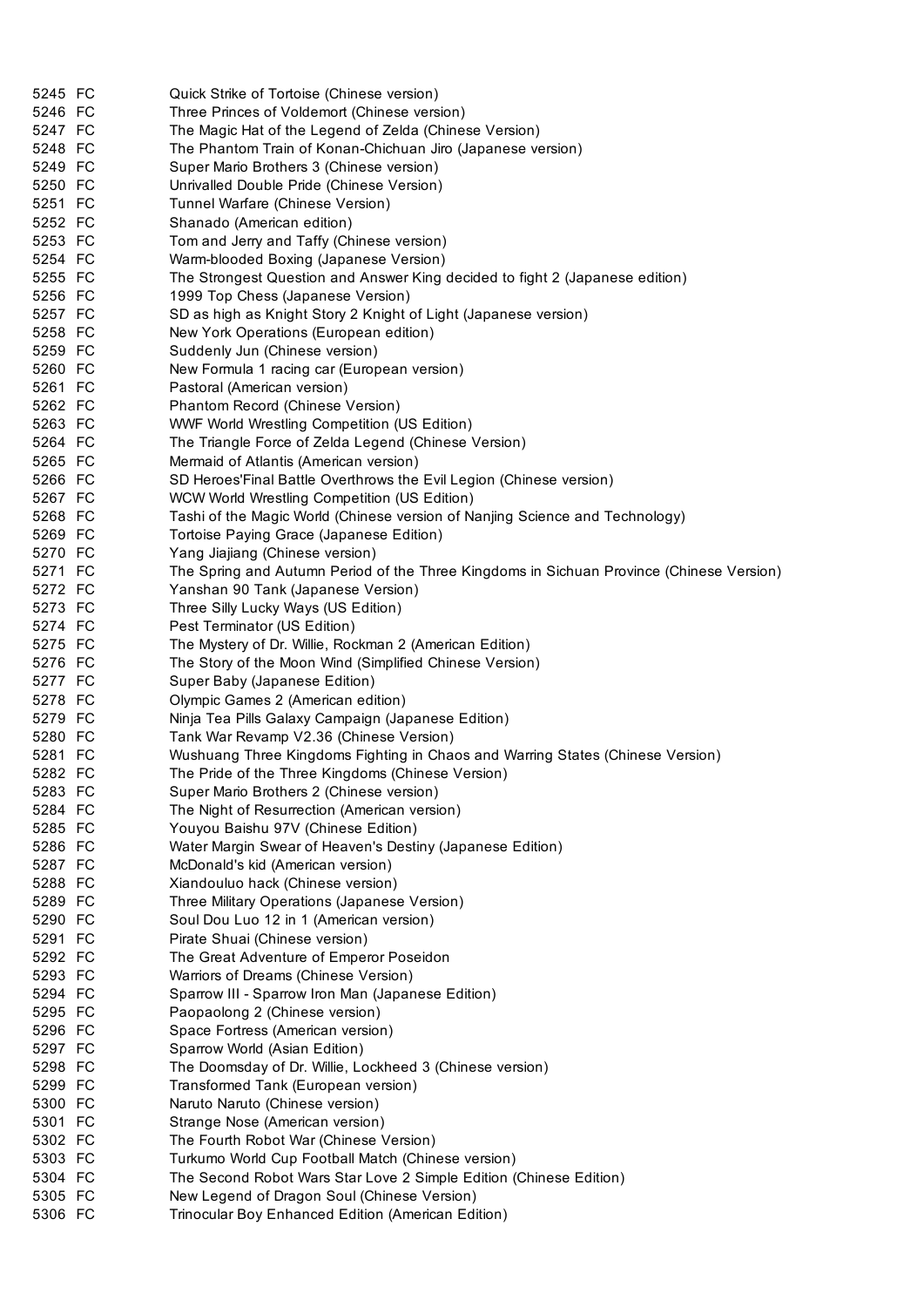| 5307 FC            | The Mystery of Dragon Pearl and Dragon (Japanese Edition)                                   |
|--------------------|---------------------------------------------------------------------------------------------|
| 5308 FC            | Shuangjielong 3 (Chinese version)                                                           |
| 5309 FC            | Zhenta Ten Warriors (Chinese version)                                                       |
| 5310 FC            | Tenderman wrestling contest (Chinese version)                                               |
| 5311 FC            | Motorcycle Cross Country Race (Japanese Edition)                                            |
| 5312 FC            | Xiao Ao Jianghu Dugu Jiujian (Chinese version)                                              |
| 5313 FC            | Missile Tank Bullet Edition (Japanese Edition)                                              |
| 5314 FC            | Ostrich Knight (American version)                                                           |
| 5315 FC            | The Battle of Olympus (USA)                                                                 |
| 5316 FC            | Yaoxi's biscuits (Chinese version)                                                          |
| 5317 FC            | Shadow of the Fake Ninja (Chinese version)                                                  |
| 5318 FC            | Time and Space Warrior (Chinese version)                                                    |
| 5319 FC            | Three Kingdoms Chronicle 2 (Chinese Version)                                                |
| 5320 FC            | SD as high as 4 (Japanese version)                                                          |
| 5321 FC            | Tu Long Ji 4 (Chinese version)                                                              |
| 5322 FC            | Q Taro (Japanese Edition)                                                                   |
| 5323 FC            | <b>Protect Baby</b>                                                                         |
| 5324 FC            | Ninja Asura (Chinese version)                                                               |
| 5325 FC            | The Hegemony of the Central Plains in Chronicle 1 of the Three Kingdoms (Sinicized Version) |
| 5326 FC            | Super Big Diamond Banana Boat (Chinese version)                                             |
| 5327 FC            | The heroic biography of Cao Wei who devoured heaven and earth (Chinese version)             |
| 5328 FC            | Xuanyuan Sword's Trail to Heaven (Chinese Version)                                          |
| 5329 FC            | Super Chinese Boxing 2 (American version)                                                   |
| 5330 FC            | The Biography of the Great General of the Three Kingdoms (Chinese Version)                  |
| 5331 FC            | The Battle of Joshua and Jericho (American version)                                         |
| 5332 FC            | Tomb Raider (Chinese version)                                                               |
| 5333 FC            | Thousand Generations Fuji-Ginkgo Sumo (Japanese Edition)                                    |
| 5334 FC            | The Rumor of Soul Dou Luo Dreams of HACK (Chinese Version)                                  |
| 5335 FC            | <b>Super Mario Bros</b>                                                                     |
| 5336 FC            | Plan B (American edition)                                                                   |
| 5337 FC            | Street Police (Japanese Edition)                                                            |
| 5338 FC            | Quick Jie Yang Gun Pill 2 Machine Land Adventure (Chinese version)                          |
| 5339 FC            | Naughty Elves (Japanese Edition)                                                            |
| 5340 FC<br>5341 FC | Super Mario All-Star<br>Three Eyed Boy                                                      |
| 5342 FC            | Self-centered Generation - Sparrow Game (Japanese Edition)                                  |
| 5343 FC            | Super Soul (Chinese version)                                                                |
| 5344 SFC           | Universe Patrol 2 (Japanese Edition)                                                        |
| 5345 SFC           | Big Bee (Japanese Edition)                                                                  |
| 5346 SFC           | Galaxy War (Japanese Edition)                                                               |
| 5347 SFC           | Chess Club (Japanese Version)                                                               |
| 5348 SFC           | Classic Collection of Street Arcades (European Edition)                                     |
| 5349 SFC           | The Age of the Gods (European edition)                                                      |
| 5350 SFC           | Animal Race (European edition)                                                              |
| 5351 SFC           | Agassi Tennis (American version)                                                            |
| 5352 SFC           | Bricklaying (European edition)                                                              |
| 5353 SFC           | Barcode Warfare Diary (Diary Edition)                                                       |
| 5354 SFC           | Battle basketball (American version)                                                        |
| 5355 SFC           | Classic Collection of Street Arcades (American Edition)                                     |
| 5356 SFC           | 94 Catboy Square (Japanese Edition)                                                         |
| 5357 SFC           | Cyclone Robot (American Edition)                                                            |
| 5358 SFC           | Cyclone Robot (Japanese Edition)                                                            |
| 5359 SFC           | Cyclone Robot (European Edition)                                                            |
| 5360 SFC           | Chen Pai (Japanese Edition)                                                                 |
| 5361 SFC           | Colonial Planet (Japanese Edition)                                                          |
| 5362 SFC           | Dream TV (American version)                                                                 |
| 5363 SFC           | Elf Munitions Big Duel (US Edition)                                                         |
| 5364 SFC           | Flight Club (American version)                                                              |
| 5365 SFC           | Flight Club (Japanese Edition)                                                              |
| 5366 SFC           | Flight Club (European version)                                                              |
| 5367 SFC           | Flight Secret Order (European version)                                                      |
| 5368 SFC           | Life Monopoly (American Edition)                                                            |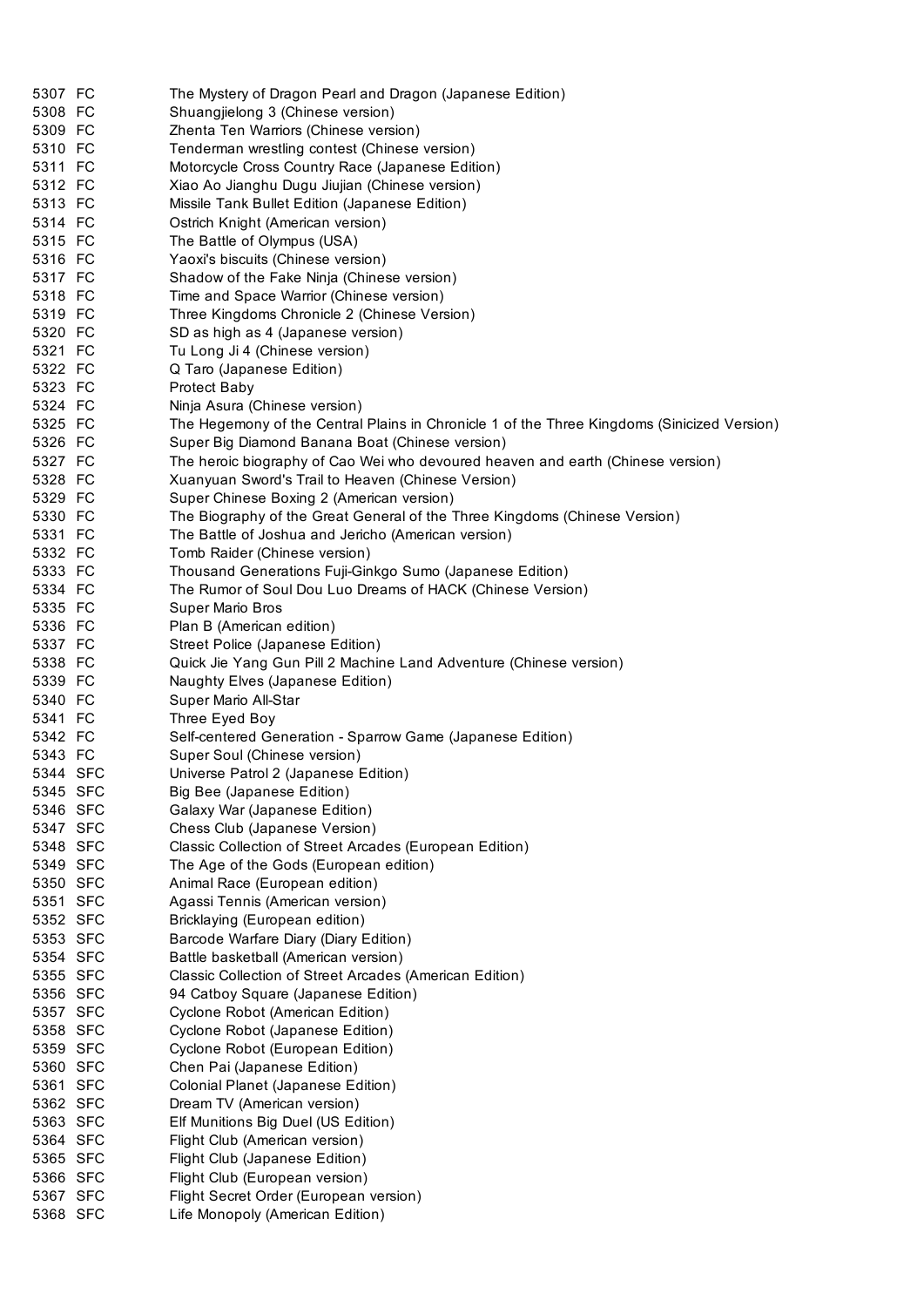| 5369 SFC | Space Football (Japanese Edition)                            |
|----------|--------------------------------------------------------------|
| 5370 SFC | Superpower Baseball 2 (Japanese Version)                     |
| 5371 SFC | Strong shot into the net (European version)                  |
| 5372 SFC | Super Mario Racing (US)                                      |
| 5373 SFC | Super Radio Network (Japanese Edition)                       |
| 5374 SFC | Stereo Dark Motorcycle (European version)                    |
| 5375 SFC | Stereo Jump Block 3 (Daily Edition)                          |
| 5376 SFC | Stereo Jump Square 3 (American version)                      |
| 5377 SFC | Stereo Sports Car Competition (European edition)             |
| 5378 SFC | Stereo sports car race (American version)                    |
| 5379 SFC | Soul Electric Bike (Japanese Edition)                        |
| 5380 SFC | The Age of the Gods (American edition)                       |
| 5381 SFC | The Century of the Gods (Japanese Edition)                   |
| 5382 SFC | World League Football (USA)                                  |
| 5383 SFC | Water Pipe Mosaic (Daily Edition)                            |
| 5384 SFC | I also have Beethoven at home.                               |
| 5385 SFC | National Championship Football Tournament (European edition) |
| 5386 SFC | Street Underground Fighting (European version)               |
| 5387 SFC | Avoidance Ball Boy (Japanese Edition)                        |
| 5388 SFC | Agassi Tennis (Japanese Version)                             |
| 5389 SFC | Brothers Bruce (American edition)                            |
| 5390 SFC | Beyond the Peak (American Edition)                           |
| 5391 SFC | Beyond the Peak (Japanese Edition)                           |
| 5392 SFC | Beyond the Peak (European edition)                           |
| 5393 SFC | <b>Bruce Brothers (Japanese Edition)</b>                     |
| 5394 SFC | Bruce Brothers (European edition)                            |
| 5395 SFC | Beautiful New World (European edition)                       |
| 5396 SFC | Bowkini American Challenge (European edition)                |
| 5397 SFC | Charles Boxing (American version)                            |
| 5398 SFC | Chess Master (European version)                              |
|          |                                                              |
| 5399 SFC | Congolese kid (European version)                             |
| 5400 SFC | Colonial Planet (German version)                             |
| 5401 SFC | Colonial Planet (European edition)                           |
| 5402 SFC | Captain of Health Management                                 |
| 5403 SFC | Championship Football Match 94 (US Edition)                  |
| 5404 SFC | Charms (American version)                                    |
| 5405 SFC | Charms (European version)                                    |
| 5406 SFC | Description of Weimen (Japanese Edition)                     |
| 5407 SFC | Daiji Bricks (Japanese Edition)                              |
| 5408 SFC | Dingdang Daxiong and Goblin Kingdom (Japanese Edition)       |
| 5409 SFC | Devil's Flesh Man (Japanese Edition)                         |
| 5410 SFC | Flight Club 2 (American version)                             |
| 5411 SFC | Fighting Primitive Man 2 (Japanese Edition)                  |
| 5412 SFC | Fighter King (Japanese Edition)                              |
| 5413 SFC | Final Fantasy Outreach (Japanese Edition)                    |
| 5414 SFC | Final Fantasy Outreach (US Edition)                          |
| 5415 SFC | First Samurai (American version)                             |
| 5416 SFC | First Samurai (Japanese version)                             |
| 5417 SFC | First Samurai (European version)                             |
| 5418 SFC | F zero racing car (Japanese version)                         |
| 5419 SFC | F Zero Racing (American version)                             |
| 5420 SFC | F Zero Racing (European version)                             |
| 5421 SFC | Gemstone Block (Japanese Version)                            |
| 5422 SFC | High Flying Dog Pirate Island Adventure (Japanese Edition)   |
| 5423 SFC | High Flying Dog Pirate Island Adventure (European edition)   |
| 5424 SFC | Hot Ball Square (Japanese Edition)                           |
| 5425 SFC | Hot blood food box (Japanese version)                        |
| 5426 SFC | Horse Coupon Alchemy (Japanese Edition)                      |
| 5427 SFC | Jack Nicholas Golf (American version)                        |
| 5428 SFC | Jack Nicholas Golf (European version)                        |
| 5429 SFC | King Arthur's World (American Version)                       |
| 5430 SFC | King Arthur's World (European edition)                       |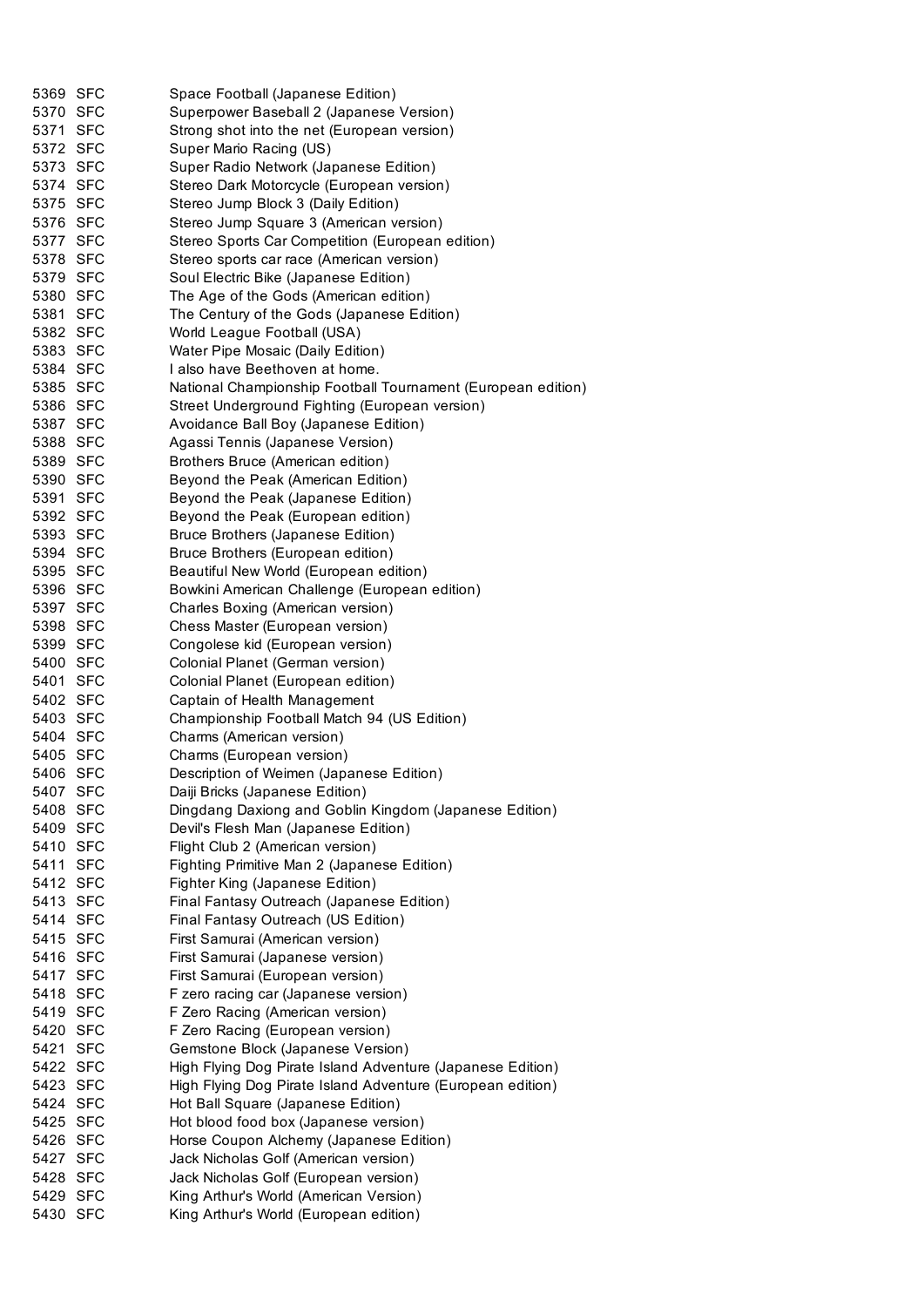| 5431 SFC | King Huazha (Japanese edition)                               |
|----------|--------------------------------------------------------------|
| 5432 SFC | Lucky Runner (American version)                              |
| 5433 SFC | Longxue (American version)                                   |
| 5434 SFC | Longxue (Japanese Edition)                                   |
| 5435 SFC | Magic Bubble Fantastic Edition (Japanese Edition)            |
| 5436 SFC | 16 Mahjong Constellation Girls (Japanese Edition)            |
| 5437 SFC | Mario World (US Edition)                                     |
| 5438 SFC | Ninja Rantaro Special Edition (Japanese Edition)             |
| 5439 SFC | Professional Mahjong Soldiers (Japanese Edition)             |
| 5440 SFC | Pushing dominoes with wisdom (American edition)              |
| 5441 SFC | Rotary Circle Racing (US version)                            |
| 5442 SFC | Racecourse tycoon (Japanese edition)                         |
| 5443 SFC | Space Cruiser 3 (Daily Edition)                              |
| 5444 SFC | Space Cruiser 3 (US version)                                 |
| 5445 SFC | Snake Square (US version)                                    |
| 5446 SFC | Space Warrior (US version)                                   |
| 5447 SFC | Steel Claw Helicopter (US Edition)                           |
| 5448 SFC | Simpson Family Super Happy House (American version)          |
| 5449 SFC | Simpson Family Super Happy House (Japanese version)          |
| 5450 SFC | Shooting Game Collection (Japanese Edition)                  |
| 5451 SFC | Super Bomber Man (Japanese version)                          |
| 5452 SFC | Super Bomber (European version)                              |
| 5453 SFC | Super Bochinger Wars (Japanese Edition)                      |
| 5454 SFC | Super Baseball Real-name Edition (Japanese Edition)          |
| 5455 SFC | Super Champion Football (European edition)                   |
| 5456 SFC | Super Heckler Chess 1000 (Japanese Edition)                  |
| 5457 SFC | Super Helicopter 3 (Japanese Version)                        |
| 5458 SFC | Super Helicopter 3 (European version)                        |
| 5459 SFC | Super Huazao (Japanese Edition)                              |
| 5460 SFC | Super Mahjong 2 Beng 4 Playing (Japanese Version)            |
| 5461 SFC | Super Mahjong Congress (Japanese Edition)                    |
| 5462 SFC | Super Mario Racing (Japanese)                                |
| 5463 SFC | Super Russian Tetris (Japanese version)                      |
| 5464 SFC | Super Snake Square (Japanese Version)                        |
| 5465 SFC | Super Tennis (European version)                              |
| 5466 SFC | Super Tennis Tour (Japanese Version)                         |
| 5467 SFC | Super Turn Island (Japanese edition)                         |
| 5468 SFC | Super Turn Island (European version)                         |
| 5469 SFC | Super Turn Island (US version)                               |
| 5470 SFC | Super Warehouse Fan (Japanese Edition)                       |
| 5471 SFC | Scrabble box (American version)                              |
| 5472 SFC | Simulated City (Japanese Edition)                            |
| 5473 SFC | Simulated City (US)                                          |
| 5474 SFC | Transfer Kid (Japanese Edition)                              |
| 5475 SFC | Takeda Xiuhong's Super Cup Football (Japanese Edition)       |
| 5476 SFC | The Adventure Diary of Bigeye Frog (Diary Edition)           |
| 5477 SFC | Territorial Battle (US Edition)                              |
| 5478 SFC | Ultraman Fantasy Special Photo Series (Japanese Edition)     |
| 5479 SFC | World-class rugby (Japanese edition)                         |
| 5480 SFC | World-class Rugby (European edition)                         |
| 5481 SFC | World Football (Japanese Version)                            |
| 5482 SFC | Crayon Xiaoxin 2 Devil King Counterattack (Japanese version) |
| 5483 SFC | Super Helicopter 3 (US version)                              |
| 5484 SFC | Lucky Runner Advanced Edition (American Edition)             |
| 5485 SFC | Super Tennis (American version)                              |
| 5486 SFC | World-class rugby (French edition)                           |
| 5487 SFC | <b>Blasting Elves (Japanese Edition)</b>                     |
| 5488 SFC | <b>Bubble Dragon (American Edition)</b>                      |
| 5489 SFC | <b>Bubble Dragon (European Edition)</b>                      |
| 5490 SFC | Bird's Egg Box (Japanese Edition)                            |
| 5491 SFC | Brick making (American version)                              |
| 5492 SFC | Brick making (Japanese edition)                              |
|          |                                                              |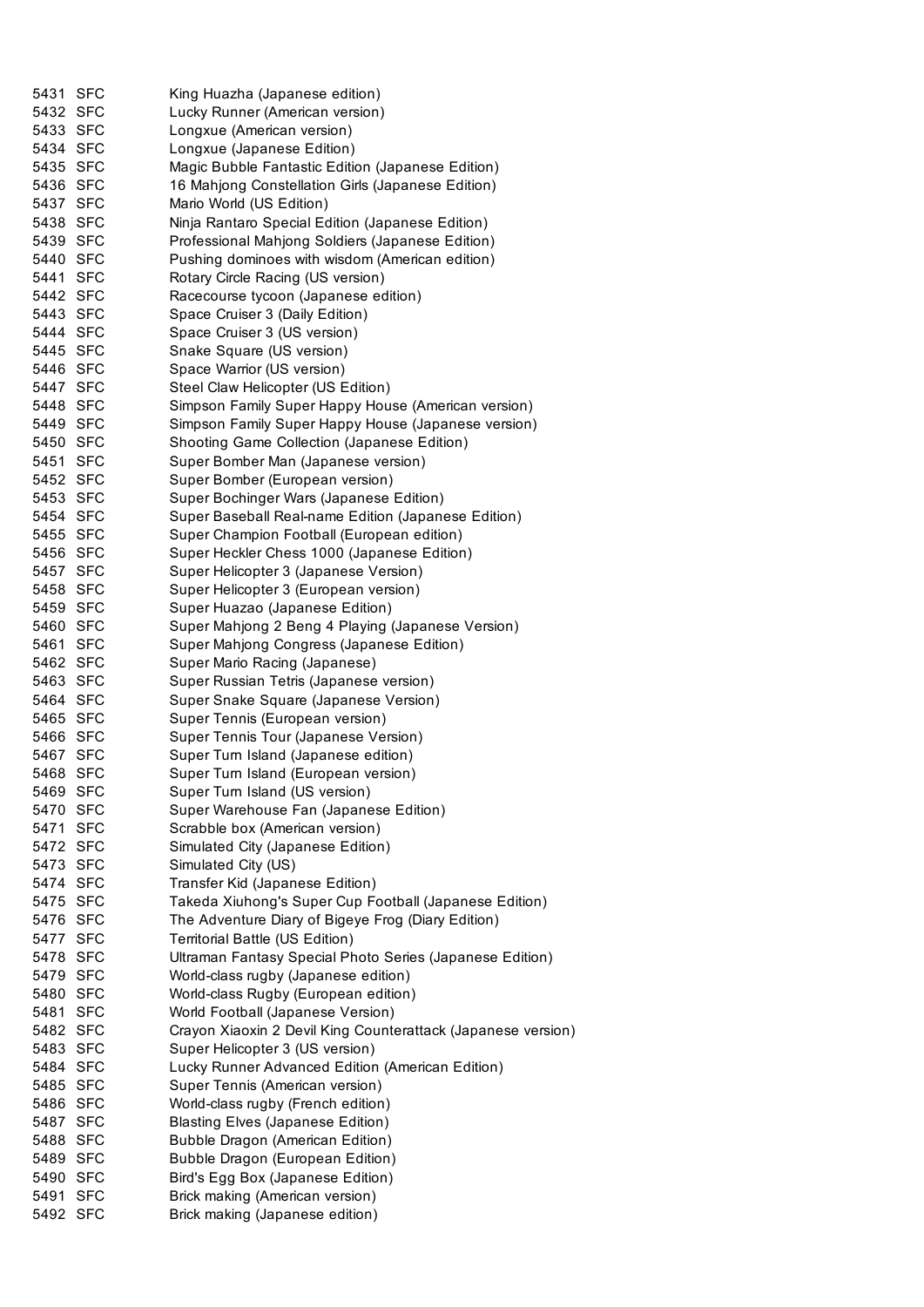| 5493 SFC             | Bo Qing Ge Sister-in-law's Great Strategy (Japanese Edition)    |
|----------------------|-----------------------------------------------------------------|
| 5494 SFC             | Chess Master (American version)                                 |
| 5495 SFC             | Clock Employees (Japanese Edition)                              |
| 5496 SFC             | Dr. Mario (Japanese edition)                                    |
| 5497 SFC             | Frog Crossing the Street (American version)                     |
| 5498 SFC             | Great Battle of Squid Turtle (Japanese Edition)                 |
| 5499 SFC             | Guild Warfare Rocket Launch (US version)                        |
| 5500 SFC             | Go Major General (Japanese Version)                             |
| 5501 SFC             | High Flying Dog Pirate Island Adventure (French edition)        |
| 5502 SFC             | High Flying Dog Pirate Island Adventure (US version)            |
| 5503 SFC             | Hot Blood Escape Ball Special Championship (Japanese edition)   |
| 5504 SFC             | Kevin's Football Broker (European edition)                      |
| 5505 SFC             | Odd wave square (Japanese version)                              |
| 5506 SFC             | Self-centered School (Japanese Edition)                         |
| 5507 SFC             | Super Game Collection (Japanese Edition)                        |
| 5508 SFC             | Super Poker Collection (European edition)                       |
| 5509 SFC             | Super Poker Collection (US Edition)                             |
| 5510 SFC             | Super Soldier (European version)                                |
| 5511 SFC             | Super Soldier (US Edition)                                      |
| 5512 SFC             | Super Search (US Edition)                                       |
| 5513 SFC             | Sixteen Mahjong-Constellation Girls (Official Chinese Version)  |
| 5514 SFC             | Technology knocks down Super Champion boxing (European version) |
| 5515 SFC             | TWIN2 (Japanese Version)                                        |
| 5516 SFC             | Tom and Jerry (American version)                                |
| 5517 SFC             | Tom and Jerry (European edition)                                |
| 5518 SFC             | Xiaowanzi - 365 Days Diary (Diary Edition)                      |
| 5519 SFC             | Yaoxi's biscuits (Japanese edition)                             |
| 5520 SFC             | Yaoxi's biscuits (European edition)                             |
| 5521 SFC             | Alien Bigeye Biological Box (Japanese Edition)                  |
| 5522 SFC             | Bubble Dragon (Japanese Edition)                                |
| 5523 SFC             | Super Soldier (Japanese version)                                |
| 5524 SFC             | Simpson Family Super Happy House (European version)             |
| 5525 SFC             | Technology knocks down Super Champion boxing (US version)       |
| 5526 SFC             | Armed Forces (Japanese edition)                                 |
| 5527 SFC             | Armed Forces (US edition)                                       |
| 5528 SFC             | Cartoon Silkworm Change (Japanese Edition)                      |
|                      | Cartoon Silkworm Change (US Edition)                            |
| 5529 SFC             |                                                                 |
| 5530 SFC<br>5531 SFC | Super Game Collection 2 (Japanese Edition)<br>Goof Troop [USA]  |
| 5532 SFC             |                                                                 |
| 5533 SFC             | Ultraman for the Future (US Edition)                            |
|                      | Champion Table Tennis                                           |
| 5534 SFC             | Legend of Heroes (Japanese Edition)                             |
| 5535 SFC             | Pool Championship (US version)                                  |
| 5536 SFC             | Sky Cavalry (European edition)                                  |
| 5537 SFC             | Ada (European edition)                                          |
| 5538 SFC             | Alien Bigeye Bee (Japanese Edition)                             |
| 5539 SFC             | Ant Warriors (American version)                                 |
| 5540 SFC             | Ant Warriors (European edition)                                 |
| 5541 SFC             | Another World (European Edition)                                |
| 5542 SFC             | Abnormity 3 (American edition)                                  |
| 5543 SFC             | Assault Armor (Japanese Version)                                |
| 5544 SFC             | <b>Black Thorn (American version)</b>                           |
| 5545 SFC             | Black Thorn (European edition)                                  |
| 5546 SFC             | Biochemical Metal Fighter (Japanese Edition)                    |
| 5547 SFC             | Biochemical Metal Fighter (European version)                    |
| 5548 SFC             | Batman Reproduces Jianghu (Japanese Edition)                    |
| 5549 SFC             | Beyond Peak 2 (European edition)                                |
| 5550 SFC             | Beyond Peak 3000 (European edition)                             |
| 5551 SFC             | Beyond Peak 2 (US Edition)                                      |
| 5552 SFC             | Beyond Peak 3000 (US Edition)                                   |
| 5553 SFC             | Barefoot Adi (Japanese Edition)                                 |
| 5554 SFC             | Battle jigsaw puzzle (American version)                         |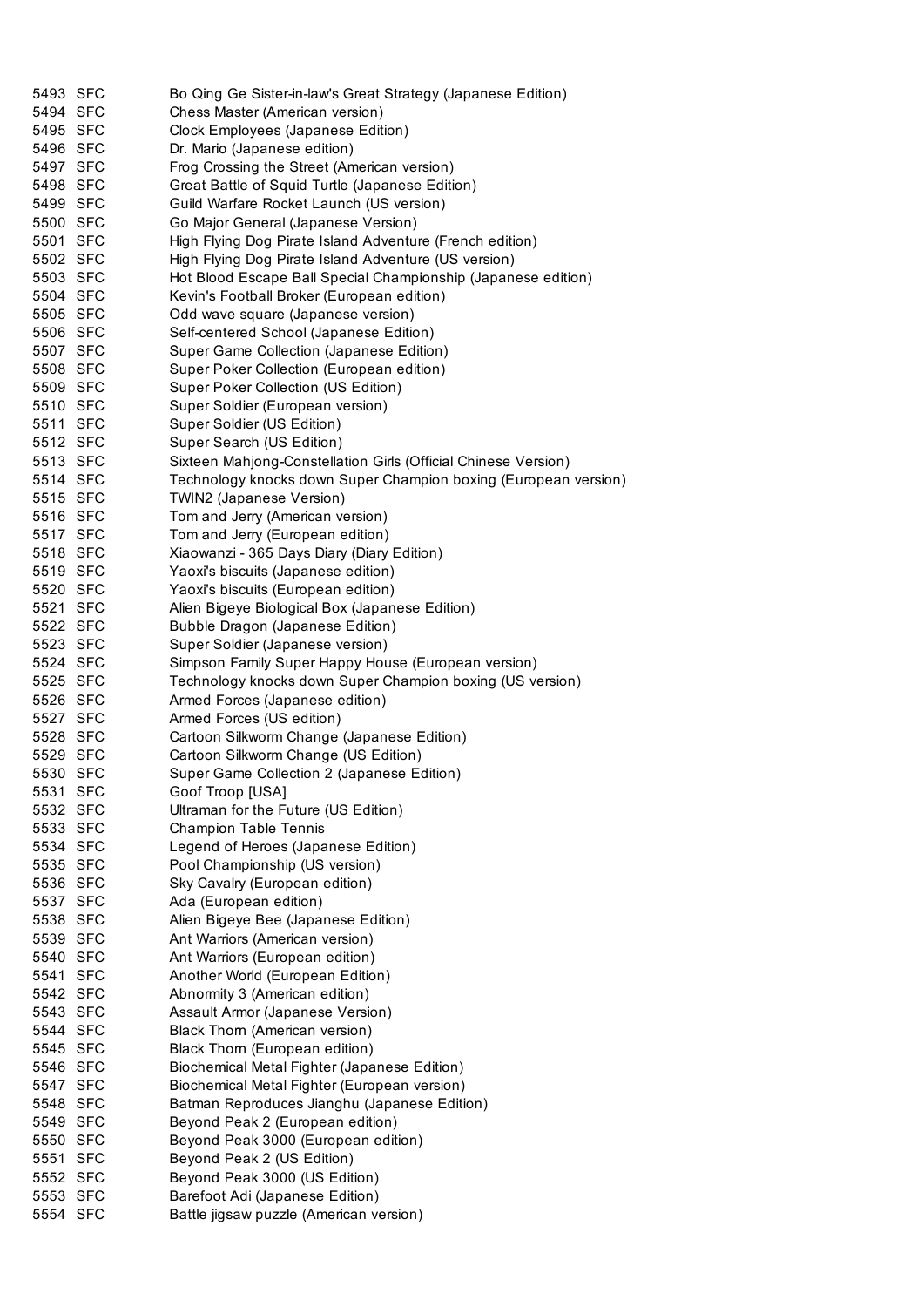| 5555 SFC | Beauty and Beast (American Edition)                                |
|----------|--------------------------------------------------------------------|
| 5556 SFC | Crazy shooting when myths turn into jokes (Japanese version)       |
| 5557 SFC | Combat racing car (American version)                               |
| 5558 SFC | Cosmos Knight (Japanese Edition)                                   |
| 5559 SFC | Chengzi's Kitchen (Japanese Edition)                               |
| 5560 SFC | Cross Country Racing King (Japanese Edition)                       |
| 5561 SFC | Corporate Club Management (Japanese Edition)                       |
| 5562 SFC | CB World (Japanese Edition)                                        |
| 5563 SFC | Disordered Time and Space (American Edition)                       |
| 5564 SFC | Ekai Cat (European edition)                                        |
| 5565 SFC | Elite soccer (US Version)                                          |
| 5566 SFC | F1 Extreme Course Match 2 (European edition)                       |
| 5567 SFC | F1 Extreme Field Race (European edition)                           |
| 5568 SFC | Firefighters (Japanese version)                                    |
| 5569 SFC | Firefighters (European edition)                                    |
| 5570 SFC | Fighting Primitive Man (American Edition)                          |
| 5571 SFC | Final Fantasy 2 (American Version)                                 |
| 5572 SFC | Final Fantasy 2 (American Version)                                 |
| 5573 SFC | Galaxy Flying General's Secret Mission (European Edition)          |
| 5574 SFC | Galaxy Flying General's Secret Mission (US Edition)                |
| 5575 SFC | Go game (Japanese version)                                         |
| 5576 SFC | Galactic Warfare Diary (Diary Edition)                             |
| 5577 SFC | Genesis 6 Hypocritical Prophets (American Version)                 |
| 5578 SFC | Gross to KO Boxing (American version)                              |
| 5579 SFC | Gross to KO Boxing (European version)                              |
| 5580 SFC | Gross to KO Boxing V1.1 (American version)                         |
| 5581 SFC | Girls of the disappearance of the Oracle legend (Japanese edition) |
| 5582 SFC | Heteromorphic 3 (Japanese Edition)                                 |
| 5583 SFC | Heteromorphic 3 (European edition)                                 |
| 5584 SFC | Ikai Cat (American Edition)                                        |
| 5585 SFC | Knights of Steel (Japanese Edition)                                |
| 5586 SFC | King Gong, the Bird Fighter of Hikoku Yayan (Japanese edition)     |
| 5587 SFC | Legend of Zelda - Triangular Power of the Gods (European Version)  |
| 5588 SFC | Laughing at Life Theatre (Japanese version)                        |
| 5589 SFC | Magic Wizard Card (US version)                                     |
| 5590 SFC | Night Sniper (US version)                                          |
| 5591 SFC | Naughty Leopard Hollywood Adventures (Japanese Edition)            |
| 5592 SFC | Polaroid fighter (Japanese version)                                |
| 5593 SFC | Polaroid fighters (US version)                                     |
| 5594 SFC | Pool Championship (European edition)                               |
| 5595 SFC | Queen Kathleen (Japanese edition)                                  |
| 5596 SFC | Reza's attack (American edition)                                   |
| 5597 SFC | Reza's attack (German version)                                     |
| 5598 SFC | Reza's attack (French edition)                                     |
| 5599 SFC | Real-name version of baseball (Japanese version)                   |
| 5600 SFC | Rampant Kendo (American version)                                   |
| 5601 SFC | Reza Attacks (European Edition)                                    |
| 5602 SFC | Space fighter (US version)                                         |
| 5603 SFC | Star Firefox Competition Edition (US Edition)                      |
| 5604 SFC | Star Firefox (Deutsche Edition)                                    |
| 5605 SFC | Star Firefox (US version)                                          |
| 5606 SFC | Speed to the apex (American version)                               |
| 5607 SFC | Speed to the Vertex (European edition)                             |
| 5608 SFC | Super Eagle (European version)                                     |
| 5609 SFC | Super Eagle (US version)                                           |
| 5610 SFC | Super Point King (European edition)                                |
| 5611 SFC | Super special-shaped fighter (European version)                    |
| 5612 SFC | Secret World Magic Treasure (European edition)                     |
| 5613 SFC | Soul Dou Luo (Japanese Edition)                                    |
| 5614 SFC | Suzuki F1 Super Racing (European version)                          |
| 5615 SFC | Savin Ottoman (Japanese edition)                                   |
| 5616 SFC | Tides and Tigers (Japanese Edition)                                |
|          |                                                                    |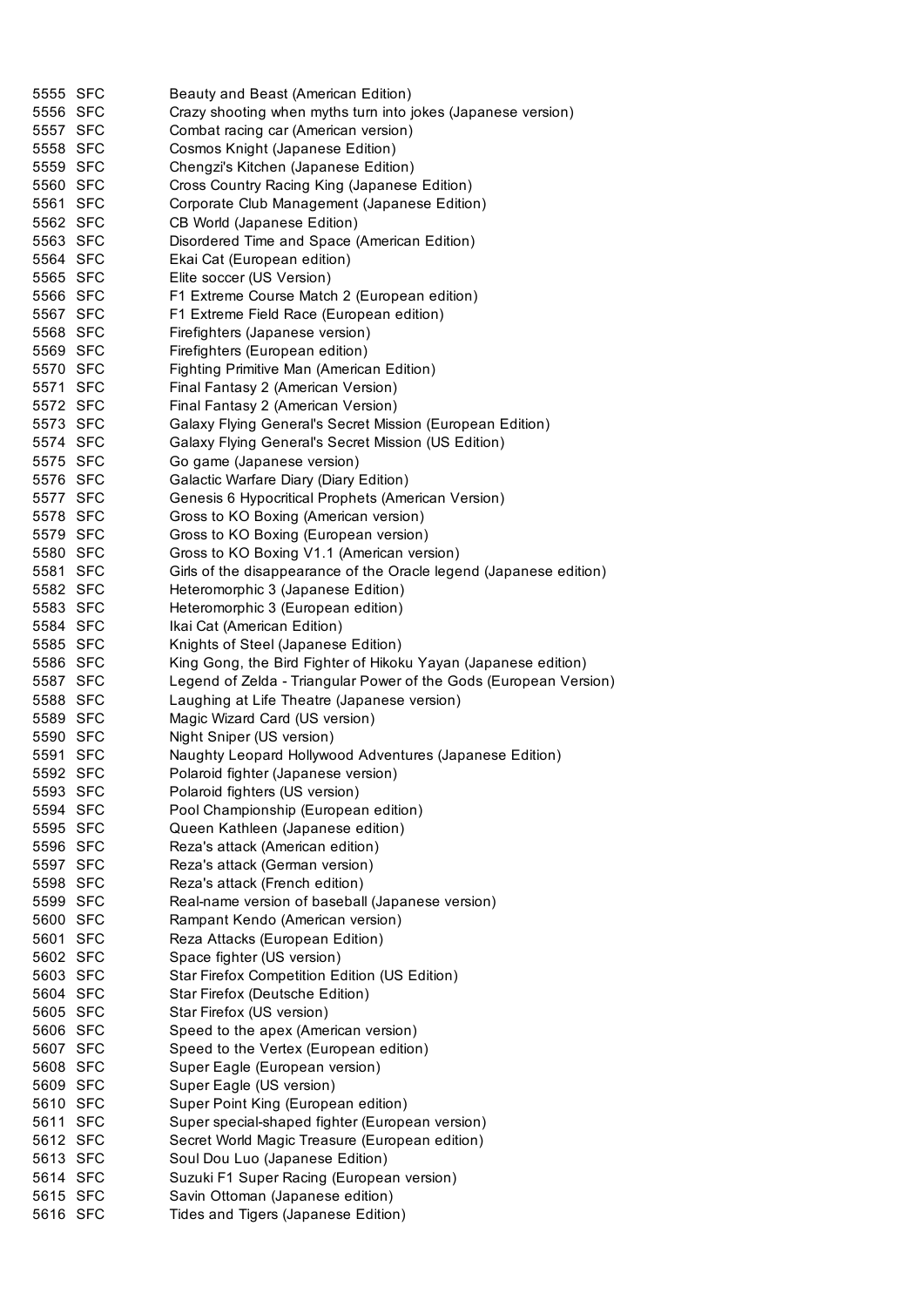| 5617 SFC | There is a dumb dog at home (European version)                |
|----------|---------------------------------------------------------------|
| 5618 SFC | The adventure of the scientific geek (American edition)       |
| 5619 SFC | The Challenge of Emperor Angel Wing 3 (Japanese Edition)      |
| 5620 SFC | Toy Battle (American Edition)                                 |
| 5621 SFC | Tornado dog Tez (American version)                            |
| 5622 SFC | Tornado dog Tez (European version)                            |
| 5623 SFC | Volleyball World Decision Wars (US Version)                   |
| 5624 SFC | We're back with a pair of dinosaur stories (American version) |
| 5625 SFC | We're back with a pair of dinosaur stories (European version) |
| 5626 SFC | Wilderness Dual Guns (European edition)                       |
| 5627 SFC | Yagi Bear (European edition)                                  |
| 5628 SFC | Yamamoto Ling Meixiang Tennis (Japanese Version)              |
| 5629 SFC | Biochemical Metal Fighter (US version)                        |
| 5630 SFC | Beyond Peak 2 (Japanese Edition)                              |
| 5631 SFC | Battlefield 88 (European edition)                             |
| 5632 SFC | Battlefield 88 (US edition)                                   |
| 5633 SFC | Cool World (US Edition)                                       |
| 5634 SFC | Legend of Zelda - Triangle Power of the Gods (French Version) |
| 5635 SFC | Semi-familiar Heroes (Japanese Edition)                       |
| 5636 SFC | SuperS Bubble Panic (Japanese Version)                        |
| 5637 SFC | Black Thorn (Japanese Edition)                                |
| 5638 SFC | Chess King (Japanese version)                                 |
| 5639 SFC | Dianjun (Japanese edition)                                    |
| 5640 SFC | Formula 1 champion racing car (US version)                    |
| 5641 SFC | Kelong Island (Japanese Edition)                              |
| 5642 SFC | Racecourse Tycoon 2 (Japanese edition)                        |
| 5643 SFC | ABC TV Monday Football (Japanese Edition)                     |
| 5644 SFC | Ada 3 (American version)                                      |
| 5645 SFC | Ada (American version)                                        |
| 5646 SFC | Ada 3 (European edition)                                      |
| 5647 SFC | American Rattan West Gunmen (American version)                |
| 5648 SFC | American Rattan West Gunmen (European edition)                |
| 5649 SFC | Air Force (US Edition)                                        |
| 5650 SFC | Aviation Industry - Day 2 (Japanese Edition)                  |
| 5651 SFC | Aviation Industry - Supersonic Edition (US Edition)           |
| 5652 SFC | Aviation Industry (US Edition)                                |
| 5653 SFC | Alien Special Police 2 (Japanese Edition)                     |
| 5654 SFC | Alien vs Ultimate Soldier (Japanese Edition)                  |
| 5655 SFC | Alien vs Ultimate Soldier (US version)                        |
| 5656 SFC | Alien vs Ultimate Warrior (European version)                  |
| 5657 SFC | Actual combat! Sparrow Guide (Japanese Edition)               |
| 5658 SFC | Blast Air Fighter (European version)                          |
| 5659 SFC | Blast Air Fighter (US version)                                |
| 5660 SFC | Black Moon Gate of Genesis 7 (USA)                            |
| 5661 SFC | Barbie - Super Model (US)                                     |
| 5662 SFC | Biography of the Kingdom of Dokapo (Japanese Edition)         |
| 5663 SFC | Boqing Geda Strategy (Japanese Edition)                       |
| 5664 SFC | Bulls vs Trailblazers (European edition)                      |
| 5665 SFC | Bill Walsh University Football (American edition)             |
| 5666 SFC | Batman Reproduces Jianghu (European Edition)                  |
| 5667 SFC | Batman Reproduces Jianghu (US Edition)                        |
| 5668 SFC | Boqingge Junda Initiative (Japanese Edition)                  |
| 5669 SFC | Battlefield 88 (Japanese edition)                             |
| 5670 SFC | Battle GP racing car (Japanese version)                       |
| 5671 SFC | Battle GP Racing (US)                                         |
| 5672 SFC | Battle Horse Racing (Japanese Version)                        |
| 5673 SFC | Battle marbles platform (Japanese version)                    |
| 5674 SFC | Battle of the Palm Square (Japanese edition)                  |
| 5675 SFC | Battle Shock (European version)                               |
| 5676 SFC | Combat submarine (fully Chinese version)                      |
| 5677 SFC | Cheese Leopard (American version)                             |
| 5678 SFC | Celebrities in Sea Fishing (Japanese Edition)                 |
|          |                                                               |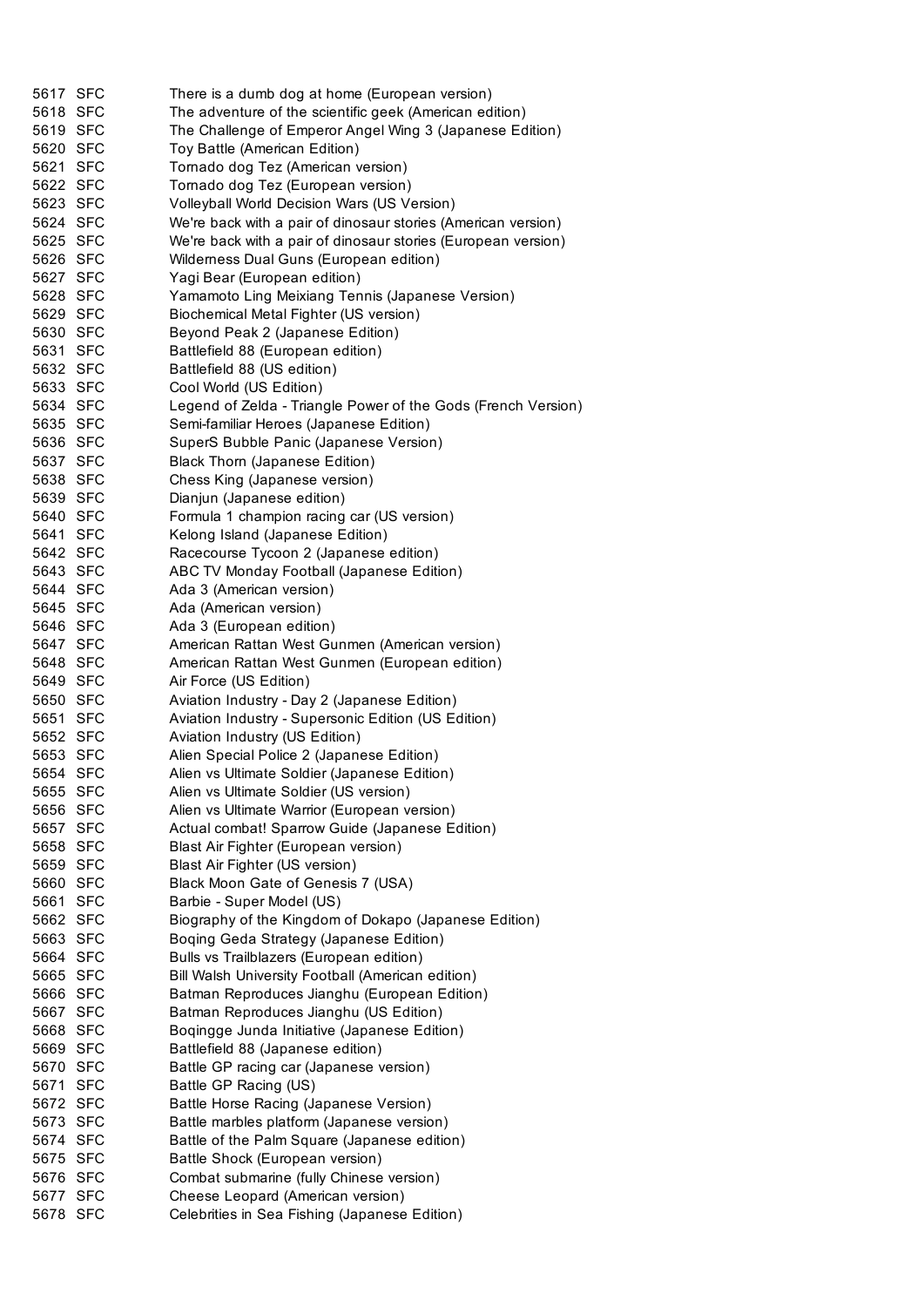| 5679 SFC | Chi Chi Warrior (US Edition)                                   |
|----------|----------------------------------------------------------------|
| 5680 SFC | Cool kid (American version)                                    |
| 5681 SFC | Cool kid (Japanese version)                                    |
| 5682 SFC | Cool kid (European version)                                    |
| 5683 SFC | Cool 8 (Japanese edition)                                      |
| 5684 SFC | Captain of the United States (American edition)                |
| 5685 SFC | Captain of the United States (European edition)                |
| 5686 SFC | Carl Baseball (American version)                               |
| 5687 SFC | Carl Baseball (European edition)                               |
| 5688 SFC | Cartoon Collection (Japanese Edition)                          |
| 5689 SFC | Cartoon Collection (European Edition)                          |
| 5690 SFC | Cartoon Collection (US Edition)                                |
| 5691 SFC | Dreammaze adventure (Japanese version)                         |
| 5692 SFC | Drawing the Great Adventures of Our Country (Japanese Edition) |
| 5693 SFC | Daedo Diary of Life Theatre (Diary Edition)                    |
| 5694 SFC | Desert Eagle (European edition)                                |
| 5695 SFC | Dream Pinball Platform (American version)                      |
| 5696 SFC | Dream Pinball Platform (European edition)                      |
| 5697 SFC | Duffy Duck Mars Mission (European version)                     |
| 5698 SFC | Duffy Duck Mars Mission (US Edition)                           |
| 5699 SFC | 3D German Headquarters (Japanese version)                      |
| 5700 SFC | 3D German Headquarters (European version)                      |
| 5701 SFC | 3D German Headquarters (US version)                            |
| 5702 SFC | Dumb Primitive Man (American Edition)                          |
| 5703 SFC | Dumb Primitive Man (European edition)                          |
| 5704 SFC | Dynamic jigsaw puzzle (Japanese version)                       |
| 5705 SFC | Dino Football (European edition)                               |
| 5706 SFC | Dinosaur Kingdom Adventures (European edition)                 |
| 5707 SFC | Dinosaur Kingdom Adventures (US Edition)                       |
| 5708 SFC | Dennis's Home Adventures (American Edition)                    |
| 5709 SFC | Doomsday Warriors (US Edition)                                 |
| 5710 SFC | Derbysai Horse-Rider King's Way (Japanese Edition)             |
| 5711 SFC | Dental (Japanese edition)                                      |
| 5712 SFC | David Clarney Tennis (American version)                        |
| 5713 SFC | David Clarney Tennis (European version)                        |
| 5714 SFC | Devil Z (Japanese Edition)                                     |
| 5715 SFC | Evil 18-hole Golf (American version)                           |
| 5716 SFC | Elixir GS Beauty God (Japanese version)                        |
| 5717 SFC | Eye of Peeping (Japanese Edition)                              |
| 5718 SFC | Freedom Fight (American Version)                               |
| 5719 SFC | Free Transformers (American Edition)                           |
| 5720 SFC | Free Transformers (European edition)                           |
| 5721 SFC | FIFA International Football Match (European edition)           |
| 5722 SFC | Fighting Primitive Man (Japanese Edition)                      |
| 5723 SFC | Fighting Primitive Man (European edition)                      |
| 5724 SFC | F1GP racing car (Japanese version)                             |
| 5725 SFC | Flying Bat (European Edition)                                  |
| 5726 SFC | Final Fantasy 4 (Japanese Version)                             |
| 5727 SFC | Final Fantasy 4 Simple Edition (Japanese Edition)              |
| 5728 SFC | Fantasy Dream (Japanese Version)                               |
| 5729 SFC | Formula 1 champion racing car 2 (US version)                   |
| 5730 SFC | Forster Stone Paradise Adventure (American version)            |
| 5731 SFC | Forster Stone Paradise Adventure (Japanese Edition)            |
| 5732 SFC | Fire Vehicle 2000 (US Edition)                                 |
| 5733 SFC | Fate Legend (Japanese Edition)                                 |
| 5734 SFC | Fun Game (European Edition)                                    |
| 5735 SFC | Fun Game (US Edition)                                          |
| 5736 SFC | Galaxy Flying General (German version)                         |
| 5737 SFC | Galaxy Flying General (European edition)                       |
| 5738 SFC | Galaxy flying generals (Japanese edition)                      |
| 5739 SFC | Galaxy flying generals (US edition)                            |
| 5740 SFC | GP-1 Heavy Locomotive Race (Japanese Edition)                  |
|          |                                                                |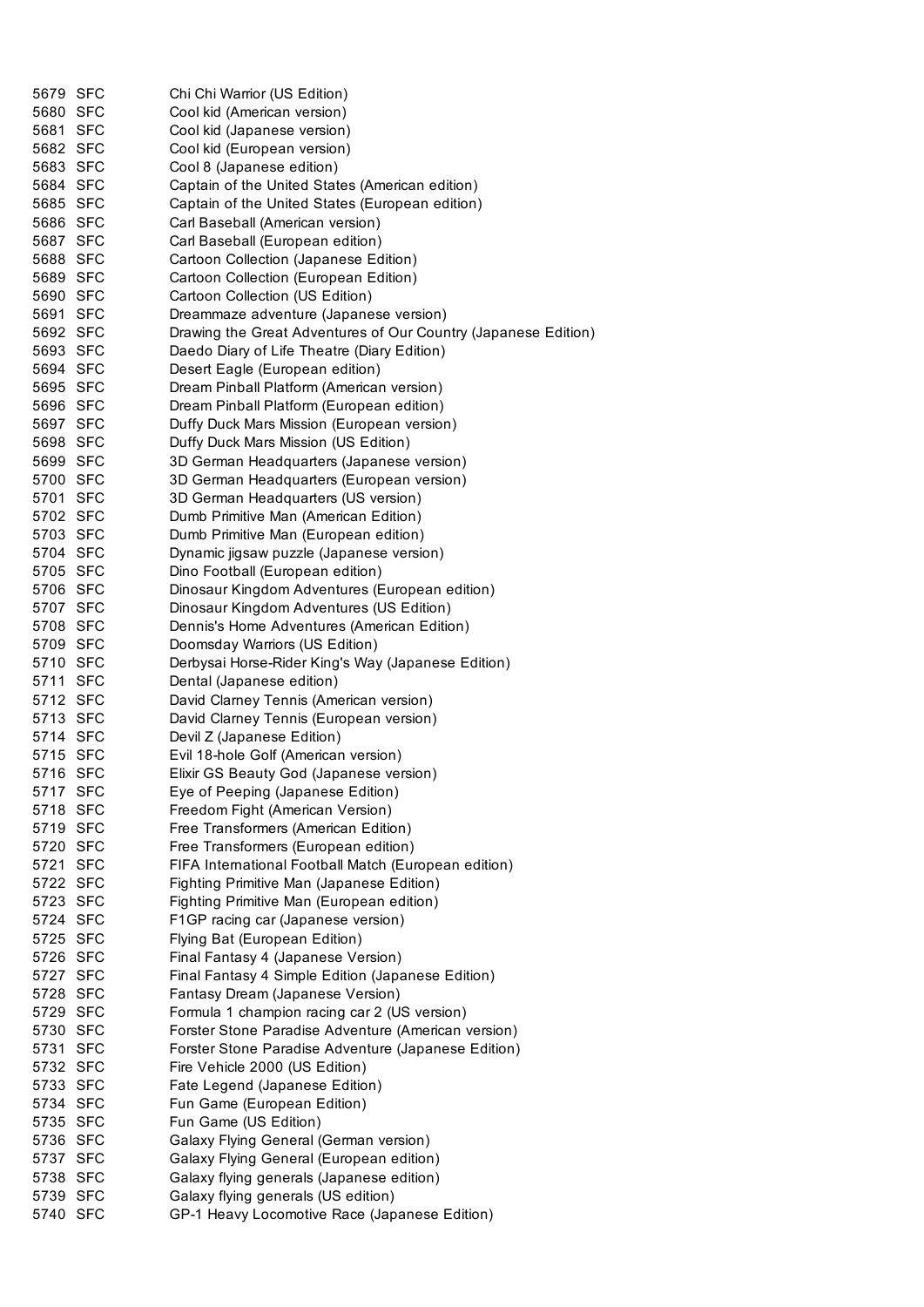| 5741 SFC | GP-1 Heavy Locomotive Race (European edition)                                |
|----------|------------------------------------------------------------------------------|
| 5742 SFC | GP-1 Heavy Locomotive Race (US Edition)                                      |
| 5743 SFC | Galactic Storm (Japanese Edition)                                            |
| 5744 SFC | Galactic Storm (European Edition)                                            |
| 5745 SFC | Galactic Storm (US Edition)                                                  |
| 5746 SFC | Genesis 6 Hypocritical Prophets (Japanese Version)                           |
| 5747 SFC | Ghost and Horse Elves (American version)                                     |
| 5748 SFC | Ghost and Horse Elves (Japanese Edition)                                     |
| 5749 SFC | Ghost Horse Elf (European edition)                                           |
| 5750 SFC | Ghost House Adventure (European edition)                                     |
| 5751 SFC | Hole-in-one (American version)                                               |
| 5752 SFC | Hole-in-one (European version)                                               |
| 5753 SFC | High Intelligence Equation (Japanese Edition)                                |
| 5754 SFC | Home Hua Za (Japanese edition)                                               |
| 5755 SFC | Hot Blast Racing 2 (Japanese Edition)                                        |
| 5756 SFC | Heroic Jihad (Japanese version)                                              |
| 5757 SFC | Happy Push Square (Japanese Edition)                                         |
| 5758 SFC | Horse Coupon Buying (Japanese Edition)                                       |
| 5759 SFC | Haunted House Adventure (Japanese Edition)                                   |
| 5760 SFC | Haunted House Adventure (US Edition)                                         |
| 5761 SFC | Invincible Superman 009 (Japanese Edition)                                   |
| 5762 SFC | Isu 3 (American edition)                                                     |
| 5763 SFC | Izu 3 Adventurers from Izu (Japanese Edition)                                |
| 5764 SFC |                                                                              |
|          | Jiji Warriors (Japanese Edition)                                             |
| 5765 SFC | Kabi Bowl (American version)                                                 |
| 5766 SFC | Kabi Rolling (European edition)                                              |
| 5767 SFC | Kinematic Baseball (Japanese Version)                                        |
| 5768 SFC | King Gong 2 (Japanese Edition)                                               |
| 5769 SFC | Kato 1239 Paragraph Chess (Japanese Version)                                 |
| 5770 SFC | Kawabata Hinterland (Japanese edition)                                       |
| 5771 SFC | Kawasaki Super Locomotive Race (European edition)                            |
| 5772 SFC | Las Vegas gambling (European version)                                        |
| 5773 SFC | Lucky Superman (Japanese version)                                            |
| 5774 SFC | Legend of Lightning (American version)                                       |
| 5775 SFC | Legend of Lightning (Japanese Edition)                                       |
| 5776 SFC | Legend of reef Lake (American version)                                       |
| 5777 SFC | Legend of reef Lake (German version)                                         |
| 5778 SFC | Legend of reef Lake (Japanese edition)                                       |
| 5779 SFC | Legend of Reef Lakes (European edition)                                      |
| 5780 SFC | Legend of Zelda - Triangle Power of the Gods (German version)                |
| 5781 SFC | Legendary Soldier (American version)                                         |
| 5782 SFC | Legendary Soldier (European version)                                         |
| 5783 SFC | Legendary Warriors of the Great Gun and the Great Thunder (Japanese Edition) |
| 5784 SFC | Lord of the Rings Volume I (European edition)                                |
| 5785 SFC | Little Boxing King (Japanese Edition)                                        |
| 5786 SFC | Labyrinth Warcraft (Japanese Edition)                                        |
| 5787 SFC | Modern Mahjong (Japanese Version)                                            |
| 5788 SFC | Magic Gate 2 Gate of the Different World (Japanese Edition)                  |
| 5789 SFC | Magic Sword (American Edition)                                               |
| 5790 SFC | Magic Sword (Japanese Edition)                                               |
| 5791 SFC | Magic Sword (European Edition)                                               |
| 5792 SFC | Magic Wizard Card (Japanese version)                                         |
| 5793 SFC | Mechanical Warfare Police 3 (US version)                                     |
| 5794 SFC | Mechanical Warfare Police vs Terminator (US version)                         |
| 5795 SFC |                                                                              |
|          | Mobile Armor of Super Steel Fighter (Japanese Edition)                       |
| 5796 SFC | Mobile Armor (US version)                                                    |
| 5797 SFC | Motion Book Factory (American Edition)                                       |
| 5798 SFC | Motion Book Factory (European Edition)                                       |
| 5799 SFC | Mobilization of lemmings (American edition)                                  |
| 5800 SFC | Mobilization of lemmings (Japanese edition)                                  |
| 5801 SFC | Mobilization of lemmings (European edition)                                  |
| 5802 SFC | Monopoly (Japanese edition)                                                  |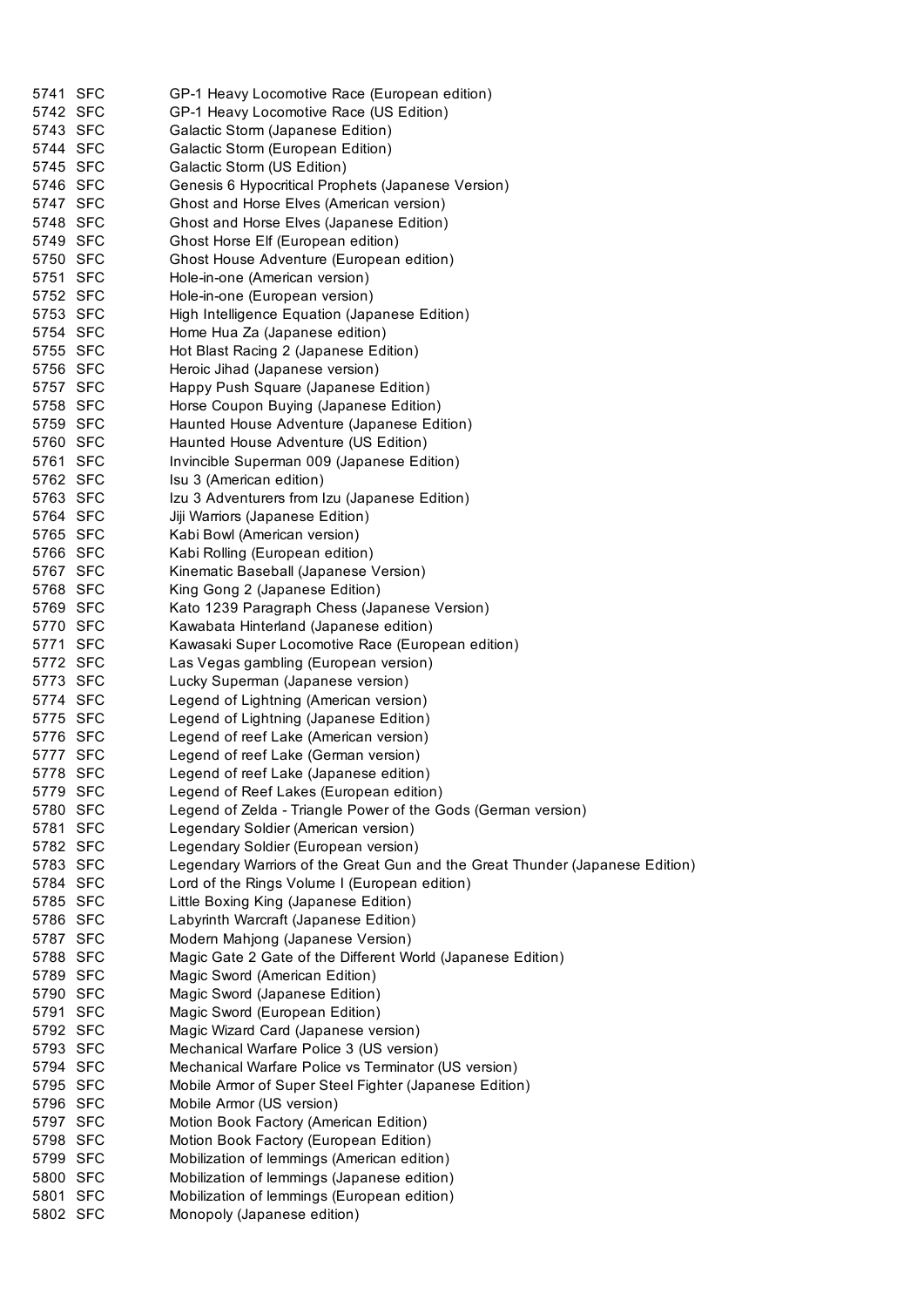| 5803 SFC             | Marbles Platform behind Mask (European version)                     |
|----------------------|---------------------------------------------------------------------|
| 5804 SFC             | Match Motorcycle Race (Japanese Version)                            |
| 5805 SFC             | Neighbors are not human (European version)                          |
| 5806 SFC             | Namco Golf Open (Japanese Version)                                  |
| 5807 SFC             | Ninja Frog and Double Cyclops (American version)                    |
| 5808 SFC             | Ninja Frog and Double Cyclops (European edition)                    |
| 5809 SFC             | Ninja Frog (American version)                                       |
| 5810 SFC             | Ninja Frog (Japanese Edition)                                       |
| 5811 SFC             | Ninja Frog (European edition)                                       |
| 5812 SFC             | Ninja Rantaro 3 (Japanese edition)                                  |
| 5813 SFC             | Ninja Rantaro 2 (Japanese edition)                                  |
| 5814 SFC             | National College Football (Japanese Edition)                        |
| 5815 SFC             | National College Football 2 (Japanese Edition)                      |
| 5816 SFC             | Naughty leopard Hollywood adventure (European and American edition) |
| 5817 SFC             | Naughty Leopard Hollywood Adventures (US Edition)                   |
| 5818 SFC             | Naughty Rabbit Adventure (Western Edition)                          |
| 5819 SFC             | Naughty Rabbit Adventure (European edition)                         |
| 5820 SFC             | Naughty Rabbit Games (American version)                             |
| 5821 SFC             | Naughty Rabbit Games (Japanese Edition)                             |
| 5822 SFC             | Naughty Rabbit Games (European edition)                             |
| 5823 SFC             | Ozaki Golf (Japanese Version)                                       |
| 5824 SFC             | Only Garden Flowers (Japanese Edition)                              |
| 5825 SFC             | Pebble Coast Golf Tournament (US version)                           |
| 5826 SFC             | Pet Egg City (Japanese Edition)                                     |
| 5827 SFC             | Professional Golf (American version)                                |
| 5828 SFC             | Professional Golf (Japanese Version)                                |
| 5829 SFC             | Professional Golf (European version)                                |
| 5830 SFC             | Powercar (European version)                                         |
| 5831 SFC             | Quick Fight Criminal (US Edition)                                   |
| 5832 SFC             | Robber Wu Youweimen (American version)                              |
| 5833 SFC             | Robber Wu Youweimen (German version)                                |
| 5834 SFC             | Robber Wu Youweimen (Japanese version)                              |
| 5835 SFC             | Robber Wu Youweimen (European edition)                              |
| 5836 SFC             | Rock Block Wars (Japanese Edition)                                  |
| 5837 SFC             | Rico Football (Japanese Edition)                                    |
| 5838 SFC             | Raccoon Square (Japanese Edition)                                   |
| 5839 SFC             | Raisa Attacks (Japanese Edition)                                    |
| 5840 SFC             | Reloaded Airman Walken (Traditional Chinese Version)                |
| 5841 SFC             | Romantic Sagar (Japanese edition)                                   |
| 5842 SFC             | Rexroth Adventure (European edition)                                |
| 5843 SFC             | Rexroth Adventure (US Edition)                                      |
| 5844 SFC             | Space Aircraft Warfare (European Edition)                           |
| 5845 SFC             | Space Fighter 2 (European version)                                  |
| 5846 SFC             | Space Fighter 2 (US version)                                        |
| 5847 SFC             | Space Simulated Warfare (Japanese Version)                          |
| 5848 SFC             | Space Viking (Japanese version)                                     |
| 5849 SFC             | Sparrow Overrides (Japanese Version)                                |
| 5850 SFC             | Star Wars 4 (Japanese version)                                      |
| 5851 SFC             | Star Wars 4 (US Edition)                                            |
| 5852 SFC             | Street Express (American version)                                   |
| 5853 SFC             | Street Express (Japanese version)                                   |
| 5854 SFC             | Street Express (European version)                                   |
| 5855 SFC             | Steel lineup football (American edition)                            |
| 5856 SFC             | Street Quick Dakai (American version)                               |
| 5857 SFC             | Street Quick Dakai (Japanese Edition)                               |
| 5858 SFC             | Sky Cavalry (US version)                                            |
| 5859 SFC             | Soldier Bee (Japanese Edition)                                      |
| 5860 SFC             | Soldier Bee (European Edition)                                      |
| 5861 SFC             | SD Masked Knight (Japanese Edition)                                 |
|                      | Sandra's Great Adventure (Japanese Edition)                         |
| 5862 SFC             |                                                                     |
| 5863 SFC<br>5864 SFC | Shock Air Fighter (Japanese version)                                |
|                      | Super Attack with God (American version)                            |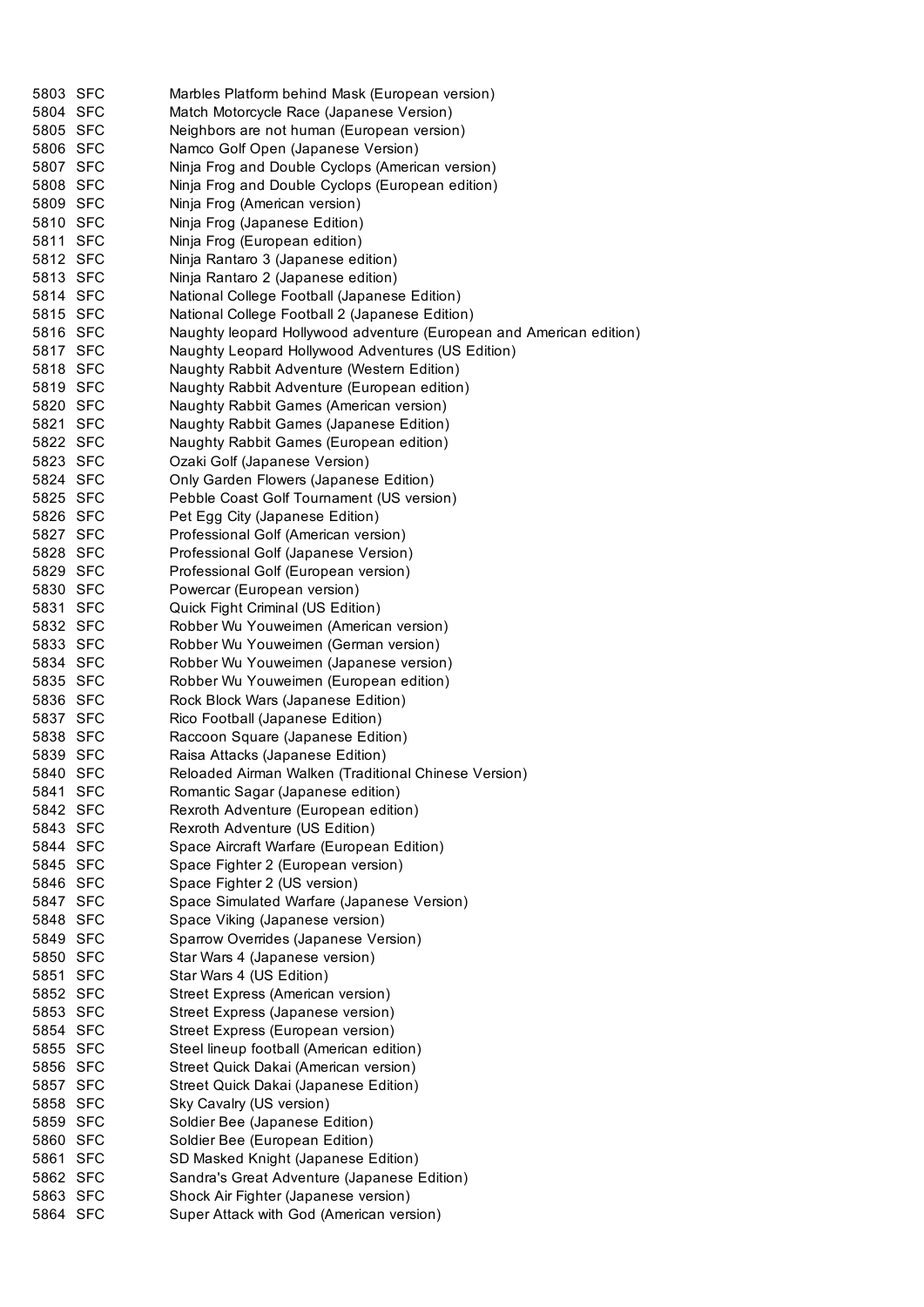| 5865 SFC             | Super Bo Ching Ge (Japanese Edition)                                         |
|----------------------|------------------------------------------------------------------------------|
| 5866 SFC             | Super Billion Elder Game (Japanese Edition)                                  |
| 5867 SFC             | Super College Wildball Goal in Soul (Japanese Edition)                       |
| 5868 SFC             | Super Dream Warrior 4                                                        |
| 5869 SFC             | Super egocentric mahjong (Japanese version)                                  |
| 5870 SFC             | Super Joint Forces (Japanese version)                                        |
| 5871 SFC             | Super Joint Forces (European version)                                        |
| 5872 SFC             | Super Magic Golf (Japanese version)                                          |
| 5873 SFC             | Super Magic Village (Japanese Edition)                                       |
| 5874 SFC             | Super Mahjong 3 (Japanese version)                                           |
| 5875 SFC             | Super Ninja Jun (American version)                                           |
| 5876 SFC             | Super Ninja Jun (Japanese Edition)                                           |
| 5877 SFC             | Super Open-air Baseball Course (Japanese Version)                            |
| 5878 SFC             | Super Professional Baseball 2 (Japanese Version)                             |
| 5879 SFC             | Super Race Boat 2 (Japanese Edition)                                         |
| 5880 SFC             | Super Race Horse (Japanese Edition)                                          |
| 5881 SFC             | Super Rugby (Japanese Version)                                               |
| 5882 SFC             | Super Russian Tetris 3 (Japanese Edition)                                    |
| 5883 SFC             | Super special-shaped fighter (Japanese version)                              |
| 5884 SFC             | Super Thai Quan (Japanese version)                                           |
| 5885 SFC             | Super Three Kingdoms Chronicle 2 (Japanese Edition)                          |
| 5886 SFC             | Super Three Kingdoms Journal (log edition)                                   |
| 5887 SFC             | Super Volleyball (Japanese Version)                                          |
| 5888 SFC             |                                                                              |
|                      | Super Widget (American version)                                              |
| 5889 SFC             | Super Waqiang World 2 (Japanese Edition)                                     |
| 5890 SFC             | Super Waqiang World (Japanese Edition)                                       |
| 5891 SFC             | Secret History of the Yuan Dynasty II (American Version)                     |
| 5892 SFC             | Swordsman (Japanese Edition)                                                 |
| 5893 SFC             | Secret Operations (Japanese Edition)                                         |
| 5894 SFC             | Soul Dou Luo 3 Alien Warfare hack (American version)                         |
| 5895 SFC             | Soul Dou Luo 3 (American version)                                            |
| 5896 SFC             | Soul Dou Luo 3 (European edition)                                            |
| 5897 SFC             | Seven Dragon Pearl Z Super Saiya Legend (Japanese Edition)                   |
| 5898 SFC             | Takahashi Celebrity Adventure Island (Japanese Edition)                      |
| 5899 SFC             | Table Game Collection (Japanese Edition)                                     |
| 5900 SFC             | The adventure of the scientific geek (European edition)                      |
| 5901 SFC             | The Age of Great Navigation (American Edition)                               |
| 5902 SFC             | The Eye of Peeping (US Edition)                                              |
| 5903 SFC             | The Four Legendary Warriors of the Dokapo Kingdom (Japanese Version)         |
| 5904 SFC             | The Golden Final (Japanese Version)                                          |
| 5905 SFC             | The Last Boxing Down (Japanese Version)                                      |
| 5906 SFC             | The Triangle Force of the Gods in the Legend of Zelda (Japanese Version)     |
| 5907 SFC             | The Terminator of the Devil (American version)                               |
| 5908 SFC             | Taekwondo (Japanese version)                                                 |
| 5909 SFC             |                                                                              |
| 5910 SFC             |                                                                              |
|                      | Tony Corner Serving Football (American version)                              |
|                      | Tetris 2 (European edition)                                                  |
| 5911 SFC             | Tianshenglong (Japanese Edition)                                             |
| 5912 SFC             | Tianshenglong (European edition)                                             |
| 5913 SFC             | Takuro Mahjong (Japanese version)                                            |
| 5914 SFC             | Tourist Girls (Japanese Edition)                                             |
| 5915 SFC             | Underground Devil (Simplified Chinese Version)                               |
| 5916 SFC             | Underground Devil (Japanese version)                                         |
| 5917 SFC             | UFO masquerade fighter (Japanese version)                                    |
| 5918 SFC             | Valle Country Club Golf (American version)                                   |
| 5919 SFC             | Virtual Football (American Version)                                          |
| 5920 SFC             | Virtual Football (European Version)                                          |
| 5921 SFC             | Vertical Warfare (US Edition)                                                |
| 5922 SFC             | Volume I of the Lord of the Rings (German edition)                           |
| 5923 SFC             | Voucher Buying v1.1 (Japanese Edition)                                       |
| 5924 SFC             | Wizard of Oz (USA)                                                           |
| 5925 SFC<br>5926 SFC | Wilderness Dual Guns (Japanese Edition)<br>Wilderness Dual Guns (US Edition) |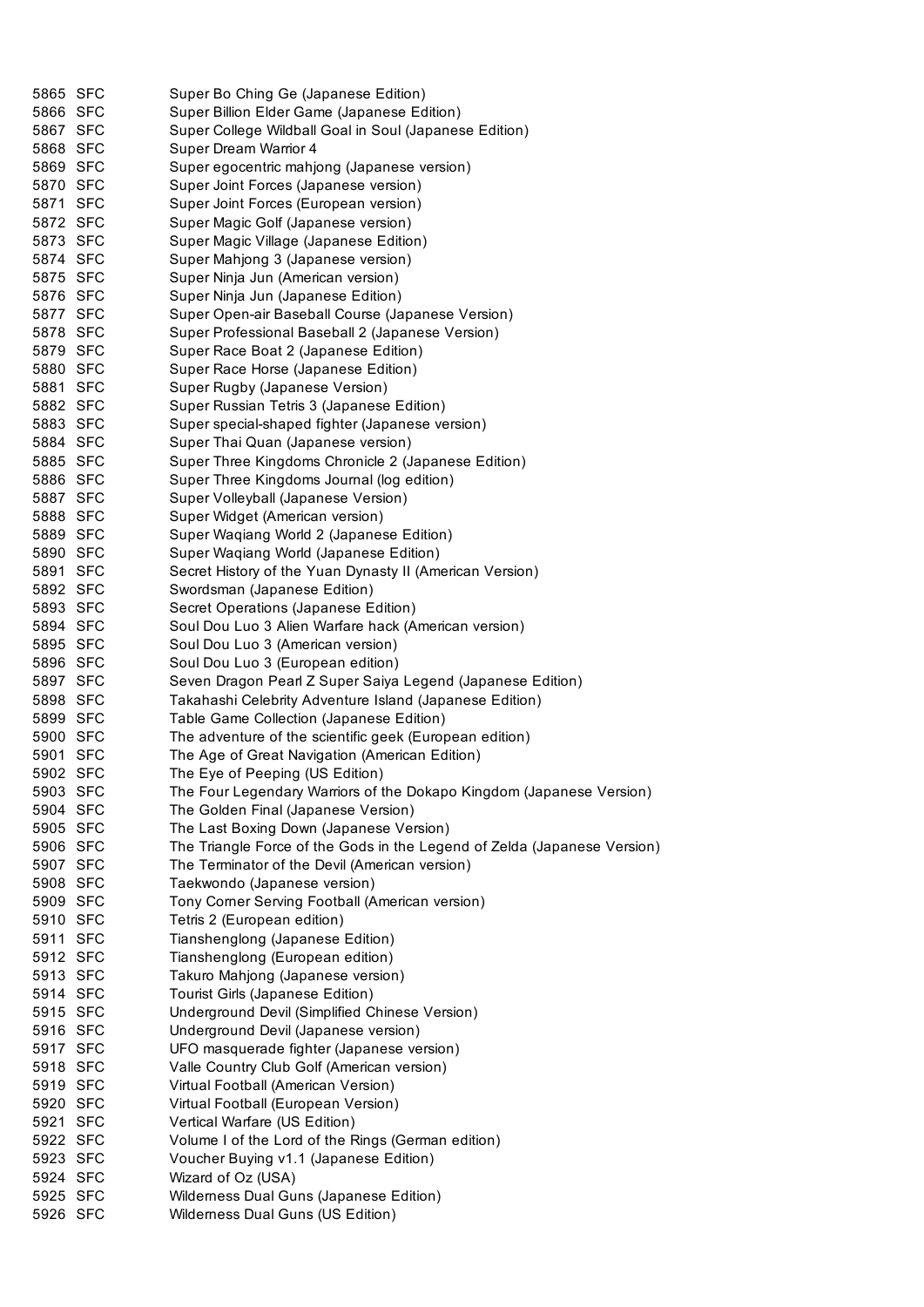| 5927 SFC             | White Hot Wildball (American version)                                             |
|----------------------|-----------------------------------------------------------------------------------|
| 5928 SFC             | White Hot Wildball 94 (Japanese Edition)                                          |
| 5929 SFC             | White Hot Wildball (Japanese Edition)                                             |
| 5930 SFC             | Weiqi Tian (Japanese version)                                                     |
| 5931 SFC             | Wolf Boy (American Edition)                                                       |
| 5932 SFC             | Wildball Star (Japanese Edition)                                                  |
| 5933 SFC             | Walio's Wood Cubes (American edition)                                             |
| 5934 SFC             | Walio's Wood Cubes (European edition)                                             |
| 5935 SFC             | World Class Football Match (American edition)                                     |
| 5936 SFC             | World Class Football Match (Japanese Version)                                     |
| 5937 SFC             | World Class Rugby 2 (Japanese Version)                                            |
| 5938 SFC             | World Cup Football (Japanese Version)                                             |
| 5939 SFC             | World Cup Football (European edition)                                             |
| 5940 SFC             | World League Basketball (European edition)                                        |
| 5941 SFC             | Water of Darkness (American version)                                              |
| 5942 SFC             | Water of Darkness (European edition)                                              |
| 5943 SFC             | <b>WWF Super Wrestling (Japanese Version)</b>                                     |
| 5944 SFC             | WWF Super Wrestling (European version)                                            |
| 5945 SFC             | <b>WWF Super Wrestling (US version)</b>                                           |
| 5946 SFC             | 3 X 3 Eye Advent of the Holy Devil (Japanese Edition)                             |
| 5947 SFC             | Yagi Bear (American version)                                                      |
| 5948 SFC             | Yagi Bear (Japanese Edition)                                                      |
| 5949 SFC             | Yellow Dragon's Ear (Japanese Edition)                                            |
| 5950 SFC             | Yuma Story (Japanese Version)                                                     |
| 5951 SFC             | BB Birds and Big Wolves (US Edition)                                              |
| 5952 SFC             | Bright Eight Warriors (Japan)                                                     |
| 5953 SFC             | Bulls vs Trailblazers (American edition)                                          |
| 5954 SFC             | Ghost Taro (Japanese edition)                                                     |
| 5955 SFC             | Major Strategic Professional Edition (Japanese Edition)                           |
| 5956 SFC             | Naughty Rabbit Adventure (Japanese Edition)                                       |
| 5957 SFC             | Spider-Man and Special Function Group (American version)                          |
| 5958 SFC             | Super Dream Warrior 4 (Japanese version)                                          |
| 5959 SFC             | Super Russian Tetris 2 Bombing Tetris (Japanese Edition)                          |
| 5960 SFC             | The First Generation of Hot-blooded and Hard-blooded Guofu Jun (Japanese Edition) |
| 5961 SFC             | Tinker Bell 2 (Japanese Edition)                                                  |
| 5962 SFC             | 360 degree ball rolling (Japanese version)                                        |
| 5963 SFC             | Finger Ring Volume I (American edition)                                           |
| 5964 SFC             | John Marton American Football 93 (European edition)                               |
| 5965 SFC             | Mobile Armor (European Edition)                                                   |
| 5966 SFC             | New 3D Golf (Japanese Version)                                                    |
| 5967 SFC             | Naughty Rabbit Adventure (American version)                                       |
| 5968 SFC             | Pebble Coast Golf Tournament (European edition)                                   |
| 5969 SFC             | SD Commander (Japanese Edition)                                                   |
| 5970 SFC             | Shock Projectile Automated Vehicle Decision (Japanese Edition)                    |
| 5971 SFC             | Super Botty Golf (Japanese version)                                               |
| 5972 SFC             | Ultimate Football (Japanese Version)                                              |
| 5973 SFC             | World Class Football Match (European edition)                                     |
| 5974 SFC             | American Ice Hockey (Japanese Version)                                            |
| 5975 SFC             | American TV Fighter (US Edition)                                                  |
| 5976 SFC             | Air Cavalry Helicopter (US version)                                               |
| 5977 SFC             | Akiko Golf in Gangben (Japanese version)                                          |
| 5978 SFC             | Animal Scuffle in the Riot (Japanese Edition)                                     |
| 5979 SFC             | Brain analysis of the winning ticket (Japanese edition)                           |
| 5980 SFC             | Black Cloak of Strange Boundary Mystery (Japanese Edition)                        |
| 5981 SFC             | Barbarossa (Chinese version of the plot)                                          |
| 5982 SFC             | Biography of Tulong (German edition)                                              |
| 5983 SFC             | Bombing Superman Puzzle (Japanese Edition)                                        |
| 5984 SFC             | Battle of Panama (Japanese version)                                               |
|                      |                                                                                   |
| 5985 SFC             | Cat Story (Japanese Version)                                                      |
| 5986 SFC             | Capcom MVP Football (American Version)                                            |
| 5987 SFC<br>5988 SFC | California Game 2 (European Edition)<br>California Game 2 (US Edition)            |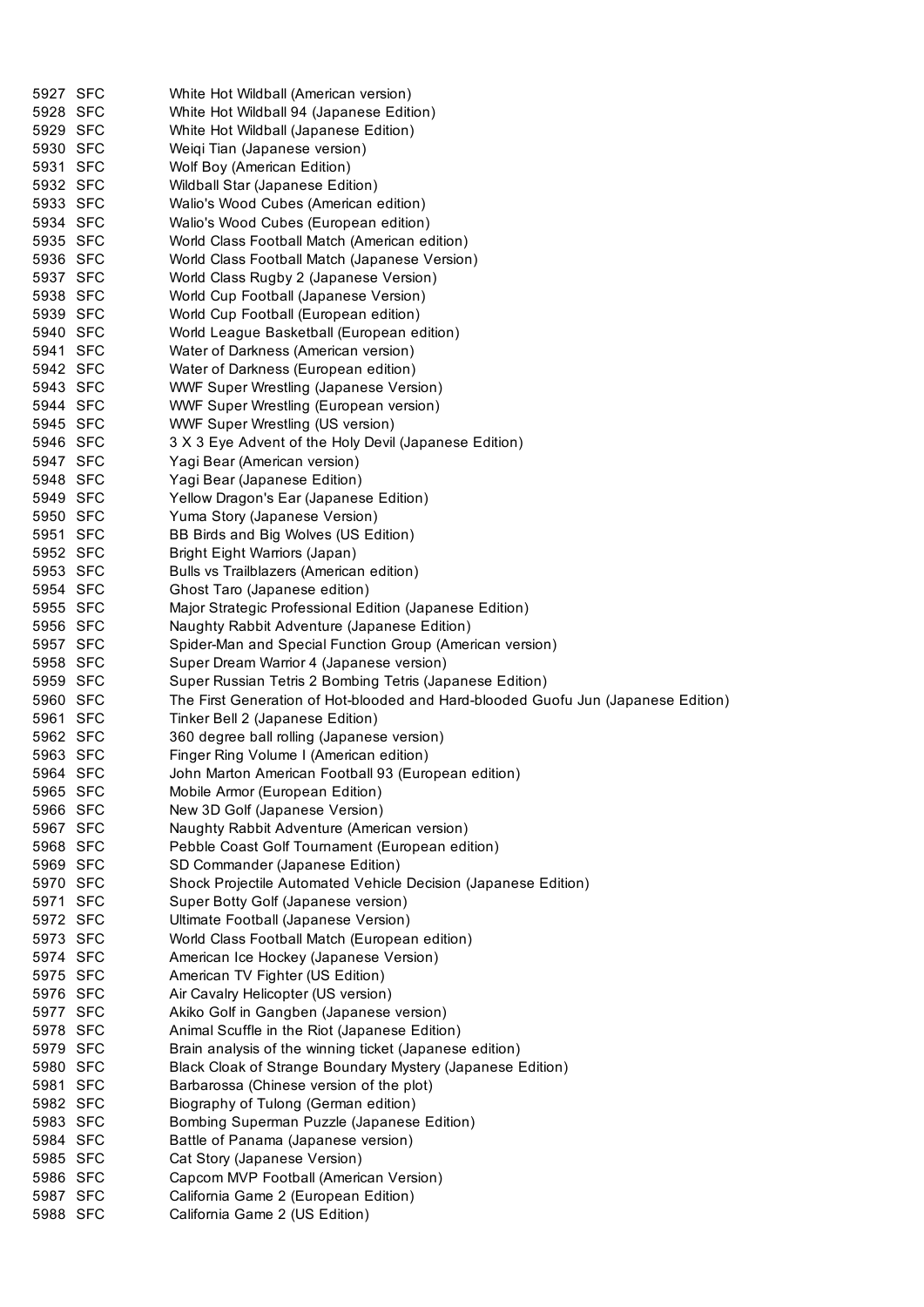| 5989 SFC | Casino Roaming Diary (Diary Edition)                                       |
|----------|----------------------------------------------------------------------------|
| 5990 SFC | China Racing Horse School (Japanese Edition)                               |
| 5991 SFC | Changsheng Sparrow Sky (Japanese version)                                  |
| 5992 SFC | Chop 2 (Japanese Edition)                                                  |
| 5993 SFC | Constellation Alienation Clinic (Japanese Edition)                         |
| 5994 SFC | Cute Skiing Competition (Japanese Version)                                 |
| 5995 SFC | Desert Eagle (Japanese Edition)                                            |
| 5996 SFC | Desert Storm (Japanese Edition)                                            |
| 5997 SFC | Desert Storm (European edition)                                            |
| 5998 SFC | Desert Storm (US Edition)                                                  |
| 5999 SFC | Damo Stadium (Japanese Edition)                                            |
| 6000 SFC | David Clarney Tennis (Japanese Version)                                    |
| 6001 SFC | FIFA International Football Match (Japanese Version)                       |
| 6002 SFC | FIFA International Football Match (USA)                                    |
| 6003 SFC | Fighting Primitive Man 2 (American version)                                |
| 6004 SFC | Flying Heroes (Japanese Edition)                                           |
| 6005 SFC | Fantasy Pinball Platform (American version)                                |
| 6006 SFC | Fantasy Pinball Platform (European edition)                                |
| 6007 SFC | Forster Stone Paradise Adventure (European edition)                        |
| 6008 SFC | Fishing Taro (Japanese edition)                                            |
| 6009 SFC | Gambling City Strategy (Japanese Edition)                                  |
| 6010 SFC | Genesis External Biography (Japanese Edition)                              |
| 6011 SFC | God Warrior (European version)                                             |
| 6012 SFC |                                                                            |
| 6013 SFC | Happy Bingo Island (Japanese edition)                                      |
|          | Hot-blast racing car (Japanese version)                                    |
| 6014 SFC | Jadamon's Dream Wonderland (Japanese Edition)                              |
| 6015 SFC | John Marton American Football 93 (American Version)                        |
| 6016 SFC | Japanese wrestling millionaires (Japanese edition)                         |
| 6017 SFC | Jiaziyuan 2 (Japanese edition)                                             |
| 6018 SFC | Kabi Magic Bubble (European Edition)                                       |
| 6019 SFC | Karen's crazy pursuit (American version)                                   |
| 6020 SFC | Karen's crazy pursuit (Japanese version)                                   |
| 6021 SFC | Karen's crazy pursuit (European version)                                   |
| 6022 SFC | Kato Jiuduan Chess Club (Japanese version)                                 |
| 6023 SFC | Luca's Great Adventure (Japanese Edition)                                  |
| 6024 SFC | Legend of Love Angel (Japanese Edition)                                    |
| 6025 SFC | Lightning strike (Japanese version)                                        |
| 6026 SFC | Lightning strike (US version)                                              |
| 6027 SFC | Modern Family (American Edition)                                           |
| 6028 SFC | Magic Bubble Breaking through Customs (Japanese Edition)                   |
| 6029 SFC | Magic Bubble (Daily Edition)                                               |
| 6030 SFC | Magic Bubble Story (Japanese Edition)                                      |
| 6031 SFC | Mars Mouse Racing (European edition)                                       |
| 6032 SFC | Mars Mouse Racing (US)                                                     |
| 6033 SFC | Maze Warcraft (European edition)                                           |
| 6034 SFC | Maze Warcraft (US version)                                                 |
| 6035 SFC | Ninja Turtle 4 (American version)                                          |
| 6036 SFC | Ninja Turtle 4 (Japanese Edition)                                          |
| 6037 SFC | Ninja Turtle 4 (European edition)                                          |
| 6038 SFC | Ninja Turtle 4 (Subversion)                                                |
| 6039 SFC | National Break Psychological Game (Japanese Edition)                       |
| 6040 SFC | PGA Golf European Open (USA)                                               |
| 6041 SFC | Pocketcat Adventure (Japanese edition)                                     |
| 6042 SFC | Rainbow Bells for Soldiers and Bees as Great Adventures (European Edition) |
| 6043 SFC | RuoGuida Sumo (Japanese version)                                           |
| 6044 SFC | Russian Fighting External Biography (Japanese Edition)                     |
| 6045 SFC | Star Dream (Japanese Edition)                                              |
| 6046 SFC | SD dodge ball (Japanese version)                                           |
| 6047 SFC | Self-centered 2 (Japanese version)                                         |
| 6048 SFC | Special effects stereo racing car (Japanese version)                       |
| 6049 SFC | Special Tasks (Japanese Edition)                                           |
| 6050 SFC | SD Football (Japanese Version)                                             |
|          |                                                                            |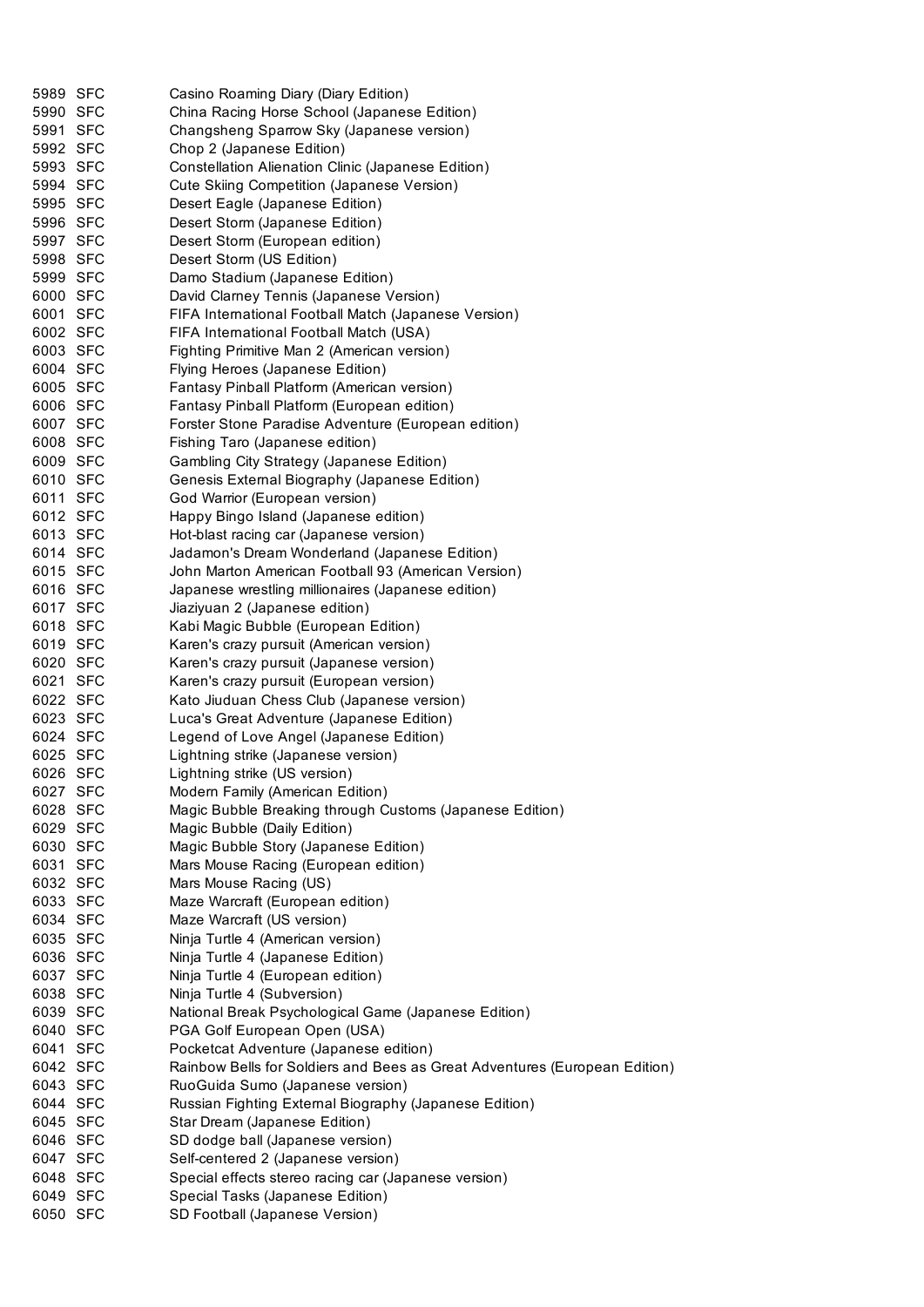| 6051 SFC | Spike's Great Adventure (American Edition)                                            |
|----------|---------------------------------------------------------------------------------------|
| 6052 SFC | Sumo wrestling is born in Japan                                                       |
| 6053 SFC | Super Bomber 2 (Japanese version)                                                     |
| 6054 SFC |                                                                                       |
| 6055 SFC | Super Bomber 2 (European version)                                                     |
|          | Super Bomber 2 (US version)                                                           |
| 6056 SFC | Super Baseball Real-name Version 2 (Japanese Version)                                 |
| 6057 SFC | Super Chinese World (Japanese Edition)                                                |
| 6058 SFC | Super Double Truncated Dragon (European Edition)                                      |
| 6059 SFC | Super field racing car (American version)                                             |
| 6060 SFC | Super Football (American Version)                                                     |
| 6061 SFC | Super Football (European edition)                                                     |
| 6062 SFC | Sleepwalking Wonderland Rabbit (American version)                                     |
| 6063 SFC | Sleepwalking Wonderland Rabbit (European edition)                                     |
| 6064 SFC | Super Huazao 2 (Japanese Edition)                                                     |
| 6065 SFC | Super Magic World War (Japanese edition)                                              |
| 6066 SFC | Super Shanghai Dragon Eye (Japanese Edition)                                          |
| 6067 SFC | Super Shadow Warrior (US)                                                             |
| 6068 SFC | Super Taro Electric Rail 3 (Japanese Edition)                                         |
| 6069 SFC | Super Uno (Japanese Edition)                                                          |
| 6070 SFC | Super Volleyball 2 (Japanese Version)                                                 |
| 6071 SFC | Super Yashida (American version)                                                      |
| 6072 SFC | Swordsman (European edition)                                                          |
| 6073 SFC | Squirrel Adventure (European edition)                                                 |
| 6074 SFC | The King of Basketball (Japanese Edition)                                             |
| 6075 SFC | Tu Long's Biography (Diary Edition)                                                   |
| 6076 SFC | Time and Space Lost (American Edition)                                                |
| 6077 SFC | Time and Space Lost (European Edition)                                                |
| 6078 SFC | Transspace Fortress (Japanese Edition)                                                |
| 6079 SFC | Turkumo Super NBA Basketball (Japanese Version)                                       |
| 6080 SFC | Turkumo Super NBA Basketball (European version)                                       |
| 6081 SFC | Turkumo Super NBA Basketball (US version)                                             |
| 6082 SFC | Turkumo Super NBA Basketball (Subversion)                                             |
| 6083 SFC | Tetris: Dr. Mario (American version)                                                  |
| 6084 SFC | Tetris: Dr. Mario (European edition)                                                  |
| 6085 SFC | True Jewelry Boy (Japanese Edition)                                                   |
| 6086 SFC | Victory Declaration of Bo Qingge Fans, President of Miyagi Road, 2 (Japanese edition) |
| 6087 SFC | Valle Skiing Championship (European edition)                                          |
| 6088 SFC | Visitor Bird Veterinary School (Japanese Edition)                                     |
| 6089 SFC | Wal Champion Skiing (European edition)                                                |
| 6090 SFC | Weiner's World (American Edition)                                                     |
| 6091 SFC | Weiner's World (European Edition)                                                     |
| 6092 SFC | Yoshi Tetris (European edition)                                                       |
| 6093 SFC | Biography of Tulong (American edition)                                                |
| 6094 SFC | Fighting Primitive Man 3 (Japanese Edition)                                           |
| 6095 SFC | God Warrior (American version)                                                        |
| 6096 SFC | King Gallo (Japanese edition)                                                         |
| 6097 SFC | Reloaded Airman Walken (Simplified Chinese Version)                                   |
| 6098 SFC | Super Double-cut Dragon (Japanese Edition)                                            |
| 6099 SFC | Super Double-cut Dragon (US version)                                                  |
| 6100 SFC | Yoshi Tetris (US version)                                                             |
| 6101 SFC | Baby kid (American version)                                                           |
| 6102 SFC | Battle baseball (Japanese version)                                                    |
| 6103 SFC | Four Mad Wars (European edition)                                                      |
| 6104 SFC | Kabi Magic Bubble (US Edition)                                                        |
| 6105 SFC | PGA Golf European Open (European edition)                                             |
| 6106 SFC | Super sumo wrestling hot war (Japanese version)                                       |
| 6107 SFC | Swordsman (American version)                                                          |
| 6108 SFC | Fire Treasure War (US Edition)                                                        |
| 6109 SFC | Super Neighborhood War (Japanese Version)                                             |
| 6110 SFC | Super Taro Electric Railway 2 (Japanese Edition)                                      |
| 6111 SFC | Gradius III                                                                           |
| 6112 SFC | Legend of Light (Japanese Edition)                                                    |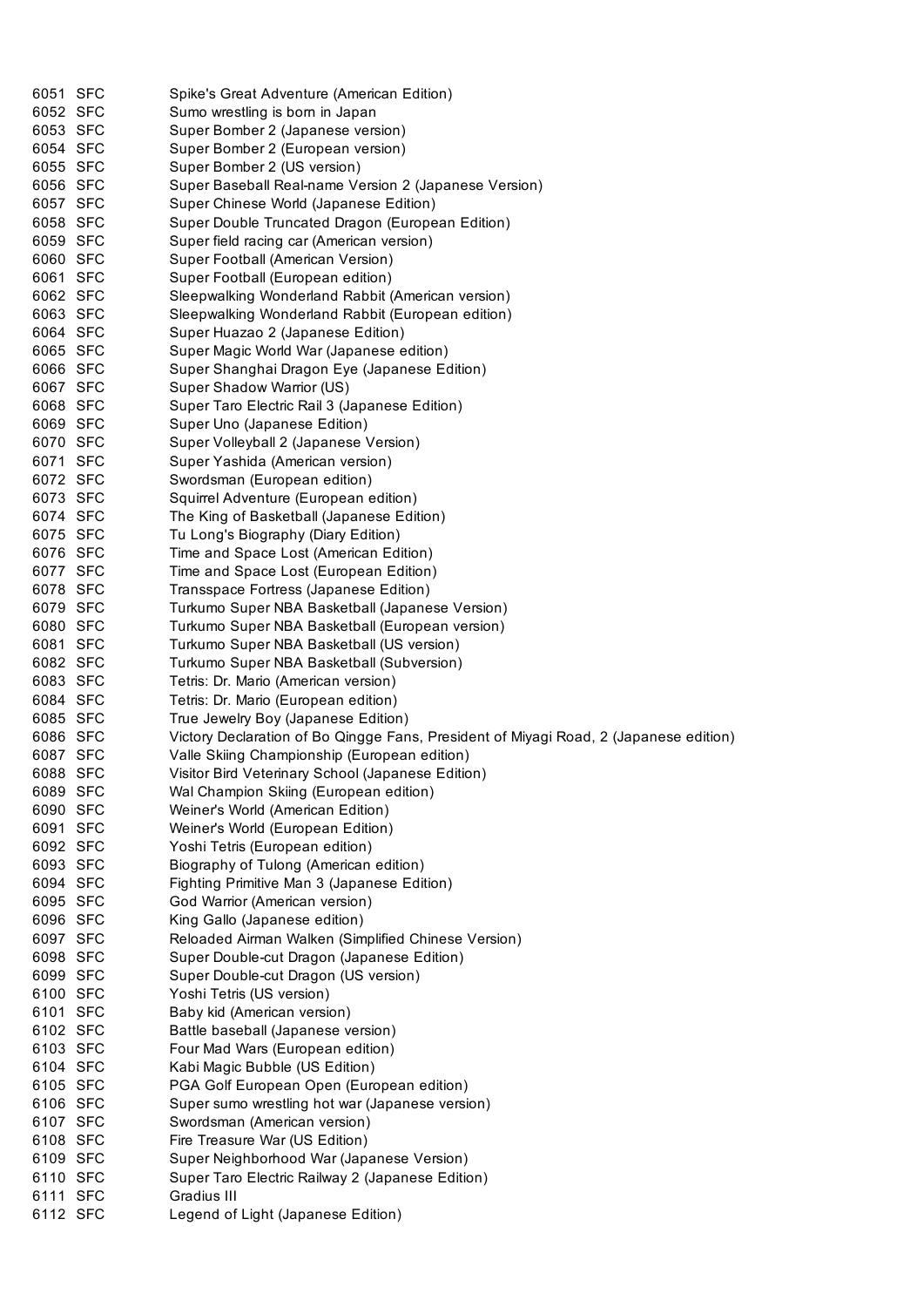| 6113 SFC             | Super Mario: Dr Mario                                                                           |
|----------------------|-------------------------------------------------------------------------------------------------|
| 6114 SFC             | Space Ace                                                                                       |
| 6115 SFC             | Aladdin (American version)                                                                      |
| 6116 SFC             | Aladdin (German version)                                                                        |
| 6117 SFC             | Aladdin (Japanese edition)                                                                      |
| 6118 SFC             | Aladdin (French edition)                                                                        |
| 6119 SFC             | Chong! Chong! Devil King (Japanese version)                                                     |
| 6120 SFC             | The Adventures of Football Boys (American Edition)                                              |
| 6121 SFC             | Cheese Leopard 2 (American version)                                                             |
| 6122 SFC             | Civilized Empire (Japanese Edition)                                                             |
| 6123 SFC             | Devil City XX (Japanese Edition)                                                                |
| 6124 SFC             | GO! GO! Devil Youth (Traditional Chinese Version)                                               |
| 6125 SFC             | GO! GO! Devil Youth (Simplified Chinese Version)                                                |
| 6126 SFC             | Kabi Bowl (Japanese Edition)                                                                    |
| 6127 SFC             | Qitianli Encyclopedia Monopoly (Japanese Edition)                                               |
| 6128 SFC             | Rocker Football (Japanese Version)                                                              |
| 6129 SFC             | Street Express 2 (American version)                                                             |
| 6130 SFC             | SD Heroes Challenge 3 (Japanese Edition)                                                        |
| 6131 SFC             | Super Race Boat (Japanese Edition)                                                              |
| 6132 SFC             | Super Watt Powerful Adventures (Japanese Edition)                                               |
| 6133 SFC             | The Decision of the Supervisor (Japanese Edition)                                               |
| 6134 SFC             | Street Express 2 (European version)                                                             |
| 6135 SFC             | Legend of Yaks (Japanese edition)                                                               |
| 6136 SFC             | Rocker Football (American Version)                                                              |
| 6137 SFC             | SD Football 2 (Japanese Edition)                                                                |
| 6138 SFC             | SD Heroes Challenge 2 (Japanese Edition)                                                        |
| 6139 SFC             | Super Iron Battle (Japanese Version)                                                            |
| 6140 SFC             | War of Independence (Japanese Version)                                                          |
| 6141 SFC             | Final Fight two                                                                                 |
| 6142 SFC             | SD Pinball Platform (Japanese Edition)                                                          |
| 6143 SFC             | Super Mario BROS.4: Super Mario World                                                           |
| 6144 SFC             | Mario World                                                                                     |
| 6145 SFC             | Super Adventure Island I                                                                        |
| 6146 SFC             | Sparkster: Rocket Knight Adventures 2                                                           |
| 6147 SFC             | Beautiful New World 2 (European Edition)                                                        |
| 6148 SFC             | Capcom Football Shooting Network (US Edition)                                                   |
| 6149 SFC             | Chong! Chong! Devil King 2 (Japanese Edition)                                                   |
| 6150 SFC             | Capital High Speed Racing 2 (Japanese Edition)                                                  |
| 6151 SFC             | 94 Capital High Speed Racing (Japanese edition)                                                 |
| 6152 SFC             | Crayon Xiaoxin Kindergarten Feng Yuner (Japanese Edition)                                       |
| 6153 SFC             | Dokapo Kingdom 3.2.1 (Japanese Edition)                                                         |
| 6154 SFC             | Derby Race 2 (Japanese edition)                                                                 |
| 6155 SFC             | King of Warcraft (Japanese edition)                                                             |
| 6156 SFC<br>6157 SFC | Lockheed X (European edition)                                                                   |
| 6158 SFC             | Legend of the Holy Spirit Pearl (Japanese Edition)<br>Last lap (Japanese version)               |
| 6159 SFC             | Lessa Strike 2 (European Edition)                                                               |
| 6160 SFC             | Metal Team (Japanese Edition)                                                                   |
| 6161 SFC             | Rockman X (American version)                                                                    |
| 6162 SFC             | Reza Strike 2 (US Edition)                                                                      |
| 6163 SFC             | Super Wild Track (Japanese version)                                                             |
| 6164 SFC             | The Chapter of Sand Dissemination in Yiqing (Japanese Edition)                                  |
| 6165 SFC             | The 3rd Robot War (Japanese Edition)                                                            |
| 6166 SFC             | The Story of 4.6 Billion Years (American Version)                                               |
| 6167 SFC             | The Triangle Power of the Gods in the Legend of Zelda (revised version of Sinicization)         |
| 6168 SFC             | The Triangle Power of the Gods in the Legend of Zelda (Chinese version of the traditional part) |
| 6169 SFC             | Time and Space Guide (Japanese Edition)                                                         |
| 6170 SFC             | Top Workmen 2 (Japanese Edition)                                                                |
| 6171 SFC             | True Goddess Rebirth (Japanese Version)                                                         |
| 6172 SFC             | 94 U.S. World Cup Football (Japanese edition)                                                   |
| 6173 SFC             | 94 U.S. World Cup Football (European edition)                                                   |
| 6174 SFC             | Xiang Liu Ji (Diary Edition)                                                                    |
|                      |                                                                                                 |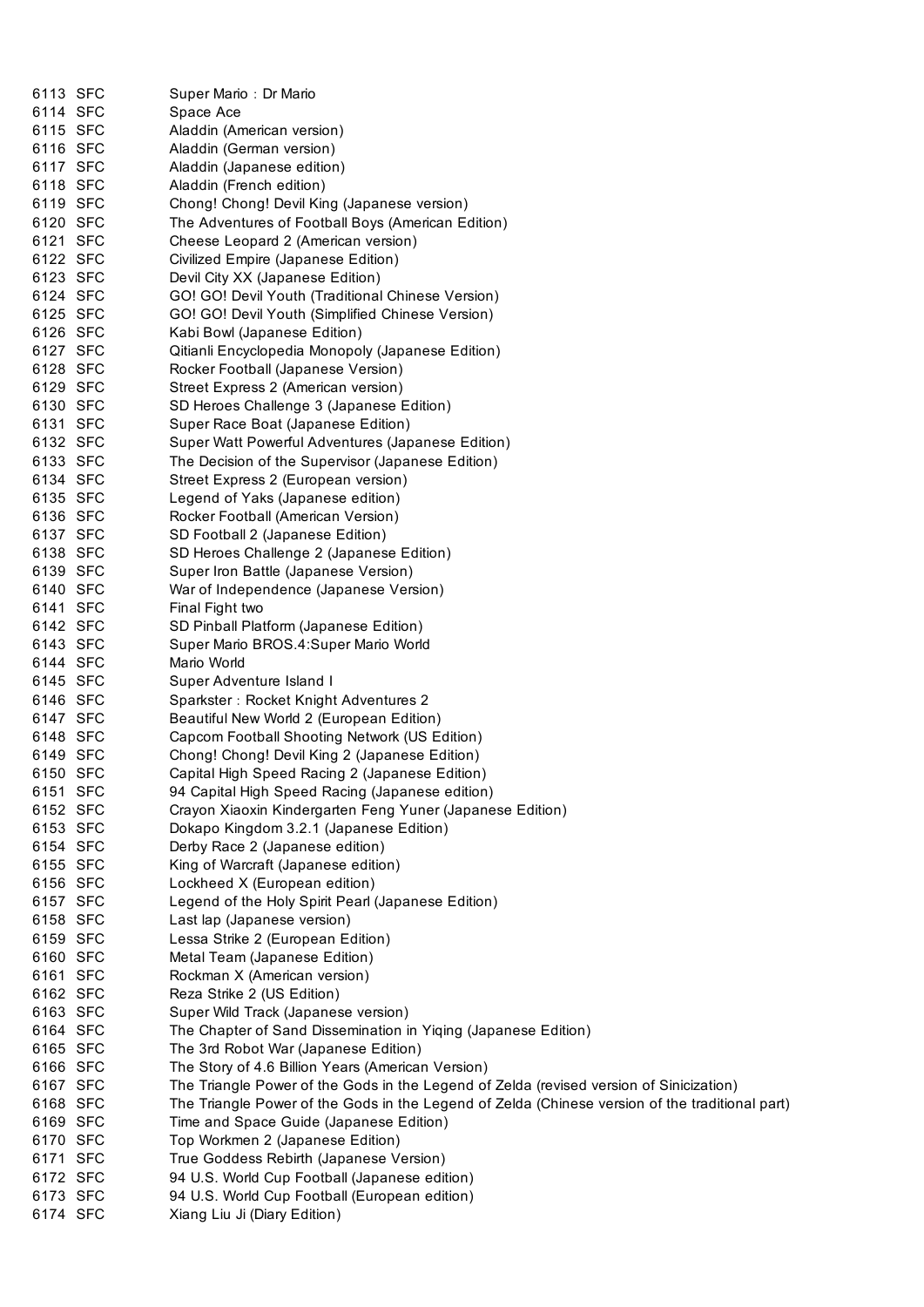| 6175 SFC | Catboy Football (Japanese Version)                                   |
|----------|----------------------------------------------------------------------|
| 6176 SFC | True Holy Carve (Japanese edition)                                   |
| 6177 SFC | Andrew's Glorious Golf (Japanese version)                            |
| 6178 SFC | Ammon Ammon World (Japanese Edition)                                 |
| 6179 SFC | Black Moon Gate of Genesis 7 (Japanese Version)                      |
| 6180 SFC | Bai Qingge's Winning Method (Japanese Edition)                       |
| 6181 SFC | Baby Rabbit (European edition)                                       |
| 6182 SFC | Buckley Basketball (American version)                                |
| 6183 SFC | Buckley Basketball (European edition)                                |
| 6184 SFC | BB Gun Battle (Japanese Version)                                     |
| 6185 SFC | <b>Brick Fighter (Japanese Edition)</b>                              |
| 6186 SFC | Bass Fishing Master Classroom (American version)                     |
| 6187 SFC | Bass Fishing Master Classroom (Japanese Edition)                     |
| 6188 SFC | Chaos Engine (European Edition)                                      |
| 6189 SFC | Chaoman 1V2 - The Secret of Zhucat Regiment (Japanese Edition)       |
| 6190 SFC | Civilized Empire (American Edition)                                  |
| 6191 SFC | Chop 3 (Traditional Chinese Version)                                 |
| 6192 SFC | Chop 3 (Simplified Chinese Version)                                  |
| 6193 SFC | Chop 3 (Japanese edition)                                            |
| 6194 SFC | Castle Exploration in Jingsha (Japanese Edition)                     |
| 6195 SFC | Continental Front (Japanese Edition)                                 |
| 6196 SFC | Donald Duck magic snail (Japanese edition)                           |
| 6197 SFC | Dreamlike fantasy (Japanese version)                                 |
| 6198 SFC | Da Dianjun's Great Strike (European Edition)                         |
| 6199 SFC | Dunk master (Japanese version)                                       |
| 6200 SFC | Dark realm (Japanese edition)                                        |
| 6201 SFC | Douji Biography (Japanese Edition)                                   |
| 6202 SFC | Devil Rebirth (Japanese Version)                                     |
| 6203 SFC | Excellent baseball (Japanese edition)                                |
| 6204 SFC | FIFA Football Match 96 (European edition)                            |
| 6205 SFC | FIFA Football Match 96 (US Edition)                                  |
| 6206 SFC | F1GP racing car 2 (Japanese version)                                 |
| 6207 SFC | Forever Falena (Japanese edition)                                    |
| 6208 SFC | Future Brave (Japanese Edition)                                      |
| 6209 SFC | Galaxy Cavalry Robot (Japanese Edition)                              |
| 6210 SFC | GP-1 Cloud Running Competition (Japanese Edition)                    |
| 6211 SFC | GP-1 Heavy Locomotive Race 2 (US Edition)                            |
| 6212 SFC | Gaia War Diary (Diary Edition)                                       |
| 6213 SFC | <b>Ghost Night Travel (Daily Edition)</b>                            |
| 6214 SFC | Hengshan Brilliant Three Kingdoms Chronicle 2 (Japanese Edition)     |
| 6215 SFC | Invincible Wind-fire Wheeled Bicycle (US version)                    |
| 6216 SFC | Junior Ninja Aid (Japanese edition)                                  |
| 6217 SFC | Jiaziyuan 3 (Japanese Edition)                                       |
| 6218 SFC | Knight of Steel 3 (Japanese Edition)                                 |
| 6219 SFC | Kamela, the flying tortoise (Japanese version)                       |
| 6220 SFC | King of Sword (Japanese edition)                                     |
| 6221 SFC | Kawasaki Race Challenge (US Edition)                                 |
| 6222 SFC | Legend of Heroes 2 (Japanese Edition)                                |
| 6223 SFC | Machine armour competition for hegemony in 3050 (Japanese edition)   |
| 6224 SFC | Magic Knight Rayas (Japanese Edition)                                |
| 6225 SFC | Magic Star Traces the Memory of Ancient Machinery (Japanese Edition) |
| 6226 SFC | Magic violinist (Japanese version)                                   |
| 6227 SFC | Mobile Police (Japanese Edition)                                     |
| 6228 SFC | Mobile warriors up to 0079 cross dimensions (Japanese version)       |
| 6229 SFC | Mobile warriors up to V (Japanese version)                           |
| 6230 SFC | Mickey Mouse Incredible Circus 2 (Japanese Edition)                  |
| 6231 SFC | Mickey Mouse Mystery Circus (European edition)                       |
| 6232 SFC | Mickey Mouse Mysterious Circus (US version)                          |
| 6233 SFC | Metal Team (European Edition)                                        |
| 6234 SFC | Metal Team (US Edition)                                              |
| 6235 SFC | New 3D Golf 2 (Daily Edition)                                        |
| 6236 SFC | Ninja Dragon Sword Chuan 3 in 1 (American version)                   |
|          |                                                                      |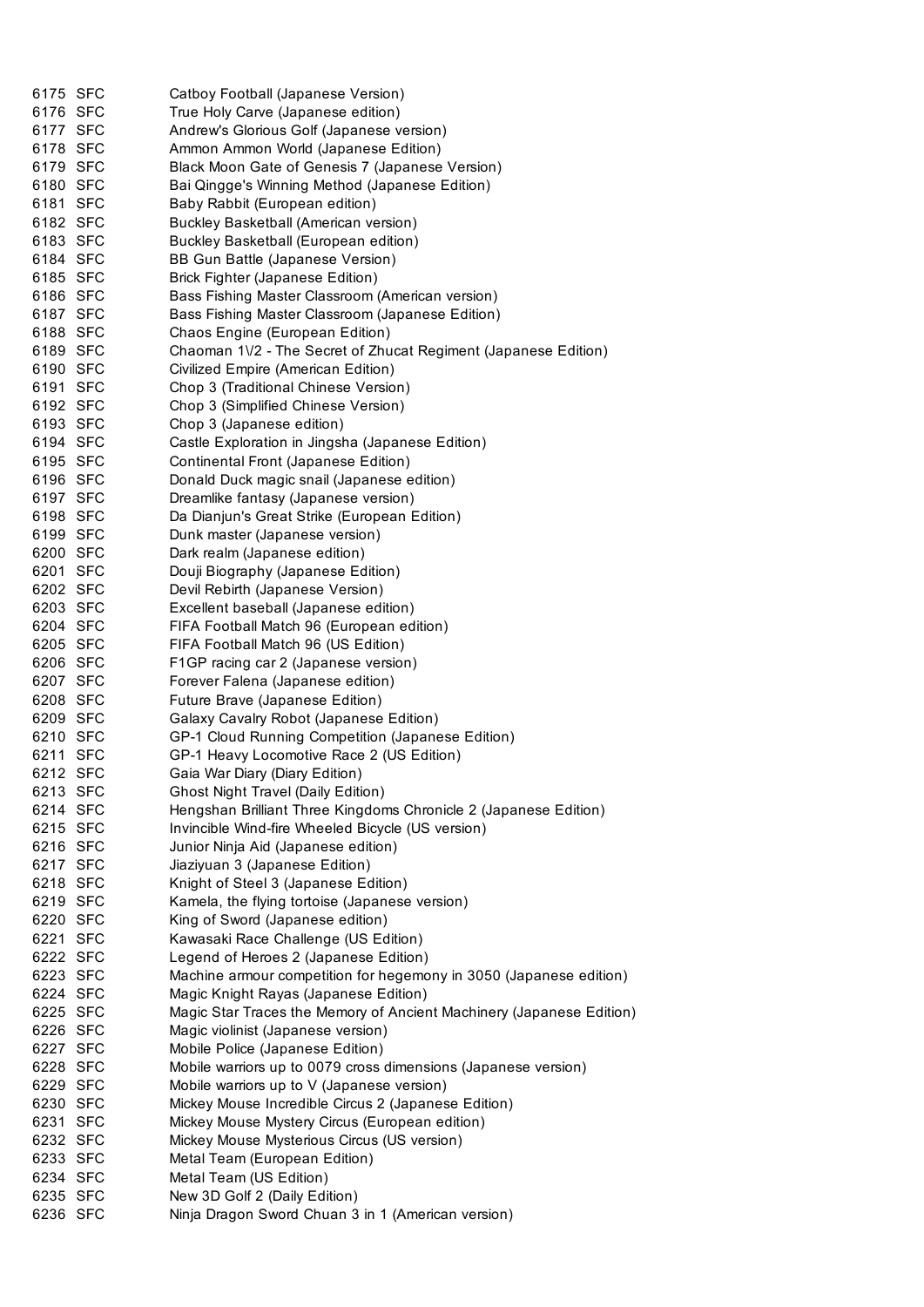| 6237 SFC | Ninja Dragon Sword Chuan 3 in 1 (Japanese Edition)                                      |
|----------|-----------------------------------------------------------------------------------------|
| 6238 SFC | Ninja Rantaro (Japanese edition)                                                        |
| 6239 SFC | Ninja Warrior Tooth (American version)                                                  |
| 6240 SFC | Ninja Warrior Tooth (Japanese Edition)                                                  |
| 6241 SFC | Ninja Warrior Tooth (European Edition)                                                  |
| 6242 SFC | National College Football 96 (Japanese Edition)                                         |
| 6243 SFC | Persimmon Chess (Japanese Version)                                                      |
| 6244 SFC | Quick Criminal Disruption (Japanese Edition)                                            |
| 6245 SFC | Round Table Knight (American version)                                                   |
| 6246 SFC | Round Table Knight (Japanese edition)                                                   |
| 6247 SFC | Strategic Football (Japanese Version)                                                   |
| 6248 SFC | Shaq Legend (Japanese Edition)                                                          |
| 6249 SFC | SD Dodge Ball 2 (Japanese version)                                                      |
| 6250 SFC | SD Heroes Challenge 5 (Japanese Edition)                                                |
| 6251 SFC | SD Heroes Challenge 4 (Japanese Edition)                                                |
| 6252 SFC | Stumpy Four and Big Eggs (American Edition)                                             |
| 6253 SFC | Super Baseball Real-name Version 3 (Japanese Version)                                   |
| 6254 SFC | Super Crazy Locomotive Race (Japanese Edition)                                          |
| 6255 SFC | Super Chess 3 (Japanese Version)                                                        |
| 6256 SFC | Super Chinese World 3 (Japanese Edition)                                                |
| 6257 SFC | Super Primitive (European edition)                                                      |
| 6258 SFC | The Great Adventure of Truck (Japanese Edition)                                         |
| 6259 SFC | The mask of the sun in Isu 4 (Japanese version)                                         |
| 6260 SFC | The Parallel World of Zelda Legend (American Version)                                   |
| 6261 SFC | Taige Zhizhi Biography (Japanese Edition)                                               |
| 6262 SFC | Tinker Bell 4 (Japanese Edition)                                                        |
| 6263 SFC | TNN Bass Championship Championship (US version)                                         |
| 6264 SFC | Tianwu Three Kingdoms Journal (Journal Edition)                                         |
| 6265 SFC | Troy NFL American Football (American version)                                           |
| 6266 SFC | Troy NFL American Football (European edition)                                           |
| 6267 SFC | Turkumo Super American Football (American version)                                      |
| 6268 SFC | Utopian Science World (Japanese Edition)                                                |
| 6269 SFC | Ultraman League Football War (Japanese Version)                                         |
| 6270 SFC | WCW World Wrestling (US Edition)                                                        |
| 6271 SFC | White Hot Wildball 93 (Japanese Edition)                                                |
| 6272 SFC | Warriors Fight Dragons 1+2 (Simplified Chinese Version)                                 |
| 6273 SFC | Warriors Fight Dragons 5 (Japanese Edition)                                             |
| 6274 SFC | Warriors (European edition)                                                             |
| 6275 SFC | Bad Four and Big Eggs (European edition)                                                |
| 6276 SFC | Baby Rabbit (Japanese Edition)                                                          |
| 6277 SFC | Dimensional Visitors (Japanese Edition)                                                 |
| 6278 SFC | Dark God of Destruction (Japanese version)                                              |
| 6279 SFC | Doraemon A Dream 4 - Kingdom of Daxiong and Yue (Jane) (a small amount of sinicization) |
| 6280 SFC | Flying Dragon Boxing (American version)                                                 |
| 6281 SFC | Masked Knight (Japanese Edition)                                                        |
| 6282 SFC | Ninja Dragon Sword Chuanba (Japanese Edition)                                           |
| 6283 SFC | Super Pinball Platform 2 (Japanese Edition)                                             |
| 6284 SFC | Super Robot War EX (Japanese Edition)                                                   |
| 6285 SFC | Tinker Bell 3 (Japanese Edition)                                                        |
| 6286 SFC | Warriors Fight Dragons 1-2 (Japanese Edition)                                           |
| 6287 SFC | Buckley Powerful Dunk (Japanese Version)                                                |
| 6288 SFC | Skills in Blue Drawing (Japanese Edition)                                               |
| 6289 SFC | Turkumo Super American Football (Japanese Version)                                      |
| 6290 SFC | American Girl Soldier (Japanese Edition)                                                |
| 6291 SFC | Angel Wing 4 (Japanese Edition)                                                         |
| 6292 SFC | Bo Ching Ge-siao's Great Strategy 2 (Japanese Edition)                                  |
| 6293 SFC | Biographies of General of the New SD Warring States Biography (Japanese Edition)        |
| 6294 SFC | 4.6 Billion Years of Stories (Japanese Edition)                                         |
| 6295 SFC | Dbeyuma 2 (Japanese edition)                                                            |
| 6296 SFC | Dream Basketball Match (Japanese Version)                                               |
| 6297 SFC | Dinosaur Team Diamond Duel (European Edition)                                           |
| 6298 SFC | Dinosaur Team Diamond Duel (US version)                                                 |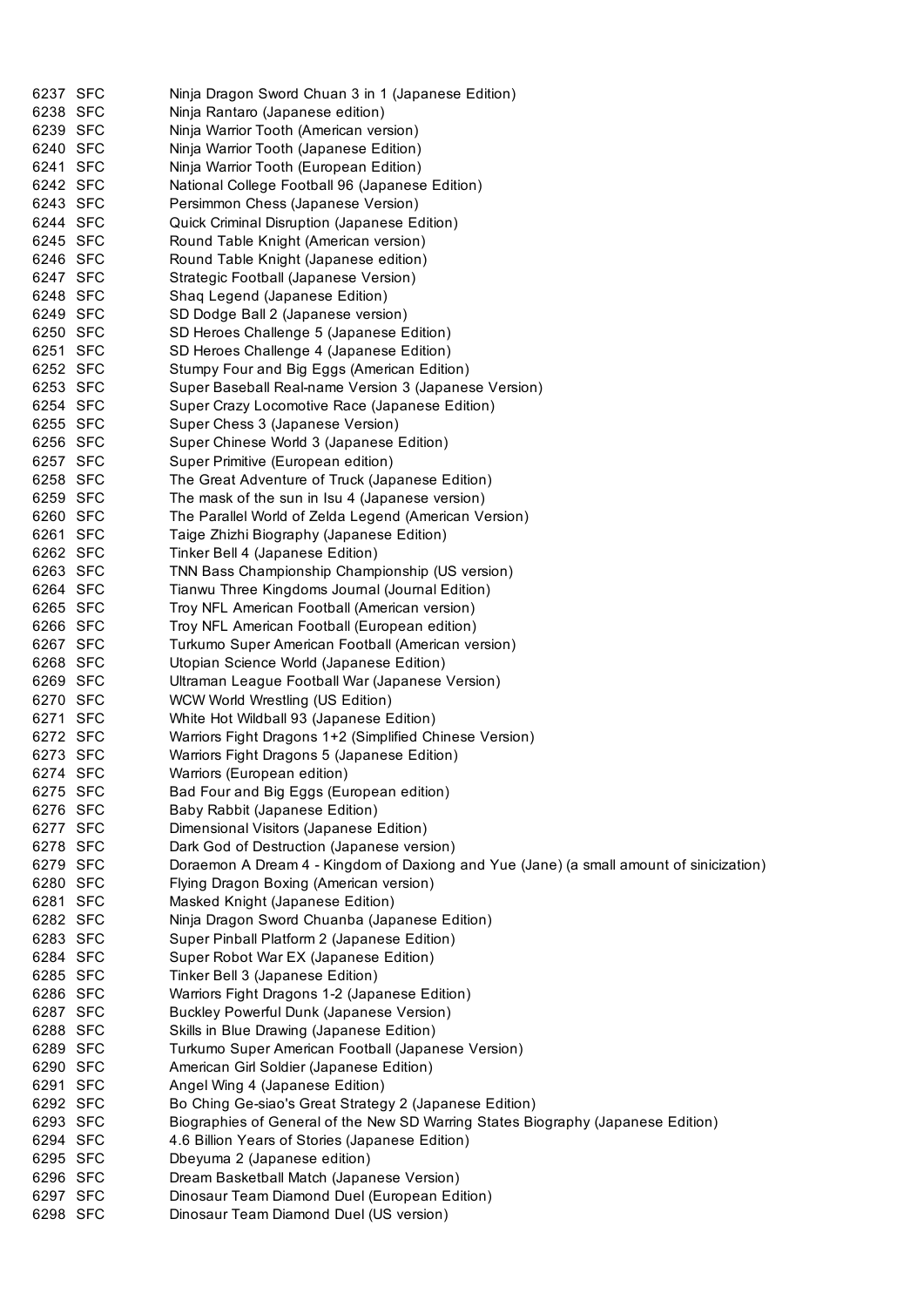| 6299 SFC | Dinosaur Team Movie Edition (European Edition)                                                |
|----------|-----------------------------------------------------------------------------------------------|
| 6300 SFC | Dinosaur Team Movie Edition (US Edition)                                                      |
| 6301 SFC | Dunk Youth (Japanese Version)                                                                 |
| 6302 SFC | Devouring Heaven and Earth - The Heritage of the Three Kingdoms (Traditional Chinese Version) |
| 6303 SFC | Devouring Heaven and Earth - Xiongzhuan of the Three Kingdoms (Simplified Chinese Version)    |
| 6304 SFC | Devoting Heaven and Earth, Three Kingdoms, Zhiqun and Xiongzhuan (Japanese Edition)           |
| 6305 SFC | Excellent Baseball 2 (Japanese Version)                                                       |
| 6306 SFC | Fishing Taro 2 (Japanese Edition)                                                             |
| 6307 SFC | Genesis Dinosaur Empire (Japanese Edition)                                                    |
| 6308 SFC | Ghost and Spirit Coming Best Edition (Japanese Edition)                                       |
| 6309 SFC | Hengshan Brilliant Three Kingdoms Monopoly (Japanese Edition)                                 |
| 6310 SFC | Hot Blood Avoidance Balls (Japanese Edition)                                                  |
| 6311 SFC | Hot Blood Baseball (Japanese Version)                                                         |
| 6312 SFC | Jingle Dream 777-5 (Japanese Edition)                                                         |
| 6313 SFC | Korean League Baseball (Korean version)                                                       |
| 6314 SFC | Knight of Steel 2 (Japanese Edition)                                                          |
| 6315 SFC | Kirby Fleet (Japanese Edition)                                                                |
| 6316 SFC | Legend of Jianyong (Japanese Edition)                                                         |
| 6317 SFC | Little Red Riding Hood Cha Cha Cha (Japanese Edition)                                         |
| 6318 SFC | Moneypayer Enhanced Edition (Japanese Edition)                                                |
| 6319 SFC | Motivation of His Highness the Idiot (Japanese Edition)                                       |
| 6320 SFC | Punk Warriors (American version)                                                              |
| 6321 SFC | Punk Warriors (Japanese Edition)                                                              |
| 6322 SFC | Star Wars 5 Empire Strikes Back (Japanese Version)                                            |
| 6323 SFC | Star Wars 5 Empire Strikes Back (European Version)                                            |
| 6324 SFC | Star Wars 5 Empire Strikes Back (US Edition)                                                  |
| 6325 SFC | SD dunk master (Japanese version)                                                             |
| 6326 SFC | Superpower League Baseball (Japanese Version)                                                 |
| 6327 SFC | Saint Dragon Legend (Japanese Edition)                                                        |
| 6328 SFC | Super Bomberman 3 (Japanese version)                                                          |
| 6329 SFC | Super Chess 2 (Japanese Version)                                                              |
| 6330 SFC | Super egocentric mahjong 2 (Japanese version)                                                 |
| 6331 SFC | Super wrestling angels (Japanese version)                                                     |
| 6332 SFC | Strange Territory Night Moon Grass (Daily Edition)                                            |
| 6333 SFC | Takahashi Celebrity's Big Adventure Island 2 (Japanese Edition)                               |
| 6334 SFC | Tima and Peng Peng (European edition)                                                         |
| 6335 SFC | Turkumo Super Baseball (Japanese Version)                                                     |
| 6336 SFC | Turkumo Super Baseball (US version)                                                           |
| 6337 SFC | Ultra Real Sparrow P5 (Japanese Edition)                                                      |
| 6338 SFC | Werner Ice Hockey (American version)                                                          |
| 6339 SFC | The Coming of Ghosts and Gods (Japanese Edition)                                              |
| 6340 SFC | Bo Qingge's Winning Way in Actual Combat 2 (Japanese Edition)                                 |
| 6341 SFC | Magic Bubble Story 2 (Japanese Edition)                                                       |
| 6342 SFC | Super Bomberman 3 (European version)                                                          |
| 6343 SFC | Run Saber                                                                                     |
| 6344 SFC | <b>Rushing Beat</b>                                                                           |
| 6345 SFC | Arab adventure (Japanese edition)                                                             |
| 6346 SFC | Double Dragon IV                                                                              |
| 6347 SFC | Darius Twin                                                                                   |
| 6348 SFC | Sengoku                                                                                       |
| 6349 SFC | <b>Operation Logic Bomb</b>                                                                   |
| 6350 SFC | Super Castlevania IV                                                                          |
| 6351 SFC | Ninja Frog and Dual Cyclops                                                                   |
| 6352 SFC | <b>Final Fight One</b>                                                                        |
| 6353 SFC | Iron Commando - Koutetsu no Senshi                                                            |
| 6354 SFC | <b>Battletoads</b>                                                                            |
| 6355 SFC | Corn Kexing (European edition)                                                                |
| 6356 SFC | Super Adventure Island II                                                                     |
| 6357 SFC | <b>Street Racer</b>                                                                           |
| 6358 SFC | American Tour Racing (Japanese version)                                                       |
| 6359 SFC | Age of Great Navigation 2 (Japanese Edition)                                                  |
| 6360 SFC | All Japan wrestling (Japanese edition)                                                        |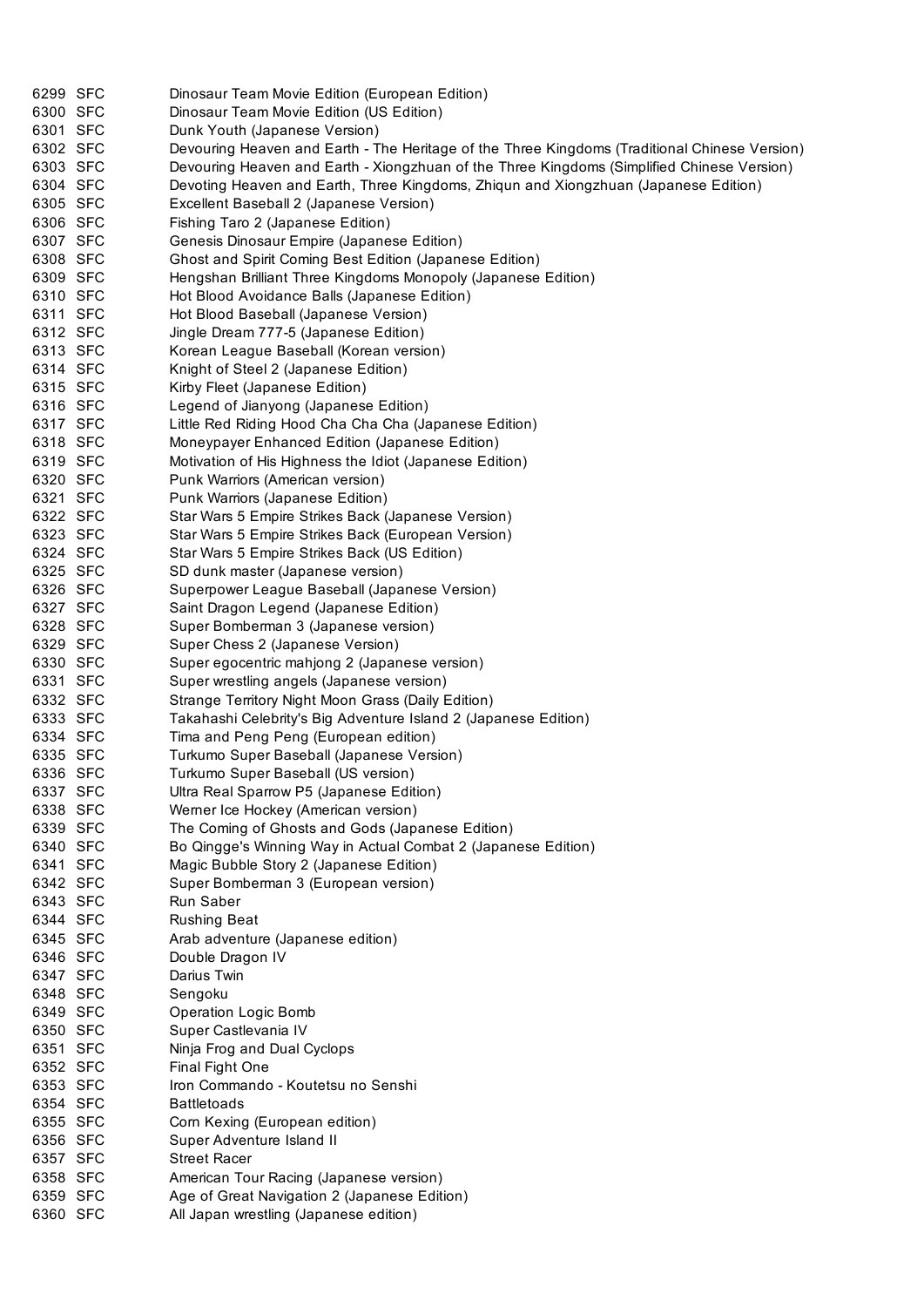| 6361 SFC | Aretha 2 (Japanese edition)                                                          |
|----------|--------------------------------------------------------------------------------------|
| 6362 SFC | Aretha (Japanese edition)                                                            |
| 6363 SFC | Biography of Bruce Lee (European edition)                                            |
| 6364 SFC | Biography of Bruce Lee                                                               |
| 6365 SFC | Batman and Robin's Adventures (European edition)                                     |
| 6366 SFC | Batman and Robin's Adventures (US Edition)                                           |
| 6367 SFC | Crazy Fleas (European Edition)                                                       |
| 6368 SFC | Crazy Fleas (US Edition)                                                             |
| 6369 SFC | Computer fighter (Japanese version)                                                  |
| 6370 SFC | Chong! Chong! Devil King 3 (Japanese Edition)                                        |
| 6371 SFC | Cutting Throat Island (European edition)                                             |
| 6372 SFC | Destruction Warrior (Japanese Edition)                                               |
| 6373 SFC | Destruction Warrior (US version)                                                     |
| 6374 SFC | Devil City XX (European edition)                                                     |
| 6375 SFC | Florence Navigator (Japanese Edition)                                                |
| 6376 SFC | Hot Blood Avoidance Ball (Chinese version)                                           |
| 6377 SFC | Horse Racing Heroes (Japanese Edition)                                               |
| 6378 SFC | Invincible bicycle (American version)                                                |
| 6379 SFC | Invincible unicycle (European version)                                               |
| 6380 SFC | Information Knight 2 (Japanese Edition)                                              |
| 6381 SFC | Jurassic Park 2 Chaos Continues (US Edition)                                         |
| 6382 SFC | King de Bessey (Japanese edition)                                                    |
| 6383 SFC | Lockheed X3 (European edition)                                                       |
| 6384 SFC | Legend of God of Beauty (Japanese version)                                           |
| 6385 SFC | Late Hockey Relay (US Edition)                                                       |
| 6386 SFC | New Coastal Golf Championship (Japanese Version)                                     |
| 6387 SFC | Qilong Zhu Z Super Fighting Biography 2 (Japanese Edition)                           |
| 6388 SFC | Rockman X3 (American version)                                                        |
| 6389 SFC | Royal Knights (Japanese edition)                                                     |
| 6390 SFC | Spider-Man Massacre (US version)                                                     |
| 6391 SFC | Special Police Pioneer Cat (US version)                                              |
| 6392 SFC | Ship Taro (Japanese edition)                                                         |
| 6393 SFC |                                                                                      |
| 6394 SFC | Samsung Fantasy World (Japanese Edition)<br>Stone Paradise (European edition)        |
| 6395 SFC | Swordsman Frando (Japanese edition)                                                  |
|          |                                                                                      |
| 6396 SFC | The 3rd Super Robot War (Traditional Chinese Version)                                |
| 6397 SFC | The 3rd Super Robot War (Jane) (Integrated Edition)                                  |
| 6398 SFC | Wolf and BB Bird (European Edition)<br>Winter Skiing Gold Edition (European Edition) |
| 6399 SFC |                                                                                      |
| 6400 SFC | X-Men Mutant Eschatology (Japanese Edition)                                          |
| 6401 SFC | X-Men Mutant Eschatology (US Edition)                                                |
| 6402 SFC | Yuma Idiom 2 (Japanese Edition)                                                      |
| 6403 SFC | Zero Special Attack Team (US Edition)                                                |
| 6404 SFC | Fantasy World Diary (Diary Edition)                                                  |
| 6405 SFC | Qilong Zhu Z Chao Wukong Awakening Chapter (Japanese Edition)                        |
| 6406 SFC | Zero Special Attack Team (European Edition)                                          |
| 6407 SFC | Alchemy (Japanese edition)                                                           |
| 6408 SFC | American Girl Sparrow (Japanese edition)                                             |
| 6409 SFC | American Girls'College Management (Japanese Edition)                                 |
| 6410 SFC | Angel's Wing J (Japanese Edition)                                                    |
| 6411 SFC | All-Japan GT Player Rights (Japanese Version)                                        |
| 6412 SFC | Apple's Nuclear War Diary (Diary)                                                    |
| 6413 SFC | Brave Collection (Japanese Edition)                                                  |
| 6414 SFC | Babes 2 (American version)                                                           |
| 6415 SFC | Chao Brother Gui's Blowout Chapter (Japanese Edition)                                |
| 6416 SFC | Catboy baseball (Japanese version)                                                   |
| 6417 SFC | Civilized Empire 2 (Japanese Edition)                                                |
| 6418 SFC | Captain's Secret Order (Japanese Edition)                                            |
| 6419 SFC | Captain's Secret Order (European edition)                                            |
| 6420 SFC | Death Fighting (European edition)                                                    |
| 6421 SFC | Death Fighting (US Edition)                                                          |
| 6422 SFC | Deflagration fighter (European version)                                              |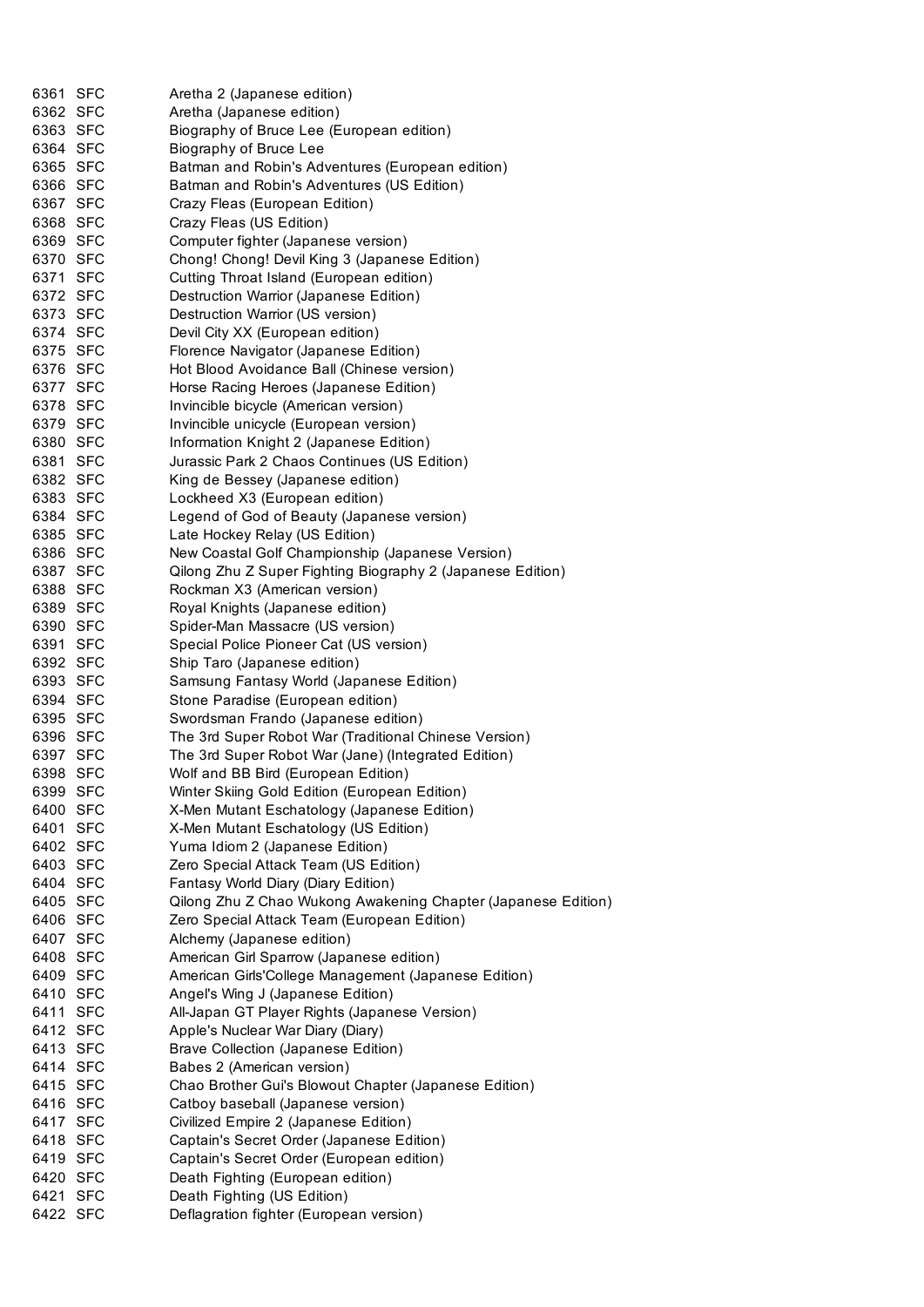| 6423 SFC | Diary of the War of Extinction (Diary Edition)                          |
|----------|-------------------------------------------------------------------------|
| 6424 SFC | Double Truncated Dragon 5 (European edition)                            |
| 6425 SFC | Dream Simulated Warfare (Japanese Edition)                              |
| 6426 SFC | Dragon King (American version)                                          |
| 6427 SFC | Dragon King (Japanese Edition)                                          |
| 6428 SFC | Dorami's Fantasy (Japanese Version)                                     |
| 6429 SFC | Destruction Warrior (European edition)                                  |
| 6430 SFC | Destroyer (American version)                                            |
| 6431 SFC | Destroyer (European edition)                                            |
| 6432 SFC | Devil City X (American version)                                         |
| 6433 SFC | Devil Emperor (German version)                                          |
| 6434 SFC | Devil the Great (American version)                                      |
| 6435 SFC | Devil the Great (European edition)                                      |
| 6436 SFC | Electropolishing (Japanese version)                                     |
| 6437 SFC | Fanatical football (European edition)                                   |
| 6438 SFC | FIFA Football 98 (European edition)                                     |
| 6439 SFC | Flying Bat 2 (American version)                                         |
| 6440 SFC | Full Speed Race (European Edition)                                      |
| 6441 SFC | Food Team (Japanese Edition)                                            |
| 6442 SFC | Gaia Fantasy (Diary)                                                    |
| 6443 SFC | Game Iron Man Shanghai Chapter (Japanese Edition)                       |
| 6444 SFC | Game Talent (Japanese Edition)                                          |
| 6445 SFC | Ghost and Goddess Boy Movie Thunder Dance (Japanese Edition)            |
| 6446 SFC | Ghost 2040 (American version)                                           |
| 6447 SFC | Ghost 2040 (European edition)                                           |
| 6448 SFC | Hot Women's Wrestling (Japanese Edition)                                |
| 6449 SFC | Heritage of Ranch (Simplified Chinese Version)                          |
| 6450 SFC | Heavy-duty Airmen 2 (Chinese version)                                   |
| 6451 SFC | Jade Dragon (Japanese Edition)                                          |
| 6452 SFC | Jingle Dream 777 4 (Japanese Edition)                                   |
| 6453 SFC | Jurassic Park 2 Chaos Continues (European Edition)                      |
| 6454 SFC | Jurassic Park (American edition)                                        |
| 6455 SFC | Jurassic Park (Japanese edition)                                        |
| 6456 SFC | Jurassic Park (French)                                                  |
| 6457 SFC | Jurassic Park (Italian Edition)                                         |
| 6458 SFC | Jurassic Park (Deutsche Edition)                                        |
| 6459 SFC | Juvenile Merlin (American version)                                      |
| 6460 SFC | Juvenile Merlin (European edition)                                      |
| 6461 SFC | JWP Women's Wrestling Queen (Japanese Edition)                          |
| 6462 SFC | Jiaziyuan 4 (Japanese edition)                                          |
| 6463 SFC | Kabi box (Japanese version)                                             |
| 6464 SFC | King of Darkness (Japanese version)                                     |
| 6465 SFC | King of Sword 2 (Japanese Edition)                                      |
| 6466 SFC | Life Theatre's Changeable Chapter (Japanese Edition)                    |
| 6467 SFC | Lightning Return (Japanese Edition)                                     |
| 6468 SFC | Lightning Return to Eternal Pursuit (US Edition)                        |
| 6469 SFC | Longzhu Z Chao Wukong Chuan Sudden Chapter (Simplified Chinese Version) |
| 6470 SFC | Little Griffith Baseball (American version)                             |
| 6471 SFC | Mobile Fighting Biography G (Japanese Edition)                          |
| 6472 SFC | Mickey Mouse and Donald Duck (Japanese Edition)                         |
| 6473 SFC |                                                                         |
| 6474 SFC | Mobilization of lemmings 2 (American edition)                           |
|          | Mobilization of lemmings 2 (Japanese edition)                           |
| 6475 SFC | Monster Trio (American version)                                         |
| 6476 SFC | Master of Fighting - Soldier of the Ultimate (Japanese Edition)         |
| 6477 SFC | Metal Robot Warfare Notes (US Edition)                                  |
| 6478 SFC | New 3D Golf 3 (Daily Edition)                                           |
| 6479 SFC | New Mobile Warfare Records Up to W (Japanese Edition)                   |
| 6480 SFC | Ninja Turtle 5 (American version)                                       |
| 6481 SFC | Ninja Turtle (Japanese version)                                         |
| 6482 SFC | Ninja Turtle 5 (European edition)                                       |
| 6483 SFC | Pomegranate Flavor (Japanese Edition)                                   |
| 6484 SFC | PGA Golf Open 96 (European edition)                                     |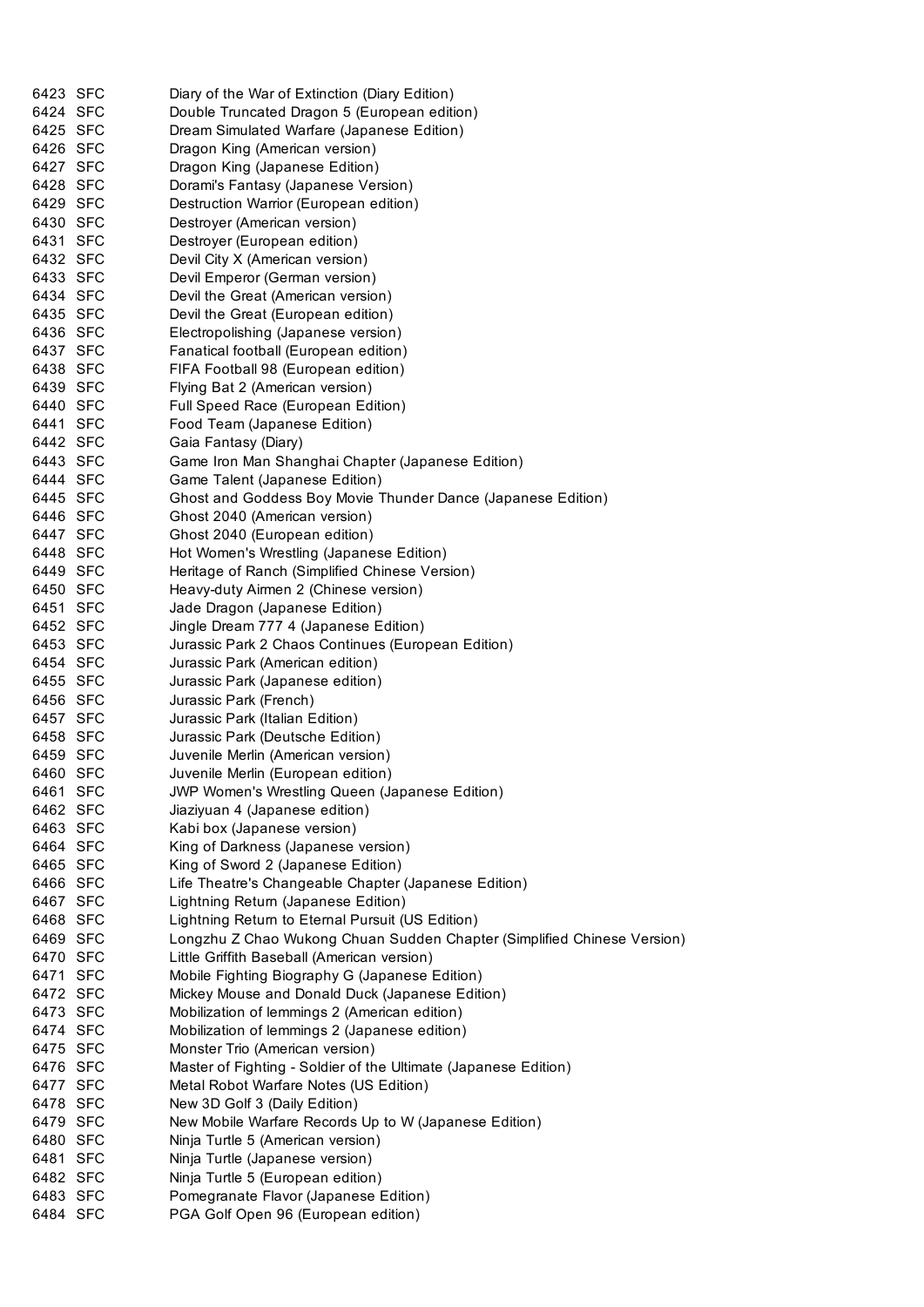| 6485 SFC             | PGA Golf Open 96 (US version)                                                                  |
|----------------------|------------------------------------------------------------------------------------------------|
| 6486 SFC             | Pig's Halloween Adventure (European version)                                                   |
| 6487 SFC             | Prince of Persia 2 Shadows and Fire (US version)                                               |
| 6488 SFC             | Queen's College (Japanese edition)                                                             |
| 6489 SFC             | Qilong Zhu Z Super Battle Biography (French Edition)                                           |
| 6490 SFC             | Qilong Zhu Z Super Fighting Biography 3 (Japanese Edition)                                     |
| 6491 SFC             | Qilong Zhu Z Super Fighting Biography 3 (French Edition)                                       |
| 6492 SFC             | Robber Wu Youweimen 3 (Japanese edition)                                                       |
| 6493 SFC             | Robber Wu Youweimen 2 (Japanese version)                                                       |
| 6494 SFC             | Rockman 7 (American version)                                                                   |
| 6495 SFC             | Rockman 7 (European edition)                                                                   |
| 6496 SFC             | Rock Protector (American edition)                                                              |
| 6497 SFC             | Rock Protector (Japanese Edition)                                                              |
| 6498 SFC             | RV Race RR (Japanese Version)                                                                  |
| 6499 SFC             | Star Wars 6 Jedi Counterattack (Japanese version)                                              |
| 6500 SFC             | Star Wars 6 Jedi Counterattack (European version)                                              |
| 6501 SFC             | Star Wars 6 Jedi Counterattack (US version)                                                    |
| 6502 SFC             | Space-time Warfare Police (European edition)                                                   |
| 6503 SFC             | Space-time Warfare Police (US version)                                                         |
| 6504 SFC             | Sunday Night NFL Match (US Edition)                                                            |
| 6505 SFC             | Superbold wrestling (American version)                                                         |
| 6506 SFC             | Shenfeng Special Attack Team (Japanese Edition)                                                |
| 6507 SFC             | Shenfeng Special Attack Team (US Edition)                                                      |
| 6508 SFC             | Superpower League Baseball 2 (Japanese Version)                                                |
| 6509 SFC             | Superman's life comes from death (American version)                                            |
| 6510 SFC             | Speed World Car Relay (US Edition)                                                             |
| 6511 SFC             | Special-shaped fighter 3 Lightning Lightning (Japanese version)                                |
| 6512 SFC             | Special-shaped fighter 3, Lightning 3 (US version)                                             |
| 6513 SFC             | Ship Mu Chengsheng's Inheritance of Fighting Skills (Japanese Edition)                         |
| 6514 SFC             | Soldiers of Thura (American version)                                                           |
| 6515 SFC             | Soldiers of Thura (Japanese edition)                                                           |
| 6516 SFC             | Soldiers of Thura (European edition)                                                           |
| 6517 SFC             | Simpson Buzz's Fantasy (Japanese Edition)                                                      |
| 6518 SFC             | Santa Claus Strike (European edition)                                                          |
| 6519 SFC             |                                                                                                |
|                      | Super Chinese Fighting (Japanese Version)                                                      |
| 6520 SFC             | Super Chinese World 2 (Japanese Edition)                                                       |
| 6521 SFC<br>6522 SFC | Super Magic Bubble 2 (Daily Edition)                                                           |
|                      | Super Magic Bubble 2 Reprint (Japanese)                                                        |
| 6523 SFC             | Super Skiing (Japanese Edition)                                                                |
| 6524 SFC             | Simpson's Overlord Fantasy (American Version)                                                  |
| 6525 SFC             | Simpson's Overlord Fantasy (European Version)                                                  |
| 6526 SFC             | Super Warrior 2 (European version)                                                             |
| 6527 SFC             | Seven Dragon Pearl Z Super Fighting Biography 3 (Korean Edition)                               |
| 6528 SFC             | Seven Dragon Pearl Z Super Fighting Biography (Japanese Edition)                               |
| 6529 SFC             | Trap Maya Adventure (Japanese Edition)                                                         |
| 6530 SFC             | Trap Maya Adventure (European edition)                                                         |
| 6531 SFC             | Trap Maya Adventure (US Edition)                                                               |
| 6532 SFC             | The Elegy of the Hard-blooded Guofu (Japanese Version)                                         |
| 6533 SFC             | The Great Adventure of Bobcat Babbitt (Japanese Edition)                                       |
| 6534 SFC             | The Heroes of the Milky Way Warring States Group (Japanese Edition)                            |
| 6535 SFC             | The Outside Herald of Mojimura (European edition)                                              |
| 6536 SFC             | The 3rd Super Robot War (Simplified Chinese Version)                                           |
| 6537 SFC             | The Story of Ghost, Goddess and Child's Struggle against Thunder (Traditional Chinese Version) |
| 6538 SFC             | The Story of Ghost, Goddess and Child's Struggle against Thunder (Simplified Chinese Version)  |
| 6539 SFC             | The Story of Ghost, Goddess and Child's Struggle against Thunder (Japanese Edition)            |
| 6540 SFC             | Turkumo Super American Football 2 (American Version)                                           |
| 6541 SFC             | Turkumo Super American Football 2 (Japanese Version)                                           |
| 6542 SFC             | Uniform Legend (Japanese Edition)                                                              |
| 6543 SFC             | Unmanned Island Idioms (Traditional Chinese Version)                                           |
| 6544 SFC             | Ultra Real Sparrow P4 (Japanese Edition)                                                       |
| 6545 SFC             | Until the end of the world (Japanese version)                                                  |
| 6546 SFC             | Violent Criminal Police (Japanese Edition)                                                     |
|                      |                                                                                                |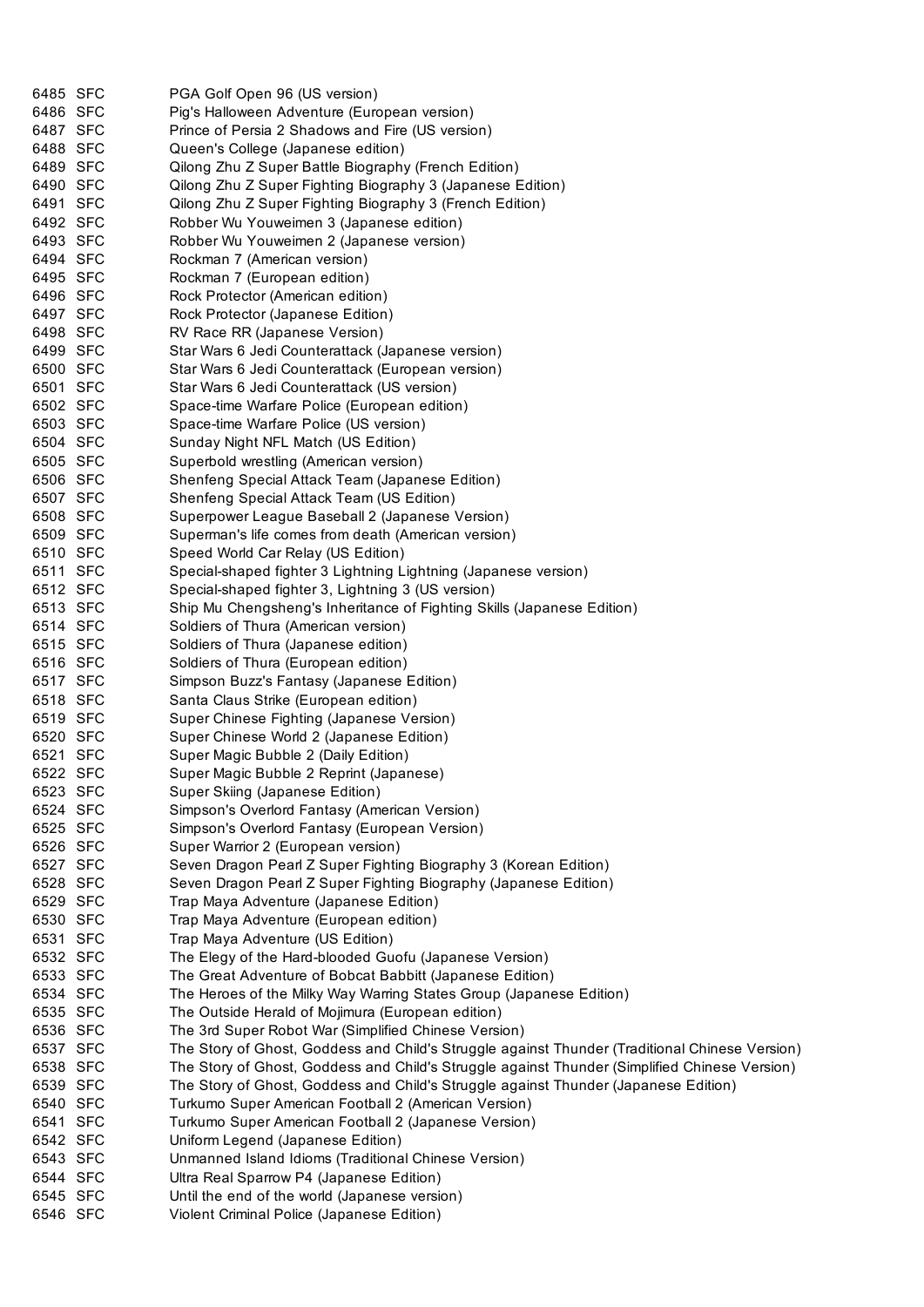| 6547 SFC             | Variant Fighting (European Edition)                                        |
|----------------------|----------------------------------------------------------------------------|
| 6548 SFC             | Visitor Bird Veterinary Park 2 (Japanese Edition)                          |
| 6549 SFC             | World Master Golf (European version)                                       |
| 6550 SFC             | Warriors of Time and Space (Japanese Edition)                              |
| 6551 SFC             | Western Star (US Edition)                                                  |
| 6552 SFC             | WWF Royal Wrestling (European edition)                                     |
| 6553 SFC             | X-Men Mutant Eschatology (European edition)                                |
| 6554 SFC             | Xiongzhuan of Milky Way Warring States Group (Traditional Chinese Version) |
| 6555 SFC             | Xiongzhuan of Milky Way Warring States Group (Simplified Chinese Version)  |
| 6556 SFC             | Babes 2 (European edition)                                                 |
| 6557 SFC             | Captain's Secret Order (US version)                                        |
| 6558 SFC             | Goldfish Pay Attention to Game School (Japanese Edition)                   |
| 6559 SFC             | Jamie's 1-to-1 basketball (American version)                               |
| 6560 SFC             | Monster Trio (European edition)                                            |
| 6561 SFC             | Spider-Man Origin (US Edition)                                             |
| 6562 SFC             | Sea Fishing Taro (Japanese Edition)                                        |
| 6563 SFC             | Superman's life comes from death (European edition)                        |
| 6564 SFC             | Special-shaped fighter 3, Lightning No. 3 (European version)               |
| 6565 SFC             | The Rock 7 Fatality Conflict (Japanese Edition)                            |
| 6566 SFC             | WWF Royal Wrestling (US version)                                           |
| 6567 SFC             | Call of evil gods (American version)                                       |
| 6568 SFC             | Mountain Bike Rally (USA)                                                  |
| 6569 SFC             | Powerful Speed Race (Japanese Edition)                                     |
| 6570 SFC             | Unmanned Island Idioms (Simplified Chinese Version)                        |
| 6571 SFC             | <b>WWF Royal Wrestling (Japanese Edition)</b>                              |
| 6572 SFC             | Burst Brothers 2 (Japanese Edition)                                        |
| 6573 SFC             | Baseball broadcast tonight (European version)                              |
| 6574 SFC             | Extreme Crazy Shooting (Japanese Edition)                                  |
| 6575 SFC             | FIFA Football Match 97 (European edition)                                  |
| 6576 SFC             | Final Fantasy 5 (Japanese Version)                                         |
| 6577 SFC             | Farmland Story (Japanese Version)                                          |
| 6578 SFC             | Fishing Tailang (Traditional Chinese Version)                              |
| 6579 SFC             | Fishing Taro (Simplified Chinese Version)                                  |
| 6580 SFC             | Ghost, Goddess, Child, Heaven and Earth Ring (Japanese Edition)            |
| 6581 SFC             | Heritage of Ranch (Traditional Chinese Version)                            |
| 6582 SFC             | Horse Racing Memories (Japanese Edition)                                   |
| 6583 SFC             | Horse racing tycoon (Japanese edition)                                     |
| 6584 SFC             | Jingle Dream 777-2 (Japanese Edition)                                      |
| 6585 SFC             | Jiaziyuan (Japanese version)                                               |
| 6586 SFC             | Legend of the Brave (Japanese version)                                     |
| 6587 SFC             | Legend of the Seal of the Devil (Japanese Version)                         |
| 6588 SFC             | Magician (American version)                                                |
| 6589 SFC             | Magician (Japanese edition)                                                |
| 6590 SFC             | Magician (European edition)                                                |
| 6591 SFC             | Magic Tale Kindergarten (Japanese Edition)                                 |
| 6592 SFC             | Magic Village Outside Herald Chapter (Japanese Edition)                    |
| 6593 SFC             | Magic World Village Outside Herald (American version)                      |
| 6594 SFC             | Major Strategy Professional Version WW2 (Japanese Version)                 |
|                      | 90 Minutes European Football (European Version)                            |
| 6595 SFC<br>6596 SFC | Mario House Demolition Workers (Japanese Edition)                          |
|                      |                                                                            |
| 6597 SFC             | Practical NBA Basketball (US version)                                      |
| 6598 SFC             | Pinball Superman (Japanese Edition)                                        |
| 6599 SFC             | Romantic Saga 2 (Japanese Edition)                                         |
| 6600 SFC             | Stone Paradise (American version)                                          |
| 6601 SFC             | Super Bomberman 4 (European version)                                       |
| 6602 SFC             | Super Bomber 5 (Japanese version)                                          |
| 6603 SFC             | Super Mario Yoshi Island (Japanese version)                                |
| 6604 SFC             | Super Tank 2 (US version)                                                  |
| 6605 SFC             | Super Taro Electric DX (Japanese Edition)                                  |
| 6606 SFC             | Theme Paradise (Japanese Edition)                                          |
| 6607 SFC             | Turkumo Super American Football 3 (American Version)                       |
| 6608 SFC             | Turkumo Super American Football 3 (Japanese Version)                       |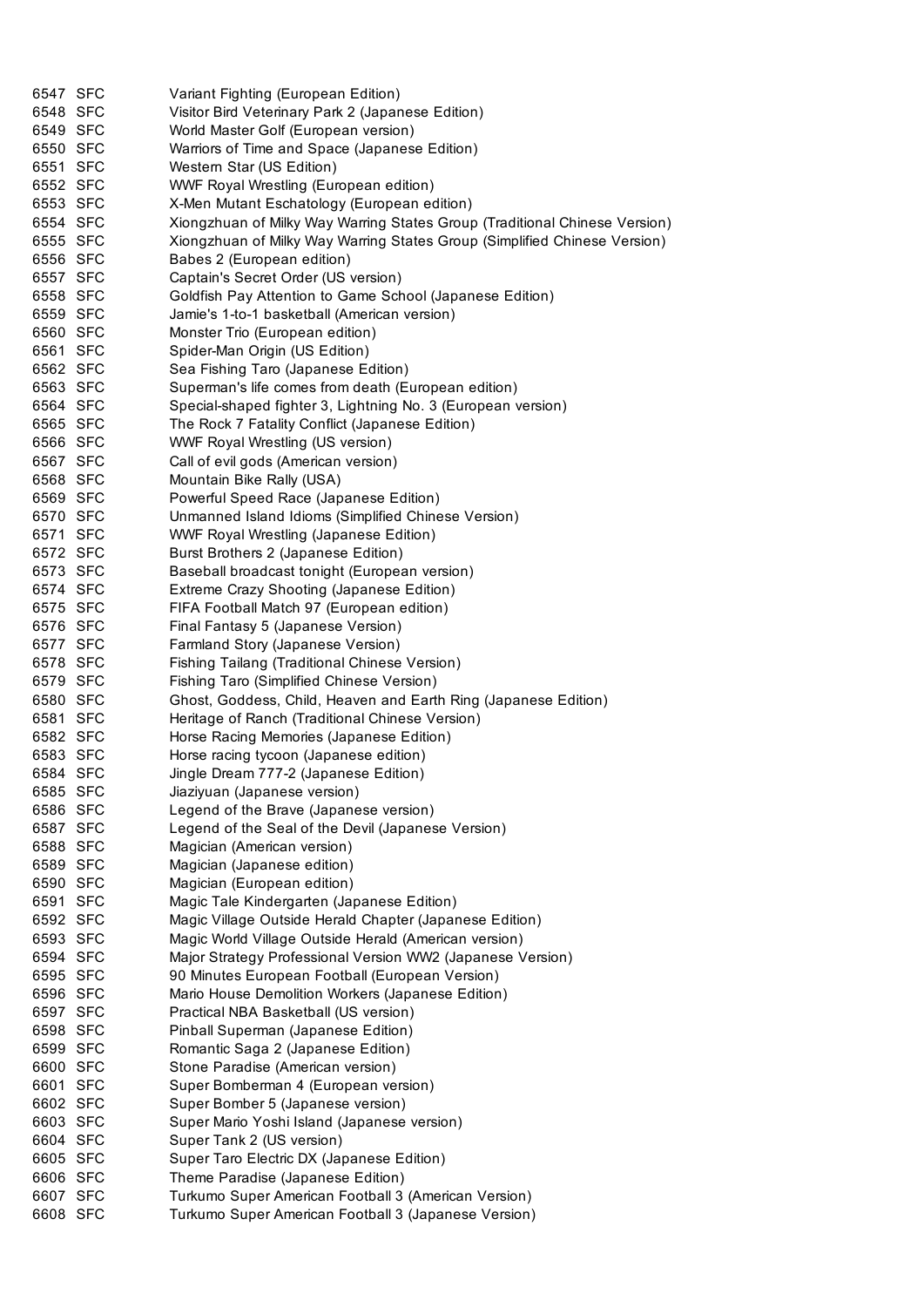| 6609 SFC | 97'The Way to New Orleans for the American University Rugby Match (US Edition) |
|----------|--------------------------------------------------------------------------------|
| 6610 SFC | Urban War (European Edition)                                                   |
| 6611 SFC | Urban War (US Edition)                                                         |
| 6612 SFC | Wolverine (American version)                                                   |
| 6613 SFC | Wolverine (European edition)                                                   |
| 6614 SFC | 3 x 3 Eye Warcraft Return (Japanese Edition)                                   |
| 6615 SFC | Xiaowanzi - Nanguo Island Recreation (Japanese Edition)                        |
| 6616 SFC | Youyou White Book Special Chapter (Japanese Edition)                           |
| 6617 SFC | Angel's Wing 5 (Japanese Edition)                                              |
| 6618 SFC | Beidou Chivalrous Flower Celebration (Japanese Edition)                        |
| 6619 SFC | Future Brave 2 (Japanese Edition)                                              |
| 6620 SFC | Heaven and Earth Useless Game Chapter (Japanese Edition)                       |
| 6621 SFC | Sacred Sword Legend 2 (Japanese Edition)                                       |
| 6622 SFC | Seven Dragon Pearl Z Chao Wukong Story (Japanese Edition)                      |
| 6623 SFC | Wolverine (Japanese edition)                                                   |
| 6624 SFC | FIFA Football Match 97 (US Edition)                                            |
| 6625 SFC | Jingle Dream 777 (Japanese Edition)                                            |
| 6626 SFC | Ninja Kid (American version)                                                   |
| 6627 SFC | Legend of Light 2 (Japanese Edition)                                           |
| 6628 SFC | Sophomore (Official Chinese Version)                                           |
| 6629 SFC | The mask of the sun in Isu 4 (Chinese version)                                 |
| 6630 SFC | Stargate [USA]                                                                 |
| 6631 SFC | Super Boxing without Lost Hair (US Edition)                                    |
| 6632 SFC | <b>REVOLUTION X</b>                                                            |
| 6633 SFC | Alien Vs Predator                                                              |
| 6634 SFC | Terminator 2 - Judgment Day                                                    |
| 6635 SFC | Secret of Mana [USA]                                                           |
| 6636 SFC | Kyouryuu Sentai Zyuranger 2                                                    |
| 6637 SFC | Disney's Aladdin                                                               |
| 6638 SFC | Rushing Beat Ran - Fukusei Toshi                                               |
| 6639 SFC | Rockman X2                                                                     |
| 6640 SFC | Strange and strange world                                                      |
|          |                                                                                |
| 6641 SFC | Slamdunk<br>Darius Force                                                       |
| 6642 SFC | <b>Dinosaurs</b>                                                               |
| 6643 SFC |                                                                                |
| 6644 SFC | Doom Troopers                                                                  |
| 6645 SFC | Kyouryuu Sentai Zyuranger                                                      |
| 6646 SFC | Tinhead                                                                        |
| 6647 SFC | Sonic Wings                                                                    |
| 6648 SFC | Legend of Zelda                                                                |
| 6649 SFC | Fire wrestling (Japanese version)                                              |
| 6650 SFC | Godzilla Monster Decision (Japanese Edition)                                   |
| 6651 SFC | Legend of the Holy Spirit Pearl 2 (Japanese Edition)                           |
| 6652 SFC | Suburban Adventure Team (Japanese Edition)                                     |
| 6653 SFC | Warriors of Time and Space (Traditional Chinese Version)                       |
| 6654 SFC | R-Type III                                                                     |
| 6655 SFC | Arab adventure (Japanese edition)                                              |
| 6656 SFC | Animal Mahjong (Japanese Version)                                              |
| 6657 SFC | Chaotic Horse 1V2 Super Skills Chaotic Dance Chapter (Japanese Edition)        |
| 6658 SFC | Fengshui Corridor Diary (Diary Edition)                                        |
| 6659 SFC | Hao Xue Temple (American version)                                              |
| 6660 SFC | Secret World Magic Beauty Girl Chapter (Japanese Edition)                      |
| 6661 SFC | Dragon Warrior 2 (Japanese Edition)                                            |
| 6662 SFC | Fighting Biography (American Edition)                                          |
| 6663 SFC | Final Fantasy 5 (Simplified Chinese Version)                                   |
| 6664 SFC | Four Mad Wars 2 (Japanese Edition)                                             |
| 6665 SFC | Jingle Dream 777-3 (Japanese Edition)                                          |
| 6666 SFC | Legend of Arthur Panzhuogang (American version)                                |
| 6667 SFC | Lady's Adventures (Japanese Edition)                                           |
| 6668 SFC | Struggle Biography (Japanese Edition)                                          |
| 6669 SFC | <b>Tiny Toon Adventures</b>                                                    |
| 6670 SFC | Doom                                                                           |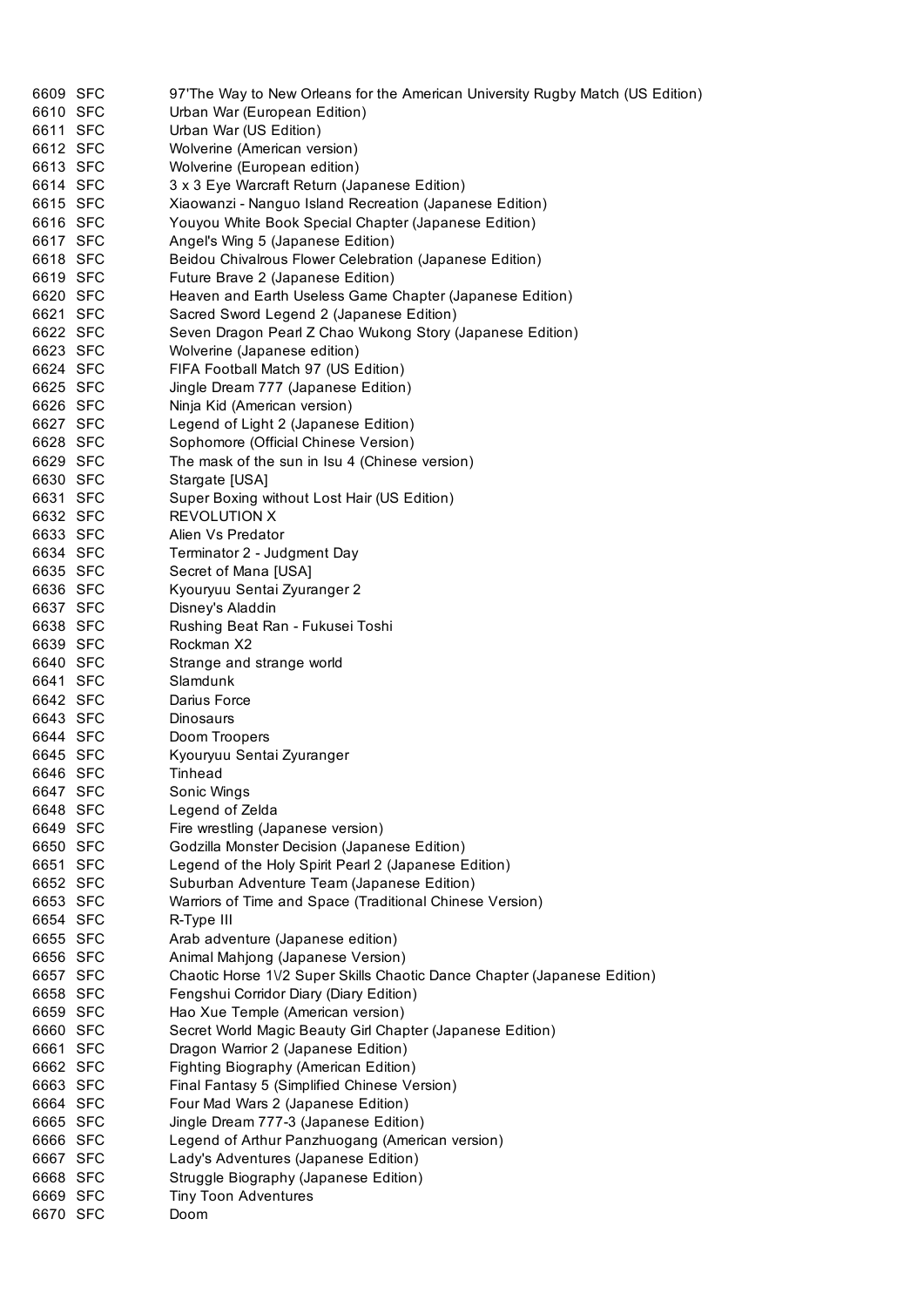| 6671 SFC<br>6672 SFC |     | Spider-Man Massacre<br><b>WWF Royal Wrestling</b>                                                      |
|----------------------|-----|--------------------------------------------------------------------------------------------------------|
| 6673 SFC             |     | X-Men's Mutant End Record                                                                              |
| 6674 SFC             |     | Variant Fighting TE (American Edition)                                                                 |
| 6675 SFC             |     | Woods, Super Magic Land (Japanese Edition)                                                             |
| 6676 SFC             |     | Wufeng G1 Horse Racing (Japanese Edition)                                                              |
| 6677 SFC             |     | Weapon Master (American version)                                                                       |
| 6678 SFC             |     | Super Bomber 5                                                                                         |
| 6679 SFC             |     | Final Fight three                                                                                      |
| 6680 SFC             |     | <b>Wolverine Beauty Edition</b>                                                                        |
| 6681 SFC             |     | EarthBound [USA]                                                                                       |
| 6682 SFC             |     | Arab adventure (Japanese edition)                                                                      |
| 6683 SFC             |     | Secret of Evermore [USA]                                                                               |
| 6684 SFC             |     | Four Mad Wars 2                                                                                        |
| 6685 SFC             |     | Electro sperm                                                                                          |
| 6686 SFC             |     | Biography of Three Kingdoms                                                                            |
| 6687 SFC             |     | Earthworm Jim                                                                                          |
| 6688 SFC             |     | Super Mario                                                                                            |
| 6689 SFC             |     | <b>WWF Crazy Wrestling</b>                                                                             |
| 6690 SFC             |     | <b>Front Mission</b>                                                                                   |
| 6691 SFC             |     | Metroid Prime                                                                                          |
| 6692 SFC             |     | Uighur ~Bizarre Talks on Deathday (Japanese Edition)                                                   |
| 6693 SFC<br>6694 SFC |     | Witchcraft 123 (Japanese Edition)                                                                      |
| 6695 SFC             |     | Windy Xilin (Traditional Chinese Version)<br>Donkey Kong Country 3 : Dixie Kong s Double Trouble [USA] |
| 6696 SFC             |     | Killer Instinct                                                                                        |
| 6697 SFC             |     | Final Fantasy VI Advance                                                                               |
| 6698 SFC             |     | Terranigma                                                                                             |
| 6699 SFC             |     | Romancing SaGa                                                                                         |
| 6700 SFC             |     | Chrono Trigger                                                                                         |
| 6701 SFC             |     | <b>Treasure Hunter</b>                                                                                 |
| 6702 SFC             |     | Sacred Sword Legend 3                                                                                  |
| 6703 SFC             |     | Emblem of Fire - Genealogy of Jihad                                                                    |
| 6704 SFC             |     | Royal Knights 2                                                                                        |
| 6705 SFC             |     | Killer Instinct                                                                                        |
| 6706 SFC             |     | Ultimate Mortal Kombat 3                                                                               |
| 6707 SFC             |     | Arab adventure (Japanese edition)                                                                      |
| 6708 SFC             |     | Tales of Phantasia                                                                                     |
| 6709 GBC             |     | Brick making (English version)                                                                         |
| 6710 GBC             |     | Tank War (Chinese version)                                                                             |
| 6711                 | GBC | Labyrinth Cats (English Version)                                                                       |
| 6712 GBC             |     | Guagua Huolong (Chinese version)                                                                       |
| 6713 GBC             |     | Heping An Jing Alien (Japanese Edition)                                                                |
| 6714 GBC             |     | Legend of Devil City Dracula (American version)                                                        |
| 6715 GBC             |     | Super Mario Continent (Chinese version)                                                                |
| 6716 GBC             |     | Super Mario Continent (Invincible HACK Edition)                                                        |
| 6717 GBC             |     | GB Predator (Chinese version)                                                                          |
| 6718 GBC             |     | Lost Journey (Chinese Version)                                                                         |
| 6719 GBC             |     | Special fighter aircraft (Chinese version)                                                             |
| 6720 GBC             |     | Legend of Devil City Dracula 2 (English version)                                                       |
| 6721 GBC<br>6722 GBC |     | Capital High Speed Racing (Japanese edition)<br>Fifth Robot War (Chinese Version)                      |
| 6723 GBC             |     | Legend of Little Master Lakeban (Japanese Edition)                                                     |
| 6724 GBC             |     | Magic Ball (Chinese Version)                                                                           |
| 6725 GBC             |     | Pocket color box (American version)                                                                    |
| 6726 GBC             |     | Rainbow Warriors (Chinese Version)                                                                     |
| 6727 GBC             |     | Space Invaders (European edition)                                                                      |
| 6728 GBC             |     | Sports car 98 (American version)                                                                       |
| 6729 GBC             |     | Ultraman Fantasy Special Photo Series (Japanese Edition)                                               |
| 6730 GBC             |     | Nintendo Game Collection (European Edition)                                                            |
| 6731 GBC             |     | Mobile box (European version)                                                                          |
| 6732 GBC             |     | Chess 2 (Japanese version)                                                                             |
|                      |     |                                                                                                        |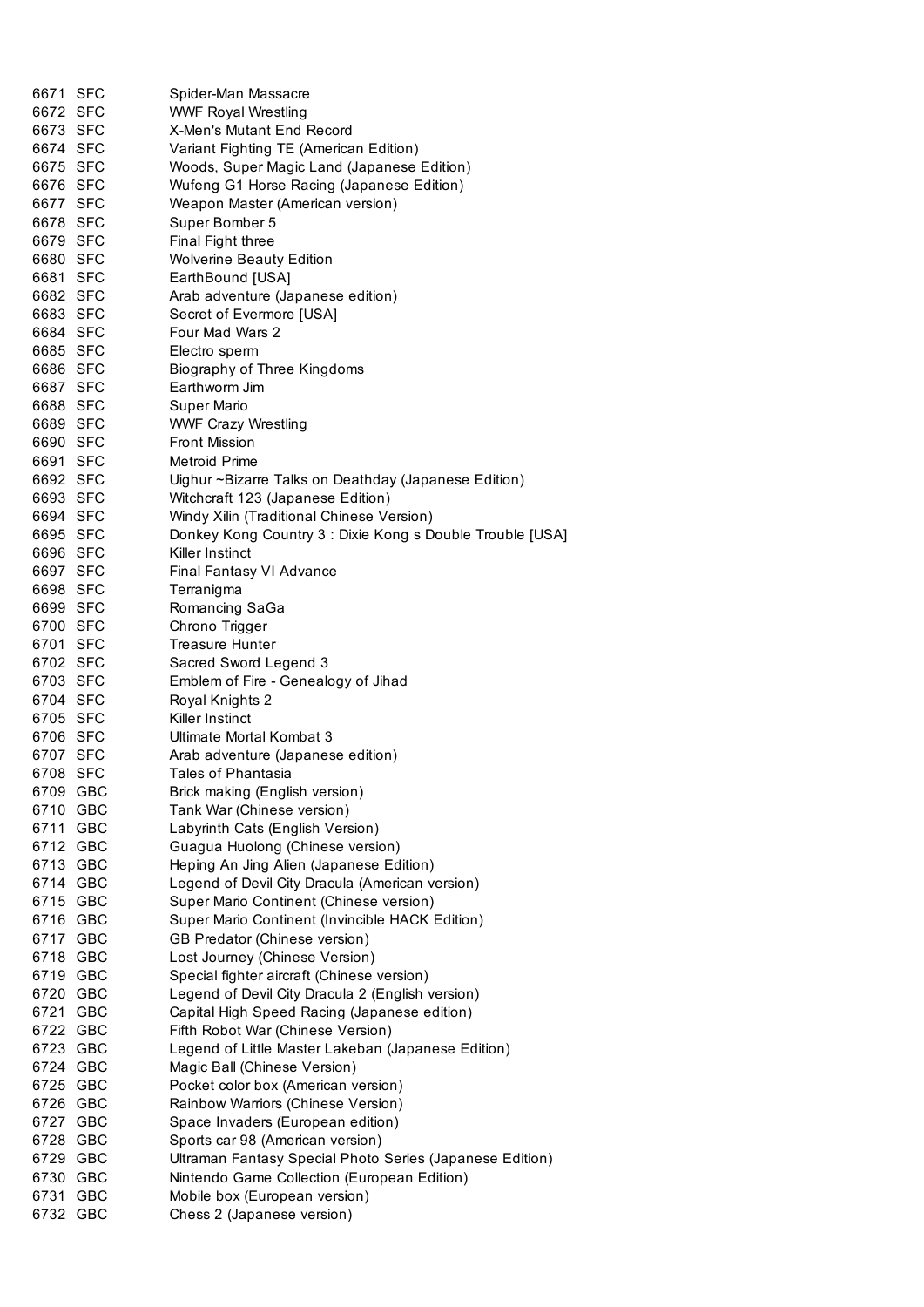| 6733 GBC | Dice box (Japanese edition)                                                    |
|----------|--------------------------------------------------------------------------------|
| 6734 GBC | Dice box (European version)                                                    |
| 6735 GBC | Dream Star Saves the Earth (Chinese Edition)                                   |
| 6736 GBC | Digital Tyrannosaurus Dragon Fighting King (Chinese version)                   |
| 6737 GBC | Digital Tyrannosaurus (Chinese version)                                        |
| 6738 GBC | Doraemon racing car (Chinese version)                                          |
| 6739 GBC | Football Match (European edition)                                              |
| 6740 GBC | Hot-blooded Hardliners'Chaotic Chapters on Foreign Countries (Chinese Version) |
| 6741 GBC | Hot Blood Volleyball (Japanese Version)                                        |
| 6742 GBC | Jurassic Park 2 (European edition)                                             |
| 6743 GBC | Karate Joe (European edition)                                                  |
| 6744 GBC | Lopez Intelligence Magazine - Flash 2 (Japanese Edition)                       |
| 6745 GBC | Lopez Intelligence Magazine - Flash 3 (Japanese Edition)                       |
| 6746 GBC | Lopez Intelligence Magazine (Japanese Edition)                                 |
| 6747 GBC | Little Artist (European Edition)                                               |
| 6748 GBC | Little Master 2 Thunder Knight (Japanese edition)                              |
| 6749 GBC | Mobile Blocks (US Edition)                                                     |
| 6750 GBC | Qitianli Encyclopedia (Chinese version)                                        |
| 6751 GBC | Return of Sams                                                                 |
| 6752 GBC | Star Kabi (Chinese version)                                                    |
| 6753 GBC | Sesame Street English Teaching ABC (American Edition)                          |
| 6754 GBC | Soldier of Light (American version)                                            |
| 6755 GBC | Sacred Sword Legend (Japanese Edition)                                         |
| 6756 GBC | Soul Dou Luo (Chinese version)                                                 |
| 6757 GBC | The Dark Prelude of Devil City (English version)                               |
| 6758 GBC | Game Museum Generation                                                         |
| 6759 GBC | Kabi Gemstar (American edition)                                                |
| 6760 GBC | Kabi Pinball Platform (American version)                                       |
| 6761 GBC | Pocket Huazao (Japanese edition)                                               |
| 6762 GBC | Sesame Street English Teaching 123 (American Edition)                          |
| 6763 GBC | Saint Sword Legend (American Edition)                                          |
| 6764 GBC | The Unified Chapter of the Devil World of Youyou Baishu (Japanese Edition)     |
| 6765 GBC | Three Kingdoms Chronicle (Chinese version)                                     |
| 6766 GBC | You are a star (Japanese version)                                              |
| 6767 GBC | Sagar 3: the hegemony of space and time (American version)                     |
| 6768 GBC | Warehouse Fan 2 (Japanese Edition)                                             |
| 6769 GBC | Bass Lightyear Star Mission (French Edition)                                   |
| 6770 GBC | Digital Baby Sea God (Chinese version)                                         |
| 6771 GBC | Good Morning Golf (Japanese Version)                                           |
| 6772 GBC | Jurassic 3 (Chinese version)                                                   |
| 6773 GBC | NFL Rugby Blitzkrieg (US Edition)                                              |
| 6774 GBC | Pocket Bowling (American version)                                              |
| 6775 GBC | Pocket Bowling (European version)                                              |
| 6776 GBC | Space Warrior 4 (Chinese version)                                              |
| 6777 GBC | Super bricklaying (European edition)                                           |
| 6778 GBC | Tetris DX (Japanese Version)                                                   |
| 6779 GBC | World Tour of Monster Demolition (US Edition)                                  |
| 6780 GBC | Frog Crossing the River (European version)                                     |
| 6781 GBC | Bad Mouse (American version)                                                   |
| 6782 GBC | Bad Mouse (European edition)                                                   |
| 6783 GBC | Bubble Dragon Square 4 (American version)                                      |
| 6784 GBC | Bells ring for frogs (American version)                                        |
| 6785 GBC | Bass Lightyear Star Command (US Edition)                                       |
| 6786 GBC | Dolphin Adventure (Japanese Edition)                                           |
| 6787 GBC | Devouring Heaven and Earth (Chinese version)                                   |
| 6788 GBC | Fictitious Wildball Central Alliance Day (Japanese edition)                    |
| 6789 GBC | Indiana Jones (American version)                                               |
| 6790 GBC | Indiana Jones (European edition)                                               |
| 6791 GBC | Insect Wars (European edition)                                                 |
| 6792 GBC | Kabi Brick Ball (American version)                                             |
| 6793 GBC | Kuluo Magic Envoy (Japanese Edition)                                           |
| 6794 GBC | Las Vegas Gambling (US)                                                        |
|          |                                                                                |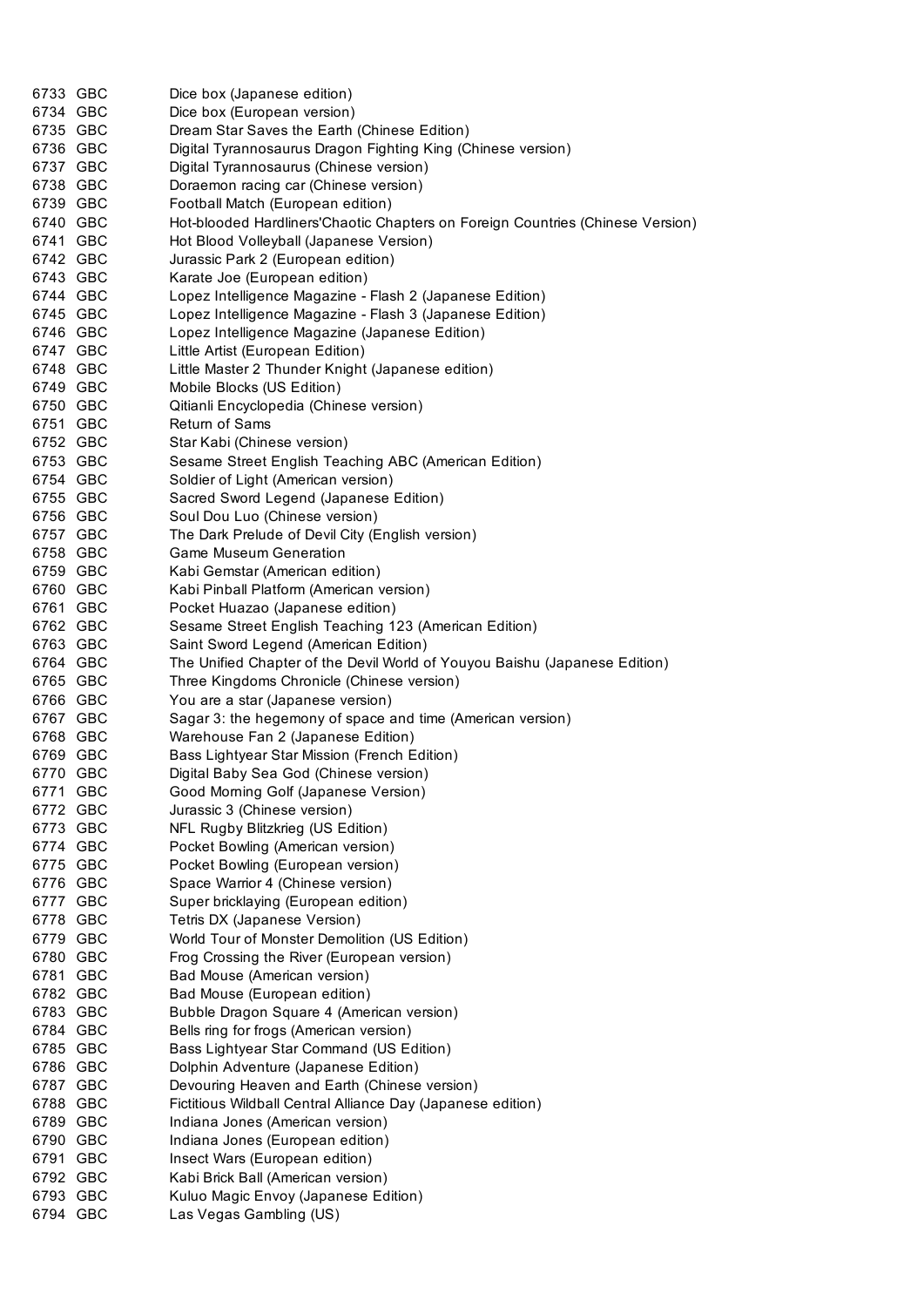| 6795 GBC             |            | Lei Huo Jishen (Chinese version)                                             |
|----------------------|------------|------------------------------------------------------------------------------|
| 6796 GBC             |            | Plan S-11 (American version)                                                 |
| 6797 GBC             |            | Qitian Dasheng Sun Wukong (Chinese version)                                  |
| 6798 GBC             |            | Rockman X3 (Chinese version)                                                 |
| 6799 GBC             |            | Slam dunk master national preliminary 2 (Japanese version)                   |
| 6800 GBC             |            | Star Kabi Dream Island 2 (US version)                                        |
| 6801 GBC             |            | Simulated Wildball Pacific Alliance (Japanese edition)                       |
| 6802 GBC             |            | Suzuki Locomotive Race (European edition)                                    |
| 6803 GBC             |            | Devil Island (Chinese version)                                               |
| 6804 GBC             |            | Super Mario Continental 2 (Japanese Edition)                                 |
| 6805 GBC             |            | Big King Kong (American version)                                             |
| 6806 GBC             |            | Blooming Angel's Day-to-Day Motion Box (Japanese Edition)                    |
| 6807 GBC             |            | Dora A Dream and Question and Answer Boys (Japanese Edition)                 |
| 6808 GBC             |            | Driver (Europe)                                                              |
| 6809 GBC             |            | Field Soldier (US Edition)                                                   |
| 6810 GBC             |            | Fairy Collection (European edition)                                          |
| 6811 GBC             |            | Felix Cat (European edition)                                                 |
| 6812 GBC             |            | Fishing Taro 4 (Japanese Edition)                                            |
| 6813 GBC             |            | Godzilla Monster War (European edition)                                      |
| 6814 GBC             |            | Gifts (American version)                                                     |
| 6815 GBC             |            | Hoyle Casino (American version)                                              |
| 6816 GBC             |            | Lego Block Island 2 (European edition)                                       |
| 6817 GBC             |            | Magic Bubble Wars (Japanese Edition)                                         |
| 6818 GBC             |            | MTV Sports Off-road Bicycle (US version)                                     |
| 6819 GBC             |            | Toy Soldier 2 (US version)                                                   |
| 6820 GBC             |            | <b>ARMADA</b> (American Edition)                                             |
| 6821 GBC             |            | Aladdin (European edition)                                                   |
| 6822 GBC             |            | All-American Star Baseball 2001 (US edition)                                 |
| 6823 GBC             |            | Ambition Lingyun (American version)                                          |
| 6824 GBC             |            | Angelique the Angel of Love (Japanese Edition)                               |
| 6825 GBC             |            | Adventures of Simba the Wonderful Lion King (France)                         |
| 6826 GBC             |            | Authentic Black Bass Fishing (US version)                                    |
| 6827 GBC             |            | Aerial Assault of Toy Soldiers (US Edition)                                  |
| 6828 GBC             |            | Alien encounter (European version)                                           |
| 6829 GBC             |            | Air Force DELTA (Japanese version)                                           |
| 6830 GBC             |            | Air Force DELTA (US version)                                                 |
| 6831 GBC             |            | Armored Mission S.W.A.R.M. (American Edition)                                |
| 6832 GBC             |            | Animal Kongming Chess (European version)                                     |
| 6833                 | <b>GBC</b> | Animal Kong Mingqi (American version)                                        |
| 6834 GBC             |            | Animal metamorphosis (European version)                                      |
| 6835 GBC             |            | Avoiding Evils and Eliminating Demons 3 (Japanese Edition)                   |
| 6836 GBC             |            | Art Truck Fighting GB Special Edition (Japanese Edition)                     |
| 6837 GBC             |            | Aquarium (Japanese edition)<br>Aliver the Goddess Chicken (European edition) |
| 6838 GBC             |            | Baby Bear Happy Village (Japanese version)                                   |
| 6839 GBC<br>6840 GBC |            | Bubble Dragon Cube Millennium Edition (European Edition)                     |
| 6841 GBC             |            | Barbie Doll Fashion (American)                                               |
| 6842 GBC             |            | Barbie Doll's Magic Adventure (US Edition)                                   |
| 6843 GBC             |            | Barbie Doll Rescue Pets (European Edition)                                   |
| 6844 GBC             |            | Barbie Doll Seabed Adventure (US Edition)                                    |
| 6845 GBC             |            | Barbie Doll Seabed Exploration (German version)                              |
| 6846 GBC             |            | Barbie Doll Seabed Exploration (French)                                      |
| 6847 GBC             |            | Barbie Doll Seabed Exploration (European Edition)                            |
| 6848 GBC             |            | Bicycle racing car (American version)                                        |
| 6849 GBC             |            | Bicycle racing car (European version)                                        |
| 6850 GBC             |            | Bicycle racing (American version)                                            |
| 6851 GBC             |            | Big Bear Bell's Blue Home (American version)                                 |
| 6852 GBC             |            | Big Bear Bell's Blue Home (European edition)                                 |
| 6853 GBC             |            | Billy Bob Fishing Competition (US edition)                                   |
| 6854 GBC             |            | Bond 007 Doomsday Empire (Chinese version)                                   |
| 6855 GBC             |            | Bengu Huazha (Japanese edition)                                              |
| 6856                 | GBC        | Beng 4 Sparrow King (Japanese edition)                                       |
|                      |            |                                                                              |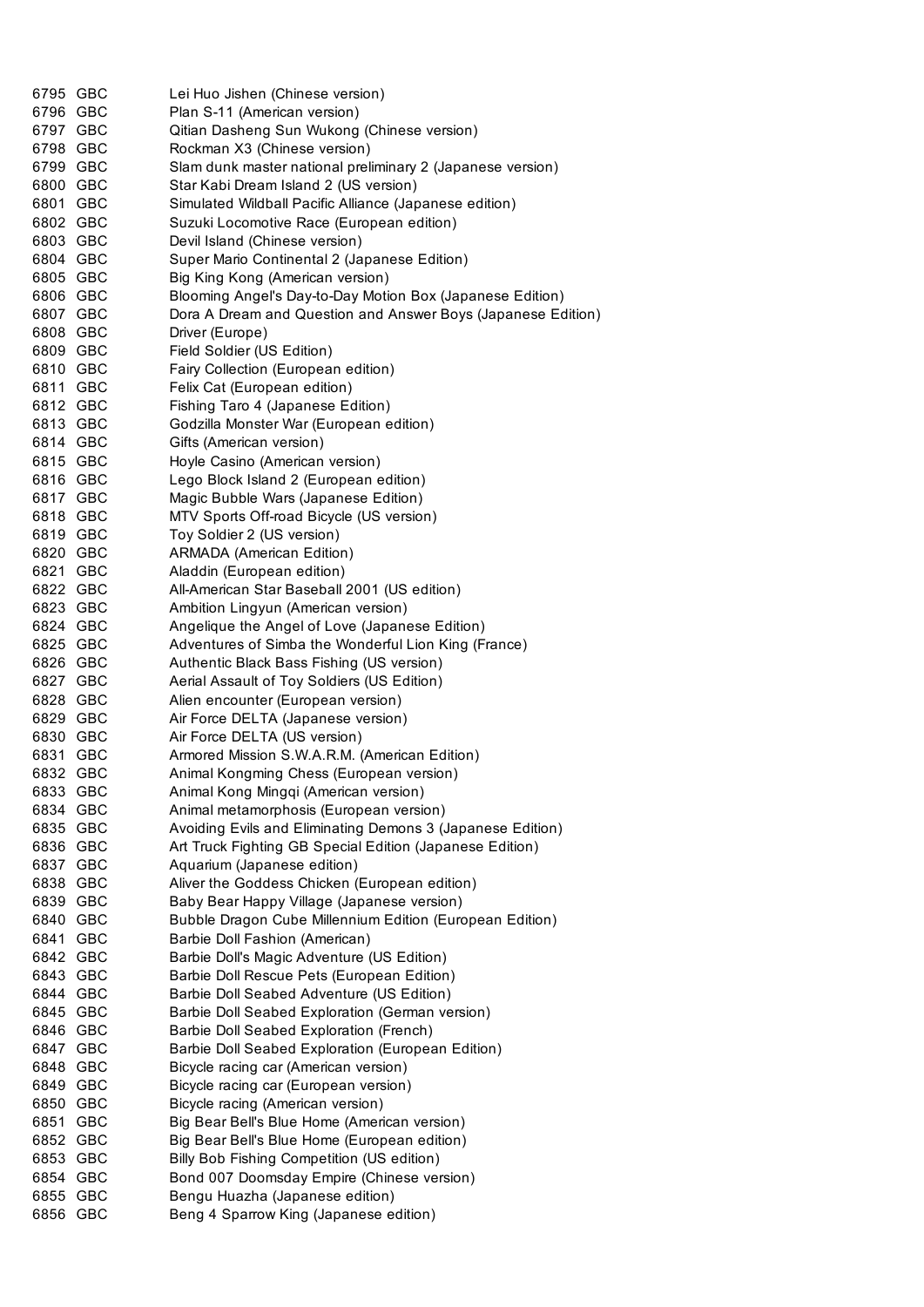| 6857 GBC<br>6858 GBC |            | Barcode Warfare (Japanese Edition)<br>Burning Ski (Japanese Edition)                      |
|----------------------|------------|-------------------------------------------------------------------------------------------|
| 6859 GBC             |            | Battle Chess (Japanese Version)                                                           |
| 6860 GBC             |            | Beauty and Beast (American Edition)                                                       |
| 6861 GBC             |            | Beauty and Beast (European edition)                                                       |
| 6862 GBC             |            | Blue Puzzle (American Version)                                                            |
| 6863 GBC             |            | Cat and Cat Station (European version)                                                    |
| 6864 GBC             |            | Crazy Car Competition (European edition)                                                  |
| 6865 GBC             |            | Classic Bubble Dragon (American Edition)                                                  |
| 6866 GBC             |            | Classic Bubble Dragon (European Edition)                                                  |
| 6867 GBC             |            | Chess Classroom (Japanese Edition)                                                        |
| 6868 GBC             |            | Chess King (Japanese version)                                                             |
| 6869 GBC             |            | Confusing Adventures (US Edition)                                                         |
| 6870 GBC             |            | Chirping and Beasts (European edition)                                                    |
| 6871 GBC             |            | Christmas Elves (American version)                                                        |
| 6872 GBC             |            | Christmas Elves (Japanese edition)                                                        |
| 6873 GBC             |            | Christmas geek (European edition)                                                         |
| 6874 GBC             |            | Come on! Losco (Japanese edition)                                                         |
| 6875 GBC             |            | Commander (American version)                                                              |
| 6876 GBC             |            | Confused Adventure (European edition)                                                     |
| 6877 GBC             |            | Cross-country Locomotive Championship 2001 (US edition)                                   |
| 6878 GBC             |            | Cute racing car (American version)                                                        |
| 6879 GBC             |            | Diamond Warriors - Space-Time Warfare (US version)                                        |
| 6880 GBC             |            | Dao (German version)                                                                      |
| 6881 GBC             |            | Dreams of Junior Street Fighters (American Edition)                                       |
| 6882 GBC             |            | Dreams of Junior Street Fighters (Japanese Edition)                                       |
| 6883 GBC             |            | Dreams of Junior Street Fighters (European edition)                                       |
| 6884 GBC             |            | Dao (Japanese edition)                                                                    |
| 6885 GBC             |            | Deadly High Altitude (European Edition)                                                   |
| 6886 GBC             |            | Deer Hunter (American edition)                                                            |
| 6887 GBC             |            | Duffy Duck Getting Rich (American Edition)                                                |
| 6888 GBC             |            | Digital Tyrannosaurus 2 Chapter 5 (Chinese Edition)                                       |
| 6889 GBC             |            | Dagger (French edition)                                                                   |
| 6890 GBC<br>6891 GBC |            | Ding Ding in Tibet (European edition)<br>Dinosaur Hunter 2 Son of Evil (Japanese version) |
| 6892 GBC             |            | Dinosaur Hunter 2 Son of Evil (US)                                                        |
| 6893 GBC             |            | Dinosaur US (European edition)                                                            |
| 6894 GBC             |            | Dog Station (American version)                                                            |
| 6895 GBC             |            | Dog Station (European version)                                                            |
| 6896 GBC             |            | Doraemon A Big Adventure in Memory (Japanese Edition)                                     |
| 6897 GBC             |            | Doraemon racing car 2 (Japanese version)                                                  |
| 6898                 | GBC        | Dexter's Laboratory Rampant Computer (US Edition)                                         |
| 6899 GBC             |            | ET alien companions (European edition)                                                    |
| 6900                 | GBC        | ET alien companions (US version)                                                          |
| 6901                 | <b>GBC</b> | <b>ECW Wrestling Revolution (US Edition)</b>                                              |
| 6902 GBC             |            | Elevator War EX (Chinese Version)                                                         |
| 6903 GBC             |            | Elevator War EX (Japanese Edition)                                                        |
| 6904 GBC             |            | Elevator War EX (European Edition)                                                        |
| 6905 GBC             |            | Engineer Babu (American version)                                                          |
| 6906 GBC             |            | Engineer Babu (European edition)                                                          |
| 6907 GBC             |            | Eliminating Evils and Demons (Japanese Edition)                                           |
| 6908 GBC             |            | End of Super Robot War F (Chinese Version)                                                |
| 6909 GBC             |            | European Football League (European edition)                                               |
| 6910 GBC             |            | Female Cat (American version)                                                             |
| 6911 GBC             |            | Fanatical rhythm (Japanese version)                                                       |
| 6912 GBC             |            | Fanatical Rhythm 2 (Japanese Version)                                                     |
| 6913 GBC             |            | Female Star Crazy Shopping (US Edition)                                                   |
| 6914 GBC<br>6915 GBC |            | Friendship of GB Steel (Japanese Edition)<br>Free scooter (American version)              |
| 6916 GBC             |            | Fairy Collection (American Edition)                                                       |
| 6917 GBC             |            | Flying Dragon Boxing Spreads GB Vigorously (Japanese Edition)                             |
| 6918 GBC             |            | Fairy Mouse Little Brother's Home Tour (American version)                                 |
|                      |            |                                                                                           |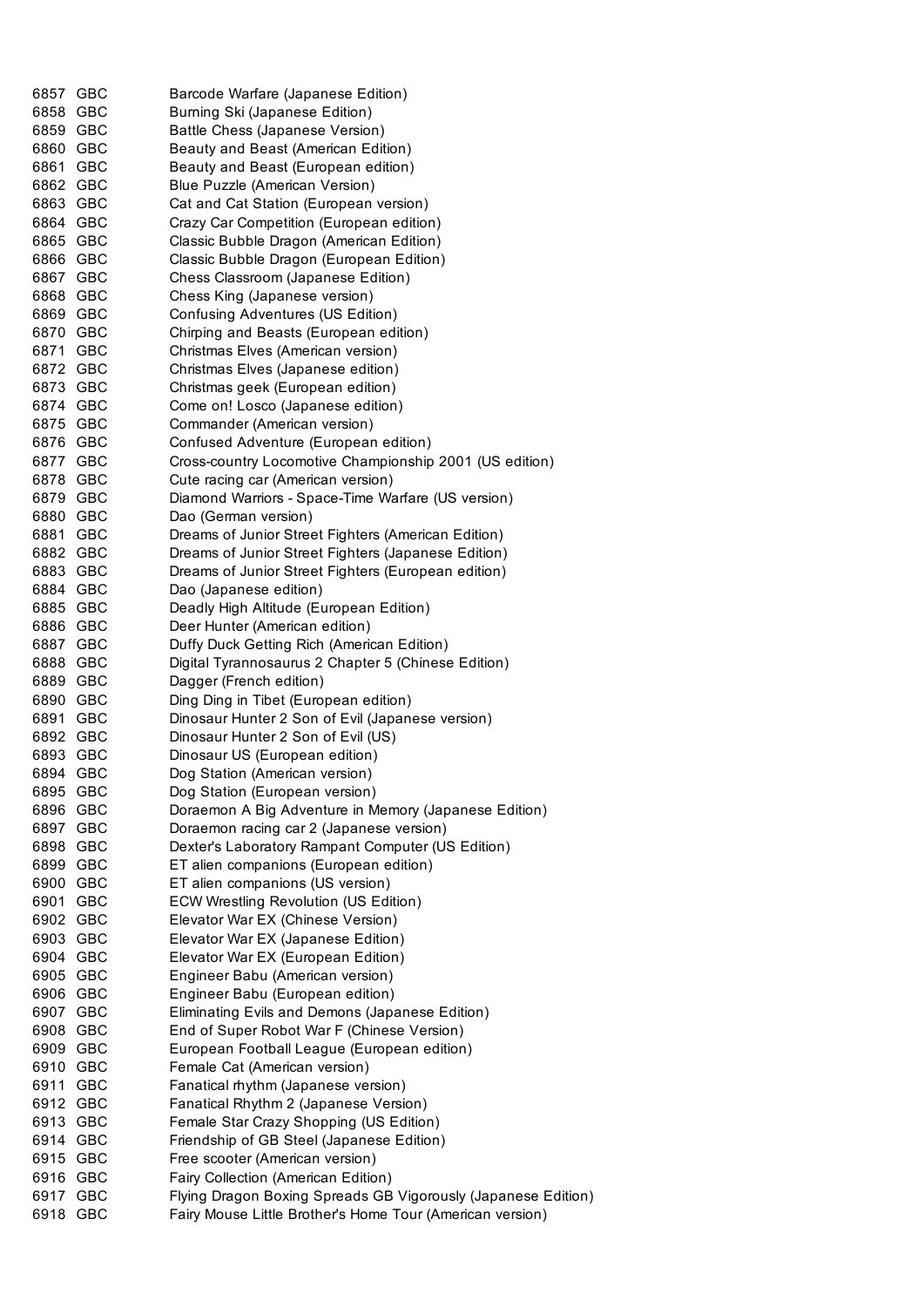| 6919 GBC | Full-time Hunter - The Secret of Discontinuation (Japanese Edition)   |
|----------|-----------------------------------------------------------------------|
| 6920 GBC | Funny Boy Didev (European edition)                                    |
| 6921 GBC | Frog Crossing the River 2                                             |
| 6922 GBC | Football Manager (European edition)                                   |
| 6923 GBC | Formula 1 World Cup 2 (Japanese edition)                              |
| 6924 GBC | Formula 1 World Cup 2 (US edition)                                    |
| 6925 GBC | Fairyland Anecdote Record Accreditation War (Japanese Edition)        |
| 6926 GBC | Fire heroes (American version)                                        |
| 6927 GBC | Forward! King of the Five Towers of Bread Superman (Japanese Edition) |
| 6928 GBC | First racing car (American version)                                   |
| 6929 GBC | F1 World Cup 2 (European edition)                                     |
| 6930 GBC | Grade Wang Yamazaki (Japanese Edition)                                |
| 6931 GBC | Godzilla (American version)                                           |
| 6932 GBC | Godzilla (European edition)                                           |
| 6933 GBC | Gold goal (German version)                                            |
| 6934 GBC | Gold Goals (Europe and America)                                       |
| 6935 GBC | Game 21 in 1 (Japanese version)                                       |
| 6936 GBC | Good times and bad times (German version)                             |
| 6937 GBC | Grassland Object Language GB (American Version)                       |
| 6938 GBC | Grassland Object Language GB (German Version)                         |
| 6939 GBC | Grassland Object Language GB (European Edition)                       |
| 6940 GBC | Hexagonal squares (Japanese edition)                                  |
| 6941 GBC | Hugo Great Adventure 2 (German version)                               |
| 6942 GBC | Hamster Club (Japanese Edition)                                       |
| 6943 GBC | Hamster Paradise (Japanese Edition)                                   |
| 6944 GBC | Heroic Biography of New Shooting and Carving (Chinese Version)        |
| 6945 GBC | Horror Night in Simpson Tree Cabin (American version)                 |
| 6946 GBC | Hoyle Solitaire (American)                                            |
| 6947 GBC | Island Adventurer (Chinese version)                                   |
| 6948 GBC | Ice Ski Car (European edition)                                        |
| 6949 GBC | Infinite Trial Driving Le Mans (US)                                   |
| 6950 GBC | I'm not stupid, so I have something to say.                           |
|          |                                                                       |
| 6951 GBC | Isolated Island Adventurer (US Edition)                               |
| 6952 GBC | Jeremy McGrath 2000 (US version)                                      |
| 6953 GBC | Jeff Jordan racing car (American version)                             |
| 6954 GBC | Jimmy's billiards (European version)                                  |
| 6955 GBC | Kule Cat 2 (Chinese version)                                          |
| 6956 GBC | King Chess Player (Japanese Edition)                                  |
| 6957 GBC | K.O. Professional Boxing King (Japanese Edition)                      |
| 6958 GBC | Kitty Cat Cube (American version)                                     |
| 6959 GBC | Kitty Cat's Bead Workshop (Japanese Edition)                          |
| 6960 GBC | Katie Cat's Magic Museum (Japanese Edition)                           |
| 6961 GBC | Lockheed X Network Task (Japanese Edition)                            |
| 6962 GBC | Legend of Camille (American version)                                  |
| 6963 GBC | Legend of Qilong Zhu Z Super Soldier (German version)                 |
| 6964 GBC | Legend of Qilong Zhu Z Super Soldier (European version)               |
| 6965 GBC | Legend of Star Wars Battle King (European version)                    |
| 6966 GBC | Legend of Star Wars Fighting King (American version)                  |
| 6967 GBC | Legend of Zelda Dream Island DX                                       |
| 6968 GBC | Logic box (American version)                                          |
| 6969 GBC | Lego Block Island 2 (US version)                                      |
| 6970 GBC | Logic Box (European Edition)                                          |
| 6971 GBC | League Football GB (Japanese Version)                                 |
| 6972 GBC | Lego racing car (American version)                                    |
| 6973 GBC | Little Ant Soldier (European edition)                                 |
| 6974 GBC | Little Crocodile 2 (American version)                                 |
| 6975 GBC | Little Crocodile (American version)                                   |
| 6976 GBC | Little Flying Dragon on the Sea (European Edition)                    |
| 6977 GBC | Little Witch Bibi (German version)                                    |
| 6978 GBC | Lulu's Adventure Magic Jewelry (Japanese Edition)                     |
| 6979 GBC | Muscle ranking GB - Challenger is you! (Japanese version)             |
| 6980 GBC | MS elves eat beans (European version)                                 |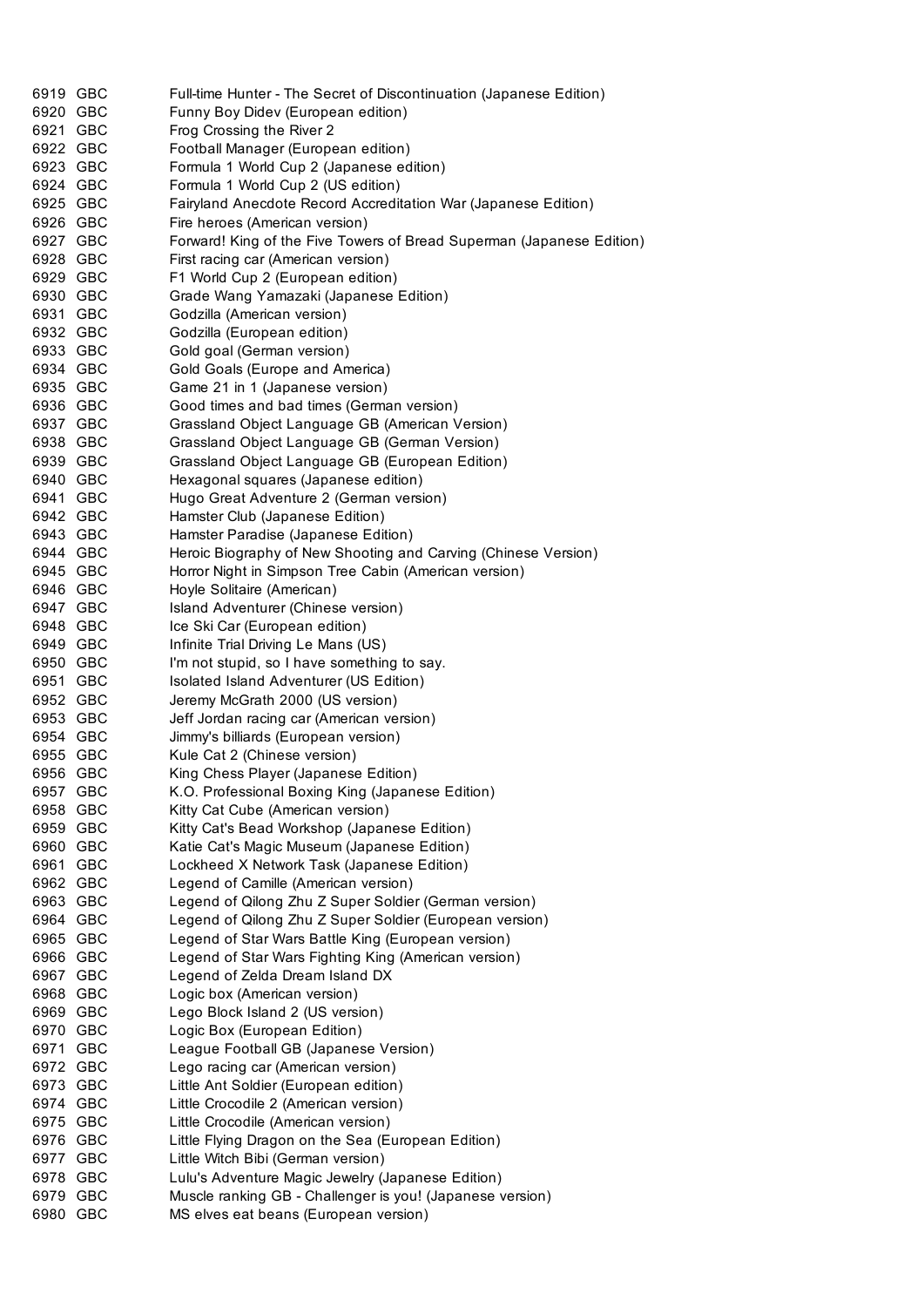| 6981     | <b>GBC</b> | Magic Barbie (Chinese version)                                            |
|----------|------------|---------------------------------------------------------------------------|
| 6982 GBC |            | Magic Box Challenge (US version)                                          |
| 6983 GBC |            | Magic Girl Salina (American version)                                      |
| 6984 GBC |            | Magic Warrior (American version)                                          |
|          | 6985 GBC   | Mahjong Test Ground (Japanese Edition)                                    |
|          | 6986 GBC   | Miaham Women's Football (American version)                                |
|          | 6987 GBC   | MIB Star Warfare Police (US version)                                      |
|          | 6988 GBC   | Mojimura (American version)                                               |
| 6989 GBC |            | Mummies (European edition)                                                |
| 6990 GBC |            | Monopoly DX (Japanese Edition)                                            |
| 6991 GBC |            | Mary and Ashley Championship Round Robin                                  |
| 6992 GBC |            | Mary and Ashley Solutions (American version)                              |
| 6993 GBC |            | Microsoft Game Collection                                                 |
|          | 6994 GBC   | Metal Fighters (US Edition)                                               |
|          | 6995 GBC   | MTV Sports Skateboarding Master (US Edition)                              |
| 6996 GBC |            | Mortality Maori (German version)                                          |
|          | 6997 GBC   | New Batman Chaos Gotham (US Edition)                                      |
| 6998 GBC |            | New Mission of Front-line War (Japanese Edition)                          |
| 6999 GBC |            | New Space Invader X (Japanese Edition)                                    |
| 7000 GBC |            | New Space Invaders (US Edition)                                           |
| 7001 GBC |            | New York Competition (European edition)                                   |
| 7002 GBC |            | Nintendo Game Collection 2 (European Edition)                             |
|          | 7003 GBC   | Nordy and Birthday Party (European edition)                               |
|          | 7004 GBC   | Newsboy Delivery (American Edition)                                       |
| 7005 GBC |            | Off-road locomotive (US version)                                          |
| 7006 GBC |            | Potato Dookun (Japanese edition)                                          |
| 7007 GBC |            | Professional billiards (American version)                                 |
| 7008 GBC |            | Professional Mahjong Soldier 2 (Japanese Edition)                         |
| 7009 GBC |            | Pocket GT (Japanese Version)                                              |
| 7010 GBC |            | Pocket Music (European Edition)                                           |
| 7011 GBC |            | Pokemon Blue (Chinese version)                                            |
|          | 7012 GBC   | Pokemon Green (Chinese version)                                           |
|          | 7013 GBC   | Pokemon Huang (German version)                                            |
|          | 7014 GBC   | Pokemon King (Japanese version)                                           |
|          | 7015 GBC   | Pokemon King (Japanese version of Rev A)                                  |
|          | 7016 GBC   | Pokemon Silver (Japanese Edition)                                         |
| 7017 GBC |            | Pokemon Silver (Japanese Version Rev A)                                   |
| 7018     | GBC        | Pokemon Yellow (Japanese version)                                         |
| 7019     | GBC        | Pokemon Yellow (Spanish version)                                          |
| 7020     | <b>GBC</b> | Pokemon Yellow (French)                                                   |
|          | 7021 GBC   | Pokemon Yellow (Italian version)                                          |
|          | 7022 GBC   | Pocket poker (Japanese version)                                           |
|          | 7023 GBC   | Pocket racing car (European version)                                      |
|          | 7024 GBC   | Pocket Tram 2 (Japanese Version)                                          |
|          | 7025 GBC   |                                                                           |
| 7026 GBC |            | Public Baseball (Japanese Version)                                        |
| 7027 GBC |            | Pinball Superman (Japanese Edition)<br>Prince of Egypt (European version) |
|          |            |                                                                           |
| 7028 GBC |            | Quick Devil Dispel (European edition)                                     |
| 7029 GBC |            | Road chase (European edition)                                             |
|          | 7030 GBC   | Robot Poncots-Moon Version (Daily Version)                                |
|          | 7031 GBC   | Robot Wars (European edition)                                             |
|          | 7032 GBC   | Rockman 3 (Chinese version)                                               |
| 7033 GBC |            | RV Competition (American Version)                                         |
| 7034 GBC |            | Red Fox Adventure (US Edition)                                            |
| 7035 GBC |            | Racing car 2005 (Chinese version)                                         |
| 7036 GBC |            | Rainbow 6 (European edition)                                              |
| 7037 GBC |            | Runaway Truck Legend GB (Japanese Version)                                |
| 7038 GBC |            | Roswell's alien conspiracy (American version)                             |
|          | 7039 GBC   | Roswell's alien conspiracy (European edition)                             |
|          | 7040 GBC   | Space Bee (American Edition)                                              |
| 7041     | GBC        | Sakata Goro Jiuduan Lianzhu Classroom (Japanese Edition)                  |
| 7042 GBC |            | Space Mission (US Edition)                                                |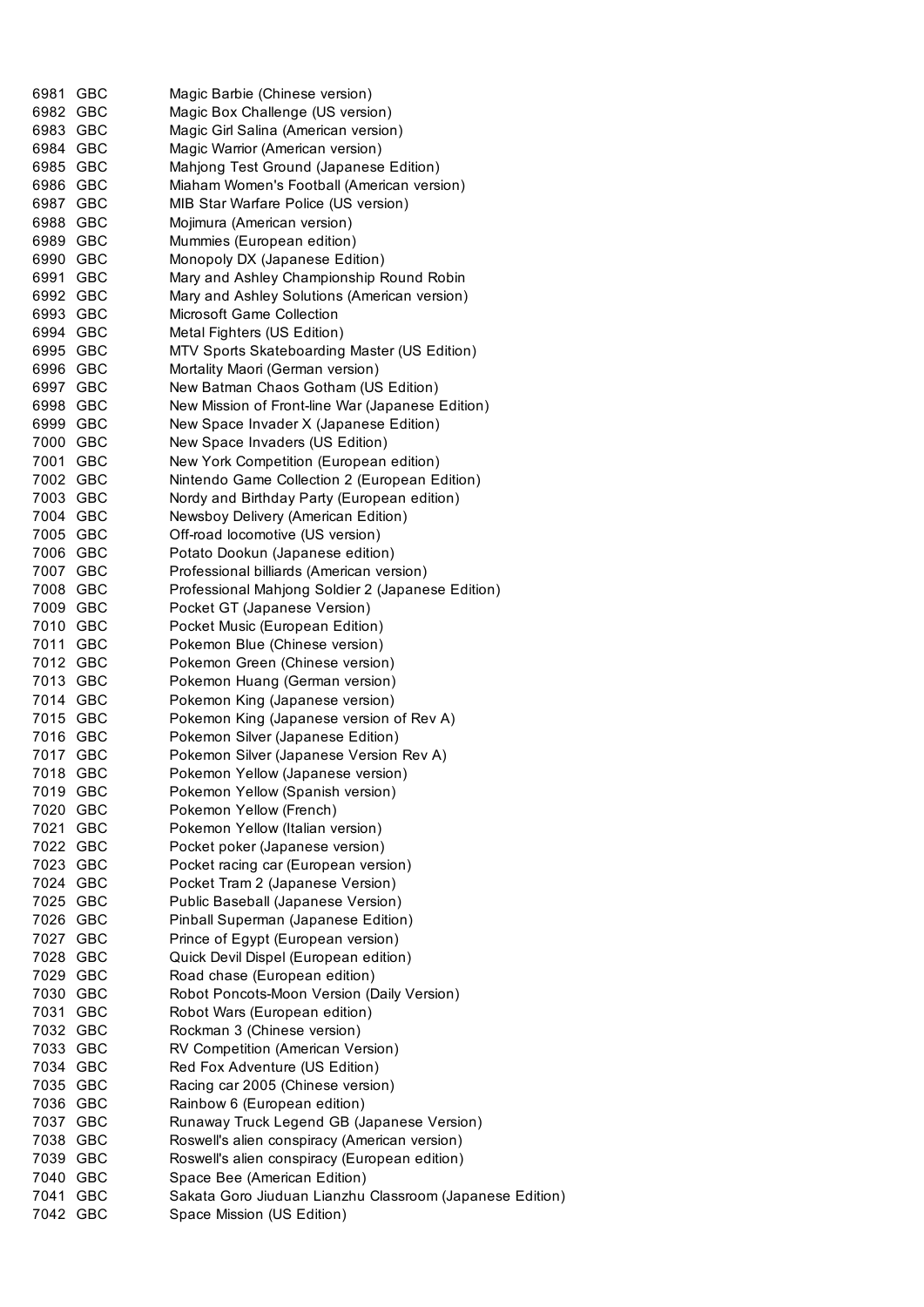| 7043 GBC             | Sesame Street Games (American version)                                                 |
|----------------------|----------------------------------------------------------------------------------------|
| 7044 GBC             | Sparrow 2 (Japanese edition)                                                           |
| 7045 GBC             | Seabed Legend!! World Treasure (Japanese Edition)                                      |
| 7046 GBC             | Shadow Gate (American version)                                                         |
| 7047 GBC             | Spider-Man (American version)                                                          |
| 7048 GBC             | Spider-Man (Japanese Edition)                                                          |
| 7049 GBC             | Spider-Man (French)                                                                    |
| 7050 GBC             | Speed off-road racing car (American version)                                           |
| 7051 GBC             | Speed off-road racing car (Japanese version)                                           |
| 7052 GBC             | Skiing champion (Japanese edition)                                                     |
| 7053 GBC             | Spirou's Adventures (American Edition)                                                 |
| 7054 GBC             | Sealed Ancient Alchemy (Chinese Version)                                               |
| 7055 GBC             | Summer Games (European edition)                                                        |
| 7056 GBC             | Samurai Boy (Japanese Edition)                                                         |
| 7057 GBC             | SpongeBob (American version)                                                           |
| 7058 GBC             | Strong foreman (Japanese edition)                                                      |
| 7059 GBC             | Second Robot War G (Chinese version)                                                   |
| 7060 GBC             | Snoopy Tennis (American version)                                                       |
| 7061 GBC             | Snoopy Tennis (Japanese Version)                                                       |
| 7062 GBC             | Snow White and the Seven Dwarfs (European edition)                                     |
| 7063 GBC             | Super Black Bass 3 (Japanese Edition)                                                  |
| 7064 GBC             | Super bricklaying (American version)                                                   |
| 7065 GBC             | Super Boys to Perform (American Edition)                                               |
| 7066 GBC             | Super Chinese Boxing EX (Japanese Edition)                                             |
| 7067 GBC             | Super Evolutionary Digital Baby D3 (Chinese Version)                                   |
| 7068 GBC             | Spy Hunter Moonlight Patrol (US version)                                               |
| 7069 GBC             | Super Mario DX                                                                         |
| 7070 GBC             | Super Mario DX (Chinese version)                                                       |
| 7071 GBC<br>7072 GBC | Super Real Fishing (Japanese Edition)                                                  |
| 7073 GBC             | Super Robot Combat (Chinese Version)                                                   |
| 7074 GBC             | Super Robot Combat (Japanese Version)                                                  |
| 7075 GBC             | Secret Adventure (Japanese Edition)<br>Sacred Card Legend (Japanese Edition)           |
| 7076 GBC             | Sorcerer (American version)                                                            |
| 7077 GBC             | Smurfs (European version)                                                              |
| 7078 GBC             | Sorcerer of Mafia (Deutsche Edition)                                                   |
| 7079 GBC             | Sorcerer of the Mafia (Japanese edition)                                               |
| 7080 GBC             | Sorcerer of the Mafia (French edition)                                                 |
| 7081 GBC             | Shitiangu Golf Club (Japanese edition)                                                 |
| 7082 GBC             | Sun Temple in Tintin's Adventures (European edition)                                   |
| 7083 GBC             | Sixth Super Robot Online Warfare (Chinese Version)                                     |
| 7084 GBC             | Trap - Crossing the Jungle (US Edition)                                                |
| 7085 GBC             | Tracking HQ Secret Police (Japanese version)                                           |
| 7086 GBC             | Trap GB (Japanese version)                                                             |
| 7087 GBC             | Table Tennis Level 1 (US Edition)                                                      |
| 7088 GBC             | Tien Tu Long Ji (Chinese version)                                                      |
| 7089 GBC             | Tiger Woods Golf (American version)                                                    |
| 7090 GBC             | The Adventure of Bigmouth (European edition)                                           |
| 7091 GBC             | The Adventures of Emon (American Edition)                                              |
| 7092 GBC             | The Adventures of Emon (European Edition)                                              |
| 7093 GBC             | The Brave Fight the Dragon 8 (Chinese Version)                                         |
| 7094 GBC             | The Friendship of Iron and Steel in the War Story of Burst Walking (Sinicized Edition) |
| 7095 GBC             | The Four Gods of the Desert (Japanese Edition)                                         |
| 7096 GBC             | The Homicide of Conan Organ Monastery (Japanese Edition)                               |
| 7097 GBC             | The Incredible Fruit of Zelda Legend Chapter of the Earth (Japanese Edition)           |
| 7098 GBC             | Technical Skateboards (American Edition)                                               |
| 7099 GBC             | The Road to the Golden Empire (European edition)                                       |
| 7100 GBC             | The Strongest Decision Warfare for Mechatron Superfighters (Japanese Version)          |
| 7101 GBC             | Third Super Robot Online Warfare (Chinese Version)                                     |
| 7102 GBC             | Talk about Wild Tuna (American version)                                                |
| 7103 GBC             | Twenty-one theatre (US edition)                                                        |
| 7104 GBC             | Tom and Jerry's Chasing War (American Edition)                                         |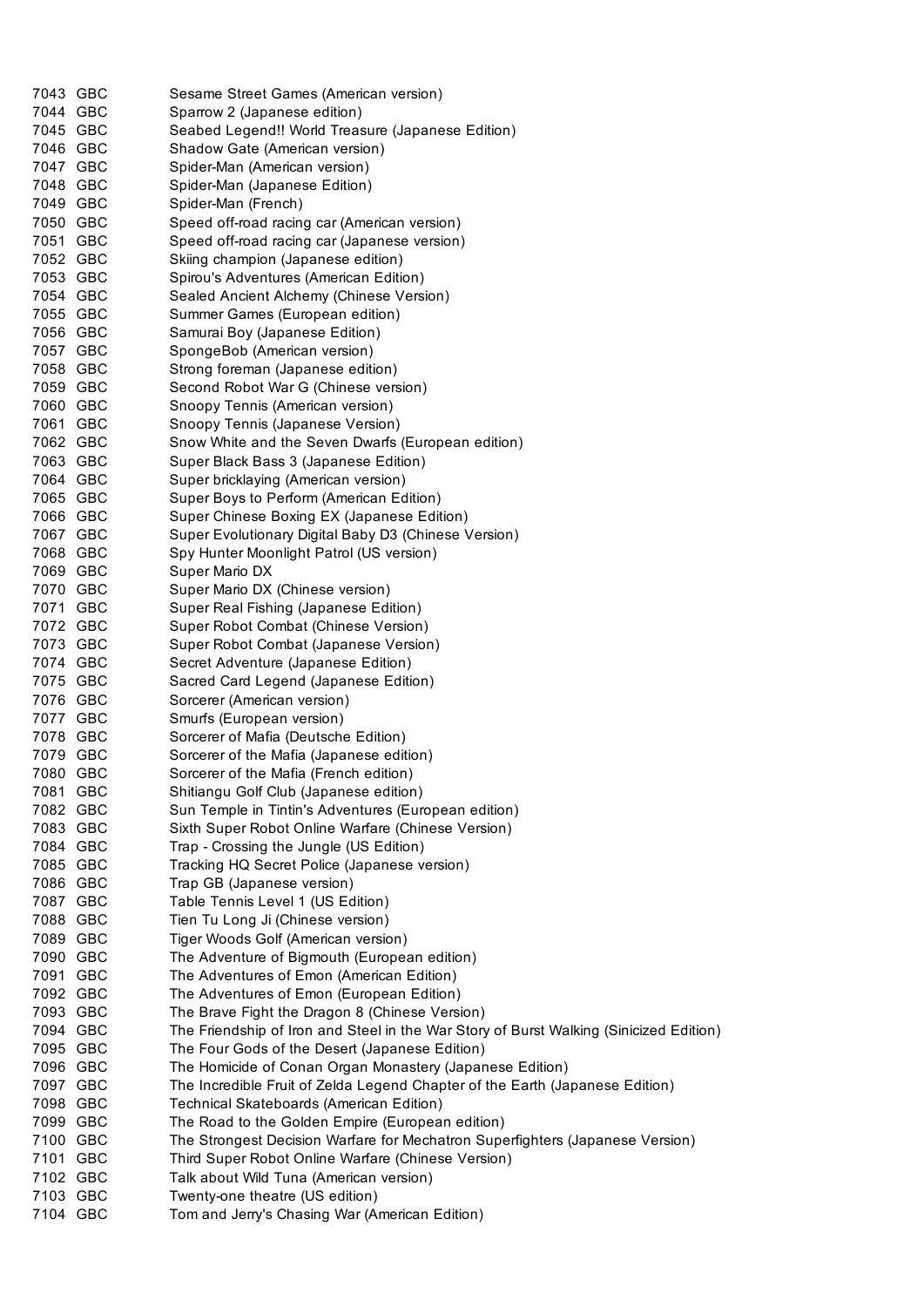| 7105 GBC | Tom and Jerry's Chasing War (European edition)                                |
|----------|-------------------------------------------------------------------------------|
| 7106 GBC | Toy Soldier Hero Sergeant 2 (US version)                                      |
| 7107 GBC | Toy Soldier (US Edition)                                                      |
| 7108 GBC | Toy Story 2 (American Edition)                                                |
| 7109 GBC | Tapaluga (German version)                                                     |
| 7110 GBC | Three Kingdoms Chronicle 2 (Chinese Version)                                  |
| 7111 GBC | Three Kingdoms Chronicle 2 (Japanese Edition)                                 |
| 7112 GBC | Taxi Speed Race 2 (French edition)                                            |
| 7113 GBC | Vigorous American Football 2000 (US Edition)                                  |
| 7114 GBC | Vegas Saint Hand (European edition)                                           |
| 7115 GBC | Viking Man Running through Tianguan (European edition)                        |
| 7116 GBC | WCW wrestling (American version)                                              |
| 7117 GBC | Woodpecker Competition (Japanese Edition)                                     |
| 7118 GBC | Wendy's Way of Magic (American Edition)                                       |
| 7119 GBC | Woody Woodpecker (European edition)                                           |
| 7120 GBC | World Formula One Championship 2000 (US edition)                              |
| 7121 GBC | World off-road racing car (Japanese version)                                  |
| 7122 GBC | WWF Crazy Wrestling 2000 (US Edition)                                         |
| 7123 GBC | WWF World Wrestling Alliance Attitude (US Edition)                            |
| 7124 GBC | Xinfeng Shenbang (Chinese version)                                            |
| 7125 GBC | Yoga balloons (American version)                                              |
| 7126 GBC | Animal metamorphosis (American version)                                       |
| 7127 GBC | Blade Warriors (America and Europe)                                           |
| 7128 GBC | Challenge Girl Running Sparrow GB (Japanese Edition)                          |
| 7129 GBC | 1942 (American edition)                                                       |
| 7130 GBC | Godzilla Monster War (US)                                                     |
| 7131 GBC | Bicycle Race (US version)                                                     |
| 7132 GBC | Famous Detective Conan Qiyan Island Secret Treasure Legend (Japanese Edition) |
| 7133 GBC | Insect Crisis (US Edition)                                                    |
| 7134 GBC | International football superstar 99 (European edition)                        |
| 7135 GBC | International Track and Field (American version)                              |
| 7136 GBC | KRTL JAY (German version)                                                     |
| 7137 GBC | Little cute (Japanese version)                                                |
| 7138 GBC | Monster Company (US)                                                          |
| 7139 GBC | <b>Microsoft Pinball Platform</b>                                             |
| 7140 GBC | Patriot Missile (European version)                                            |
| 7141 GBC | Rhode Island War Record GB (Japanese Edition)                                 |
| 7142 GBC | Rupp's Great Adventure (European edition)                                     |
| 7143 GBC | Speed off-road racing car 2 (European version)                                |
| 7144 GBC | Super Little Black Mickey 2 (Japanese Edition)                                |
| 7145 GBC | Superconfused Star Wars EX (Japanese Edition)                                 |
| 7146 GBC | The Shadow of Dinosaur Hunter 3 Forgotten (US Edition)                        |
| 7147 GBC | Vigorous American Football 2002 (US Edition)                                  |
| 7148 GBC | Zelda Legend's Incredible Fruit Chapter of the Earth (US)                     |
| 7149 GBC | American Football 2001 (American Version)                                     |
| 7150 GBC | Angelica, 100% Naughty Kid                                                    |
| 7151 GBC | Adventures of the Andrs (American edition)                                    |
| 7152 GBC | Adventures of the Prince of Persia (European edition)                         |
| 7153 GBC | 100% Angelica (French version)                                                |
| 7154 GBC | Aixi's Bakery (Japanese edition)                                              |
| 7155 GBC | Alien-Universe Garden (European edition)                                      |
| 7156 GBC | Alien-Universe Garden (US version)                                            |
| 7157 GBC | Ant racing car (American version)                                             |
| 7158 GBC | Aixi Cake House (Japanese edition)                                            |
| 7159 GBC | Black agate (Japanese version)                                                |
| 7160 GBC | Black and White Spy (European edition)                                        |
| 7161 GBC | Black and White Spy (US)                                                      |
| 7162 GBC | Beach Volleyball (European version)                                           |
| 7163 GBC | Bubble Dragon (Japanese Edition)                                              |
| 7164 GBC | Bomberman Legend (Japanese Edition)                                           |
| 7165 GBC | Baby Rabbit Jedi Counterattack (European version)                             |
| 7166 GBC | Baby Rabbit Jedi Strikes Back (US Edition)                                    |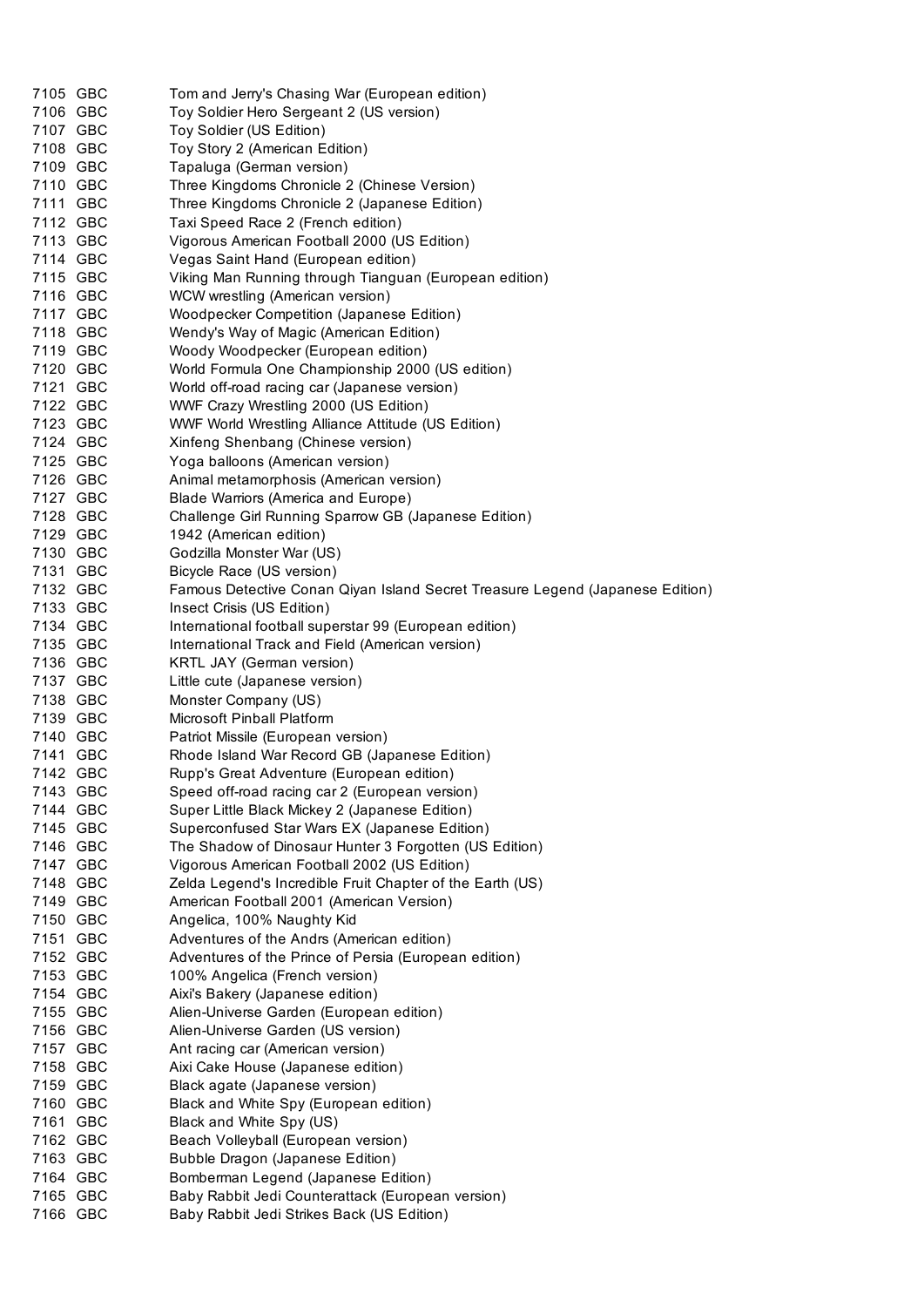| 7167 GBC | Barbie Rescue Pets (US Edition)                             |
|----------|-------------------------------------------------------------|
| 7168 GBC | Big Diamond GB (Japanese Edition)                           |
| 7169 GBC | Boxing King 2000 (European edition)                         |
| 7170 GBC | Baka Football 2000 (European Edition)                       |
| 7171 GBC | Backgammon (Japanese version)                               |
| 7172 GBC | Backgammon (European version)                               |
| 7173 GBC | Balance (European version)                                  |
| 7174 GBC | Bell Tower (American version)                               |
| 7175 GBC | Bell Tower (European version)                               |
| 7176 GBC | Bomb disposal expert (European edition)                     |
| 7177 GBC | Benny Rabbit (American edition)                             |
| 7178 GBC | Benny Rabbit Racer (European edition)                       |
| 7179 GBC | Benny Rabbit Racing Race (American version)                 |
| 7180 GBC | Boqingge CR Primitive Man (Japanese Edition)                |
| 7181 GBC | Boqingge GB - Monster House (Japanese version)              |
| 7182 GBC | Bass Fishing Black Bass (European Edition)                  |
| 7183 GBC | Canary Adventure (French)                                   |
| 7184 GBC | Canary Adventure (European edition)                         |
| 7185 GBC | Crazy Agui 2 (Chinese version)                              |
| 7186 GBC | Crazy marbles (American version)                            |
| 7187 GBC | Conami Skateboarding (European edition)                     |
| 7188 GBC | Chess King (Japanese version)                               |
| 7189 GBC | Caterpillar Site Architecture (US Edition)                  |
| 7190 GBC | Chinese Character Tong (Japanese Edition)                   |
| 7191 GBC | Chicken Run (American version)                              |
| 7192 GBC | Christmas Youth (European edition)                          |
| 7193 GBC | Captain Bluebeard - Crazy Treasure Search (German version)  |
| 7194 GBC | Card hero duel (Japanese version)                           |
| 7195 GBC | Cartoon Rabbit Baby (American version)                      |
| 7196 GBC | Cartoon Rabbit Baby (European version)                      |
| 7197 GBC | Cute Hamster 2 (Japanese Edition)                           |
| 7198 GBC | Cute kitten (Japanese version)                              |
| 7199 GBC | Cute Mouse (Japanese Edition)                               |
| 7200 GBC | Cute Puppy (Japanese Edition)                               |
| 7201 GBC | Dracula the Crazy Vampire (American version)                |
| 7202 GBC | Dracula the Crazy Vampire (European edition)                |
| 7203 GBC | Diamond Bricks (Japanese Edition)                           |
| 7204 GBC | Diamond Bricks (European Edition)                           |
| 7205 GBC | Dreamfield (American version)                               |
| 7206 GBC | 3D billiards (European version)                             |
| 7207 GBC | Deer killer (American version)                              |
| 7208 GBC | Digital Tyrannosaurus 2 Chapter 4 (Chinese Edition)         |
| 7209 GBC | Digital Tyrannosaurus 2 Crystal Version 2 (Chinese Version) |
| 7210 GBC | Digital Tyrannosaurus 2 (Chinese version)                   |
| 7211 GBC | Digital Tyrannosaurus 2 Jade Edition (Chinese Edition)      |
| 7212 GBC | Dinosaur Team - Rapid Rescue (US Edition)                   |
| 7213 GBC | Dora A Dream Chinese Character Learning (Japanese Edition)  |
| 7214 GBC | Dora A Dream Interest 99 Multiplication (Japanese Edition)  |
| 7215 GBC | 720 degree skateboarder kid (European version)              |
| 7216 GBC | Destroy the Duke (American version)                         |
| 7217 GBC | Destroy the Duke (European edition)                         |
| 7218 GBC | Douglas Game (French Edition)                               |
| 7219 GBC | Devil City DX (Chinese Version)                             |
| 7220 GBC | ET Alien-Alien Companion (European Edition)                 |
| 7221 GBC | Exploration of Rabbit Baby Candy (European Edition)         |
| 7222 GBC | ESPN International Track and Field (US version)             |
| 7223 GBC | Earth (American edition)                                    |
| 7224 GBC | Extreme Speed Rocket (French Version)                       |
| 7225 GBC | Fanatical Athletes (US Edition)                             |
| 7226 GBC | Fighting Sword God (Chinese version)                        |
| 7227 GBC | Frog Crossing the River (American version)                  |
| 7228 GBC | Football Finals 2000 (European edition)                     |
|          |                                                             |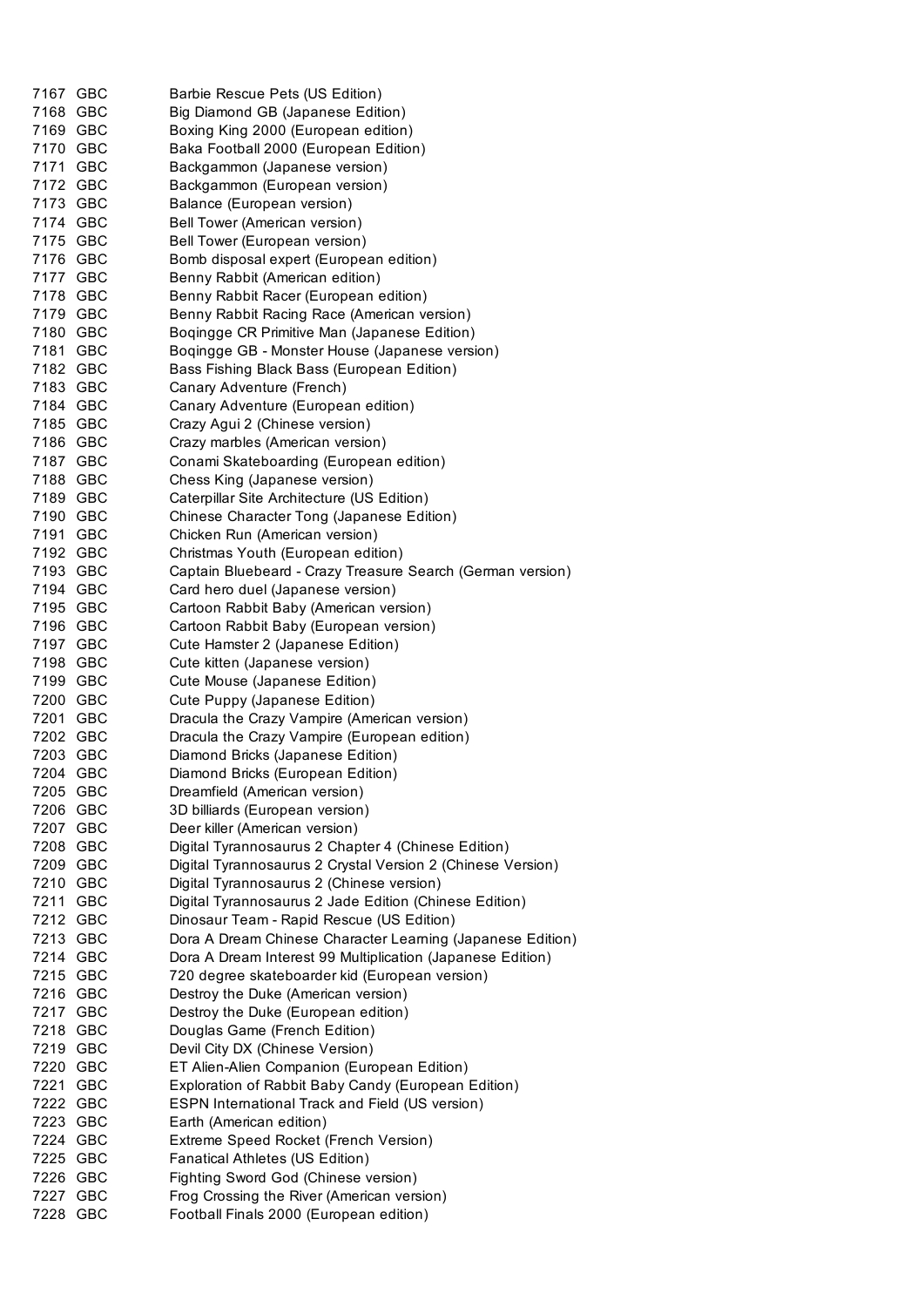| 7229 GBC | Football Match 2000 (European edition)                                   |
|----------|--------------------------------------------------------------------------|
| 7230 GBC | Fossil Genesis 2 (Japanese edition)                                      |
| 7231 GBC | Fishing Tailang GB-Legend of the King of Streams (German version)        |
|          |                                                                          |
| 7232 GBC | Fishing Taro GB-Legend of the King of Streams (European edition)         |
| 7233 GBC | Fishing Taro 2 (European edition)                                        |
| 7234 GBC | Gold seekers (Japanese edition)                                          |
| 7235 GBC | Gemstone Monster (Japanese Edition)                                      |
| 7236 GBC | Game King Chu Dynasty (Japanese Edition)                                 |
| 7237 GBC |                                                                          |
|          | Game King Monster Capsule GB (Chinese version)                           |
| 7238 GBC | Ghost Elf Release (European version)                                     |
| 7239 GBC | Grassland Object Language GB (Chinese Version)                           |
| 7240 GBC | Go to the racetrack!                                                     |
| 7241 GBC | Gateway runner-up (US edition)                                           |
| 7242 GBC | Ground Drilling Boy (American Edition)                                   |
| 7243 GBC | GB War 2 (Japanese Edition)                                              |
| 7244 GBC | GB War 3 (Japanese Edition)                                              |
|          |                                                                          |
| 7245 GBC | Hexagonal Squares (US Edition)                                           |
| 7246 GBC | Hot-blooded Fighting in the E-Age (Chinese Version)                      |
| 7247 GBC | Hole-in-one golf (American version)                                      |
| 7248 GBC | Hockey Hockey (American version)                                         |
| 7249 GBC | Hockey Hockey 2000 (US Edition)                                          |
| 7250 GBC | Hollywood Pinball Platform (Japanese Edition)                            |
| 7251 GBC | Hollywood Pinball Platform (European edition)                            |
|          |                                                                          |
| 7252 GBC | Holy Magic Century (European edition)                                    |
| 7253 GBC | Hamtaro Friends'Great Battle (Japanese Edition)                          |
| 7254 GBC | Hot Beach Volleyball (US version)                                        |
| 7255 GBC | Hot Dance Music GB-Music Animation (Japanese Edition)                    |
| 7256 GBC | Hot Dance Music GB-Disney Music (Japanese Edition)                       |
| 7257 GBC | Hot Dance Music GB (Japanese Edition)                                    |
| 7258 GBC | Heroes Invincible 2 (US Edition)                                         |
|          |                                                                          |
| 7259 GBC | Harry Potter (Chinese version)                                           |
| 7260 GBC | Harry Potter 3 (Chinese version)                                         |
| 7261 GBC | Island Adventurer 2 (Chinese version)                                    |
| 7262 GBC | Ice hockey 2000 (US edition)                                             |
| 7263 GBC | Ice Ski Car (US version)                                                 |
| 7264 GBC | Indiana Jones-Hell Machine (American version)                            |
| 7265 GBC | Insect Club (Japanese Edition)                                           |
| 7266 GBC |                                                                          |
|          | Insect Wars (US Edition)                                                 |
| 7267 GBC | Invincible Heroes (US Edition)                                           |
| 7268 GBC | Idle Idioms (Japanese Version)                                           |
| 7269 GBC | Impossible Tasks (European Edition)                                      |
| 7270 GBC | Impossible Tasks (US Edition)                                            |
| 7271 GBC | International Track and Field (European edition)                         |
| 7272 GBC | Jiaziyuan Baseball (Japanese Version)                                    |
| 7273 GBC | Karaok Street Fury! Jinshi changes you! (Japanese version)               |
|          |                                                                          |
| 7274 GBC | King of Thieves JING Angel Edition (Japanese Edition)                    |
| 7275 GBC | King of Thieves JING Devil Edition (Japanese Edition)                    |
| 7276 GBC | King of Wisdom (American version)                                        |
| 7277 GBC | Legend of Power (European edition)                                       |
| 7278 GBC | Legend of the Dragon (American version)                                  |
| 7279 GBC | Legend of the Dragon in Sacred Animal Language (D Shang Chinese Edition) |
| 7280 GBC | Lovely Rabbit (Japanese Edition)                                         |
| 7281 GBC |                                                                          |
|          | Life Quick 4 (German version)                                            |
| 7282 GBC | Life Quick 4 (American version)                                          |
| 7283 GBC | Lego Afar Group (American version)                                       |
| 7284 GBC | Lego Afar Group (European edition)                                       |
| 7285 GBC | Lego Racing (European edition)                                           |
| 7286 GBC | Lego Special Rally (European edition)                                    |
| 7287 GBC | Luke Luke (European edition)                                             |
| 7288 GBC | LNF Star Competition 2001 (French edition)                               |
|          |                                                                          |
| 7289 GBC | Little Magician (Japanese Edition)                                       |
| 7290 GBC | Lotto Pak Tsing-siao (Japanese Edition)                                  |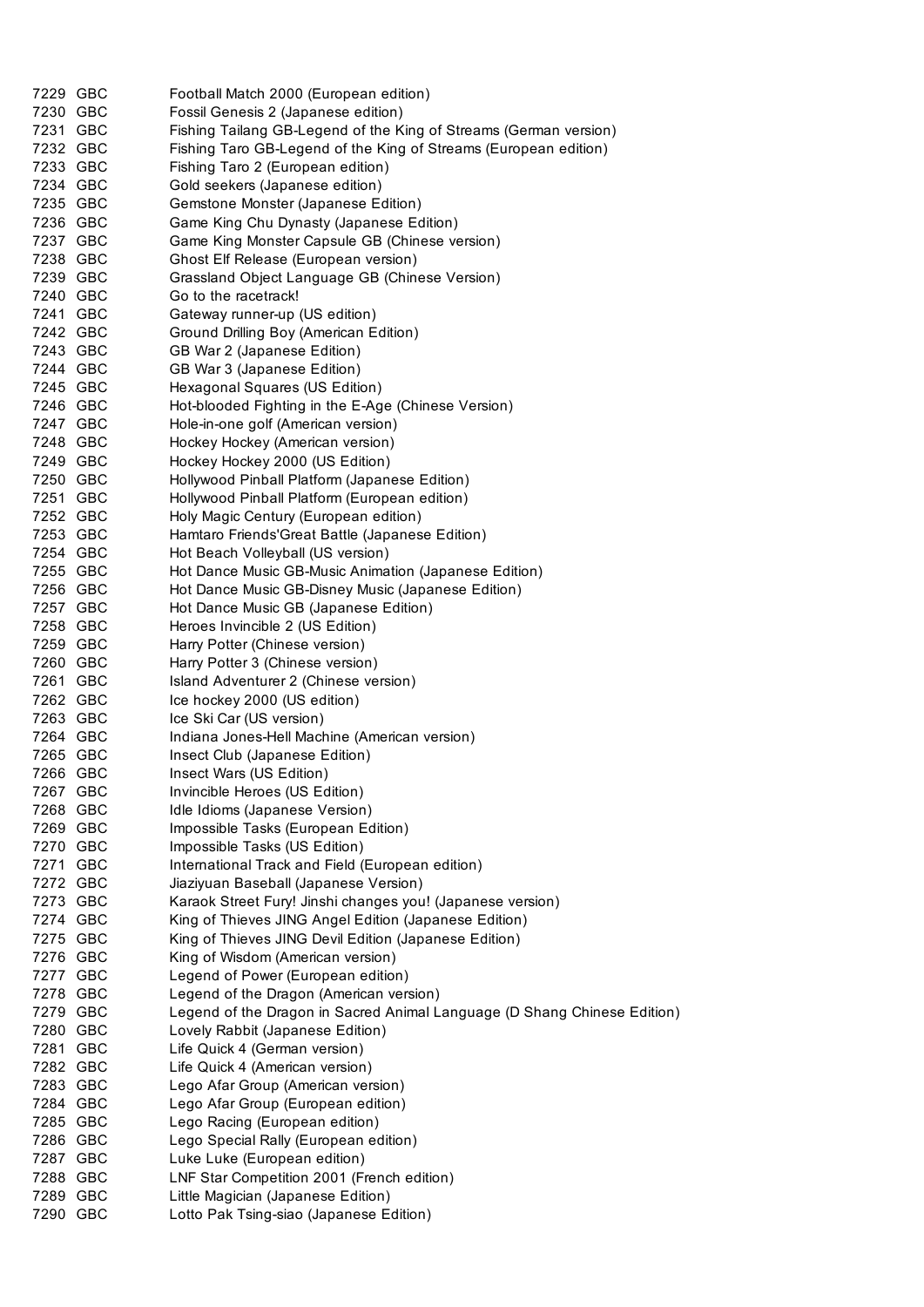| 7291 GBC | Laura (European edition)                                           |
|----------|--------------------------------------------------------------------|
| 7292 GBC | Louis Sports Competition (European edition)                        |
| 7293 GBC | Marbleball Police's Way to Victory (Japanese Edition)              |
| 7294 GBC | M&M Chocolate Adventure (German)                                   |
| 7295 GBC | M&M Chocolate Adventure (US Edition)                               |
| 7296 GBC | Modern Primitive Hamburger (American version)                      |
| 7297 GBC | Modern Primitive Hamburger (European version)                      |
| 7298 GBC | Magic Box Challenge (Japanese Edition)                             |
| 7299 GBC | Magic Pursuit GB (Japanese Edition)                                |
| 7300 GBC | Mahjong Queen (Japanese version)                                   |
| 7301 GBC | MIB Star Warfare Police 2 (European version)                       |
| 7302 GBC | MIB Star Warfare Police 2 (US version)                             |
| 7303 GBC | Muming Story (European Version)                                    |
| 7304 GBC | Major League Baseball 2001 (US version)                            |
| 7305 GBC | Millionaire Gold Edition (Chinese Edition)                         |
| 7306 GBC | Millennium Winter Games (US edition)                               |
| 7307 GBC | Merlin (European edition)                                          |
| 7308 GBC | Monster Demolition 2 - Global Tour (US Edition)                    |
| 7309 GBC | Monster Ranch Exploration (US Edition)                             |
| 7310 GBC | Monopoly (American version)                                        |
| 7311 GBC | Monopoly (Japanese edition)                                        |
| 7312 GBC | Maori on Death (European edition)                                  |
| 7313 GBC | Mr. Diaozi (Chinese version)                                       |
| 7314 GBC | Microsoft Puzzle Game Set (European Edition)                       |
| 7315 GBC | MTV Athletes (US Edition)                                          |
| 7316 GBC | Maya the Bee and Her Partners (European Edition)                   |
| 7317 GBC | NBA Zone (US Edition)                                              |
| 7318 GBC | Nick Cartoon Racing (American version)                             |
| 7319 GBC | NASCAR (American version)                                          |
| 7320 GBC | No fear - Alpine bike (European version)                           |
| 7321 GBC | Ninja Age (American Edition)                                       |
| 7322 GBC | Ninja Age (European edition)                                       |
| 7323 GBC | Nintendo Game Collection 3 (European Edition)                      |
| 7324 GBC | Ninja Rantaro Ninjitsu College Entrance Chapter (Japanese Edition) |
| 7325 GBC | Napoleonic War (American version)                                  |
| 7326 GBC | Naru Game World (USA)                                              |
| 7327 GBC | Naughty Ghost Playground (French edition)                          |
| 7328 GBC | Naughty Ghost Playground (European version)                        |
| 7329 GBC | Naughty Ghost Playground (US version)                              |
| 7330 GBC | Naughty Kid - Lukate's Film (American Edition)                     |
| 7331 GBC | Naughty kid - Oh, chorus (French version)                          |
| 7332 GBC | Naughty Soldier - Time Passenger (US version)                      |
| 7333 GBC | Off-road bicycle (American version)                                |
| 7334 GBC | Off-road Motorcycle 2 (American version)                           |
| 7335 GBC | Olympic Games GB (Japanese Version)                                |
| 7336 GBC | Olympic 2000 (Japanese Edition)                                    |
| 7337 GBC | Professional Bodyguard (American version)                          |
| 7338 GBC | Pet Monster (American version)                                     |
| 7339 GBC | Premier League All-Star Football 2001 (European edition)           |
| 7340 GBC | Pocket bomber (American version)                                   |
| 7341 GBC | Pocket bomber (Chinese version)                                    |
| 7342 GBC | Pocket Billiards - Terror No. 9 (Japanese version)                 |
| 7343 GBC | Pocket color billiards (Japanese version)                          |
| 7344 GBC | Pocket Magic Bubble Sun (Japanese Edition)                         |
| 7345 GBC | Pocket Monster Huang (Chinese version)                             |
| 7346 GBC | Pokemon Card (American version)                                    |
| 7347 GBC | Pokemon Marbles Platform (American version)                        |
| 7348 GBC | Pokemon Marbles Platform (Japanese Edition)                        |
| 7349 GBC | Pokemon Red (Traditional Chinese Version)                          |
| 7350 GBC | Pocket Shanghai (American version)                                 |
| 7351 GBC | Pocket Shanghai (European edition)                                 |
| 7352 GBC | Pocket Sparrow (Japanese version)                                  |
|          |                                                                    |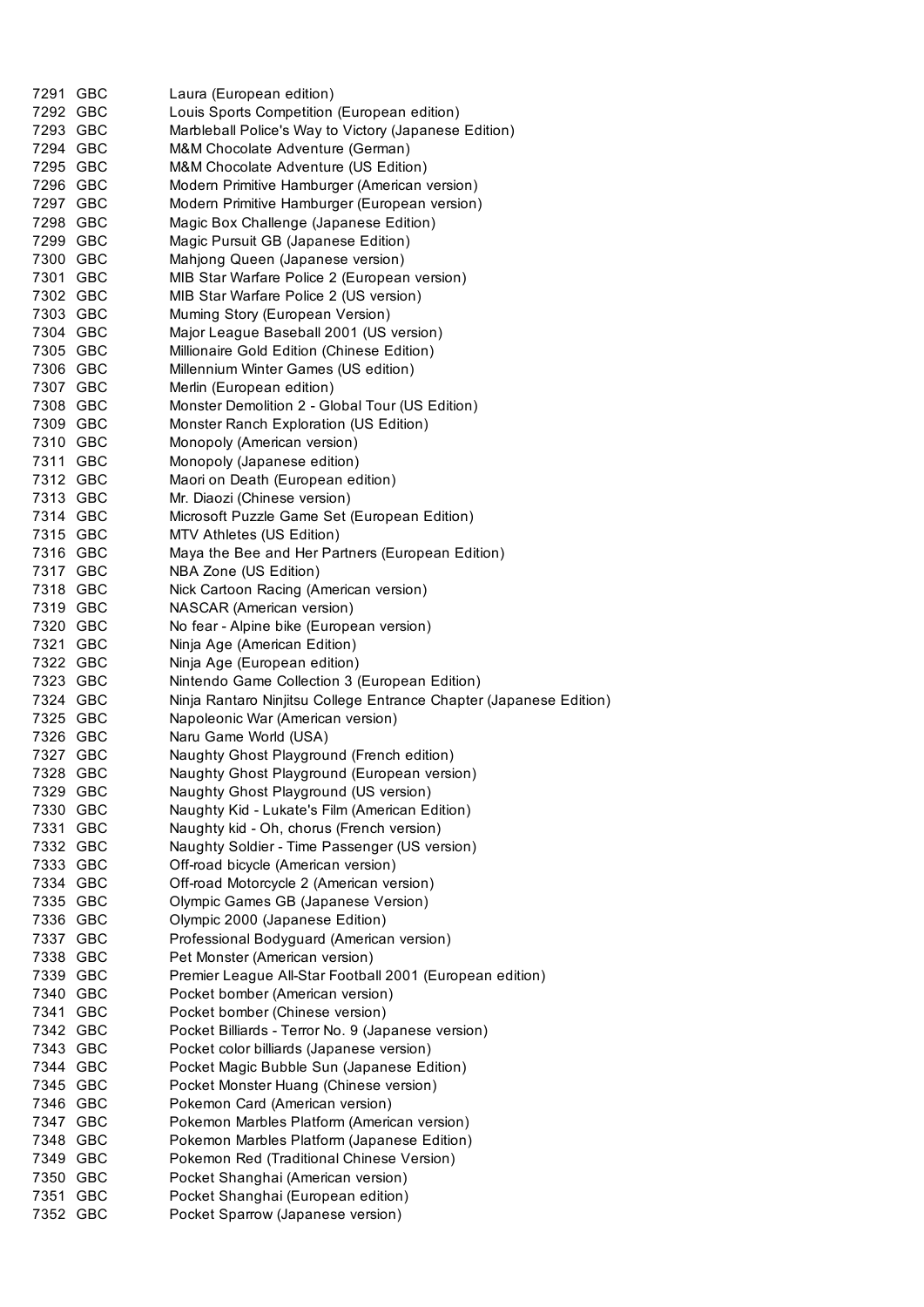| 7353 GBC             | Pocket Silkworm Change (Japanese Edition)                                                               |
|----------------------|---------------------------------------------------------------------------------------------------------|
| 7354 GBC             | Pocket Silkworm Change (European edition)                                                               |
| 7355 GBC             | Pop Music (Japanese Version)                                                                            |
| 7356 GBC             | Pop Music (European Edition)                                                                            |
| 7357 GBC             | Prospecting - Manipulating Crazy Cactus (American version)                                              |
| 7358 GBC             | Puzzle de Europe! Sauce (Japanese Edition)                                                              |
| 7359 GBC             | Roland Tennis Match (European edition)                                                                  |
| 7360 GBC             | Real World War Chess (Japanese Version)                                                                 |
| 7361 GBC             | Robin Hood (European edition)                                                                           |
| 7362 GBC             | Robot Poncots - Sunday Edition (Japanese Edition)                                                       |
| 7363 GBC             | Robot Poncots-Star Edition (Japanese Edition)                                                           |
| 7364 GBC             | Robot Wars - Sun Edition (US Edition)                                                                   |
| 7365 GBC             | Robber Wu Youweimen 3 (Japanese edition)                                                                |
| 7366 GBC             | Robber Wu Youweimen (Japanese version)                                                                  |
| 7367 GBC             | Rock Baby Graffiti Bones (European Version)                                                             |
| 7368 GBC             | Red-haired Elves and haunted castles (German version)                                                   |
| 7369 GBC             | Red-Haired Elves and Pirates (German)                                                                   |
| 7370 GBC             | Rogue fighters (Japanese version)                                                                       |
| 7371 GBC             | Rongcheng Huawanjun (Japanese edition)                                                                  |
| 7372 GBC             | Rainbow Island (European edition)                                                                       |
| 7373 GBC             | Rocket Power (US Edition)                                                                               |
| 7374 GBC             | Ronaldo V Football (American version)                                                                   |
| 7375 GBC             | Rotating Block (American version)                                                                       |
| 7376 GBC             | Return of Mummies (European edition)                                                                    |
| 7377 GBC             | Retum of the Mummy (English version)                                                                    |
| 7378 GBC             | Raymond 24-hour Extreme Racing (European version)                                                       |
| 7379 GBC             | Start Dinosaur Adventure Travel (US Edition)                                                            |
| 7380 GBC             | Space Predator (US Edition)                                                                             |
| 7381 GBC             | Space Warrior Classic Edition (Chinese Edition)                                                         |
| 7382 GBC             | Space Warrior X (Chinese version)                                                                       |
| 7383 GBC             | Shadow Gate (Japanese Edition)                                                                          |
| 7384 GBC             | Spider-Man 2 (American version)                                                                         |
| 7385 GBC             | Special Forces 2001 (Chinese Version)                                                                   |
| 7386 GBC             | Special fighter DX (European version)                                                                   |
| 7387 GBC             | Speed off-road racing car 2 (US version)                                                                |
| 7388 GBC             | SWIV Battlefield (US Edition)                                                                           |
| 7389 GBC             | Shin Chang's Ambition 2 (Japanese Edition)                                                              |
| 7390 GBC             | Samson's Adventure (American Edition)                                                                   |
| 7391 GBC             | 102 Spotted Dogs (American Edition)                                                                     |
| 7392 GBC             | Scooby's Adventures (American Edition)                                                                  |
| 7393 GBC             | Solomon's Key (Japanese Version)                                                                        |
| 7394 GBC             | Super Baby Battle (Japanese Version)                                                                    |
| 7395 GBC             | Super Little Black Mickey (Japanese Edition)                                                            |
| 7396 GBC             | Super-confused Star Wars (US edition)                                                                   |
| 7397 GBC             | Scrabble (European version)                                                                             |
| 7398 GBC             | Surfing Boys (Japanese Edition)                                                                         |
| 7399 GBC             | Survival Youth 2 Comes Out! Gemini Island (Japanese edition)                                            |
| 7400 GBC             | Sergeant Locke - The Life and Death Line of Shuttle (American version)                                  |
| 7401 GBC             | Squirrel Adventure (European edition)                                                                   |
| 7402 GBC             | Surviving Young Island Adventurer (Japanese Edition)                                                    |
| 7403 GBC             | Tubin (American version)                                                                                |
| 7404 GBC             | Ten Bowling Bowls (American Version)                                                                    |
| 7405 GBC<br>7406 GBC | The Adventure of Bigmouth (American edition)<br>The fun of Kelly Club Club Club (American version)      |
| 7407 GBC             | The Legend of the Dragon The Wings of the Dragon                                                        |
| 7408 GBC             | The legend of the winner and loser, and the legend of the revival of the philosopher (Japanese version) |
| 7409 GBC             | The Last Bible 2 (Sinicized Version) of the Goddess's Rebirth and External Biography                    |
| 7410 GBC             | The Last Bible of the Goddess's Transmigration (Japanese Version)                                       |
| 7411 GBC             | The Last Bible 2 (Japanese Version) of the Transmigration of Goddess                                    |
| 7412 GBC             | The Millennium Version of Othello Chess (Daily Version)                                                 |
| 7413 GBC             | The Road to the Golden Empire (US Edition)                                                              |
| 7414 GBC             | Time and Space Heroes (European Edition)                                                                |
|                      |                                                                                                         |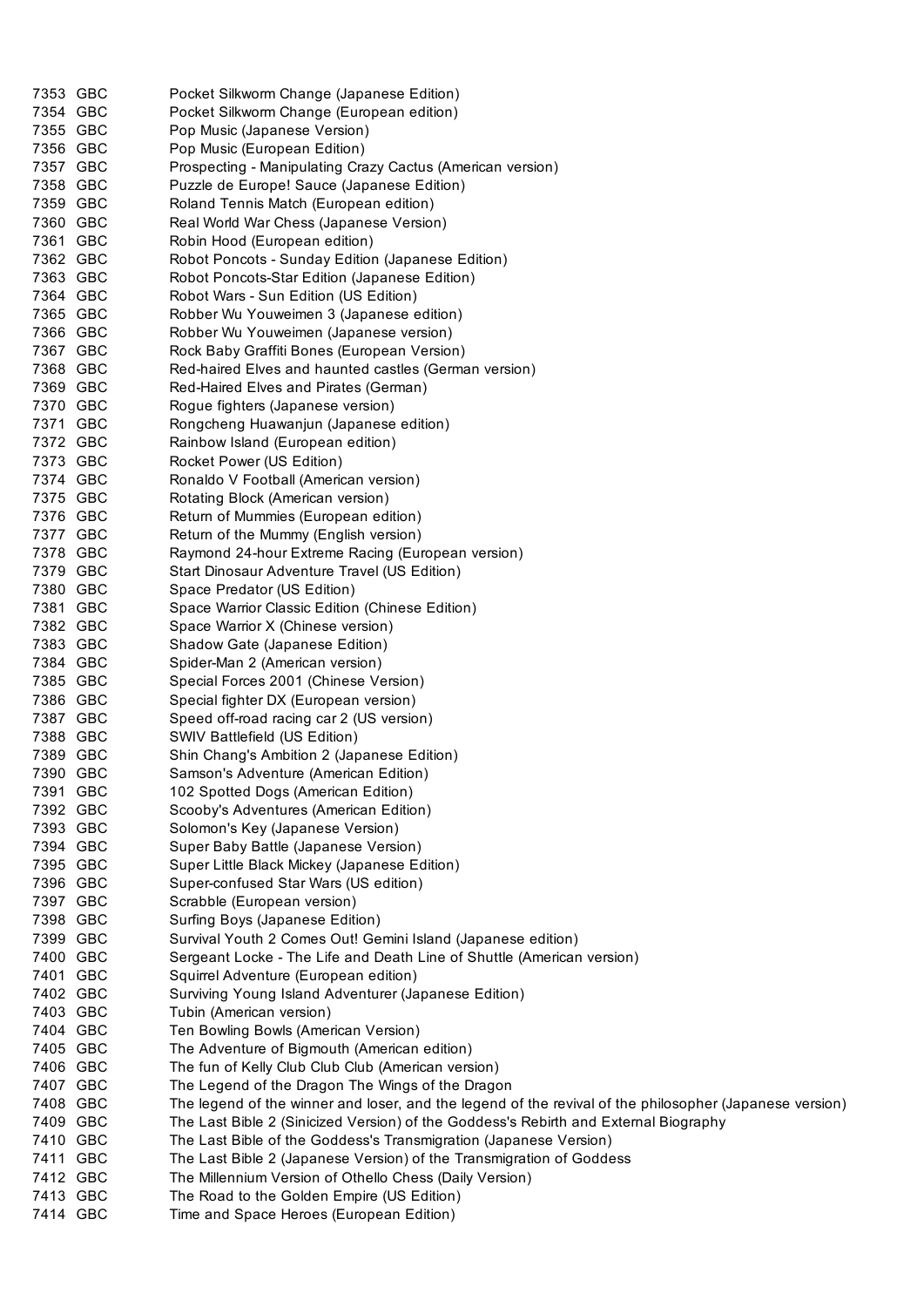| 7415 GBC | Tomb robbery lost city lost desert capital (Japanese version)                |
|----------|------------------------------------------------------------------------------|
| 7416 GBC | TNN Championship Fishing Competition (US Edition)                            |
| 7417 GBC | Tom and Jerry (American version)                                             |
| 7418 GBC | Three Lions Legion (European edition)                                        |
| 7419 GBC | Thomas'Partners (Japanese Edition)                                           |
| 7420 GBC | Tower of the Devil (American version)                                        |
| 7421 GBC | Tower of the Devil (Japanese version)                                        |
| 7422 GBC | Unknown Past and Future (Japanese Edition)                                   |
| 7423 GBC | Unknown Past (Japanese Edition)                                              |
| 7424 GBC | Vigorous American Football 2001 (American Edition)                           |
| 7425 GBC | Viking Adventure (European edition)                                          |
| 7426 GBC | Wildcat and Canary (European edition)                                        |
| 7427 GBC | Windmill racing car (American version)                                       |
| 7428 GBC | 2000 Winter Olympic Games (Japanese edition)                                 |
| 7429 GBC | Water Warfare (European Edition)                                             |
| 7430 GBC | Zelda Legend Dream Island DX (Chinese Version)                               |
| 7431 GBC | Zelda Legend Dream Island DX (Japanese Edition)                              |
| 7432 GBC | Zelda Legend's Incredible Chapter of Fruit Time and Space (Japanese Edition) |
| 7433 GBC | Zelda Legend's Incredible Chapter of Fruit Time and Space (US Edition)       |
| 7434 GBC | Zorro's mask (American version)                                              |
| 7435 GBC | Zorro's mask (European version)                                              |
| 7436 GBC | Digital Tyrannosaurus 3 Crystal Correction Edition (Chinese Edition)         |
| 7437 GBC | Ground Drilling Boy (Chinese Version)                                        |
| 7438 GBC | Patriot Missile (US version)                                                 |
| 7439 GBC | Legend of Zelda Dream Island DX (German version)                             |
| 7440 GBC | Zelda Legend Dream Island DX (French Version)                                |
| 7441 GBC | Luke Luke the Lucky Desperado Train (European version)                       |
| 7442 GBC | Warner Star Colors (US Edition)                                              |
| 7443 GBC | Nintendo Game Collection 3 (Japanese Edition)                                |
| 7444 GBC | WWF WrestleMania 2000 [USA]                                                  |
| 7445 GBC | Pokemon Yellow (European version)                                            |
| 7446 GBC | Soul Falchion Gals Fighters                                                  |
| 7447 GBC | Star Kirby                                                                   |
| 7448 GBC | Selda Legend's Incredible Chapter of Fruit Time and Space (Chinese Version)  |
| 7449 GBC | The Incredible Fruit of Zelda Legend Chapter of the Earth (Chinese version)  |
| 7450 GBC | MS elves eat beans (American version)                                        |
| 7451 GBC | Romance of the Three Kingdoms 2                                              |
| 7452 GBC | Sarda Legend DX Dream Island                                                 |
| 7453 GBC | Space Warrior X                                                              |
| 7454 GBC | Happy Hippo                                                                  |
| 7455 GBC | Elevator War EX                                                              |
| 7456 GBC | Field Army                                                                   |
| 7457 GBC | Sebrina (European edition)                                                   |
| 7458 GBC | Alchemy Alice (Japanese Edition)                                             |
| 7459 GBC | Alchemy Ellie Studio (Chinese version)                                       |
| 7460 GBC | Alchemy Mary's studio (Japanese edition)                                     |
| 7461 GBC | Anti-Battle Wonderful Soldier Racing (European edition)                      |
| 7462 GBC | Anti-Battle Wonderful Soldier Racing (US version)                            |
| 7463 GBC |                                                                              |
| 7464 GBC | Alice in Wonderland (European edition)<br>Alice in Wonderland (USA)          |
| 7465 GBC |                                                                              |
|          | Atlantis Empire (US Edition)                                                 |
| 7466 GBC | Animal King GB (Japanese Edition)                                            |
| 7467 GBC | Boxing King's Accompanied Training Battle (European Edition)                 |
| 7468 GBC | Big Shellfish Story 2 (Japanese Edition)                                     |
| 7469 GBC | Cheerful Ode to Biochemical Crisis (US Edition)                              |
| 7470 GBC | Colin McRally (European edition)                                             |
| 7471 GBC | Cross Country Competition (European edition)                                 |
| 7472 GBC | Crystal Legend (American Version)                                            |
| 7473 GBC | Digital Sparrow Party (Japanese Edition)                                     |
| 7474 GBC | Disney Dinosaurs (US Edition)                                                |
| 7475 GBC | Disney World Magic Competition (US version)                                  |
| 7476 GBC | Detonation gyroscope (Japanese version)                                      |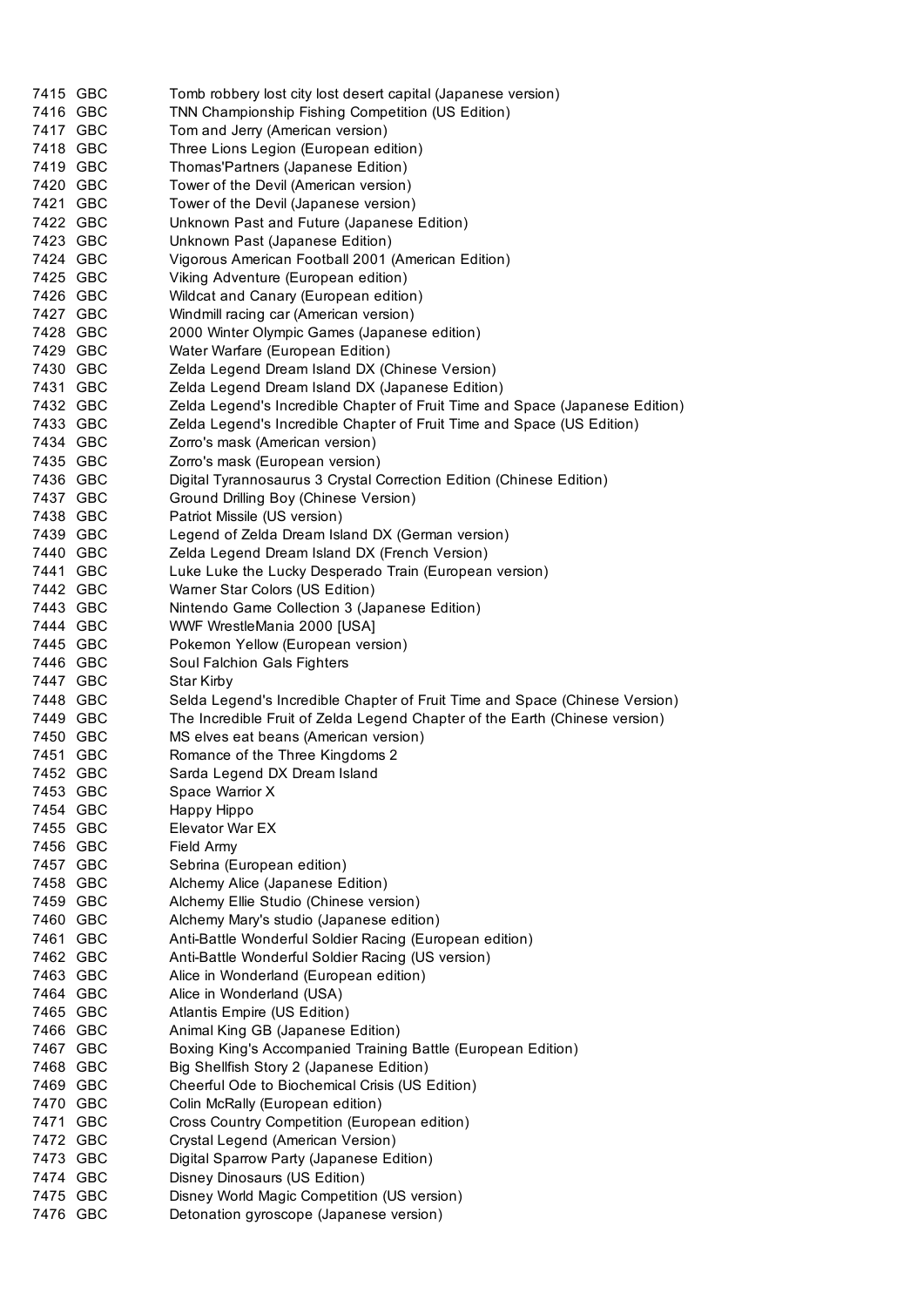| 7477 GBC             | David Beckham (European edition)                                                             |
|----------------------|----------------------------------------------------------------------------------------------|
| 7478 GBC             | Exploring RPG Brian Tour (US Edition)                                                        |
| 7479 GBC             | ESPN Hockey League (USA)                                                                     |
| 7480 GBC             | Emergency Patrol (US Edition)                                                                |
| 7481 GBC             | Extreme Skiing (American version)                                                            |
| 7482 GBC             | 2000 F1 Championship (European edition)                                                      |
| 7483 GBC             | Foreign racing car (American version)                                                        |
| 7484 GBC             | Grand Theft Rider 2 (European edition)                                                       |
| 7485 GBC             | Grassland Story GB3 (American Version)                                                       |
| 7486 GBC             | Grassland Story GB2 (American Version)                                                       |
| 7487 GBC             | Grassland Story GB2 (European Version)                                                       |
| 7488 GBC             | Homicide at Conan Monastery, a famous detective (Chinese version)                            |
| 7489 GBC             | Hamtarong Hamham Union! (American edition)                                                   |
| 7490 GBC             | Hamtarong Hamham Union! (European edition)                                                   |
| 7491 GBC             | Infinite Trial Driving 2001 (US Edition)                                                     |
| 7492 GBC             | Invitation Letter of the 10th Year of Jintian Youth Event Book (Chinese Version)             |
| 7493 GBC             | I love golf (Japanese version)                                                               |
| 7494 GBC             | International Football Star League 2000 (European edition)                                   |
| 7495 GBC             | International Football Star League 2000 (US edition)                                         |
| 7496 GBC             | Jack Long 3 (American version)                                                               |
| 7497 GBC             | J League Football Manager                                                                    |
| 7498 GBC             | Kozmo Space-time Blue (Japanese Edition)                                                     |
| 7499 GBC             | Kozmo Spatio-temporal Red (Japanese Edition)                                                 |
| 7500 GBC             | Legend of Seven Dragon Balls Z Super Soldier (Spain)                                         |
| 7501 GBC             | Lion King (Chinese version)                                                                  |
| 7502 GBC             | Live pocket baseball 2 (Japanese version)                                                    |
| 7503 GBC             | Live pocket baseball (Japanese version)                                                      |
| 7504 GBC             | Magic Country (US)                                                                           |
| 7505 GBC             | Millennium Exploration (Japanese Edition)                                                    |
| 7506 GBC             | Metal Robot Warfare 2 - Collection Edition (Japanese Edition)                                |
| 7507 GBC             | NBA Zone 2000 (US Edition)                                                                   |
| 7508 GBC             | New Century Gospel Warrior Sparrow Completion Plan (Japanese Edition)                        |
| 7509 GBC             | Next Generation Gyro Warfare (Japanese Version)                                              |
| 7510 GBC             | Ohasuta hot dance (Japanese version)                                                         |
| 7511 GBC             | Ode to Joy of Biochemical Crisis (European edition)                                          |
| 7512 GBC             | Pocket Live Football (European edition)                                                      |
| 7513 GBC             | Pocket Monster Gold (Chinese version)                                                        |
| 7514 GBC             | Pocket Monster Gold (French)                                                                 |
| 7515 GBC             | Pocket Monster Silver (Chinese version)                                                      |
| 7516 GBC             | Pokemon Crystal (Chinese version)                                                            |
| 7517 GBC             | Pokemon Crystal (Japanese Edition)                                                           |
| 7518 GBC             |                                                                                              |
|                      | Pocket Racing (Japanese Version)                                                             |
| 7519 GBC<br>7520 GBC | Pooh Pooh's 100-acre Woodland Adventure (Japanese Edition)                                   |
|                      | Powerful Edition of Electric Beast (Sinicized Edition)                                       |
| 7521 GBC<br>7522 GBC | Renewable Chivalrous (Shining Killer) (US Edition)<br>Raising Dinosaurs 3 (Japanese Edition) |
|                      |                                                                                              |
| 7523 GBC             | Risk-taking RPG after class (Japanese version)                                               |
| 7524 GBC             | Sean Payme - Professional Skiing (American version)                                          |
| 7525 GBC             | Sebrina (American edition)                                                                   |
| 7526 GBC             | Six Skylines - Knight Cole GB (Japanese version)                                             |
| 7527 GBC             | Super Robot Pinball Platform (Japanese Edition)                                              |
| 7528 GBC             | Shrek's Stench Catastrophe (US Edition)                                                      |
| 7529 GBC             | Squirrel Adventure (American version)                                                        |
| 7530 GBC             | The Brave Fighting the Dragon 1 & 2 (American Edition)                                       |
| 7531 GBC             | The book of the reincarnation of the true goddess into white (Japanese edition)              |
| 7532 GBC             | The Battle of King Gaia Cards (Japanese Edition)                                             |
| 7533 GBC             | The Story of Big Shellfish (Japanese Version)                                                |
| 7534 GBC             | Taishan (American version)                                                                   |
| 7535 GBC             | Taishan (German version)                                                                     |
| 7536 GBC             | Taishan (Japanese edition)                                                                   |
| 7537 GBC             | Thunderbird (European edition)                                                               |
| 7538 GBC             | Tom and Jerry (American version)                                                             |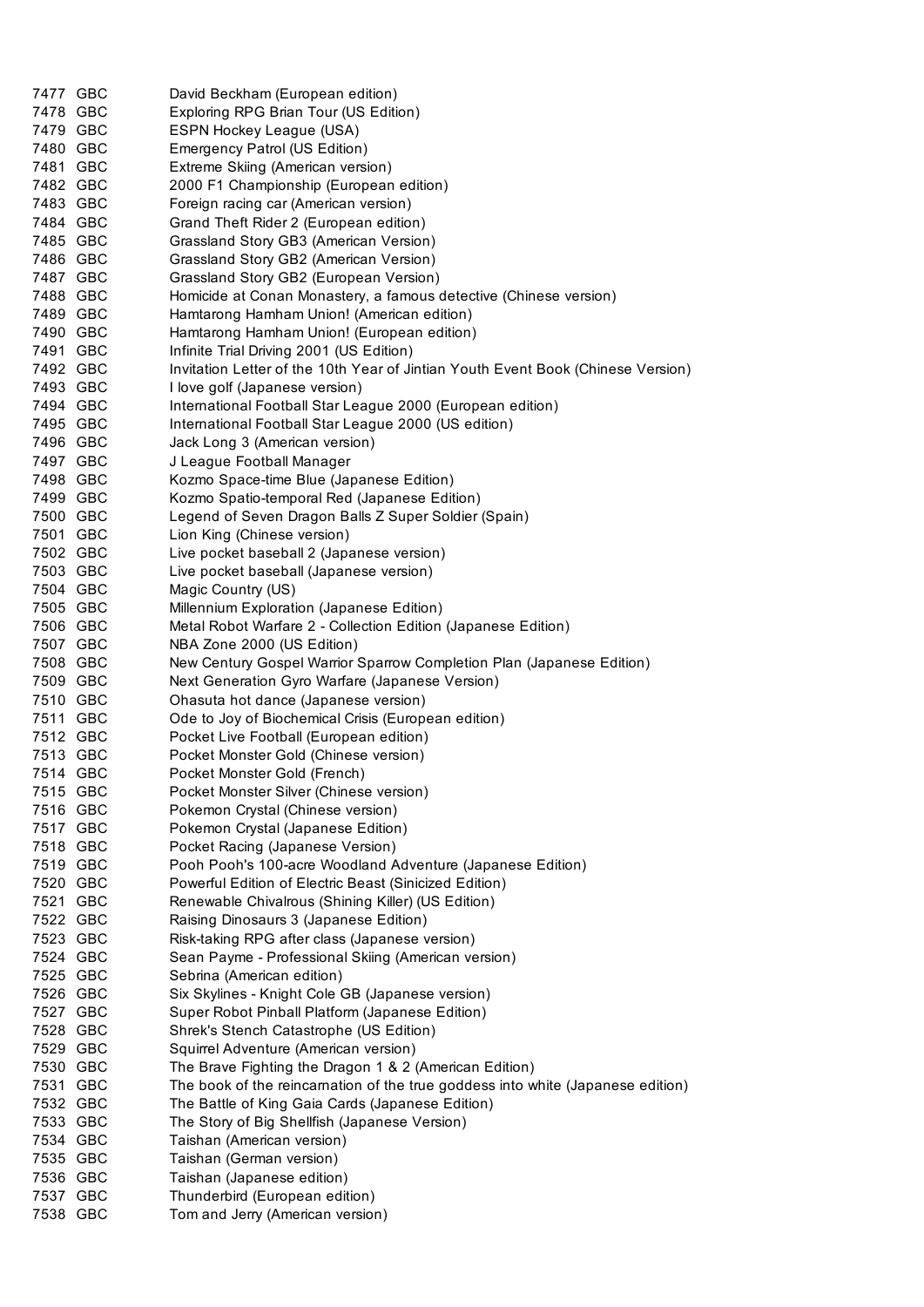| 7539 GBC | Ultimate Skiing (European edition)                                         |
|----------|----------------------------------------------------------------------------|
| 7540 GBC | Vengeance of the Martians by the collector Benny Rabbit (European edition) |
| 7541 GBC | Vigorous Hot Dance 3 (Japanese Edition)                                    |
| 7542 GBC | Valeo Continental 2 (Japanese Edition)                                     |
| 7543 GBC | Valeo Continent 2 (English Edition)                                        |
| 7544 GBC | Wonderland of Dragon and Monster (Chinese version)                         |
| 7545 GBC | Wendy House (German version)                                               |
| 7546 GBC | Warriors Fight Dragons 1-2 (Japanese Edition)                              |
| 7547 GBC | Yangang War Diary (Diary Edition)                                          |
| 7548 GBC | Cheerful Ode to Biochemical Crisis (Chinese Version)                       |
| 7549 GBC | Heroic Sword 2 (Chinese Version)                                           |
| 7550 GBC | Space Warrior DX3 Final Fantasy (Chinese version)                          |
| 7551 GBC | The Brave Fight the Dragon (American Version)                              |
| 7552 GBC | Transspace Fortress 7 (Japanese Version)                                   |
| 7553 GBC | Adventures of Sesame Street Members (European Edition)                     |
| 7554 GBC | Adventures of Sesame Street Members (US Edition)                           |
| 7555 GBC | Alloy Equipment (European Edition)                                         |
| 7556 GBC | Brave Playground (Japanese Edition)                                        |
| 7557 GBC | Bomberman Legend (European Edition)                                        |
| 7558 GBC | Biochemical Commander's Extreme Force (US Edition)                         |
| 7559 GBC | Big Battle of Boqingge Game Strategy (Japanese Edition)                    |
| 7560 GBC | Bomb Superman MAX Brave (US version)                                       |
| 7561 GBC | Bomb Superman MAX Yan Soldier (Japanese Edition)                           |
| 7562 GBC | Bomb Superman MAX Yan Soldier (US version)                                 |
| 7563 GBC | Crazy Black Diamond (European edition)                                     |
| 7564 GBC | Crazy Monopoly (Chinese version)                                           |
| 7565 GBC | Crazy Stadium (European edition)                                           |
| 7566 GBC | Collector Benny Rabbit Mars Alert (European edition)                       |
| 7567 GBC | Carry Electric Animals - Speed Edition (Japanese Edition)                  |
| 7568 GBC | Cute Pet Store Items 2 (Japanese Edition)                                  |
| 7569 GBC | Crouching Tiger, Hidden Dragon (Chinese version)                           |
| 7570 GBC | Civil Aviation Airliner GO (Chinese version)                               |
| 7571 GBC | Detective Conan's Cursed Route (Japanese Version)                          |
| 7572 GBC | Dragon Ball Fighting 2005 (Chinese Version)                                |
| 7573 GBC | Digital Tyrannosaurus 3 Crystal Edition (Chinese Edition)                  |
| 7574 GBC | Dinosaurs (American edition)                                               |
| 7575 GBC | Dr. Insect 3 (Japanese Edition)                                            |
| 7576 GBC | Exchange and Battle Card Heroes (Japanese Edition)                         |
| 7577 GBC | Electric Beast-Power Edition (Japanese Edition)                            |
| 7578 GBC | Excitement Bullet Racing (Japanese Edition)                                |
| 7579 GBC | Forest Family (Japanese Edition)                                           |
| 7580 GBC | Forest Family 3 (Japanese Edition)                                         |
| 7581 GBC | Fighters (US Edition)                                                      |
| 7582 GBC | Flying Female Police VS Devil Chirp (US version)                           |
| 7583 GBC | Feitian policewoman - Green (American version)                             |
| 7584 GBC | Fake Beast Mosaic Da Beast (Japanese Edition)                              |
| 7585 GBC | Final Fantasy endless Saga (Chinese version)                               |
| 7586 GBC | Fast Speed Vehicle (German version)                                        |
| 7587 GBC | Go fishing!! (Japanese version)                                            |
| 7588 GBC | Grassland Material GB2 (Chinese Version)                                   |
| 7589 GBC | Grassland Material GB3 (Chinese Version)                                   |
| 7590 GBC | Grassland Story GB3 (Japanese Edition)                                     |
| 7591 GBC | Grassland Story GB2 (Japanese Version)                                     |
| 7592 GBC | Housekeeper's Love Party (Japanese Edition)                                |
| 7593 GBC | Hualan Hulong School (Japanese Edition)                                    |
| 7594 GBC | Hamtaro 2 Ham Friends Collection (Japanese Edition)                        |
| 7595 GBC | Hazda racing car (American version)                                        |
| 7596 GBC | Ice Age (Chinese Edition)                                                  |
| 7597 GBC | Ice Age 2 (Chinese Version)                                                |
| 7598 GBC | Jin Yong Qun Chivalrous Biography 2 (Chinese Beautification Edition)       |
| 7599 GBC | Jin Yong Qun Chivalrous Biography 2 (Chinese Version)                      |
| 7600 GBC | Jiangdong Battle - The Guardian of Tianwai (Japanese Edition)              |
|          |                                                                            |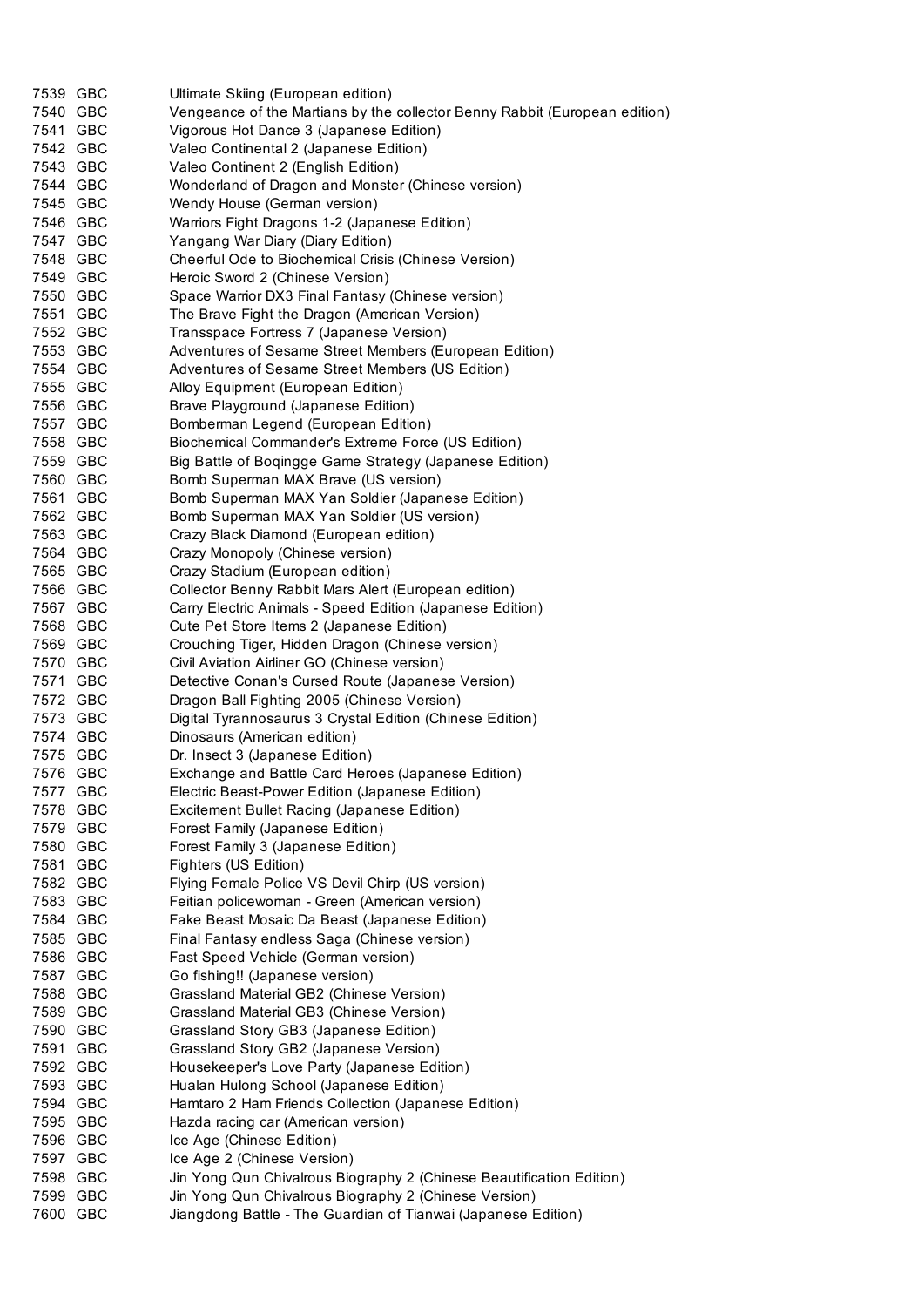| 7601 GBC | Jurassic Boys 2 (World) [American Edition                                              |  |  |
|----------|----------------------------------------------------------------------------------------|--|--|
| 7602 GBC | Legend (Chinese version)                                                               |  |  |
| 7603 GBC | Legend of the Elven King in the War of the Gods (Chinese version)                      |  |  |
| 7604 GBC | Life Game DX (Japanese Edition)                                                        |  |  |
| 7605 GBC | Lego Special Rally (American version)                                                  |  |  |
| 7606 GBC | Little Devil (American version)                                                        |  |  |
| 7607 GBC | Laughter Boxing 2 (American version)                                                   |  |  |
| 7608 GBC | Marbleball Police Explosion Spread 5 (Japanese Edition)                                |  |  |
| 7609 GBC | Micro Machine 1-2 (European Edition)                                                   |  |  |
| 7610 GBC | Meita Legend (Japanese Edition)                                                        |  |  |
| 7611 GBC | Micromachine V3 (European version)                                                     |  |  |
| 7612 GBC | Mario Golf (American version)                                                          |  |  |
| 7613 GBC | Mario Golf GB (Japanese Version)                                                       |  |  |
| 7614 GBC | Marvin's counterattack (American version)                                              |  |  |
| 7615 GBC | Mario Tennis GB (Japanese Version)                                                     |  |  |
| 7616 GBC | Metal Robot War 2-Kim (Japanese Edition)                                               |  |  |
| 7617 GBC | Metal Robot War 2 - Silver (Japanese Edition)                                          |  |  |
| 7618 GBC | Metal Robot Warfare 3 - Collection Edition (Japanese Edition)                          |  |  |
| 7619 GBC | Metal Warfare Card Robot - Kim (Japanese Edition)                                      |  |  |
| 7620 GBC | NBA Zone 2000 (European Edition)                                                       |  |  |
| 7621 GBC | New Light and Darkness (Chinese Version)                                               |  |  |
| 7622 GBC | Phantom Tower of Alloy Equipment (Chinese Version)                                     |  |  |
| 7623 GBC | Peach Taro Legend 1+2 (Japanese Edition)                                               |  |  |
| 7624 GBC | Pick up Zaizai (Japanese edition)                                                      |  |  |
| 7625 GBC | Pocket Family GB 2 (Japanese Edition)                                                  |  |  |
| 7626 GBC | Pocket Kingdom (Japanese Edition)                                                      |  |  |
| 7627 GBC | Pokemon Card 2 (Japanese Version)                                                      |  |  |
| 7628 GBC | Pokemon Card (European version)                                                        |  |  |
| 7629 GBC | Pokemon Crystal (American version)                                                     |  |  |
| 7630 GBC | Pokemon Crystal (German version)                                                       |  |  |
| 7631 GBC | Pokemon Crystal (Spanish version)                                                      |  |  |
| 7632 GBC | Pokemon Crystal (French)                                                               |  |  |
| 7633 GBC | Pokemon Crystal (European version)                                                     |  |  |
| 7634 GBC | Pokemon Crystal (Italian version)                                                      |  |  |
| 7635 GBC | Pokemon Gold (Italian version)                                                         |  |  |
| 7636 GBC | Pokemon King (German version)                                                          |  |  |
| 7637 GBC | Pokemon Marbles Platform (European version)                                            |  |  |
| 7638 GBC | Pokemon Square (Japanese Edition)                                                      |  |  |
| 7639 GBC | Pokemon Square (European version)                                                      |  |  |
| 7640 GBC | Pokemon Silver (German)                                                                |  |  |
| 7641 GBC | Pokemon Silver (American version)                                                      |  |  |
| 7642 GBC | Pokemon Silver (Italian version)                                                       |  |  |
| 7643 GBC | Perfect Competition Q (Japanese Edition)                                               |  |  |
| 7644 GBC | Perfect wrestling for pocket profession (Japanese version)                             |  |  |
| 7645 GBC | Real Three Kingdoms No Double 2 (Chinese Version)                                      |  |  |
| 7646 GBC | Robber Wu Youweimen 2nd Generation (Japanese Edition)                                  |  |  |
| 7647 GBC | Records of the Three Kingdoms and Five Dynasties (Traditional Chinese Version)         |  |  |
| 7648 GBC | Rocket locomotive (American version)                                                   |  |  |
| 7649 GBC | Rocket locomotive (European version)                                                   |  |  |
| 7650 GBC | Reproduction of the Legend of the Four Mad Wars (American Version)                     |  |  |
| 7651 GBC | Reproduction of the Legend of the Four Madness Warfare Records (Chinese Version)       |  |  |
| 7652 GBC | Reproduction of the Legend of the Four Madness Warfare Records (CKN Sinicized Edition) |  |  |
| 7653 GBC | Reproduction of the Legend of the Four Madness Warfare Records (Japanese Edition)      |  |  |
| 7654 GBC | Reproduction of the Legend of the Four Madness Warfare Records (European Edition)      |  |  |
| 7655 GBC | Rapid Speed Vehicle (US version)                                                       |  |  |
| 7656 GBC | Return of Light and Darkness Outside the Flame Emblem (Chinese Version)                |  |  |
| 7657 GBC | Star Wars Episode - Extremely Fast Shuttle (US Edition)                                |  |  |
| 7658 GBC | Space-time Star Beast (Chinese Edition)                                                |  |  |
| 7659 GBC | Silicon Valley Space Station (European version)                                        |  |  |
| 7660 GBC | Super Invincible King (Japanese version)                                               |  |  |
| 7661 GBC | Strange Man (Japanese Edition)                                                         |  |  |
| 7662 GBC | The book of the reincarnation of the true goddess into black (Chinese version)         |  |  |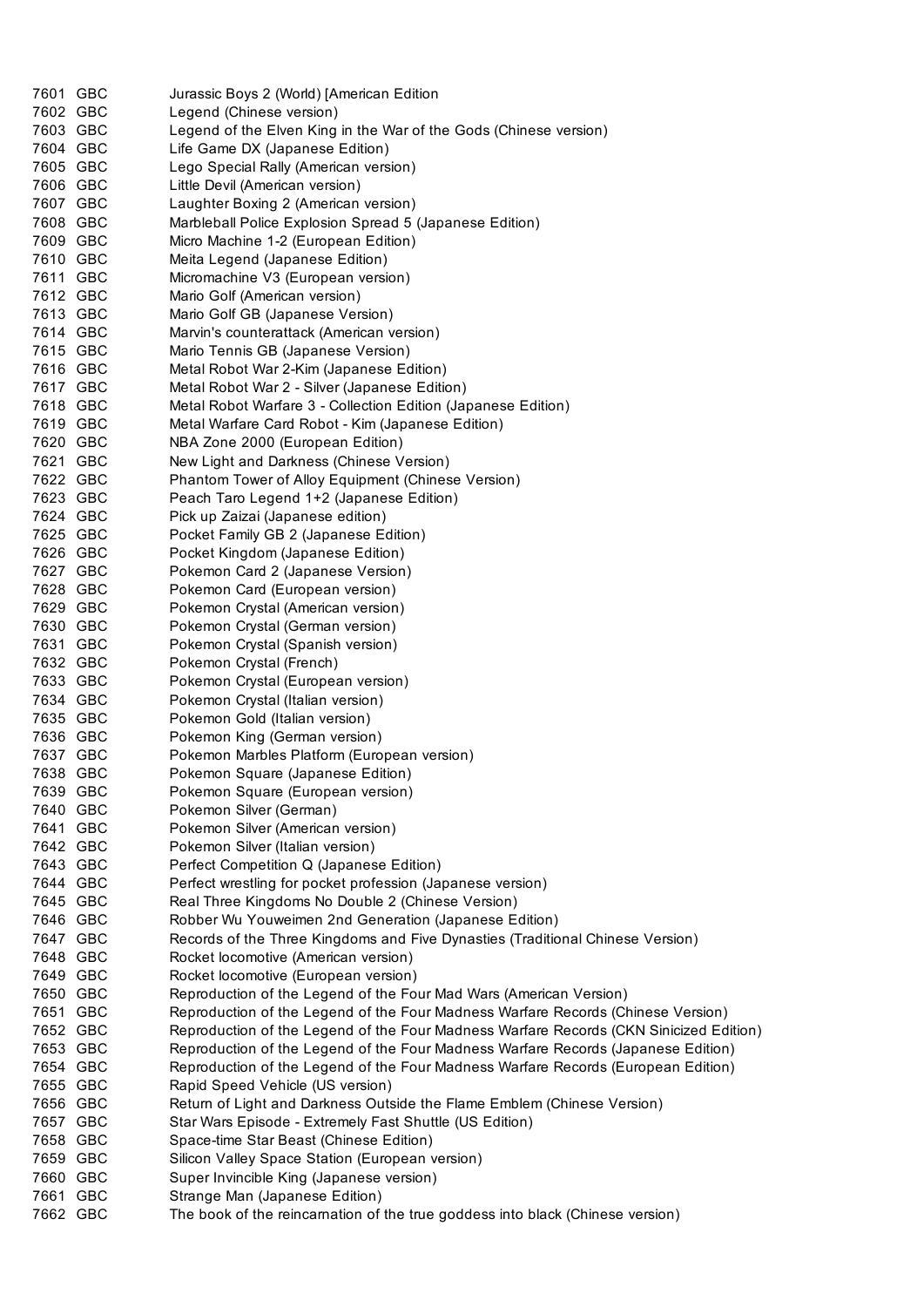| 7663 GBC             | The Battle of Devoting Heaven and Earth and Chibi (Chinese Version)                |  |  |
|----------------------|------------------------------------------------------------------------------------|--|--|
| 7664 GBC             | The Incredible Fruit of Zelda Legend Chapter of the Earth (European edition)       |  |  |
| 7665 GBC             | The Treasure of the Moon Night Pool of Xiliuwan (Daily Edition)                    |  |  |
| 7666 GBC             | Three Kingdoms are arrogant to the world (Chinese version)                         |  |  |
| 7667 GBC             | True Goddess Rebirth Card Caller (Japanese version)                                |  |  |
| 7668 GBC             |                                                                                    |  |  |
| 7669 GBC             | Tower of Magic (Chinese version)                                                   |  |  |
|                      | United Steel War Diary (Diary Edition)                                             |  |  |
| 7670 GBC<br>7671 GBC | Valeo Continent 3 (European edition)                                               |  |  |
|                      | Vinny and Dick's Camping (American Edition)                                        |  |  |
| 7672 GBC             | Vinny and Dick's Camp (European Edition)                                           |  |  |
| 7673 GBC             | Warcraft 3 Chaos Robbery (Chinese version)                                         |  |  |
| 7674 GBC             | Water Margin God Beast (Chinese Edition)                                           |  |  |
| 7675 GBC             | Water Margin (Chinese version)                                                     |  |  |
| 7676 GBC             | Civil Aviation Airliner GO (Japanese Edition)                                      |  |  |
| 7677 GBC             | Heavy Army (Chinese Version)                                                       |  |  |
| 7678 GBC             | Legend of Qilong Zhu Z Super Soldier (Japanese Edition)                            |  |  |
| 7679 GBC             | Mario Golf (European version)                                                      |  |  |
| 7680 GBC             | Warriors Fight Dragon Monster Wonderland (Deutsche Edition)                        |  |  |
| 7681 GBC             | Pokemon Prism                                                                      |  |  |
| 7682 GBC             | Warriors Fight Dragon Monster Wonderland (Japanese Edition)                        |  |  |
| 7683 GBC             | Micro Machines V3                                                                  |  |  |
| 7684 GBC             | Grassland Idioms 3                                                                 |  |  |
| 7685 GBC             | <b>Biochemical Commander - Extreme Force</b>                                       |  |  |
| 7686 GBC             | Spawn                                                                              |  |  |
| 7687 GBC             | Star Ocean Blue Planet                                                             |  |  |
| 7688 GBC             | The Brave Fight the Dragon 3                                                       |  |  |
| 7689 GBC             | GB2 Desert Devil City in Xilin                                                     |  |  |
| 7690 GBA             | Happy Chess (Chinese version)                                                      |  |  |
| 7691 GBA             | Nintendo Modifier (European Edition)                                               |  |  |
| 7692 GBA             | Nintendo Supplementary Package + Malio 64 Supplementary Package (European Edition) |  |  |
| 7693 GBA             | Go (Japanese version)                                                              |  |  |
| 7694 GBA             | Barbie and Twelve Dancing Princesses (American version)                            |  |  |
| 7695 GBA             | Iron and Steel Empire (Simplified Chinese version of Xiong Group)                  |  |  |
| 7696 GBA             | MX2002 Future Locomotive Race (US Edition)                                         |  |  |
| 7697 GBA             | Pocket boutique (Japanese edition)                                                 |  |  |
| 7698 GBA             | Pocket Professor Kewick Notes (American Edition)                                   |  |  |
| 7699 GBA             | Phantom Danny's Final Enemy (European Edition)                                     |  |  |
| 7700 GBA             | Puppet Pinball Platform (European edition)                                         |  |  |
| 7701 GBA             | Godzilla Domination                                                                |  |  |
| 7702 GBA             | Monopoly of Monopoly EX (Japanese Edition)                                         |  |  |
| 7703 GBA             | Pinball tycoon (American version)                                                  |  |  |
| 7704 GBA             | Power taxiing racing car (European version)                                        |  |  |
| 7705 GBA             | Monster Truck (European version)                                                   |  |  |
| 7706 GBA             | Popeye Spinach Running (European Edition)                                          |  |  |
| 7707 GBA             | Monster Bass Fishing (US version)                                                  |  |  |
| 7708 GBA             | Powerful one-legged taxi (American version)                                        |  |  |
| 7709 GBA             | Pocket Polly Super Mermaid Island (US version)                                     |  |  |
| 7710 GBA             | Mechatron Baby Soldier 2-Cross Edition (Japanese Edition)                          |  |  |
| 7711 GBA             | Mario Kart                                                                         |  |  |
| 7712 GBA             | Membership (European edition)                                                      |  |  |
| 7713 GBA             | Phantom Danny's Ultimate Enemy (US Edition)                                        |  |  |
| 7714 GBA             |                                                                                    |  |  |
|                      | Monster Rule (European edition)                                                    |  |  |
| 7715 GBA             | Pink Monkey Village (Japanese edition)                                             |  |  |
| 7716 GBA             | Monster Scooter (US version)                                                       |  |  |
| 7717 GBA             | Phantom Daniel Millin City (US version)                                            |  |  |
| 7718 GBA             | Pushing Stone Boy of Crazy Fantasy Square (Japanese Edition)                       |  |  |
| 7719 GBA             | Matchbox Task 2 in 1 (European version)                                            |  |  |
| 7720 GBA             | Pet Hospital - Animal Doctor Breeding Game (Japanese Edition)                      |  |  |
| 7721 GBA             | Polly's pocket (European version)                                                  |  |  |
| 7722 GBA             | Pinball Platform (American Edition)                                                |  |  |
| 7723 GBA             | Miss Doug Maze (American version)                                                  |  |  |
| 7724 GBA             | Princess Barbie and the Poor (European edition)                                    |  |  |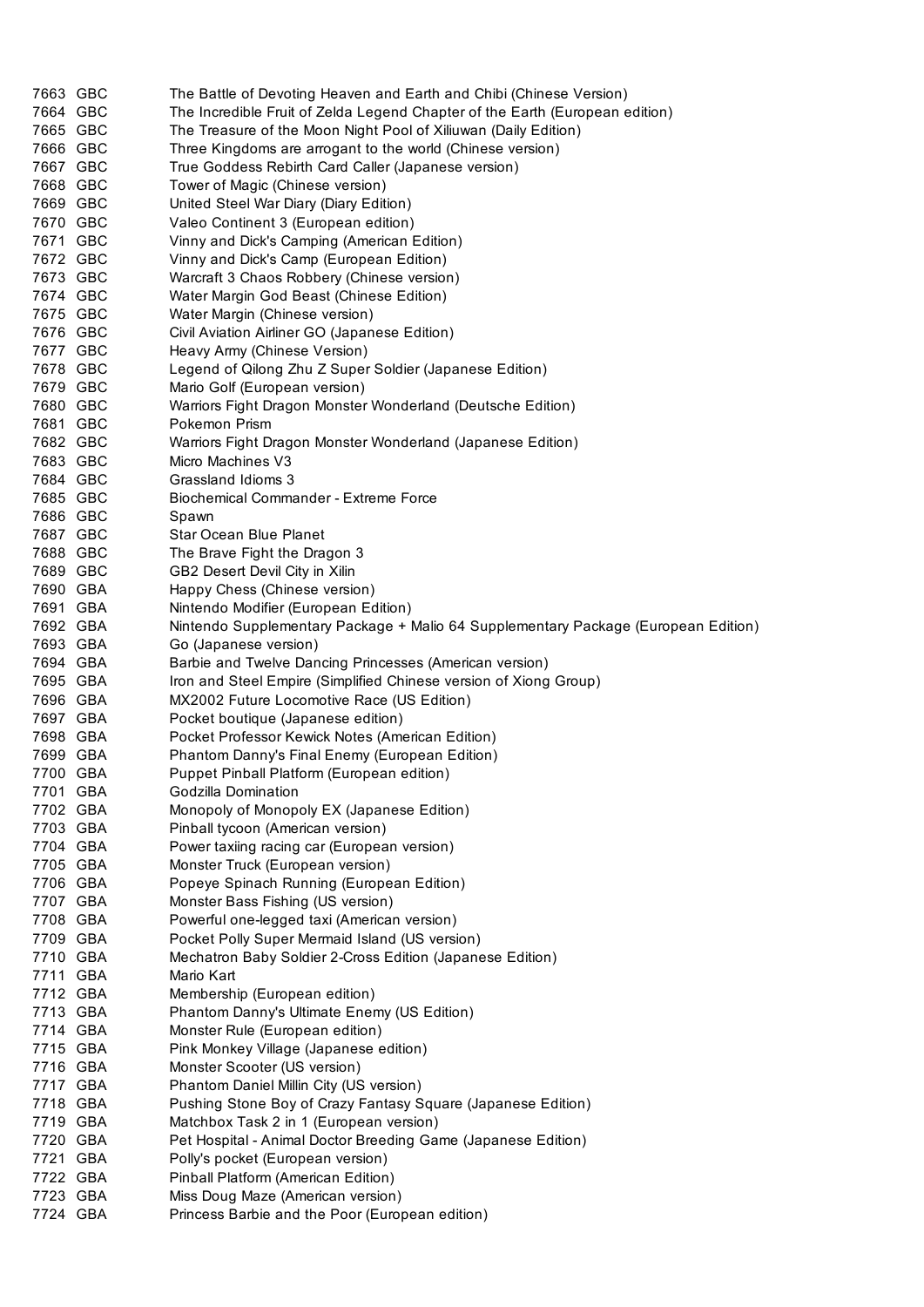| 7725 GBA | M&M Square (US Edition)                                                              |
|----------|--------------------------------------------------------------------------------------|
| 7726 GBA | Majesco Indoor Sports Trinity (US Edition)                                           |
| 7727 GBA | Pirate King-Pirate Baseball (Pgcg Simplified Chinese Version)                        |
| 7728 GBA | Princess Oshal 3 (Japanese edition)                                                  |
| 7729 GBA | Pocket Monster Red Rose (Chinese version)                                            |
| 7730 GBA | Pocket Puppy (American version)                                                      |
| 7731 GBA | Prince of Persia - Sand of Time (American version)                                   |
| 7732 GBA | Pet Cat (European edition)                                                           |
| 7733 GBA | M&M's Chocolate Tornado                                                              |
| 7734 GBA | Princess Oshal 2 and Animal Divination (Japanese Edition)                            |
| 7735 GBA | Pocket Dream! Dream Treasure Survival Challenge! (Simplified Chinese version of TGB) |
| 7736 GBA | Pure Lodger - Bell of Blessings (Japanese Edition)                                   |
| 7737 GBA | White Night Concerto of Devil City (Chinese version of Shi Keyu's simplified body)   |
| 7738 GBA | Metal Robot War - Six Books Edition (European Edition)                               |
| 7739 GBA | Monster Farm A (American version)                                                    |
| 7740 GBA | Monster's Gate (Japanese Edition)                                                    |
| 7741 GBA | Pure Heart of Ham Taro Paradise (Japanese Edition)                                   |
| 7742 GBA | Machine and Animal New Century (Japanese Edition)                                    |
| 7743 GBA | Mobile Soldier Goes to the Battlefield with you as high as SEED (Chinese version)    |
| 7744 GBA | Metal Robot War AX Blue Bee Edition (US Edition)                                     |
| 7745 GBA | Planetary fighter X (US version)                                                     |
| 7746 GBA | Monster Egg Red Edition (Japanese Edition)                                           |
| 7747 GBA | Machine and Animal New Century 2 (Japanese Edition)                                  |
| 7748 GBA | Monster Maker 4-Dice Killer (Japanese Edition)                                       |
| 7749 GBA | Monster Egg Blue Edition (Japanese Edition)                                          |
| 7750 GBA | Mole Mouse (American version)                                                        |
| 7751 GBA | Pirate King - The Great Secret of the Seven Islands (Japanese Edition)               |
| 7752 GBA | Metal Robot 2-armour Edition (Japanese Edition)                                      |
| 7753 GBA | Metal Robot War AX-6 Edition (US Edition)                                            |
| 7754 GBA | Pirates of the Caribbean (US)                                                        |
| 7755 GBA | Machine Cat Chess Board Game (Japanese Edition)                                      |
| 7756 GBA | Mario Party A                                                                        |
| 7757 GBA | Monster Guardian (simplified Chinese version of Pgcg)                                |
| 7758 GBA | Monster House (European edition)                                                     |
| 7759 GBA | Mobile Soldier as High as Seed's Destiny (Japanese Edition)                          |
| 7760 GBA | Modified racing car A (American version)                                             |
| 7761 GBA | Monster Power (American version)                                                     |
| 7762 GBA | Mitotic cells (American version)                                                     |
| 7763 GBA | <b>Partners of Mineral Town</b>                                                      |
| 7764 GBA | Pac Man's World (European edition)                                                   |
| 7765 GBA | Mobile Soldier Up to SEED Friendship Chapter (Japanese Edition)                      |
| 7766 GBA | Rockman ZERO                                                                         |
| 7767 GBA | The Great Mass of Naruto, the Most Strong Ninja 2                                    |
| 7768 GBA | Devil City Xiaoyue                                                                   |
| 7769 GBA | Disney's The Lion King                                                               |
| 7770 GBA | Pet Veterinarians (US Edition)                                                       |
| 7771 GBA | Revenge of wolves                                                                    |
| 7772 GBA | Galactic Soldier - Zero Mission                                                      |
| 7773 GBA | Made in Wario                                                                        |
| 7774 GBA | Monster Maker 4 - Flash Card (Daily Edition)                                         |
| 7775 GBA | Metal Robot Shovel Insect Edition (Japanese Edition)                                 |
| 7776 GBA | Pink Panther (European edition)                                                      |
| 7777 GBA | Master Anger's Special Forces (US Edition)                                           |
| 7778 GBA | Monster Farm A 2 (Japanese edition)                                                  |
| 7779 GBA | Huoyin Ninja Strongest Ninja Mass 2 (Cgp Simplified Chinese Version)                 |
| 7780 GBA | Tales of Phantasia                                                                   |
| 7781 GBA | Pinball Platform A (European Edition)                                                |
| 7782 GBA | Pirate King: Target! King of Rewards (Japanese version)                              |
| 7783 GBA | Gyakuten Saiban 3                                                                    |
| 7784 GBA | Metal Robot 2-Shovel Insect Edition (Japanese Edition)                               |
| 7785 GBA | Monster House (European edition)                                                     |
| 7786 GBA | Sonic Adventure                                                                      |
|          |                                                                                      |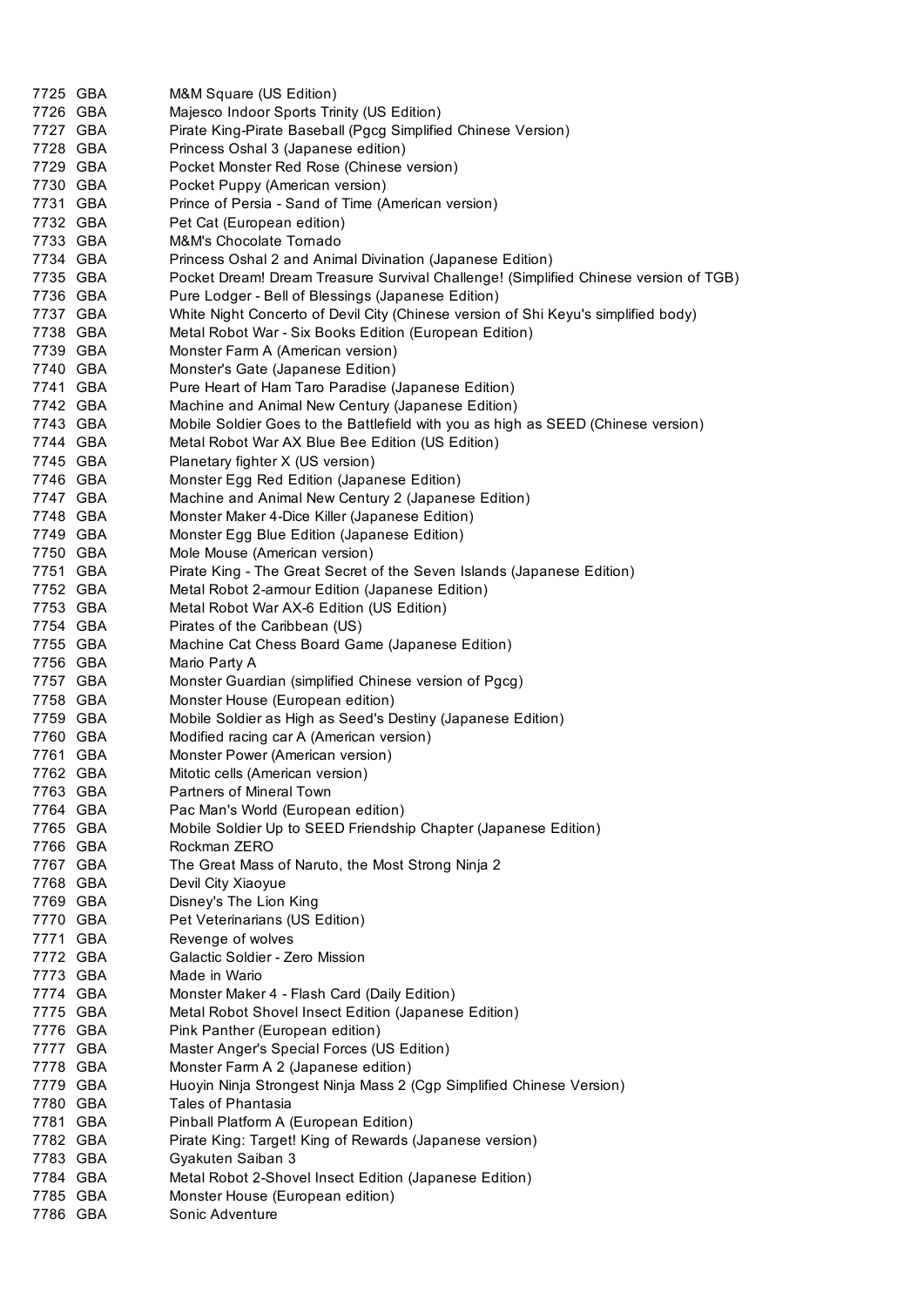| 7787 GBA             | Metal Robot Warfare - Blue Bee Edition (European Edition)                                  |
|----------------------|--------------------------------------------------------------------------------------------|
| 7788 GBA             | Monster Summoner (simplified Chinese version)                                              |
| 7789 GBA             | <b>Final Fantasy Strategy</b>                                                              |
| 7790 GBA             | The Story of Sword Casting in the Night of Call                                            |
| 7791 GBA             | Fire Emblem                                                                                |
| 7792 GBA             | Mechanized Army (Jaychou001 Simplified Chinese Version)                                    |
| 7793 GBA             | Monster Gate 2 (Japanese Edition)                                                          |
| 7794 GBA             | Metal Robot G-armor Edition (Japanese Edition)                                             |
| 7795 GBA             | Pet dog (European version)                                                                 |
| 7796 GBA             | Pocket Monster Fire Red (Pocket Stars SP Simplified Chinese Edition)                       |
| 7797 GBA             | Pokemon Green Leaf (Japanese Edition)                                                      |
| 7798 GBA             | Masked Man of Light 21 Devil Bat Devil Day (Japanese Edition)                              |
| 7799 GBA             | Pokemon Ash (Chinese version)                                                              |
| 7800 GBA             | Seals Opened by Golden Sun (Cgp Simplified Chinese Version)                                |
| 7801 GBA             | Marheaven opens the door of heaven (Japanese version)                                      |
| 7802 GBA             | Pokemon Dragon Ball Edition (English Edition)                                              |
| 7803 GBA             | Legend Of Zelda, The - The Minish Cap                                                      |
| 7804 GBA             | Point Trends in Geometric Generations (Daily Edition)                                      |
| 7805 GBA             | The Lost Age of the Golden Sun                                                             |
| 7806 GBA             | The Labyrinth of the Star's Kabi Mirror                                                    |
| 7807 GBA             | Dragon Ball Adventure A                                                                    |
| 7808 GBA             | Advanced Warfare II Black Hole Rise                                                        |
| 7809 GBA             | Dynasty Warriors                                                                           |
| 7810 GBA             | Fire Sword of Fire Emblem IF2014                                                           |
| 7811 GBA             | Shining Soul II                                                                            |
| 7812 GBA             | Pirates of the Caribbean 2 Dead Casket (US version)                                        |
| 7813 GBA             | Pet dog (European version)                                                                 |
| 7814 GBA             | Super Robot War OG                                                                         |
| 7815 GBA             | Pet dog 2 (European version)                                                               |
| 7816 GBA             | 9 Pole Warriors Joke Fusion (Japanese Edition)                                             |
| 7817 GBA             | Pokemon Resolution (Chinese Version)                                                       |
| 7818 GBA             | Pokemon Sheng Guangbai (Chinese version)                                                   |
| 7819 GBA             | Pokemon's Dark Phantom 5.0EX+DP (Chinese Version)                                          |
| 7820 GBA             | Pocket Monster Burns Ruby (Chinese version)                                                |
| 7821 GBA             | Pocket Monster Oriental Humanoid Play 1.82 (Semi-Chinese)                                  |
| 7822 GBA             | Pocket Monster Red Special Chapter (Chinese Version)                                       |
| 7823 GBA             | Pokemon Aurora 2.5A (Chinese version)                                                      |
| 7824 GBA             | Pokemon Digital Baby Hack (Chinese Version)                                                |
| 7825 GBA             | Pokemon Dark Rise 1 (Chinese version)                                                      |
| 7826 GBA             | Pokemon Dark Rise 2 (Chinese version)                                                      |
| 7827 GBA             | Pokemon Gaia (Chinese version)                                                             |
| 7828 GBA             | Pokemon Hot 802 hack (complete Chinese version)                                            |
| 7829 GBA<br>7830 GBA | Pokemon Invasive Journey (Chinese Version)                                                 |
| 7831 GBA             | Pokemon Mega Awakening 0.5 (Chinese version)                                               |
| 7832 GBA             | Pokemon Mega Evolutionary Edition (Chinese Edition)                                        |
| 7833 GBA             | Pokemon Victory Fire (Chinese Edition)<br>Pokemon Emerald 721 (completely Chinese version) |
| 7834 GBA             | Pocket Monster Dream Lightpoint v4.0                                                       |
| 7835 GBA             | Princess League (Chinese version)                                                          |
| 7836 GBA             | The Chain of Heart Memory of Kingdom                                                       |
| 7837 GBA             | Pokemon                                                                                    |
| 7838 GBA             | Mushiking                                                                                  |
| 7839 SFC             | Beidou Shenquan 7 (Part Sinicization)                                                      |
| 7840 SFC             | Che Shen Competition (Japanese Version)                                                    |
| 7841 SFC             | Science Island Adventure (Japanese edition)                                                |
| 7842 FC              | Resurrection of Dragon Ball 2 Devil King (Japanese Edition)                                |
| 7843 FC              | Sports Collection (Australian Edition)                                                     |
| 7844 FC              | Ninja Turtle 2 (Chinese version)                                                           |
| 7845 MD              | Ninja Turtle 5                                                                             |
| 7846 SFC             | Hagane                                                                                     |
| 7847 FC              | Quick Cyclone (Japanese Edition)                                                           |
| 7848 SFC             | Super Mario World 2: Yoshi's Island                                                        |
|                      |                                                                                            |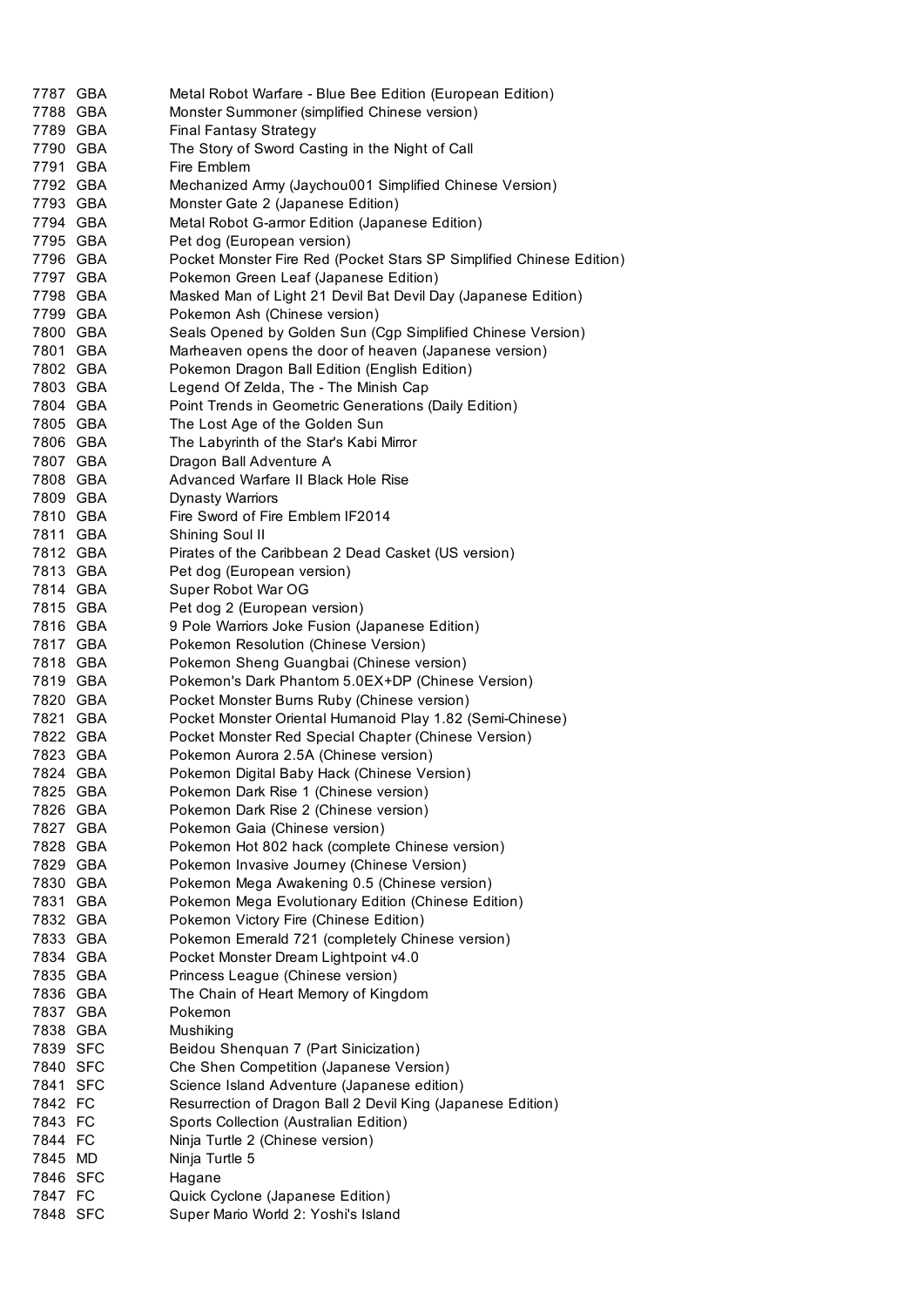| 7849 FC  |            | The Death Date of Dr. Willie, Lockheed 3 (European edition)                         |  |  |  |
|----------|------------|-------------------------------------------------------------------------------------|--|--|--|
| 7850 SFC |            | Lucky Luke                                                                          |  |  |  |
| 7851 SFC |            | Rushing Beat Syura                                                                  |  |  |  |
| 7852 FC  |            | Poker Collection (Chinese Version)                                                  |  |  |  |
| 7853 FC  |            | Sonic Boy Mary Edition (American Edition)                                           |  |  |  |
| 7854 FC  |            | Myth of Light - Mirror of Paltina (European edition)                                |  |  |  |
| 7855 FC  |            | Mr. Crocodile (American version)                                                    |  |  |  |
| 7856 SFC |            | Dragon Ball Z Super Gokuden: Kakusei Hen                                            |  |  |  |
| 7857 MD  |            | Mega Man: The Wily Wars                                                             |  |  |  |
| 7858 FC  |            | Searching for Qin Ji (Chinese Edition)                                              |  |  |  |
| 7859 SFC |            | Wrecking Crew '98                                                                   |  |  |  |
| 7860 GBA |            | Brick World (Japanese Edition)                                                      |  |  |  |
| 7861 MD  |            | GOKU GAIDEN/LEGEND OF WUKONG                                                        |  |  |  |
| 7862 FC  |            | Rock Millionaire (Japanese edition)                                                 |  |  |  |
|          |            |                                                                                     |  |  |  |
| 7863 FC  |            | Super-confused Star Wars (Chinese version)                                          |  |  |  |
| 7864 SFC |            | Captain Commando                                                                    |  |  |  |
| 7865 FC  |            | Save the God of Light in the Century (Chinese Edition)                              |  |  |  |
| 7866 FC  |            | Super Mario 2 (English version)                                                     |  |  |  |
| 7867 FC  |            | Soldier Bee 3 (Chinese version)                                                     |  |  |  |
| 7868 SFC |            | Shin Nekketsu Kouha: Kunio Tachi no Banka                                           |  |  |  |
| 7869 GBA |            | Biochemical Crisis 2 (US Edition)                                                   |  |  |  |
| 7870 FC  |            | Revenge of the Two Eagles and Qiao Brothers (Chinese version)                       |  |  |  |
| 7871 MD  |            | Two fools                                                                           |  |  |  |
| 7872 FC  |            | Warm Blood Stories (European Edition)                                               |  |  |  |
| 7873 MD  |            | Fengshen Yingjiechuan                                                               |  |  |  |
| 7874 FC  |            | Off-road Motorcycle (European edition)                                              |  |  |  |
| 7875 FC  |            | Tank Warfare (Japanese Version)                                                     |  |  |  |
| 7876 FC  |            | Takahashi Celebrity Adventure Island 2 (Japanese Edition)                           |  |  |  |
| 7877 FC  |            | Street tyrant 2 (American version)                                                  |  |  |  |
| 7878 FC  |            | Super hero battle (Chinese version)                                                 |  |  |  |
| 7879 SFC |            | Plan J (Japanese version)                                                           |  |  |  |
| 7880 SFC |            | <b>Puppet Adventures (Diary Edition)</b>                                            |  |  |  |
| 7881 SFC |            | Puppet Adventures (European edition)                                                |  |  |  |
| 7882 SFC |            | Real Boxing (American version)                                                      |  |  |  |
| 7883 SFC |            | Real Boxing (Japanese Version)                                                      |  |  |  |
| 7884 SFC |            | Real Boxing (European version)                                                      |  |  |  |
| 7885 SFC |            | RV Race RR-Z (Japanese Edition)                                                     |  |  |  |
| 7886 SFC |            | Royal Knights 2 (Japanese edition)                                                  |  |  |  |
| 7887 SFC |            | Space Simulated Warfare 2 (Japanese Edition)                                        |  |  |  |
| 7888 SFC |            | Spider-Man Relieves Desire (US Edition)                                             |  |  |  |
| 7889 SFC |            | Seven Dragon Pearl Z Super Junior War Records (French Edition)                      |  |  |  |
| 7890 SFC |            | The Adventures of Puppets (American Edition)                                        |  |  |  |
| 7891 SFC |            | The Goddess's Rebirth and External Biography of the Last Bible 3 (Japanese Version) |  |  |  |
| 7892 SFC |            | The Story of Big Shellfish (Japanese Version)                                       |  |  |  |
| 7893 SFC |            | The 4th Robot War (Japanese Edition)                                                |  |  |  |
| 7894 SFC |            | Earth Adventure (US Edition)                                                        |  |  |  |
| 7895 SFC |            | Magic Loader (Japanese Version)                                                     |  |  |  |
| 7896 SFC |            | Mystery of Fire Emblem (Traditional Chinese Version)                                |  |  |  |
| 7897 MD  |            | Earthworm Jim 2 (European edition)                                                  |  |  |  |
| 7898 MD  |            | Earthworm Warrior 2 (American version)                                              |  |  |  |
| 7899 MD  |            |                                                                                     |  |  |  |
|          |            | Puppet Adventures (European edition)                                                |  |  |  |
| 7900 MD  |            | <b>WWF Super Wrestling (World Edition)</b>                                          |  |  |  |
| 7901 SFC |            | American Girl Soldier 2 (Japanese Edition)                                          |  |  |  |
| 7902 SFC |            | Angel's Wing 5 (Fan) (Sinicization)                                                 |  |  |  |
| 7903 SFC |            | Blue Drawing Master 2 National Preliminary Competition (Japanese Edition)           |  |  |  |
| 7904 SFC |            | Combat Robot (Japanese Edition)                                                     |  |  |  |
| 7905 SFC |            | College basketball (American version)                                               |  |  |  |
| 7906 SFC |            | Donald Duck-Maui Boiled Duck (European Edition)                                     |  |  |  |
| 7907 SFC |            | Ninja Warriors Again                                                                |  |  |  |
| 7908 FC  |            | Magic Mobilization                                                                  |  |  |  |
| 7909 FC  |            | New York Big Boxing Cat                                                             |  |  |  |
|          | 7910 FBA42 | Denjin Makai II                                                                     |  |  |  |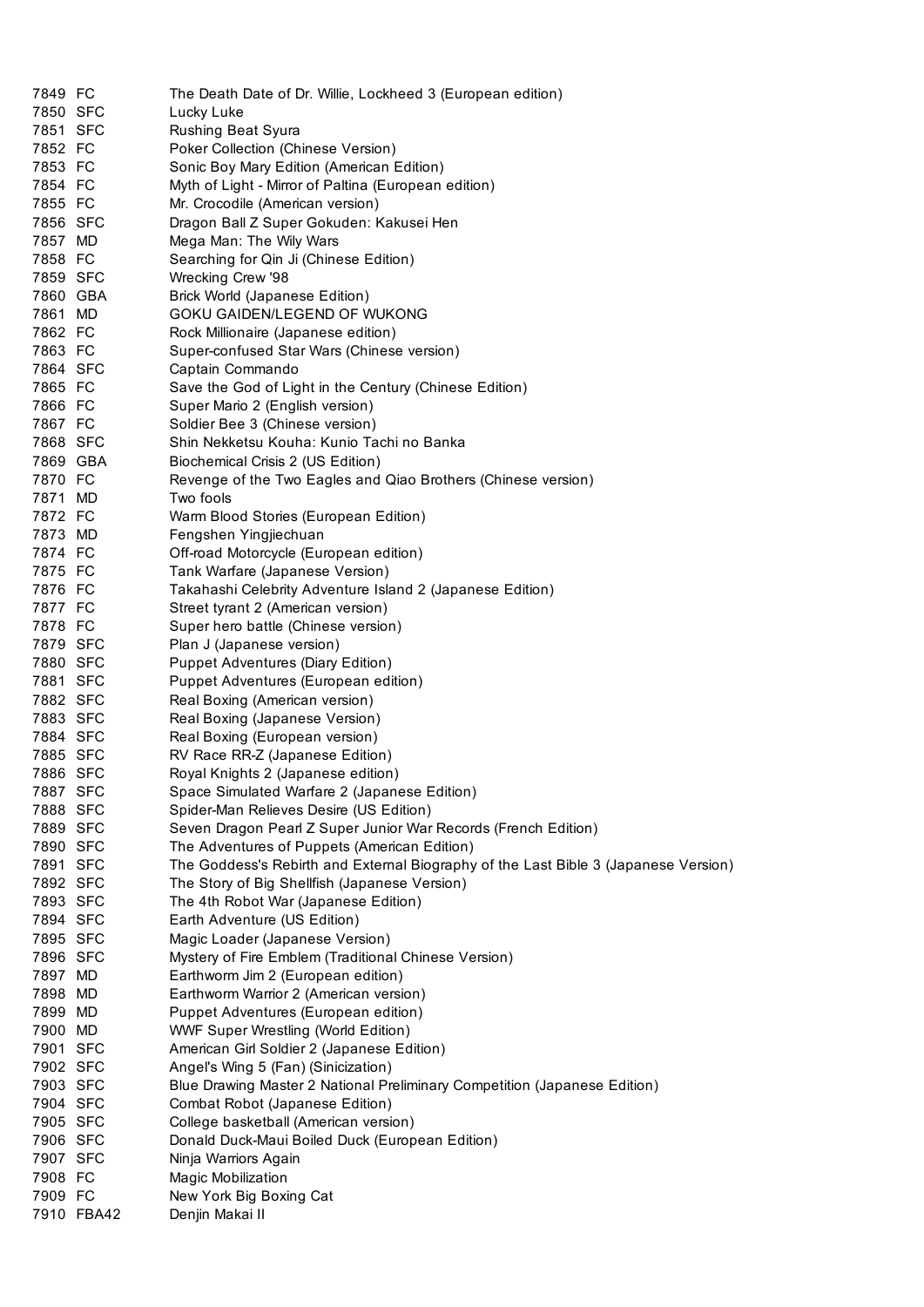| 7911 FBA42               |                                                         |
|--------------------------|---------------------------------------------------------|
|                          | Sengoku                                                 |
| 7912 FBA42               | Sengoku 2                                               |
| 7913 FBA42               | Sengoku 3                                               |
| 7914 FBA42               | Sengoku 3+                                              |
| 7915 FBA42               | The Punisher Bootleg                                    |
| 7916 MAME37              | The Punisher                                            |
| 7917 FBA42               | The Punisher USA                                        |
| 7918 MAME139             | Run and Gun - B-Ball Show Time                          |
| 7919 MAME139             | <b>Fire Shark</b>                                       |
| 7920 FBA42               | The King of Dragons Bootleg                             |
| 7921 MAME19              | Super Mario Bros.                                       |
| 7922 MAME139             | Super Mario Brothers Hard Version                       |
|                          |                                                         |
| 7923 FBA42               | Teenage Mutant Ninja Turtles JP                         |
| 7924 FBA42               | Teenage Mutant Ninja Turtles UK                         |
| 7925 FBA42               | Teenage Mutant Ninja Turtles 2                          |
| 7926 FBA42               | Hook                                                    |
| 7927 FBA42               | Sunset Riders                                           |
| 7928 FBA42               | Sunset Riders 2 4P                                      |
| 7929 MAME139             | Violent Storm 3P                                        |
| 7930 FBA42               | Armored Warriors 3P                                     |
| 7931 FBA42               | Alien VS Predator 3P                                    |
| 7932 FBA42               | The King Of Dragons 3P                                  |
| 7933 FBA42               | The King Of Dragons 1 3P                                |
| 7934 FBA42               | The King of Dragons US 3P                               |
| 7935 FBA42               | Knights Of The Round 3P                                 |
| 7936 FBA42               | Cadillacs and Dinosaurs 3P                              |
| 7937 FBA42               | Cadillacs and Dinosaurs USA 3P                          |
| 7938 FBA42               | Cadillacs and Dinosaurs (Infinite bullet version) 3P    |
| 7939 FBA42               | Warriors of Fate 3P                                     |
| 7940 FBA42               | Warriors Of Fate R1 3P                                  |
| 7941 FBA42               | Warriors of Fate (US) 3P                                |
| 7942 FBA42               | Sangokushi II: Huo Fenghuang 3P                         |
| 7943 FBA42               |                                                         |
|                          |                                                         |
|                          | Sangokushi II: San Jian Sheng(Chinese bootleg set 1) 3P |
| 7944 FBA42               | Sangokushi II: San Jian Sheng(Chinese bootleg set 2) 3P |
| 7945 FBA42               | Sangokushi II: Sanguo Yingxiong Zhuan (Asia 1) 3P       |
| 7946 FBA42               | Sangokushi II: Sheng Jian Sanguo 3P                     |
| 7947 FBA42               | Tenchi wo Kurau II - Sekiheki no Tatakai 3P             |
| 7948 FBA42               | Desert Breaker 3P                                       |
| 7949 FBA42               | Desert Breaker Japan 3P                                 |
| 7950 MAME139             | Captain America and The Avengers 4P                     |
| 7951 MAME19              | Slam Masters 4P                                         |
| 7952 MAME19              | Simpsons Bowling 4P                                     |
| 7953 MAME19              | Teenage Mutant Ninja Turtles 4P                         |
| 7954 MAME19              | Teenage Mutant Ninja Turtles(UK) 4P                     |
| 7955 MAME19              | Teenage Mutant Ninja Turtles - Turtles in Time 4P       |
| 7956 MAME19              | Sunset Riders 4P                                        |
|                          |                                                         |
| 7957 MAME19              | Ninja Baseball Batman 4P                                |
| 7958 MAME139             | Silent Dragon(Japan) 4P                                 |
| 7959 MAME139             | Goal! '92 4P                                            |
| 7960 MAME139             | Stone Ball 4P                                           |
| 7961 MAME139             | Karate Blazers 4P                                       |
| 7962 FBA42               | Karate Blazers A 4P                                     |
| 7963 FBA42               | Dungeons & Dragons - tower of doom 4P                   |
| 7964 MAME139             | Dungeons &s - tower of doom USA 4P                      |
| 7965 FBA42               | Dungeons & Dragons - shadow over mystara 4P             |
| 7966 MAME19              | Hook Japanese version 4P                                |
| 7967 MAME19              | Hook Japanese version 4P                                |
| 7968 FBA42               | Thunder Zone 4P                                         |
| 7969 MAME139             | The Ninja Kids(World) 4P                                |
| 7970 FBA42               | Growl 4P                                                |
| 7971 FBA42<br>7972 FBA42 | Zero Team 4P<br><b>Battle Circuit 4P</b>                |